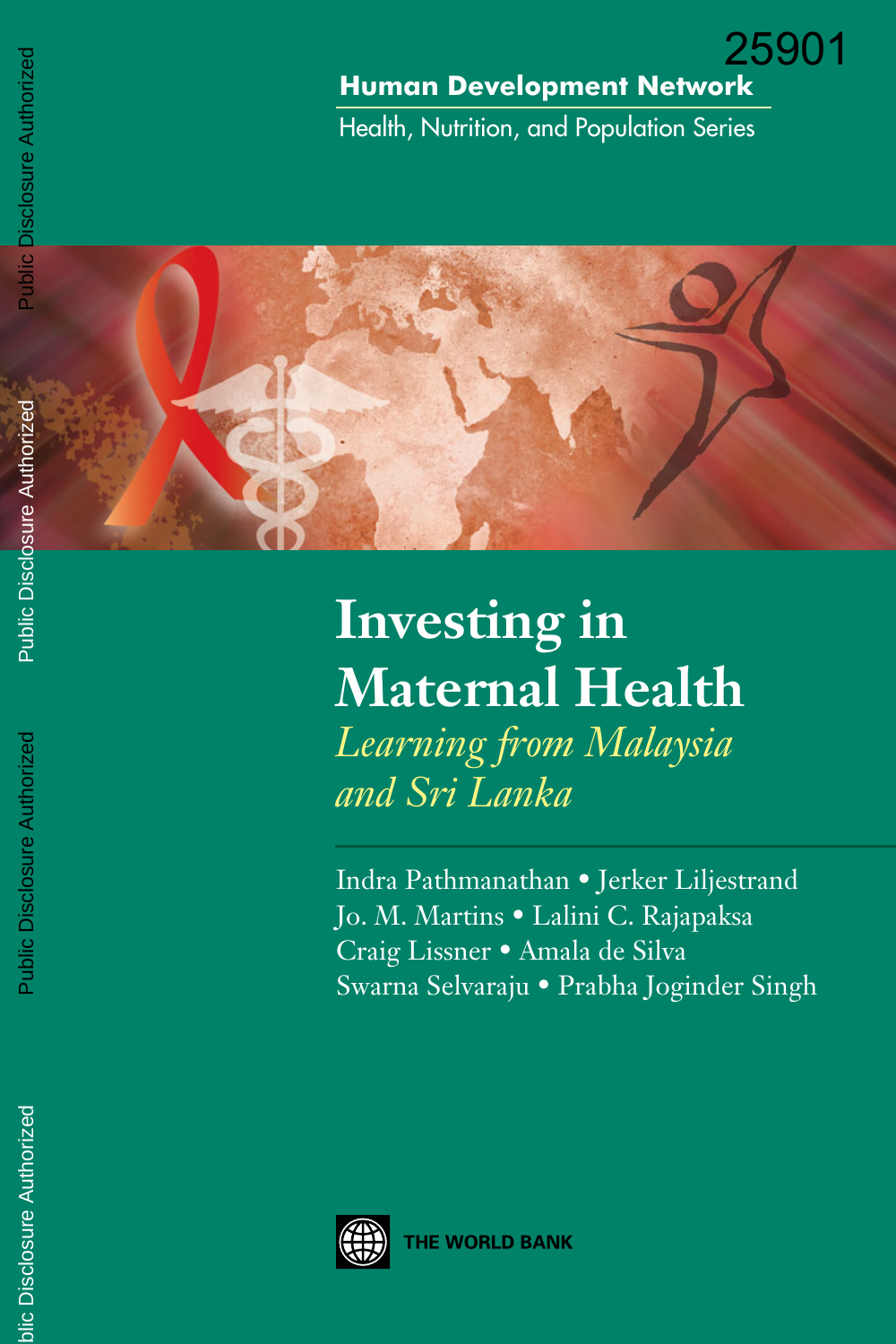### **Health, Nutrition, and Population Series**

This series is produced by the Health, Nutrition, and Population Family (HNP) of the World Bank's Human Development Network. It provides a vehicle for publishing polished material on the Bank's work in the HNP Sector, for consolidating previous informal publications, and for improving the standard for quality control, peer review, and dissemination of high-quality analytical work.

The series focuses on publications that expand our knowledge of HNP policy and strategic issues that can improve outcomes for the poor and protect vulnerable populations against the impoverishing effects of illness. Best practice examples of both global and regional relevance are presented through thematic reviews, analytical work, and case studies.

The Editor in Chief of the series is Alexander S. Preker. Other members of the Editorial Committee are Mukesh Chawla, Mariam Claeson, Shantayanan Devarajan, Gilles Dussault, A. Edward Elmendorf, Armin H. Fidler, Charles C. Griffin, Jeffrey S. Hammer, Peter F. Heywood, Prabhat Jha, Gerard Martin La Forgia, Jack Langenbrunner, Ruth Levine, Maureen Lewis, Samuel S. Lieberman, Benjamin Loevinsohn, Elizabeth Lule, Akiko Maeda, Judith Snavely McGuire, Milla McLachlan, Thomas W. Merrick, Philip Musgrove, Ok Pannenborg, Oscar Picazo, Mead Over, Juan Rovira, George Schieber, and Adam Wagstaff.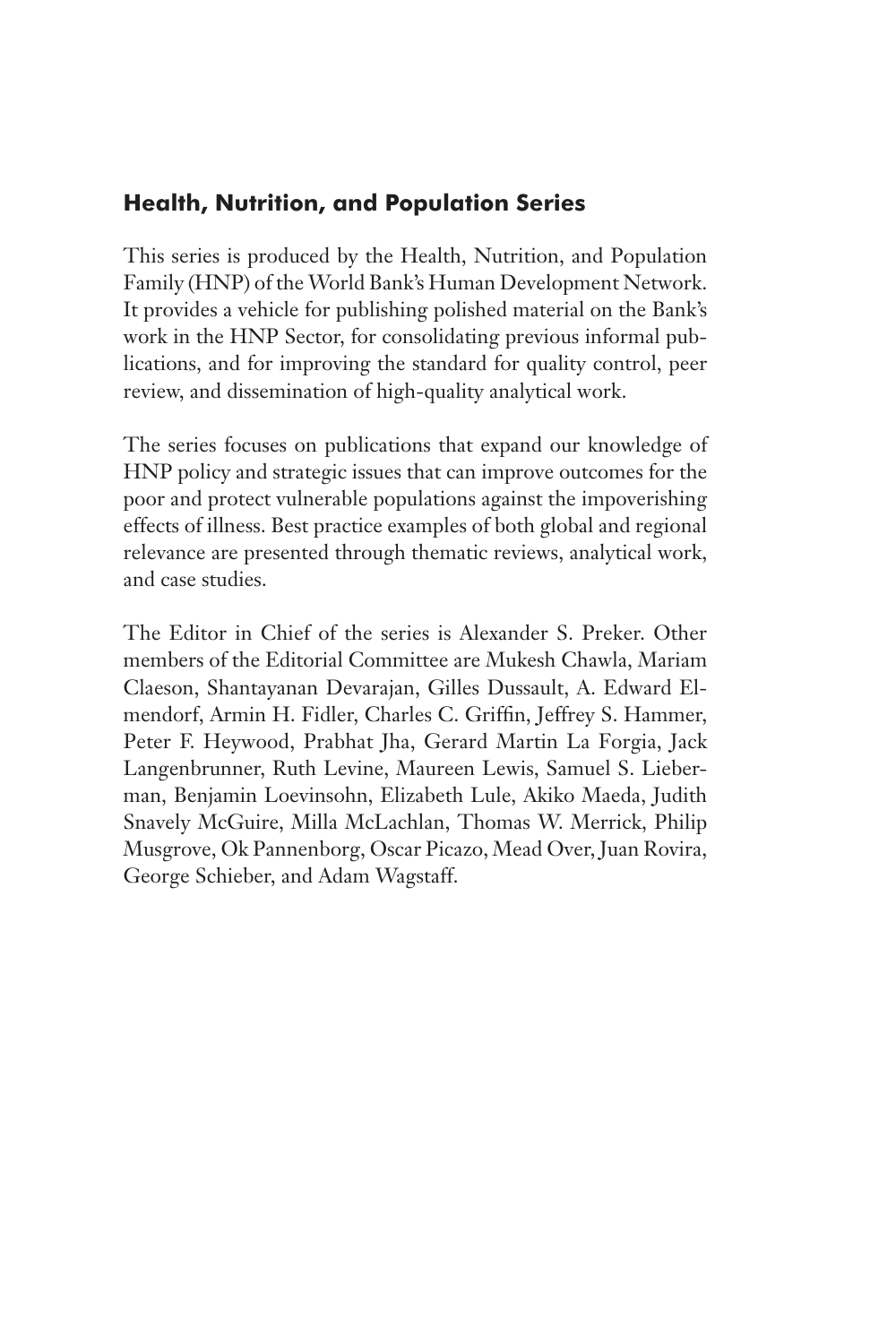## **Investing in Maternal Health**

*Learning from Malaysia and Sri Lanka*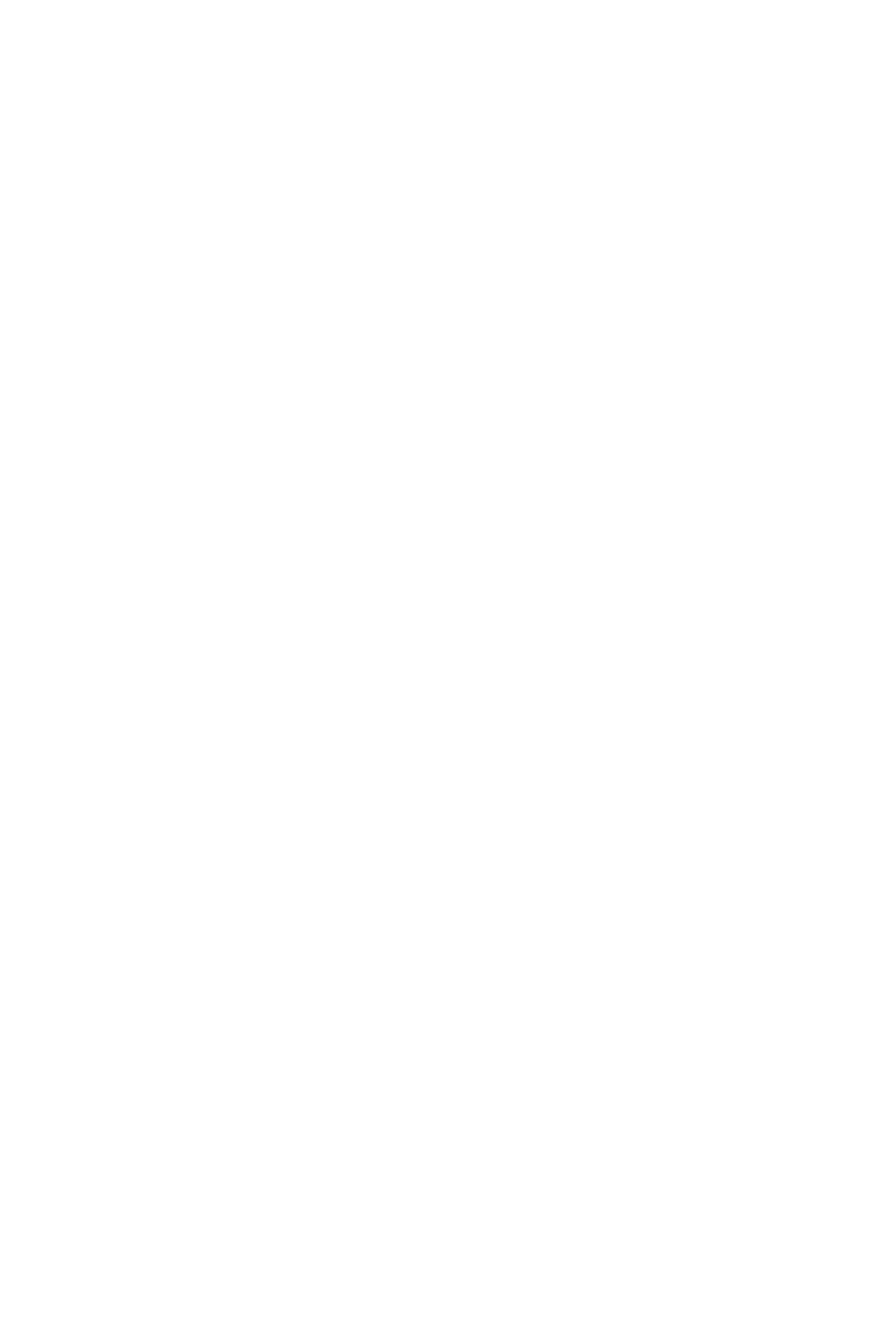### **Human Development Network**

Health, Nutrition, and Population Series

# **Investing in Maternal Health**

*Learning from Malaysia and Sri Lanka*

Indra Pathmanathan Jerker Liljestrand Jo. M. Martins Lalini C. Rajapaksa Craig Lissner Amala de Silva Swarna Selvaraju Prabha Joginder Singh



THE WORLD BANK Washington, D.C.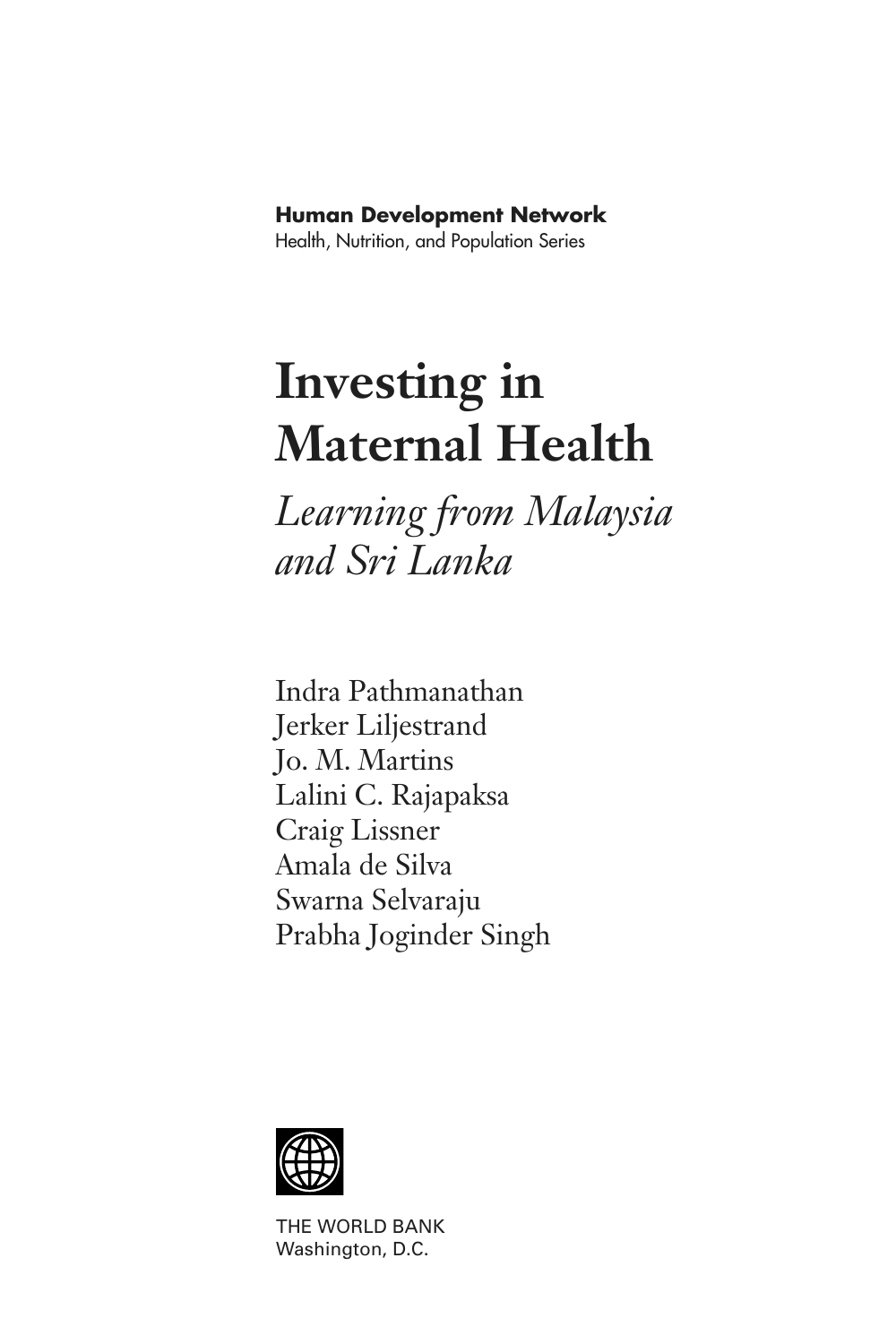© 2003 The International Bank for Reconstruction and Development / The World Bank 1818 H Street, NW Washington, DC 20433 Telephone 202-473-1000 Internet www.worldbank.org E-mail feedback@worldbank.org

All rights reserved. 1 2 3 4 06 05 04 03

The findings, interpretations, and conclusions expressed herein are those of the author(s) and do not necessarily reflect the views of the Board of Executive Directors of the World Bank or the governments they represent.

The World Bank does not guarantee the accuracy of the data included in this work. The boundaries, colors, denominations, and other information shown on any map in this work do not imply any judgment on the part of the World Bank concerning the legal status of any territory or the endorsement or acceptance of such boundaries.

#### **Rights and Permissions**

The material in this work is copyrighted. Copying and/or transmitting portions or all of this work without permission may be a violation of applicable law. The World Bank encourages dissemination of its work and will normally grant permission promptly.

For permission to photocopy or reprint any part of this work, please send a request with complete information to the Copyright Clearance Center, Inc., 222 Rosewood Drive, Danvers, MA 01923, USA, telephone 978-750-8400, fax 978-750-4470, www.copyright.com.

All other queries on rights and licenses, including subsidiary rights, should be addressed to the Office of the Publisher, World Bank, 1818 H Street NW, Washington, DC 20433, USA, fax 202-522-2422, e-mail pubrights@worldbank.org.

ISBN 0-8213-5362-4

**Library of Congress Cataloging-in-Publication Data** *has been applied for.*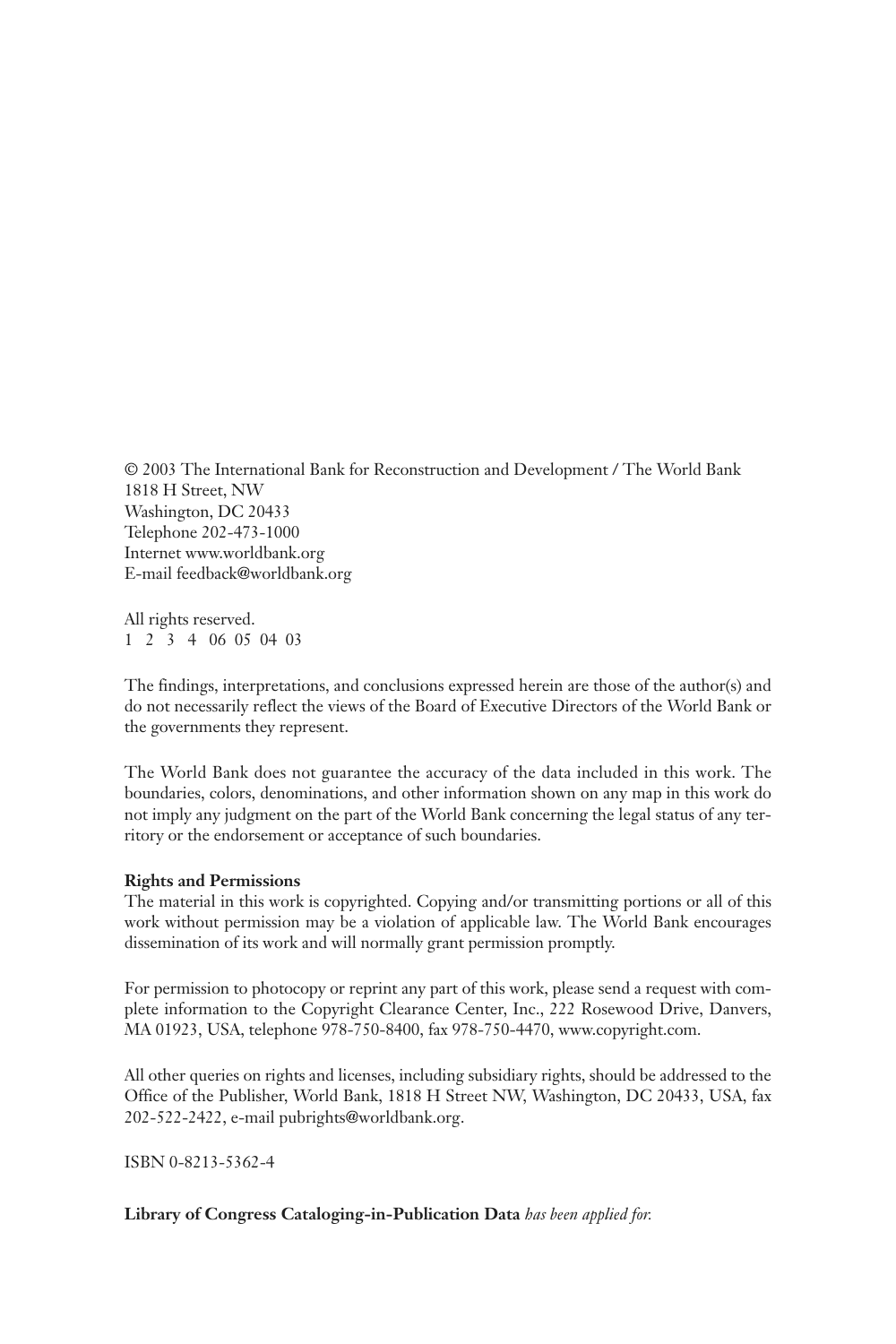

## **Contents**

| Foreword                                                                                                                                | ix             |
|-----------------------------------------------------------------------------------------------------------------------------------------|----------------|
| Acknowledgments                                                                                                                         | xiii           |
| Executive Summary                                                                                                                       | xvii           |
| Overview                                                                                                                                | 1              |
| Maternal Mortality Can Be Halved in Developing<br>Countries Every 7 to 10 Years                                                         | $\overline{2}$ |
| Maternal Mortality Reduction Is Affordable<br>Regardless of Income Level and Growth Rate                                                | 4              |
| Maternal Mortality Declines Rapidly with the<br>Provision of a Synergistic Package of Health and<br>Social Services That Reach the Poor | 5              |
| Governments Can Afford to Provide the Critical<br>Elements of Maternity Care Free of Charge to<br>the Client                            | 10             |
| Different Tactics Are Needed at Different Stages<br>of Health Systems Development                                                       | 12             |
| Official Recognition of Professional Midwifery Is<br>a Crucial Step toward Reducing Maternal                                            |                |
| Mortality                                                                                                                               | 16             |
| Raising the Importance of Maternal Death through<br>Recording, Reporting, and Subsequent Advocacy                                       |                |
| Will Improve Program Performance                                                                                                        | 19             |
| Conclusion                                                                                                                              | 20             |
| Note                                                                                                                                    | 21             |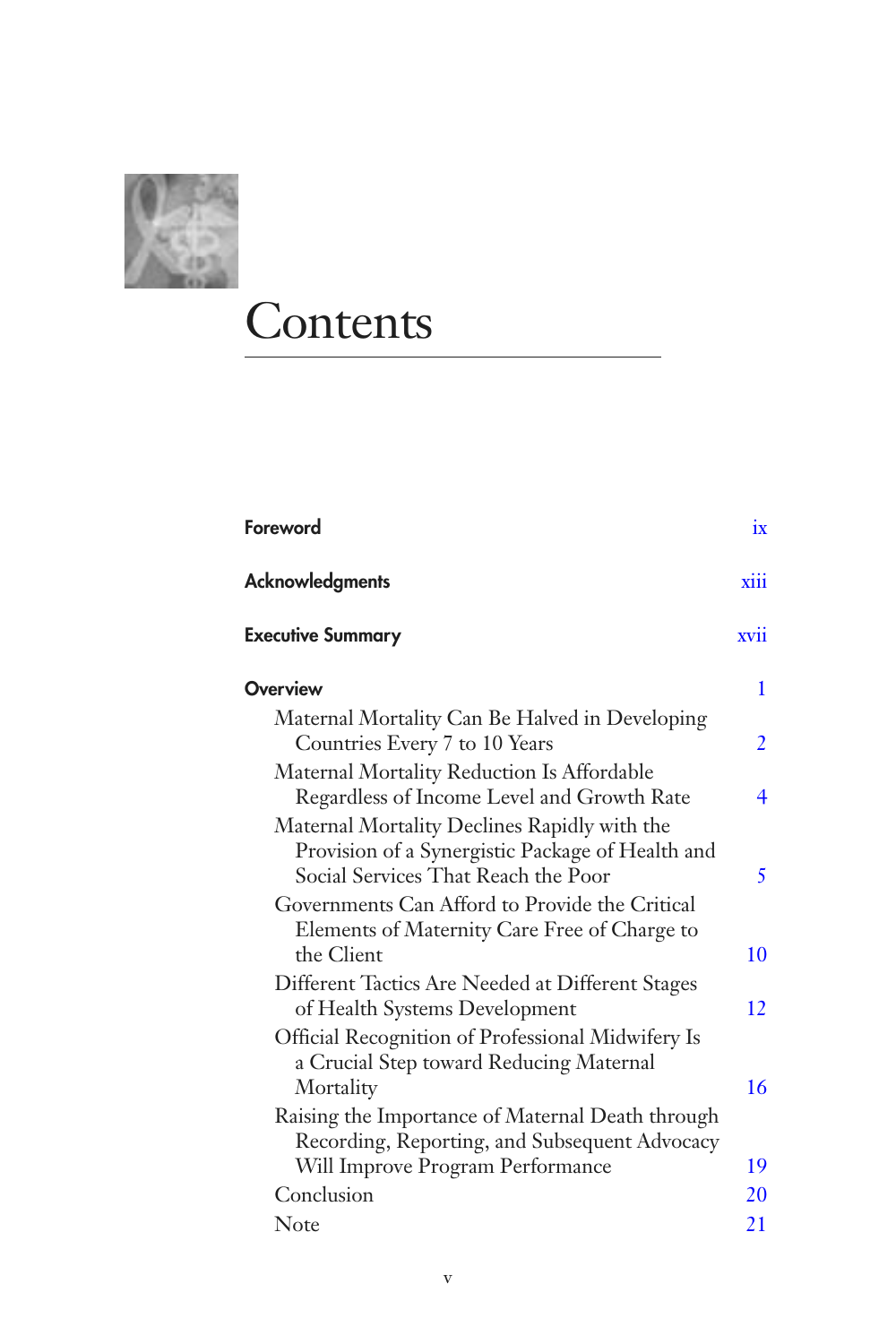## vi • Investing in Maternal Health

| 1            | The Ingredients of Success                                       | 23  |
|--------------|------------------------------------------------------------------|-----|
|              | The Conceptual Basis                                             | 24  |
|              | Aims of the Study                                                | 32  |
|              | Study Approach                                                   | 32  |
|              | The Evidence                                                     | 36  |
|              | Maternal Mortality Transition: A Model for Action                | 47  |
|              | Conclusion                                                       | 58  |
|              | <b>Notes</b>                                                     | 59  |
| $\mathbf{2}$ | Malaysia                                                         | 61  |
|              | Background: Malaysia Today                                       | 61  |
|              | <b>Political Context</b>                                         | 62  |
|              | Study Approach                                                   | 64  |
|              | Decline in Maternal Mortality                                    | 68  |
|              | Key Policies and Program Interventions                           | 73  |
|              | Conclusion                                                       | 102 |
|              | <b>Notes</b>                                                     | 103 |
| 3            | Sri Lanka                                                        | 105 |
|              | Background: Sri Lanka Today                                      | 105 |
|              | Political and Social Context                                     | 105 |
|              | Study Approach                                                   | 108 |
|              | Decline in Maternal Mortality Ratio                              | 112 |
|              | Trends in Maternal Mortality Ratio and Female                    |     |
|              | Death Rates                                                      | 113 |
|              | Development of Maternal and Child Health                         |     |
|              | <b>Services</b>                                                  | 125 |
|              | <b>Implementation of Critical Health Policies</b>                | 140 |
|              | Health System Expenditures, Affordability, and<br>Sustainability | 145 |
|              | Conclusion                                                       | 150 |
|              | <b>Notes</b>                                                     | 151 |
|              |                                                                  |     |
|              | ٠.                                                               |     |

## **[Appendixes](#page-174-0)**

|   | Data Availability and Quality in Malaysia  | 153  |
|---|--------------------------------------------|------|
| 2 | Data Availability and Quality in Sri Lanka | 159. |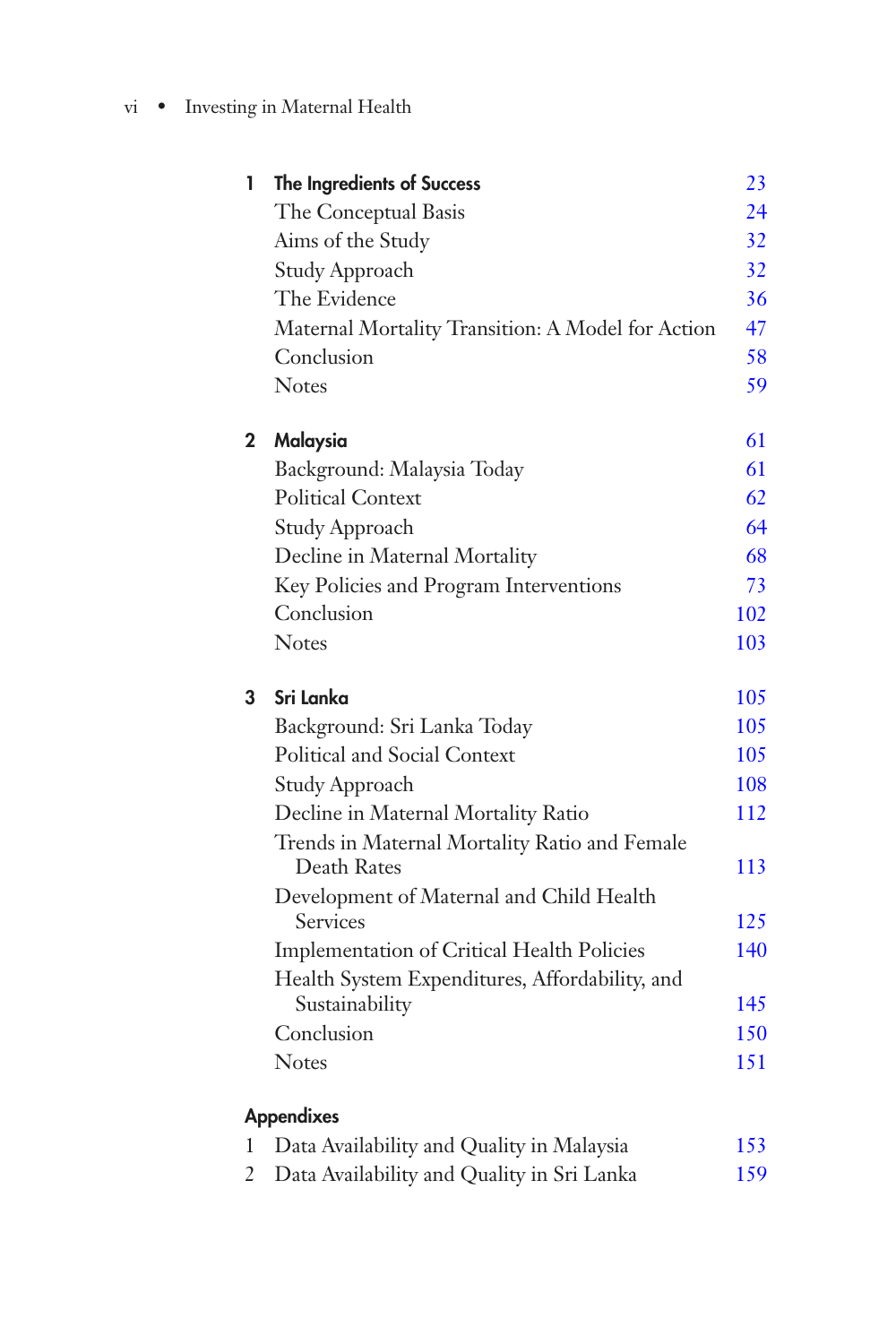| Contents |  | V11 |
|----------|--|-----|
|----------|--|-----|

| 3 Assessment of Affordability | 163 |
|-------------------------------|-----|
| 4 Key Informants              | 165 |

### **[References](#page-192-0)** 171

#### **[Tables](#page-26-0)**

| 1              | Public Expenditures on Health Services and<br>Maternal Health Care, Malaysia and Sri Lanka,<br>$1950s - 90s$     | 5   |
|----------------|------------------------------------------------------------------------------------------------------------------|-----|
| $\overline{2}$ | Per Capita Gross National Product for Selected<br>Countries                                                      | 26  |
| 3              | Amount of Time to Halve Maternal Mortality<br>Ratio, Malaysia and Sri Lanka, 1949-92                             | 36  |
| 4              | Key Health Features, Malaysia and Sri Lanka,<br>1940-61                                                          | 44  |
| 5              | Public Expenditures on Health Services and<br>Maternal Health Care, Malaysia and Sri Lanka,<br>$1950s - 90s$     | 56  |
| 6              | Malaysia at a Glance                                                                                             | 62  |
| 7              | Amount of Time to Halve the Maternal Mortality<br>Ratio, Peninsular Malaysia, 1933-97                            | 68  |
| 8              | Maternal Mortality Ratio, by Ethnic Group,<br>Peninsular Malaysia, 1957-90                                       | 69  |
| 9              | Overview of Health Service Capacity and Skilled<br>Attendance during Childbirth, Peninsular<br>Malaysia, 1949-95 | 72  |
| 10             | Total Fertility Rates, by Ethnic Group, Peninsular<br>Malaysia, 1957-97                                          | 78  |
| 11             | Expenditures on Public Health, Malaysia,<br>1946-95                                                              | 79  |
| 12             | Estimated Public Sector Expenditures on<br>Maternal Health Care, Malaysia, 1971-95                               | 81  |
| 13             | Trends in Expenditures for Maternal Health Care,<br>Malaysia, 1946-95                                            | 87  |
| 14             | Sri Lanka at a Glance                                                                                            | 106 |
| 15             | Trends in Adult Literacy, Sri Lanka, 1901-91                                                                     | 109 |
| 16             | Time to Halve the Maternal Mortality Ratio,<br>Sri Lanka, 1930–96                                                | 112 |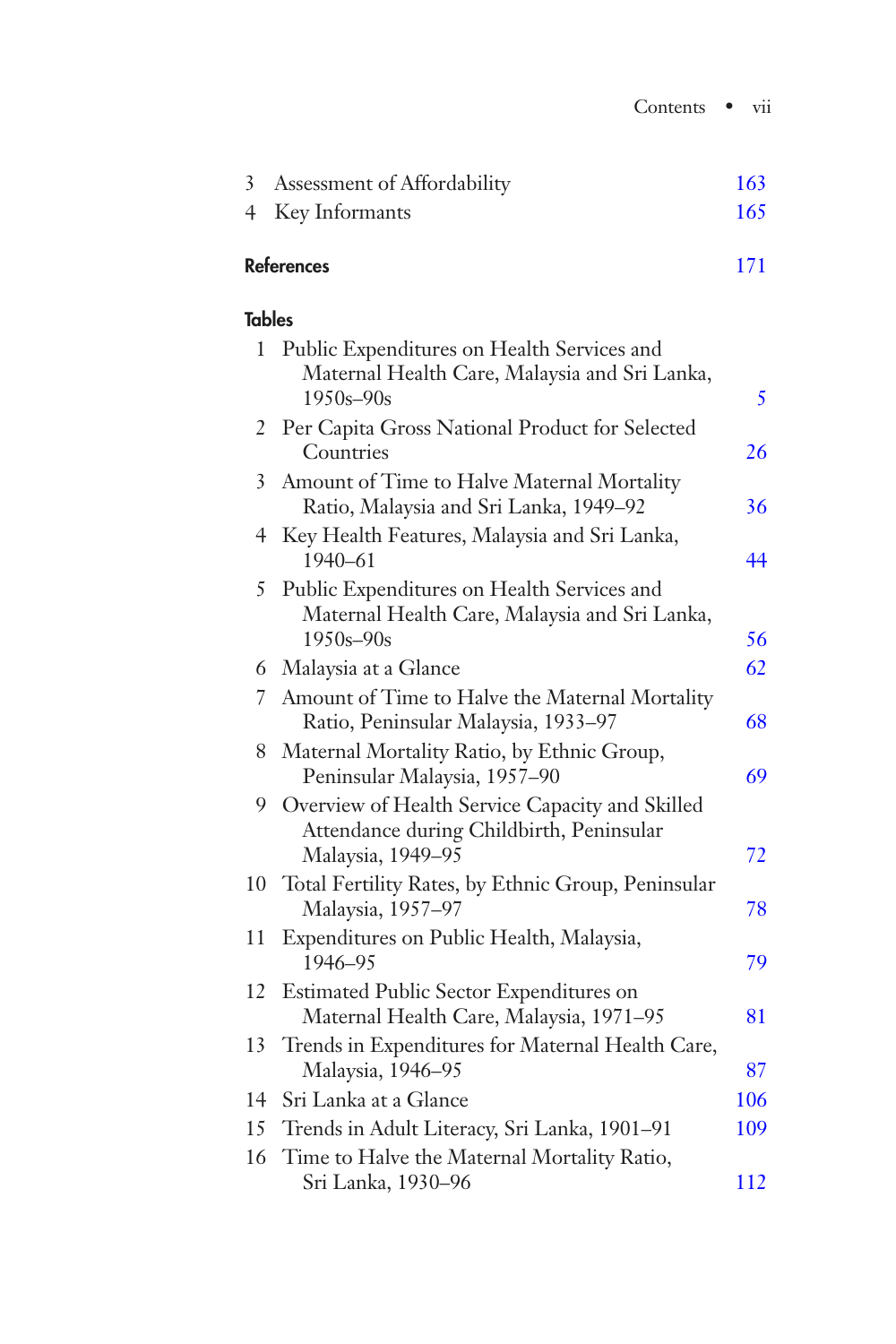## viii • Investing in Maternal Health

|    | 17 Deliveries with Skilled Attendance and Maternal<br>Mortality Ratio, 1939-95                        | 115 |
|----|-------------------------------------------------------------------------------------------------------|-----|
|    | 18 Deliveries in the Private Sector, Sri Lanka,<br>1981-93                                            | 117 |
|    | 19 Decline in Cause-Specific Maternal Mortality<br>Ratio, Sri Lanka, 1942-52, 1955-70,<br>and 1980–96 | 120 |
|    | 20 Development of Government-Employed Birth<br>Attendants, Sri Lanka, 1930-95                         | 120 |
|    | 21 Contraceptive Prevalence Rate, Sri Lanka,<br>1975-2000                                             | 122 |
|    | 22 Development of Maternal-Health-Care-Related<br>Infrastructure, Sri Lanka, 1931-95                  | 128 |
|    | 23 Categories of Institution, Sri Lanka                                                               | 129 |
|    | 24 Place of Delivery by Monthly Family Income,<br>Sri Lanka, 1982                                     | 142 |
| 25 | Place of Delivery by Sector, Sri Lanka, 1982                                                          | 143 |
| 26 | Maternal Health Care Expenditures, Sri Lanka,<br>1950-99                                              | 147 |
|    | 27 Public and Private Health Services, Sri Lanka,<br>1953–96                                          | 148 |

### **[Figures](#page-23-0)**

| Maternal Mortality Ratio, Sri Lanka, 1930-95                                                                                                                                              | $\mathfrak z$                                                                               |
|-------------------------------------------------------------------------------------------------------------------------------------------------------------------------------------------|---------------------------------------------------------------------------------------------|
| Maternal Mortality Ratio, Malaysia, 1950–99                                                                                                                                               | 3                                                                                           |
| Maternal Mortality Ratio and Expenditure                                                                                                                                                  |                                                                                             |
| Product in Countries That Have Gross National                                                                                                                                             | 6                                                                                           |
| 4 Maternal Mortality Ratio and Expenditure<br>on Health as a Percentage of Gross Domestic<br>Product in Countries That Have Gross National<br>Product Comparable Per Capita to Malaysia's | 7                                                                                           |
| 5 Maternal Deaths as the Proportion of Deaths<br>among Women of Reproductive Age, Sri Lanka<br>and Malaysia, 1950-2000                                                                    | 8                                                                                           |
| 6 Maternal Mortality Ratio in Less-Developed States<br>Compared to Other States, Peninsular Malaysia,<br>$1970 - 97$                                                                      | 9                                                                                           |
|                                                                                                                                                                                           | on Health as a Percentage of Gross Domestic<br>Product Comparable Per Capita to Sri Lanka's |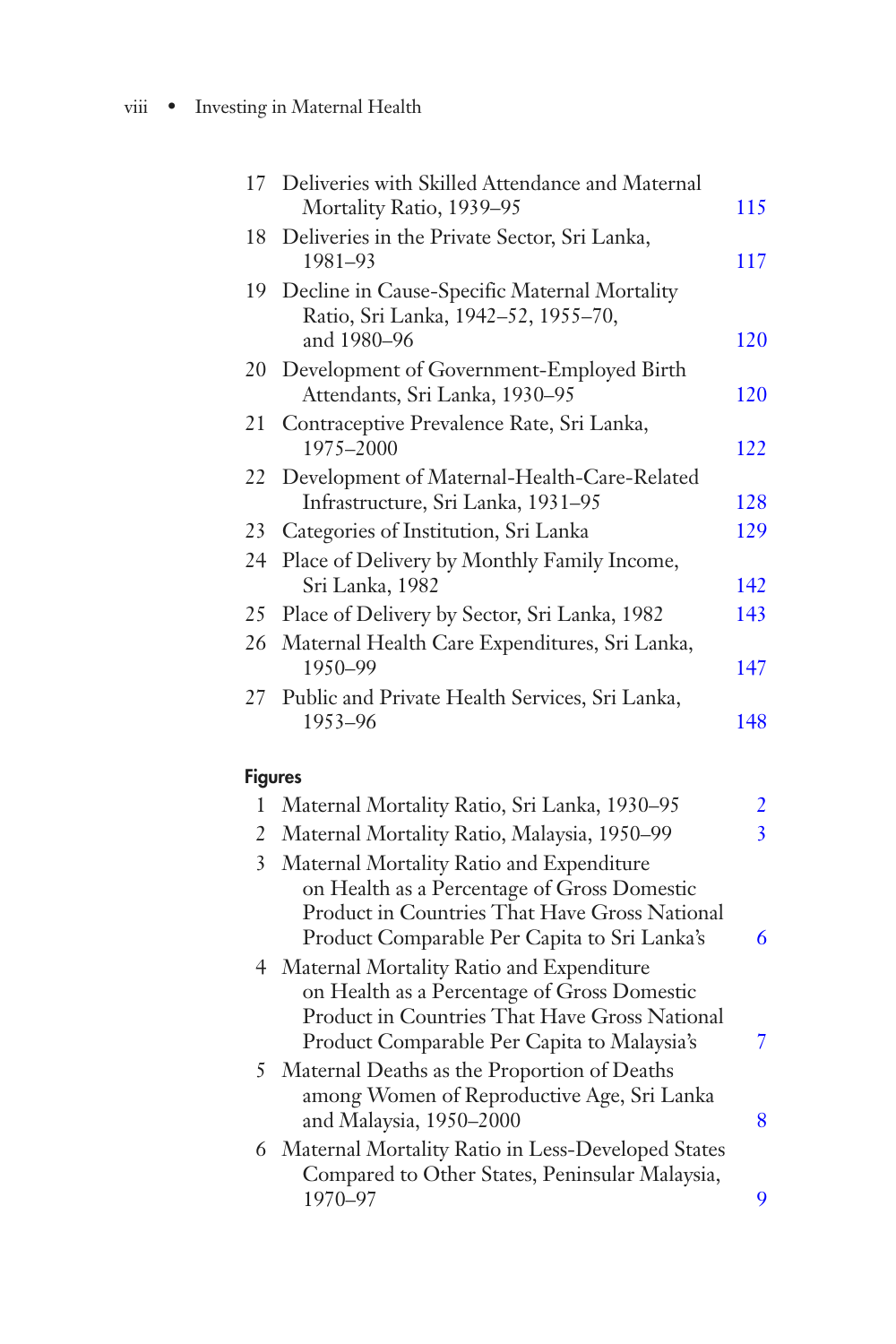| 7  | Maternal Mortality Ratio and Skilled Attendance<br>at Birth, 1995: Countries with Gross National<br>Product Comparable to That of Malaysia in<br>the Early 1960s  | 12       |
|----|-------------------------------------------------------------------------------------------------------------------------------------------------------------------|----------|
| 8  | Maternal Mortality Ratio and Skilled Attendance<br>at Birth, 1995: Countries with Gross National<br>Product Comparable to That of Sri Lanka in<br>the Early 1960s | 13       |
| 9  | Maternal Mortality Ratio, 1919-20, in Countries<br>with Deliveries Predominantly Assisted by                                                                      |          |
| 10 | Midwives, Doctors, or Both<br>Determinants of Health-Sector Outcomes                                                                                              | 17<br>27 |
| 11 | Maternal Mortality Ratio, Malaysia and Sri Lanka,<br>1950-99                                                                                                      | 37       |
| 12 | Critical Elements of Maternal Health Care                                                                                                                         | 41       |
| 13 | Maternal Mortality Ratio and Percentage of Live<br>Births with Skilled Attendance, Malaysia,                                                                      |          |
| 14 | 1949-95<br>Maternal Mortality Ratio and Percentage of Live<br>Births with Skilled Attendance, Sri Lanka,<br>1930-96                                               | 45<br>46 |
| 15 | Maternal Mortality Transition: A Model for Action                                                                                                                 | 48       |
| 16 | Total Fertility Rate and Maternal Mortality Ratio,<br>Malaysia, 1957-95                                                                                           | 52       |
| 17 | Total Fertility Rate and Maternal Mortality Ratio,<br>Sri Lanka, 1952-95                                                                                          | 53       |
| 18 | Neonatal Mortality Rates, Malaysia and Sri Lanka,<br>1938-99                                                                                                      | 54       |
| 19 | Place of Birth and Birth Attendance, Peninsular<br>Malaysia, 1949-95                                                                                              | 71       |
| 20 | Phases of Health Systems Development for<br>Maternal Health as Related to Reduction in<br>Maternal Mortality Ratio, 1933-97                                       | 74       |
| 21 | Admissions to Public Sector Hospitals for<br>Complications of Pregnancy, Peninsular<br>Malaysia, 1971-95                                                          | 95       |
| 22 | Public Operating Expenditures on Maternal<br>Health Services as Percentage of Gross<br>Domestic Product, Malaysia, 1971-95                                        | 100      |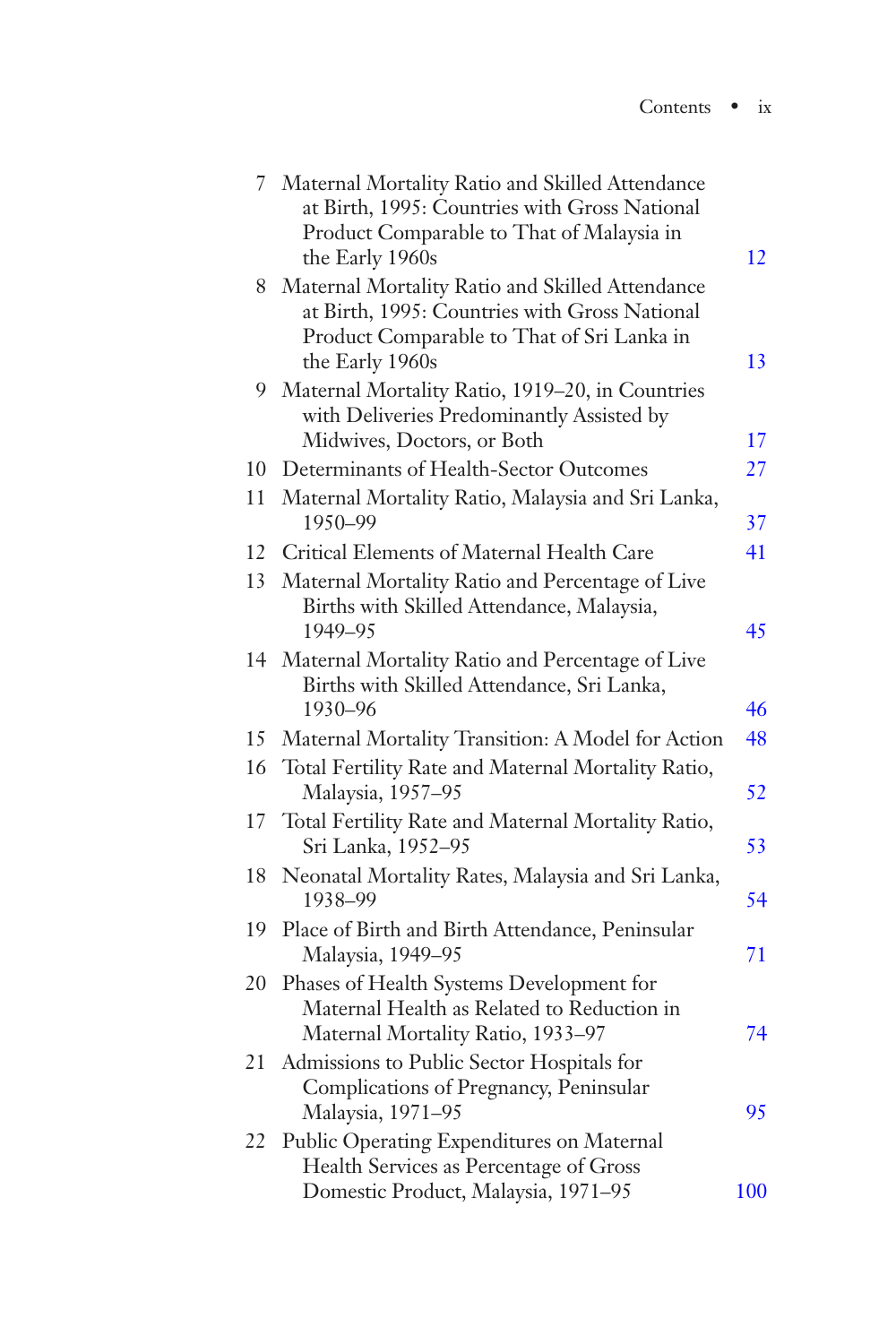## x • Investing in Maternal Health

|              | 23 Public Capital Expenditures on Maternal Health<br>Services as Percentage of Gross Domestic                            |     |
|--------------|--------------------------------------------------------------------------------------------------------------------------|-----|
|              | Product, Malaysia, 1971-95                                                                                               | 101 |
|              | 24 Maternal Mortality Rates and Female Death Rates,<br>Ages 15-49, Sri Lanka, 1950-96                                    | 114 |
|              | 25 Deliveries in Specialized Units, Medical Offices,<br>and Primary-Level Government Institutions,<br>Sri Lanka, 1984-99 | 116 |
|              | 26 Maternal Mortality Ratio Attributed to<br>Hypertensive Disease and Sepsis, 1930–96                                    | 119 |
|              | 27 Maternal Mortality Ratio Attributed to<br>Hemorrhage, Sri Lanka, 1930-95                                              | 121 |
|              | 28 Maternal Mortality Ratio and Total Fertility Rate,<br>Sri Lanka, 1930–95                                              | 123 |
| 29           | Age-specific Fertility Rates, Sri Lanka, 1962-2000                                                                       | 124 |
| 30           | Age-specific Maternal Mortality Ratio, Sri Lanka,<br>1954-96                                                             | 125 |
| 31           | Expenditure on Maternal Health Services as<br>Percentage of Gross Domestic Product,<br>Sri Lanka, 1950–99                | 146 |
| <b>Boxes</b> |                                                                                                                          |     |
|              | Midwives and Nurse-Midwives in the 1960s and<br>1070-                                                                    | ΩΩ  |

| 1970s                                                | 90  |
|------------------------------------------------------|-----|
| 2 Midwifery Practice in Small Hospitals in the 1960s |     |
| and $1970s$                                          | 92  |
| 3 The Referral Chain                                 | 96  |
| 4 We Are Proud of Our Public Health Midwives         | 134 |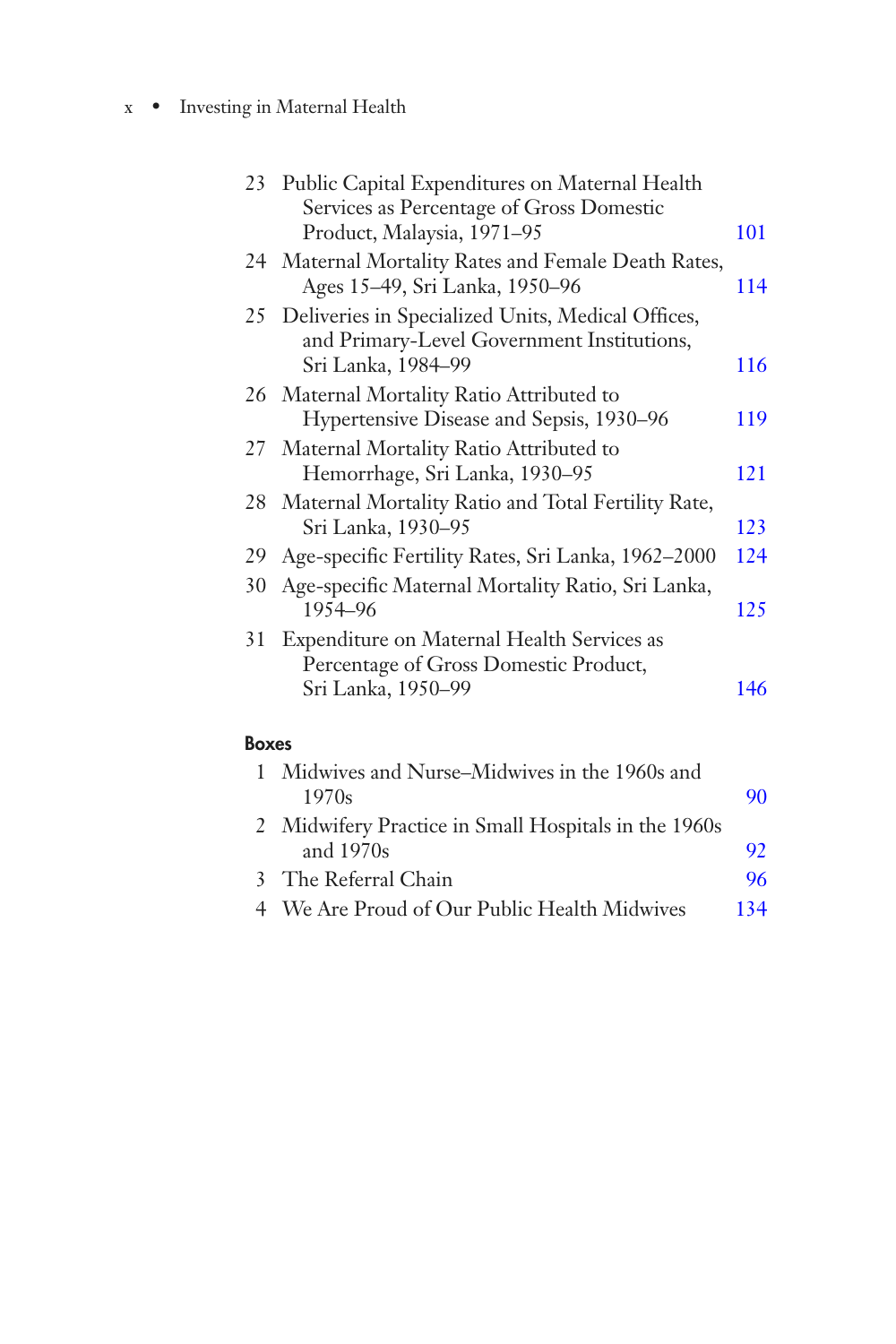

## Foreword

Of the 515,000 maternal deaths that occur every year, 99 percent take place in developing countries. Women in the developing world have a 1 in 48 chance of dying from pregnancy-related causes; the ratio in developed countries is 1 in 1,800. For every woman who dies, another 30–50 women suffer injury, infection, or disease. In developing countries, pregnancy-related complications are among the leading causes of death and disability for women, ages 15–49. Of all the human development indicators, the greatest discrepancy between developed and developing countries is in maternal health.

Key interventions to improve maternal health and reduce maternal mortality are known. They include complementary, mutually reinforcing strategies: mobilizing political commitment and an enabling policy environment; investing in social and economic development such as female education, poverty reduction, and improving women's status; offering family planning services; providing quality antenatal care, skilled attendance during childbirth, and availability of emergency obstetric services for pregnancy complications; and strengthening the health system and community involvement. The challenge has been to implement these interventions in environments where political commitment, policies, and institutions and health systems have been weak. Although some countries—including very poor ones have been successful in reducing maternal mortality, progress in many countries remains slow.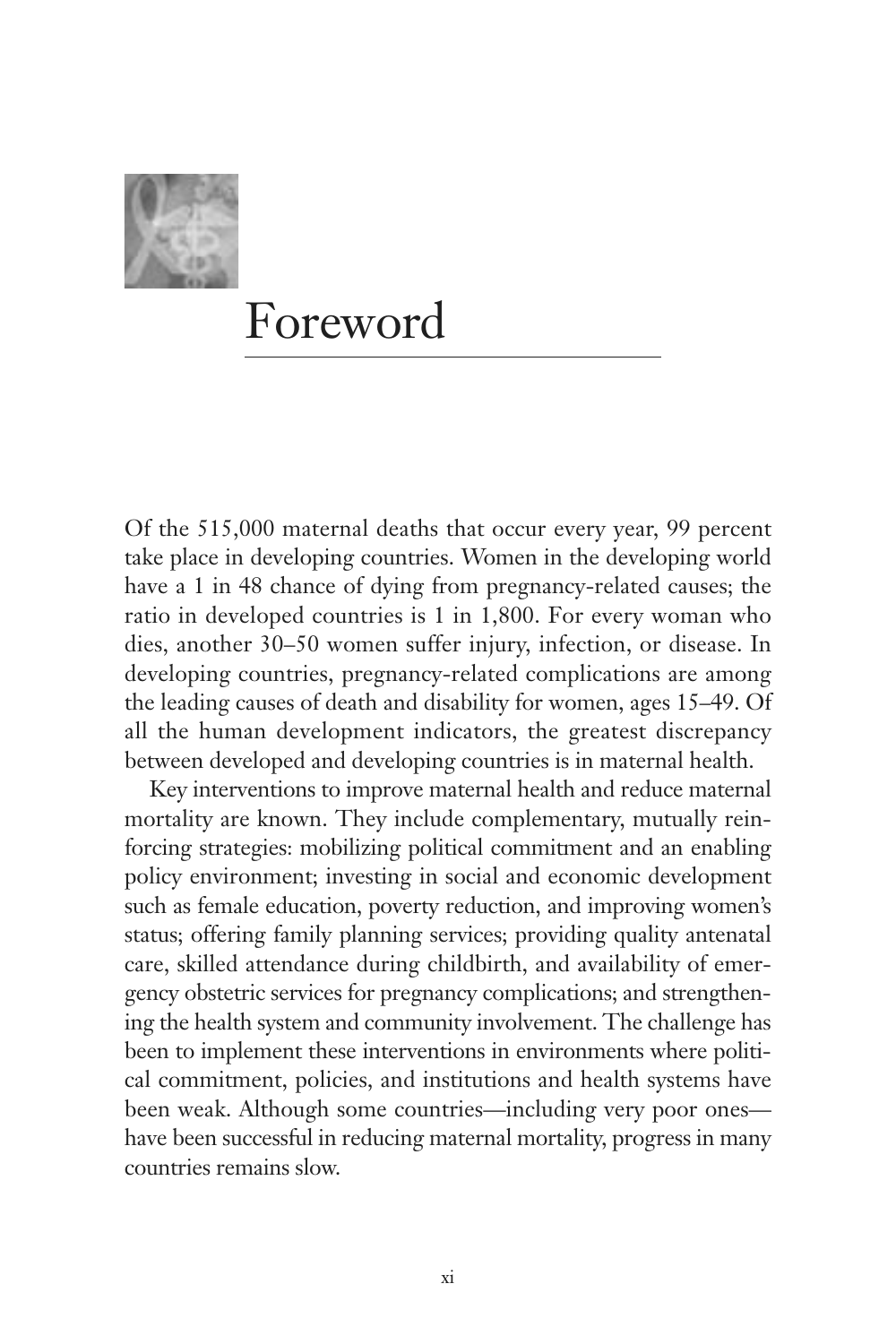#### xii • Investing in Maternal Health

As a way to assist countries in their efforts to improve maternal health and reduce maternal mortality, we are publishing two volumes, *Investing in Maternal Health: Learning from Malaysia and Sri Lanka,* and *Reducing Maternal Mortality: Learning from Bolivia, China, Egypt, Honduras, Indonesia, Jamaica, and Zimbabwe,* on success stories and lessons learned in improving health and reducing maternal mortality in a range of developing countries. The first book is based on the experiences of Malaysia and Sri Lanka during the past five to six decades. The second book discusses the more recent lessons from Bolivia, China (Yunnan), Egypt, Honduras, Indonesia, Jamaica, and Zimbabwe. These countries have made important strides in improving maternal health, and these books outline what worked and what did not.

The studies of maternal health in Malaysia and Sri Lanka started at a time when maternal mortality was still very high in these two countries. It presents the strategies used over the past half century to reverse this trend, including a supportive policy environment and commitment; professionalizing midwifery and ensuring skilled attendance during childbirth; strengthening health systems; introducing civil registration; and improving quality and access to care through rural midwives with closely linked back-up emergency obstetric services. Issues such as the appropriate mix of private versus public expenditures and enabling intersectoral policies are also discussed.

The case studies of Bolivia, China, Egypt, Honduras, Indonesia, Jamaica, and Zimbabwe address the issue of how maternal mortality can be reduced significantly over the course of a single decade, and which key strategies were used in these countries to achieve this reduction. These case studies also inform the current debate on whether it is wiser to invest first in skilled birth attendants, or in the care of obstetric emergencies, or both at once. The analysis also shows how strong safe motherhood policies can have an impact.

For its part, the World Bank has been strongly committed to improving maternal health and reducing maternal mortality for more than a decade and a half. The World Bank was a founding member of the Safe Motherhood Initiative in 1987 and has backed the Program of Action of the 1994 International Conference on Population and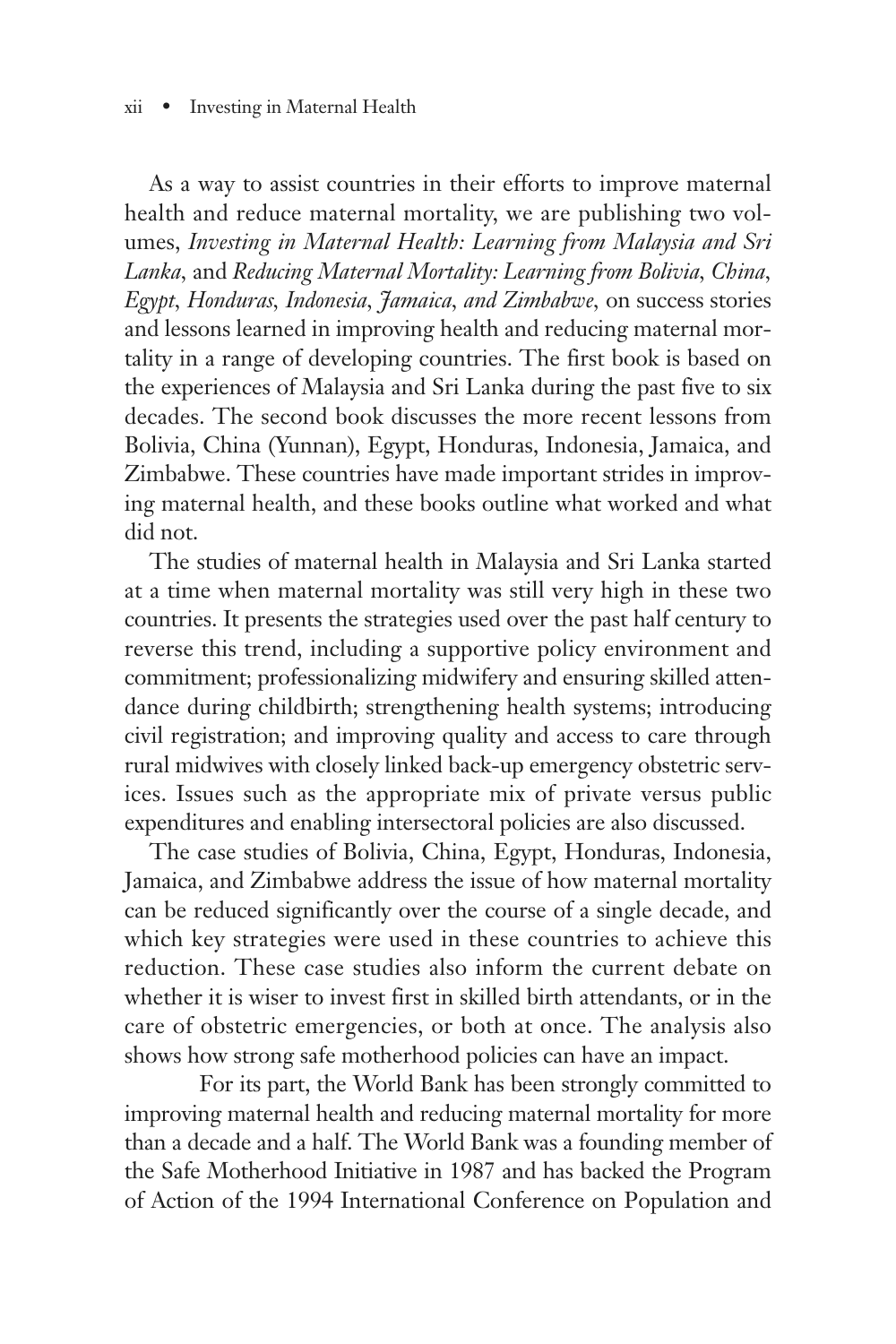Development (ICPD). More recently, the Bank has embraced the Millennium Development Goals that were agreed to in September 2000, and they have made maternal health one of its top corporate priorities.

Accordingly, we hope that the experiences described in these two volumes will provide a timely contribution of hard evidence regarding what works as we scale-up efforts to achieve the Millennium Development Goal of improving maternal health. In this sense, it is our aim that these materials help to raise the quality and effectiveness of national programs for safe motherhood backed by developing country governments and the donor community. We will endeavor, too, to ensure that the World Bank simultaneously expands its own support of this important cause.

> Robert M. Hecht Acting Sector Director Health, Nutrition, and Population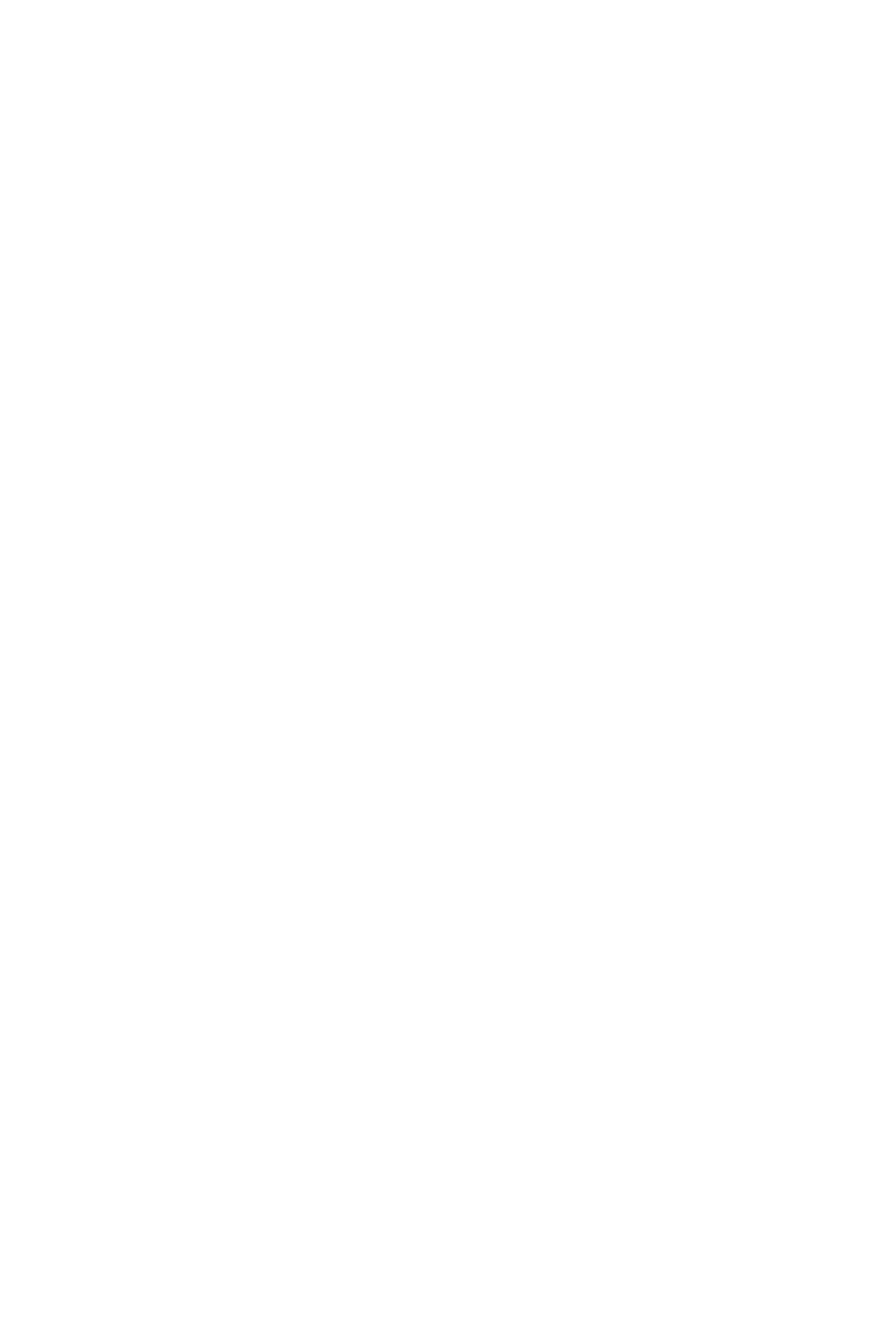

## Acknowledgments

This study is the product of intensive teamwork. The authors are deeply indebted to local and international experts who have provided guidance and shared their experience and expertise.

Tan Sri Dato Dr. Abu Bakar Suleiman, former director general of health, Malaysia, and Dr. N. W. Vidyasagara, former director, Family Health, Sri Lanka, were senior advisers to the studies in Malaysia and Sri Lanka, respectively. The studies would not have been possible without their personal support and encouragement.

The governments of Malaysia and Sri Lanka provided strong support for the study. The director of Family Health Services of the Ministry of Health, Malaysia, and the director general of Health Services in Sri Lanka facilitated the study through their interest, administrative support, and access to critical data sources.

Several experts who have held key positions in the governments of Malaysia and Sri Lanka provided input to conceptualize the study and identify data sources; they also shared their personal experience and perceptions as key informants. Several of these health professionals were active in the field beginning in the 1950s and later served as health care managers at various levels of the health care system. Their detailed accounts corroborated and expanded on information from other sources.

The key informants for Malaysia were Abdul Khalid Sahan, Abu Bakar Suleiman, Raja Ahmad Nordin, Ajima Hassan, Ali Hamzah, Rebecca John, K. Kananatu, S. Maheswaran, Alex Matthews, M. S.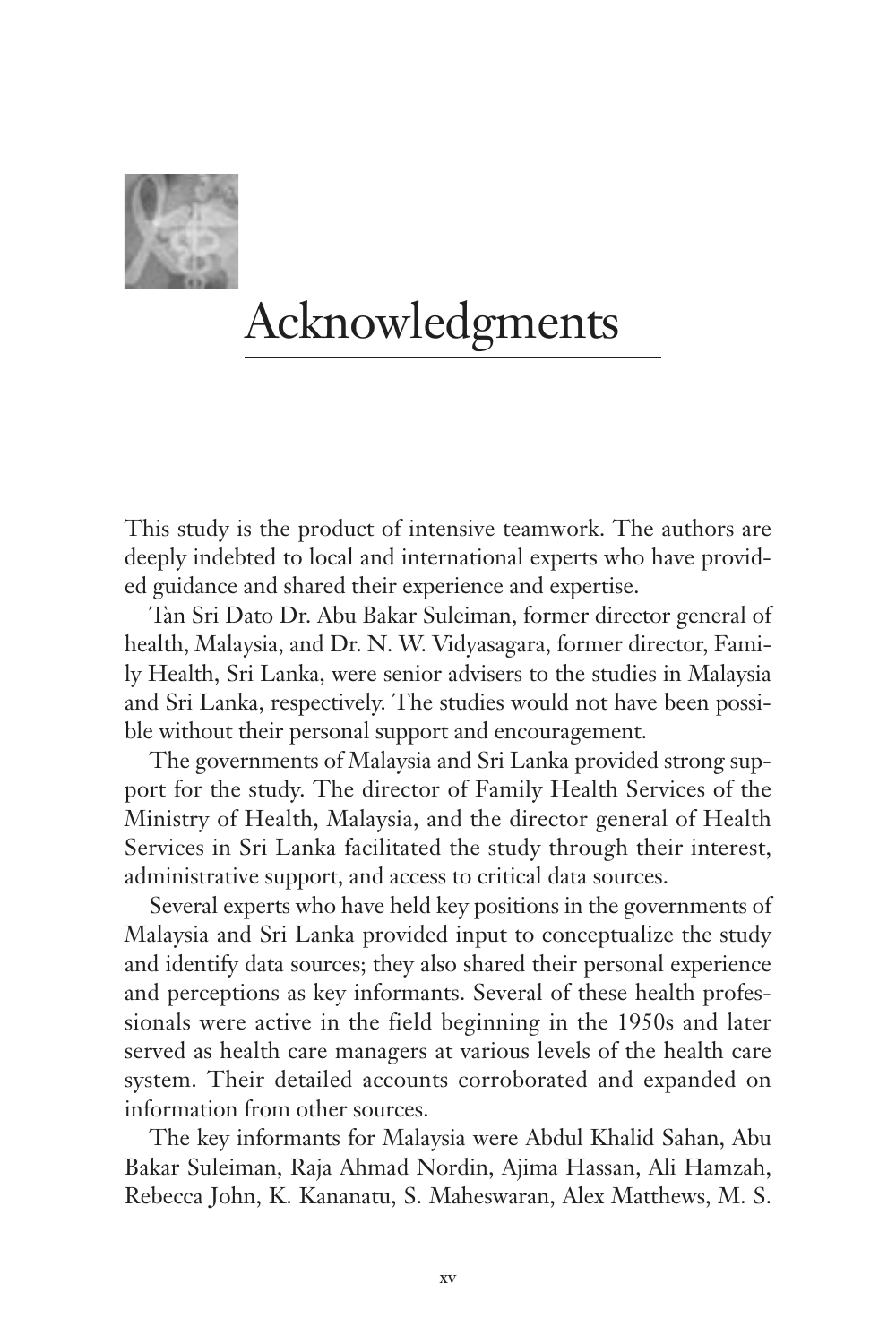Murthy, Thomas Ng Khoon Fong, Raj Karim, Ravindran Jegasothy, and A. Tharmaratnam.

In Sri Lanka, the key informants were A. M. L. Beligaswatte, N.C. de Costa, Dulcie de Silva and team from the National Institute of Health Sciences, Nandrani de Zoysa, Joe Fernando, G. Gamalath, Godfrey Gunathilleke, Anoma Jayathilake, Siva Obeysekara, Lakshman Senanayake, N. W. Vidyasagara, Kusum Wickramasuriya, Hiranthi Wijemanne, and Sybil Wijesinghe.

Much time, patience, and persistent effort is required for hunting down data from reports archived since the 1940s, coming to grips with what the data stand for, and reviewing definitions used at different time periods. In Malaysia, key officials in the Ministry of Health and the Economic Planning Unit of the Prime Minister's Department provided valuable information and access to key documents. The following people assisted the authors with data management for the study: Atiya Abdul Sallam, Low Wah Yun, Ng Man San, Noorliza Noordin, Vanaja Palanisamy, and Wong Yut Lin. In Sri Lanka, the director general of Health Services, the librarian of the Department of Census and Statistics, and the medical statistician and staff provided valuable information and access to documents; Padmal de Silva, Chaminda Egodage, Risintha Premaratne, and Asoka Weerasinghe performed much of the data collection and management.

Lennarth Nystrom of Umea University, Sweden, reviewed the data and provided invaluable guidance on data analysis and presentation.

Within the World Bank, Sadia Chowdhury and Joanne Epp have provided invaluable support at different stages of the study.

We are indebted to the peer reviewers, who took the time to read and provide us with comments and suggestions: Staffan Bergstrom (Karolinska Institute, Stockholm); David Dunlop (Dartmouth University); Petra ten Hoope-Bender (International Confederation of Midwives); Marge Koblinsky (North American Consortium for IMMPACT, Johns Hopkins Bloomberg School of Public Health); Charlotte Leighton (Abt Associates); Matthews Mathai (Christian Medical College, Vellore); Della Sherratt (WHO); Anne Tinker (Save the Children); and Isabel Danel, Elizabeth Lule, Anthony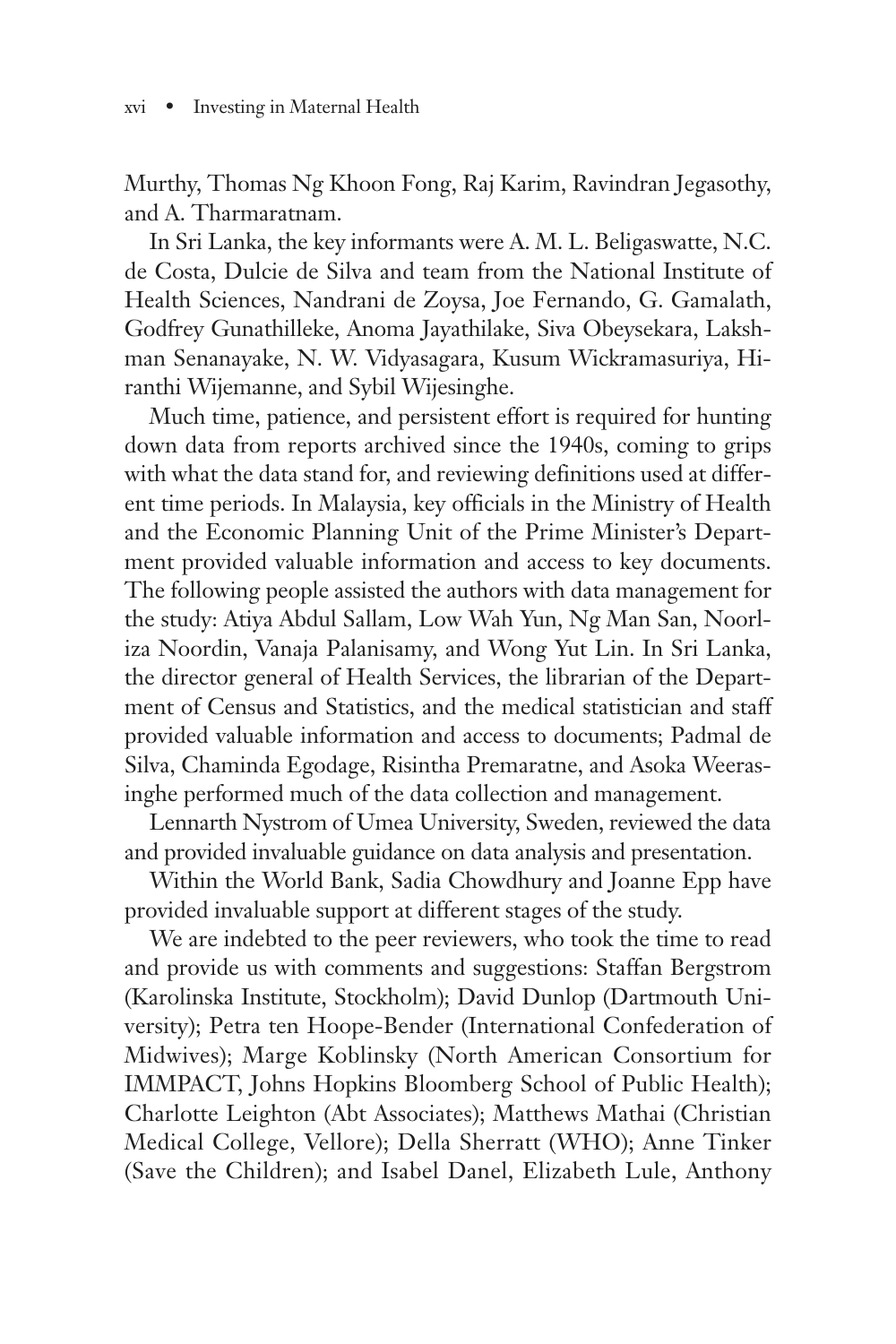Measham, Thomas W. Merrick, and Khama Rogo (all at the World Bank).

The funding for this study was generously provided by the Swedish International Development Authority and the Government of the Netherlands.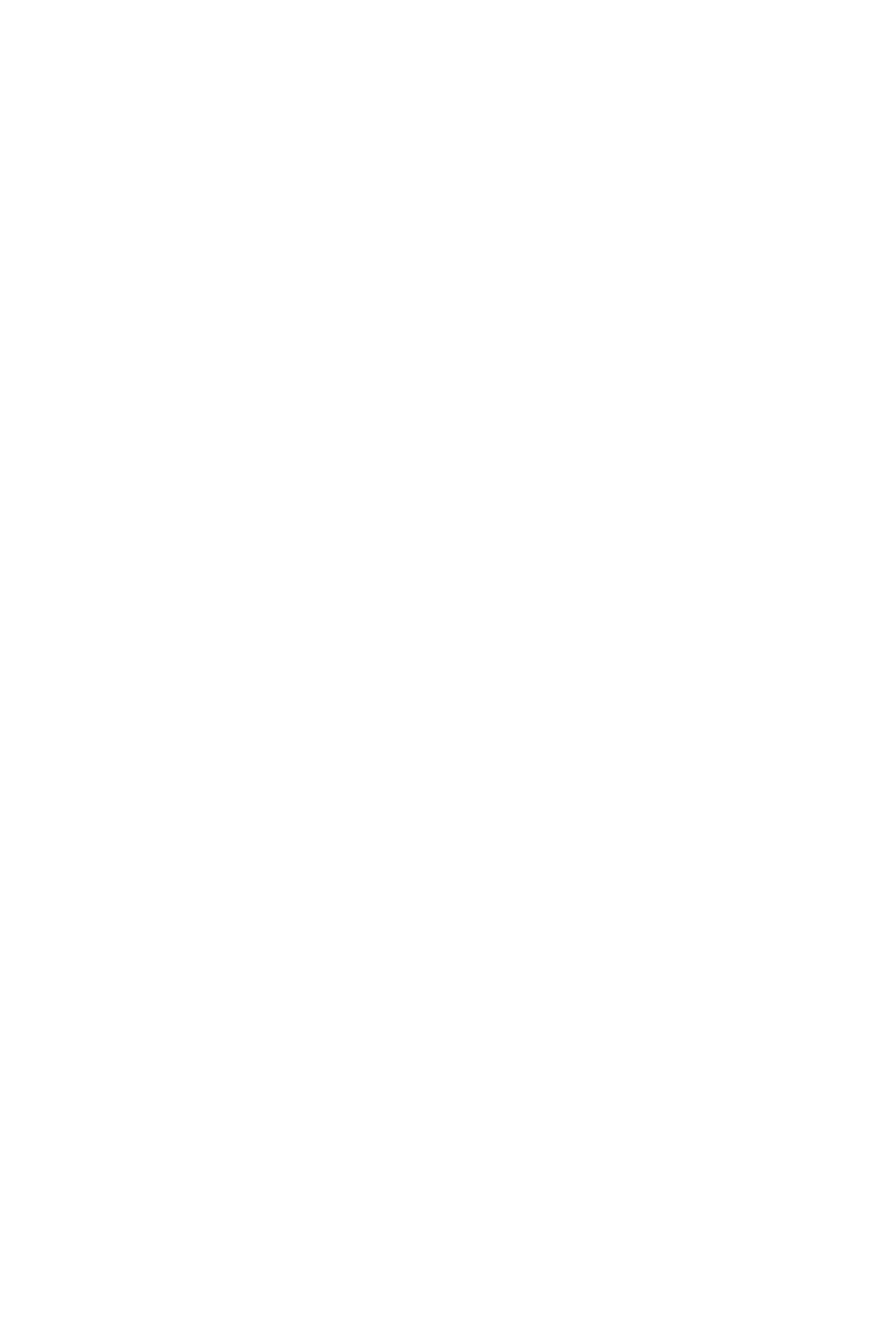

## Executive Summary

This study provides the most comprehensive and detailed analysis available on the factors behind the decline in maternal mortality in Malaysia and Sri Lanka in the past 50 to 60 years and the magnitude of health system expenditures on maternal health. The study synthesizes findings from various previous reports with new data collected from archives and from interviews with key informants. The combined data provide the basis for the analysis and conclusions.

The main findings are that a modest investment in maternal health services, combined with other poverty reduction measures, leads to a fairly rapid decline in the maternal mortality ratio (MMR), defined as the number of maternal deaths per 100,000 live births. The strategies of Malaysia and Sri Lanka changed over time, from an initial emphasis on expanding the provision of services, especially in underserved areas, to increasing utilization and, finally, to emphasizing the improvement of quality. Removing financial barriers to maternal care for clients was an important step in both countries. Care of obstetric emergencies at the referral (hospital) level was developed in conjunction with, and closely interwoven with, the gradually increased access to skilled birth attendance, a concept that refers to deliveries by clinically trained midwives, nurse–midwives, or doctors. Professional midwives constitute the backbone of maternal care in Malaysia and Sri Lanka. Recording and reporting of maternal deaths was a prerequisite to addressing maternal mortality reduction in both countries.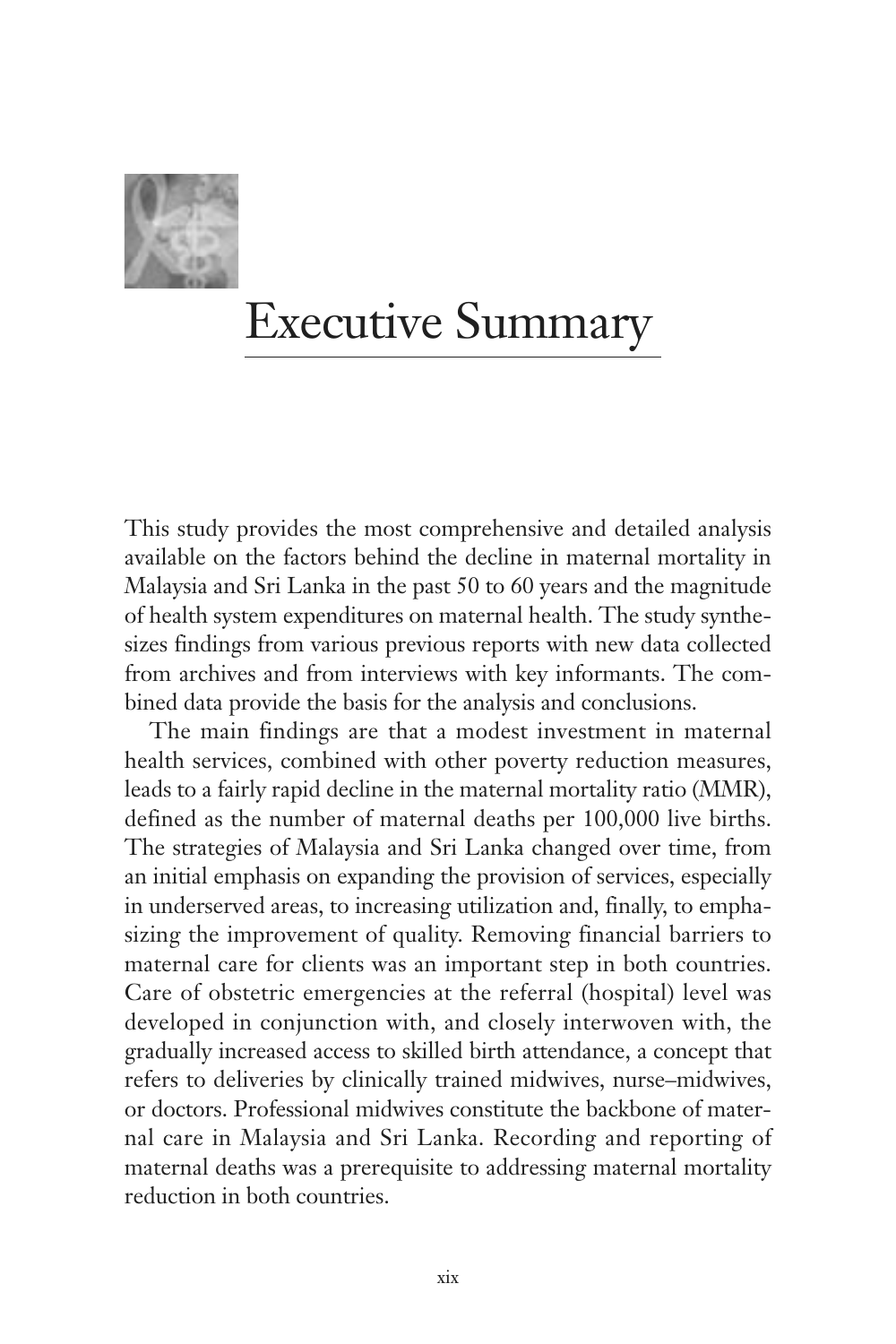### xx • Investing in Maternal Health

The seven main conclusions are summarized in the overview.

In summary, MMR reduction in developing countries is feasible with modest public expenditures when appropriate policies are adopted, focused wisely, and adapted incrementally in response to environmental conditions and systems capacities.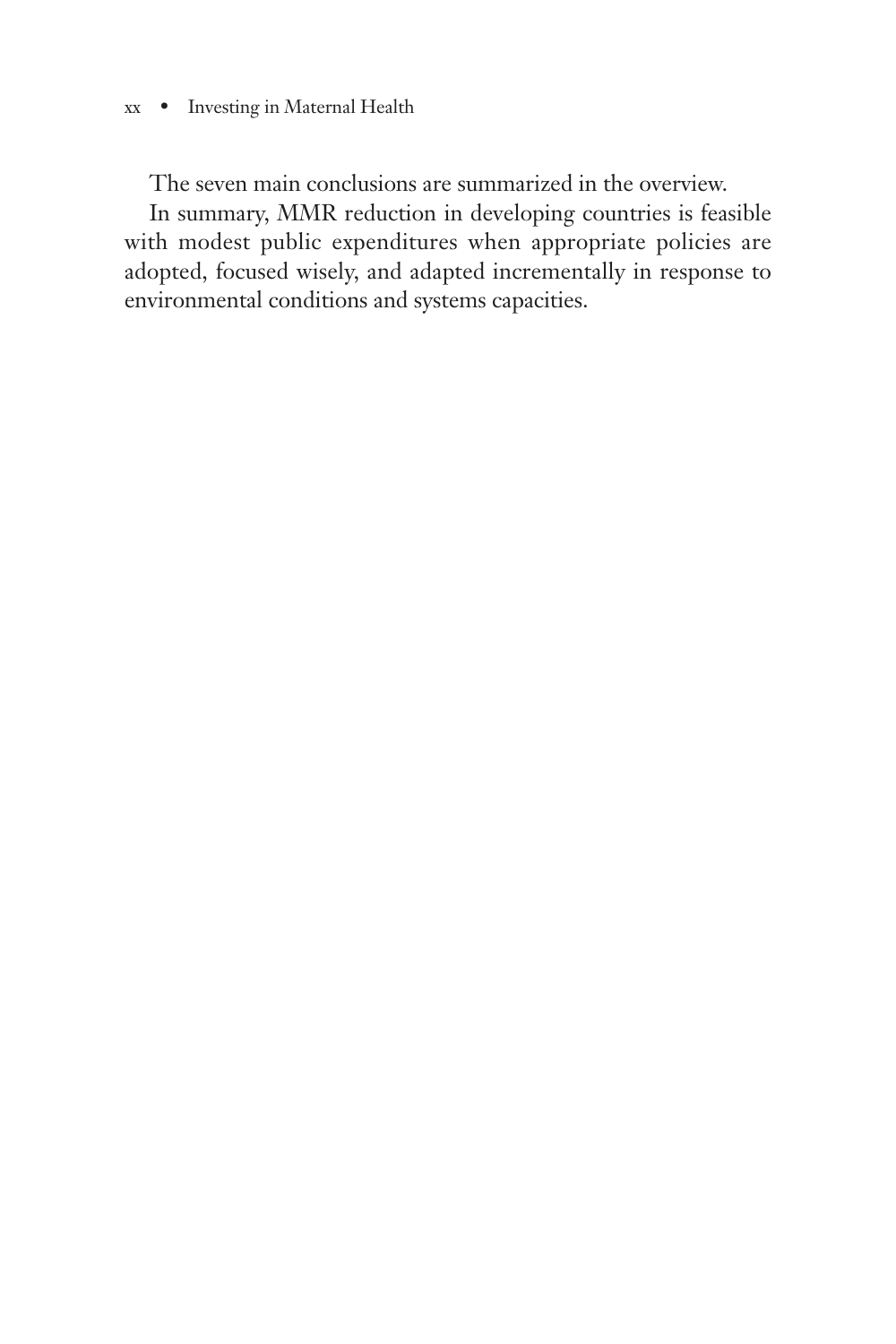

## Overview

In recent decades, global maternal mortality has not declined significantly, even though the world has seen huge improvements in health, survival, and fertility. Fifteen years of Safe Motherhood initiatives have provided better recognition of the impact of maternal deaths and the vulnerability of the poor. Good evidence is available on which clinical interventions work and which do not, but less is known about how best to implement strategies to reduce national and local levels of maternal mortality under conditions that prevail in developing countries. The difference in maternal mortality between the industrialized and the developing world is greater than any other development indicator. The apparent lack of progress has generated a sense of despondency. Is it possible to reduce maternal mortality in developing countries? Can progress be achieved within time periods sufficiently short to sustain the commitment of policymakers? Can maternal health keep pace with improvements in other human development indicators?

Malaysia and Sri Lanka are among the developing countries that have successfully reduced maternal mortality during the past few decades to levels comparable with those of many industrialized countries. Recognizing that Sri Lanka had the advantage of early gains in female literacy and Malaysia had the advantage of beginning with a relatively stronger economy, can their implementation experience benefit other developing countries? Analysis of their experience provides evidence to support several key messages of interest to policymakers and international development agencies.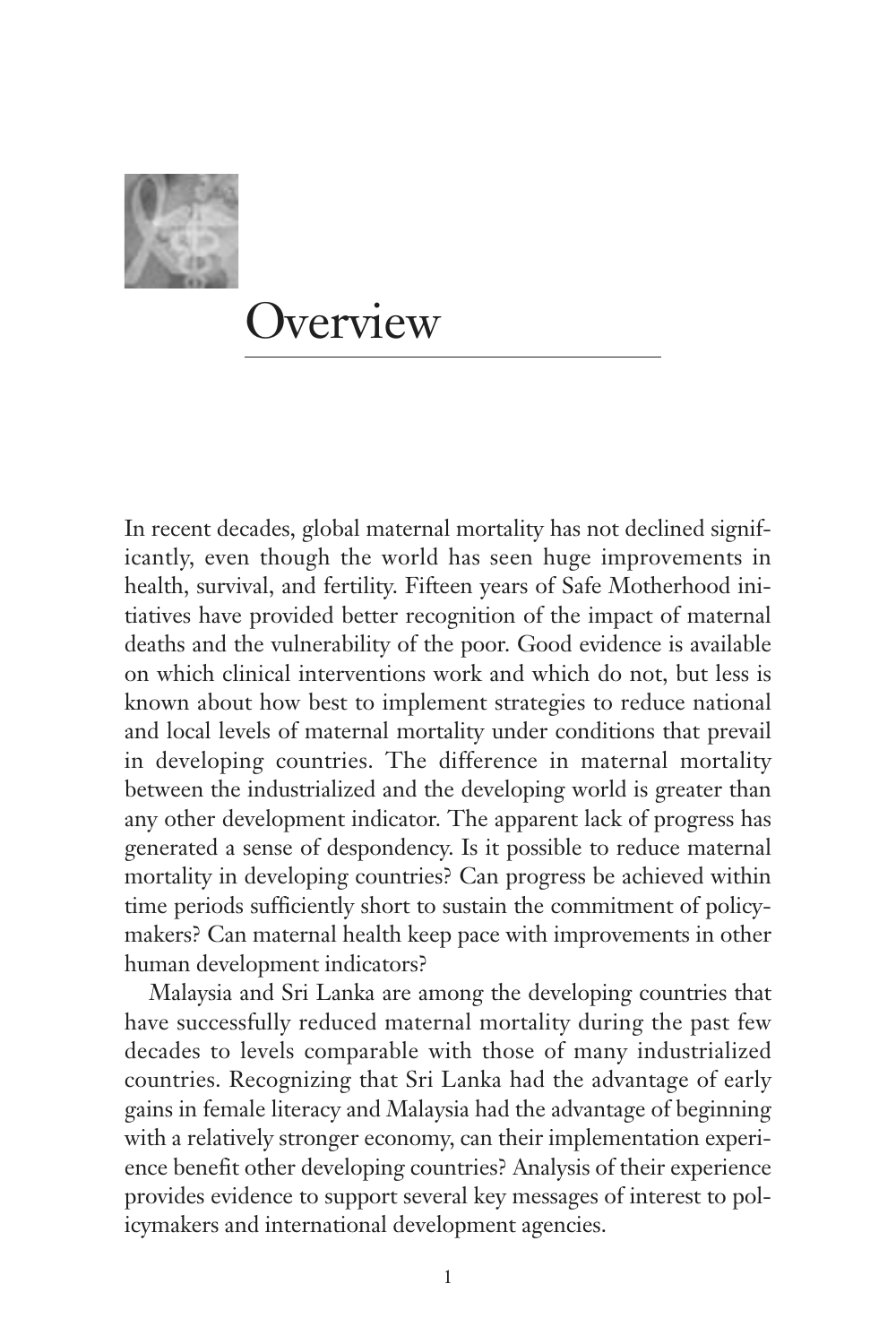<span id="page-23-0"></span>2 • Investing in Maternal Health

## **Maternal Mortality Can Be Halved in Developing Countries Every 7 to 10 Years**

Rapid declines in maternal mortality took place in Malaysia and Sri Lanka even before the 1950s, when both countries had relatively low gross national product (GNP) per capita. At that time Malaysia's female literacy was low (17 percent), and the male–female literacy ratio was 0.32. Under those conditions, both countries halved their maternal mortality ratio (MMR), defined as the number of maternal deaths per 100,000 live births, with impressive speed, as shown in figures 1 and 2.

An initial period of rapid decline took place; MMR was reduced by half within 3 years in Sri Lanka (1947–50) and within 7 years in Malaysia (1950–57). Subsequent to the initial rapid decline, it took each country 13 years to slice MMR in half again. During this period access to basic health care, including critical elements of maternal

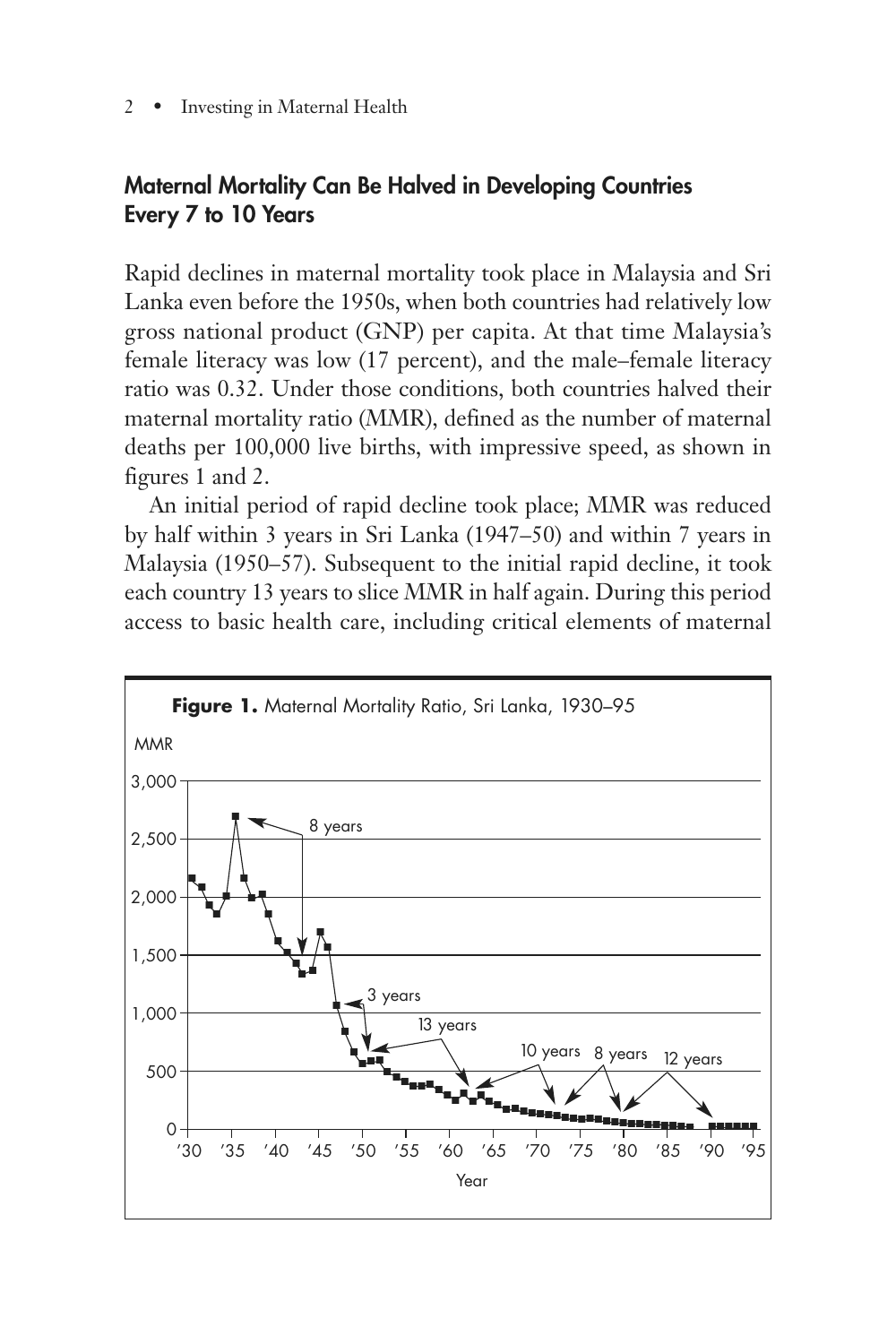<span id="page-24-0"></span>

health care, was improved for the bulk of the rural population through a widespread rural health network. In subsequent decades both Malaysia and Sri Lanka systematically applied stepwise strategies to improve organizational and clinical management and reduced their MMR by 50 percent every 6–12 years.

These achievements mirror the experience of several industrialized countries and some developing countries. For example, MMR in Sweden declined from 600 to 230 per 100,000 live births from 1870–95, when specific efforts made professional birthing care widely available. In Thailand, MMR decreased from 430 to 100 between 1960 and 1980. Both Sweden and Thailand had large poor populations during these periods along with widespread illiteracy and significant burdens of infectious disease and malnutrition. Despite these burdens, the countries rapidly reduced MMR from high levels through focused and sustained efforts (De Brouwere and Van Lerberghe 2001).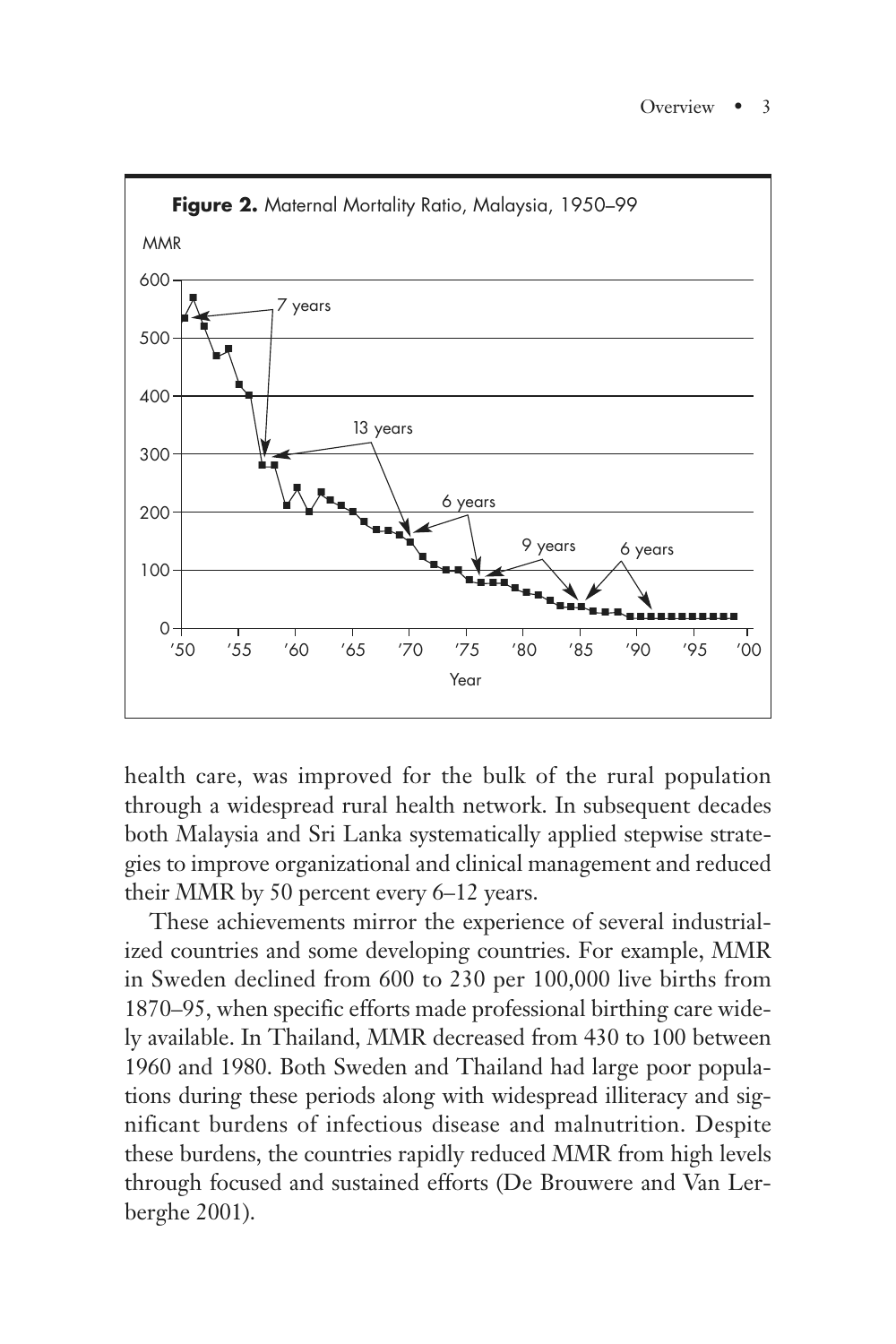#### 4 • Investing in Maternal Health

## **Maternal Mortality Reduction Is Affordable Regardless of Income Level and Growth Rate**

Sri Lanka is a low-income country, whereas Malaysia has been among the middle-income countries. In the late 1950s, Sri Lanka's GNP per capita was US\$270 (1995 US\$ equivalent) and Malaysia's was US\$965; in both countries, about half of the households were below the poverty line. It is apparent that both countries were much poorer when they commenced their efforts to reduce maternal mortality. The two countries had considerably different income levels and have experienced different rates of economic growth.

Maternal health care in both countries has been provided largely by the public sector. Throughout the period when MMR decline was rapid and sustained, analysis of public finances shows that total public expenditures on health care were modest: since the 1950s, they have amounted to only about 1.4 to 1.8 percent of gross domestic product (GDP) in Malaysia and an average of 1.8 percent of GDP in Sri Lanka. In Malaysia, expenditures on maternal health care in public hospitals and maternal and child health (MCH) services in the community were a humble 0.38 percent of GDP, on average, while in Sri Lanka expenditures were even lower, at 0.23 percent of GDP (table 1). Note that Sri Lanka had completed an initial investment in building for its extensive health infrastructure of clinics and hospitals in rural areas prior to the 1950s; Malaysia's rural health service was strengthened and hospitals were upgraded and expanded after Independence was achieved in 1957.

A comparison of Sri Lanka's and Malaysia's MMR to that of countries with similar per capita GNP (based on "purchasing power pari-

Low- and middle-income countries with substantially different levels of income and growth rates can reduce maternal mortality.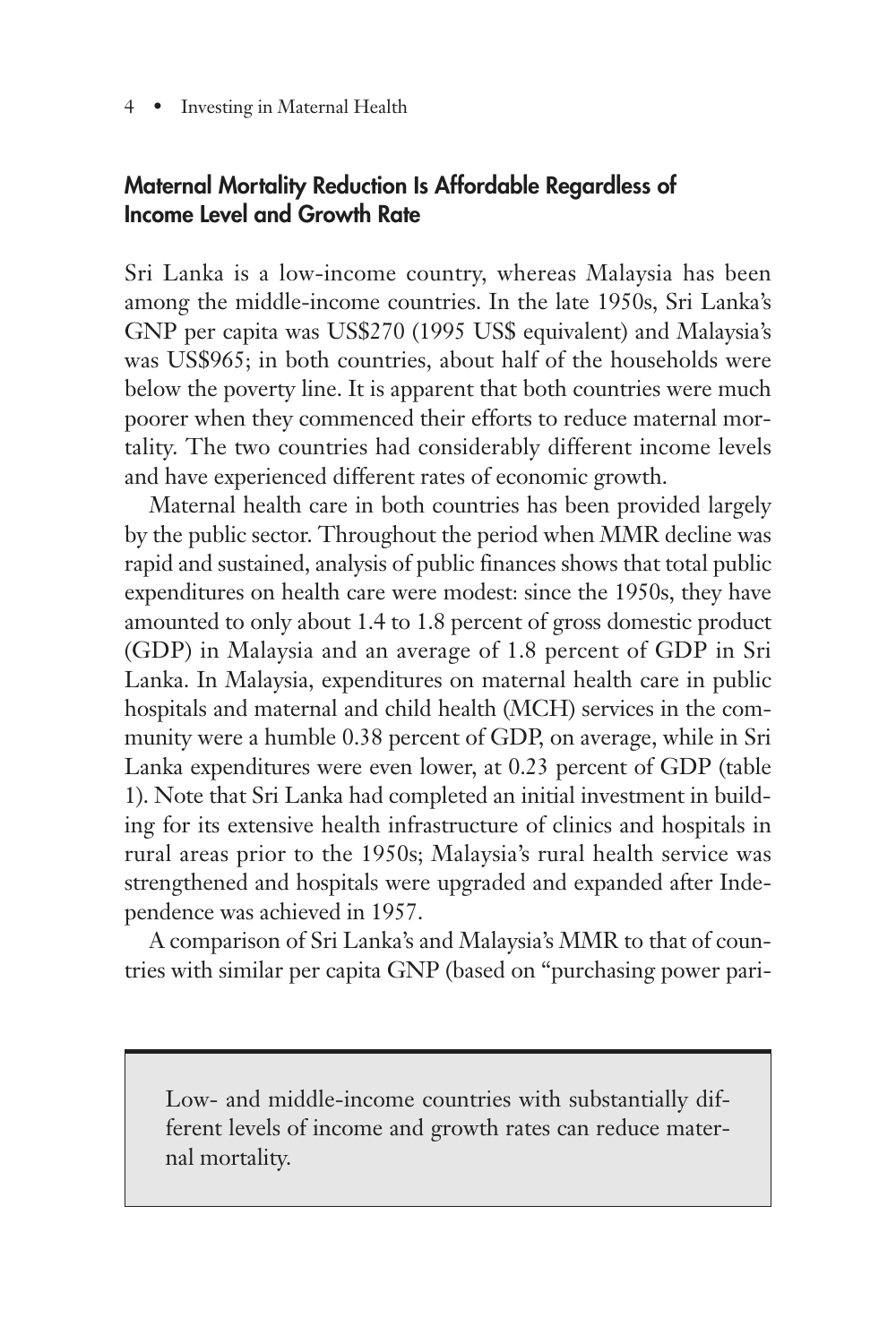| <b>MALAYSIA</b><br><b>PUBLIC EXPENDITURES</b><br>$(*GDP)$ |                                        | <b>SRI LANKA</b><br><b>PUBLIC EXPENDITURES</b><br>$(\%GDP)$ |                                        |                                             |
|-----------------------------------------------------------|----------------------------------------|-------------------------------------------------------------|----------------------------------------|---------------------------------------------|
| <b>PERIOD</b>                                             | <b>TOTAL HEALTH</b><br><b>SERVICES</b> | <b>MATERNAL</b><br>HEALTH CARE <sup>a</sup>                 | <b>TOTAL HEALTH</b><br><b>SERVICES</b> | <b>MATERNAL</b><br>HEALTH CARE <sup>a</sup> |
| 1950-55                                                   |                                        |                                                             | 1.71                                   | 0.28                                        |
| 1956–60                                                   | 1.54                                   |                                                             | 2.29                                   | 0.28                                        |
| 1961-65                                                   | 1.71                                   |                                                             | 2.11                                   | 0.31                                        |
| 1966–70                                                   |                                        |                                                             | 2.10                                   | 0.29                                        |
| 1971–75                                                   | 1.79                                   | 0.32                                                        | 1.81                                   | 0.28                                        |
| 1976–80                                                   | 1.63                                   | 0.36                                                        | 1.62                                   | 0.23                                        |
| 1981-85                                                   | 1.59                                   | 0.41                                                        | 1.30                                   | 0.16                                        |
| 1986-90                                                   | 1.51                                   | 0.40                                                        | 1.72                                   | 0.19                                        |
| 1991–95                                                   | 1.44                                   | 0.37                                                        | 1.52                                   | 0.17                                        |
| 1996–99                                                   |                                        |                                                             | 1.56                                   | 0.14                                        |
| 1950-99                                                   |                                        |                                                             | 1.79                                   | 0.23                                        |

<span id="page-26-0"></span>Table 1. Public Expenditures on Health Services and Maternal Health Care, Malaysia and Sri Lanka, 1950s–90s

— Not available.

*Note:* Data may not sum to totals because of rounding.

<sup>a</sup> Includes hospital care for deliveries, complications of pregnancy, and community-based maternal and child health services.

ty of national currencies") indicates that Sri Lanka (figure 3) has obtained better results than its peers (figure 8) for a lower health expenditure per capita (figure 3), and Malaysia (figure 4) has attained the same or better maternal mortality outcomes at a much lower level of health expenditures per capita. This finding is consistent with other evidence: it is not the level of expenditure, but the specific interventions, that make the difference in lowering maternal mortality.

## **Maternal Mortality Declines Rapidly with the Provision of a Synergistic Package of Health and Social Services That Reach the Poor**

The governments of Malaysia and Sri Lanka consistently implemented human development programs that reached underprivileged groups, such as the rural poor (both countries), disadvantaged ethnic groups and less developed states (Malaysia), and plantation workers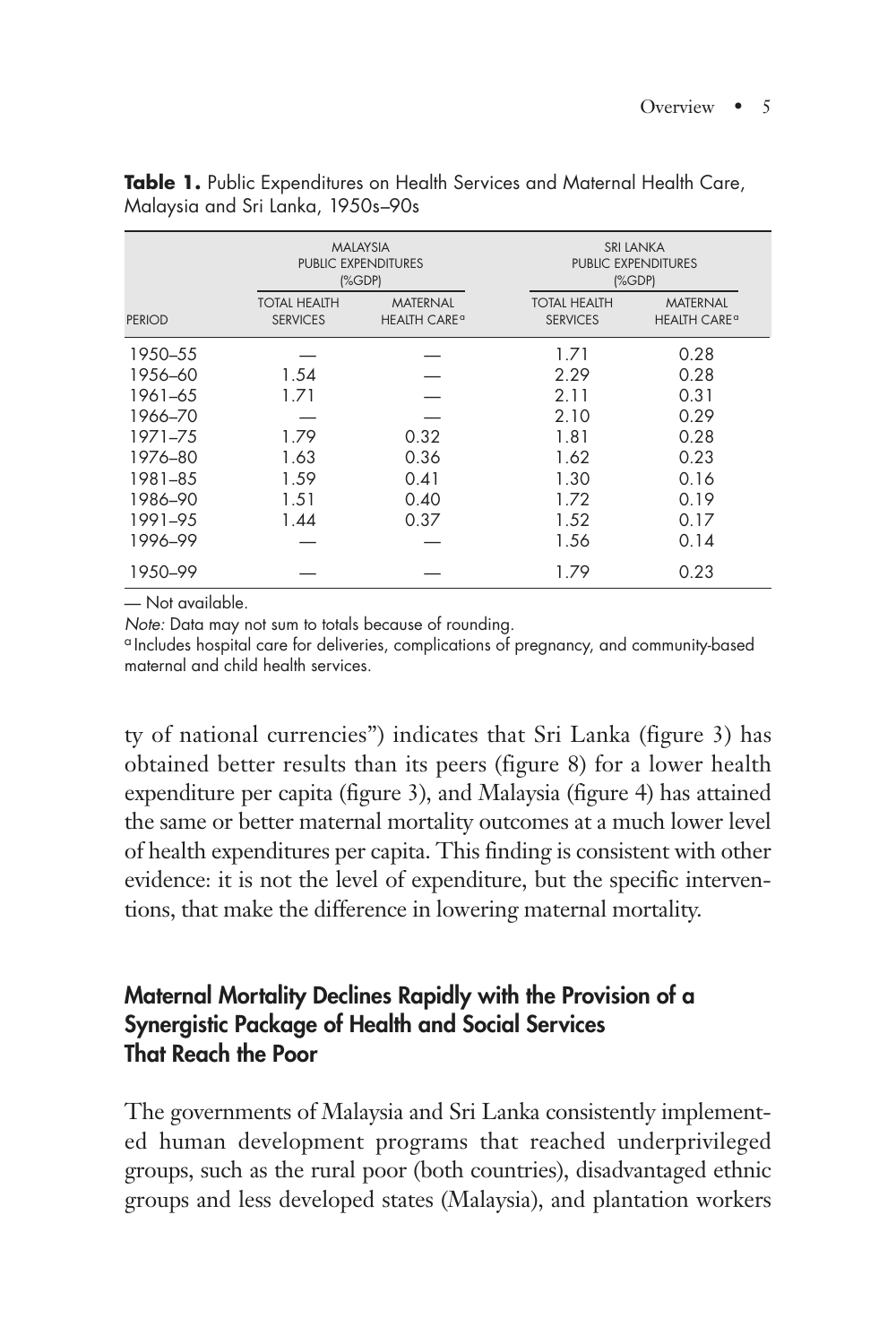#### <span id="page-27-0"></span>6 • Investing in Maternal Health



(Sri Lanka). The development programs were based on the concept that basic health care acts in synergy with basic education, water, and sanitation and integrated rural development. Women's involvement was emphasized, both implicitly and, sometimes, explicitly, and gender equity was a priority in both countries. Maternal health elements were implemented in a basic health care package that included malaria control, child health, and family planning.

Thus, in Malaysia, within the first 18 years after Independence, female life expectancy increased from 58 to 69 years and maternal mortality declined by 70 percent. Integrated rural development provided improved access to basic education, rural roads, sanitation, and water supply. Key health messages, including those concerning the use of skilled attendance<sup>1</sup> during childbirth, were provided through rural development initiatives such as adult education classes. Fur-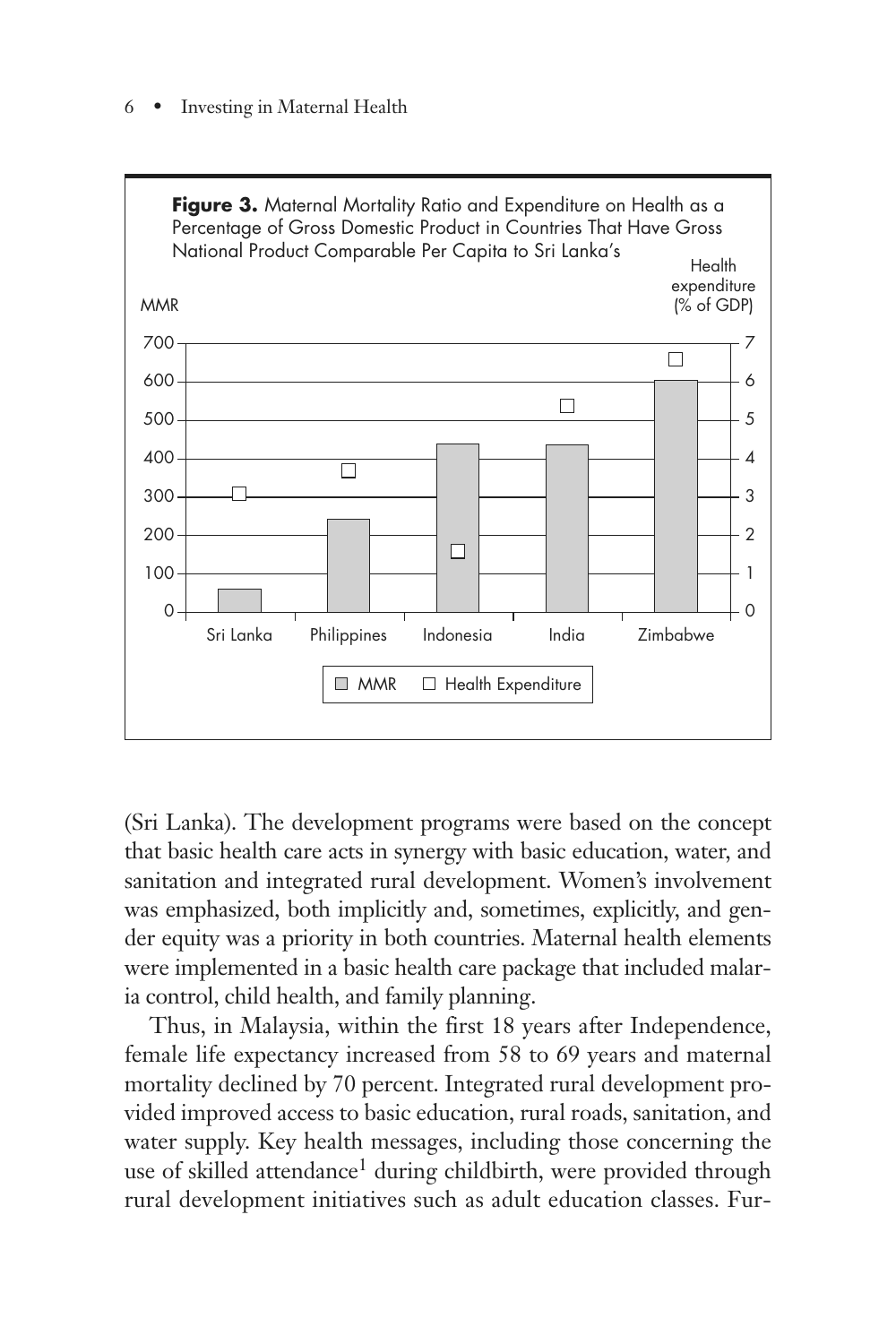<span id="page-28-0"></span>

thermore, rural roads improved access to rural health facilities and facilitated transportation of obstetric emergencies.

Similar advances occurred in Sri Lanka. For example, female literacy increased from 44 percent in 1946 to 71 percent in 1971, and the male–female literacy ratio narrowed. Small cottage hospitals and maternity homes staffed with public health midwives were opened rapidly and were widely distributed in rural areas. Family planning services were integrated into the MCH program. Ambulance services were rapidly expanded.

The trend in maternal deaths as a proportion of the deaths of women of reproductive age is a measure of the success attributable to interventions specifically related to maternal health. The success of maternal health care interventions in Malaysia and Sri Lanka is evident from the large fall in the number of maternal deaths as a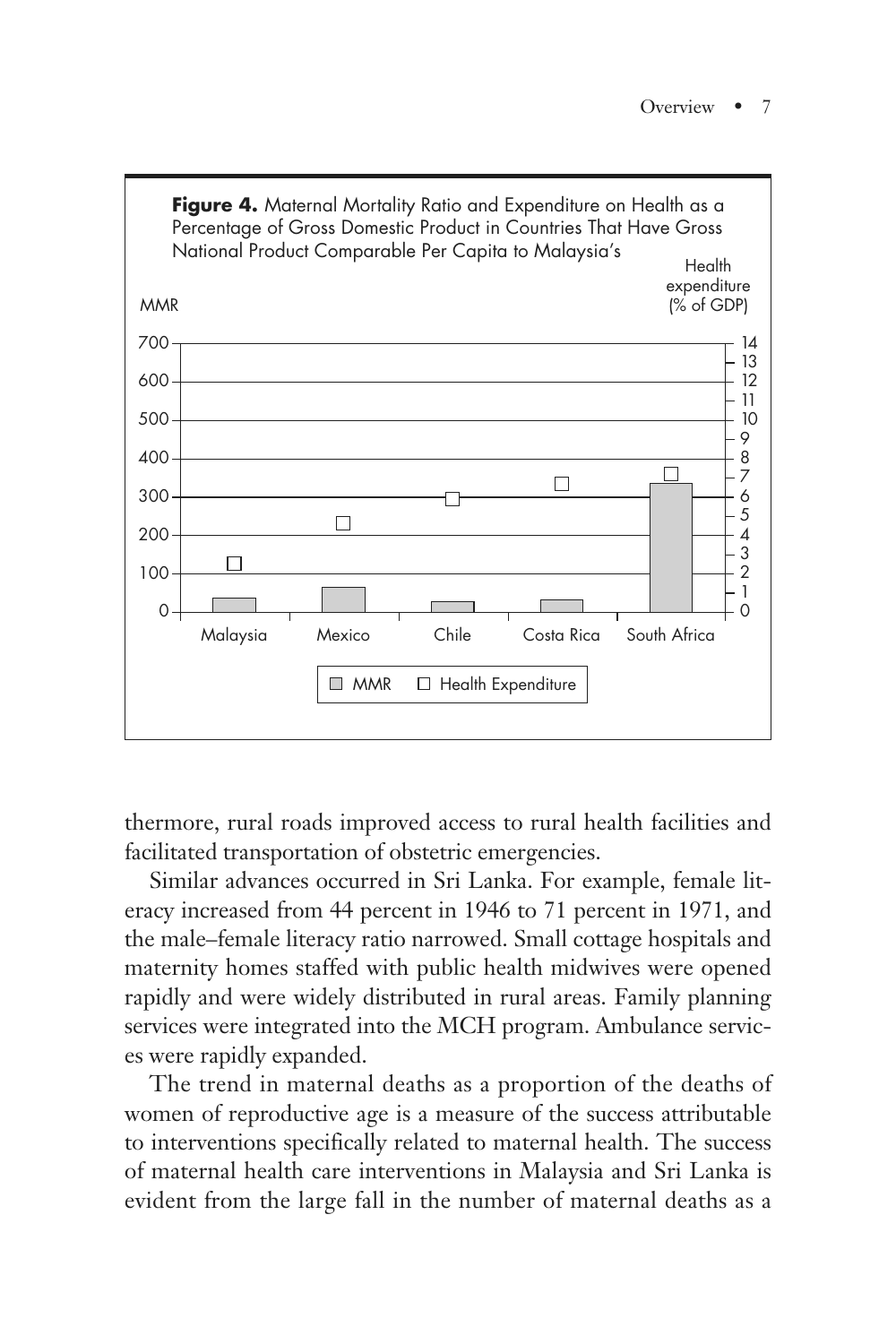- <span id="page-29-0"></span>• Maternal health care is particularly effective when provided within a synergistic package of services.
- The package needs to reach the poor.
- Fertility reduction is associated with MMR decline at certain stages of health systems development.

proportion of the total number of women's deaths in reproductive ages. In Malaysia this proportion declined from about 10 percent to 1 percent from the 1950s to the 1990s, and the fall was even larger in Sri Lanka, as shown in figure 5.

Furthermore, evidence from Malaysia indicates that when an appropriate package of services is directed to the rural and poor, poorer groups rapidly achieve low maternal mortality levels that are

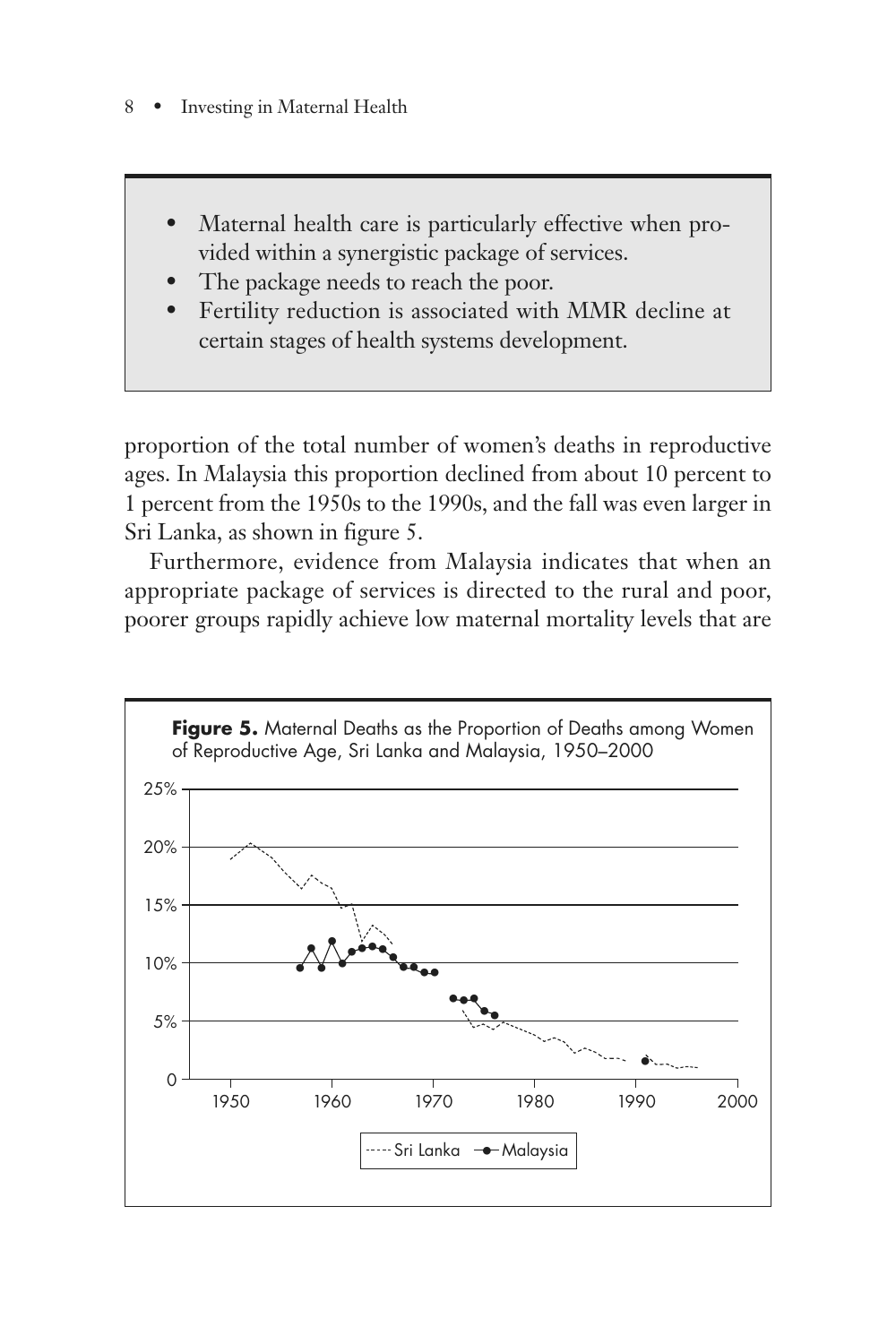<span id="page-30-0"></span>equivalent to mortality levels among their better-off counterparts. Malaysian states that had high household poverty levels initially had higher MMR than did states with lower poverty. Figure 6 demonstrates how the difference in MMR levels between states was rapidly narrowed and eliminated.

As in Malaysia, wide variations in maternal mortality rates existed between districts in Sri Lanka during the period 1962–71. By 1980, however, the MMR in all districts converged, and the variation from district to district was minimal. This leveling indicates relative improvement of the health services in less developed areas of the country (Rodrigo 1987). Within a 10-year period of focused efforts in Sri Lanka, the proportion of women in Sri Lankan tea estates who previously did not have skilled attendance during childbirth declined from 40 to 10 percent (Vidyasagara 1983).

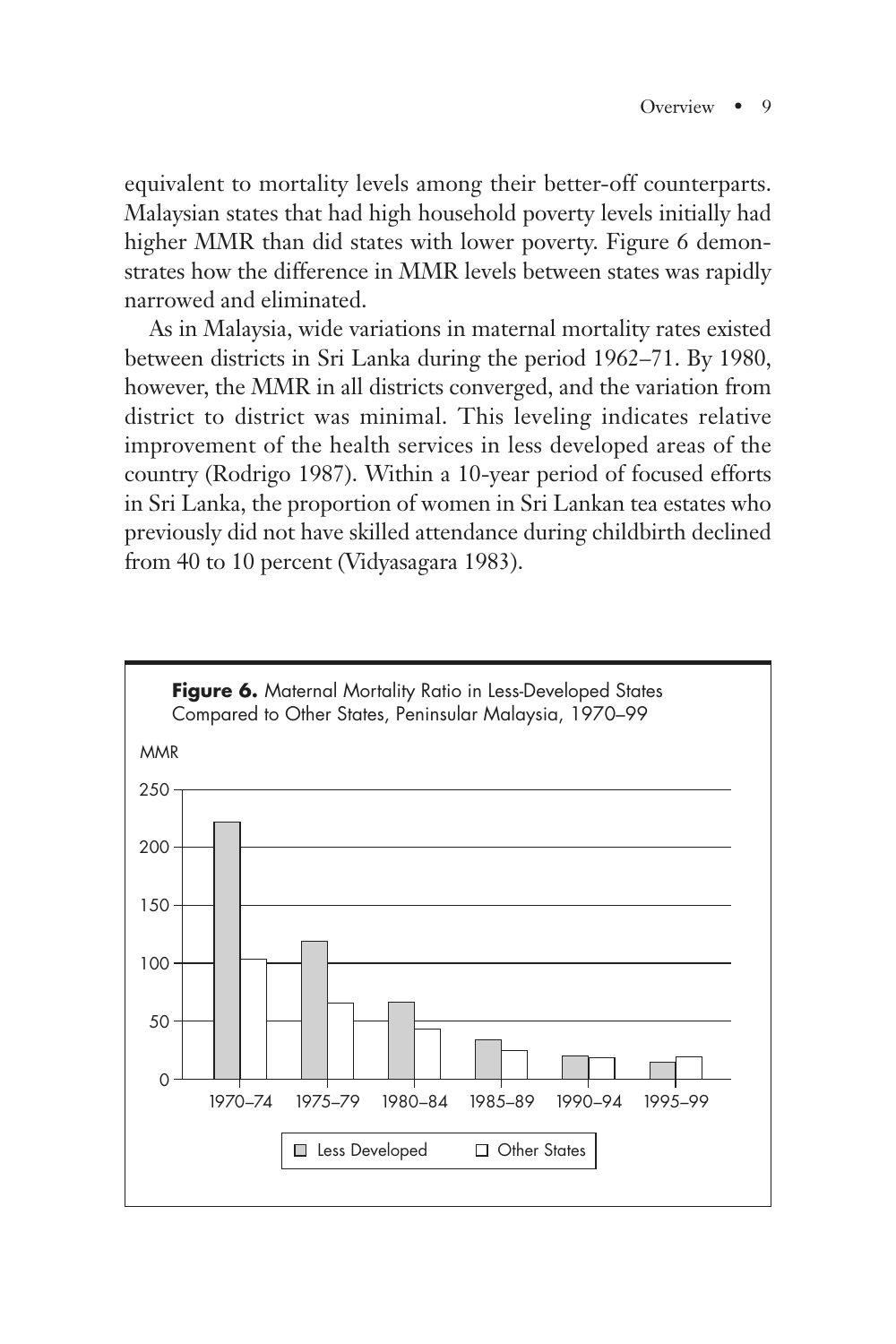#### 10 • Investing in Maternal Health

Fertility decline, as evidenced by the total fertility rate (TFR) the average number of children that a woman age 15 can expect to bear if she lives until at least age 50—only began after 1960 in both countries. Thus, the initial steep reduction in MMR, which took place in the period from 1945–60, was not significantly associated with fertility decline. Since 1960, however, TFR has fallen gradually in both countries in a linear relationship with the MMR decline. Both the reduction of pregnancies in older women who had borne many children and the reduction of very early teen pregnancies may have contributed to MMR reduction in this period. Decreased reliance on unsafe abortion, due partly to improved contraceptive access, probably also contributed.

### **Governments Can Afford to Provide the Critical Elements of Maternity Care Free of Charge to the Client**

Both Malaysia and Sri Lanka provided maternity care free to clients who could not pay for services. Evidence from Malaysia indicates that neither formal nor informal user fees were factors that significantly influenced utilization of hospital services (Young and others 1980). In both countries, household income levels have not hindered access to health care. (Hammer and others 1995; Vidyasagara 1983).

Although formal user fees for certain health services appear to be acceptable for many users in various settings, exceptions exist. For example, in some countries care for sudden, life-threatening conditions, such as serious complications during childbirth, is often denied to poor families. Fee-exemption schemes generally do not function well under such circumstances. Furthermore, informal fees for acute maternal conditions can be high, even ruinous to the family, and can be effective deterrents to the seeking of care (Nahar and Costello 1998). Where transportation schemes for obstetric emergencies have not been organized, physical access is often limited due to cost and access to transportation.

It is interesting to review the use of skilled attendance in selected countries that had economic situations similar to Malaysia and Sri Lanka 40 to 45 years ago. Although on average, at least 40 percent of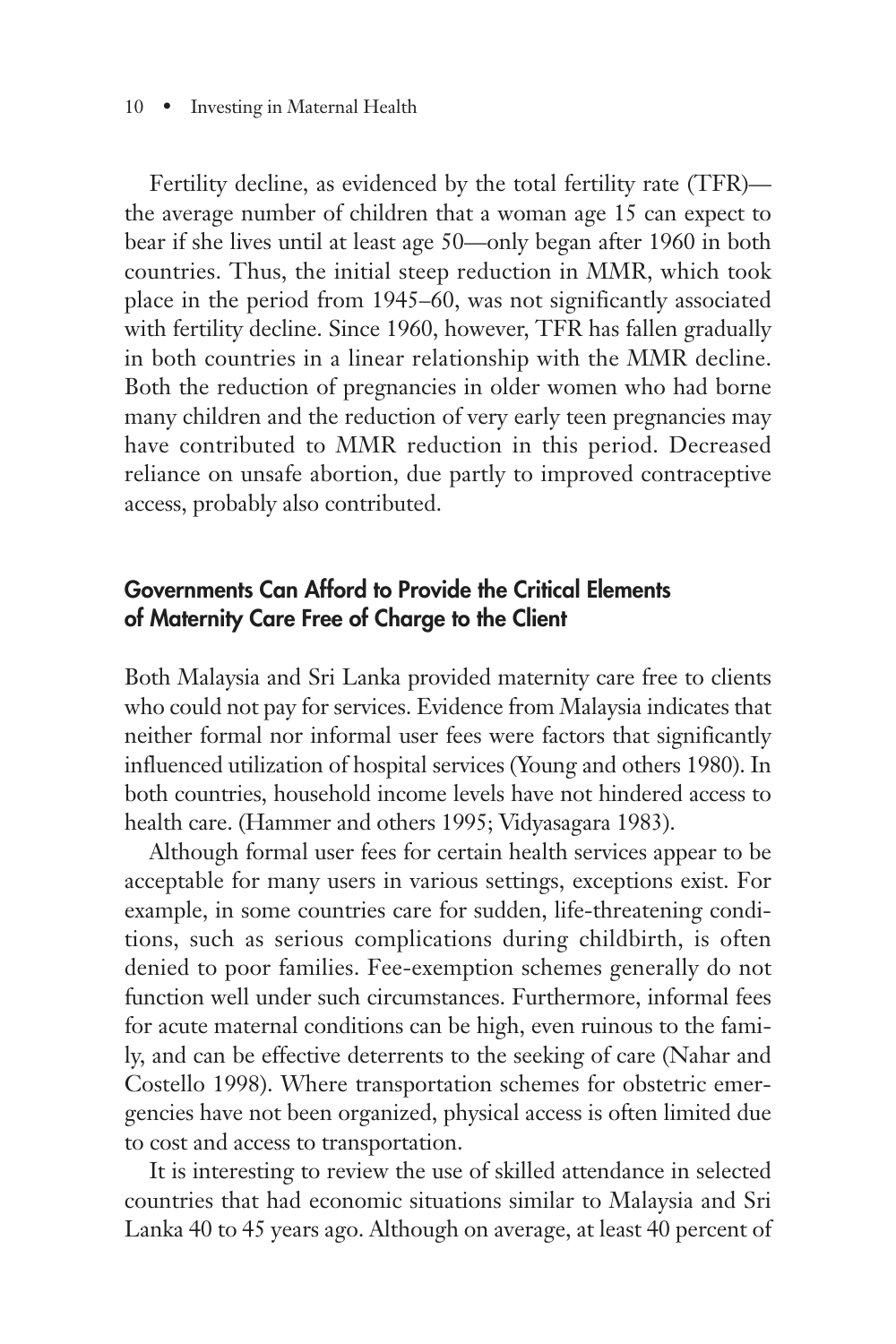- Removing financial barriers to care is a key element in success.
- Appropriate policies and programs make maternal health care affordable to countries and clients.

women in the selected countries use skilled attendance today, large disparities exist between the wealthiest and poorest groups. Although Malaysia and Sri Lanka do not have data on the use of skilled attendance in different wealth quintiles, other evidence demonstrates that in these two countries, the poor have the same access to skilled attendance as their wealthier counterparts. This finding suggests that removal of financial barriers to access to maternal health care would accelerate reduction of MMR.

Apart from initial capital investment in building facilities that are accessible to rural communities, the major expenditure in maternal health care is the operational cost associated with the human resources needed to provide services. Malaysia and Sri Lanka were able to afford widespread access to maternal health care by using a judicious mix of health personnel. The bulk of maternal health care is provided by well-trained but relatively low-cost midwives, who are adequately supplied and equipped and are closely supervised and supported by nurse–midwives and much smaller numbers of medical doctors (see chapters 2 and 3).

Furthermore, in both countries, the levels of capital expenditure that reflect market prices of construction and equipment remained relatively stable during the period under review. However, operating expenses that mirror the number and salary rates of public servants show a declining trend in the case of Sri Lanka and a later, smaller decline in Malaysia. This decrease was achieved despite the increasing numbers of health professionals employed. The lowering of salary rates of health professionals in relation to GDP per capita allowed the engagement of more public servants without a proportional increase in operating expenditures.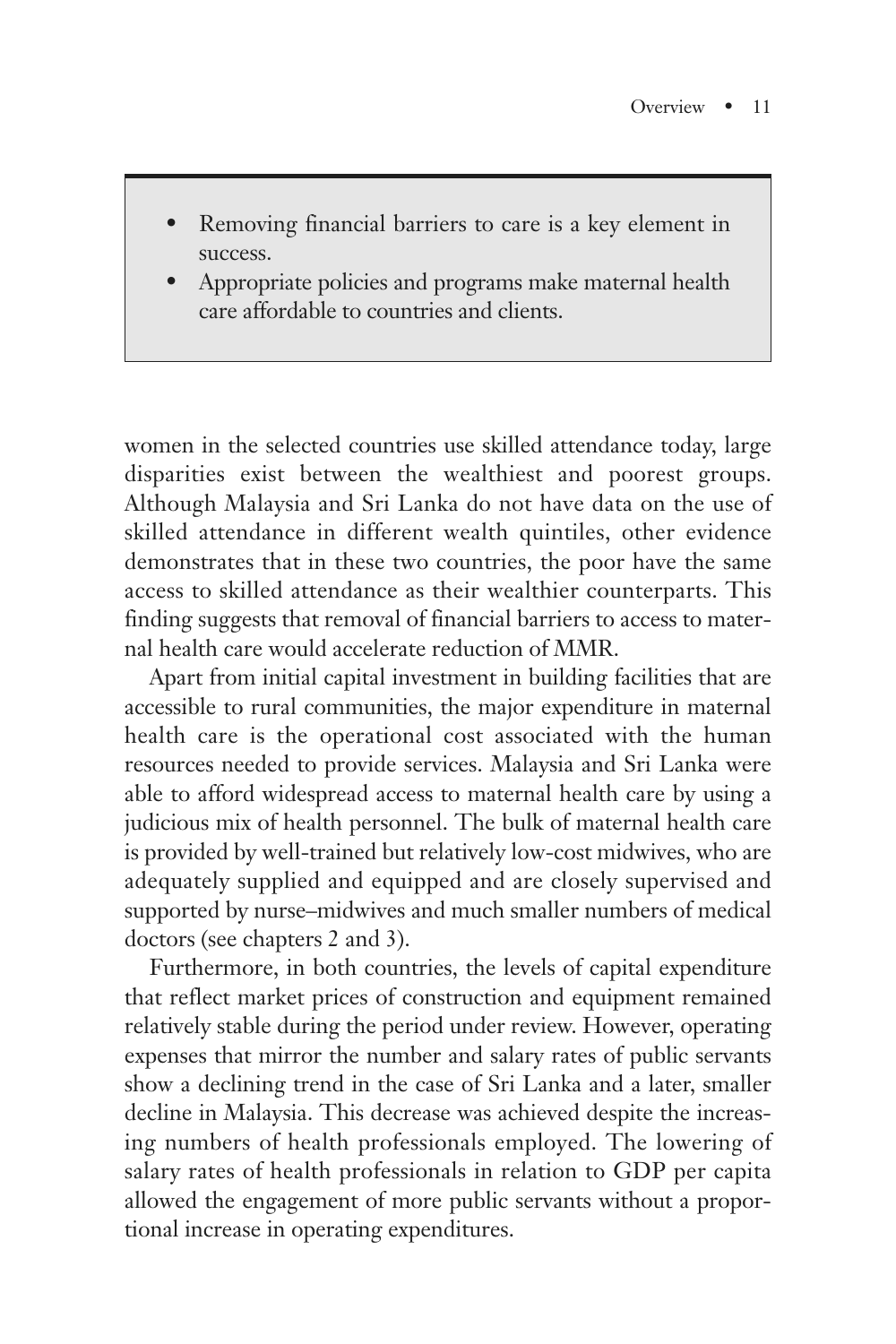#### <span id="page-33-0"></span>12 • Investing in Maternal Health



### **Different Tactics Are Needed at Different Stages of Health Systems Development**

Today, developing countries are at different phases of health systems development. Historically, when Malaysia and Sri Lanka evolved through phases that were roughly equivalent to the situation prevalent in developing countries today, various tactics were used to implement the critical elements of maternal health care. The tactics were implemented in a stepwise fashion in accordance with the needs and conditions of the evolving health systems. The critical ele-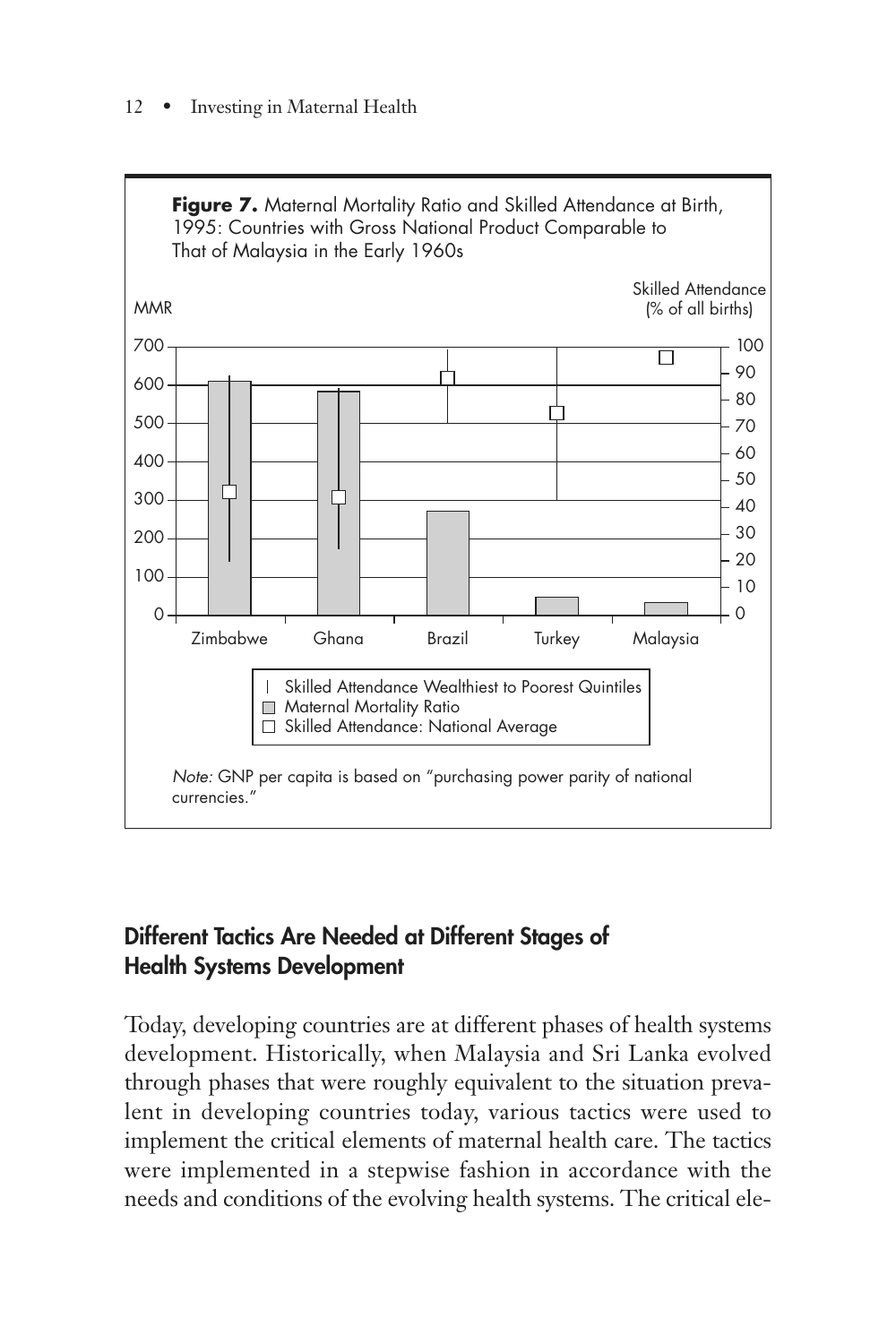<span id="page-34-0"></span>

ments in the successive phases can be characterized as (a) establishing solid foundations for effective maternity care, (b) increasing access to such care, and (c) subsequently ensuring appropriate utilization of available services through improved quality.

The *foundation* that supported development of effective maternal health care included professionalization of midwifery, civil registra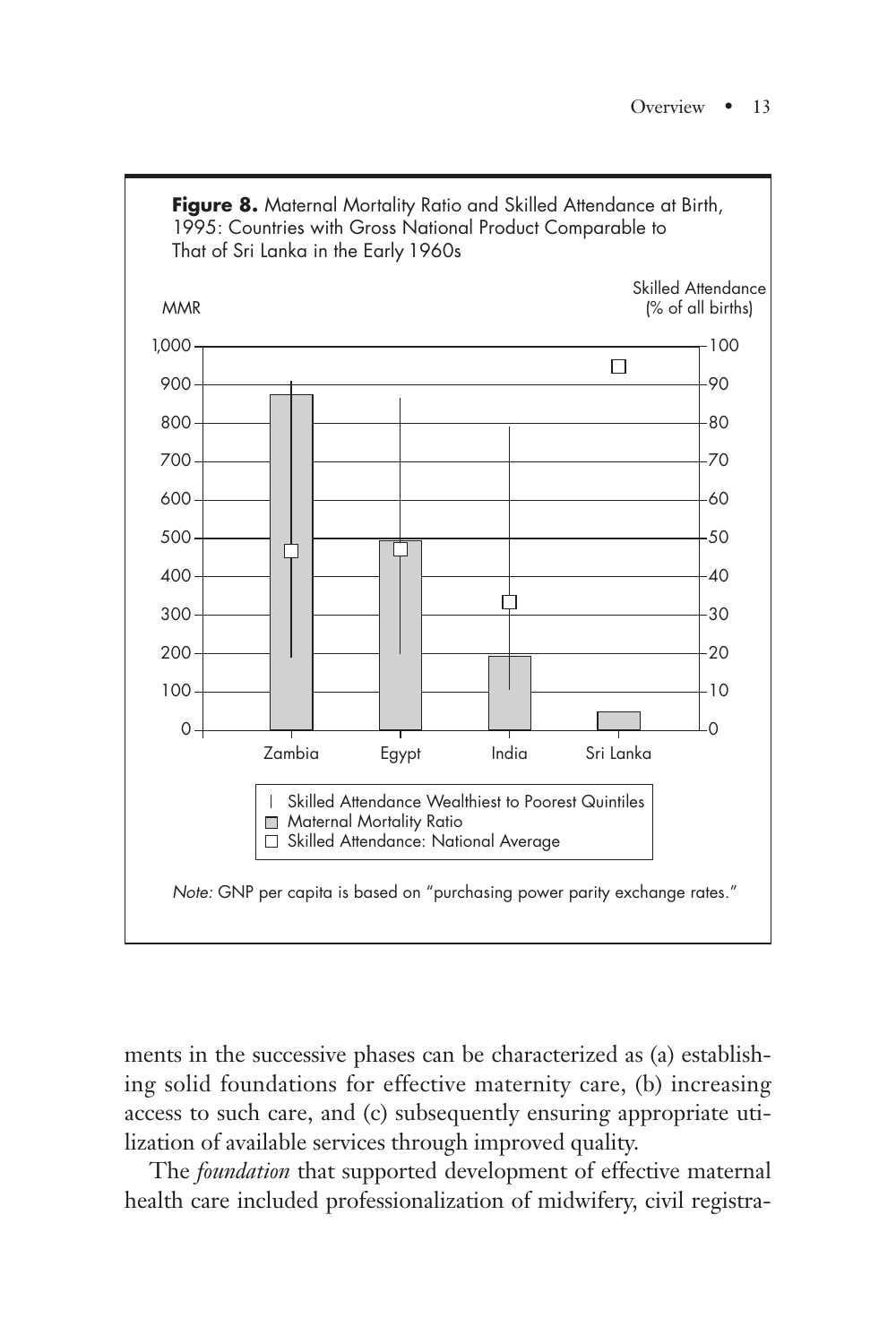Transition from high to low MMR passes through evolutionary phases characterized by:

- High MMR with low levels of skilled attendance
- Declining MMR with medium levels of skilled attendance
- High levels of skilled attendance with acceptable MMR or high levels of skilled attendance with plateau or unacceptable levels of MMR.

Strategies to reduce MMR during different phases would need to evolve as follows:

- Establishing foundations for effective maternal health services: professionalized midwifery, monitoring systems, and advocacy
- Improving access for rural and disadvantaged communities and community mobilization
- Improving utilization of available services through improved quality and client empowerment.

tion of births, and use of compiled reports of maternal deaths to draw attention to the seriousness of the problem and replicate elements of local success.

When the health systems were relatively underdeveloped, the key focus of implementation was on *improving access* to treatment of maternal complications. Financial, geographic, and cultural barriers to access were addressed in Malaysia and Sri Lanka by making competent professional midwives and supervisory nurse–midwives widely available in rural areas, ensuring them a steady supply of appropriate drugs and equipment, linking them to back-up services, and improving communication and transportation. These respected midwives helped overcome cultural barriers through links with the communities and partnerships with traditional birth attendants. They assisted deliveries in homes and small rural hospitals and gave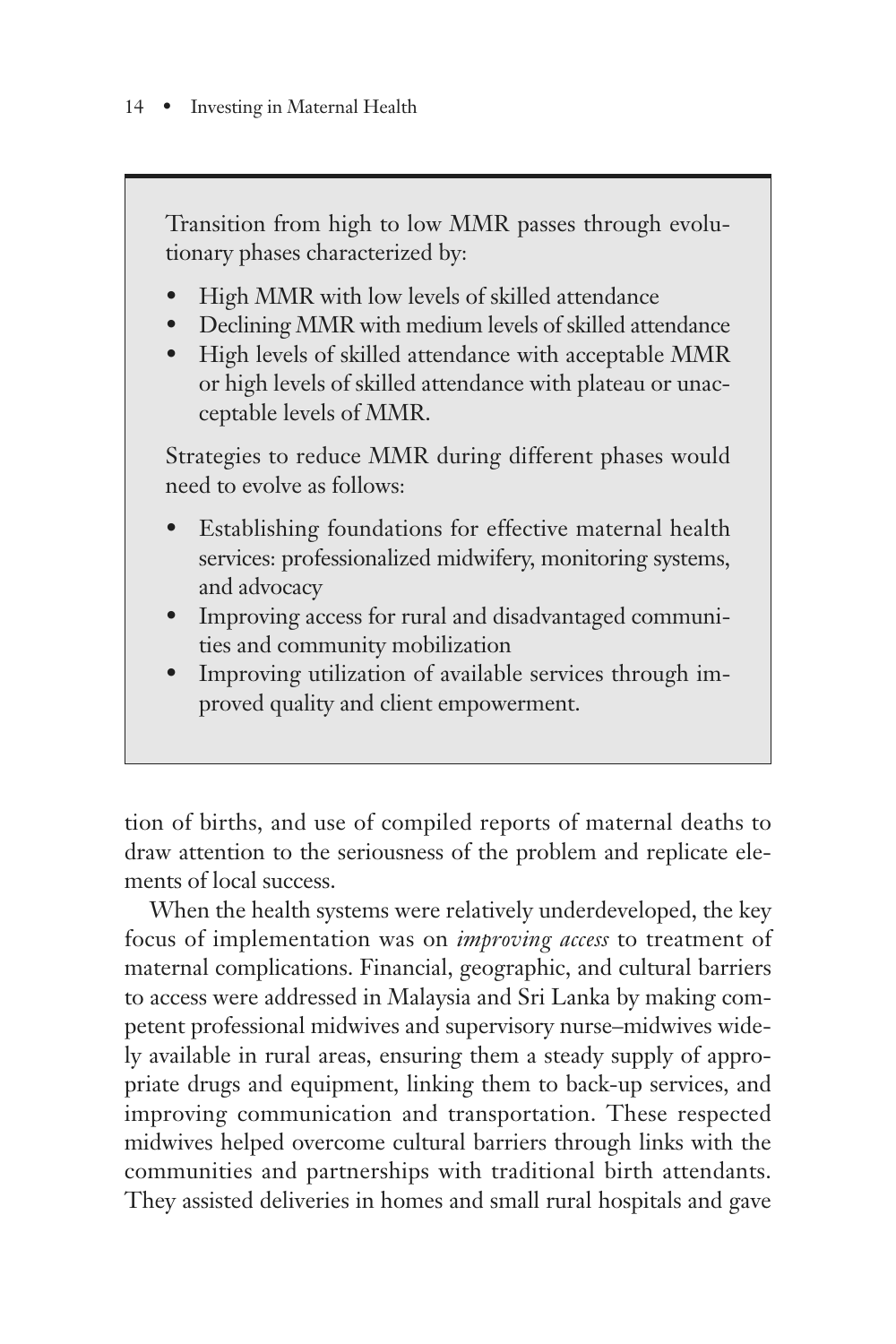initial treatment to women who had complications. Evidence suggests that their impact spread well beyond the women they actually attended. Because the midwives were locally available and well respected, they received and responded to calls for help from the community, even from women who developed complications while being attended by unskilled persons, and they made sure that women with serious complications reached appropriate facilities for further care.

Simultaneously, the facilities were strengthened to care for complications; some rural facilities provided basic essential obstetric care, and others had surgical facilities that offered full comprehensive essential obstetric care. At that time, the number of doctors was relatively small. For example, Malaysia had only one doctor per 15,500 births. A few committed doctors in small hospitals provided backup for a substantial number of midwives. Within a decade, it was possible to increase skilled birth attendance to greater than 40 percent and to halve maternal mortality. The impact of these measures is evidenced by the 65 percent decline in deaths from sepsis and 77 percent decline in deaths from hypertensive disease in Sri Lanka.

As access increased, the countries further strengthened supportive supervision and accountability through training, better organizational management, and mobilization of communities. Midwifeassisted home births initially increased, then declined. Simultaneously, institutionalization of births increased in hospitals, clinics, and nursing homes that provided either basic or referral-level obstetric care (see figures 13 and 14 in chapter 1).

Once a wide network of accessible services was established, the focus shifted to *improved utilization* of available services through quality improvement processes and to empowering clients to expect quality services and use them appropriately. Measures encompassed strengthening clinical and organizational management, including implementation of increasingly sophisticated monitoring systems. Referral mechanisms became effective, and the demand increased for childbirth in more sophisticated hospitals in the public and private sectors. Progressively more sophisticated and formal quality improvement mechanisms were introduced with strong support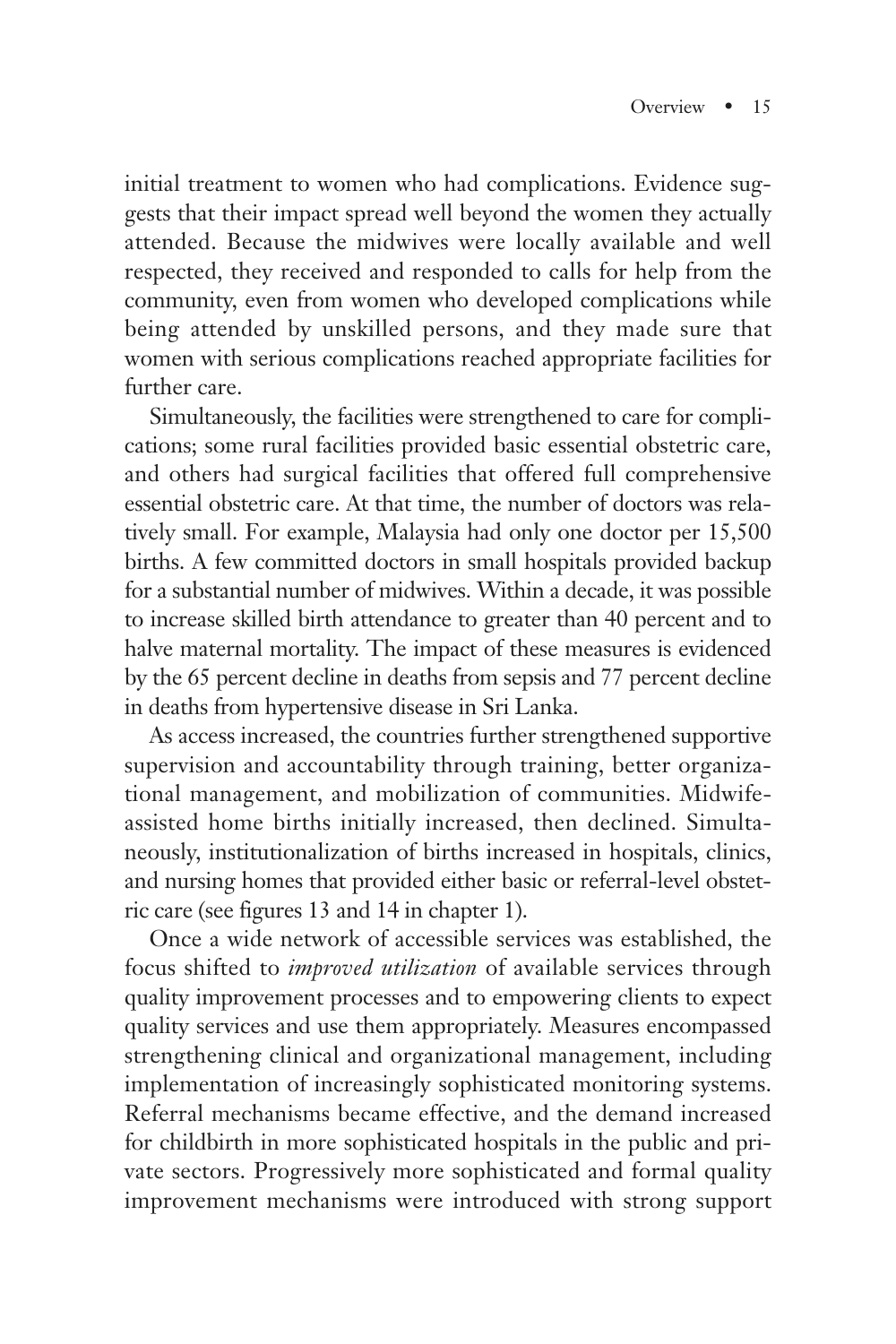from management and clinical leaders and are being expanded to include the private sector.

During all phases, antenatal care and home visits have been the major channel for promoting the use of skilled attendance during childbirth. Postpartum care and postabortion care have developed concurrently with the expansion of the delivery of care. The emphasis on professional attention during the postpartum week—through home visits and defined procedures for managing postpartum complications—has been important. The need for postabortion care has diminished as the problem of unsafe abortion has been reduced.

## **Official Recognition of Professional Midwifery Is a Crucial Step toward Reducing Maternal Mortality**

Evidence from Malaysia and Sri Lanka indicates that the competence, status, and role of midwives and nurse–midwives have been central features in MMR reduction. An outstanding feature of both countries is the long-standing professional status of midwifery. Since the 1930s, Malaysia and Sri Lanka have defined the "skilled attendant" as a clinically trained, certified, and legally registered midwife; a nurse–midwife; or a medical doctor. Thus, in the late 1940s and 1950s, when investments in maternal health care were given priority in the newly independent countries, the required competencies for the professional midwife had been defined and accepted, and there was experience in how to train this cadre of health workers. Both countries established early the need for close and competent supervision and, accordingly, trained and placed professional nurse–midwives. The special identity and competence of these workers are well recognized by communities and professionals in both countries.

The midwife and supervisory nurse–midwife combined credibility, outreach, and connection. The early and massive efforts in competency-based training and placement of midwives in rural areas provided a means of reaching out to rural communities and resulted in the midwives being the frontline primary health care worker. The midwife constituted the first point of contact with the formal health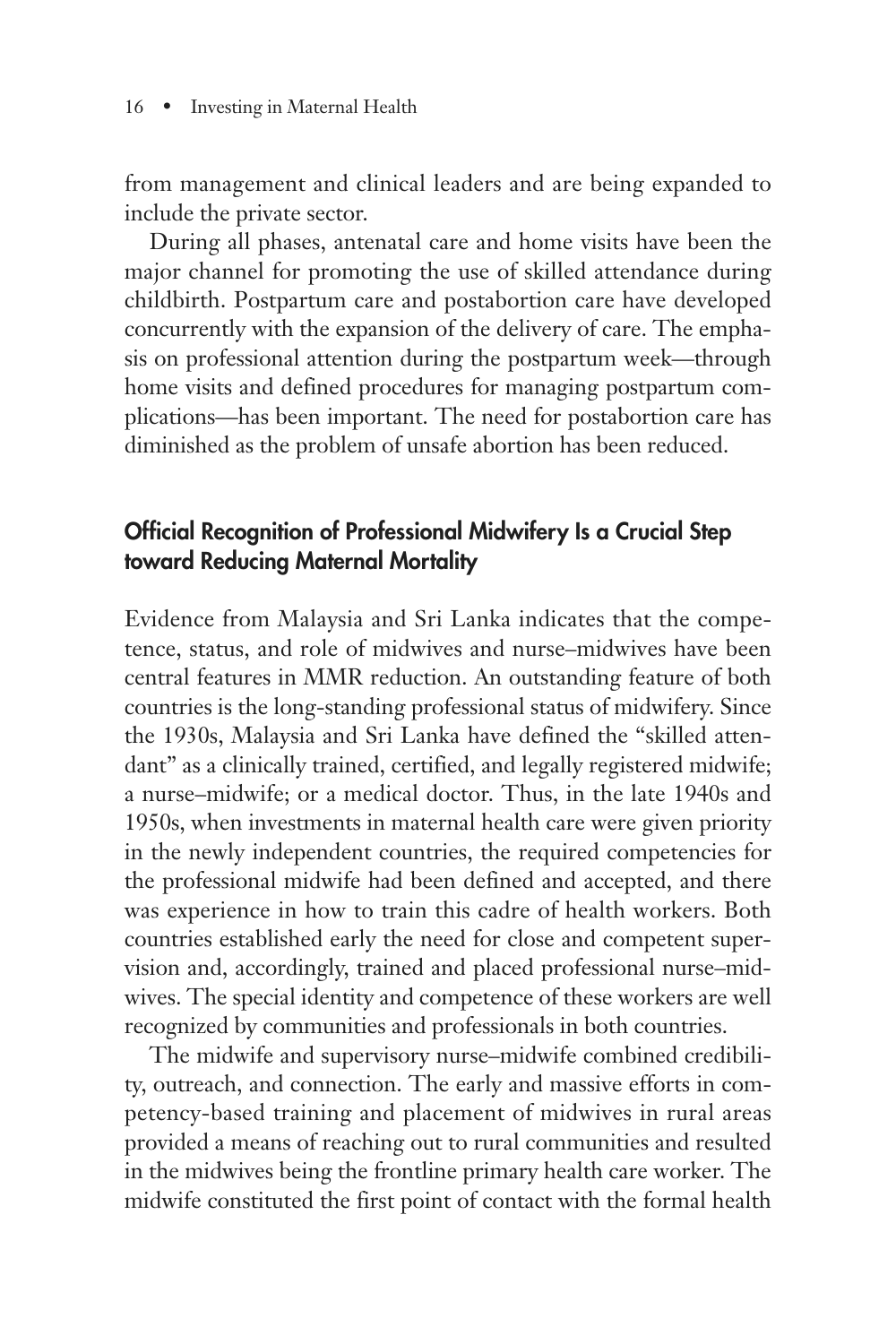

care system, both through the care that she provided and through her propelling of people further into the health system. Her clinical skills gave her credibility with communities. Thus, communities sought her help to save the lives of women, even if she had not been the actual birth attendant. MMR declined rapidly when the proportion of childbirth with skilled attendance reached about 50 percent.

In a recent review, De Brouwere and Van Lerberghe (2001) explored the issue of professionalization of care delivery and the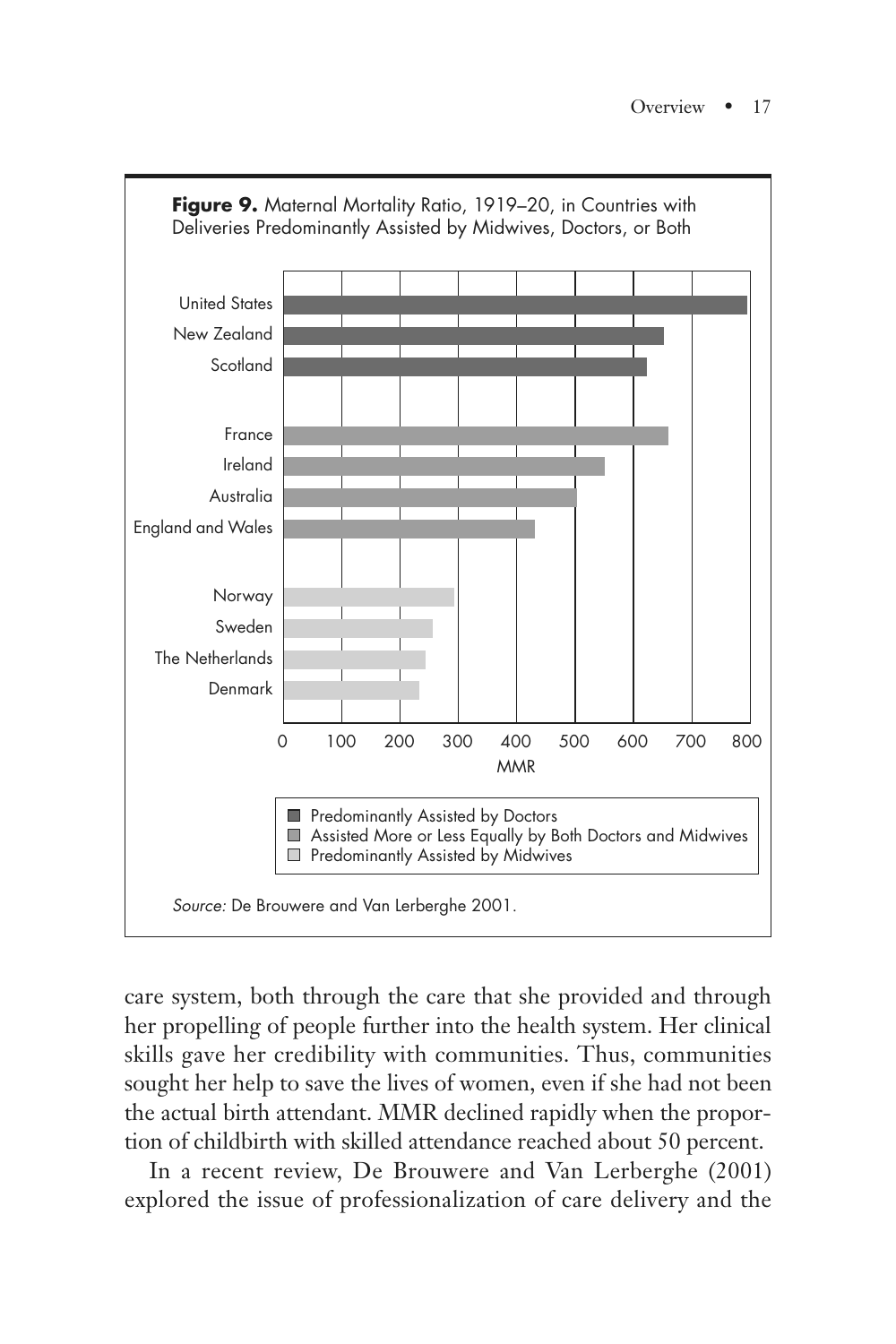Information is an essential foundation for maternal health improvement. It requires:

- Improved civil registration of births and deaths
- Mobilizing communities to provide information on births and deaths
- Improved medical records
- Official investigations of maternal deaths and development of confidential inquiries into maternal deaths
- Production of analytical reports on maternal deaths.

Use of information is critical for success:

- Local information fuels advocacy to mobilize and sustain political commitment and community support
- Subnational monitoring improves program performance.

optimal mixture of professionals. In summary, various experiences show that with the right training, supervision, regulation, and accountability for results, midwives perform well, constitute an effective intervention in reducing MMR (figure 9), and are needed to balance the often poor performance of doctors and hospitals.

Several developing countries have large cadres of workers called midwives, but those workers do not have the necessary clinical competence. Their role is sometimes reduced to counseling and supplying contraceptives and micronutrients, and they may have little clinical credibility. Communities are hardly likely to approach them when life-threatening crises occur. Medical doctors are too distant from rural villages or too expensive for the poor, and some doctors might not possess the necessary obstetric skills. The experiences of Malaysia and Sri Lanka demonstrate how it is possible to train, deploy, and sustain large cadres of clinically competent midwives within relatively short time periods.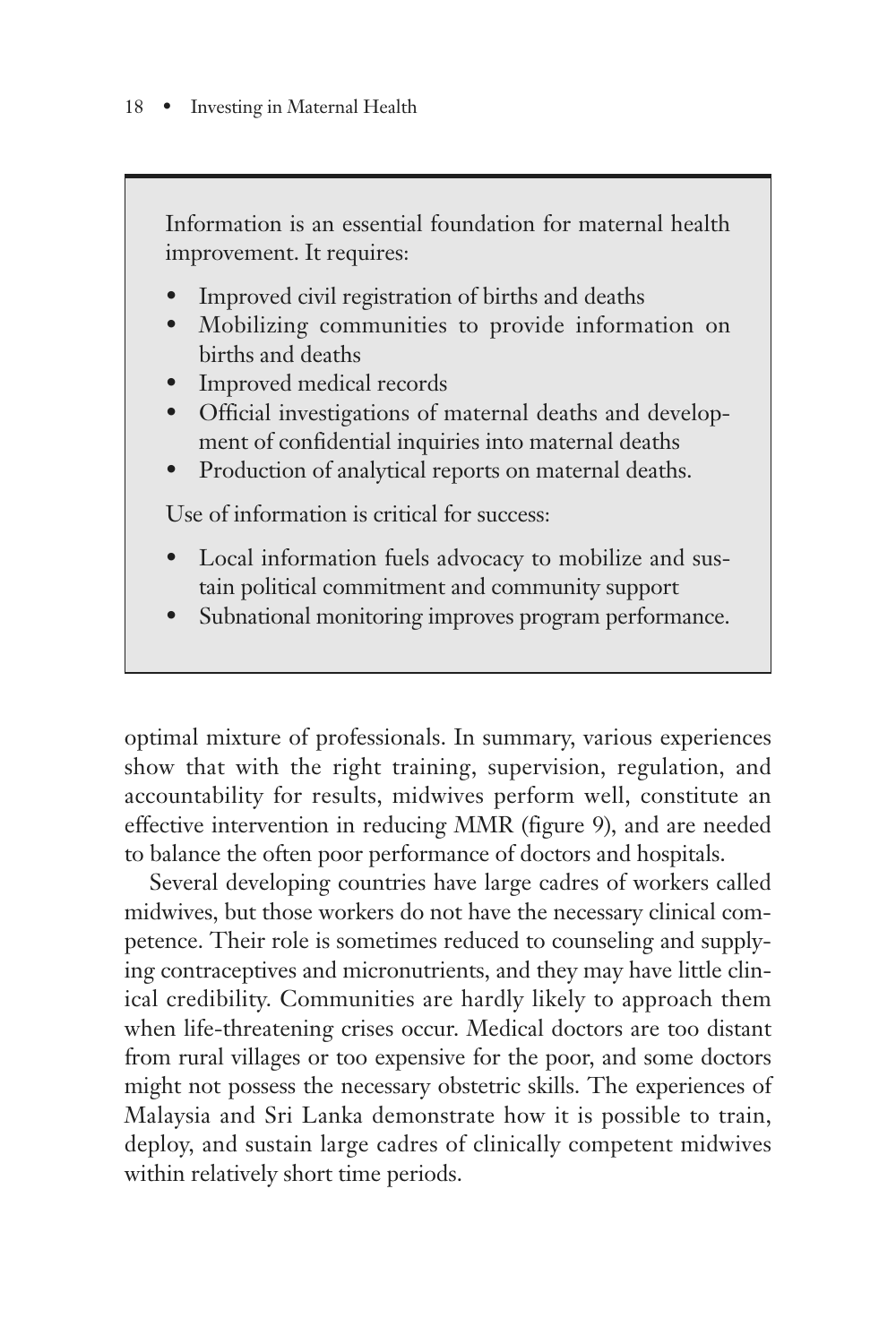# **Raising the Importance of Maternal Death through Recording, Reporting, and Subsequent Advocacy Will Improve Program Performance**

Early in their development, Malaysia and Sri Lanka established civil registration systems for births and deaths independent of the health sector. Various incentives were linked to the reporting in those systems (for example, citizenship, voting, employment, and security). Politicians and leaders were continually confronted with area-specific mortality data, including data on maternal deaths; this information proved to be a powerful lever for initiating and sustaining maternal health programs and other interventions to benefit the poor. This experience is similar to that of many industrialized countries, as discussed by De Brouwere, Tonglet, and Van Lerberghe (1998). For example, the registration of births and deaths in Sweden, begun in 1749, was critically important for interventions to reduce maternal and infant mortality in the 19th century (Hogberg and Wall 1986).

Although registration of deaths and births may not be feasible immediately in many developing countries, alternative measures are possible. For example, most countries in Sub-Saharan Africa give community attention to every death, as in the acquisition of permission for burial. This attention offers a potential starting point for documenting and acting on maternal deaths. Verbal autopsies of the death of women of fertile age can also provide relatively good information on which deaths are maternal (Hoj, Stensballe, and Aaby 1999).

Within the health system, both Malaysia and Sri Lanka instituted systems for maternal death review that evolved as the health system developed. Early reviews involved local investigation of maternal deaths with the participation of local midwives, medical authorities in hospitals and health districts, and the family and community. National- and state-level officials visited villages that had a maternal death; this attention helped local staff, as well as communities, recognize the importance of every maternal death. The review was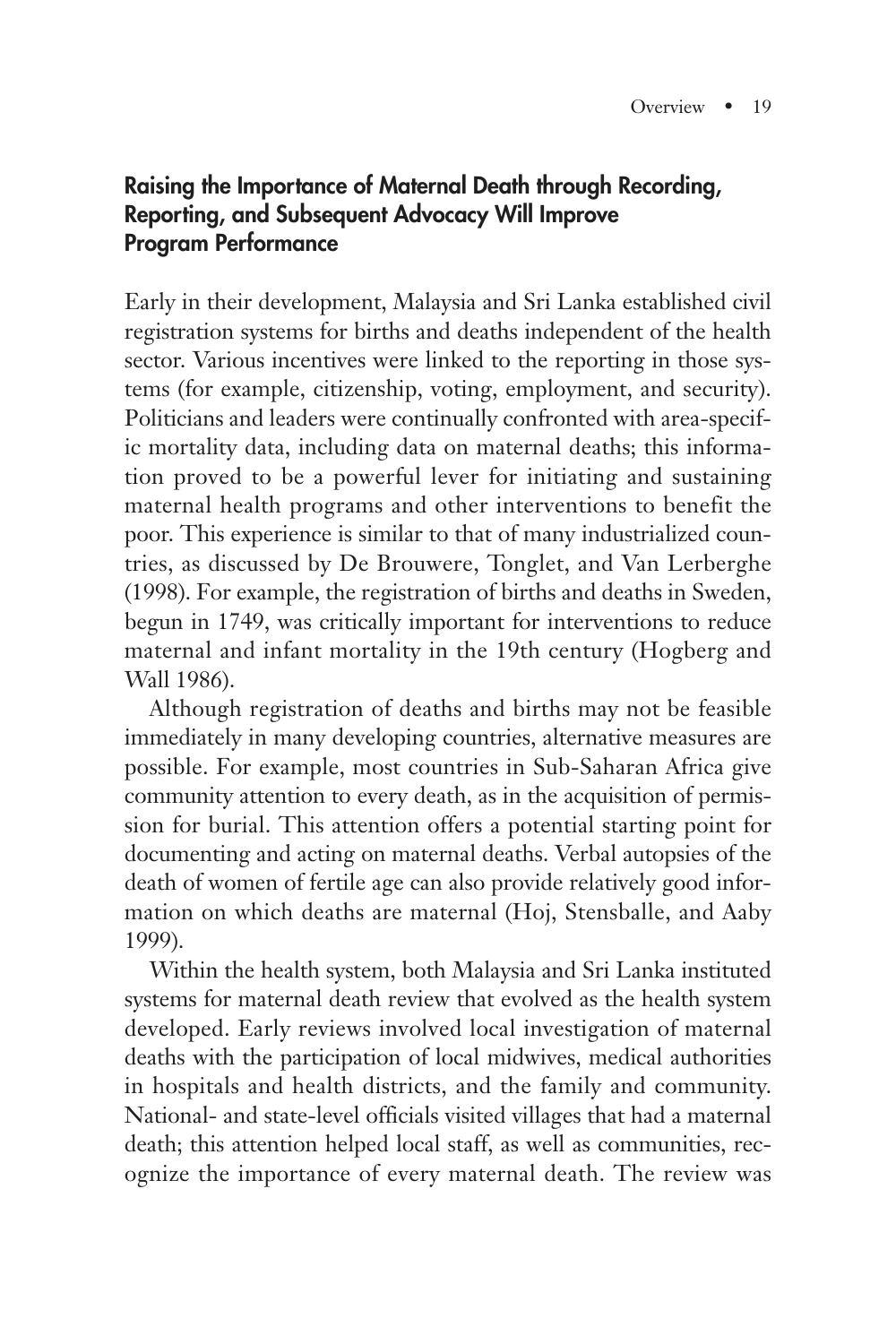generally "no blame": everyone involved was clear that the purpose was to learn from each death and try to improve the system to prevent similar deaths (Joe Fernando and Raj Karim, informant interviews). Cause-specific death information was increasingly collected and analyzed, and the data provided the basis for program decisions, such as midwives' active management of the third stage of labor (that is, when the placenta comes out) and use of oxytocics, which are drugs that help contract the womb (Rebecca John and Ajima Hassan, informant interviews). As the number of maternal deaths declined, it became possible to institute full-fledged "confidential inquiries into maternal deaths," which involve professionals at various levels in the public and private sectors. Although the public sector has taken the lead, professional bodies have associated themselves closely, and the "enquiries" are modeled on international practice. Such reviews have become quality improvement tools and have served to improve collaboration between public and private providers (Abu Bakar, Mathews, Jegasothy, and others 1999).

### **Conclusion**

Maternal mortality poses a major challenge in the fight against poverty and premature death, as it impoverishes families and affects child support and development. The Malaysian and Sri Lankan experiences provide evidence that developing countries can reduce maternal mortality successfully. Their efforts show that maternal mortality can be halved every 7–10 years when a synergistic package of health and social services reaches the poor. This is affordable to countries regardless of their income levels or economic growth, and governments can afford to provide the critical elements of maternity care free of charge to their citizens. To a great extent, it is not how much is spent but on what and who gets it that matters most. Raising the importance of maternal deaths through purposeful recording, reporting, analysis and continuing advocacy is essential to improve program performance. The official recognition of professional midwifery is a critical element in reducing maternal mortality. A prag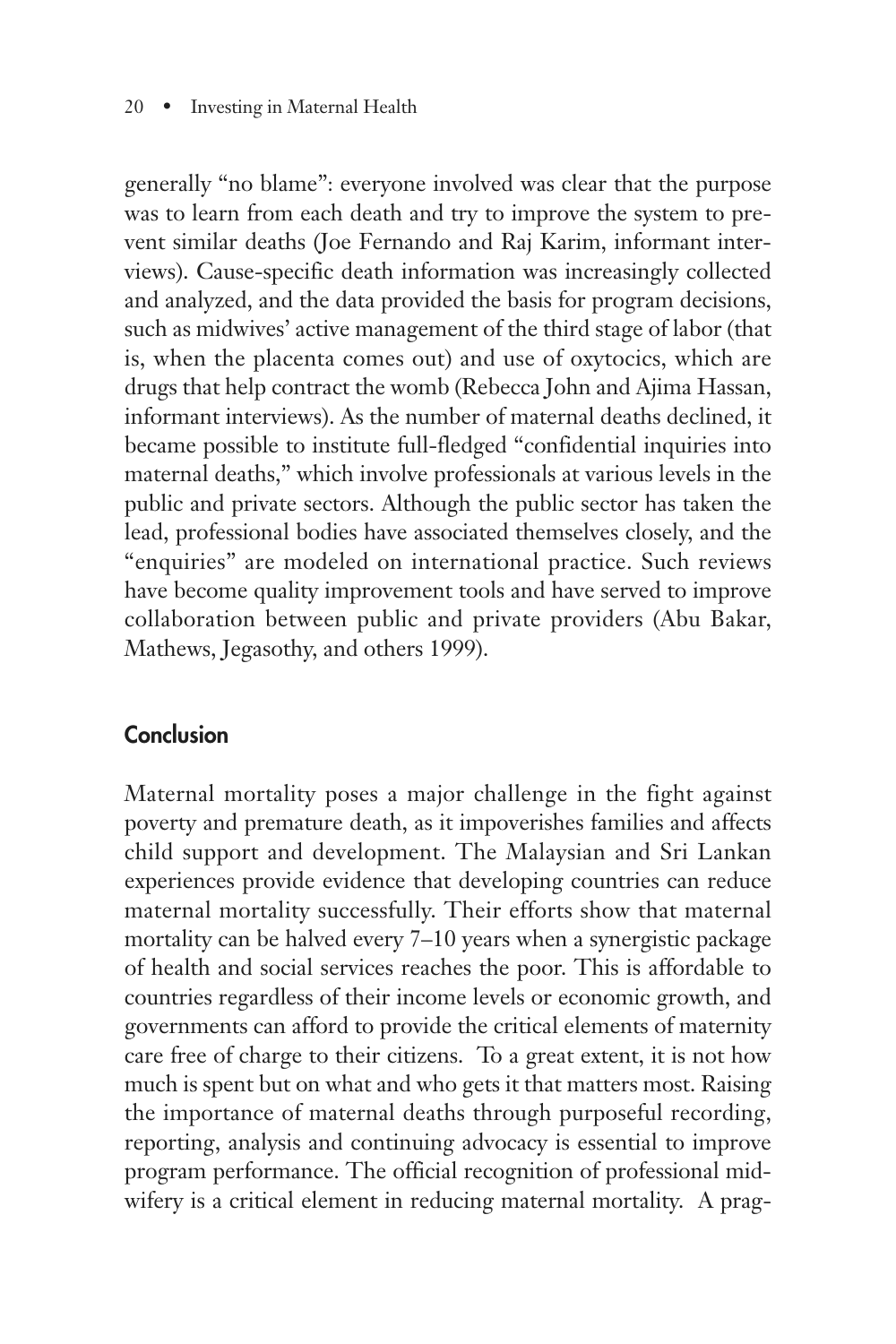matic but systematic developmental approach is needed that would address any cultural barriers to health care access and deal appropriately with the interests of traditional birth attendants. This development program would include appropriate transport and communication facilities, guarantee professionalism, and ensure that services are adequately resourced and supervised.

### **Note**

1. The term "skilled attendance" refers to deliveries by clinically trained midwives, nurse–midwives, or doctors.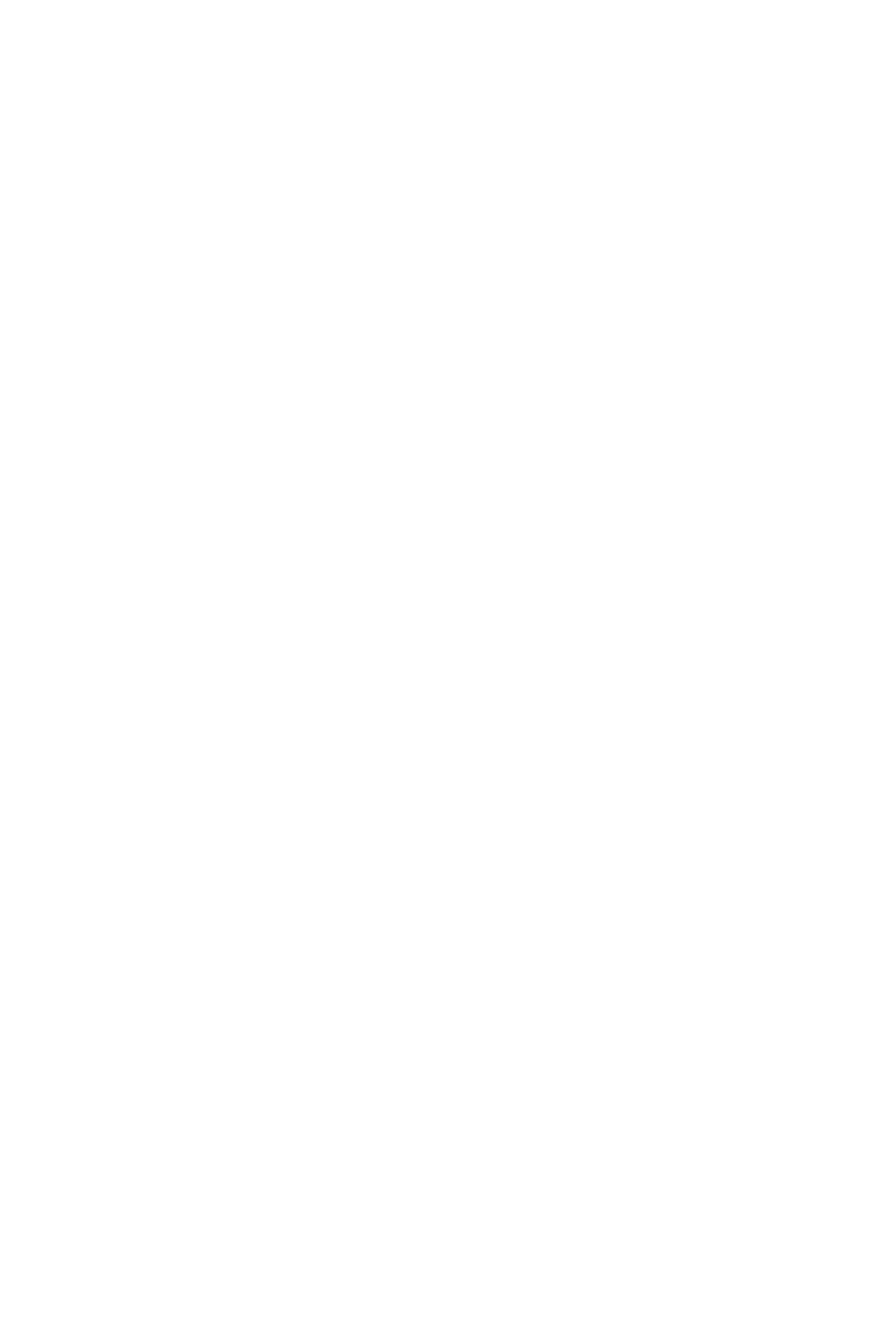CHAPTER 1



# The Ingredients of Success

The framework for the analysis presented in this chapter is provided by two parallel questions that policymakers in many developing countries face today:

- Are effective maternal health interventions affordable in relatively poor countries?
- How would such interventions be implemented in relatively weak health systems?

Malaysia and Sri Lanka are two of the few developing countries that have relatively good historical data, reports, and a track record of success in reducing maternal mortality. Case studies of the two countries therefore provide sufficient evidence to derive pointers for other developing countries. The experience of Malaysia and Sri Lanka has been presented in conferences and quoted widely in recent years. However, this study presents the first comprehensive, in-depth description and analysis that includes policy analysis, health systems development, trends in utilization of skilled birth attendance and maternal mortality, and public expenditures on maternal health. Recent developments have provided the framework for analysis of the two case studies. First, recognition of the need to focus on poor population segments to speed development has grown internationally, and better understanding exists of how poor countries can support human development. Second, evaluations of the first decade of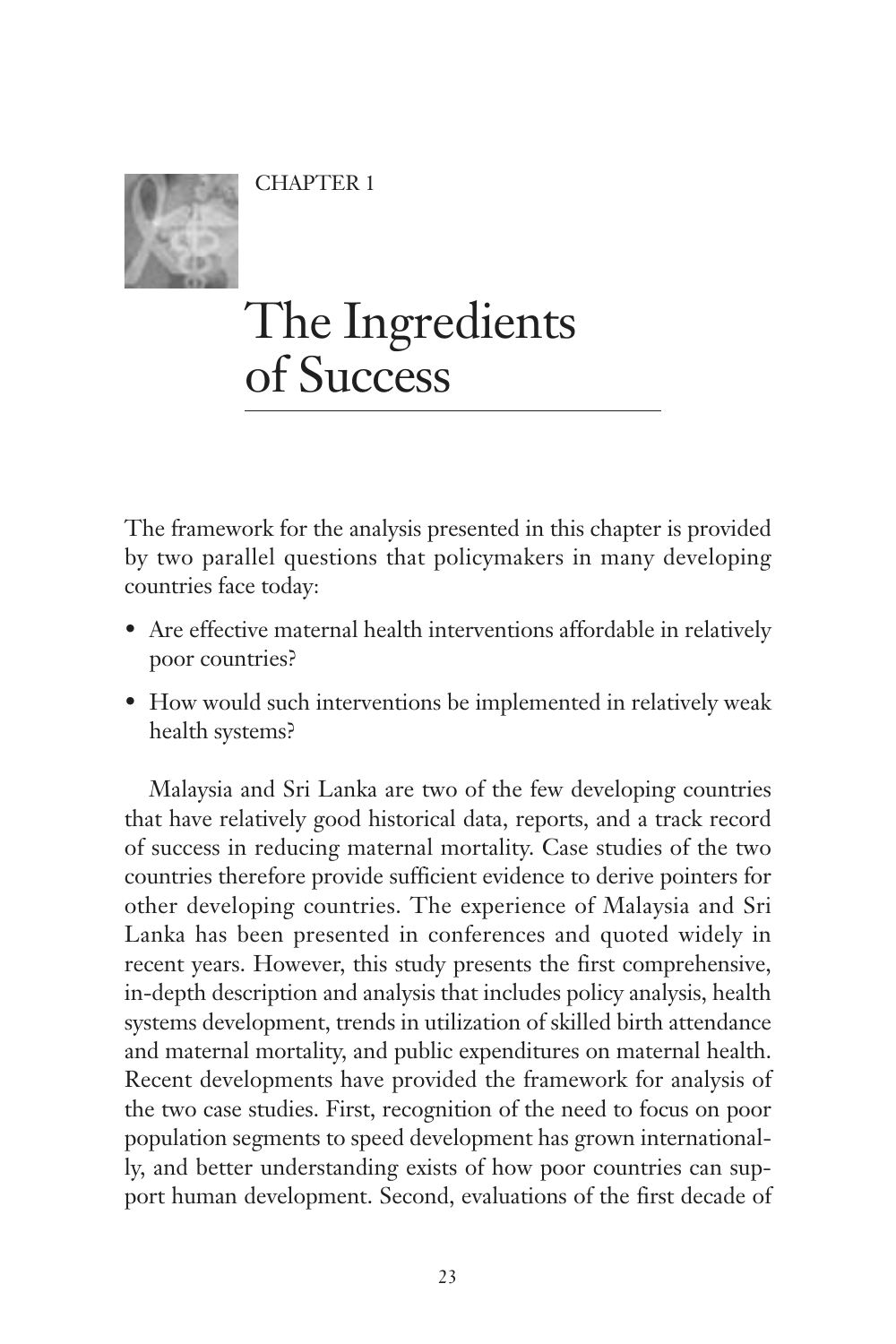Safe Motherhood produced a firmer grasp of which maternal health strategies and interventions work. International agencies are focusing on skilled birth attendance as a critical factor in reducing maternal mortality, and they now have a stronger handle on the dynamics of health policies and programs in improving maternal health.

### **The Conceptual Basis**

National Poverty Reduction Strategy Papers (PRSPs), which demonstrate a commitment to special strategies for improving the circumstances of poor populations, have become a prerequisite for international lending and for conditioning of debt relief for heavily indebted poor countries. The specific interventions in PRSPs strongly emphasize bringing basic services to the poor (World Bank 2000). Core services include basic education and basic health care. The papers emphasize the need to engage women and girls in the development process by ensuring access to basic education and basic health care and directly involving girls and women in the national developmental processes. Poor countries simply cannot afford to ignore the potential capacity of women and their place in national development and poverty reduction. Improving maternal health and reducing the maternal mortality ratio (MMR) is integral to such efforts.

Providing health care services to the poor is an underlying force that has sustained substantial improvements in life expectancy and infant and maternal mortality for both developed and developing countries. Reaching the poor makes sense because low income can be a main factor in low literacy and illness and because better schooling and health may raise productivity and income (Sen 1999).

At least two models have been identified in successful attempts at reducing mortality (Sen 1999). The first is thought to achieve declines in mortality by "growth-mediated" processes that promote employment and increase the use of health care and education, financed by economic growth. The second may be described as a "support-led" process that does not use economic growth but provides appropriate social services, such as health care, education, and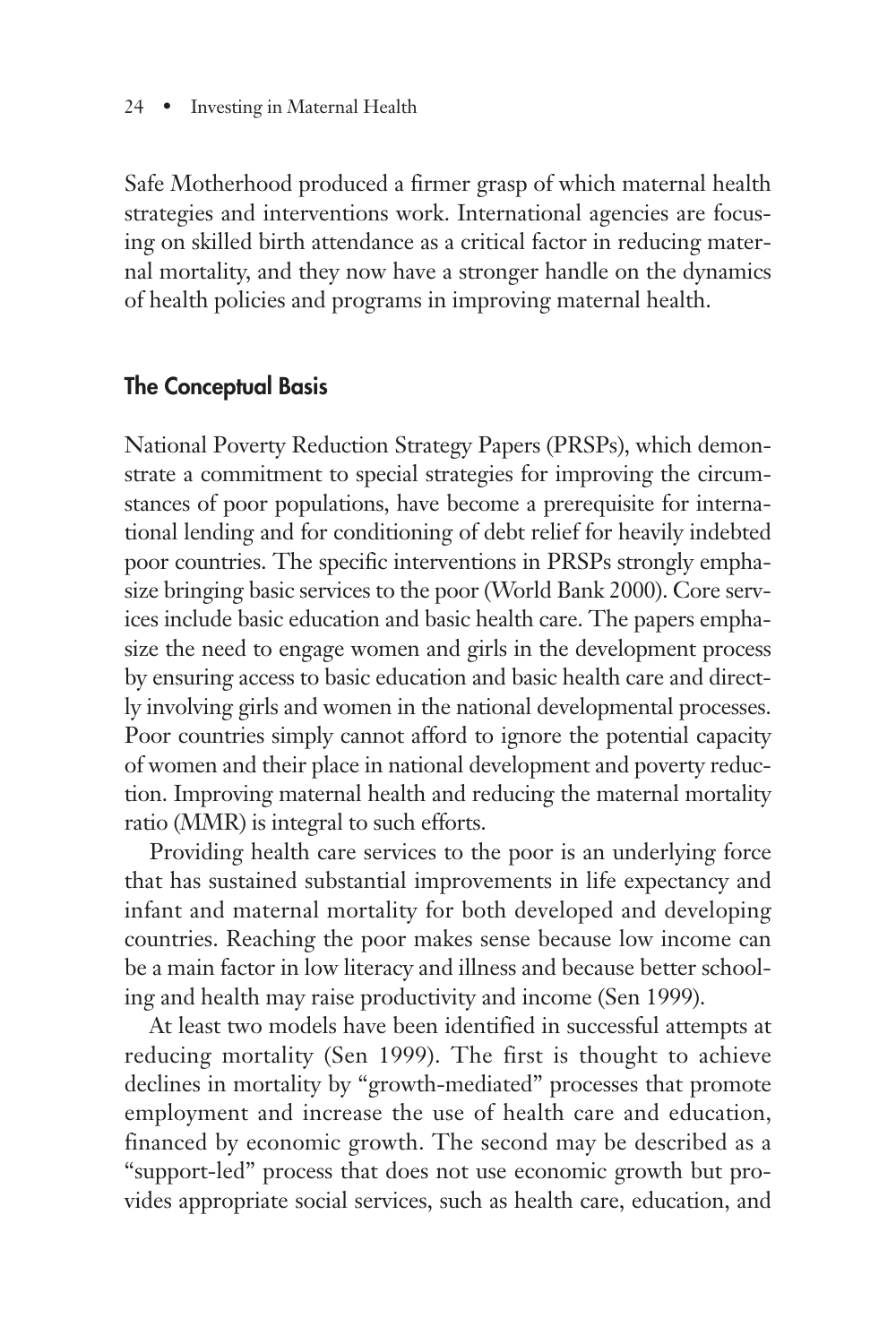other safety-net support. Empirical evidence indicates that under either model, success depends on reaching poor people and enabling them to improve their human and social functioning.

In light of countries' different levels of per capita income and rates of economic growth, the question has often been raised of how poor countries can finance support-led processes that include health care and education. According to economics Nobel laureate Amartya Sen (1999), this is a good question that also

has a good answer, which lies very considerably in the economics of relative costs. The viability of this support-led process is dependent on the fact that the relevant social services (such as health and basic education) are very *labor intensive,* and thus are relatively inexpensive in poor—and low-wage—economies. A poor economy may *have* less money to spend on health care and education, but it also *needs* less money to spend to provide the same services, which would cost much more in richer countries. (pp. 47–8)

The results of this study illustrate Sen's contention. Both Malaysia and Sri Lanka have been capable of sustaining public expenditures for basic services such as health, in spite of their substantial differences in levels of income per capita and rates of economic growth. Malaysia has about 3 times the amount of Sri Lanka's per capita income and has experienced about 1.5 times the growth rate of Sri Lanka over 35 years (World Bank 2001). Table 2 shows the per capita gross national product (GNP) of these two countries during the late 1950s, when considerable expansion of public expenditures on health care took place, and shows that per capita GNP in 1995 U.S. dollars was comparable to that of many developing countries today.

A major issue in access to skilled attendance<sup>1</sup> is the financial burden that either official or hidden fees may impose on household financial resources, especially in the case of the poor. This question deserves considerable attention because access to maternal health services, as well as transportation, may make the difference during difficult deliveries and complications of pregnancy. If a household is poor, it is unlikely to be able to rely on savings for this purpose, and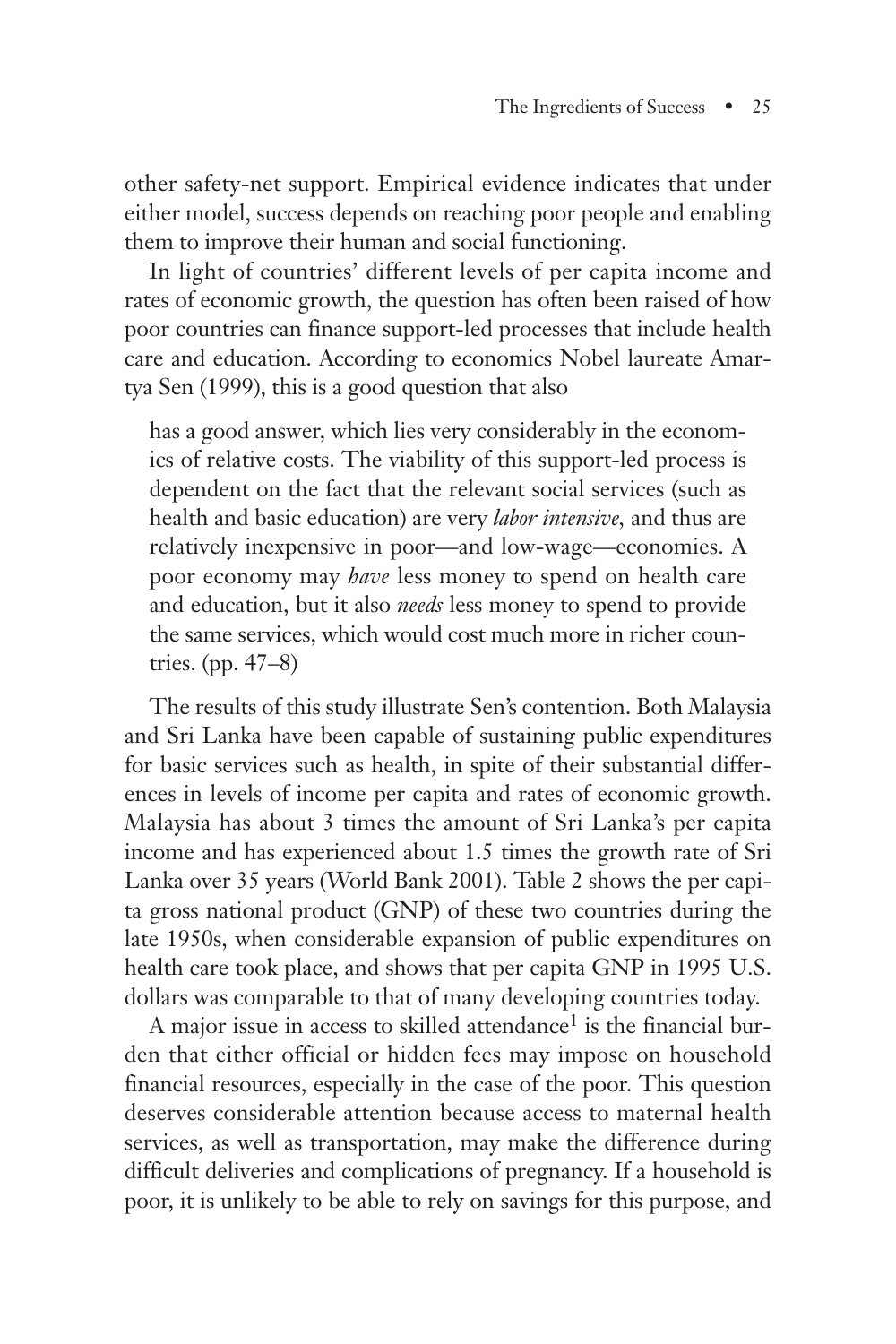| <b>COUNTRY</b> |                                                                           | <b>PER CAPITA GNP</b> |
|----------------|---------------------------------------------------------------------------|-----------------------|
|                | About the time of expansion of public funding for<br>maternal health care | 270                   |
|                | Sri Lanka (1959)<br>Malaysia (1957)                                       | 965                   |
| In 1995        |                                                                           |                       |
|                | Tanzania                                                                  | 120                   |
|                | Bangladesh                                                                | 240                   |
| Uganda         |                                                                           | 240                   |
| Mali           |                                                                           | 250                   |
| Pakistan       |                                                                           | 460                   |
| Egypt          |                                                                           | 790                   |
|                | Philippines                                                               | 1,050                 |

**Table 2.** Per Capita Gross National Product for Selected Countries (1995 US\$)

*Sources:* World Bank 1978, 1981, 1997; Malaysia Department of Statistics 1999; Central Bank of Ceylon 1968–84; Central Bank of Sri Lanka 1986–99.

any credit obtained might be at the cost of future necessities. The barriers posed by formal and informal fees appear to influence the uptake of birthing care more than antenatal care (World Bank 1999). The case studies indicate how this issue was addressed.

### *Preventing Maternal Deaths*

Maternal deaths have devastating and costly effects on children, families, and communities, and they are largely preventable. A complex interaction of various factors contributes to such disastrous outcomes. The dynamic interaction of determinants of health, as outlined in *Poverty-Reduction and the Health-Sector* (Claeson and others 2001), provide the conceptual basis for analyzing the case studies of Malaysia and Sri Lanka (figure 10).

Maternal–newborn health status is the outcome of the dynamic interaction among complex factors. The behavior of households and communities can reduce health complications associated with pregnancy and childbirth. For example, some complications are specific to very young girls who become pregnant and to the effects of the pregnancy on their nutritional status; other complications are associated with the number and frequency of pregnancies. Household and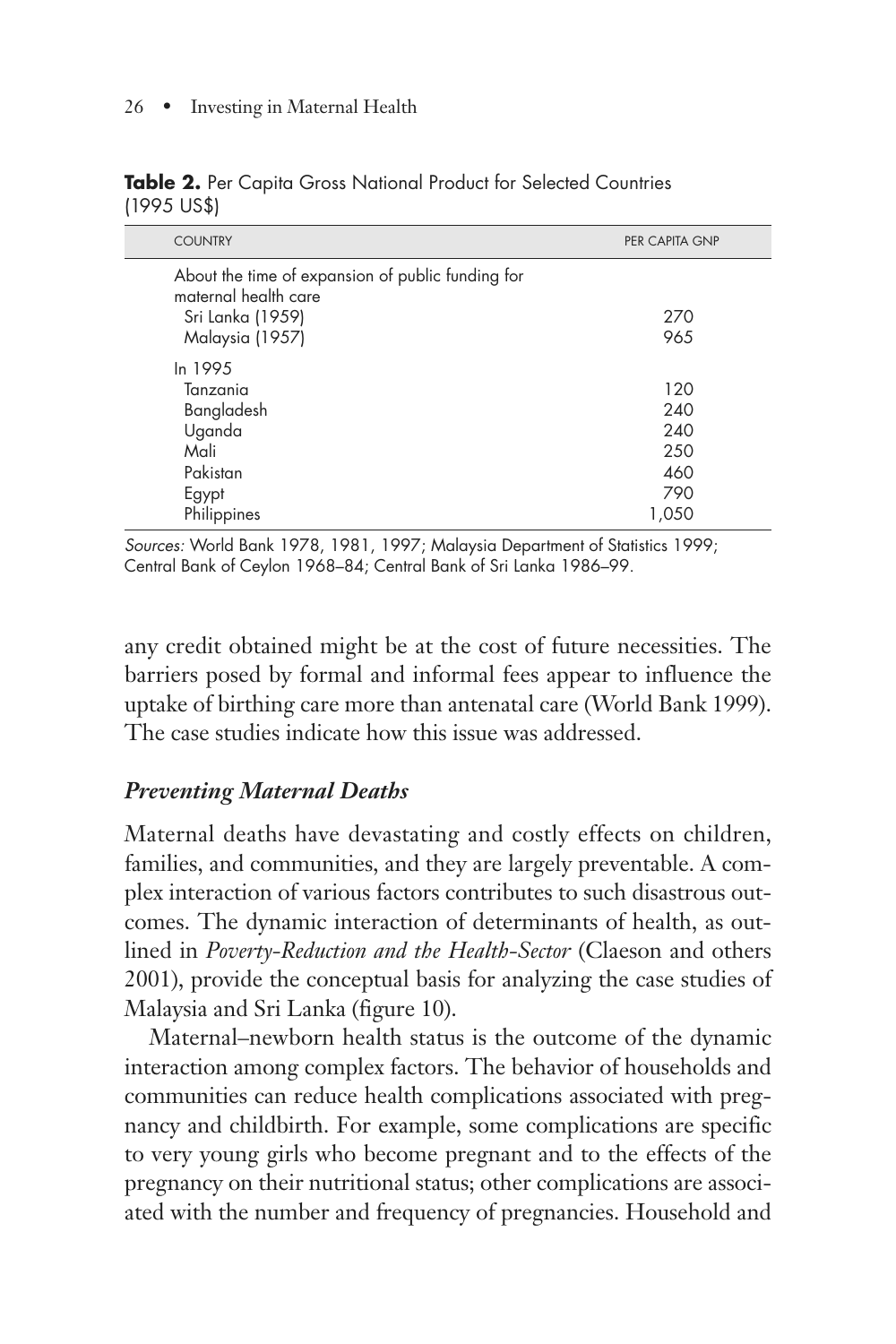

community decisionmaking and behavior influences these issues, such as whether to seek health care during pregnancy and childbirth, the type of care that is sought, and when care is sought. The status of women in the community influences the dynamics and outcomes of such decisionmaking. The status of women has several dimensions, and no single indicator can measure all of them. However, the difference between male and female literacy rates is one indicator for which data are readily available and is useful for monitoring women's status.

The capacity of a health system to influence maternal health behavior and outcomes depends on its ability to provide timely,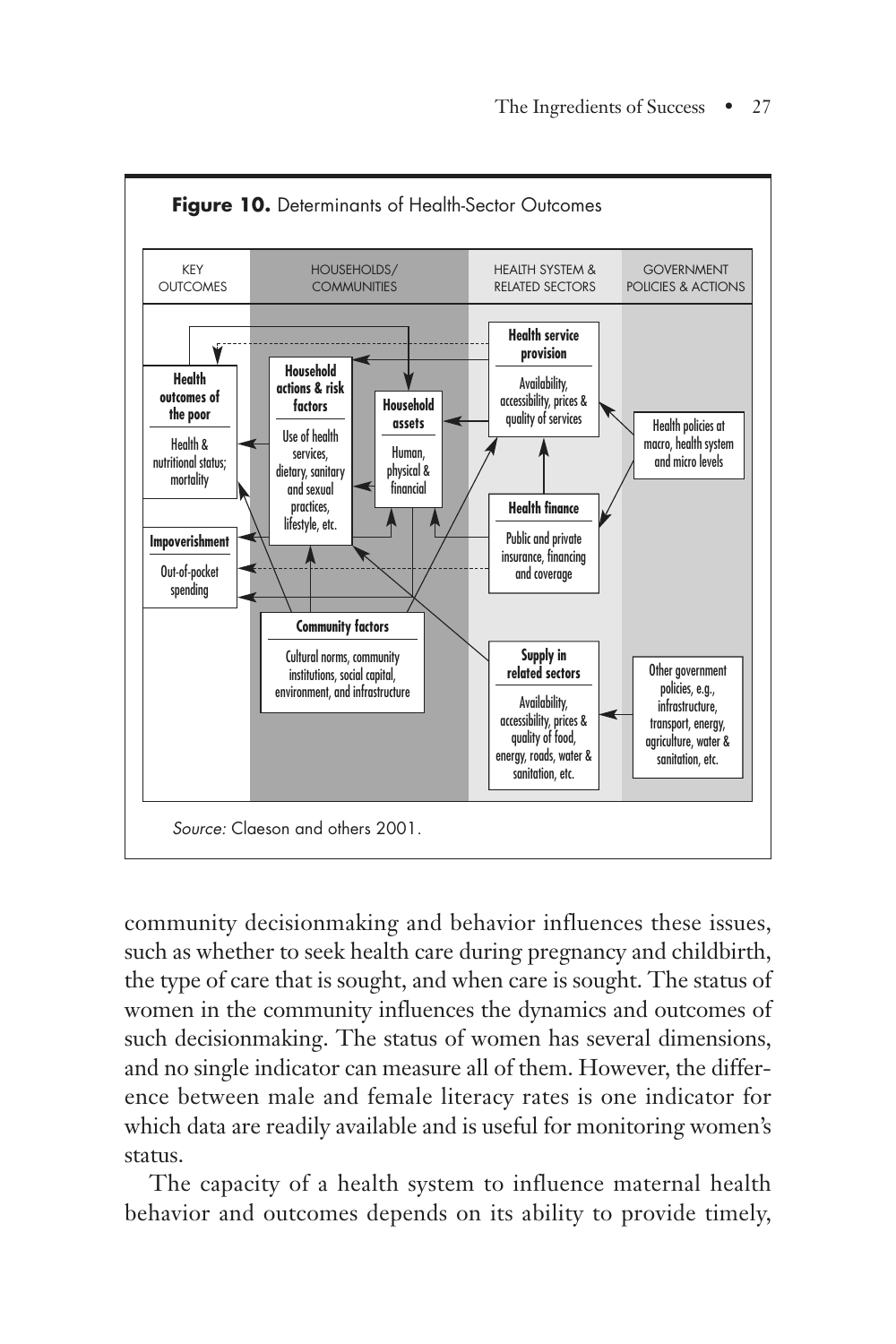effective care and finance it. Health system capacity is influenced by national policies and priorities, which are reflected in resource allocation, monitoring, and regulation. Decisions on investment and utilization of the allocated resources determine the design of the health program, and clinical and organizational management determine the effectiveness of program implementation and interaction with other sectors. For example, national priorities and decisions would determine the types and distribution of health facilities and health personnel, which in turn would influence the proportion of women in the nation who have access to appropriate maternal health services. Effective organizational and clinical management ensures that maternal health services promote healthy pregnancy and childbirth practices, provide a clean and safe environment for childbirth, detect complications, transport women, and manage complications promptly in appropriate facilities.

Other sectors influence health care capacity. The educational sector, water and sanitation, roads and communications, and food security have dynamic interactions with maternal health care and maternal–newborn health. For example, education, particularly girls' education, influences health behavior, including health care seeking. Roads and communications influence geographic access, ease transportation of emergencies during childbirth, and support the capacity of the health care system to improve distribution of skilled health personnel and disseminate information.

These elements provide a framework that has guided the analysis of these two case studies so as to yield conclusions that would be potentially helpful for health professionals and managers, economists, and policymakers.

### *Causes of Maternal Deaths*

Pregnancy and birth are normal life events that usually do not require special clinical intervention. However, about 15 percent of all pregnant women anywhere in the world will experience a potentially life-threatening complication, and 1 to 2 percent of all pregnant women will die as a result of their pregnancy unless they have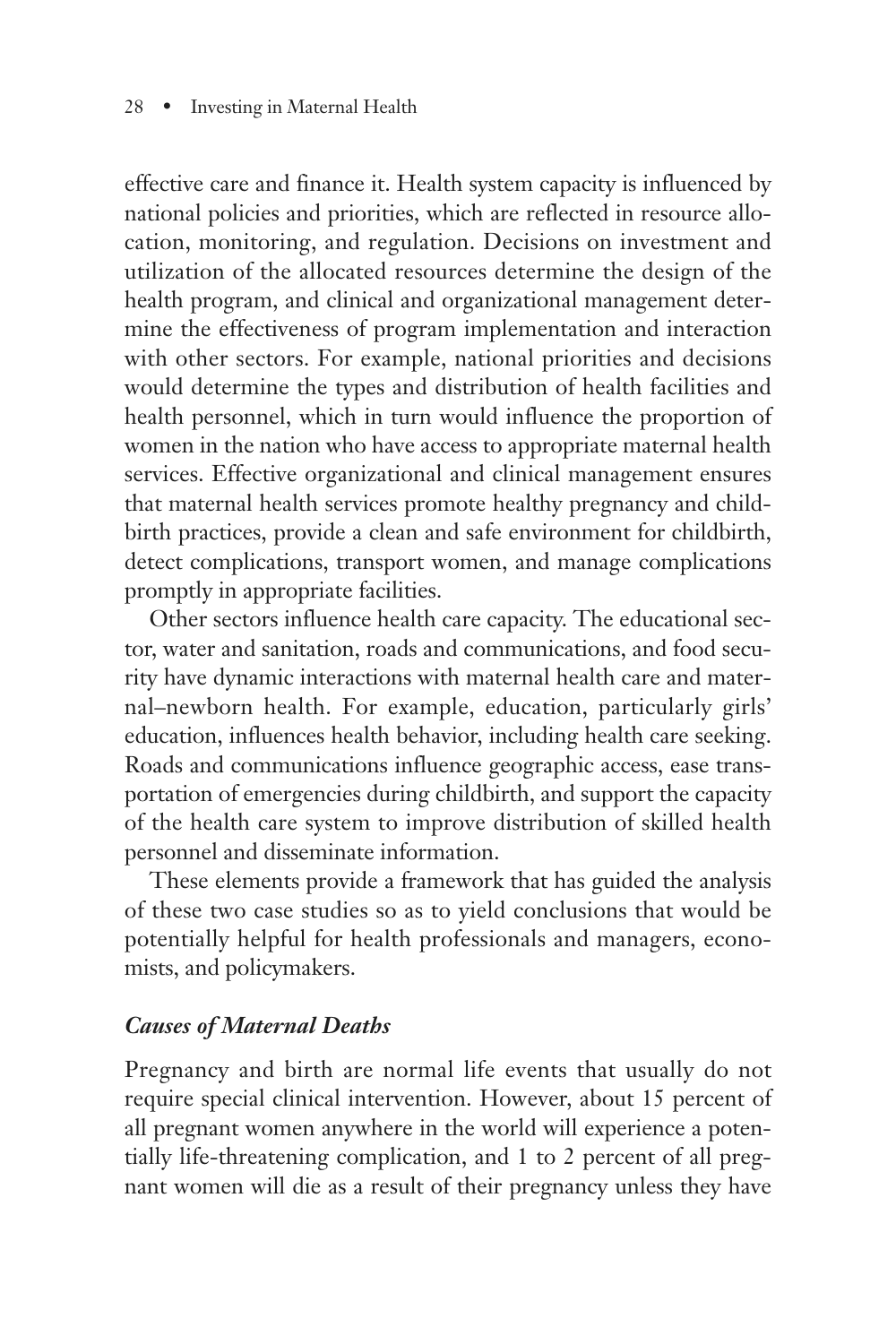access to major surgery. About 80 percent of maternal deaths are due to postpartum bleeding, severe infection, obstructed labor (that is, the baby cannot pass through the birth canal due to disproportion or malpresentation), eclampsia, or postabortion complications. Most such deaths are preventable with appropriate medical care. It is evident that having no access to care implies a great risk for pregnant, birthing, and postpartum women and their offspring. This situation explains why women in some Sub-Saharan countries run a lifetime risk of 1 in 8 of a maternal death while women in, for instance, Western Europe have a risk of 1 in 4,800.<sup>2</sup>

Maternal deaths also result from preexisting or coincidental disease aggravated by the pregnancy. The relative importance of indirect causes of death depends on the general health status of the population (for example, the prevalence of malnutrition, malaria, HIV/AIDS, tuberculosis, and heart disease; WHO 1999). Maternal mortality may be prevented to a limited extent by the general improvement of health through factors such as malaria control, improved water and sanitation, adequate nutrition, and better women's education. Addressing such factors in isolation, however, will not reduce MMR to acceptable levels. An often quoted example is that of a religious group in the United States. Pregnant women in this group were generally considered low risk from a demographic and health viewpoint, but their religious beliefs prevented them from receiving medical care. From 1975 to 1982 their MMR was 872 per 100,000 live births, compared with 9 per 100,000 live births in the general population (Kaunitz and others 1984).

### *Effective Measures: Learning from Developing and Industrialized Countries*

The road to MMR reduction in what is labeled the industrialized world has been analyzed and discussed (De Brouwere, Tonglet, and Van Lerberghe 1998). Key components were the professionalization of birthing care, management of emergencies and complications of pregnancy and childbirth, and registration of births and deaths—all backed by a sustained political commitment. The major MMR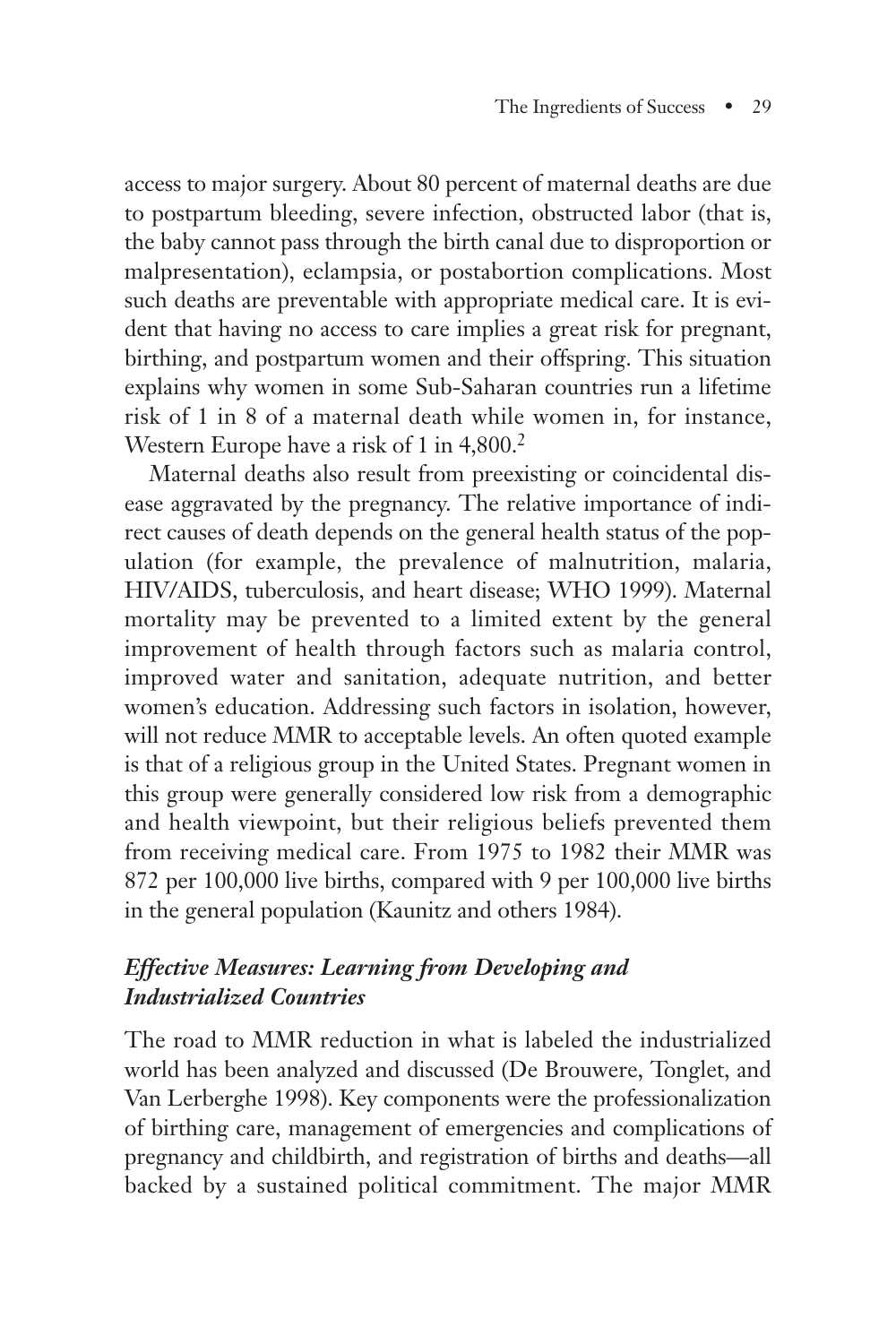decline in such countries, however, took place largely before the introduction of modern obstetrics: blood transfusion and antibiotics did not yet exist, and cesarean section was a rarity. Improvements also occurred in countries that had high degrees of literacy, limited malnutrition, and few scourges like malaria. The success stories of developing countries in the past 50 years demand attention and analysis because they are probably most relevant to developing countries today. The case studies of Malaysia and Sri Lanka explore whether the measures that led to success in industrialized countries could be applied or adapted to developing countries.

### *Skilled Attendance during Childbirth*

Professionalization of birthing care is a complex concept, and the term "skilled attendance" has been coined as a means of measuring and monitoring it. The proportion of births attended by skilled health personnel is an indicator included in the Millennium Development Goals. In recent years, however, global recognition of the difficulties and limitations in using this indicator has increased. What is needed to make "skilled attendants" provide skilled attendance (Graham, Bell, and Bullough 2001)? A health professional with a midwifery diploma will not necessarily make a difference if she does not have the needed skills, equipment, drugs, and help when things go wrong. Currently, no international consensus exists on how to design an indicator of maternal health care that would take account of all of these issues.

### *Care of Obstetric Emergencies and Complications*

The skilled attendants who provide entry into the health system need to be complemented with the elements of care needed to manage the most common obstetric emergencies. Such care is classified in two tiers: basic essential obstetric care (bEOC) and comprehensive essential obstetric care (cEOC). Basic essential obstetric care, which is recommended for peripheral levels of the health care system, comprises treatment of severe infection by antibiotic injections, treatment of eclampsia with injectable anticonvulsants, intravenous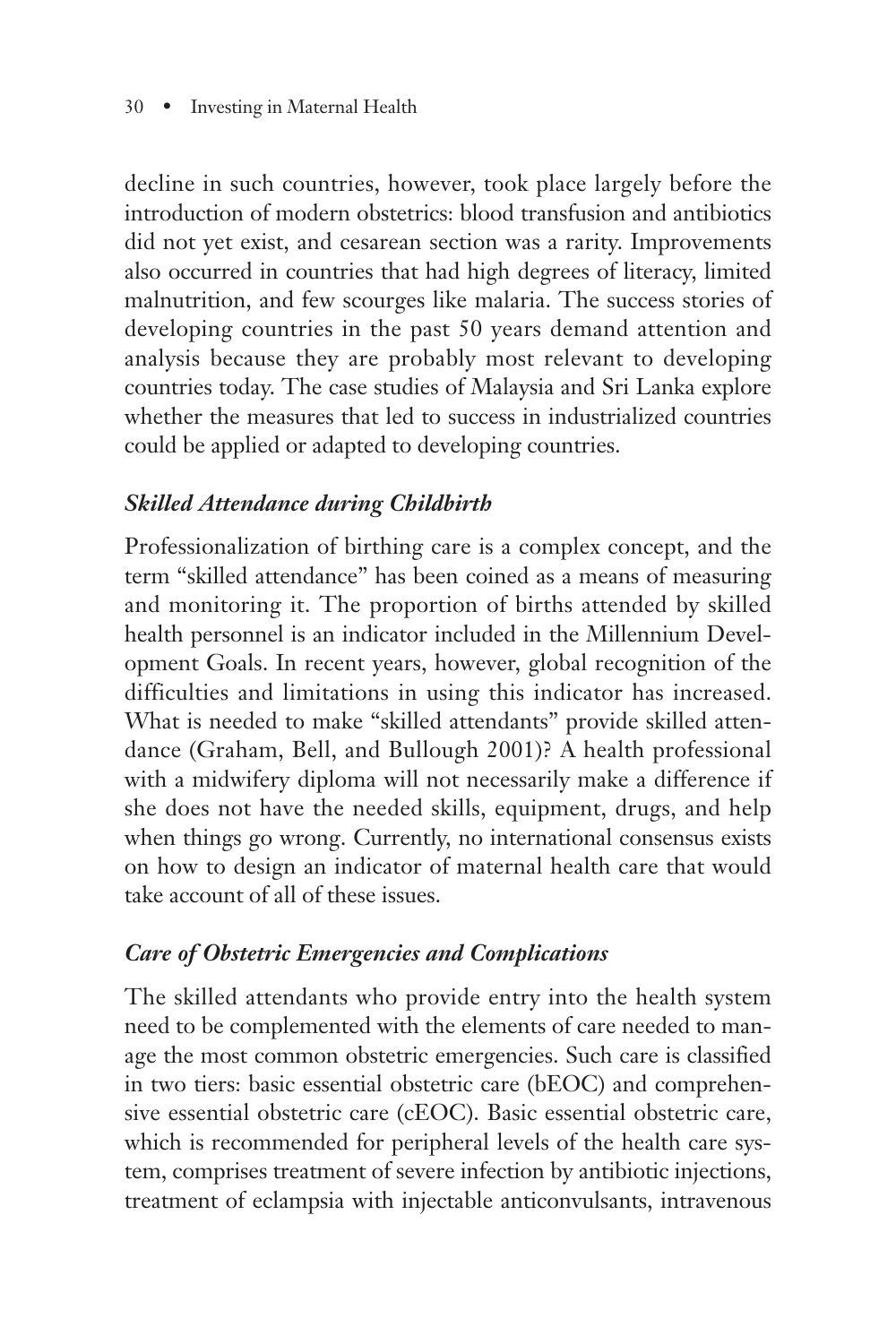infusion and injectables to treat postdelivery bleeding, assisted vaginal (complicated) delivery, and manual removal of the placenta. cEOC is recommended for central but commonly accessible levels of the health care system, such as the district hospital; in addition to the bEOC elements, it should include major surgery, blood transfusion, and care of pregnancy complications. UNICEF, WHO, and UNFPA (1997) defined the minimum density for provision of bEOC and cEOC as 4 units per 500,000 population for bEOC and 1 to 2 units per 500,000 population for cEOC.

### *How Best to Deliver Effective Interventions in Developing Countries?*

No universal agreement exists on how best to deliver the critical elements of maternal health care in developing countries or on how to monitor its impact or cost. The earlier belief that training of traditional birth attendants (TBAs) would contribute greatly to MMR reduction has been disproved in recent years. Similarly, reliance on risk screening to determine which birthing women need professional care and which do not has lost credibility (Starrs 1998). Current information clearly indicates that care of obstetric emergencies needs to be accessible for all women because most complications are unpredictable and require prompt treatment. Today, development of such care is being given much emphasis (UNICEF, WHO, and UNFPA 1997). At the same time, experiences from a number of countries indicate that skilled attendance at all deliveries can be a major contributory factor in MMR reduction. These two strategies epitomize the main streams of current thought (Liljestrand 2000). The implicit policy question is: Should developing countries invest mainly in building capacity for dealing with obstetric emergencies, or in providing skilled attendance for all, with additional care for those who develop severe complications?

Research that could address such a question would be difficult to design, lengthy, and expensive. The case studies of Malaysia and Sri Lanka provide evidence that the two countries did not view the two strategies as competing alternatives. Instead, they moved step-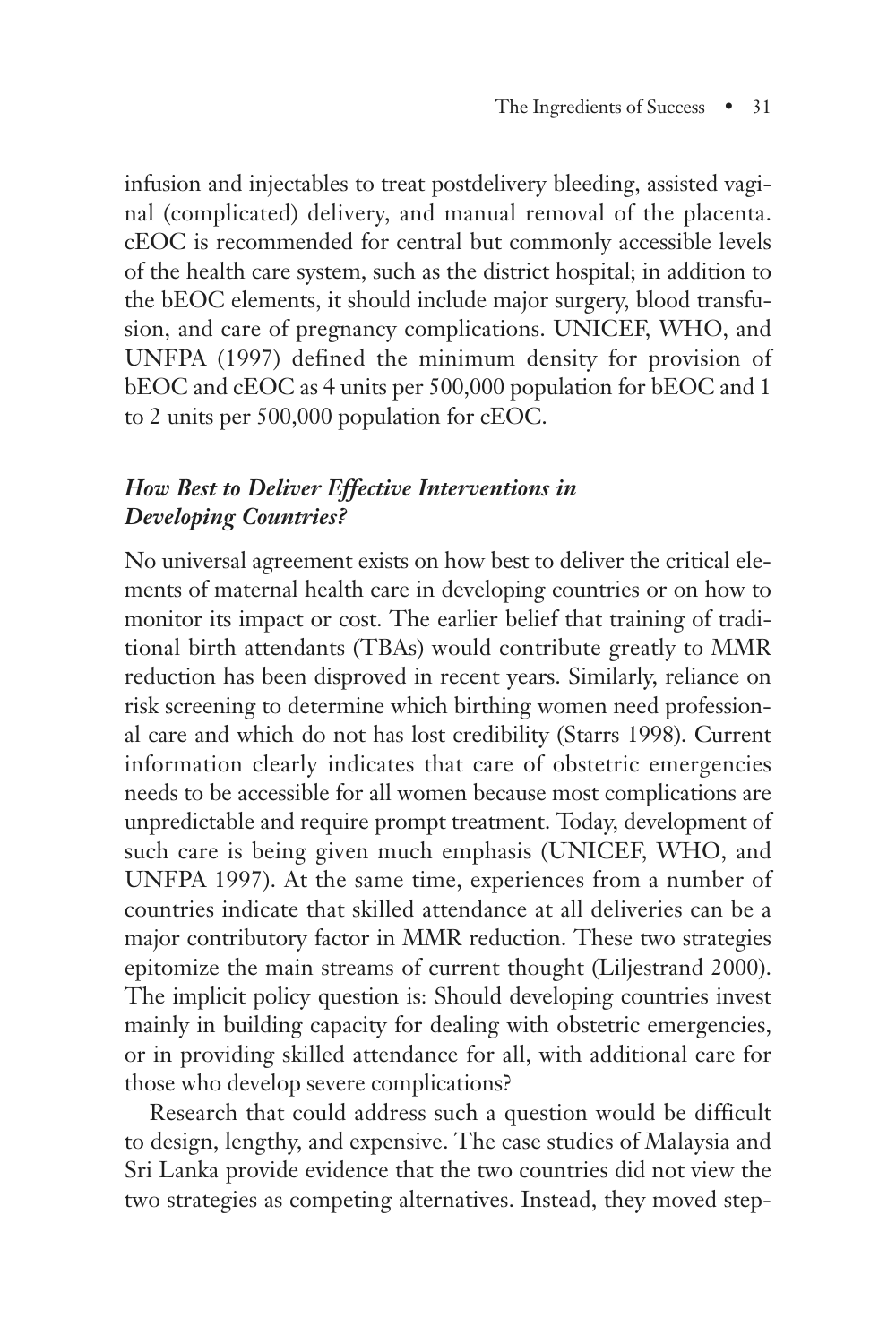wise and strategically to implement them as complementary strategies during the different phases of health care system development.

# **Aims of the Study**

This study examines the chain of societal events leading to the continual strengthening of the health systems of Malaysia and Sri Lanka, the steps taken to strengthen maternal health care, and how each country and its communities afforded the steps.

The study addresses the following specific questions:

- *Supportive environment:* What were the main supportive factors in the environment leading to effective interventions in maternal health care?
- *Skilled attendance:*
	- How was a high proportion of skilled birth attendance achieved?
	- How was it made available to poor women and families?
	- What was the relationship between efforts to improve skilled birth attendance and care of obstetric emergencies?
	- How were these types of care made to interact?
- *Affordability*: How did these countries afford to improve maternal health?
- *Implementation:* How were the main bottlenecks resolved during different development periods?

# **Study Approach**

The study uses a retrospective ecological approach and drew on quantitative and qualitative data.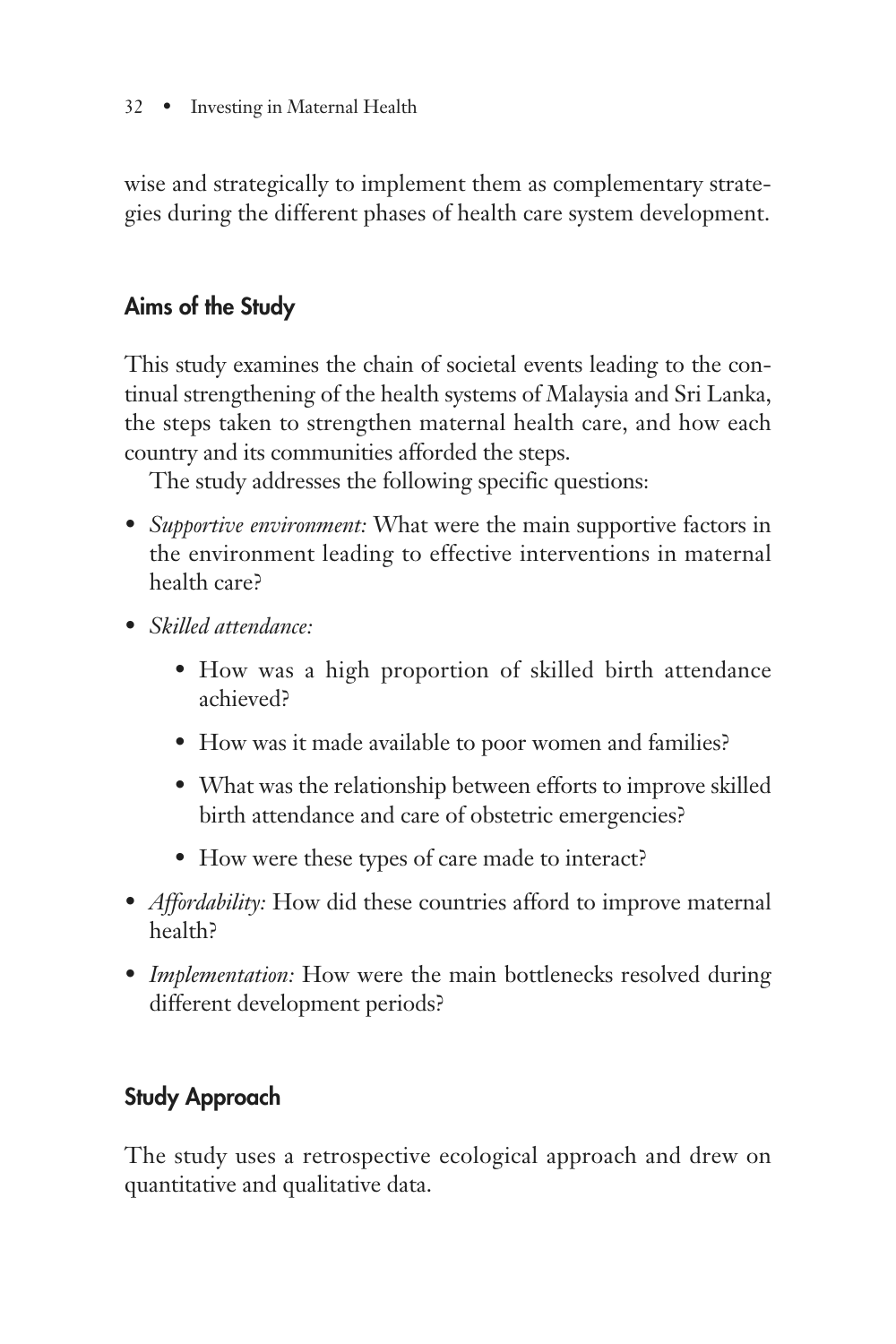### *Analysis of Quantitative and Qualitative Health Data*

The study is based on the analysis of data from historical records and reports. The analysis is limited to periods of time for which data are available and accessible. Both countries have relatively strong systems of records of births and deaths, health service statistics, and basic economic data. Information on health services expenditures is limited and available mostly in an aggregate form. Sri Lankan statistical data on births and deaths, health, and fertility, as well as descriptive and analytical reports, are available for more than 90 years, but data on health services availability and utilization are limited. The equivalent Malaysian data and reports are available mainly for the post-Independence period. Prior to Malaysia's Independence in 1957, information was maintained separately for each state in the federation and was not accessible for this study. In both countries, the reliability of health service statistics has been validated previously by surveys (see chapters 2 and 3), and some estimates of the validity of death information are available.

The data for this study were supplemented by interviews with key informants who had personal experience in health and health-related systems in each country during key phases of development. Fourteen key informants in Malaysia and 14 in Sri Lanka were interviewed. In both countries, key informants included doctors, nurses, and midwives who had worked in small hospitals and in rural health services at both the district and the state or province level. They had subsequently become senior managers or clinicians at the national level. In addition, some key informants were economists who had studied the historical evolution of the social sector. A key informant in Sri Lanka was a former minister of health.

The interviews used a standardized guide and covered issues such as perceptions regarding key developmental landmarks; status of midwives during different time periods; the relationship between midwives, rural communities, and traditional birth attendants; incentives for staff to work in rural areas; obstetric practices; and payment for maternity services and training standards. The professional experiences of the key informants, in total, covered the period from the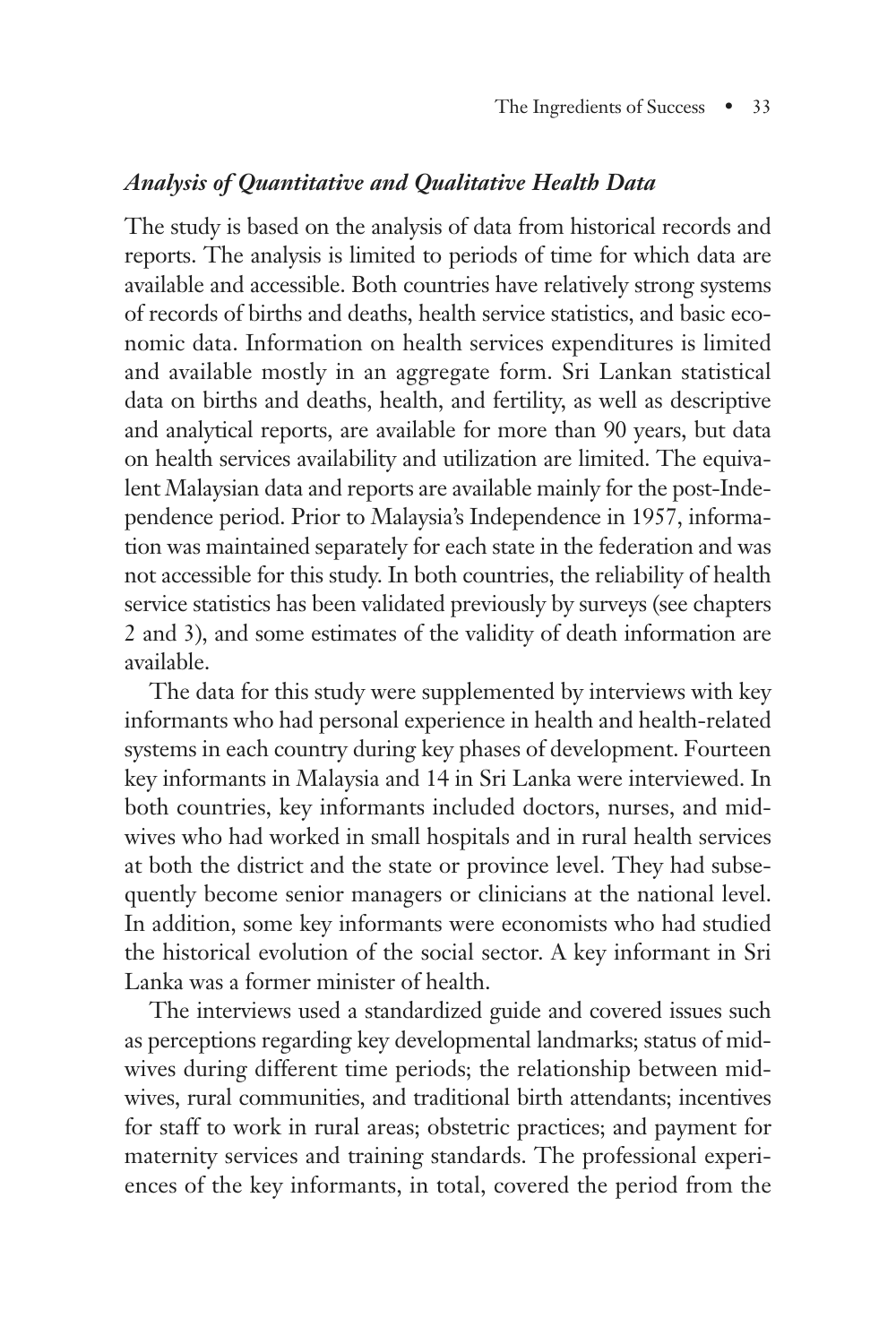1950s to date. Information from these interviews is cited as ([name], informant interview), and the informants are listed in Appendix 4.

### *Scope and Limitations of the Analysis*

This study is an ecological analysis, which lacks the power of a planned, controlled trial that tests single interventions. The data encountered also did not provide substantial natural experiments, that is, data series comparing different states inside the countries. The data series were incomplete in that information for some years was missing. Nevertheless, this study constitutes the most complete analysis available of maternal health, maternal health care development, and health care expenditures in the two countries.

The analysis explores trends in the relationship between the percentage of women who had skilled attendance during childbirth and reductions in maternal mortality. It also examines the trends in the prevalence of skilled attendance at births among poor people and trends in public expenditures on health and on maternal health. The analysis focuses on how skilled attendance became widely prevalent even among the poor as well as on the affordability of such care.

The study developed evidence on improvements in other factors that are known to be related to maternal mortality, such as fertility, safe water and sanitation, and women's status. Insufficient data were available to support analyses that would have assessed the relative contribution of each of those factors.

### *Affordability: Assessment Approach*

In light of the relative economic progress made by both countries, especially Malaysia, in recent decades, an obvious concern is the affordability of similar efforts in countries with lower incomes. Answering the question poses a number of methodological challenges. One critical issue in a study covering several decades is the change in the value of the national currencies over time due to inflation. Another predicament is posed by comparisons of the past efforts of Malaysia and Sri Lanka with those of other countries. Exchange rates used in foreign trade are not an appropriate basis for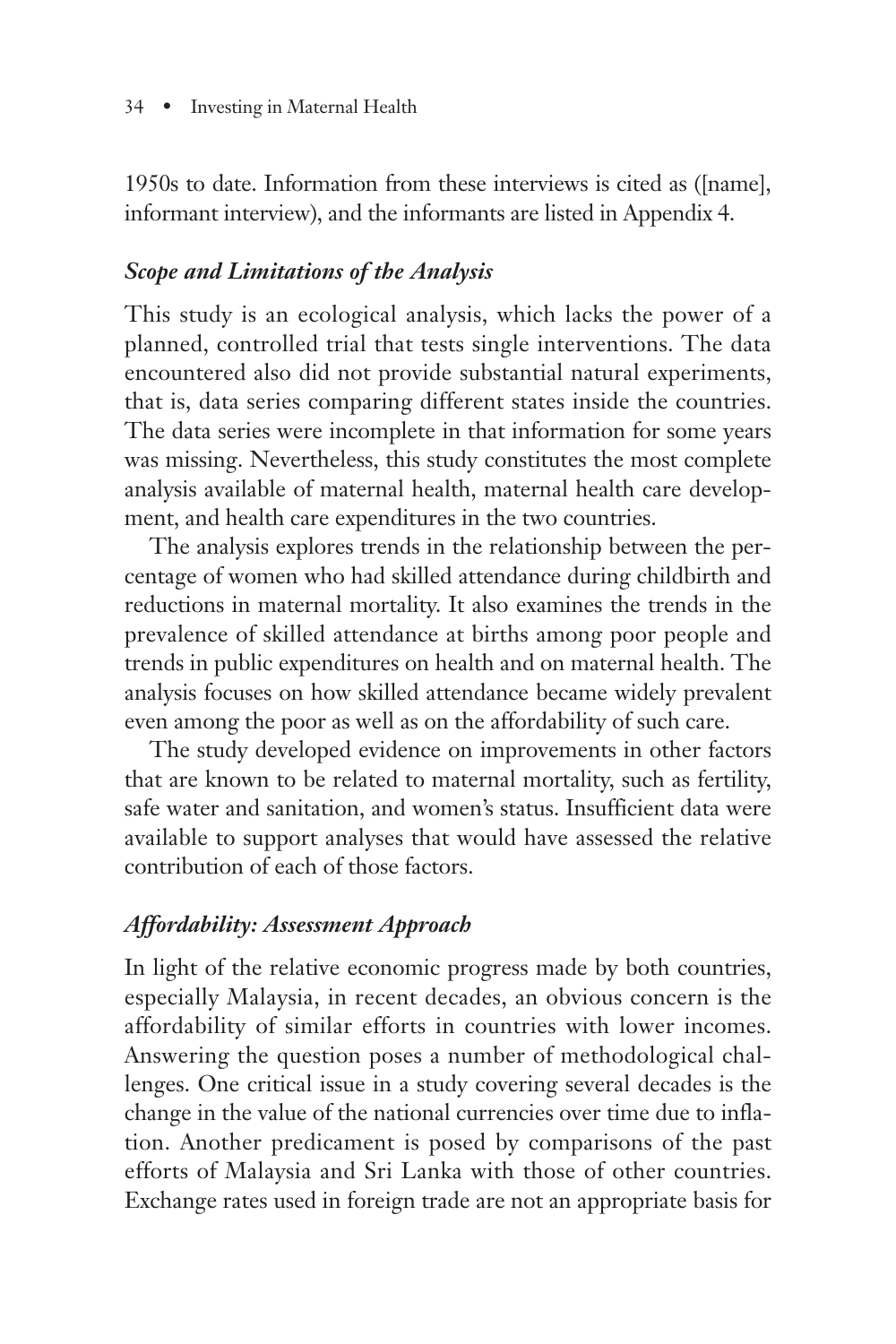such comparisons because they do not accurately reflect the domestic purchasing power of the national currency in the acquisition of health service resources, which are labor intensive and mostly domestic in origin. The purchasing power parities of the currencies of the two countries, which could potentially address this problem, were not available for the entire period under study.

To address those issues and make the findings more universal, this study expresses both capital and operating expenditures in terms of their proportion to the total domestic resources available to the country at the relevant time period (that is, gross domestic product [GDP] at current prices). Specifically, for each year under study, annual data on total and maternal expenditures from each country were compared with GDP in current prices. The resulting expenditure data relative to GDP were then analyzed and compared over time and across countries.

*Estimation of Expenditures versus Costing.* This study relied on the estimation of expenditures rather than the estimation of costs for both conceptual and practical reasons. First, countries that need to embark on similar efforts should have the financial resources to undertake the task. For instance, a costing approach would have apportioned capital costs over the future life of assets acquired. However, countries would have needed to make the disbursement up front. Therefore, the costing approach would have underestimated the dimensions of the initial financial resources required, especially in an expanding system, and then overestimate capital outlays as the system matured. An important practical issue is that it was not possible to conduct a costing study of the services involved in the 1970s and 1980s because of the lack of relevant information.

*Estimation and Uncertainty.* This study has taken the approach that if the value of the estimates were to be misstated, it would be preferable to err on the high, rather than the low, side. Therefore, the estimates have attempted to include significant expenditures incurred throughout the two countries' ministries of health to ensure that the services were provided. When the basis of estimation was uncertain, an attempt was made to take the high side. Consequently, the esti-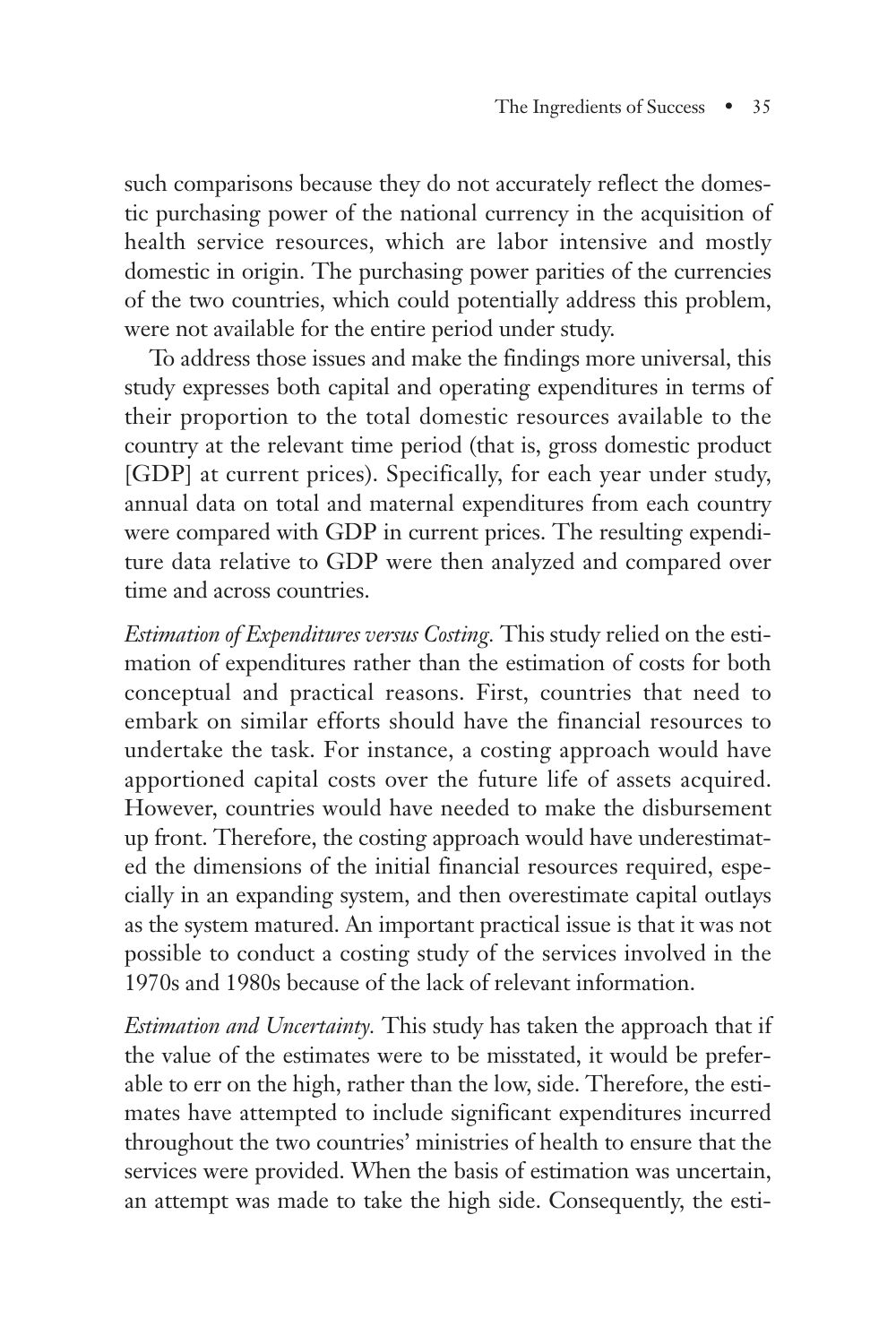mates could be considered an upper limit of the expenditures that were actually incurred.

# **The Evidence**

In the past 15 years, global awareness of the previously largely neglected challenge of maternal deaths has increased. Much more information has been gathered in recent years on the levels and causes of maternal mortality as well as on which interventions and main strategies work to reduce these deaths.

## *How Long Did It Take to Halve the Maternal Mortality Ratio?*

More than a decade of experience with the Safe Motherhood initiatives with less than satisfactory progress has caused many developing countries, international agencies, and donors to wonder whether significant reduction of maternal mortality is possible within short periods of time. Was it realistic to aim for a 50 percent reduction of global MMR within the first 10 years after 1990, followed by a further 50 percent reduction during the next 15 years, by 2015, as indicated in the International Development Goals (IDGs)? The

|                                                                              | MMR*                                      |                                             |  |  |
|------------------------------------------------------------------------------|-------------------------------------------|---------------------------------------------|--|--|
|                                                                              | <b>MALAYSIA</b>                           | <b>SRI LANKA</b>                            |  |  |
| 3-7 years: introduction of modern medical<br>advances into existing services | 1950: 534<br>1957: 282                    | 1947: 1,056<br>1950: 486                    |  |  |
| 13 years: improved access for rural population                               | 1957: 282<br>$1970 \cdot 148$             | 1950:<br>486<br>$1963 \cdot 245$            |  |  |
| Every 6-12 years: quality improvement processes                              | 78<br>1976:<br>1985:<br>37<br>1991:<br>18 | 1973:<br>-121<br>1981:<br>58<br>1992.<br>27 |  |  |

**Table 3.** Amount of Time to Halve Maternal Mortality Ratio, Malaysia and Sri Lanka, 1949–92

\*Maternal deaths per 100,000 live births.

*Sources:* Sri Lanka, Department of Census and Statistics, various years; Malaysia, Department of Statistics, various years.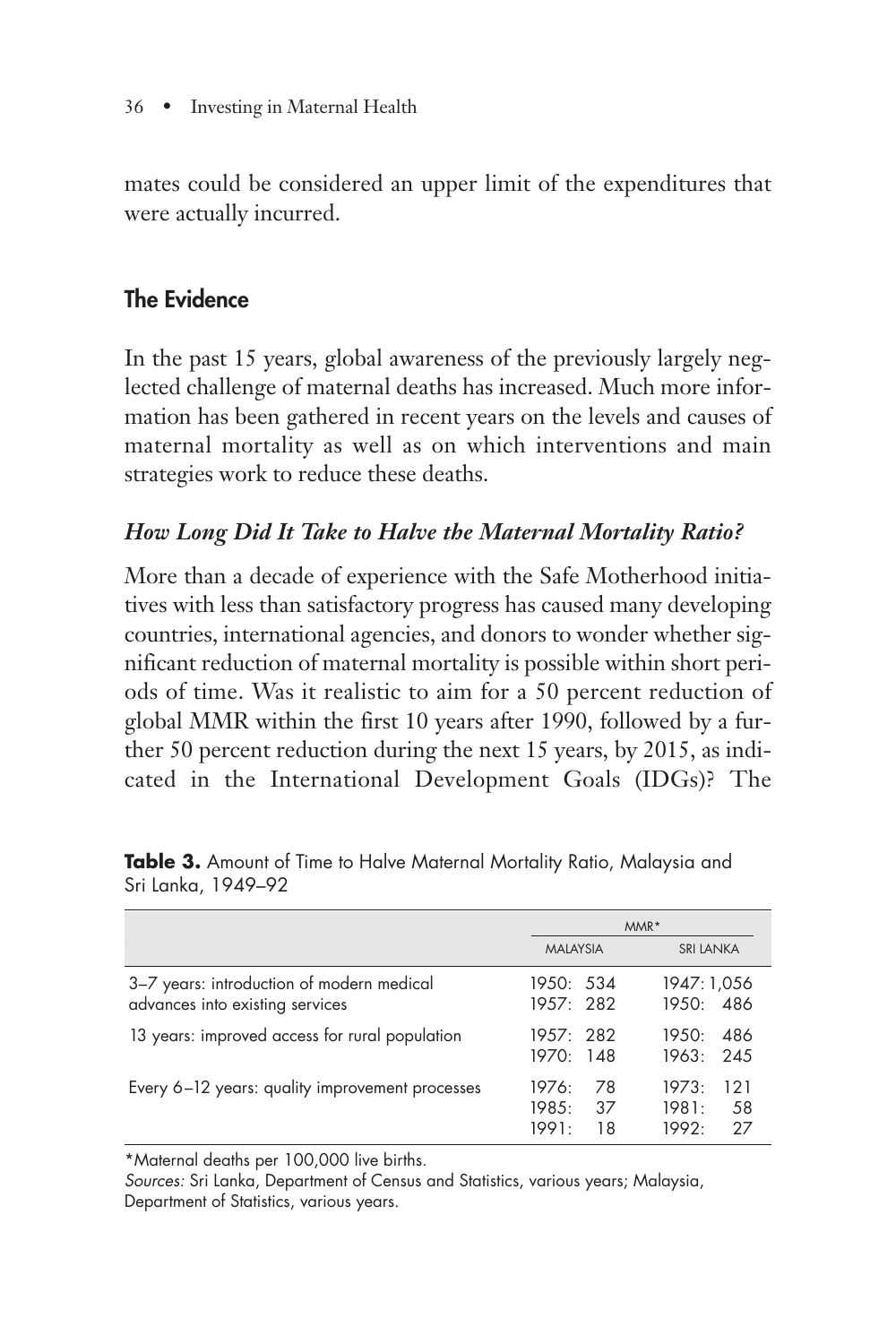

Malaysian and Sri Lankan experiences indicate that the goals are achievable. Reductions in maternal mortality in both countries have been impressive (figure 11).

In both countries an initial period of rapid decline occurred, and MMR was reduced by half within 3 years (1947–50) in Sri Lanka and within 7 years (1950–57) in Malaysia (table 3). This dramatic fall in the MMR was probably associated with general health improvement, including malaria control, as well as the introduction of antibiotics and modern obstetric techniques to the sections of the population who had access to health care already. Prior to this period, however, both countries had established the foundations that enabled them to introduce modern obstetric care promptly and successfully. The crit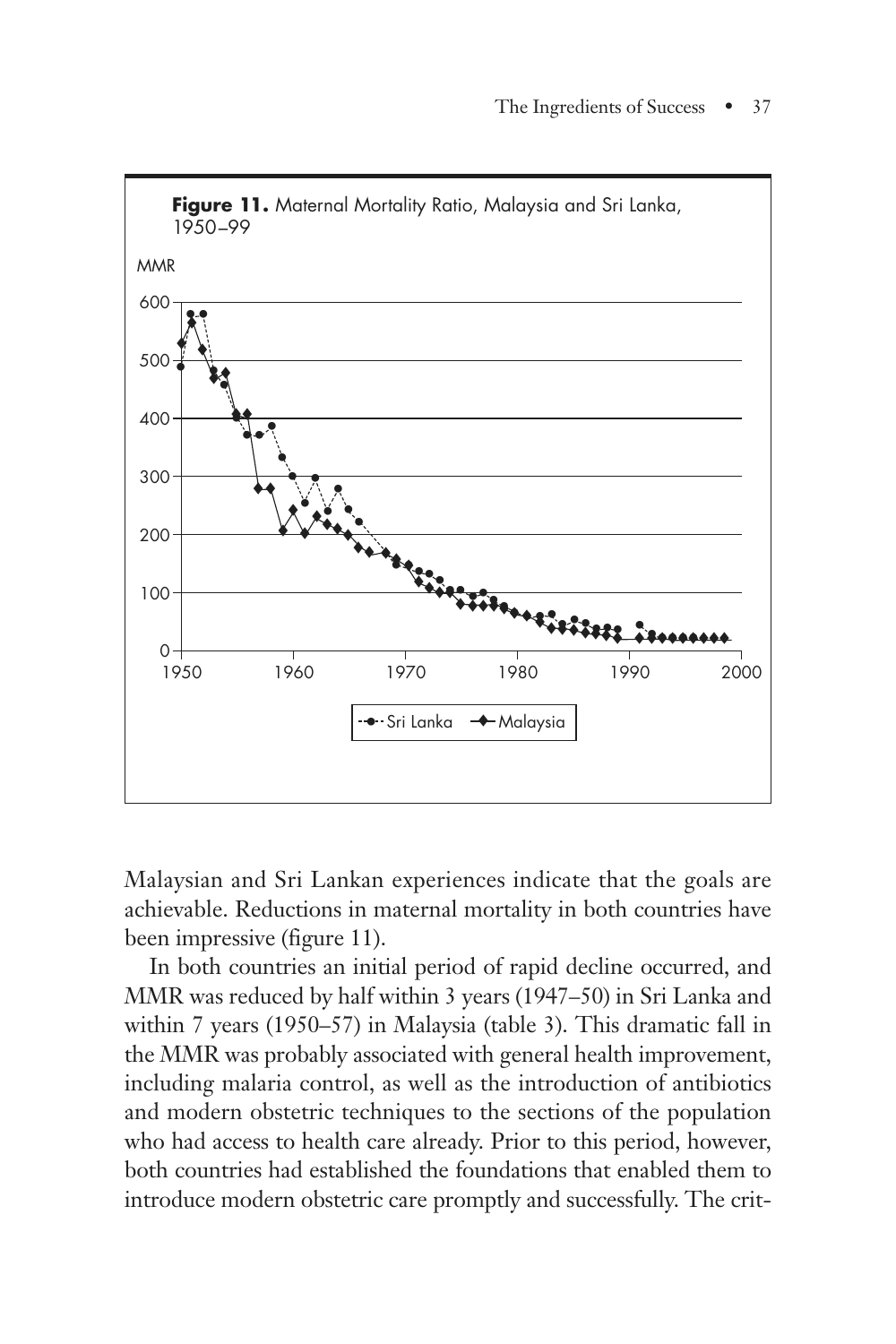ical elements of the foundation included establishment of systems to train and supervise midwives, regulate midwifery practices, and introduce accountability for results; systems for monitoring births and deaths; and models for effective communication with women and communities.

During the next period it took each country 13 years to slice MMR in half again. During this period it appears that critical elements of modern obstetric care were made accessible to the bulk of the rural population through development of a widespread rural health network. This network used trained, skilled midwives as its backbone along with hands-on support from supervisory staff competent in basic obstetrics and a system for prompt access to facilities that could treat obstetric complications.

During the subsequent decades, both Malaysia and Sri Lanka managed to reduce their MMR by 50 percent every 6 to 11 years using strategies aimed at increasing utilization of existing services through better management, a focus on quality, and systemic responsiveness to public needs and expectations.

## *Ensuring That Basic Services and Maternal Health Care Reach the Poor*

The governments of Malaysia and Sri Lanka, backed by public sentiment, were almost revolutionary in their early identification of priority issues such as rights to equitable access to basic health services and education. Both countries regarded free health care for the poor as an essential element of national development, and they implemented specific, sustained human development strategies in health, education, and nutrition (Government of Malaysia, various years; Gunatilleke 2000). Both countries devoted special attention to providing geographical and financial access to education and health services for the rural poor, and both countries declared early that maternal and child health were national priorities. Both countries demonstrated sustained commitment for their priorities with financial, managerial, and political support. The countries were politically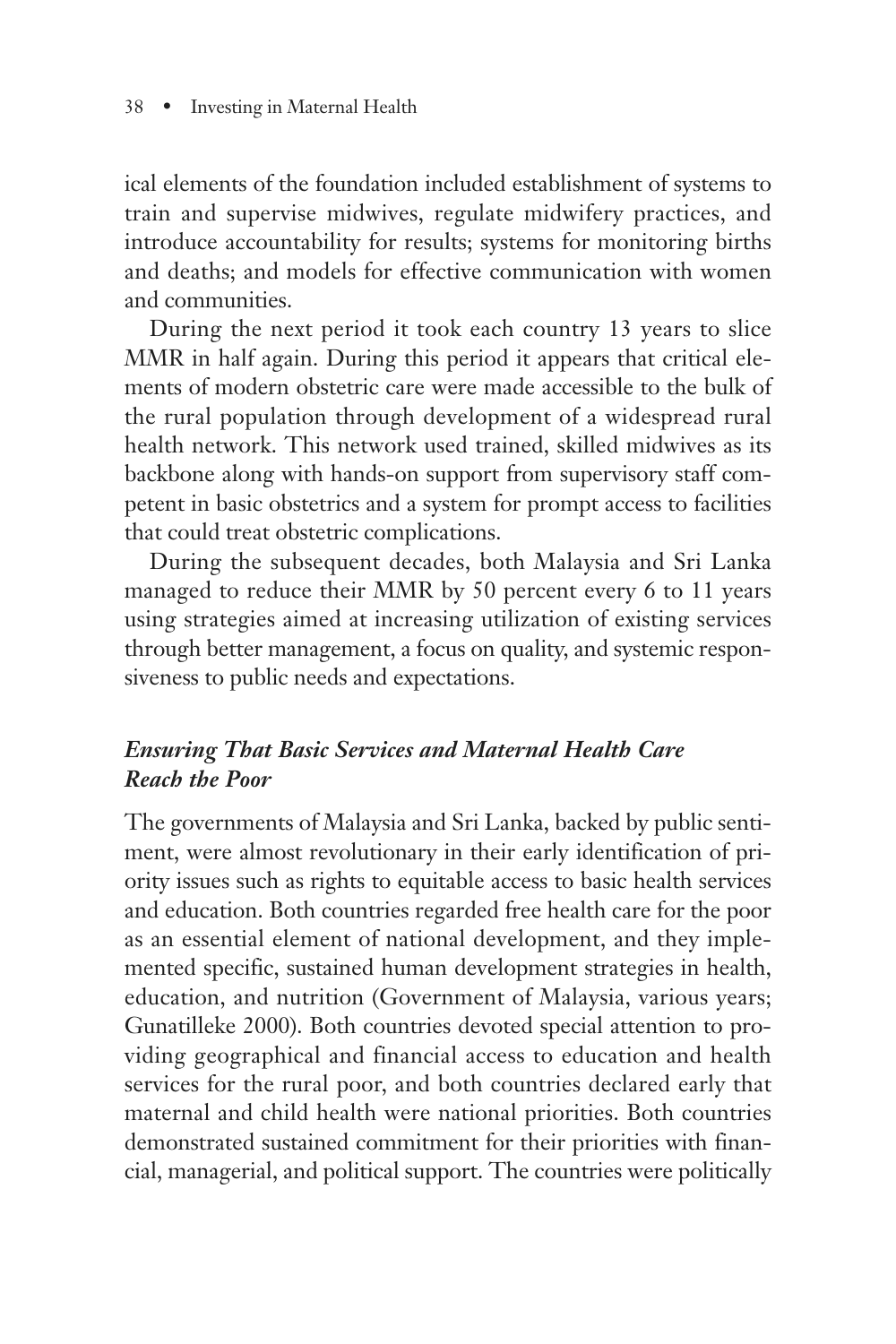stable, and their political and management systems provided reasonably strong linkages and feedback between the rural poor and the ruling political establishment. In Sri Lanka, the political electoral system provided incentives for the political establishment to respond to the demands of the rural masses that formed the majority of the electorate. In Malaysia, the ethnic composition of the electorate provided political incentives to achieve better social and economic equity among different ethnic groups and states. Those pressures resulted in rapid and integrated rural development.

Thus, both countries made significant investments in expanding health services to rural areas during a relatively short period (10 to 15 years). Preventive health services and inpatient hospital care were financed largely through general taxation and were provided mainly by the public sector, whereas ambulatory medical care in urban areas was gradually provided to a greater extent by the private sector and financed by user fees. Maternity-related services—antenatal, childbirth, and postnatal care and child health services—were provided almost exclusively by the public sector until recently. Public health measures to improve sanitation and water supply and control of communicable diseases, particularly malaria, have been successful.

The impact of such policies is evident. Mortality of women of reproductive age has declined significantly during the period that is the subject of this study. The success of maternal health care interventions is evident from the large fall in the number of maternal deaths as a proportion of the total number of deaths among women of reproductive age—from about 10 percent to 1 percent, in the case of Malaysia. The fall was even larger in Sri Lanka, as discussed in the overview.

Moreover, strong evidence indicates that interventions reached the poor. For example, within a 20-year period in Malaysia, the group of states that had the highest household poverty rates managed to reduce their MMR to levels comparable to those of the states that had the lowest poverty rates (see figure 6 and chapter 2). Similarly, in Sri Lanka the disparity in MMR among different provinces was narrowed (see chapter 3).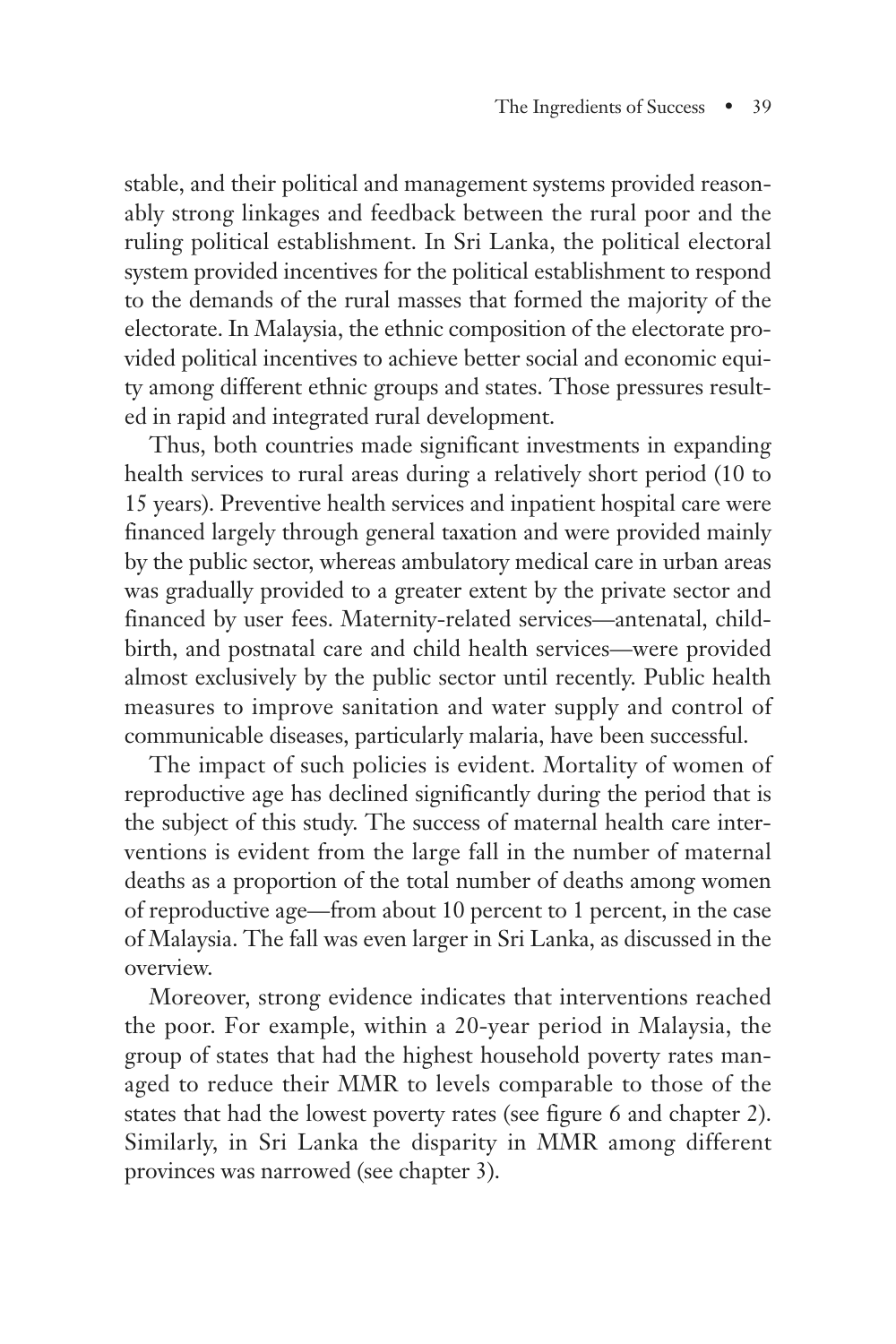## *Critical Strategies for Reducing Maternal Mortality Ratio*

Three strategies emerge as critical elements in the approaches used in both countries:

- 1. Develop solid foundations to address maternal deaths, the building blocks of which consist of systems to
	- support professional midwifery,
	- monitor births and maternal deaths,
	- use maternal death information for high-profile advocacy, and
	- identify critical elements of locally successful models of care that can be replicated on a large scale.
- 2. Increase access to effective maternal care, particularly for the rural and the poor, by removing physical, social, and financial barriers and fostering community mobilization.
- 3. Improve utilization of available maternal health care services by raising quality through better clinical and organization management and empowerment of clients and communities.

The three strategies are interdependent. For example, improved access to maternal health care is effective only if frontline midwifery services are professionalized and linked to a health system that is able to respond promptly to emergencies and complications. Similarly, monitoring of maternal deaths is useful when it is used to fuel advocacy that is essential for sustained political and managerial commitment. Figure 12 summarizes the strategies and their interrelationships.

Health care systems capacity dictates the timing and implementation of each strategy. Pragmatism is needed in selecting the main focus of strategies for any particular phase of health systems development, and flexibility is required in adapting and expanding the implementation focus as health care systems' capacity improves. For example, during the 1950s and 1960s, Malaysia had low female literacy, and TBAs were an established feature in rural Malaysia. In this scenario, strategies that were successful in winning women to safer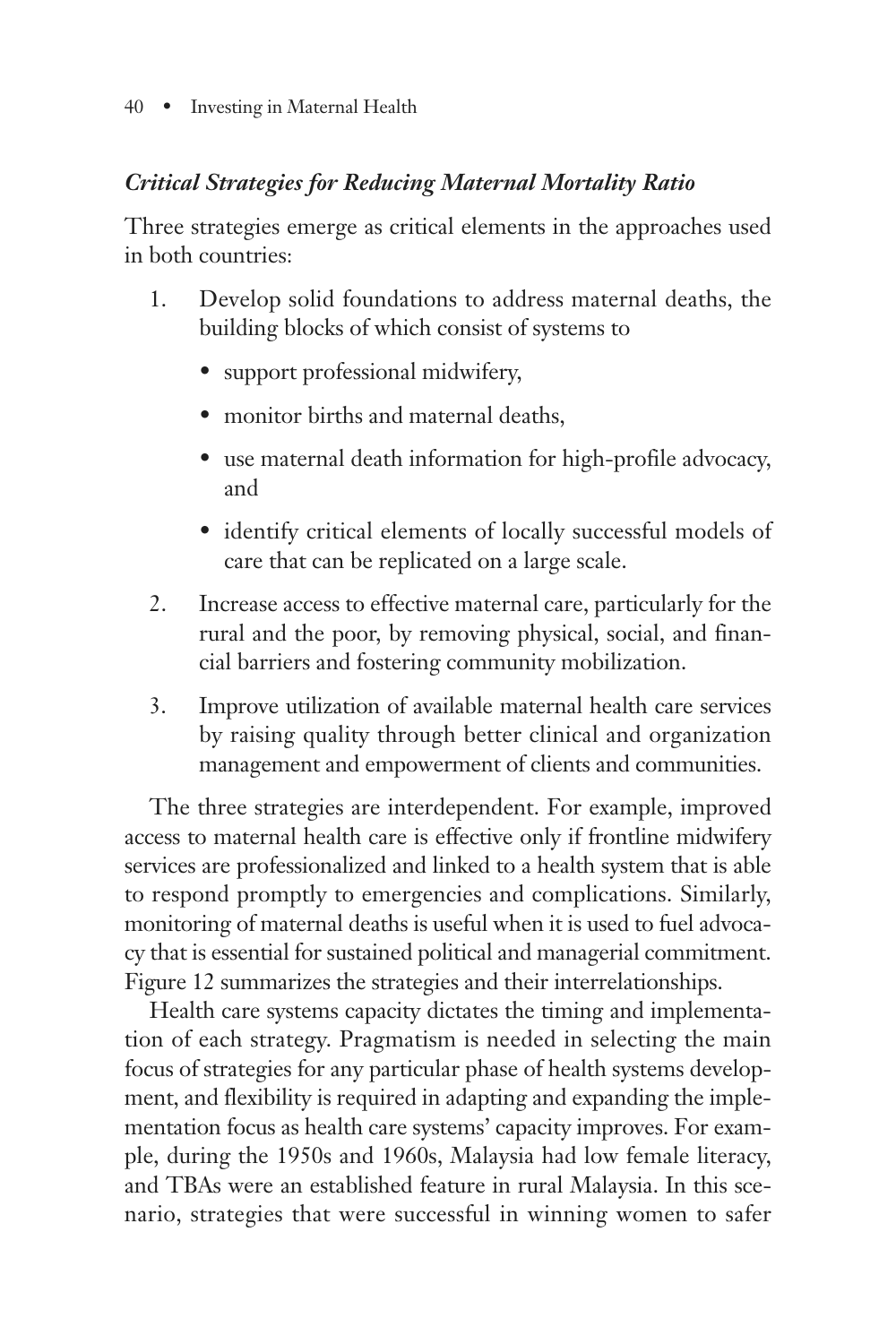

childbirth practices included building of partnerships with TBAs, as described in chapter 2. In the 1950s in Sri Lanka, however, TBAs were not prominent, and women were more literate than in Malaysia and wanted suitable facilities. Sri Lanka did not need to address an issue with TBAs, but it did need to respond to the strong demand for facilities that were easily accessible to remote areas. Sri Lanka provided small maternity homes in remote and rural areas, and women tended to seek admission to those facilities some time before delivery in order to have access to care in the event of complications.

Chapters 2 and 3 describe how Malaysia and Sri Lanka incrementally applied the strategies over four to five decades, during which time the capacity of the health care system gradually increased. This approach enabled the countries to achieve major gains, even when capacity was fairly weak, and to sustain continued decline of MMR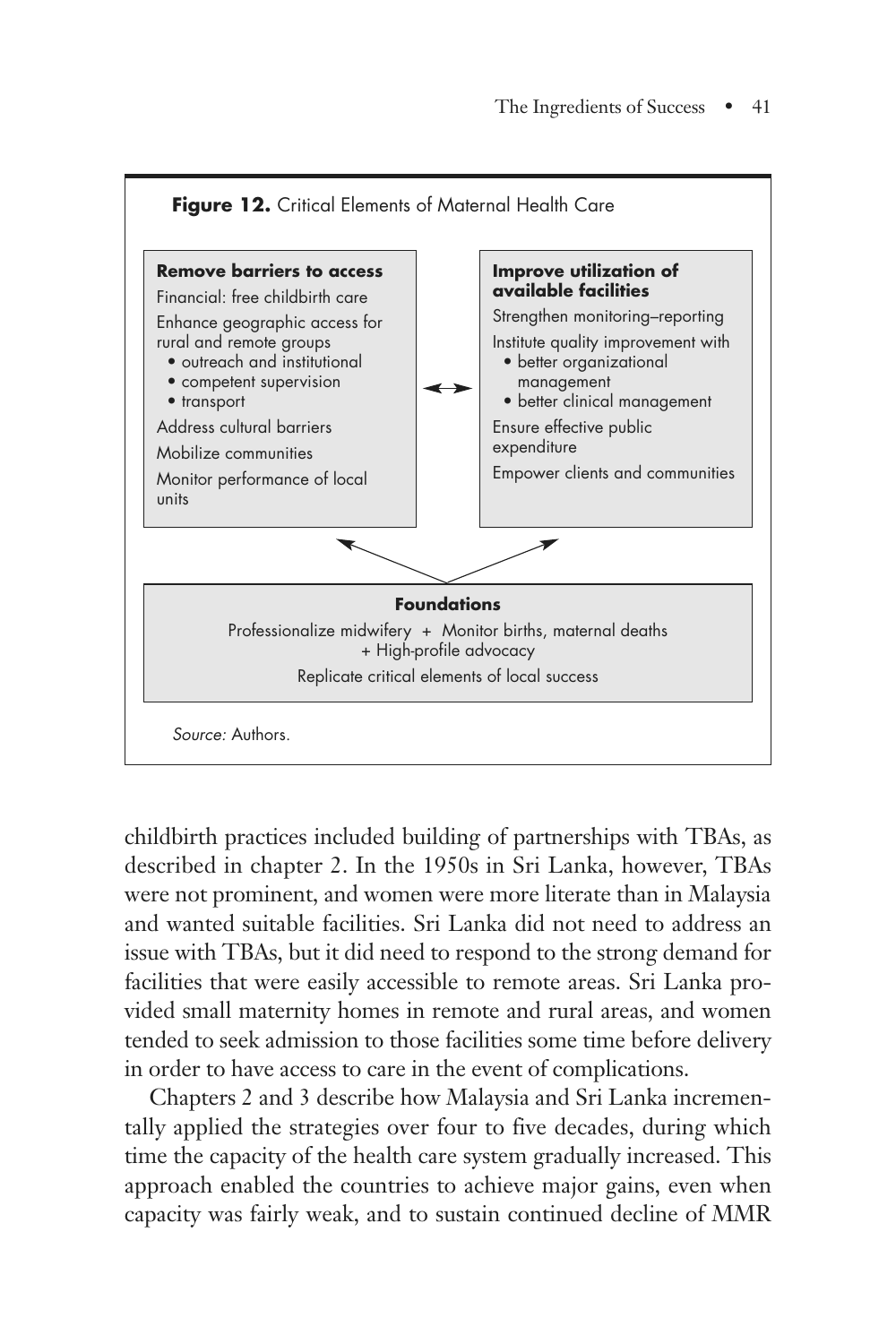even after achieving fairly low levels and in the face of the need for more stringent application of strategies.

Most of the strategies summarized in figure 12 are widely known; however, in many developing countries they are perceived to be difficult to implement. The Malaysian and Sri Lankan experience suggests that implementation is possible if the strategies are taken step by step, taking into consideration health system capacity and environmental forces. The next three sections elaborate on some critical elements often perceived as particularly difficult: improving access, providing skilled midwifery close to communities, and monitoring maternal deaths.

# *Improving Access*

Some of the key implementation strategies for improving access to effective maternal health care when health systems capacity was weak in Malaysia and Sri Lanka were as follows:

- Relatively inexpensive, well-trained, government-employed midwives were rapidly deployed in a widespread network of community-based clinics and hospitals.
- Well-trained supervisory nurse–midwives or public health nurses were placed close to the frontline midwives, and they provided hands-on assistance during childbirth complications and organized referrals to suitable institutions.
- During child health clinics, antenatal clinics, and home visits, midwives provided sustained messages urging childbirth with skilled attendance.
- In Malaysia, partnerships were established between government midwives, nurse–midwives, and TBAs.
- Transportation (in Malaysia) or transportation subsidy (in Sri Lanka) was provided for sending emergencies to hospitals.
- In Malaysia, implementation of integrated rural development, which included coordinated investment in clinics, rural schools,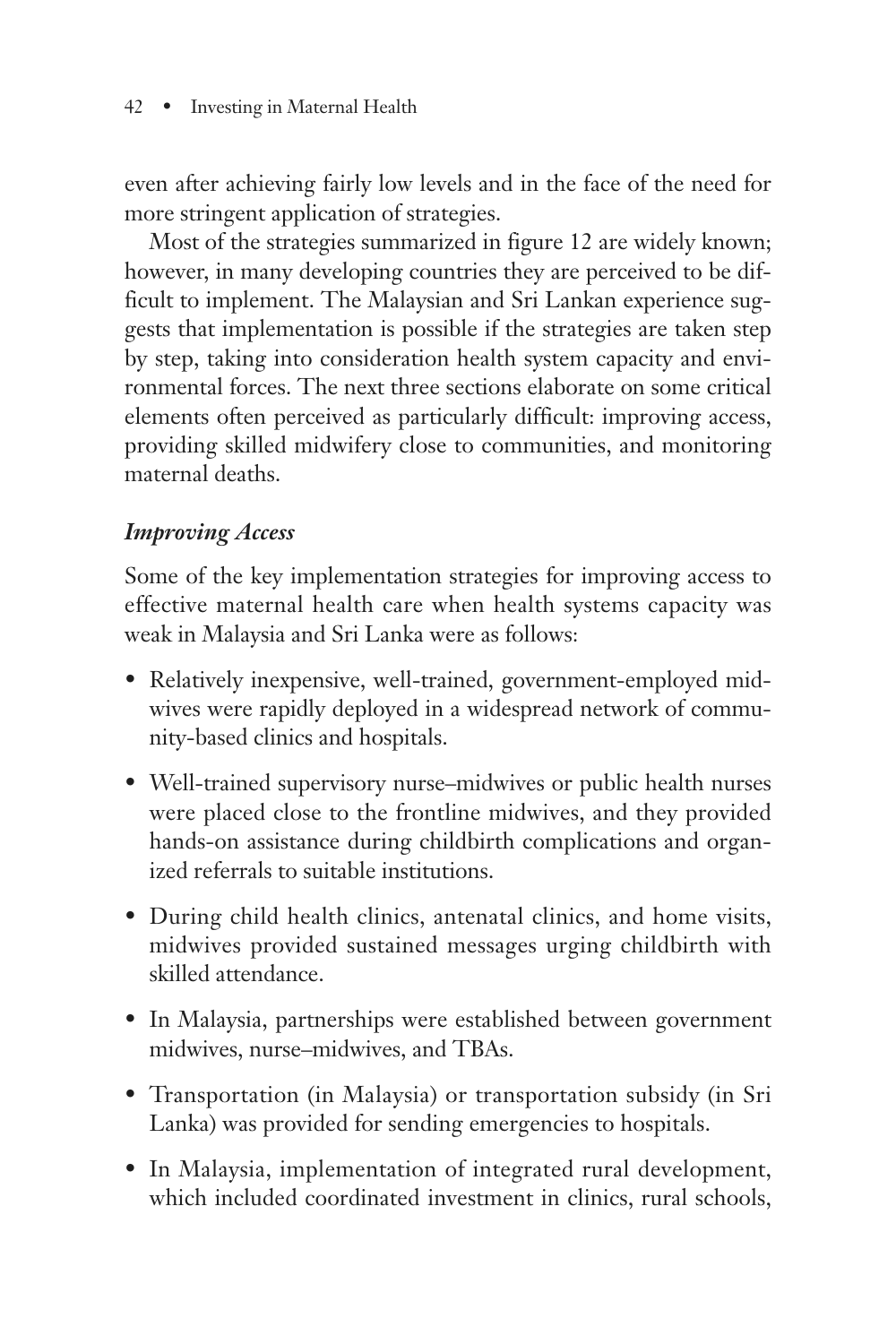and rural roads, was closely monitored with special attention to less developed states.

- In Sri Lanka, equitable social sector development was provided for all districts, including investment for free primary and secondary education, free health care, and food subsidies.
- Monitoring systems were strengthened to track implementation achievements and gaps.
- Special strategies for reaching out to the unreached and for mobilizing communities were developed.

The success of these strategies is evident. Within a decade it was possible to increase the proportion of women having childbirth with skilled attendance to more than 40 percent, and maternal mortality had been halved (table 4); although health systems' capacity was relatively weak, fertility was high, and female literacy comparatively low.

### *The Skilled Midwife as the Frontline Health Worker*

The outstanding evolutionary feature of maternity-related health services in both countries is the pivotal role of trained and governmentemployed midwives. They have been relatively inexpensive to both countries, yet they have been the cornerstone for the expansion of an extensive health system to rural communities. They have provided accessible and culturally acceptable maternity services in hospitals and communities, gained sustained respect from the communities they serve, and are described with affection and admiration by managers and policymakers in each country (see boxes in chapters 2 and 3).

Critical features that characterize midwife services are technical competence acquired during a fairly short, basic training period, good supervision, and employment that offers financial and social security and manageable workloads. The basic training lasts 18 to 24 months and is oriented to clinical competence. The system of training and employment generates dedication and high morale. Midwives have become the frontline primary health care workers: for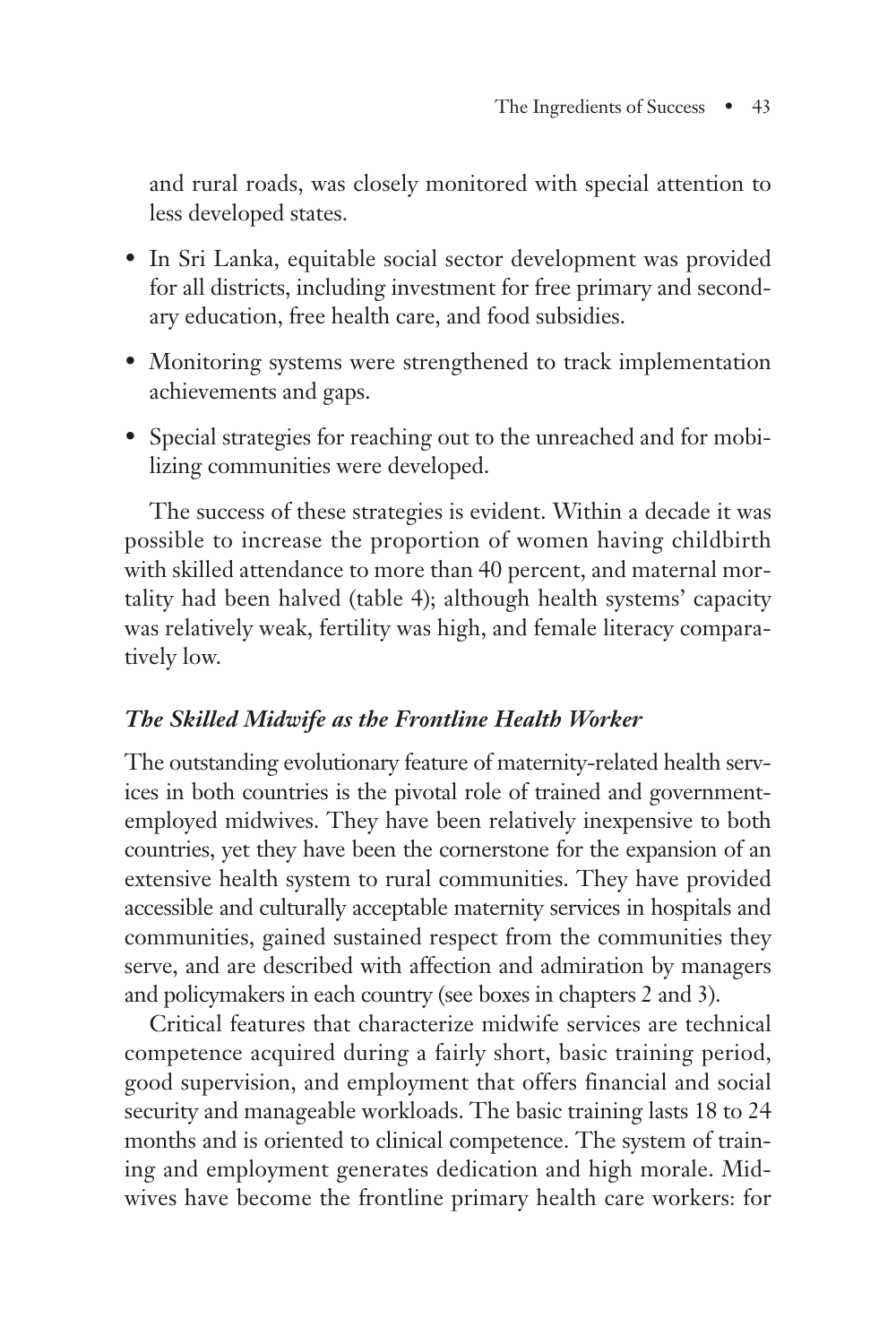|                                                                                                             | <b>SRI LANKA</b>  |        | <b>MALAYSIA</b> |                     |
|-------------------------------------------------------------------------------------------------------------|-------------------|--------|-----------------|---------------------|
|                                                                                                             | 1940              | 1950   | 1952            | 1961                |
| Maternal mortality ratio <sup>a</sup>                                                                       | 1,607             | 577    | 520             | 200                 |
| Childbirth<br>Skilled attendance (%)                                                                        | 27                | $50+$  | $+/-30$         | 41                  |
| In institutions (%)                                                                                         |                   | 36     | $+/-18$         | 25                  |
| Women's education and status<br>Female literacy (%)                                                         | 43.8 <sup>b</sup> | 54     | 17              | 32                  |
| Female-to-male literacy ratio<br>(at the end of the period)                                                 | 0.62 <sup>b</sup> | 0.71   | 0.32            | 0.47                |
| Total fertility rate                                                                                        |                   | 5.0    |                 | 6.0                 |
| Health service capacity<br>Beds per 1,000 population                                                        | 1.82c             | 2.6    | 2.5             | 2.4                 |
| Maternal and child health<br>clinics (Malaysia) or health<br>centers (Sri Lanka) per<br>100,000 live births | 195               | 230    | 174             | 242 <sup>d</sup>    |
| Number of live births per<br>obstetrician (public sector)                                                   |                   | 15,493 |                 | 56,000 <sup>e</sup> |
| Number of live births per<br>trained midwife per year                                                       | 218               | 158    | 461             | 320                 |
| Number of midwives and nurses<br>per 100 government doctors                                                 | 213               | 212    | 648             | 606                 |
| Population per doctor                                                                                       | 14,782            | 10,529 | 8,728           | 6,500               |

#### **Table 4.** Key Health Features, Malaysia and Sri Lanka, 1940–61

— Not available.

<sup>a</sup>11 percent are in small institutions.

b1946 data.

c1932 data.

 $d$ 1956 data.

e1960 data.

*Sources:* Authors' compilation of data from various sources.

many people, midwives are the first point of contact with the formal health care system, both in terms of the care that they provide and the propelling of people further into the health system. It can be assumed that midwives' curative skills (such as suturing, stopping bleeding, diagnosing, and treating infection) enabled them to establish credibility during the initial stages and made the preventive and promotion work that they perform acceptable.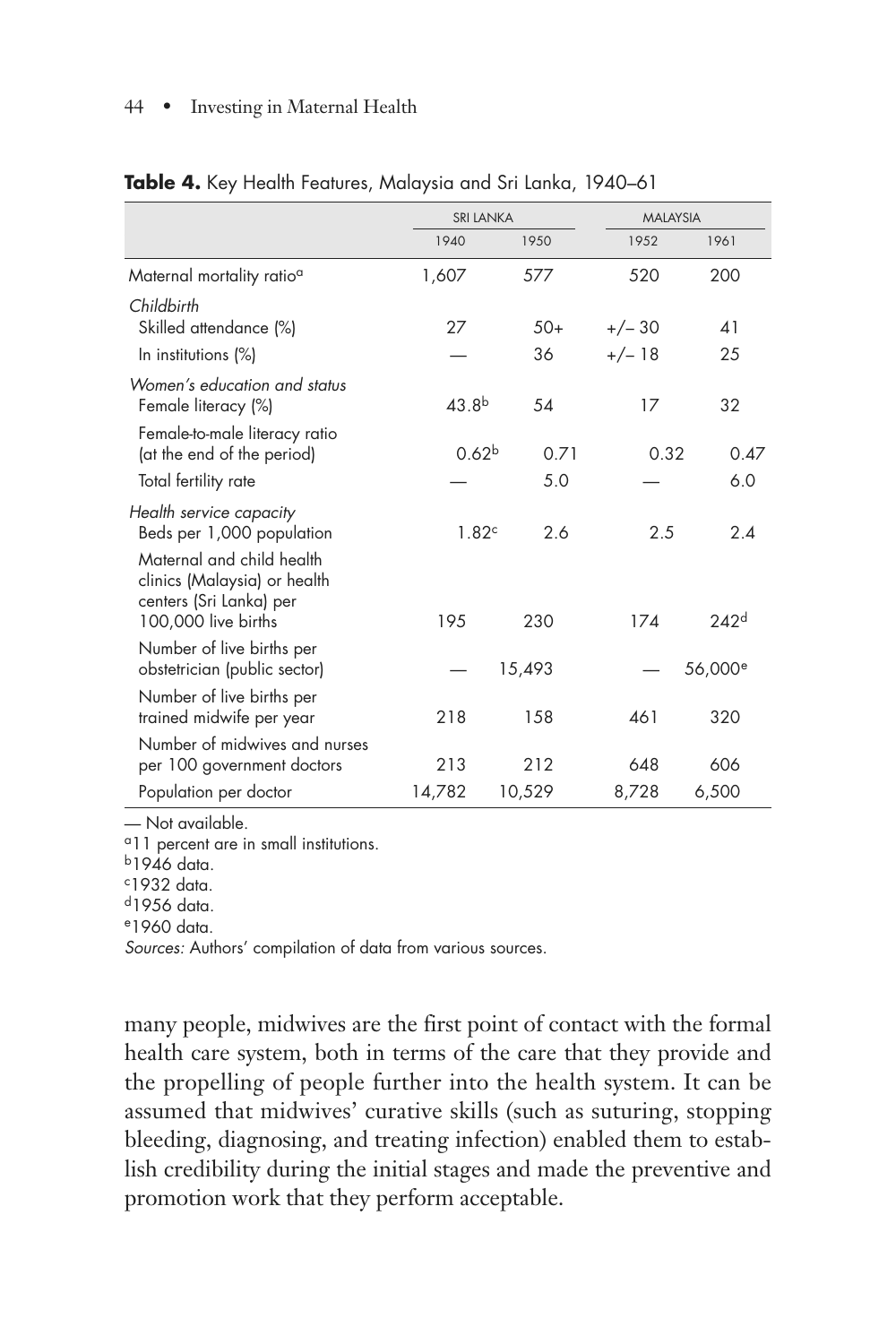

A review of the trends in births having skilled attendance and the decline in MMR shows that MMR decline began while skilled attendance was fairly low but increasing (figures 13 and 14). Clearly, midwives' hands-on skills were rapidly accepted and appreciated by communities in Malaysia and Sri Lanka. Even when only some of the women in a rural community actually used the services of the midwife, her presence was widely recognized and acknowledged, and she could be called upon during emergencies. This "momentum" effect—the awareness of the changing options due to the government's considerable efforts in the development of rural maternal and child health (MCH) care and the recent arrival of a skilled mid-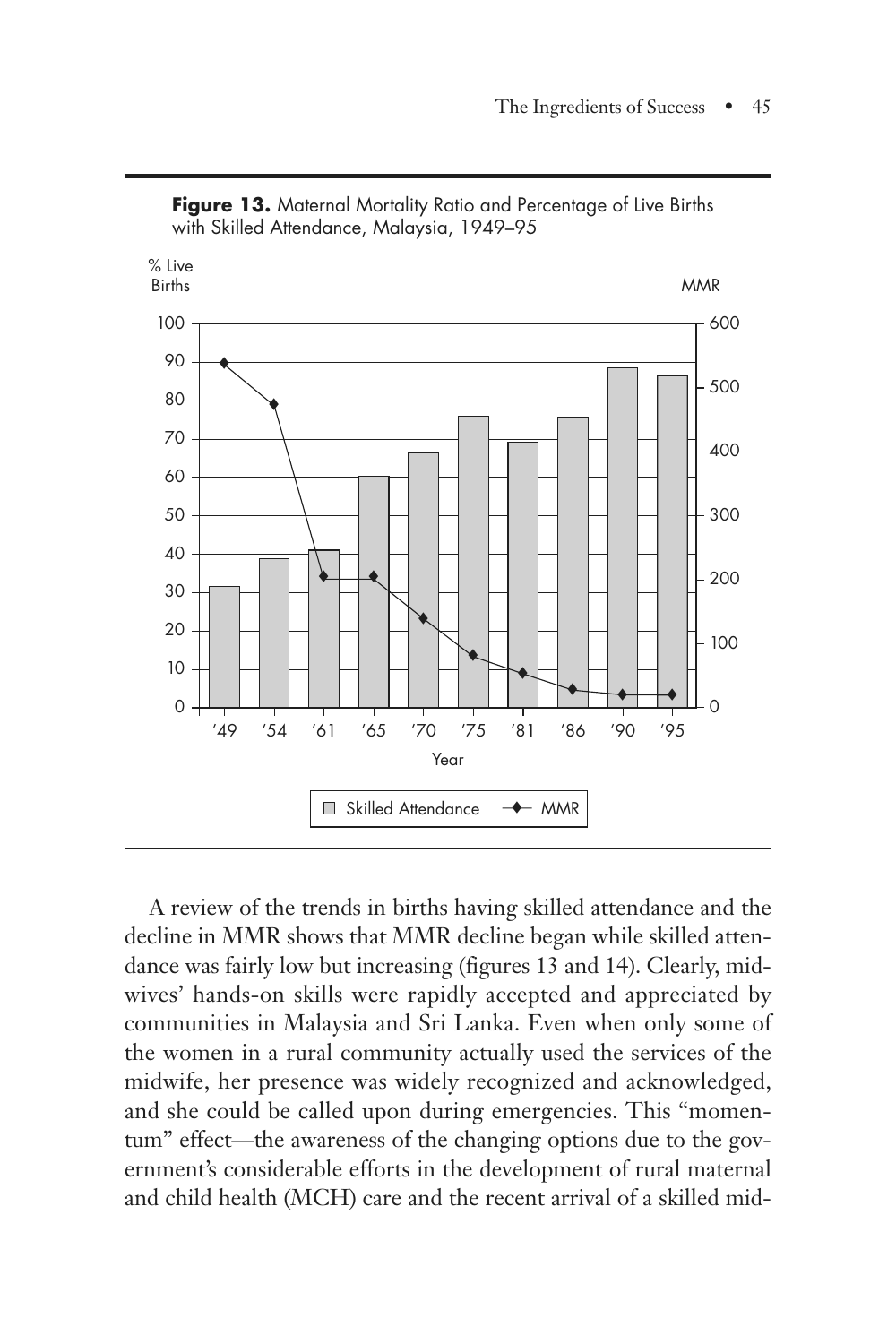

wife in the local community—partly explains why MMR fell drastically even when coverage of skilled birth attendance was comparatively low. This presence and impact is similar to that found in recent studies from Indonesia, where communities with a functioning "village midwife" (*bidan di desa*) have a lower incidence of low birth weight and malnutrition in general (Frankenberg and Thomas  $2001$ ).<sup>3</sup>

# *Better Data for Advocacy, Planning, and Monitoring*

Better information on maternal deaths and imaginative use of such information is the key to building and sustaining political and com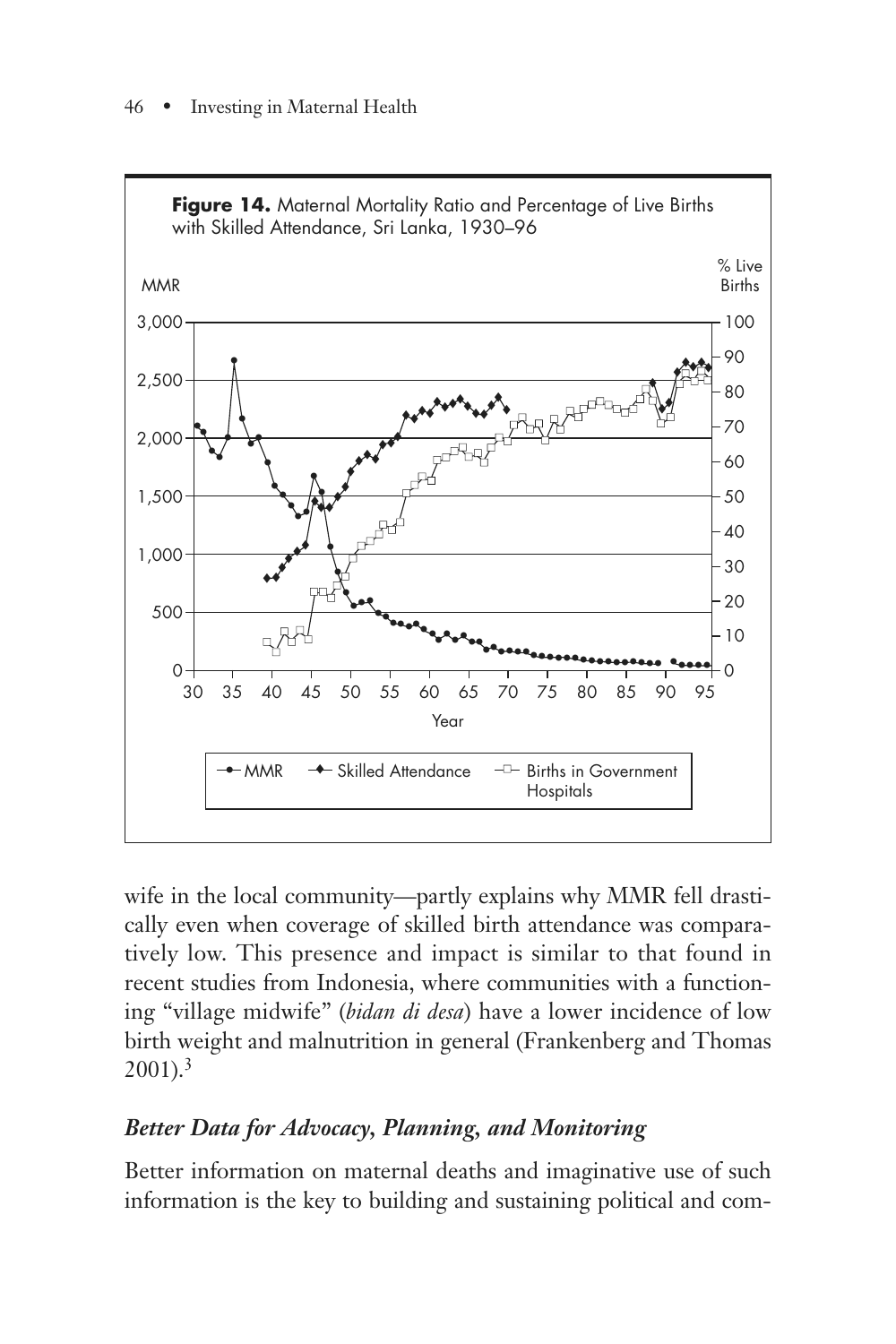munity-level commitment and to improving the performance of the health system. These case studies demonstrate how three sources of such information can be used, progressively strengthened, and interlinked. Civil registration of births and deaths, which had been established primarily for reasons unrelated to health care, provided analytic reports on maternal deaths. When the civil system was relatively weak, information was supplemented by efforts of local health staff, who sought information on maternal deaths through community sources, including local TBAs. Health service information systems, including hospital and medical records, provided increasingly sophisticated information on the numbers and causes of maternal deaths. Special systems were established for investigating factors contributing to maternal deaths; those systems involved communities, outreach health workers, TBAs, clinical staff in health centers and hospitals, and high-level managers at the district and national levels. Information from each of these sources has been consistently used to focus attention on maternal deaths and to monitor progress at district and institutional levels.

### **Maternal Mortality Transition: A Model for Action**

From the evolutionary experience of Malaysia and Sri Lanka, a maternal mortality transition model emerges that provides a basis for other countries to analyze current situations and select priority policies and actions (figure 15). The transition model presents four developmental phases, which are characterized by the level of MMR and the percentage of births with skilled attendance. Each phase merges gradually into the next. The phases are associated with a changing profile of maternal deaths, which, taken in concert with existing health service capacity, education and female literacy, and women's status, provides pointers for immediate priority action.

During the earliest phase, MMR is high, health system capacity is weak, and skilled attendance is low. The priority is on advocacy to raise awareness of the seriousness and implications of high maternal mortality, efforts that are supported through maternal death infor-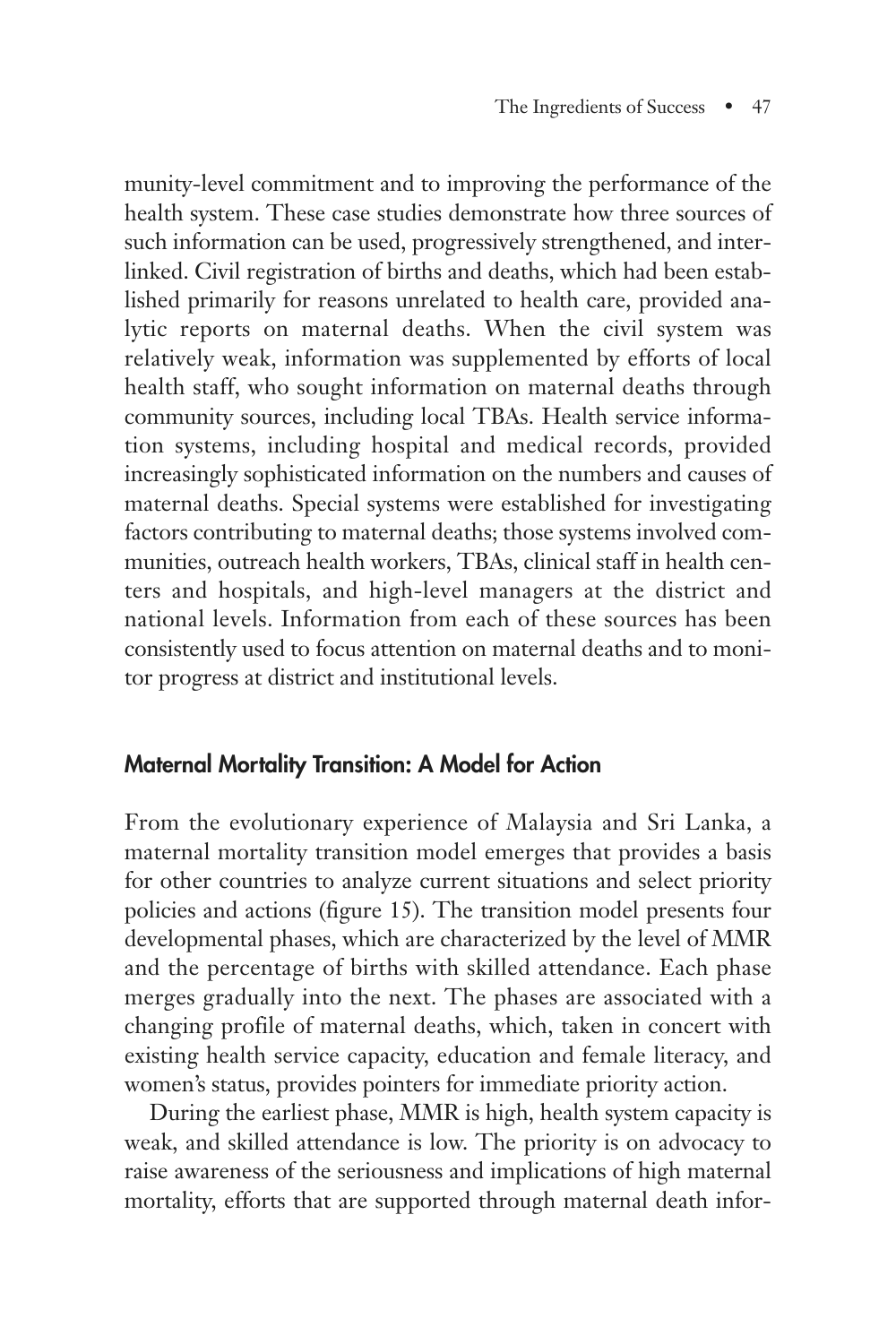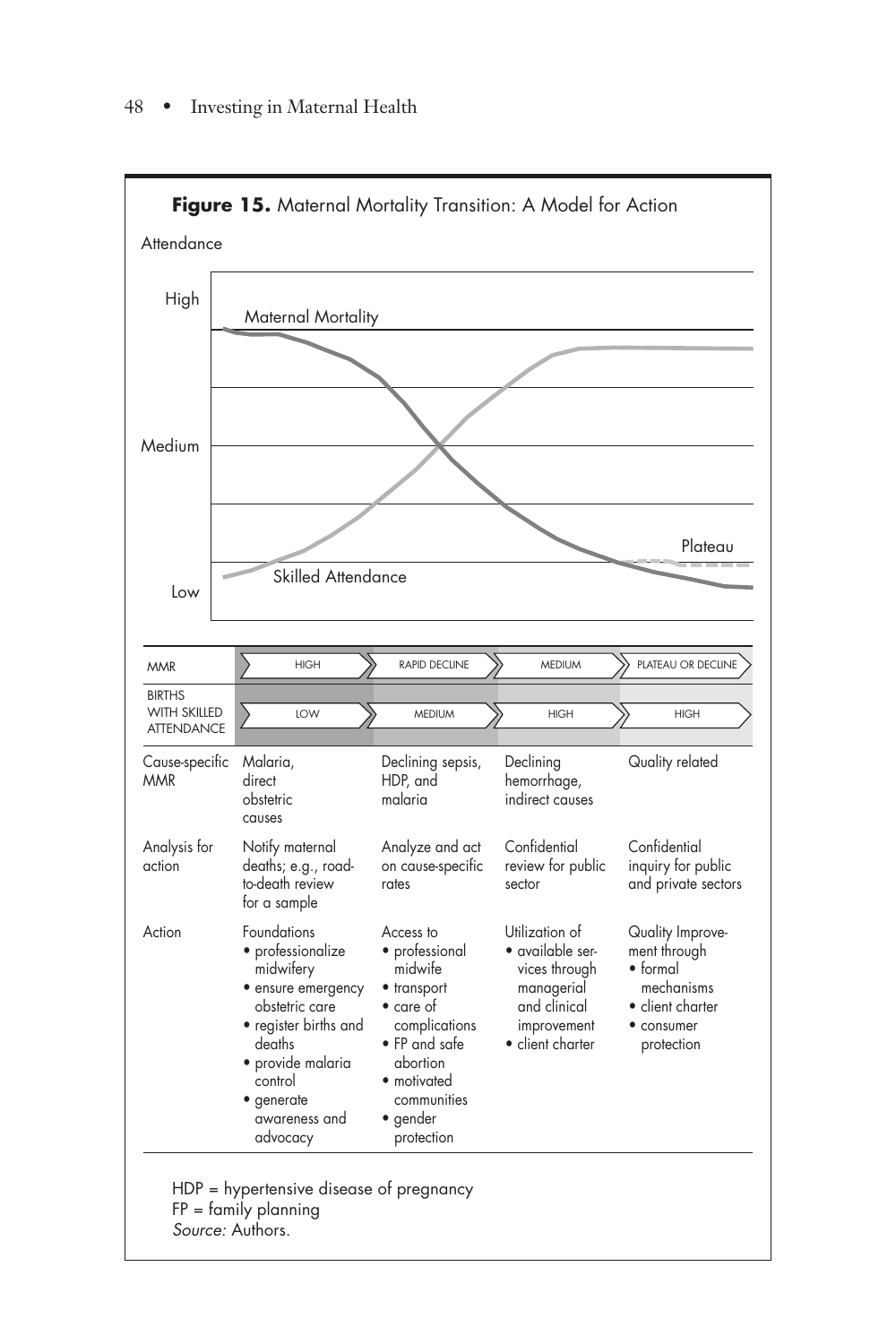mation from civil registration and hospital-based reports. Midwifery could be professionalized through legislation, agreement on essential competencies for midwives and feasible training modalities, and certification and registration of midwives following recognized training. Addressing major disease problems, such as malaria and malnutrition, also produces gains in maternal health. Local models of maternal health care found to be effective in small areas could be analyzed to identify critical elements that would need to be included in large-scale replication. For example, in Malaysia, MCH clinic and outreach services that were found to be popular in urban and periurban Local Authority<sup>4</sup> settings were later replicated in rural areas. Similarly, in Sri Lanka, when it was found that districts that had Health Units<sup>5</sup> performed better during the disastrous nationwide malaria epidemic than districts that had no Health Units, the policy was adopted to extend Health Units to all districts.

During the next phase of health systems development, system capacity begins to improve as services become accessible to larger proportions of the population. MMR begins to decline rapidly, even when skilled attendance is fairly low (40 percent to 50 percent). Maternal deaths due to sepsis decline. The priority for policies and programs is to increase accessibility to essential maternal health care for the poor and rural segments of the population. In addition to access to competent, skilled midwives, services to treat pregnancy complications need to be upgraded and systems to facilitate prompt handling of emergencies need to be implemented. Communities need to be mobilized to recognize and respond to emergencies in childbirth. The impact of such measures can be monitored in the changing profile of maternal deaths: deaths due to infections and obstructed labor decrease, and deaths due to hemorrhage begin to decline.

Once the health service network has achieved fairly high geographic coverage, priority shifts to measures that aim to improve utilization of available services. For example, quality of care must be improved through strengthened clinical and organizational management measures. Quality improvement incentives and mechanisms need to encompass all types of private and public providers. Infor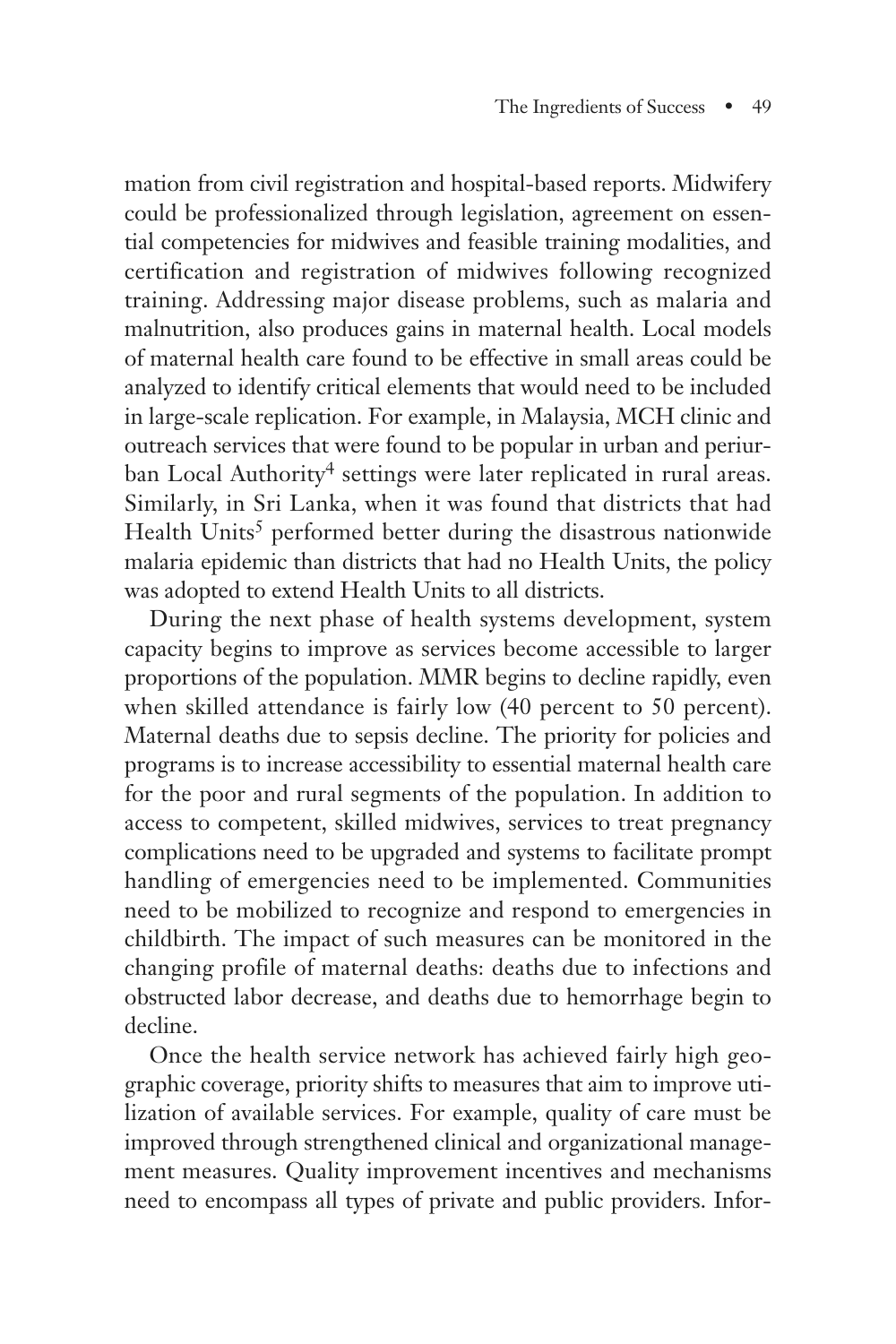mation, education, and feedback mechanisms that empower clients also are required. Institutional facilities for childbirth probably need to be expanded and strengthened as demand increases. As access to blood transfusions and institutions improves, deaths from hemorrhage decline.

Monitoring and modalities for investigation of maternal deaths must be modified in accordance with the numbers of deaths that occur and the capacity of the system to implement investigations into factors contributing to deaths. When the health system is relatively weak and maternal deaths are numerous, feasibility might be limited to the investigation of a sample of deaths, followed by highprofile action aimed at correcting systemic weaknesses and mobilizing commitment for action and resources. When capacity strengthens and deaths decline, sophisticated investigations and analysis, such as those implemented in more industrialized countries, become possible. In either circumstance, the critical element is the proactive use of data for priority actions and advocacy.

In most developing countries, it is likely that different parts of the country are at different phases in the MMR transition model. For example, urban areas and industrialized districts might have fairly high geographic coverage of services, whereas the urban poor and less developed districts might have poor access. Thus, different priorities apply to different situations. Subnational analysis and pragmatic selection and implementation of activities are keys to success. The experiences of Malaysia and Sri Lanka illustrate the adaptation of national programs to local needs. In the 1980s, Sri Lanka identified poor maternal health in the ethnic Indian population on estates and developed specific strategies to improve Indians' access to and utilization of services. Similarly, when health system capacity was weak in the less developed states in Malaysia, nurse–midwives were empowered to perform clinical life-saving interventions that were performed only by doctors in other states.

Countries need to assess their current status and select policy options that are feasible and most likely to provide immediate impact within their own context. For example, in many countries today, pregnant women face financial barriers when they experience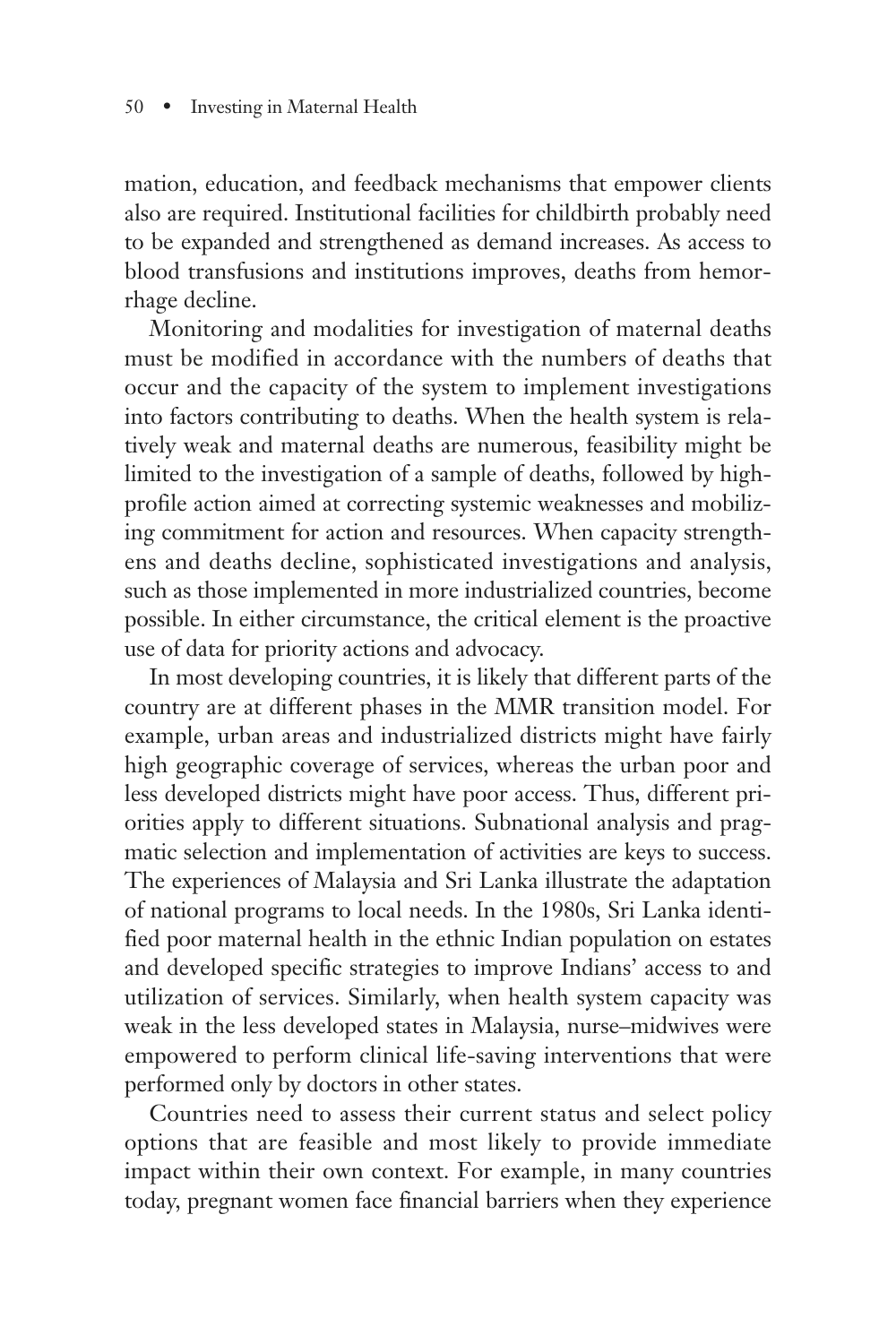complications in pregnancy either because they are uninsured or because formal and informal charges<sup>6</sup> for health are beyond their means. Some countries have worked hard to improve access for rural women, but rural women often are reluctant to use the available services because midwives do not have the clinical skills or the drugs and equipment to deal with complications. Similarly, institutional services to deal with complications are underdeveloped or inaccessible. Single interventions are unlikely to be effective. Appropriately selected packages of interventions are critical for success.

#### *Fertility Decline and Maternal Mortality*

This study did not have sufficiently detailed data on fertility at successive points in time to assess the relative contribution of changes in fertility to maternal mortality decline. However, it has been possible to review trends in fertility compared with MMR.

No significant decline in the total fertility rate (TFR)—the average number of children that a woman age 15 can expect to bear if she lives until at least age 50—has been found for either country before 1960. In other words, fertility was largely unchecked by contraception before that year and fertility decline thus had little impact on the steep MMR decline of the 1950s. Since the 1960s, both countries have experienced major declines in fertility, and since 1960 the TFR decline has had a stable association with MMR decline. The fall of TFR has been largest in Sri Lanka, which now has fertility at population replacement level (TFR was 5 in 1960 and is now around 2), but the decline has also been substantial in Malaysia (whose TFR was 6.3 in 1960 and is 3.3 today; see figures 16 and 17). In Sri Lanka, the age of marriage and first birth have also been rising over recent decades. Family planning has been an integral component of MCH services since the 1970s in both countries. Clearly, family planning and falling fertility have contributed to the reduction of maternal deaths in both countries, through both preventing unwanted pregnancies and reducing high-risk pregnancies at the upper ends of the age spectrum and among the very young. The problem of maternal deaths due to unsafe abortion also has been gradually dealt with in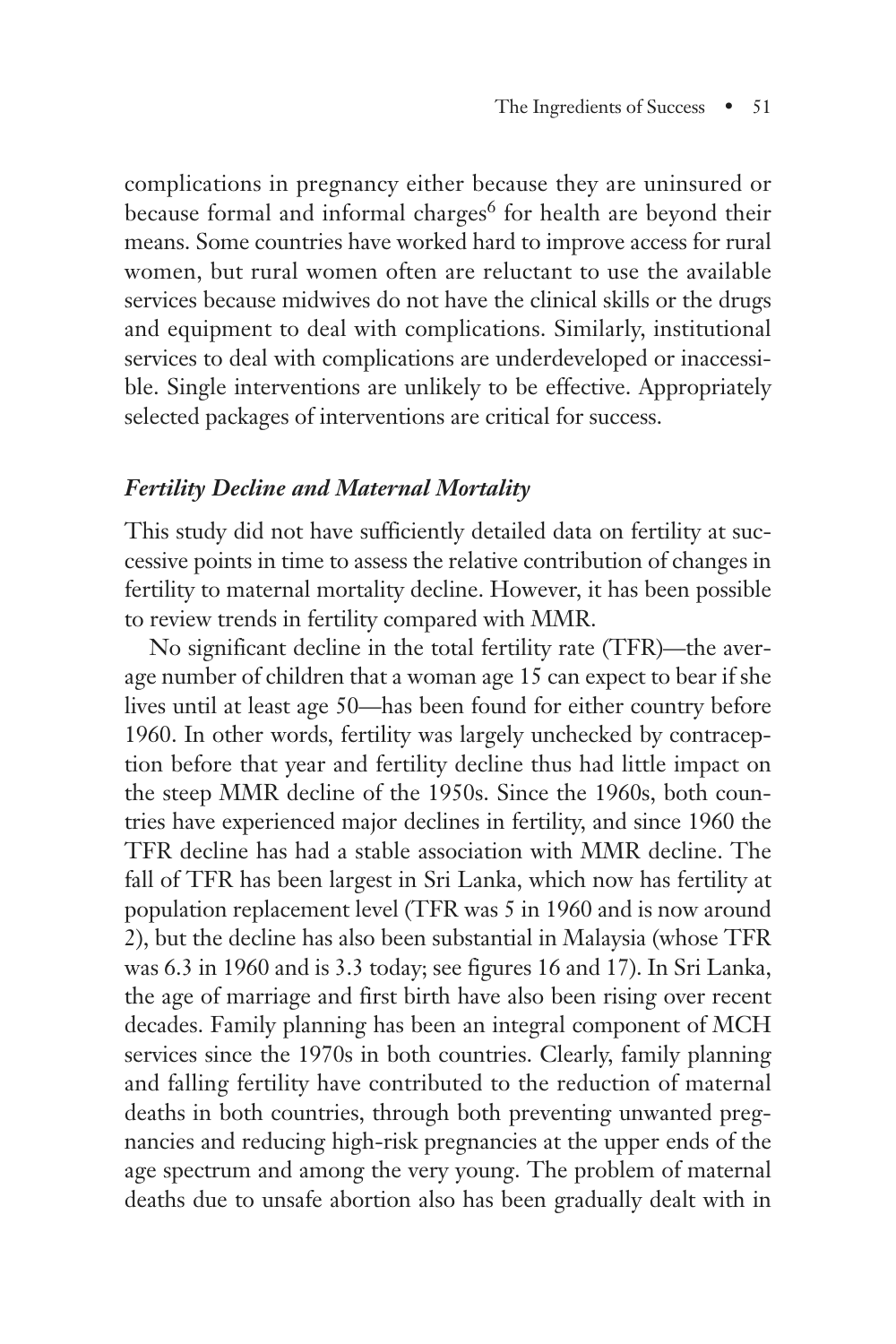

both countries, partly through better access to family planning. Moreover, it can be expected that when a health system provides credible and attractive basic services in key areas of women's health (that is, maternal health care and contraceptive care), those services will reinforce each other. Maternal mortality and fertility declines are thus interwoven through increased uptake of both services.

The initial steep fall in the MMR happened without notable TFR decline, whereas after 1960 maternal deaths were prevented in Malaysia and Sri Lanka as a result of declines in fertility. The concomitant investment in women's education and health, maternal health care, and family planning have, with all probability, con-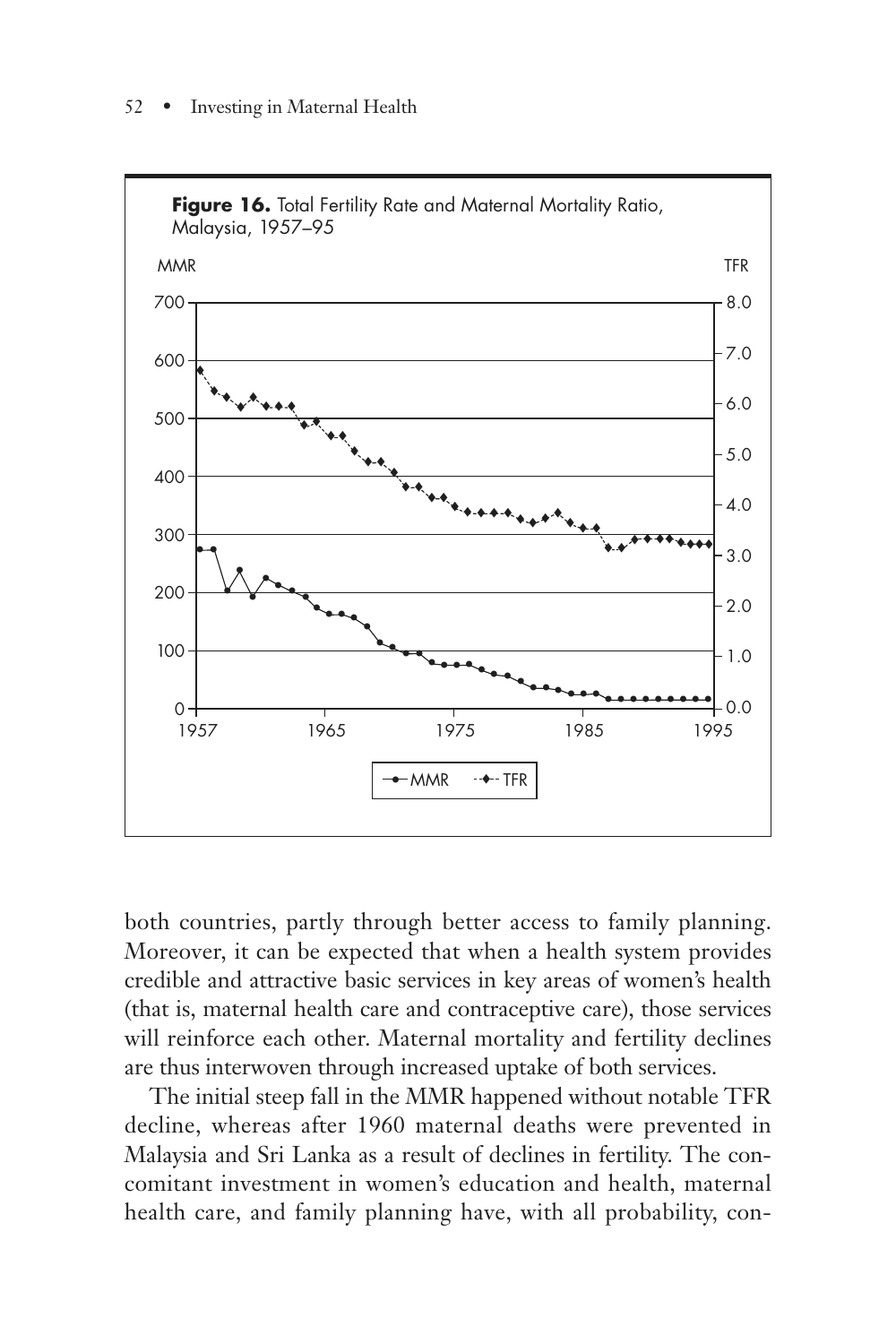

tributed greatly to the synergies among the interventions in health, maternal health, and fertility.

## *Newborn Survival and Maternal Health*

Although the focus of this study is on maternal health, it is useful to look briefly at the simultaneous improvements in newborn<sup>7</sup> health and survival. The determinants of maternal and newborn health overlap to a large extent in that interventions to save mothers' lives also improve outcomes of newborns, particularly during the early newborn period. About two-thirds of newborn deaths take place in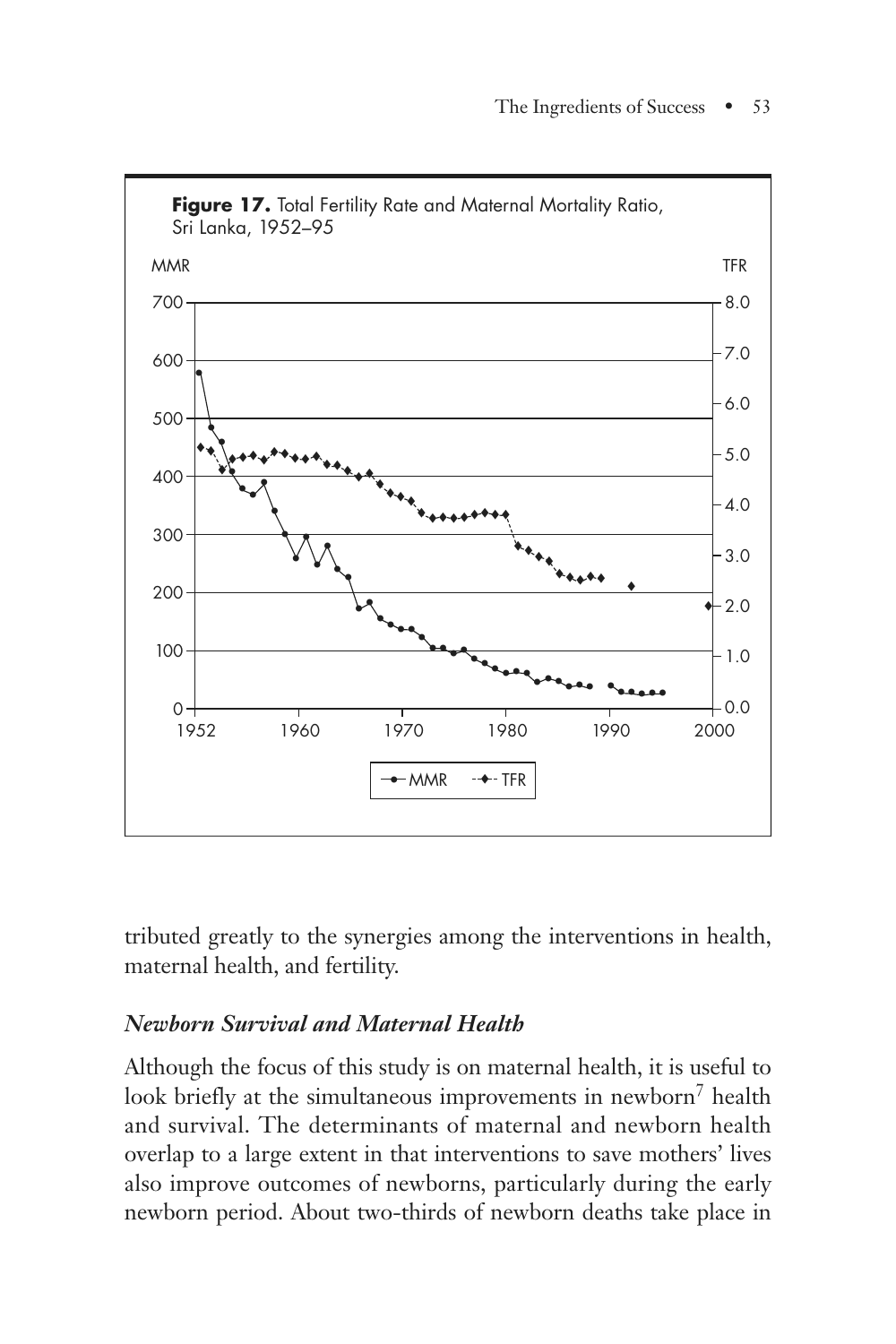#### 54 • Investing in Maternal Health

the first week, and two-thirds of those deaths take place in the first day after birth (Save the Children USA 2001). Later deaths among infants may be less dependent on maternal health care and more dependent on factors such as water, sanitation, and breastfeeding practices. It should also be remembered that deaths during the first week of life are roughly equal to the rate of stillbirths. For example, if 2 percent of newborns die during the first week of life, the rate of stillbirth is about 2 percent. Stillborns are often not counted, and information is often shaky on the national level in many developing countries, but other studies have demonstrated this to be the case. Consequently, when we reduce newborn deaths, we also reduce stillbirths.

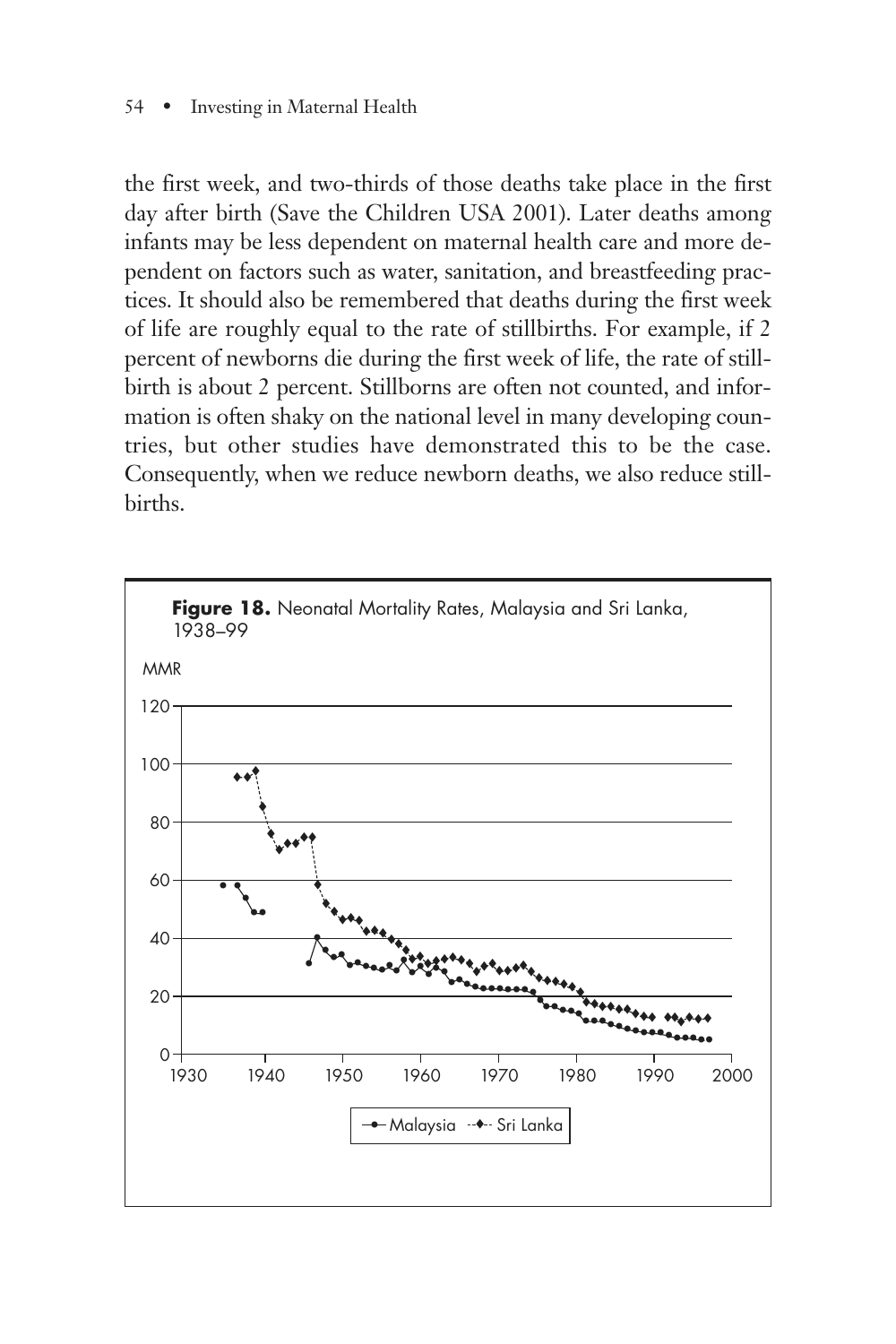The declines in newborn deaths have been progressive over the decades studied and have a similar steep initial decline to that of MMR (figure 18). For instance, in Malaysia reductions in the neonatal mortality rate have continued in every decade since the 1950s. This pattern reflects the fact that basic newborn health care is largely provided in tandem with maternal health care. After a certain stage, however, newborn mortality may not follow MMR. Further reductions in mortality among the newborn may demand specific services or a higher level of quality. The initial decline of newborn deaths depends on the improved health of mothers and better maternal health services. Later falls in newborn deaths will require more sophisticated newborn health services.

This study also does not address morbidity of newborns or mothers. One aspect of newborn morbidity is reflected in rates of low birth weight. It is of concern that in Sri Lanka the rate of low birth weight has remained high for a long period, averaging around 25 percent and most recently (1999) estimated at 16.4 percent. The complex and important challenges of low birth weight and its evolution in these countries is not covered in this study.

# *Affordability of Public Expenditures on Health and Maternal and Child Health Care*

Maternal health care in both countries has been provided largely by the public sector. This study examines two aspects of affordability. First, how did the countries afford it? Second, how could the clients, particularly the poor, afford to use maternal health care?

Analysis shows that total public expenditures on health care have been modest, amounting to only about 1.4 percent to 1.8 percent of GDP in Malaysia and an average of 1.8 percent of GDP in Sri Lanka (table 5). In Malaysia, expenditures on maternal health care in public hospitals and MCH services in the community were only 0.38 percent of GDP, on average; in Sri Lanka, expenditures were even lower, at 0.23 percent of GDP. Note that Sri Lanka completed its initial investment in building its extensive health infrastructure of clinics and hospitals in rural areas prior to the 1950s, whereas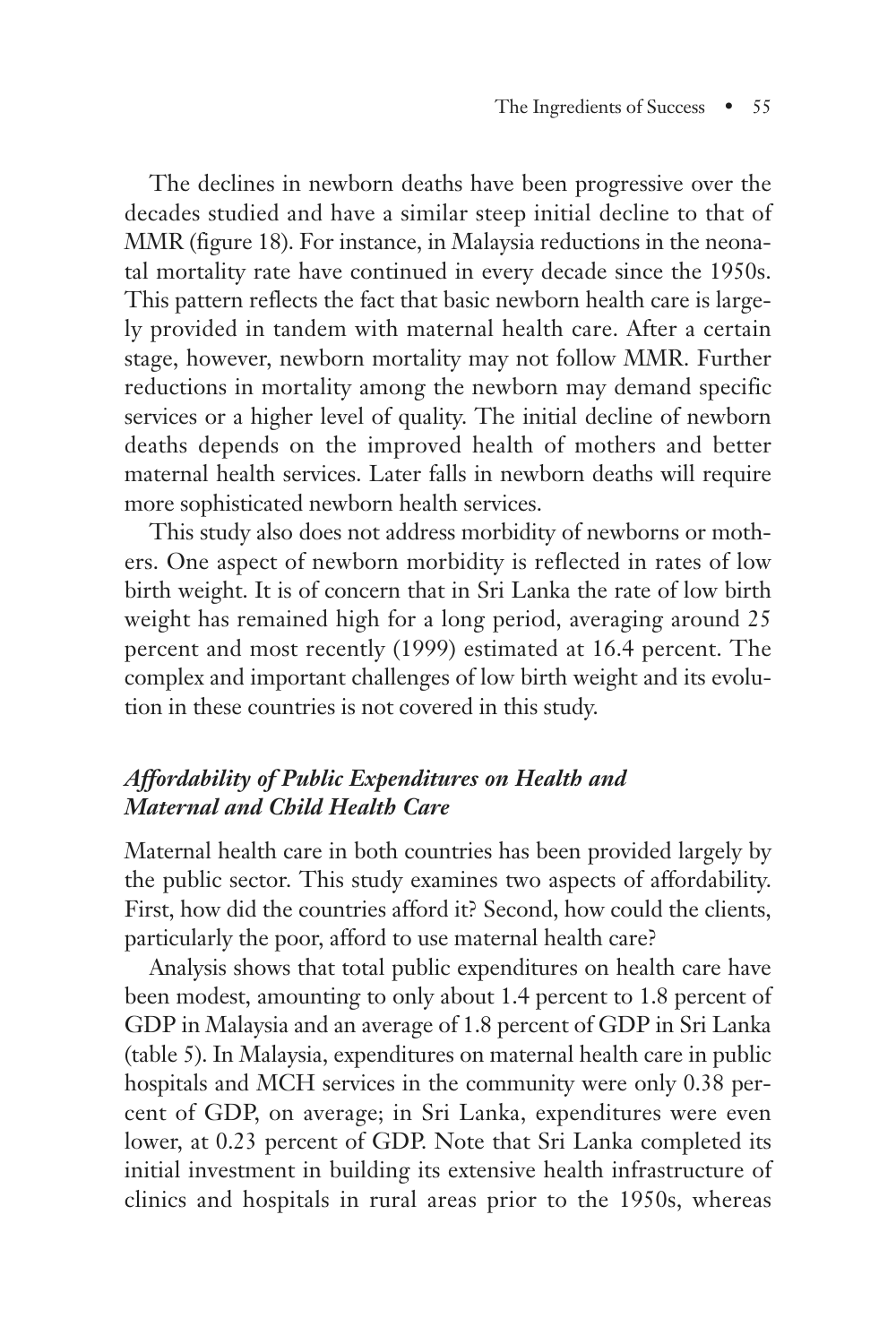|               |                     | <b>MALAYSIA</b>                 |                  |              |                     | <b>SRI LANKA</b>                |                  |              |  |
|---------------|---------------------|---------------------------------|------------------|--------------|---------------------|---------------------------------|------------------|--------------|--|
|               | <b>TOTAL HEALTH</b> | MATERNAL HEALTH CARE (% OF GDP) |                  |              | <b>TOTAL HEALTH</b> | MATERNAL HEALTH CARE (% OF GDP) |                  |              |  |
| <b>PERIOD</b> | <b>SERVICES</b>     | <b>CAPITAL</b>                  | <b>OPERATING</b> | <b>TOTAL</b> | <b>SERVICES</b>     | <b>CAPITAL</b>                  | <b>OPERATING</b> | <b>TOTAL</b> |  |
| 1950-55       |                     |                                 |                  |              | .71                 | 0.03                            | 0.24             | 0.28         |  |
| 1956-60       | 1.54                |                                 |                  |              | 2.29                | 0.04                            | 0.24             | 0.28         |  |
| 1961-65       | 1.71                |                                 |                  |              | 2.11                | 0.03                            | 0.27             | 0.31         |  |
| 1966-70       |                     |                                 |                  |              | 2.10                | 0.03                            | 0.26             | 0.29         |  |
| 1971-75       | 1.79                | 0.06                            | 0.26             | 0.32         | .81                 | 0.04                            | 0.23             | 0.28         |  |
| 1976-80       | .63                 | 0.05                            | 0.31             | 0.36         | .62                 | 0.04                            | 0.19             | 0.23         |  |
| 1981-85       | 1.59                | 0.08                            | 0.33             | 0.41         | .30                 | 0.03                            | 0.13             | 0.16         |  |
| 1986-90       | .51                 | 0.06                            | 0.34             | 0.40         | 1.72                | 0.06                            | 0.13             | 0.19         |  |
| 1991-95       | .44                 | 0.05                            | 0.32             | 0.37         | .52                 | 0.03                            | 0.13             | 0.17         |  |
| 1996-99       | n.a.                | n.a.                            | n.a.             | n.a.         | .56                 | 0.03                            | 0.10             | 0.14         |  |
| 1950-99       |                     |                                 |                  |              | .79                 | 0.04                            | 0.20             | 0.23         |  |

**Table 5.** Public Expenditures on Health Services and Maternal Health Care, Malaysia and Sri Lanka, 1950s–90s

n.a. Not applicable.

*Note:* Maternal health care data include hospital care for deliveries and complications of pregnancy and community-based maternal and child health care services. Data may not sum to totals due to rounding.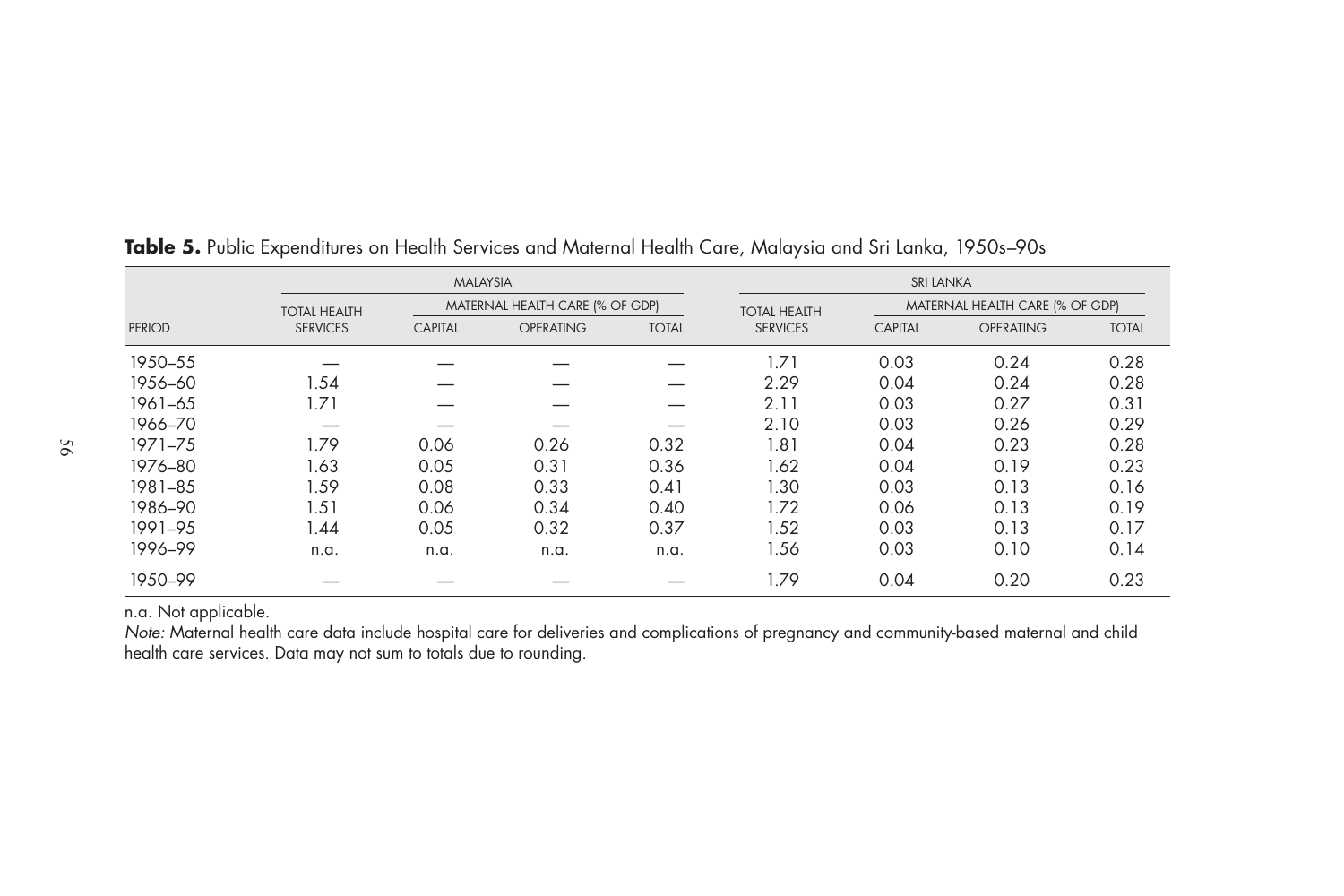Malaysia's rural health service was developed and hospitals were upgraded and expanded after Independence in 1957.

Although the two countries were poorer than they are today and had different levels of GDP per capita in the 1960s and 1970s, it is remarkable that both countries were spending 0.28 to 0.34 percent of GDP on maternal child health care funded from the public purse. It is also relevant to note that the levels of capital expenditures that reflect market prices of construction and equipment remained relatively stable during the period under review. Operating expenses, however, which mirror the number and salary rates of public servants, show a declining trend in the case of Sri Lanka and a later, smaller decline in Malaysia. This decrease was achieved despite the increasing numbers of health professionals employed. The lowering of salary rates of health professionals in relation to GDP per capita allowed the engagement of a greater number of public servants without a proportional increase in operating expenditures.

#### *Removing Financial Barriers for Clients*

Public sector health services are financed through general taxation and are free to the poor and mostly free to other people in both countries. Successive governments in each country adopted policies to remove possible financial barriers to the use of maternal health care during pregnancy and childbirth. Household surveys, as well as interviews of key informants in Malaysia, confirm that personal preventive services, such as antenatal care, have been free. In general, public sector ambulatory care is free or practically free (less than US\$0.30 per visit), and more than half of those hospitalized for any reason (other than maternal) in a government facility pay less than US\$3 per admission. In Sri Lanka, review of administrative reports, including revenues collected, user fee policies, and interviews with key informants, confirms that services associated with maternal health services are practically free to the client. Furthermore, similar proportions of women from low- and high-income groups (70 percent to 80 percent) use public sector hospitals for childbirth.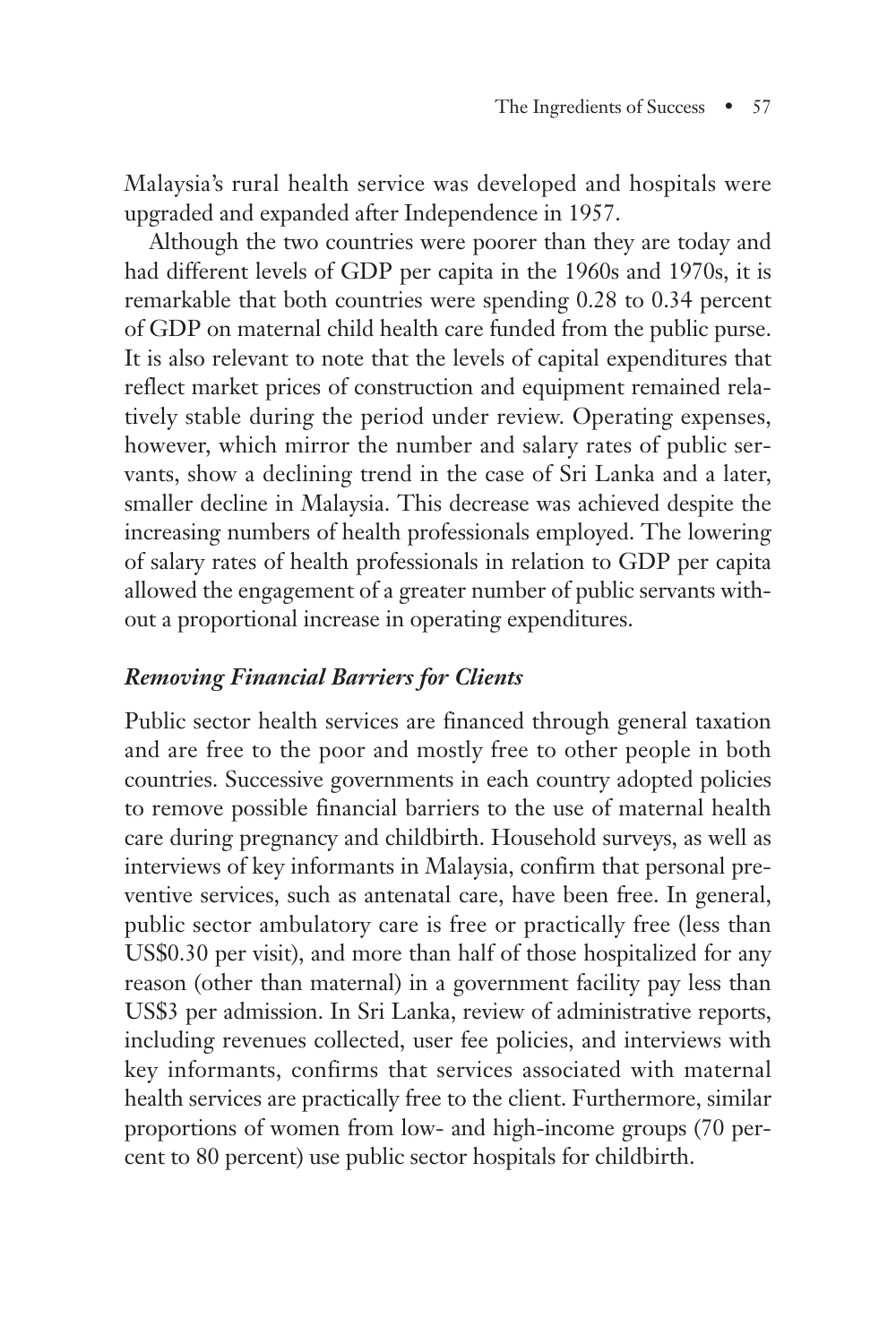58 • Investing in Maternal Health

#### **Conclusion**

The main findings of the study demonstrate how the rapid reduction of maternal mortality can occur when systematic placement of rural midwives leads to increased access to maternal health care, including referral care for severe complications. The foundations for such improvements are government commitment to poverty reduction and equity as well as the formal recognition and support of midwifery and registration of births and deaths. Continual momentum over the decades for seeking pragmatic and affordable solutions to improving maternal health was provided by the continual analysis of the circumstances of individual maternal deaths. In the period of analysis, public expenditures on maternal health care initially constituted one-fifth of the total public expenditures on health, which at that time totaled 1.8 percent of GDP for both countries in 1971–75. Since then, public expenditures on health care as a proportion of GDP in the two countries have declined; the proportion of GDP spent on maternal health care has declined considerably in Sri Lanka, but not in Malaysia until recently. Maternal health care throughout the period has been free or almost free to clients, and emergency transportation has been subsidized.

A somewhat surprising conclusion suggested by this study contributes to the current global debate as to whether skilled attendance at birth or the care of obstetric emergencies is the most important approach to reducing maternal mortality in developing countries. The answer appears to be that the presence of a respected and skilled birth attendant (that is, midwife) in the village or the vicinity, backed by facilities providing care of obstetric emergencies, is an effective way to reach women with basic maternal health care. In doing so, even with skilled birth attendance at only 40 to 50 percent of all births, the majority of the population can have access to essential care and MMR can be reduced to fewer than 200 maternal deaths per 100,000 live births.

An "MMR transition model for action" emerges from analysis of the implementation experience of Sri Lanka and Malaysia. It provides pointers for policies and actions for countries that are at differ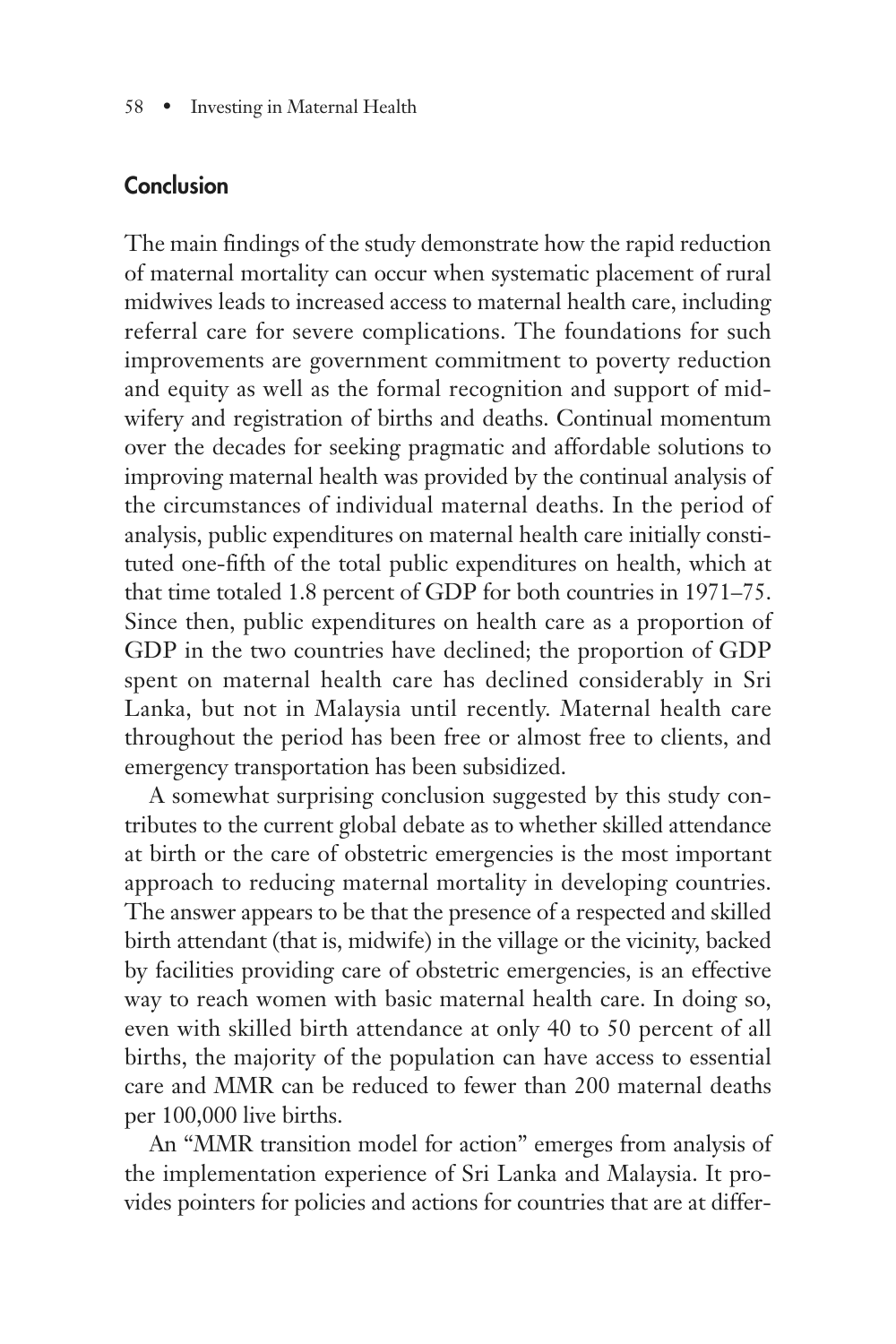ent phases of health care systems development. Different regions within a country might be in different phases of health care systems development, and different groups within a country might face different barriers to care. As a result, some countries might need to implement different sets of policies and priority actions simultaneously to meet the challenges of "double phases" within a country.

At a time when many developing countries are struggling to simultaneously balance national budgets and reduce poverty, the main message from this study is that consistent prioritization and investment in basic health services and in critical elements of maternal health care have an impact at a relatively low level of expenditure. Reducing maternal mortality has been variously seen as a difficult "nut to crack" as well as "the scandal of our time"—but it can be done.

Maternal health care needs to be part of a development strategy that includes poverty reduction and other basic services, such as water and sanitation, malaria control, nutrition, and empowerment and education of women. Access to maternal health care can be increased gradually, if it is based on popular involvement and continual reviews of maternal deaths. The elimination of financial barriers to care and the provision of subsidies for emergency transportation make an essential contribution. The maintenance and improvement of high-quality maternal health care require an ongoing effort that will have different emphases at different phases of health systems development. But in all phases, commitment to health of the most vulnerable groups—mothers and children—is essential. Sustained commitment of modest financial investments and effective implementation of policy options can enable countries to achieve the Millennium Development Goals for maternal health.

#### **Notes**

1. Skilled attendance refers to deliveries by clinically trained midwives, nurse–midwives, or doctors. The actual services provided include prenatal and postnatal care.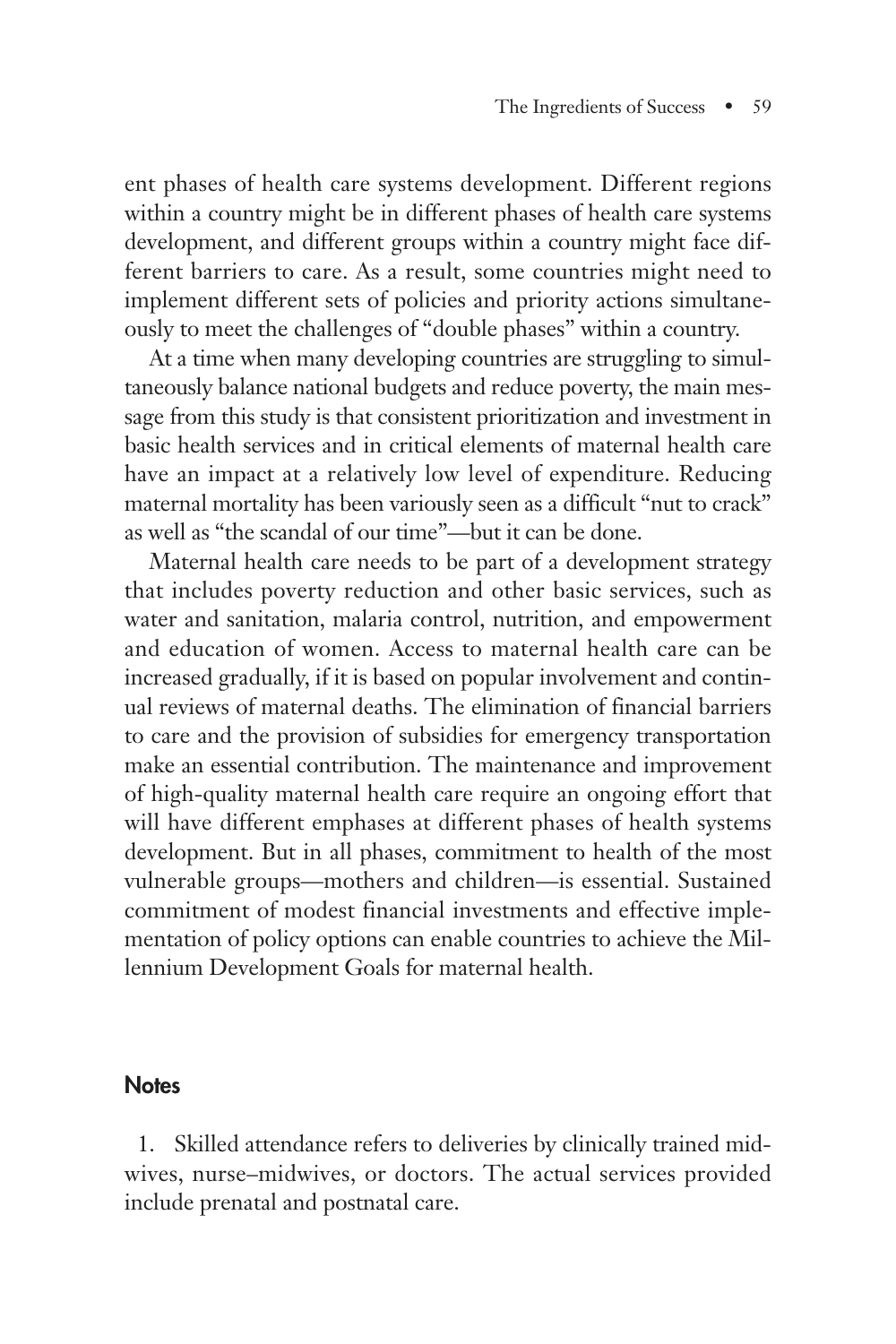60 • Investing in Maternal Health

2. The lifetime risk of maternal mortality in a given country is the risk for a woman in that country to die a maternal death during her lifetime. Lifetime risk depends on the risk of a maternal death, once pregnant, and the average fertility in the country.

3. The training of 72,000 *bidan di desa* in Indonesia during the 1990s has received mixed reviews and still faces the challenge of full consolidation. Access to maternal health care has increased for rural populations, and the quality of care (leading to higher use and credibility) has improved with standards, retraining, and supervision. The sustainability issues are currently being addressed.

4. "Local Authorities" are semi-autonomous municipalities and town councils.

5. The Health Unit system provides health prevention and promotion services at the community level by a medical officer and a team of field health workers

6. Informal charges are payments made when no official fees are set but payment is required by custom or demanded by the provider unofficially.

7. In this context the newborn period refers to the first 4 weeks of life.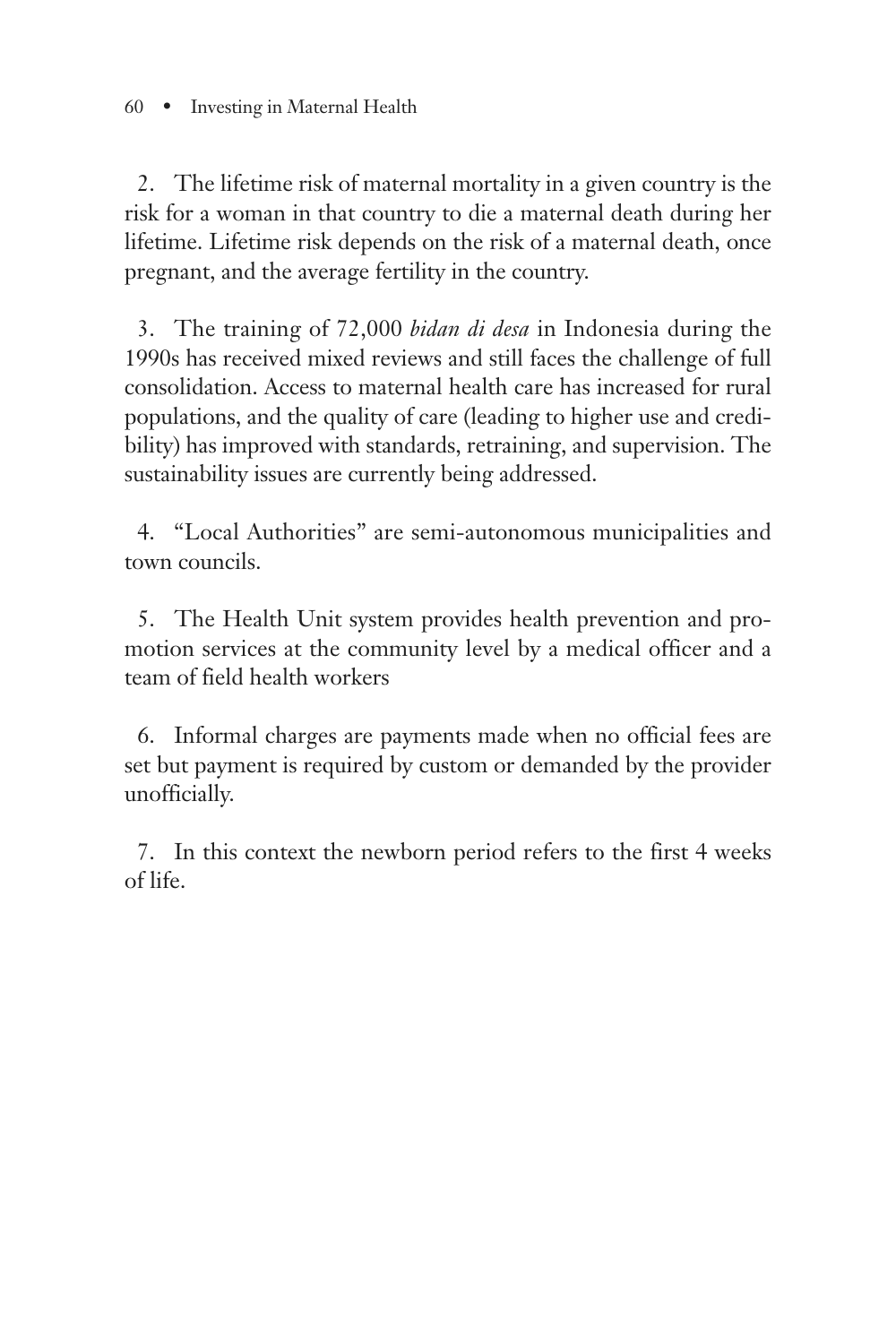CHAPTER 2



# Malaysia

# **Background: Malaysia Today**

Malaysia is situated in the heart of Southeast Asia and is a federation of 13 states. It has a multiparty political system with democratically elected state assemblies and a federal parliament. The prime minister is a member of the majority party in the federal parliament and is appointed by the king. It is an ethnically diverse country (ethnic Malays, 58 percent; ethnic Chinese, 24 percent; ethnic Indians, 7 percent; and the remaining 11 percent are made up of Aboriginals, Indonesians, Filipinos, Eurasians, Europeans, and others). Malaysia's administrative, legal, political, educational, and health systems were established during more than a century of British colonial rule and were patterned on British models. Table 6 presents basic information about the country.

The Malaysian public health care system consists of an extensive network of clinics and hospitals and preventive health services funded through general taxation. The services are highly subsidized and are mostly free to clients. Household surveys indicate that 50 to 80 percent of respondents who have used a public sector facility for ambulatory care reported that it was free or practically free (less than RM1 per visit, or US\$0.30 equivalent). Half of those hospitalized in a government facility paid less than RM13 (about US\$3 per admission). The public health system is well utilized and accounts for 78 percent of hospitalization and 43 percent of ambulatory care for ill-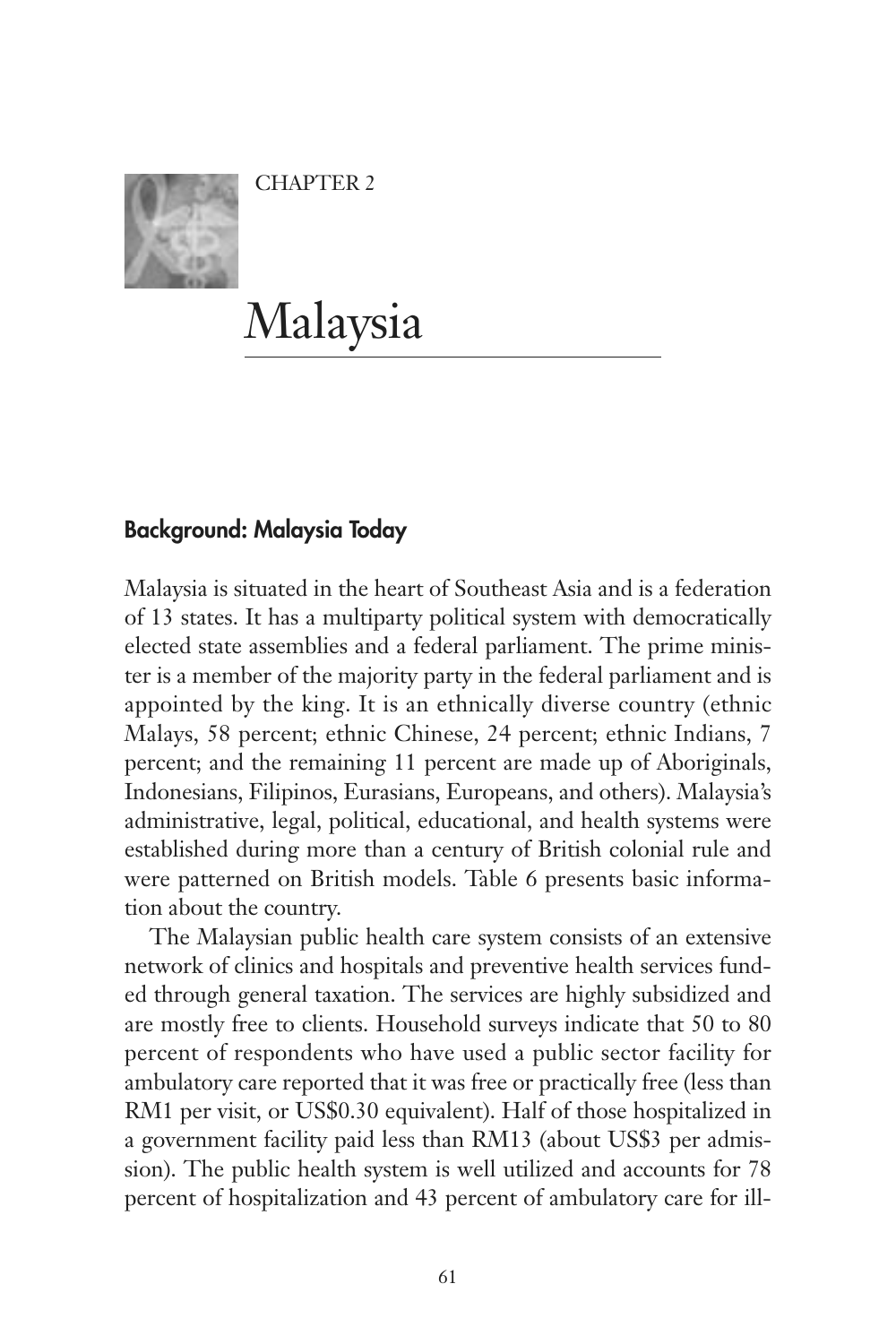#### 62 • Investing in Maternal Health

|                                                                      | 1957 | 1995      |
|----------------------------------------------------------------------|------|-----------|
| Infant mortality per 1,000 live births                               | 75   | 9         |
| Life expectancy (years)                                              | 57   | 72        |
| Maternal mortality per 100,000 live births                           | 282  | 20        |
| Total fertility rate                                                 | 6.7  | 3.4       |
| <b>RECENT DATA</b>                                                   |      |           |
| Annual population growth rate (%)                                    |      | 2.4       |
| Female literacy rate (%) <sup>a</sup>                                |      | 70        |
| GNP per capitab                                                      |      | US\$3,400 |
| GNP per capita growth rate (1998–99)                                 |      | 1.9       |
| Households below the poverty line $\binom{9}{0}^b$                   |      | 8         |
| Male-to-female literacy ratio <sup>a</sup>                           |      | 1.07:1    |
| Population (millions)                                                |      | 23        |
| Population in urban areas (%)                                        |      | 62        |
| Population living within 3 km of a health facility (%) <sup>a</sup>  |      | 86        |
| Population with access to safe drinking water (%) <sup>a</sup>       |      | 90        |
| Population with access to sanitation $\%$ <sup>a</sup>               |      | 97        |
| Population younger than age 20 (%)                                   |      | 45        |
| Skilled attendance at childbirth (%) <sup>a</sup>                    |      | 96        |
| Total health expenditures (% of gross domestic product) <sup>a</sup> |      | 2.4       |

GNP = Gross national product.

a1997 data.

b1999 data.

*Sources:* Authors' compilation of data from various sources.

ness. Personal preventive services, such as prenatal care and immunization, are obtained largely from public sector services. A smaller, urban-oriented web of private sector, largely for-profit clinics and hospitals provides mainly curative care and is financed largely through user fees. Payments for health care in both the public and the private sectors are largely made by users (64 percent) or employers (16 percent; Public Health Institute 1988, 1997).

## **Political Context**

The territory of the Malay Peninsula, together with Singapore, fell progressively under British rule over 150 years during the 19th and 20th centuries. In 1957, Malaya became an independent nation con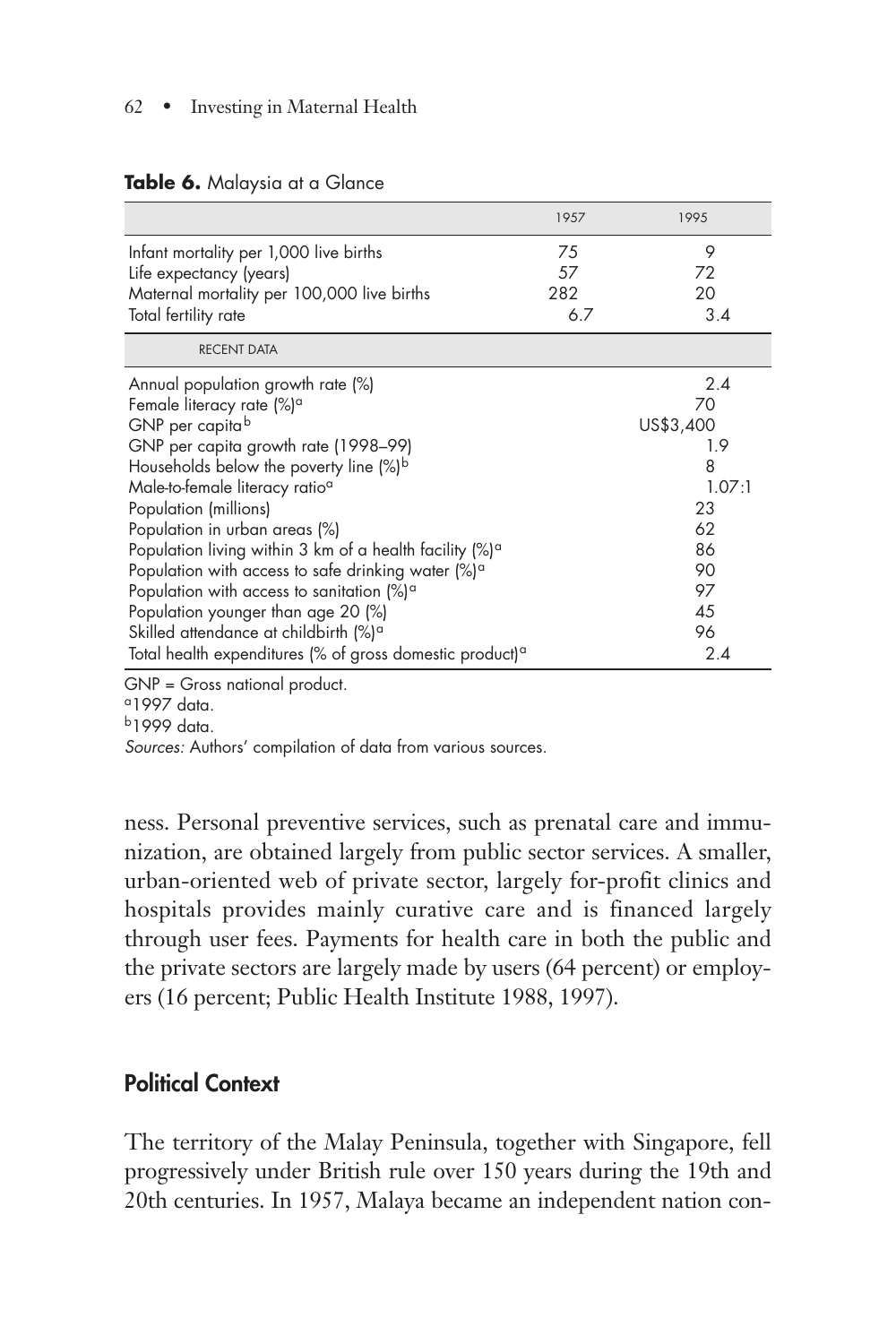sisting of a federation of 11 states in the Malay Peninsula. During the decades of British colonial rule, an active economy was established. However, economic activity was concentrated in the western coastal states. At that time the Malay population was involved mainly in rural agricultural pursuits and British policies encouraged the migration of workers from China and India to support the economic development of the territory. The socioeconomic development of the three major ethnic groups evolved at different paces, as did their health status and utilization of health services. For many years, ethnic Malays remained largely rural agricultural workers, ethnic Chinese were active in tin mines and urban commercial activities, and ethnic Indians worked mainly as indentured labor on rubber estates (Kennedy 1993).

World War II brought occupation by Japanese military forces from 1942 to 1945, which caused severe economic and social disruption, but the country recovered rapidly. An internal, communistinspired insurgency (known as the Emergency) began in 1948 and led to large-scale resettlement of rural Chinese into so-called new villages. The Emergency increased the urbanization of the ethnic Chinese population. By 1950, with the Korean War boom, the economy had recovered from the disruption of WWII and was set on a course of expansion (IBRD 1955).

In 1957, the new nation of Malaya had an ethnically diverse population with significant differences in socioeconomic status among the ethnic groups. The population was more than 60 percent rural, and the 11 component states were vastly dissimilar in terms of economic development and ethnic composition. Independence stimulated nation-building efforts and gave a sense of belonging to all states in the new federation. Social and economic development initiatives were specifically targeted to the rural population and the less developed states, and implementation was closely monitored.

In 1963, Singapore and two states on the island of Borneo (Sarawak and Sabah) joined the federation, but Singapore left in 1965. When Sarawak and Sabah joined the federation, they were less developed than the peninsular states, and this lag was also evident in their health status. Data for Sarawak and Sabah are patchy; therefore,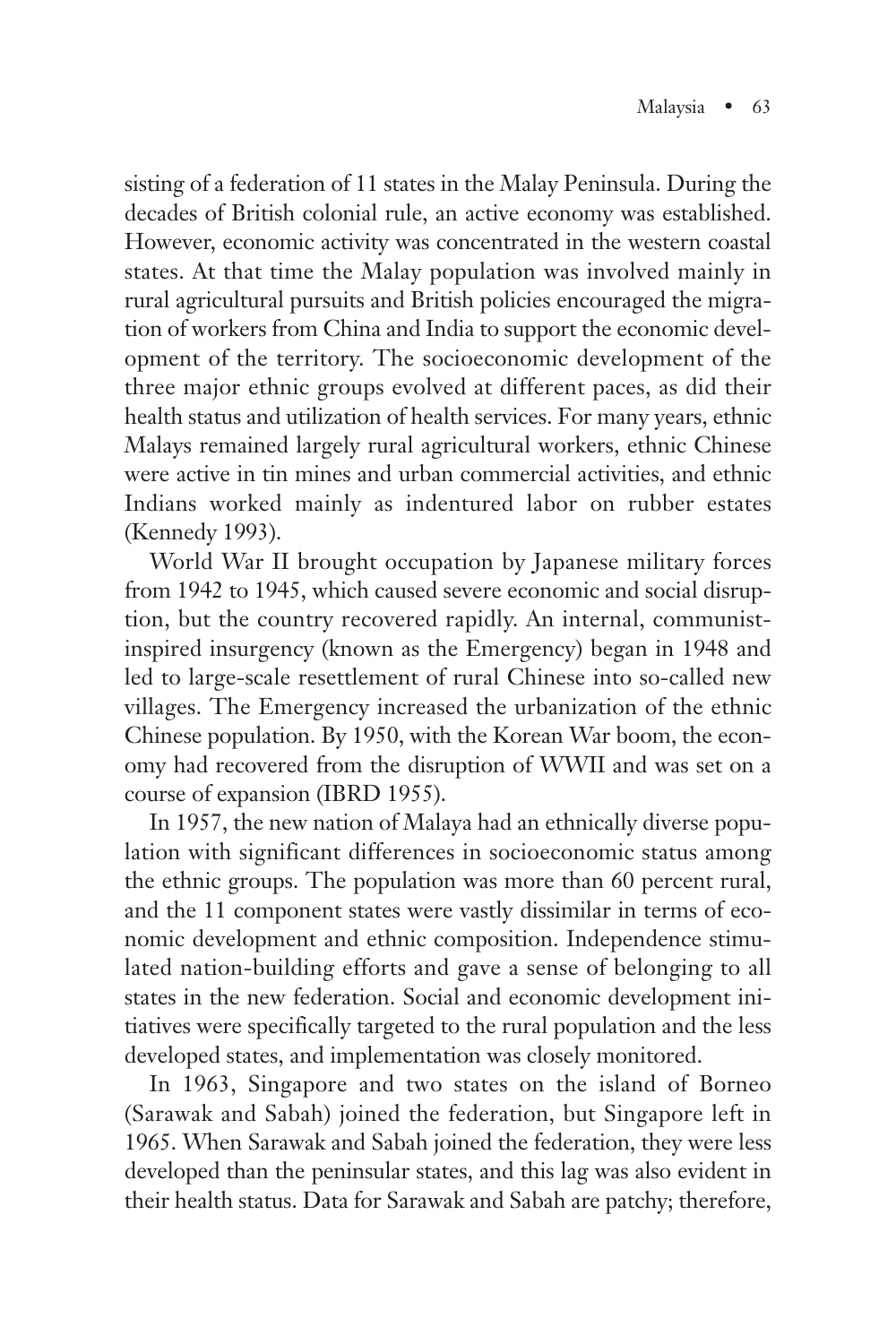the analysis for this study, with the exception of the health expenditure analysis, is confined to Peninsular Malaysia.

Initially, modern medicine was introduced to colonial Malaya in the form of hospitals and public health measures, such as sanitation, water supply, and malaria control, to serve mainly the colonial officers and their families in urban areas. High death rates among the imported labor force caused growing interest and led to the extension of basic health services, including malaria control, sanitation, and medical care, to areas in which the immigrant labor population was concentrated. During the early years of the 20th century, as female migration increased, concern grew over high infant and maternal mortality among migrants. In addition, sociopolitical movements in Britain raised awareness of these health issues among the colonial administrators (Manderson 1996).

As a result, maternity-related services were introduced in hospitals and in urban and periurban communities in colonial Malaya. The community-based services (described later in this chapter) were designed on the pattern of the British district health nursing service (Manderson 1996; Phua 1987). Maternal mortality began to decline in the 1930s, when the maternal mortality ratio (MMR) was reported to be greater than 1,100 maternal deaths per 100,000 live births. The rate of decline accelerated after World War II and continued on a spectacular fall to about 20 deaths per 100,000 live births by 1990.

This study examines the improvement in maternal health from 1946–95 in the context of the historical development of the health system. It has a special focus on skilled attendance<sup>1</sup> during childbirth and the socioeconomic and political environment that enabled growth in skilled attendance. Particular attention is devoted to the affordability of maternal health care.

## **Study Approach**

Several previous studies have described and commented on selected aspects of the Malaysian experience in reducing maternal mortality. Manderson (1996) and Phua (1987) discussed health systems devel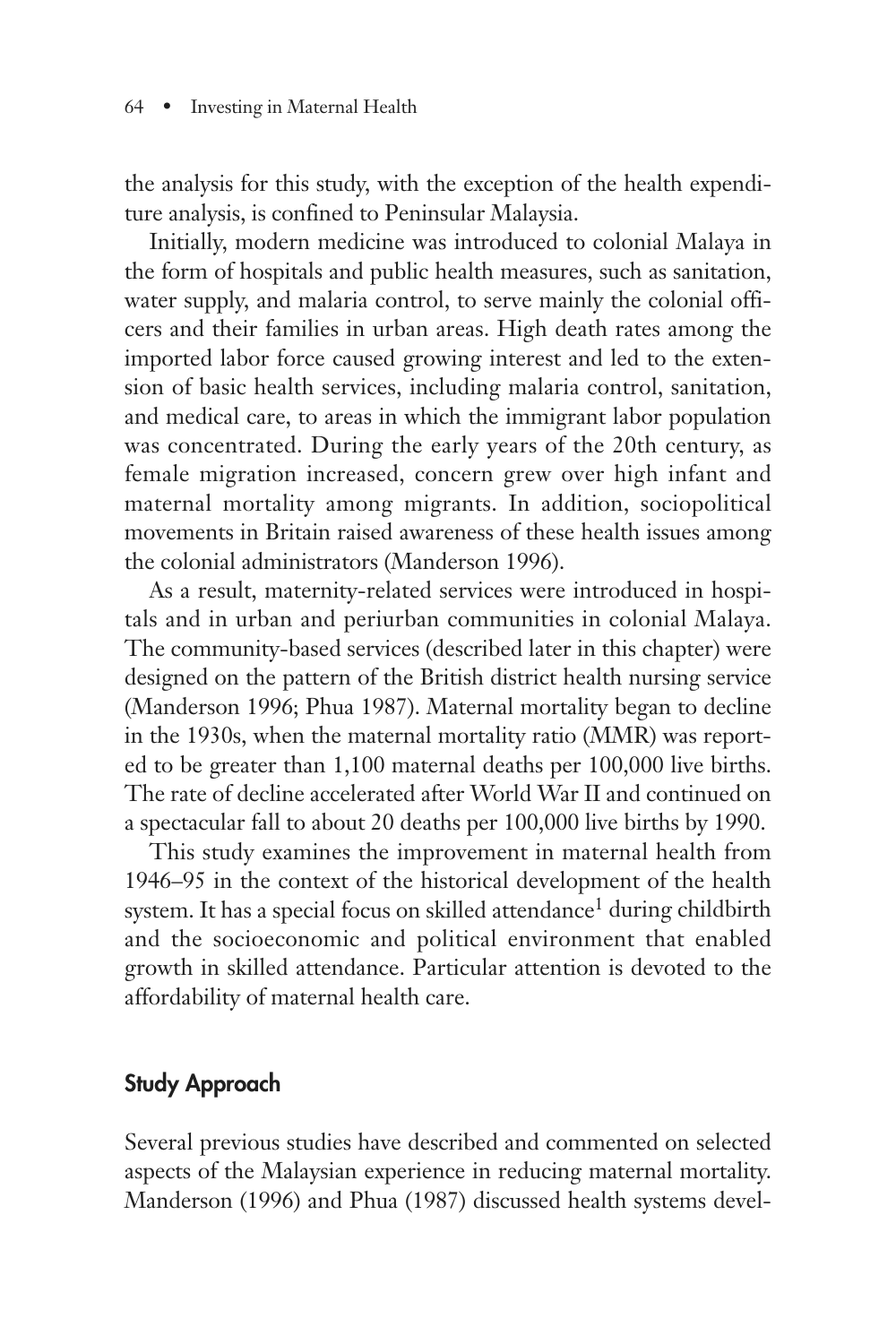opment prior to Independence. Raj Karim (2000) described the major Safe Motherhood interventions implemented mainly during the 1980s and 1990s, and Koblinski, Campbell, and Heichelheim (1999) analyzed the model demonstrated by the Malaysian maternal health care system. This study expands on previous descriptions and analyses; it is the first of its kind to present trends in MMR and use of skilled attendance at birth and to analyze related health care systems policies, programs, expenditures, and capacity. This chapter also describes policies and programs in related sectors that provided a supportive environment for improvements in MMR.

## *Maternal Mortality Data Availability and Quality*

Malaysia has a fairly comprehensive system of reporting births and deaths; they are reported at local police stations and are the peripheral sources of data for the registrar general (RG). During the period under study, the actual MMR was probably higher than the reported ratio because of underreporting of maternal deaths (see Appendix 1). Data on causes of maternal deaths throughout the study period are inadequate for deriving trends that can support conclusions. The system of birth registration has been in place since the early 1900s, but live births were grossly underreported until the early 1950s, when the National Registration System (NRS) was implemented. Introduced as a security measure during the Emergency, the identity card provided by the NRS became the basis for individual participation in the social and economic life of the country. Because the issuance of the identity card was based on the birth certificate, both civil and political authorities made strenuous efforts to improve birth registration, and reporting probably improved substantially.

During the 1950s and 1960s causes of maternal death were recorded only for deaths that occurred after the patient entered the hospital. At that time only about 30 percent of births had skilled attendance, and the cause of death was known for about 50 percent of reported maternal deaths. Even in 1998 only 44 percent of all deaths were medically certified. Maternal deaths accounted for about 10 percent of reported deaths among women of reproductive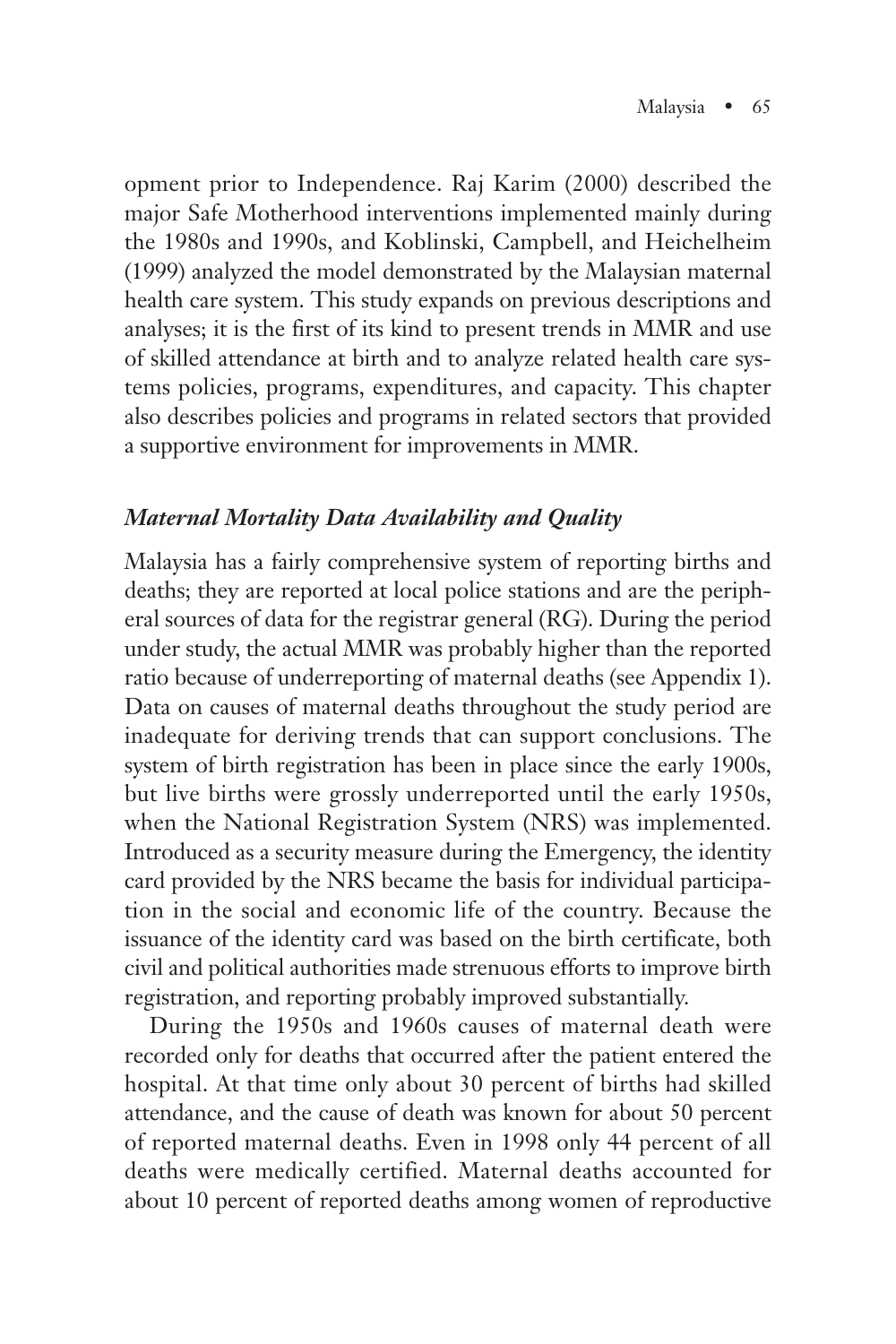age from 1957–70. They continued to fall to about 6 percent in the 1970s and reached 2 percent by 1991. During the 1970s, government midwives working in rural areas instituted a practice of visiting families who reported female deaths to the local RG to assess whether it was a maternal death and determine the factors contributing to the death. During the next two decades, the system was expanded and strengthened, and by the early 1980s the Ministry of Health (MOH) was aware of more deaths associated with pregnancy and childbirth than the RG's count. The RG continued to be the official source of data on maternal deaths, however, and all official records use the RG data. Not until the early 1990s was the RG's system revised to take into account the deaths known to the MOH; this change could partially explain the recorded slowing of MMR decline in the 1990s.

#### *Quality of Health Services and Utilization Data*

Although rich descriptive information about the development of the health system and its sociopolitical environment is available for a 70 year period from 1930 onward, statistical data on health services and their utilization is fragmented among various state territories and local authorities and has many gaps and uncertainties (Government of Malaya 1936, 1939; Federation of Malaya various years).

Before Independence each of the component states in Malaya had its own health management system, and health system information was not standardized or collated to cover all 13 states that eventually became Malaysia. Urban Local Authorities—the local governments of the larger cities, such as Kuala Lumpur and George Town—provided most community-based services related to maternal health and maintained their own records. State governments maintained hospital data; private sector data were not collected. Although information systems improved from 1957–79, some major data gaps exist for health services and their utilization during the 1970s, and information from Urban Local Authorities and the private sector was not standardized with that of the MOH. After 1980, the MOH standardized the monitoring system nationwide; this improvement included the public and private sectors, and information generated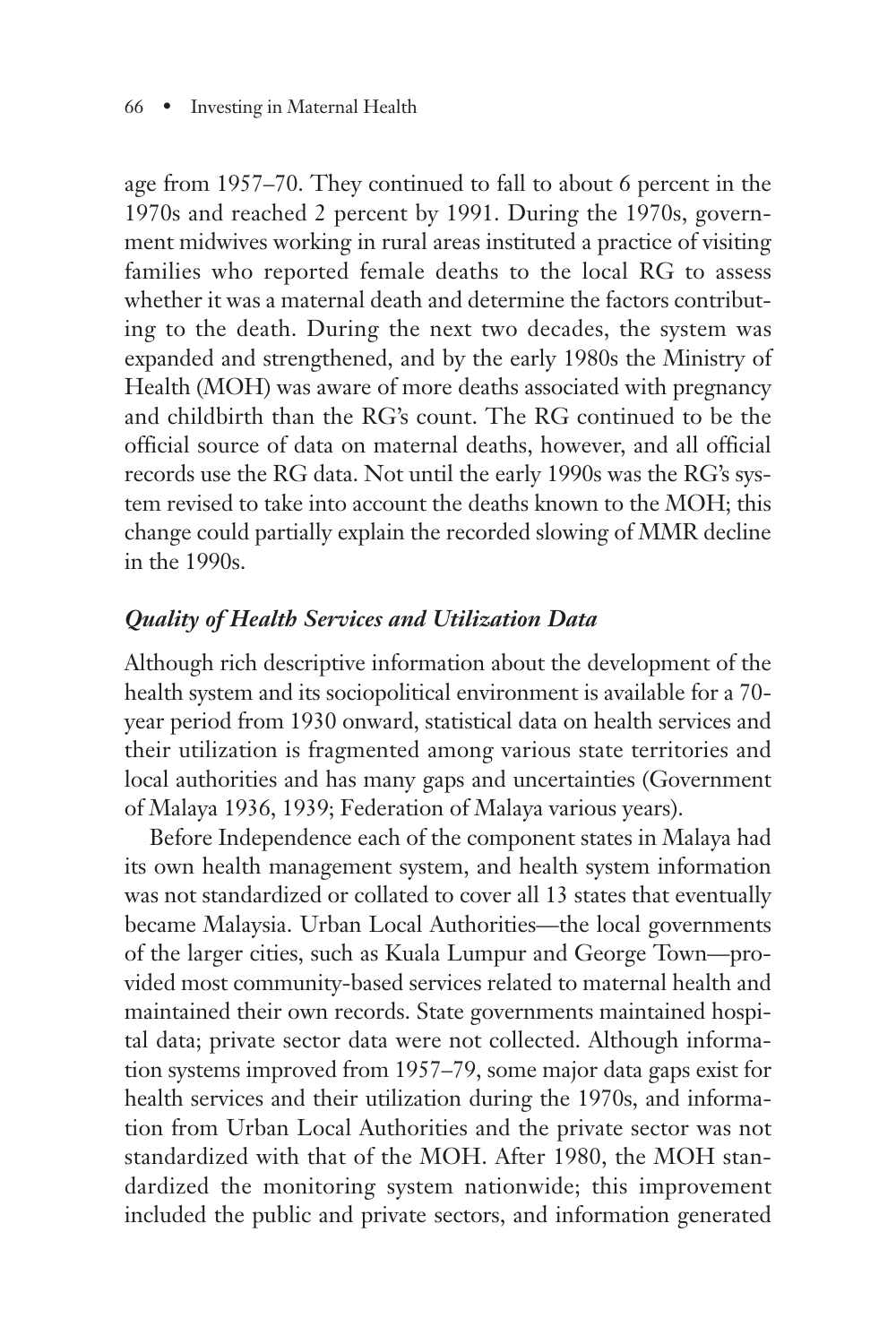by the system compares well with data obtained through nationwide household sample surveys (Public Health Institute 1988, 1997). Again, this study does not include Sarawak and Sabah, which joined Malaysia at a later stage and had information systems that lagged.

## *Expenditure Data on Health Services and Maternal Health Care*

Details on the approach, methods, and sources used in estimating maternal health care (and some preventive child health care) expenditures are provided in Appendix 1. The estimates of public sector expenditures on health services cover the period from 1946–95. The estimates include capital and operational expenditures on preventive and curative services provided in institutional and community settings by local and central governments. Data gaps exist especially for the period 1966–70.

In this study, estimation of expenditures on maternal health care attendance is limited to the period 1971–95 because of missing data for earlier periods. Therefore, that analysis begins at a time when considerable coverage of the rural population had been achieved. Estimates include capital and operating expenditures for maternal and child health (MCH) clinic and outreach services in the community and for maternity services in public sector hospitals, including the teaching hospitals under the Ministry of Education (see Appendix 1). Estimates of operating expenses include expenditures on training, administration related to maternity and child health services, and related supplies and pharmaceuticals. Basic training of doctors undertaken by the Ministry of Education is not included. Fiveyear aggregates are used to show trends more clearly and to avoid some fluctuations that occurred in single years as a result of large increases in salaries of public servants and the lumpy nature of investments in hospital facilities. Estimates are based on assumptions that would place the estimates on the high side of the band of uncertainty, and the analysis may overestimate operating expenditures related to skilled attendance by as much as 10 to 15 percent. The out-of-pocket expenditure data were obtained from two national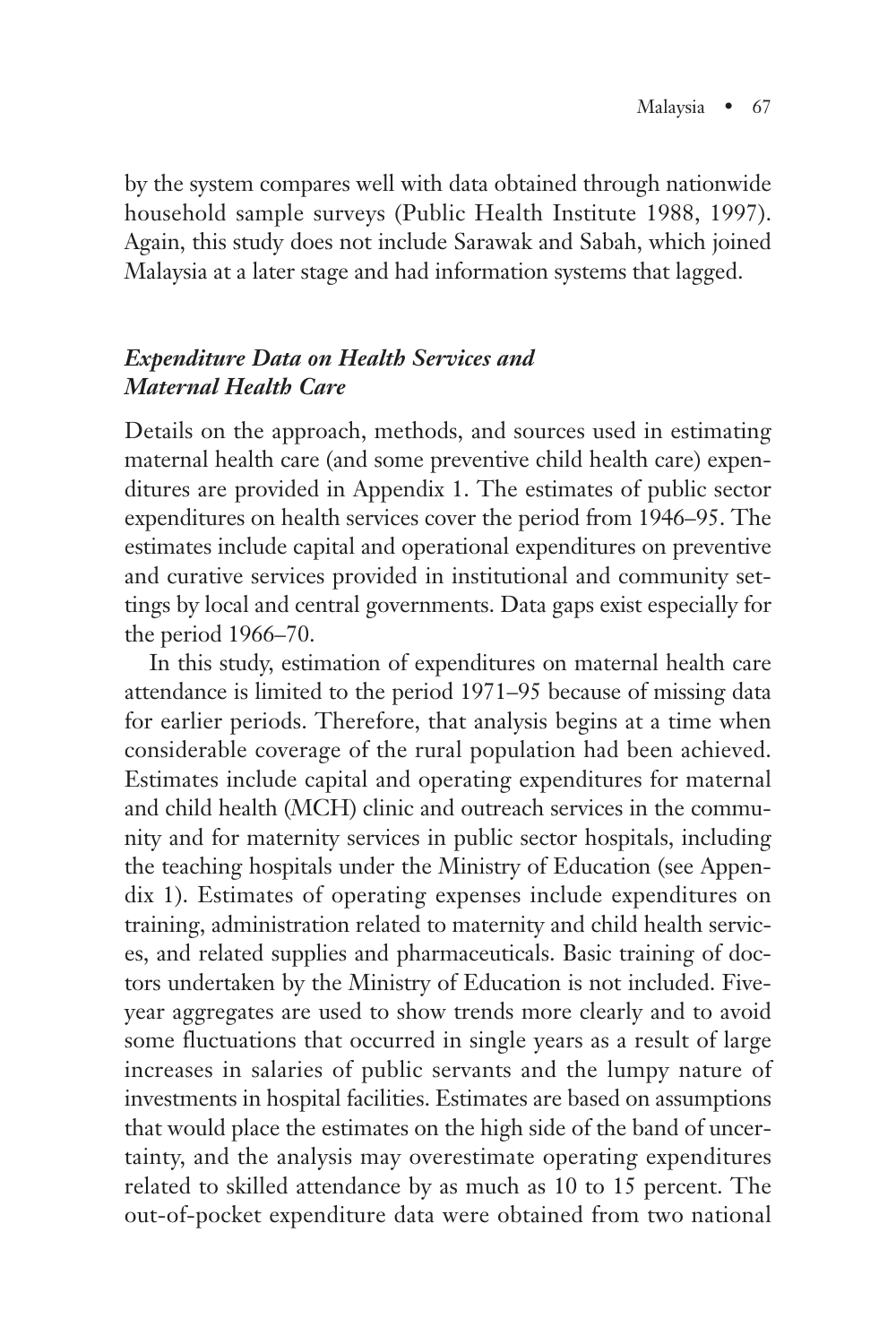household sample surveys conducted in 1986–87 and 1996–97 (Public Health Institute 1988, 1997).

#### **Decline in Maternal Mortality**

The decline in maternal mortality has been spectacular and sustained. During the 64-year period from 1933–97, the time taken to halve maternal mortality has been between 6 and 13 years, except for the initial period, which took 17 years, and the most recent period (after 1990), when MMR seems to have plateaued (table 7).

This chapter addresses four critical themes. First, it describes how maternal mortality declined among the disadvantaged groups in the population, an indication that efforts to improve access were successful. Second, it traces trends in the availability and use of skilled attendants and institutional childbirth against a background of maternal mortality decline. Third, it presents an analysis of key policy and program interventions to make childbearing safer during the successive phases of health systems development and describes critical policies in related sectors that enabled those interventions.

| <b>YEAR</b> | MMR <sup>a</sup> | <b>INTERVAL YEARS</b> |
|-------------|------------------|-----------------------|
| 1933        | 1,085            | n.a.                  |
| 1950        | 534              | 17                    |
| 1957        | 282              |                       |
| 1970        | 148              | 12                    |
| 1976        | 78               | 6                     |
| 1985        | 37               | Q                     |
| 1991        | 18               | Ó                     |
| 1997        | 19               | 6 <sup>b</sup>        |

**Table 7.** Amount of Time to Halve the Maternal Mortality Ratio, Peninsular Malaysia, 1933–97

n.a. Not applicable.

aMaternal deaths were probably underreported this entire time, although reporting did improve after the mid-1970s. By the mid-1990s, evidence indicated that actual MMRs were probably twice the official figures given in this table.

bNo significant reduction in MMR.

*Source:* Malaysia, Department of Statistics, 1991; and Malaysia, Ministry of Health, various years.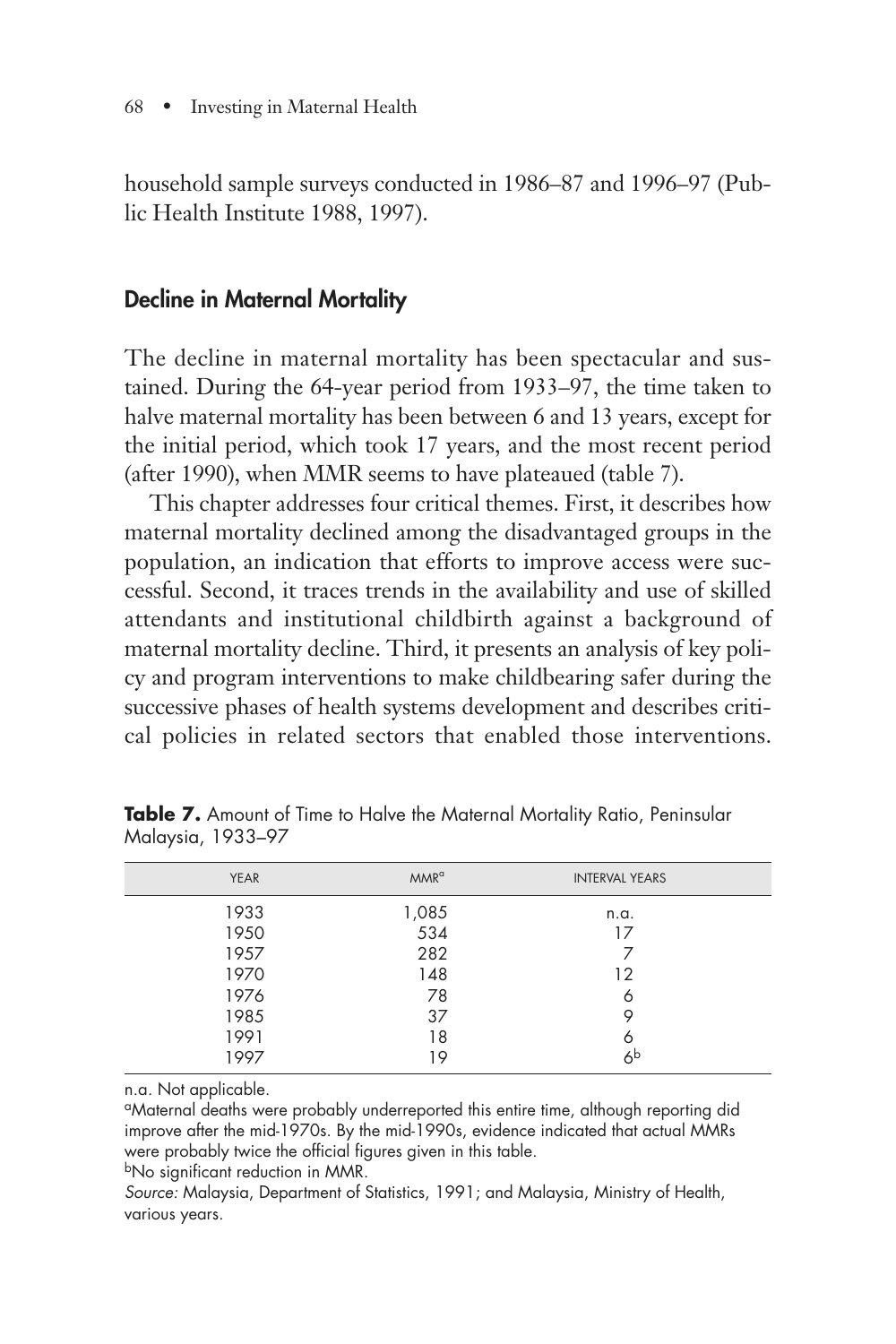Fourth, it explores the affordability of MMR reduction through analysis of public expenditures on health services for maternal health care. It also examines the affordability of those services to families.

# *Benefits for Developing Sectors of Society*

Deliberate government policies and their consistent implementation, as described later in this chapter, ensured that disadvantaged groups benefited from health and social sector programs. The success of such efforts is evident in the comparative decline in maternal mortality in different ethnic groups and in the different component states in Malaysia.

*Narrowing the Interethnic Gap.* The urban ethnic Chinese have experienced better economic status and lower maternal mortality than have ethnic Malays and ethnic Indians. During the period 1957–95, however, MMR declined rapidly among all ethnic groups and the MMR gap between ethnic groups narrowed. For example, in 1957 ethnic Malays had 259 more maternal deaths per 100,000 live births than ethnic Chinese. By 1990, ethnic Malays had only 16 more deaths per 100,000 live births than ethnic Chinese (table 8).

*Eliminating the Interstate Gap.* Four peninsular states—Kelantan, Kedah, Perlis, and Terengganu—are rural and have been designated

|             | <b>MMR</b>    |                |                |                               |  |
|-------------|---------------|----------------|----------------|-------------------------------|--|
| <b>YEAR</b> | <b>MALAYS</b> | <b>CHINESE</b> | <b>INDIANS</b> | AVERAGE FOR ALL ETHNIC GROUPS |  |
| 1957        | 399           | 140            | 205            | 282                           |  |
| 1962        | 365           | 62             | 112            | 230                           |  |
| 1967        | 259           | 49             | 99             | 168                           |  |
| 1972        | 160           | 25             | 79             | 107                           |  |
| 1977        | 113           | 21             | 52             | 79                            |  |
| 1982        | 71            |                | 25             | 51                            |  |
| 1985        | 48            | 13             | 20             | 37                            |  |
| 1990        | 25            | Q              | 15             | 20                            |  |

**Table 8.** Maternal Mortality Ratio, by Ethnic Group, Peninsular Malaysia, 1957–90

*Source:* Malaysia, Department of Statistics, 1991; and Malaysia, Ministry of Health, various years.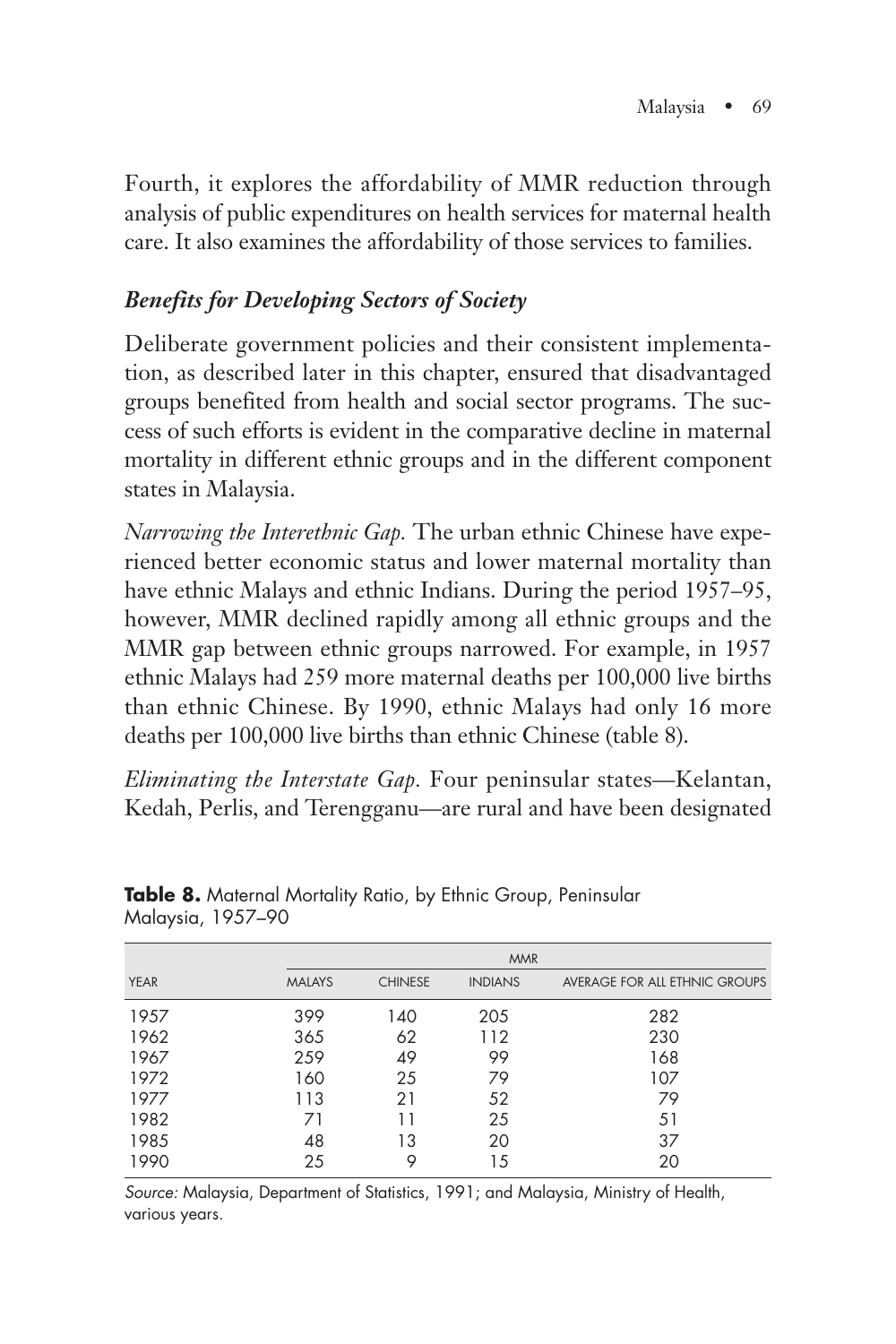by the Economic Planning Unit of the Prime Minister's Department as "less developed." They have had higher poverty levels than the "more developed" states. For example, in 1997 the proportion of households below the poverty line in the less developed states was between 11 and 19 percent, whereas in other states the proportion ranged from 1 to 5 percent (Government of Malaysia 2000). The 1960s and 1970s brought efforts to improve access to health care for the rural poor, and poverty reduction efforts began in 1970 (Fadil 1997).

Prior to the 1970s, MMR in the less developed states was more than twice that of the more developed states. By 1990, the less developed states had caught up with the more developed states in terms of MMR (see figure 6 in the Overview), although a poverty gap remained. Poor people have benefited in an equitable way from the development of maternity-related services.

#### *Skilled Attendance at Birth*

During the 50-year period between 1945 and 1995, the proportion of live births with skilled attendance increased dramatically, from about 30 percent in 1949 to more than 90 percent in 1995 (figure 19 and table 9).

At the beginning of the period under study, maternal health services were largely urban and were provided through MCH clinics and hospitals. During the initial period (1945–56), the growth in skilled attendance (from 32 percent in 1949 to 39 percent in 1956) was due mostly to expansion of urban MCH services accompanied by a larger number of births in public sector hospitals in urban communities. MMR declined from 700 per 100,000 live births in 1947 to 396 in 1956 (same sources as in table 9).

The next phase (1957–75) was associated with the rapid establishment of an extensive network of rural health services as well as efforts to mobilize rural communities and encourage the use of services. Skilled attendance at childbirth in the homes of rural women expanded at a remarkable pace, and childbirth in public sector hospitals continued to rise. At the same time, MMR declined from 282 in 1957 to 83 in 1975.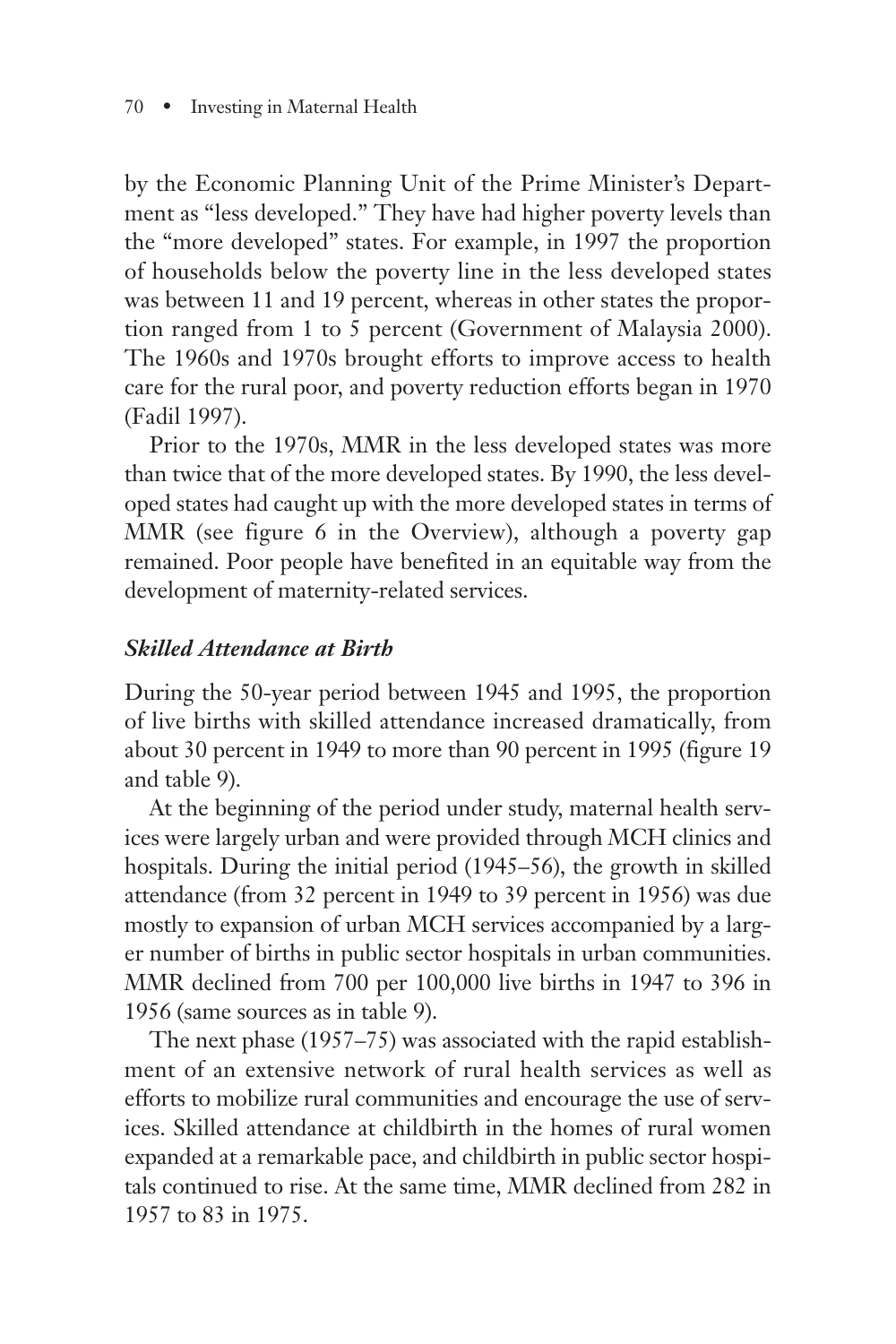

The third phase (1976–89) brought further growth in skilled attendance coverage (from about 70 percent to about 90 percent), including a strong shift among women in rural areas to giving birth in public sector hospitals and a marked upsurge in the number of women with complications of pregnancy being admitted to hospitals. This phase was marked by an emphasis on improved clinical and organizational management (Raj Karim, Ravindran, and Mahani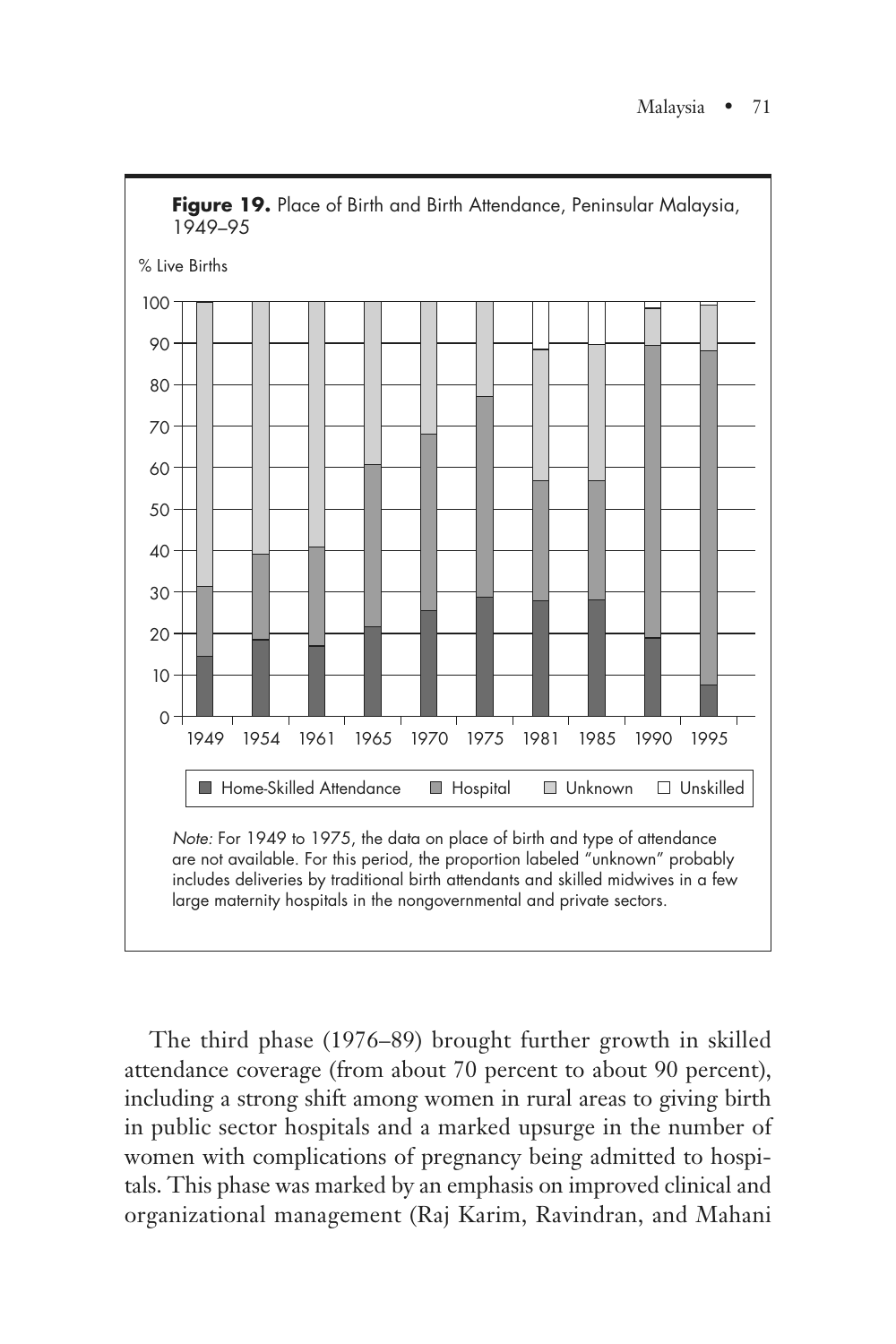| <b>YEAR</b> | <b>MMR</b> | <b>BIRTHS WITH</b><br>SKILLED ATTENDANCE (%) | LIVE BIRTHS<br>PER MIDWIFE | LIVE BIRTHS PER<br>NURSE+MIDWIFE | POPULATION PER DOCTOR | RATIO OF MIDWIVES AND<br>NURSES TO 100<br><b>GOVERNMENT DOCTORS</b> | <b>HOSPITAL BEDS PER</b><br>1,000 POPULATION |
|-------------|------------|----------------------------------------------|----------------------------|----------------------------------|-----------------------|---------------------------------------------------------------------|----------------------------------------------|
| 1949        | 534        | 32                                           |                            |                                  |                       |                                                                     |                                              |
| 1952        | 520        |                                              | 461                        | 138                              | 8,727                 | 648                                                                 | 2.46                                         |
| 1954        | 476        | 39                                           | 479                        |                                  |                       | n.a.                                                                | n.a.                                         |
| 1956        | 396        |                                              | 506                        |                                  |                       | 599                                                                 |                                              |
| 1958        | 277        |                                              | 439                        |                                  | 7,040                 |                                                                     |                                              |
| 1960        | 242        |                                              | 316                        | 125                              | 6,857                 | 578                                                                 | 2.04                                         |
| 1961        | 200        | 41                                           | 320                        | 118                              | 6,509                 | 606                                                                 |                                              |
| 1965        | 204        | 61                                           | 197                        | 81                               | 5,654                 | 648                                                                 |                                              |
| 1970        | 148        | 67                                           | 149                        | 62                               | 3,859                 | 598                                                                 |                                              |
| 1975        | 83         | 76                                           | 122                        | 52                               | 4,084                 | 472                                                                 | 1.76                                         |
| 1980        | 63         |                                              | 101                        | 34                               | 3,252                 | 541                                                                 | 1.71                                         |
| 1985        | 37         |                                              | 108                        | 32                               | 2,859                 | 615                                                                 | 1.6                                          |
| 1990        | 20         | 89                                           | 102                        | 29                               | 2,294                 | 494                                                                 | 1.49                                         |
| 1995        | 21         | 87                                           | 115                        | 29                               | 1,960                 | 374                                                                 | 1.41                                         |

**Table 9.** Overview of Health Service Capacity and Skilled Attendance during Childbirth, Peninsular Malaysia, 1949–95

— Not available.

MMR = Maternal mortality ratio.

*Note:* "Nurses" includes those with and without midwifery training. "Midwives" includes midwives and community nurse–midwives.

*Sources:* Federation of Malaya various years; City Council of George Town, 1946–69; Kuala Lumpur City Council various years; Malaysia, Ministry of Health various years; Malaysia Department of Statistics, 1991 and 2001.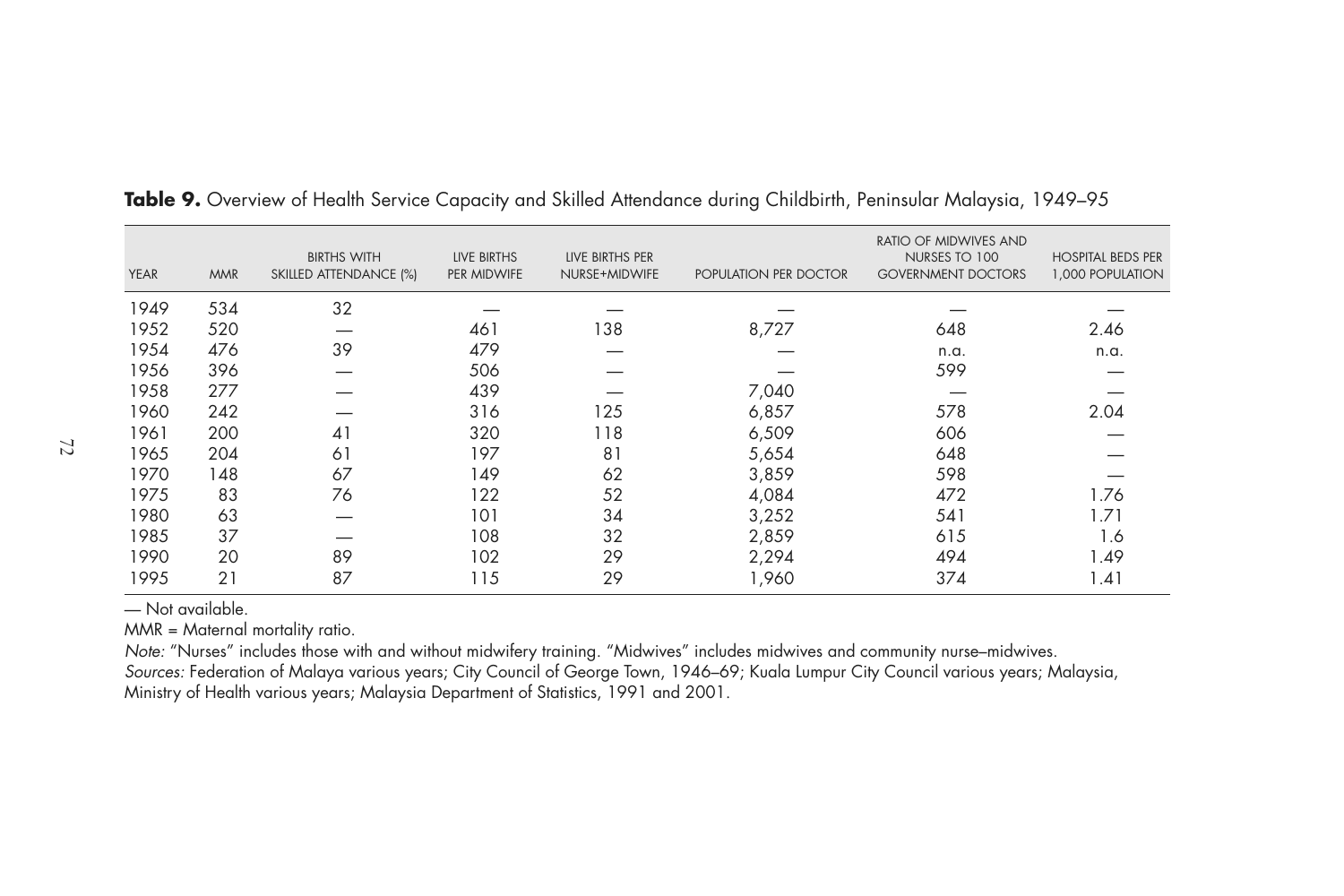2000). MMR declined from 78 per 100,000 live births in 1976 to 20 per 100,000 live births in 1989. The most recent phase began around 1990; it has been associated with an ever-increasing demand for childbirth in hospitals and a growth in the number of births in private hospitals.

#### **Key Policies and Program Interventions**

Key policies and program interventions supportive of maternal health were implemented in progressive incremental steps in the health sector and in related sectors to address priority problems and issues during successive phases of development. The focus of those policies and programs is illustrated in figure 20. During the initial phase, midwifery was professionalized through legislation and certification that was based on stringent training criteria. Birth and death registration was established, and models for maternal health care delivery were developed in urban areas. By the end of this period, maternal health was improving in urban communities, but rural areas had poor access to health services.

The next phase focused on improving access for rural communities through removal of geographic, financial, and cultural barriers to maternal health care and community mobilization. By the end of this phase, an extensive rural health service network had been established, but not all women who needed care used the services in a timely manner. The focus shifted to improving the quality of care, including referrals, and strengthening community involvement so as to ensure that available health services were utilized appropriately. Toward the end of this phase, demand for childbirth in hospitals increased, leading to overcrowding of tertiary care institutions. The focus has now expanded to coping with demand while maintaining quality.

The next two sections describe the societal environment that facilitated and sustained policies and programs for improving maternal health and the implementation of health program interventions to address critical problems during the different phases of health systems development.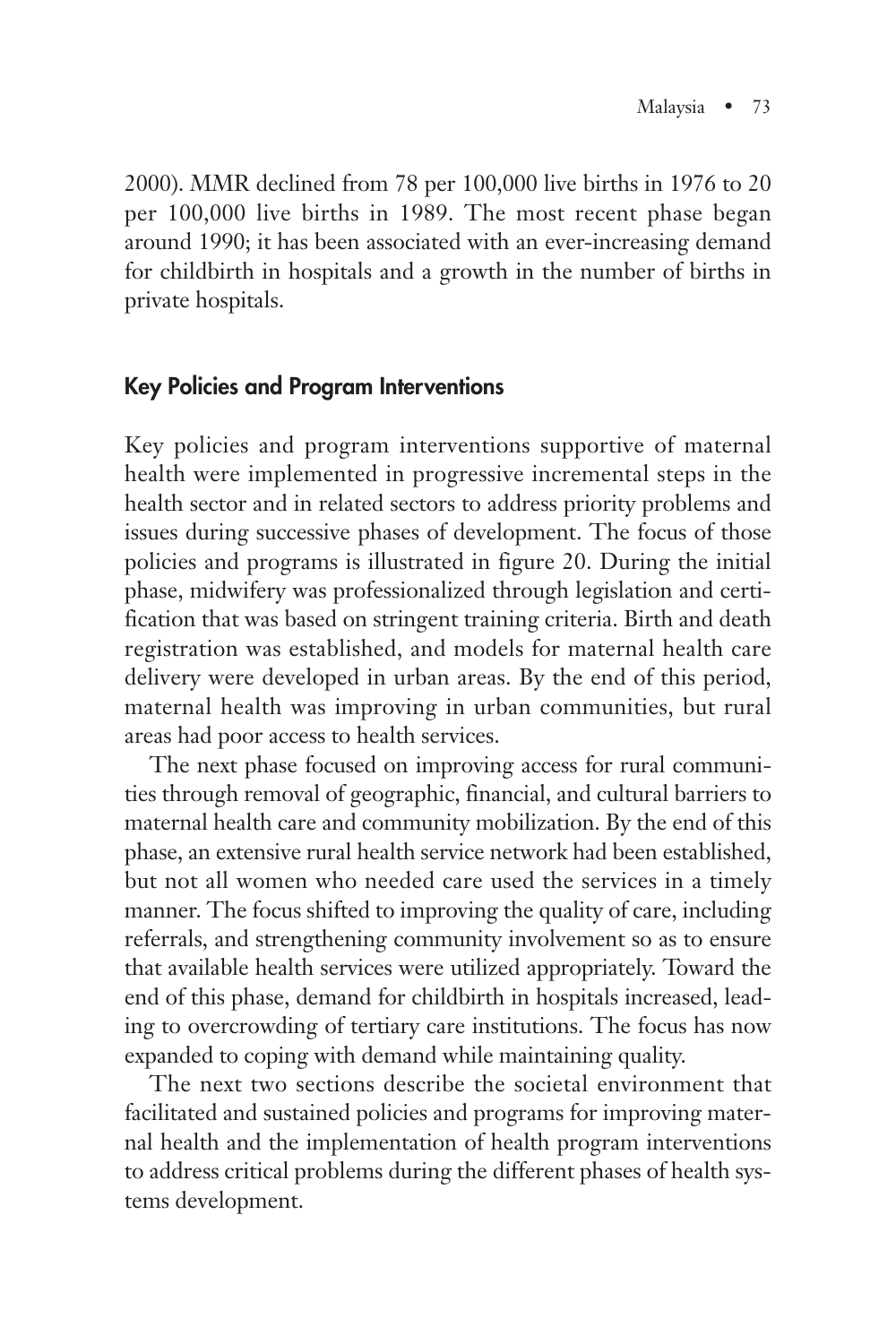#### 74 • Investing in Maternal Health



## *Forty Years of Supportive Policies and Social Programs (1957–97)*

Several policies and social programs provided a supportive environment for maternal health throughout the second half of the 20th century. National policies recognized that health was important, and the government steadily invested in public health programs. Since Independence, political commitment to the reduction of urban–rural differences in development and to the reduction of social and economic imbalances has remained high. Relevant policies and programs that have been implemented in sequential, though overlapping, phases have included integrated rural development, empowerment and education of women, poverty reduction, urban development, and quality improvement (Government of Malaysia various years).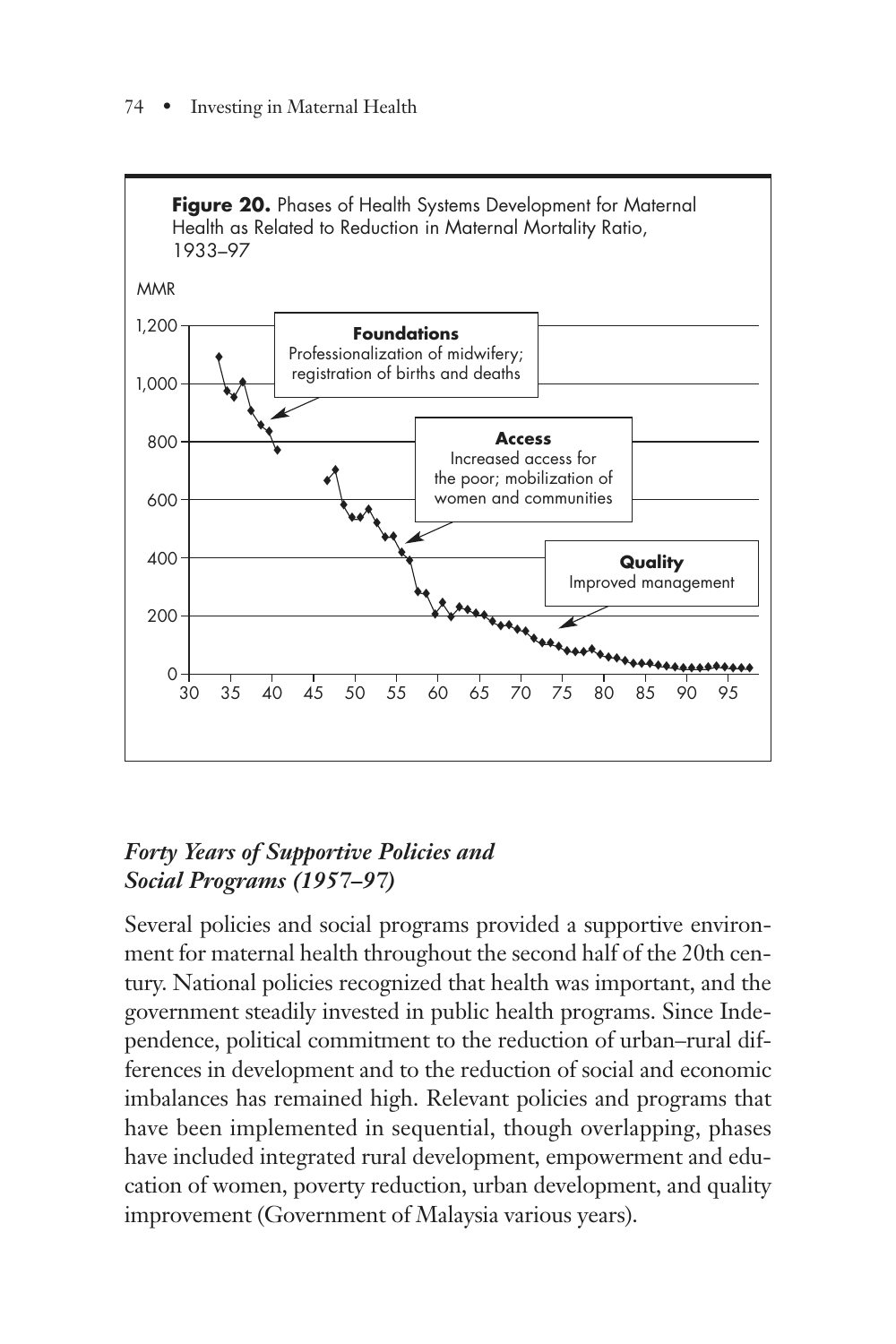A high level of political commitment to improving MCH has been sustained for more than 60 years. Public investments in health, specifically in maternal health, have been modest but effective. Fertility has fallen, although the decline has been limited. Synergistic packages of effectively implemented policies and programs have addressed poverty and women's empowerment and improved physical access in rural and remote communities, thereby providing good access to mostly free health care, including maternity-related services and primary education. The next sections elaborate on each of these issues.

*Rural Development.* The government embarked on an integrated process of rural development that aimed to increase agricultural capacity and employment and involved improvements in transportation, energy supply, and the social sector. As a result, the rural population gained access to basic services, including health, education, roads, sanitation, and water supply. Local demand for rural development, which was channeled through elected political representatives, reinforced pressure on the government to provide these basic services (Government of Malaysia various years; Government of Malaysia 1991; Rahmah 1998).

*Empowerment of Women.* Women were given voting rights with Independence, and female education was promoted. Rural development activities included adult literacy classes, which served as vehicles to involve rural women and raise awareness about healthy behavior and covered topics including nutrition, childbirth and child care, and sanitation. In later years, the classes were converted to early childhood education programs (Rohana 1986). Efforts to improve women's status involved an even greater effort to promote girl's education, and female literacy increased from 49 percent in 1970 to 67 percent in 1990, narrowing the male–female literacy ratio from 1.45:1 to 1.21:1.

*Poverty Reduction.* Political pressures resulted in a strong emphasis on policies and programs to correct the imbalance between the ethnic groups. Poverty levels declined dramatically: the proportion of households in poverty dropped from 49 percent in 1970 to 8 percent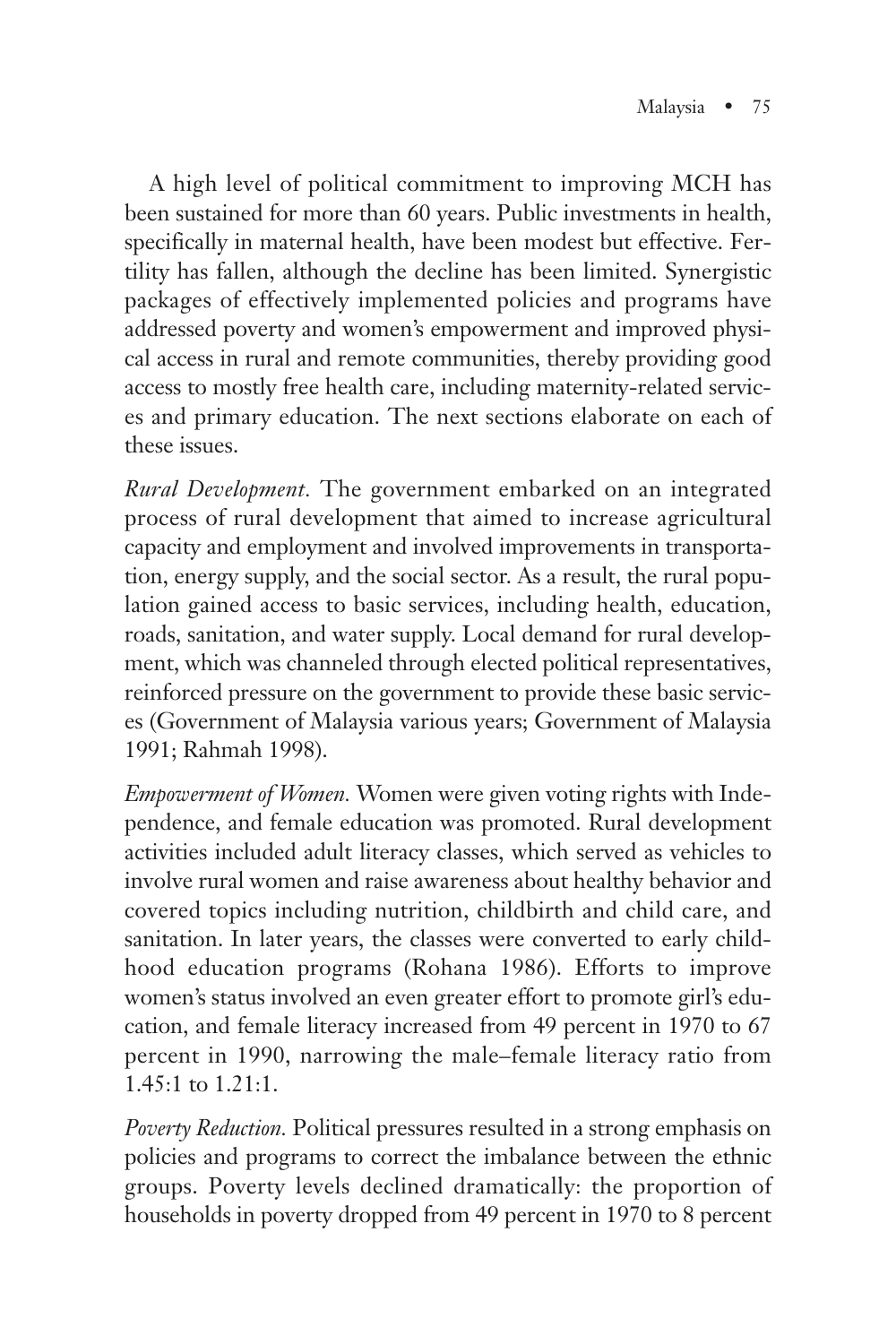in 1999 (12 percent rural and 3 percent urban). Sustained efforts were made to reduce gaps between the top and bottom 20 percent of the population, and the Gini coefficient<sup>2</sup> decreased from  $0.513$  in 1970 to 0.464 in 1995 (Fadil 1997; Government of Malaysia 2000).

*Urbanization and Access.* From 1981 to 1990 the country also experienced some socioeconomic changes that probably contributed to further growth in the utilization of maternity-related services. Following a recession in the early 1980s, manufacturing became the major source of economic growth. This shift was accompanied by large internal migration that changed the rural–urban distribution of the population (Government of Malaysia various years). Improved roads also facilitated transportation and access to health facilities in urban centers. By 1997, 90 percent of households had a safe water supply. In 1990, about 71 percent of the poor people in Peninsular Malaysia were located within 5 kilometers of rural clinics, where they could obtain free health care (Public Health Institute 1997).

*Quality Improvement.* Quality improvement became a national movement in the 1980s. The policy was implemented through a range of activities, beginning with all public sector activities that provided "counter services" to the public, such as mail, health, road transportation, and immigration. Hospitals and health centers across the country figured prominently as success stories of government services that had improved their image and provided more sensitive and caring services (Abu Bakar and Jegathesan 2000).

*International Support.* Some international agencies influenced health policy development during this period, including the World Health Organization (WHO), which provided a full-time consultant who had a critical role in designing MCH services, and the U.N. Fund for Population Activities. The World Bank, Asia Development Bank, and the United Nations Children's Fund provided critical analyses and or influenced the use of their loans (Abdul Khalid Sahan, informant interview).

*Health Status.* Between 1957 and 1975, life expectancy increased from 56 to 64 years for males and from 58 to 69 for females. A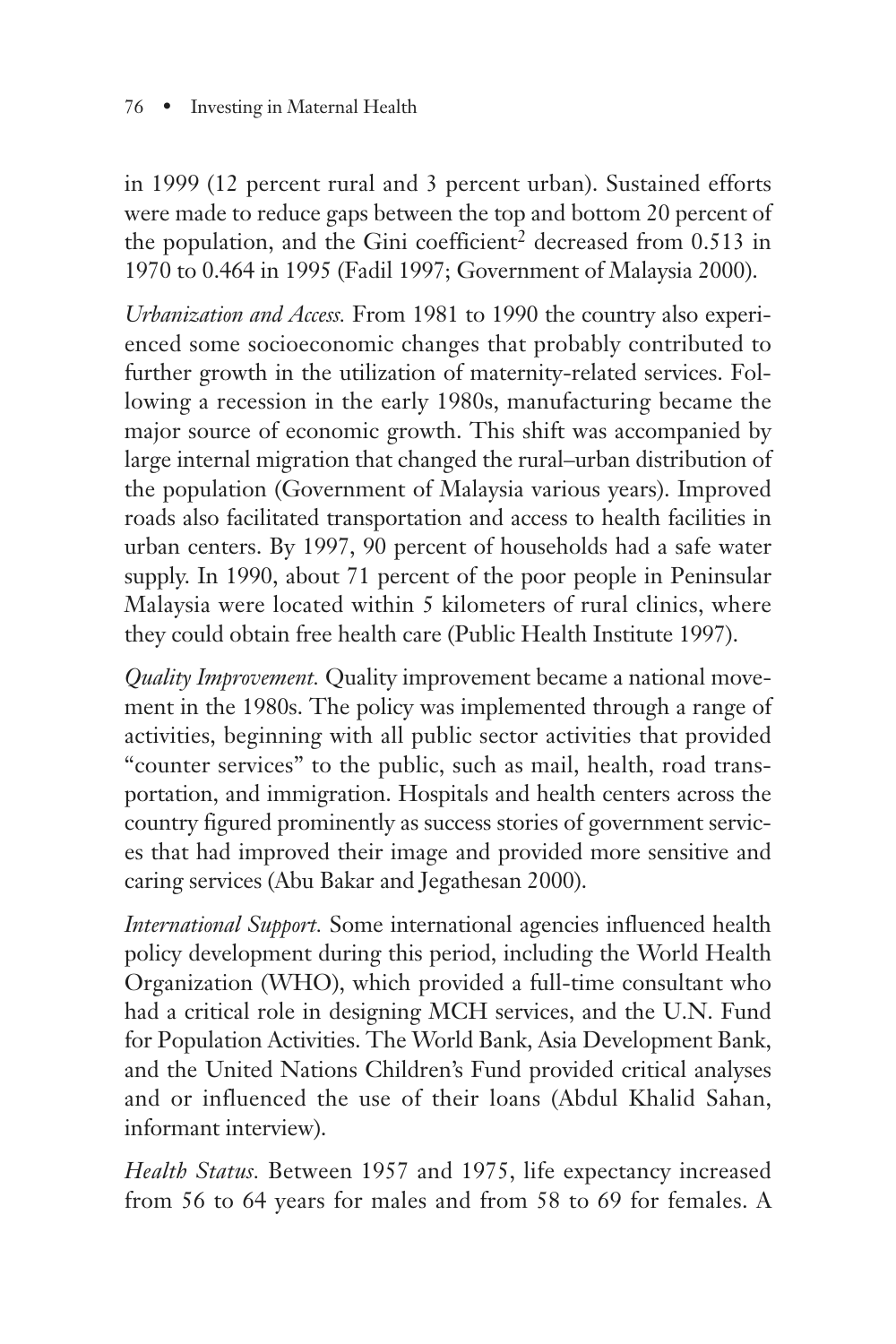nationwide malaria eradication program was implemented, and malaria incidence declined to 412 cases per 100,000 population.

*Fertility Reduction.* Fertility was reduced from a total fertility rate  $(TFR)<sup>3</sup>$  of 6.7 in 1957 to 3.2 in 1999. This decline is significant but smaller than the dramatic decline in maternal mortality over the same period. The sharpest decline occurred during the 20-year period between 1960 and 1980, when TFR fell from 6.0 to 3.9. Over the same period, MMR fell from 282 to 63 maternal deaths per 100,000 live births. Subsequently, a pronatalistic policy was adopted, and since 1984 the proportion of women using contraception has remained between 50 and 55 percent. TFR has remained at 3.3 to 3.4, whereas maternal mortality and other health indicators, such as infant mortality, have declined steadily (Malaysia, Ministry of National Unity and Social Development 1999).

Two noteworthy features of fertility decline could be related to maternal mortality. First, differences in fertility between ethnic groups became substantial after the late 1970s: ethnic Malays experienced a slow decline compared with the other ethnic groups (table 10). Second, the fall in fertility has been greater for women younger than age 20 and older than age 40. In the two decades from 1960 to

|             |               | <b>TFR</b>     |                |                     |                               |  |  |
|-------------|---------------|----------------|----------------|---------------------|-------------------------------|--|--|
| <b>YEAR</b> | <b>MALAYS</b> | <b>CHINESE</b> | <b>INDIANS</b> | OTHERS <sup>a</sup> | PENINSULAR<br><b>MALAYSIA</b> |  |  |
| 1957        | 6.1           | 7.4            | 8.0            | 5.0                 | 6.7                           |  |  |
| 1960        | 5.7           | 6.3            | 7.3            | 5.3                 | 6.0                           |  |  |
| 1965        | 5.5           | 5.6            | 6.7            | 4.4                 | 5.6                           |  |  |
| 1970        | 5.1           | 4.6            | 4.8            | 4.3                 | 4.9                           |  |  |
| 1975        | 4.6           | 3.6            | 3.9            | 2.9                 | 4.2                           |  |  |
| 1980        | 4.5           | 3.1            | 3.4            | 3.0                 | 3.9                           |  |  |
| 1985        | 4.8           | 2.7            | 2.9            | 3.5                 | 3.9                           |  |  |
| 1990        | 4.1           | 2.3            | 2.6            | 3.8                 | 3.3                           |  |  |
| 1995        | 4.0           | 2.5            | 2.7            | 2.5                 | 3.3                           |  |  |
| 1997        | 3.8           | 2.5            | 2.6            | 2.9                 | 3.3                           |  |  |

**Table 10.** Total Fertility Rates, by Ethnic Group, Peninsular Malaysia, 1957–97

aThe TFR for this group is not available for 1957; TFR for 1958 is shown instead. *Sources:* Malaysia, Department of Statistics 1991 and various years.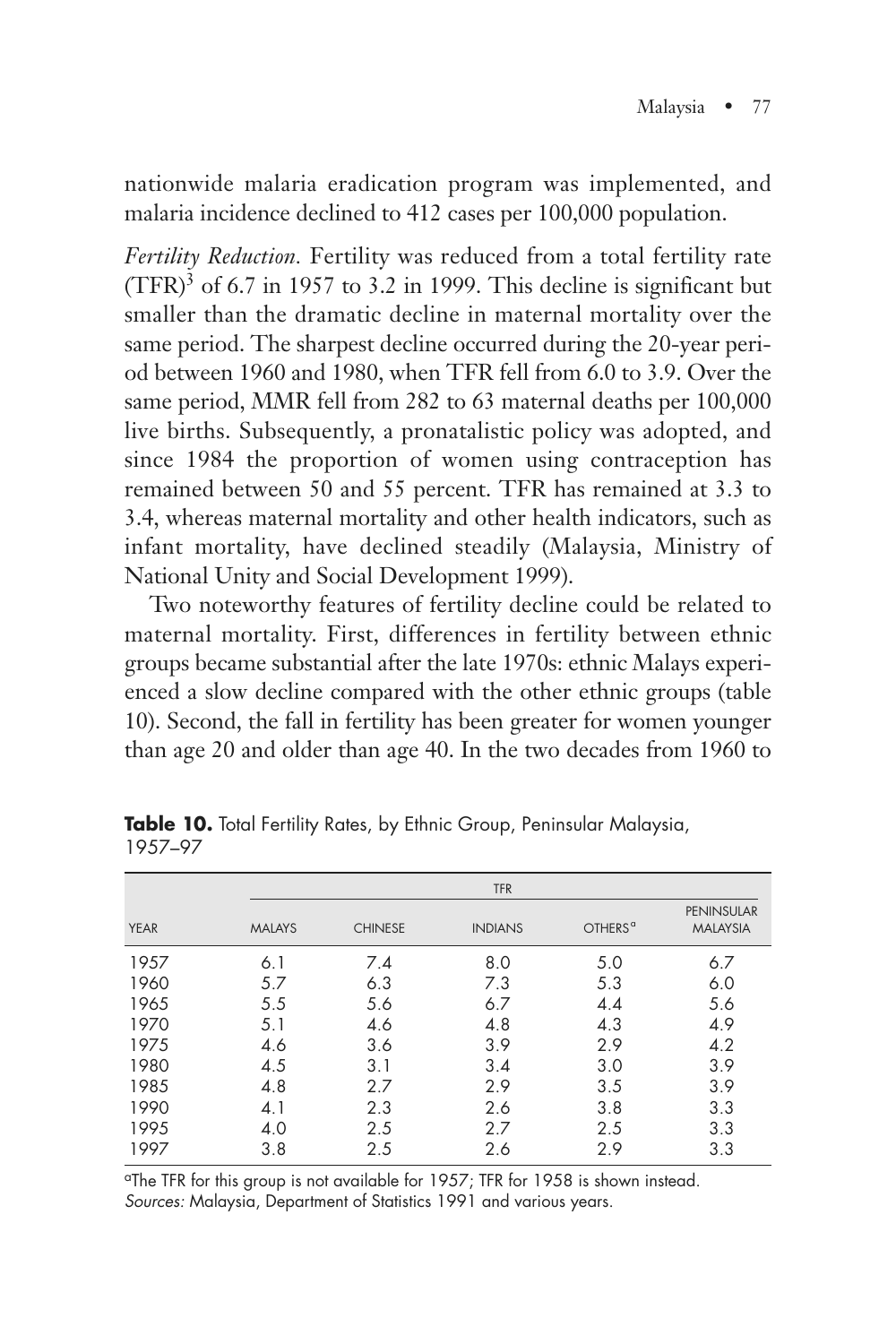1980, TFR dropped by 35 percent, but the fertility of women ages 15 to 19 fell by 69 percent, that of women ages 40 to 44 fell by 40 percent, and that of women ages 45 to 49 fell by 71 percent. Reductions in age-specific fertility among the main ethnic groups in these three age bands were achieved in a beneficial way from a maternal mortality perspective: the higher the age-specific fertility in each ethnic group in these ages, the greater the drop in the age-specific fertility for the particular ethnic group. However, it is appropriate to point out that although maternal death rates among women ages 40 to 49 are higher than for younger ages, the proportion of women in this age group who bear children is less than 10 percent of the total (Malaysia, Department of Statistics 1991; Malaysia, Department of Statistics various years). Consequently, the observed reduction in fertility in the oldest age bracket could have had only a relatively small impact on aggregate MMR.

# *Public Expenditures on Health*

The reduction in maternal mortality and other health improvements was achieved with a relatively modest outlay of public funds. Between 1946 and 1997, Malaysia spent about 1.4 to 1.8 percent of its gross domestic product (GDP) building and operating its comprehensive and mostly free publicly funded health services, a notable achievement. Briefly, the pattern of public expenditures on health services reflects different stages of health development and concern. Before Independence, both capital and operating expenditures were relatively low—less than 1 percent of GDP—because of the emphasis on providing disease-control and hospital services to the betteroff population living in urban areas.

Three major periods are discernable (table 11). The first was during the 10 years prior to Independence (1946–55), when capital investment in new health facilities was relatively low. Increases in operating expenses can be attributed to a great extent to the filling of professional posts that had been depleted during World War II. The number of admissions to public hospitals per head of population did not increase, and the number of hospital beds per 1,000 population actually decreased over the period.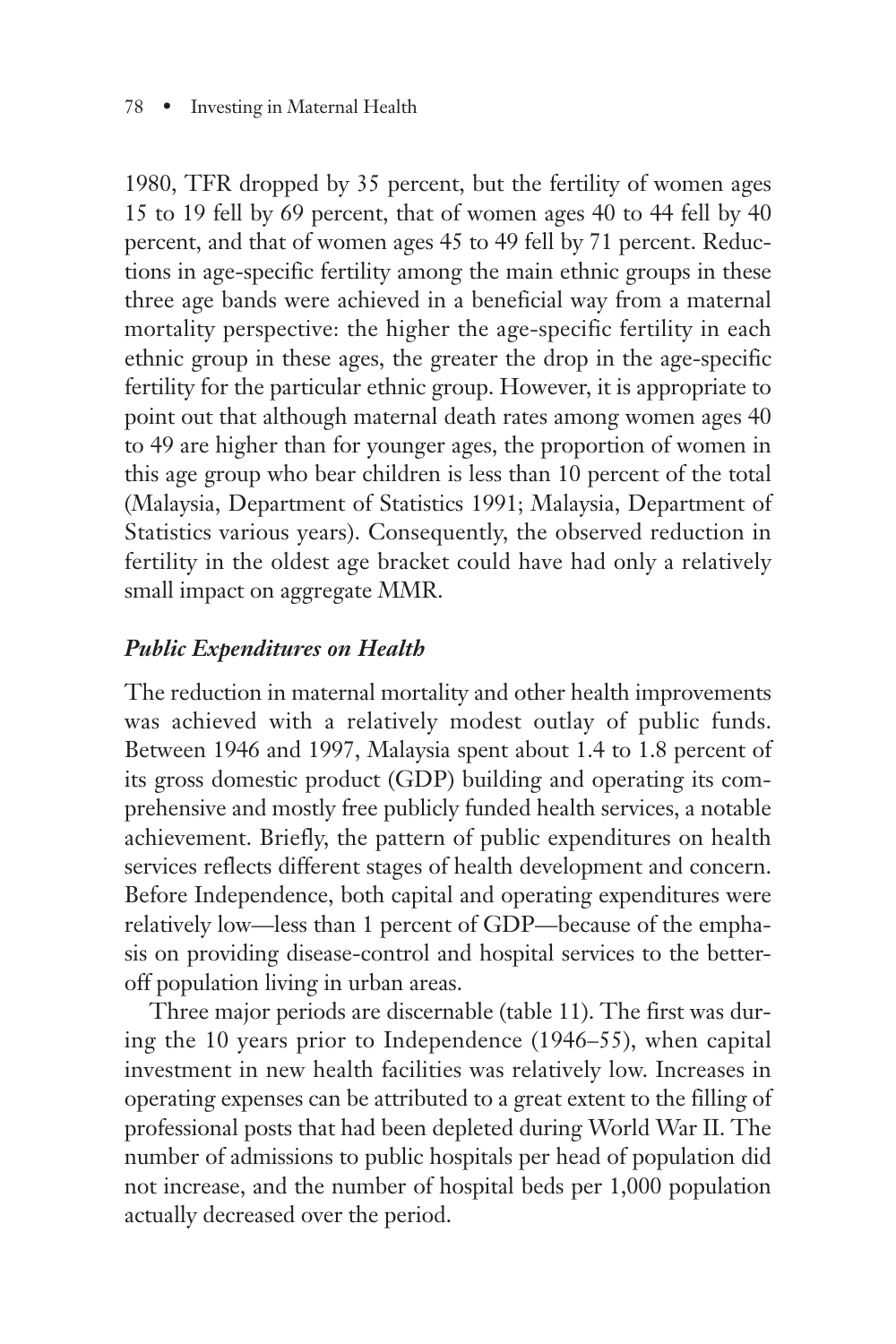|                                          | <b>EXPENDITURES (% OF GDP)</b> |                              |                              |  |
|------------------------------------------|--------------------------------|------------------------------|------------------------------|--|
| <b>PERIOD</b>                            | <b>OPERATING</b>               | <b>CAPITAL</b>               | <b>ALL</b>                   |  |
| 1946-50<br>1951-55                       | 0.69<br>0.91                   | 0.01<br>0.04                 | 0.70<br>0.95                 |  |
| 1956-60<br>1961–65<br>1966-70<br>1971-75 | 1.40<br>1.42<br>1.59           | 0.14<br>0.29<br>0.28<br>0.20 | 1.54<br>1.71<br>1.79         |  |
| 1976-80<br>1981-85<br>1986-90<br>1991-95 | 1.49<br>1.37<br>1.31<br>1.18   | 0.14<br>0.21<br>0.19<br>0.27 | 1.63<br>1.59<br>1.51<br>1.44 |  |

**Table 11.** Expenditures on Public Health, Malaysia, 1946–95

— Not available.

GDP = Gross domestic product.

*Sources:* Authors' compilation of data from various sources.

The second period covers the next 20 years, 1956–75. With Independence came a sevenfold upsurge in public sector capital expenditures for health services, reflecting rapid expansion in capacity and use of rural health services as well as hospitals. About 1,280 new midwife clinics<sup>4</sup> were built, which were backed by some 256 small health subcenters and 65 main health centers.<sup>5</sup> General and district hospital capacity rose by about 5,100 beds (an increase of 38 percent), and admissions increased from 44 per 1,000 population in 1960 to 59 per 1,000 population in 1975 (an increase of 34 percent; Malaysia, Ministry of Health various years). Staff increased significantly; for example, in the 2-year period from 1973–75 alone, the number of nursing staff and midwives employed increased by 27 percent. Nevertheless, operating expenditures increased at a slower pace than investment and reached their peak of 1.6 percent of GDP during 1971–75. Even at the height of capacity building and operating expenses, Malaysia's public sector expenditures on health services reached only 1.8 percent of GDP.

The third period was from 1976–95. The extensive rural health system had been established, and total public sector expenditures on health services declined to an average of 1.4 percent of GDP from 1991–95. Capital expenditures initially declined in relation to GDP,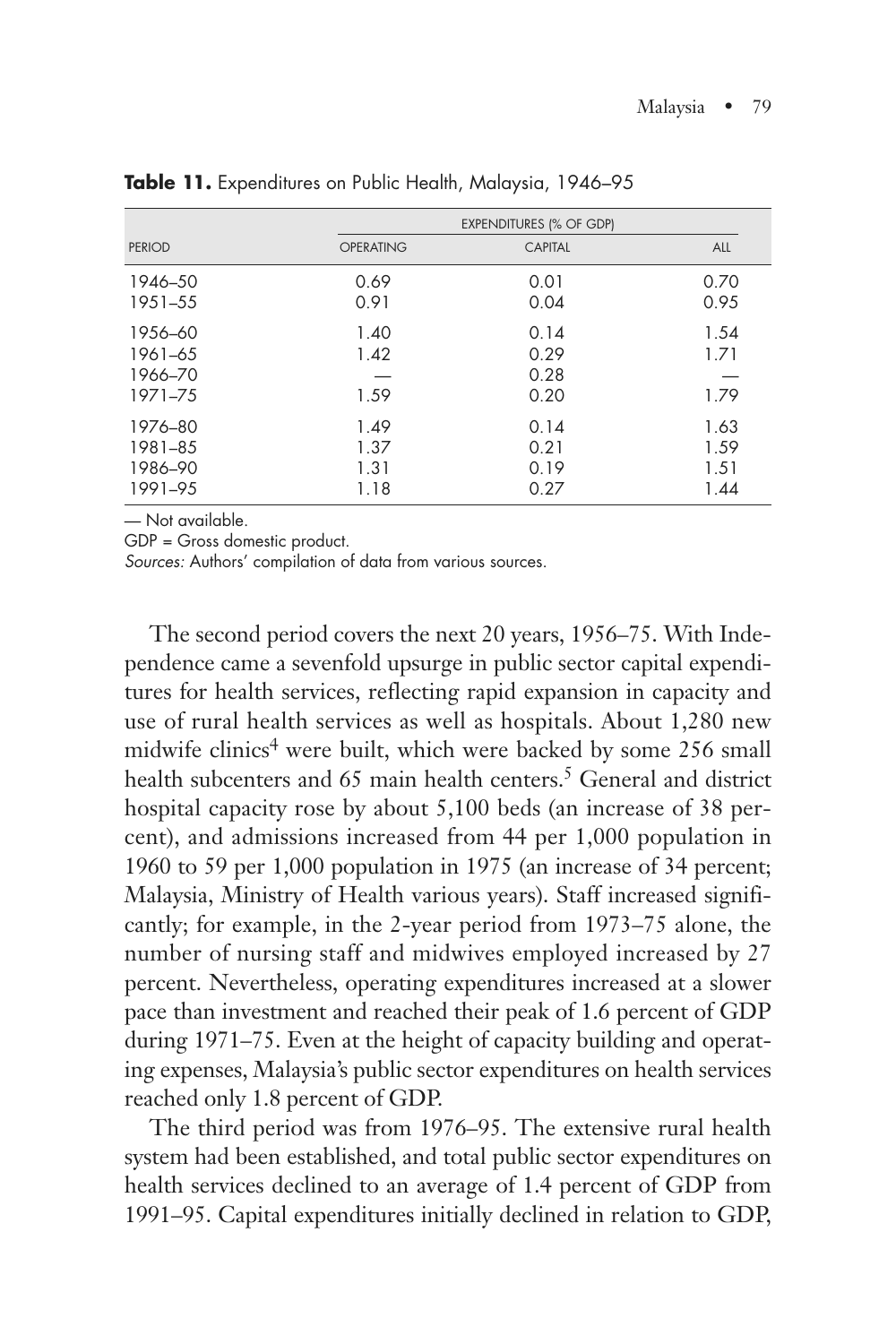but investments in hospitals kept public capital expenditures on health services at around 0.2 percent of GDP. Subsequent years saw capital expenditures reach high levels (0.27 percent of GDP) as a result of increasing investments in hospitals, while a large decline occurred in the proportion spent on rural health services. Investment in hospitals mostly involved updating existing facilities, and inpatient capacity rose by fewer than 1,000 beds in Peninsular Malaysia. In fact, the higher rate of population growth led to an actual reduction in the number of public hospital beds for acute care from 1.8 per 1,000 population in 1975 to 1.2 per 1,000 population in 1995. The rate of use of acute inpatient services $6$  remained about the same, at 50 admissions per 1,000 population. Despite the decline in the number of public hospital beds, the supply of beds continued to be well above demand. In 1995, on average, only about 60 percent of public hospital beds were occupied.

The operating expenditures of health services in the public sector gradually declined from their peak in 1971–75 (1.6 percent of GDP) to a low of 1.2 percent of GDP in 1991–95. This reduction in operating expenditures in relation to GDP kept total public sector health care expenditures at its lowest 5-year average (1.4 percent of GDP) since Independence. This phenomenon can be partly attributed to the lower personnel salary rates in relation to per capita GDP over time.

This study analyzes expenditures related to maternal health care against this dynamic background of public expenditures on the whole range of health services.

#### *Public Expenditures on Maternal Health*

One cannot estimate and analyze capital expenditures for maternal health care until the mid-1960s or estimate and analyze operating expenditures until the 1970s. By this time, rural health services had been established and substantial coverage had been achieved.

In the 25-year period from 1971–95, Malaysia spent an average of only 0.38 percent of GDP on the provision of maternal health care<sup>7</sup> (table 12). That spending included capital expenditures on facilities for a comprehensive and far-reaching network of community- and hospital-based services as well as operating expenses. The country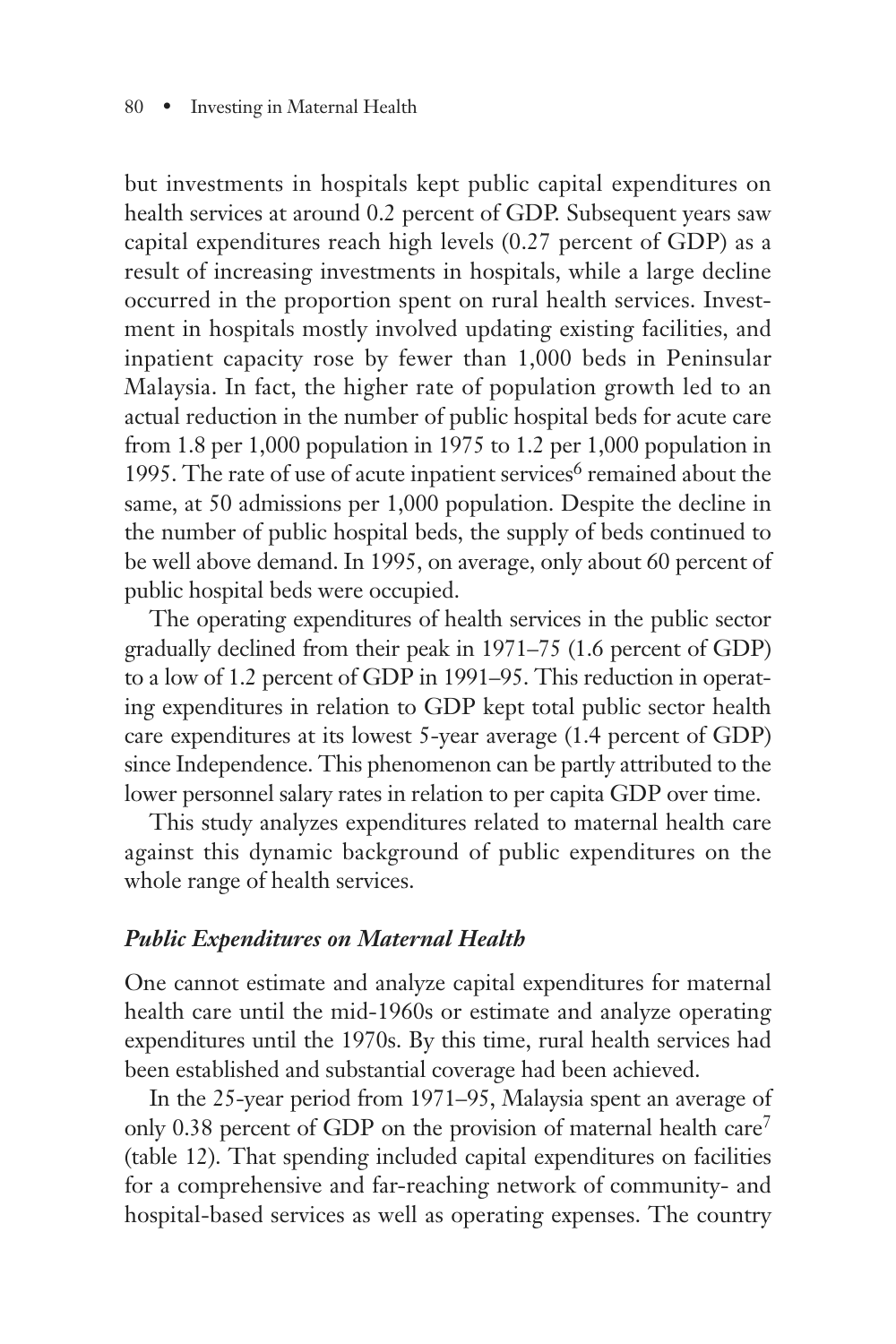| <b>TYPE OF EXPENDITURE</b>            | % GDP |
|---------------------------------------|-------|
| Operating (total)                     | 0.32  |
| <b>MCH</b>                            | 0.19  |
| Hospital deliveries and complications | 0.13  |
| Capital (total)                       | 0.06  |
| <b>MCH</b>                            | 0.04  |
| Hospital deliveries and complications | 0.02  |
| All (total)                           | 0.38  |
| <b>MCH</b>                            | 0.23  |
| Hospital deliveries and complications | 0.15  |

Table 12. Estimated Public Sector Expenditures on Maternal Health Care, Malaysia, 1971–95

MCH = Maternal and child health.

*Sources:* Authors' compilation of data from various sources.

regards the relatively small proportion of GDP spent on maternal health care as eminently affordable.

Operating expenditures for maternal health care accounted for an average of 0.32 percent of GDP, which was less than one-fifth (18 percent) of the public expenditures on operating health services. Operating expenditures for maternal health care in hospitals were only 0.13 percent of GDP. On average, in the 25-year period 1971–95, total capital expenditures on maternal health care amounted to a humble 0.06 percent of GDP.

#### *Affordability to Households*

Improving health care services in rural areas was part of the Malaysian government's strategy to alleviate poverty. In accordance with that policy, antenatal care and home deliveries by government midwives and nurses were free. The free nature of the government service actually caused acceptability problems because it threatened the livelihood of traditional birth attendants (TBAs) in the villages. Consequently, the government deliberately made an effort to include TBAs in the strategy and provided a subsidy for their own work (Abdul Khalid Sahan, informant interview). Fees for hospital services depended on the level of hospital accommodation and the income of the person admitted. Admission to a third-class hospital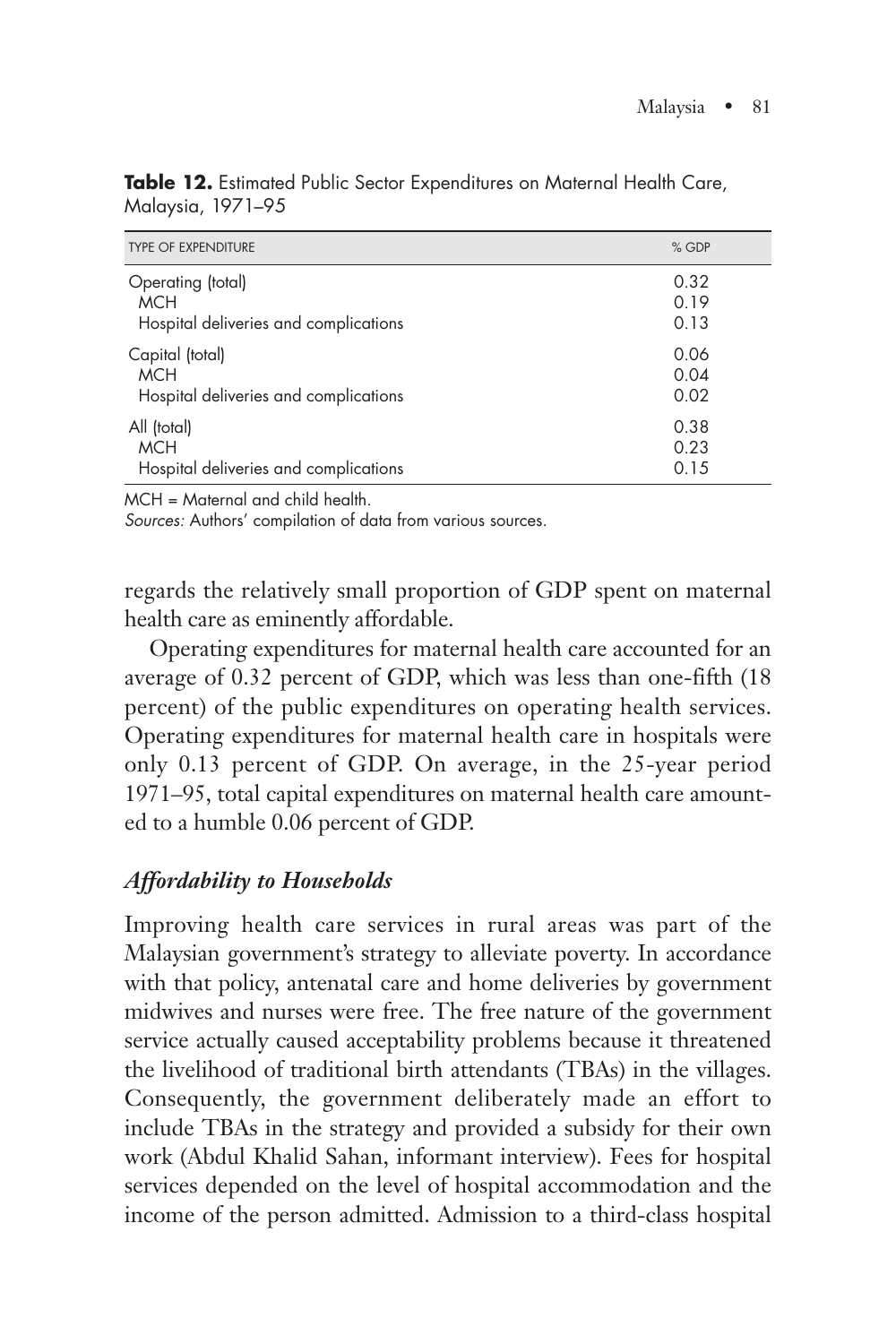was free for people with low incomes. However, fees even for the nonpoor were minimal and often not pursued. Data for 1976–77 show that collected fees represented the equivalent of only about 4 percent of the operating expenditures of hospitals (Malaysia, Ministry of Health various years).

A World Bank study in the 1970s showed that "more than twothirds of hospital inpatients paid no fees; the same was true of more than three-quarters of outpatient treatment at all facilities. Regression analysis, with the various procedures as dependent variables, rejected income as an explanatory variable" (Young, Bussink, and Hasan 1980, p. 139). Another, more recent, World Bank study arrived at similar findings (Hammer, Nabi, and Cerone 1995). However, the findings of the later study have another facet to them: they show that the use of free health services provided by the government accounted for the equivalent of almost one-fifth of the income of the poorer households in Malaysia (Hammer, Nabi, and Cerone 1995).

## *Health Policy and Program Implementation: The Foundations (1933–57)*

Policies and programs introduced by British colonial administrators prior to World War II were the foundation on which the future Malaysian health system developed. Thus, modern medicine as it was practiced in Britain in the first half of the 20th century influenced health services development in colonial Malaya. Critical to maternal health were the professionalization of midwifery, birth and death registration systems, establishment of models of MCH services that proved to be popular and encouraged skilled care during childbirth, and official recognition of MCH as a national priority. The measures were put in place when MMR was reportedly higher than 700 deaths per 100,000 live births, although it is believed that MMR was actually much higher because deaths were grossly underreported and health services were confined largely to urban areas.

*Professionalization of Midwifery.* Midwifery was professionalized through legislation governing the practice of midwifery, midwifery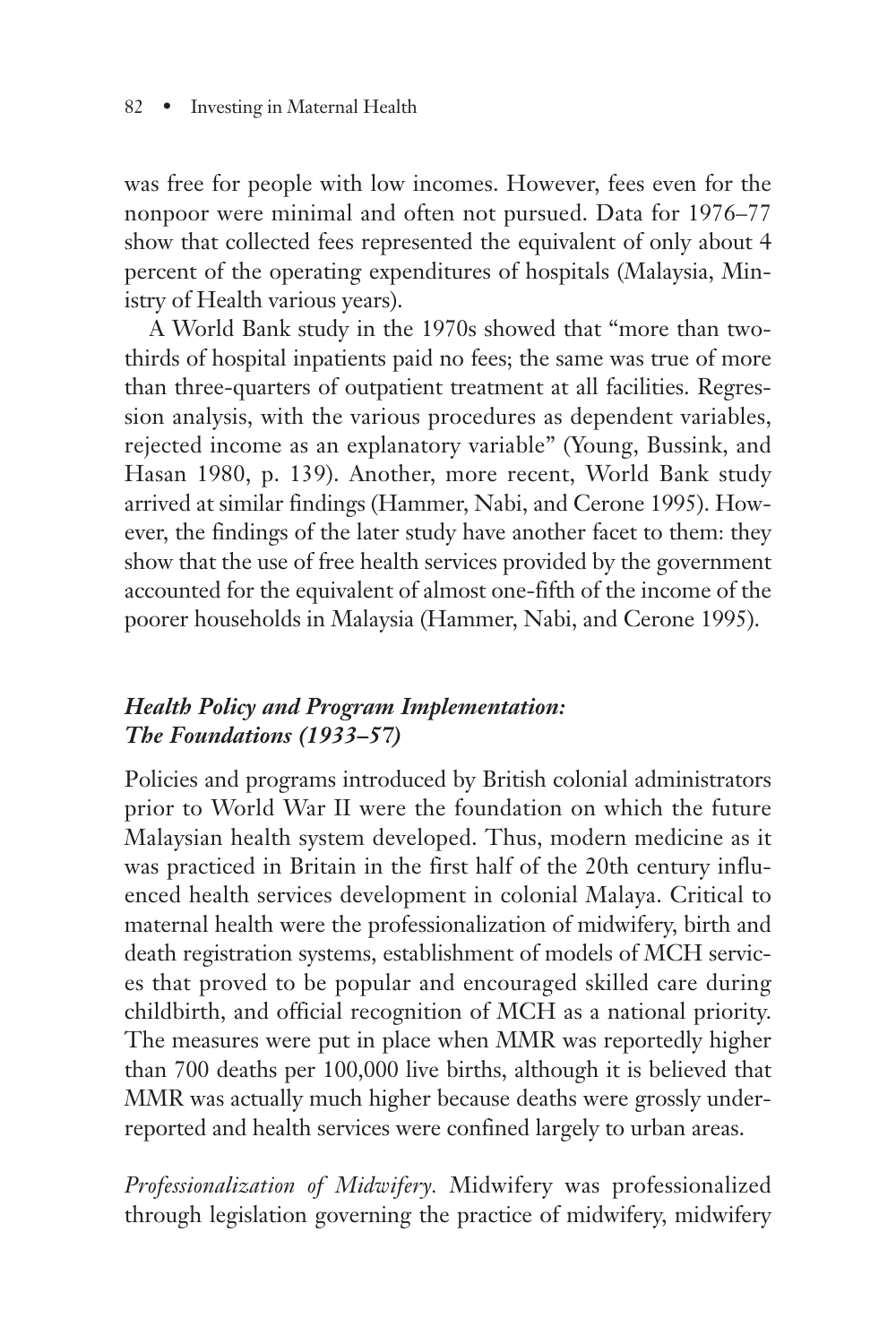training, certification of midwives, and close supervision of midwives by nurse–midwives and nursing sisters. Midwifery legislation was enacted in different years during the first half of the 20th century in the various states of Malaya, consolidated in 1955, and updated several times during the subsequent decades (Malaya 1955, and Malaysia 1968, 1971, 1972, 1985, 1990). The midwifery curriculum, introduced during the colonial era (Manderson 1996), later proved to be feasible for large-scale replication. Although programs and services before Independence were limited to urban areas, their pattern provided the model for future development.

Midwives were registered under the Midwives Act and employed in the public sector. They had 18 months of rigorous clinical training in hospitals and home settings, and they visited the homes of pregnant women and of women who had reported a birth to the local registrar. They urged clinic attendance and provided free, clinic-based antenatal care as well as 10 days of postnatal care in clients' homes. They also managed childbirth in the homes of women who were reluctant to go to the hospital. In hospitals, the midwives conducted all normal deliveries.

Certified nurse–midwives closely supervised government midwives. Nurse–midwives were certified graduates of a 3-year basic nursing program, followed by 12-month midwifery training (9 months in hospitals and 3 months in domiciliary settings). They were registered under the Nursing and the Midwifery Acts. Some nurse–midwives had an additional 1-year training in public health to become public health nurses (PHN). The nurse–midwives and PHNs conducted prenatal and child health clinics, including nutrition education; responded to calls for help from midwives during home deliveries; helped arrange transportation for emergencies; spearheaded efforts to bring health information to communities; and mobilized local leaders to appreciate and respond to dangers during pregnancy and childbirth (Chong 1971; Nursing Division 1988).

*Birth and Maternal Death Registration and Monitoring.* Births and deaths were reported at local police stations, which are the peripheral sources of data for the registrar general (RG). Government midwives obtained information on maternal deaths from the local police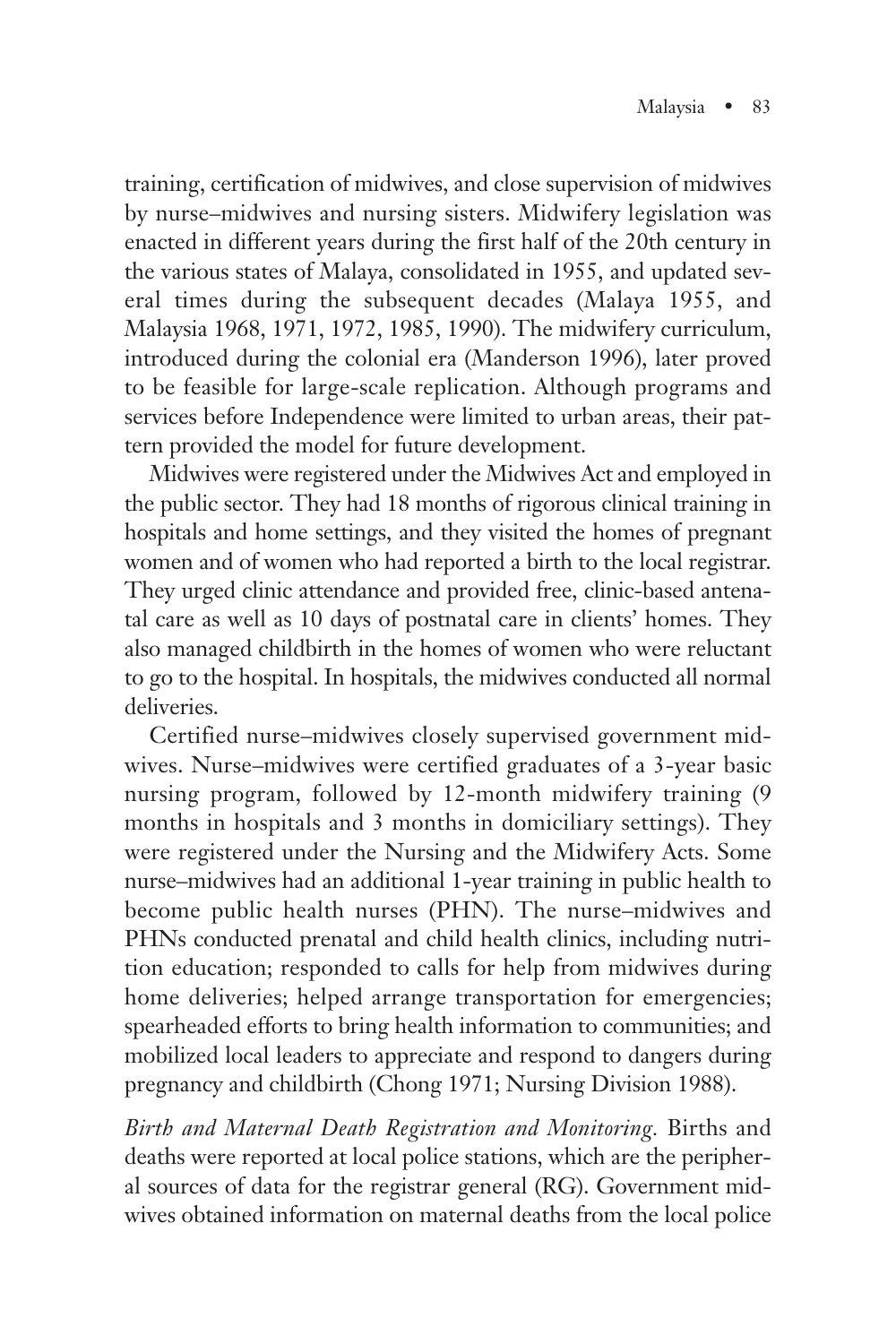station, thereby creating the earliest linkage between the health and civil registration systems for monitoring maternal deaths in the community. The practice of investigating maternal deaths was introduced during the colonial administration, albeit in an ad hoc manner and mostly in hospitals. This system gradually evolved into a fullfledged modern system of confidential inquiry into maternal deaths.

*Maternal and Child Health Clinics and Home Visits.* Prior to World War II, in response to concerns about high infant mortality, colonial authorities established a limited number of infant welfare clinics (later known as MCH clinics) in urban centers. The clinics had female staff provide child health care as well as antenatal and postnatal care for pregnant women. Staff encouraged childbirth in government hospitals that had beds set aside for maternity. During that era, the ethnic Chinese community also established private, not-for-profit maternity hospitals in the major townships; they were largely intended to serve the increasing number of female labor immigrants who lived in overcrowded housing with no facilities for childbirth at home. By the 1930s, recognizing the need to have midwives who were culturally acceptable to the community, authorities in some of the states made early efforts to encourage local Malay girls to train as midwives and be employed by local public sector authorities. Their clients were mainly Malays in periurban areas. Although little expenditure data are available, reports indicate that resource limitations, such as insufficient budget, lack of trained personnel, lack of rural infrastructure, and administrators' perceptions about cultural barriers among rural ethnic Malays limited the programs to urban areas. Some states, however, introduced measures in rural areas to increase community awareness of basic health and hygiene issues through such means as home science in girls' school curriculum and educating TBAs in clean delivery practices (Manderson 1996, Phua 1987).

During 1946–60, MCH clinics and maternity wards proved to be popular in urban and periurban areas; attendance at the clinics and home visits by midwives increased tenfold. Skilled attendance at delivery rose from 30 percent to about 40 percent, and almost all such childbirth for which records exist occurred in government hos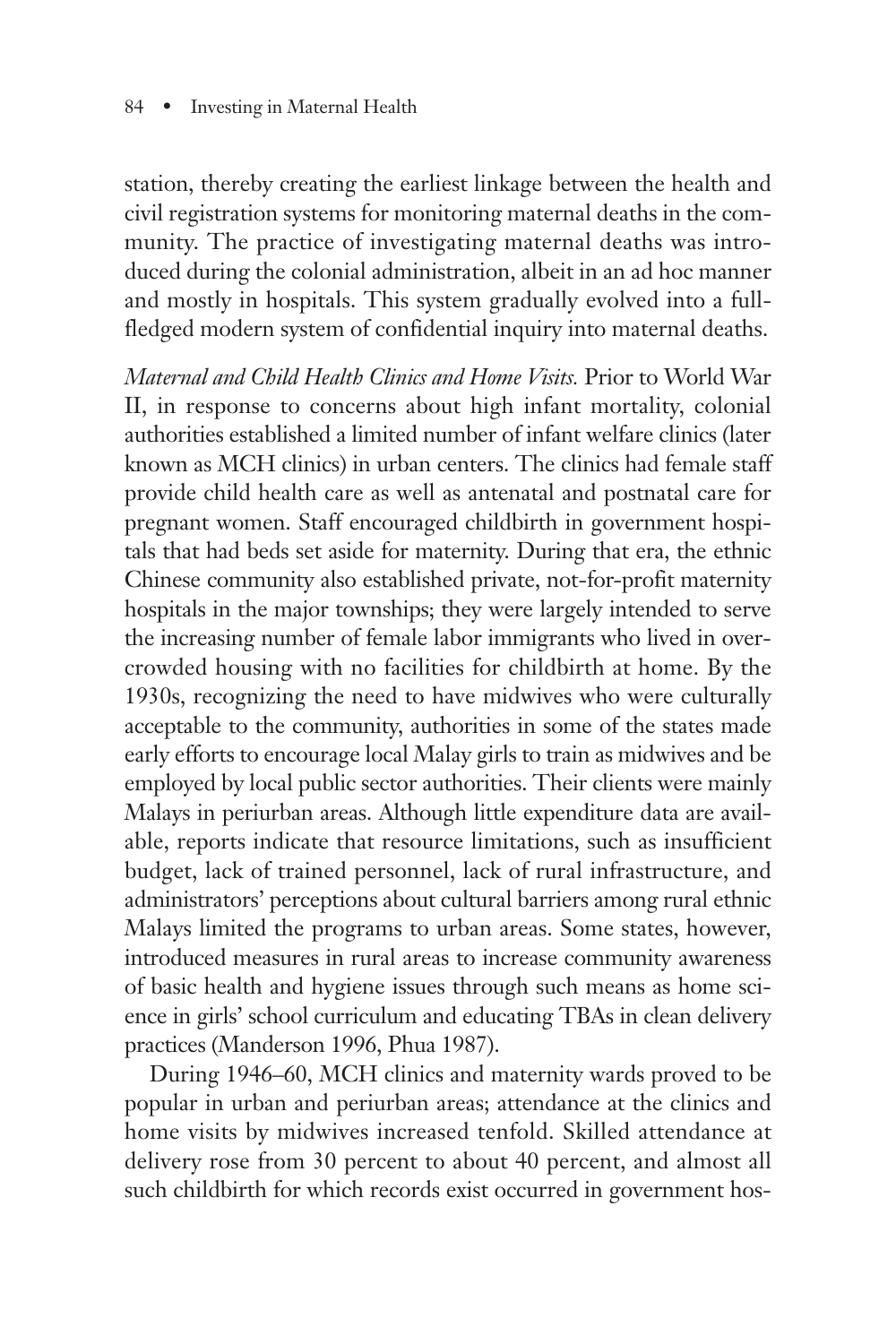pitals and a couple of private Chinese maternity hospitals. MMR declined from more than 700 per 100,000 live births in 1947 to 396 in 1956. The fall in MMR among ethnic Chinese, who made up about 35 percent of the population, was most impressive. Chinese were more urban than the other ethnic groups, and the large-scale resettlement of rural ethnic Chinese into new villages during the late 1950s provided them easy access to MCH clinics and hospitals. By the end of this phase, MMR of ethnic Chinese was 140, compared with 200 and 400, respectively, among the predominantly rural ethnic Indians and Malays, who made up approximately 10 percent and 50 percent of the population

*Effects of Major Health Problems on the Progress in Maternal Health.* During the late 1940s and 1950s, the highest priority was given to overcoming the malnutrition that had become serious during the war years, to improving child survival and maternal health, and controlling communicable diseases. Malaria control measures, mostly environmental in nature, were reestablished in urban areas and for the labor force on the rubber estates. However, malaria remained a major problem for 60 percent of the population in rural areas. Although no national data exist prior to the 1960s, it is estimated that in the late 1950s and early 1960s, malaria incidence was about 2,300 cases per 100,000 population (Sandosham 1965).

*Maternal and Child Health as National Priorities.* In 1948, following the lead provided by WHO, the government identified maternal health as a top national priority and focused on expanding MCH services to the rural population. (Noordin 1978). A World Bank mission in 1955 noted that "the medical and health services of the Federation have been eminently effective in achieving a relatively high level of health. . . .The maternity and child welfare field is one of the most rapidly growing areas of the Medical Department activity" (IBRD 1955).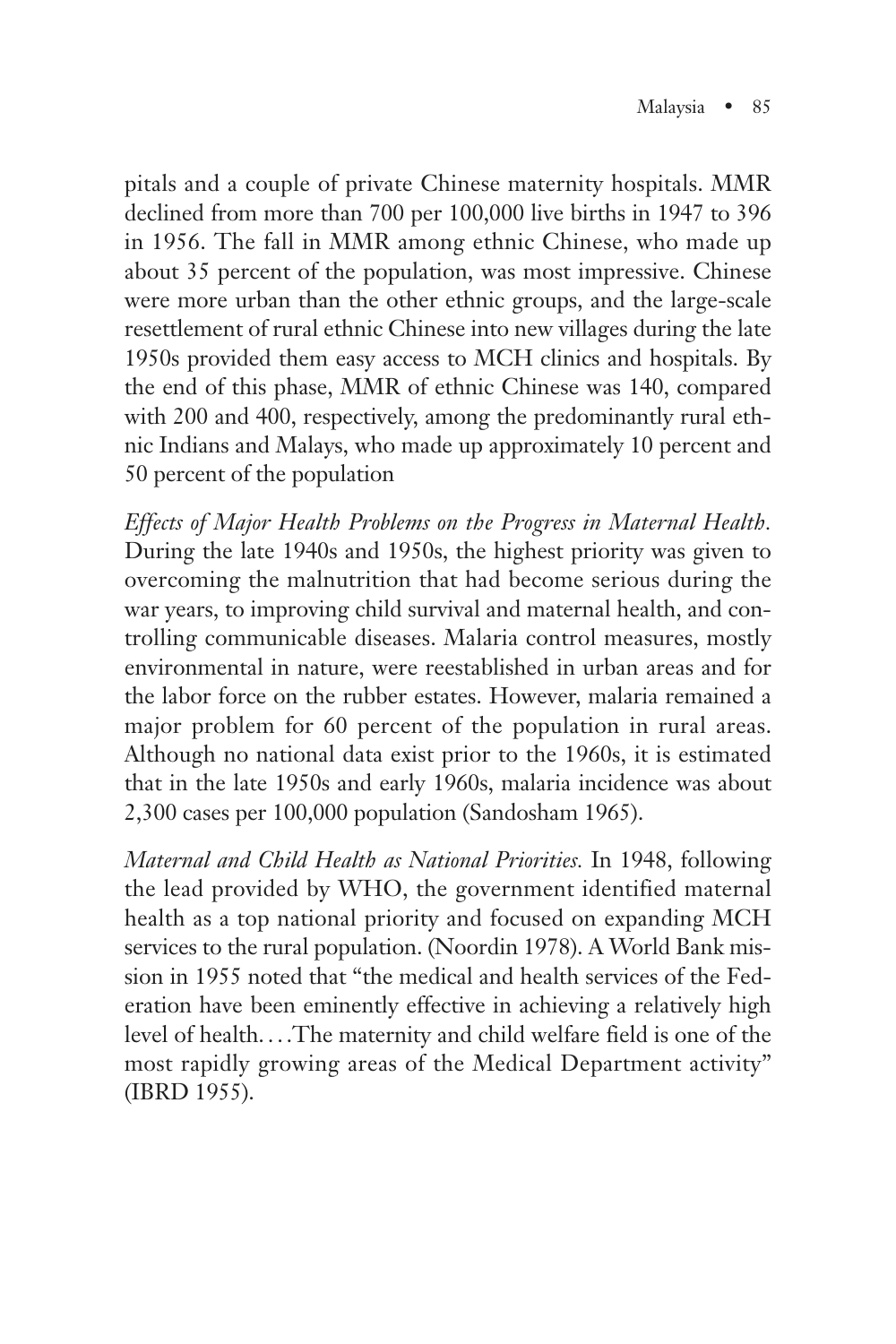# *Improving Access and Service Utilization by the Rural Poor (1957–75)*

In the mid-1950s, female literacy was only 17 percent, and more than 60 percent of the population lived in rural areas, where health facilities were scarce. Nationwide, about one MCH clinic existed for every annual 1,000 live births, and about 480 live births occurred per midwife annually. The rural health service program was designed to improve access to a basic package of community-based services, including care during pregnancy, childbirth, and the postnatal period; child health and nutrition; communicable disease control; safe water and sanitation; and medical care for common illnesses. The initial thrust was on construction of clinic facilities and residential accommodations for staff, provision of transportation, and building of training facilities. This initial drive was soon complemented by the expansion of public hospital services: general and district hospital capacity rose by some 5,100 beds, or 38 percent (Malaysia, Ministry of Health, various years). About 12 percent of all beds were maternity beds. MCH clinic services and home visits were free for the clients, and childbirth in institutions was practically free except for those who chose to use first-class wards. The rapid expansion of the infrastructure managed to increase health service availability and access despite the high population growth (table 9). By 1977, surveys showed that more than 85 percent of the rural population lived within 3 miles of a static health facility, and mobile health teams served those who lived beyond that range (Noordin 1978). Today, the network of rural health services continues to be vital in providing access to services to families in rural areas.

*Staffing Patterns.* Four categories of staff contributed to various degrees to maternity services: government midwives and their supervisors; nurse–midwives; medical officers, who did not have postgraduate training in obstetrics; and specialist obstetricians. The midwives became the backbone of maternity services and provided the bulk of first-contact maternity services<sup>8</sup> in clinics, outreach home visits, and hospital labor rooms and maternity wards. To meet the needs of the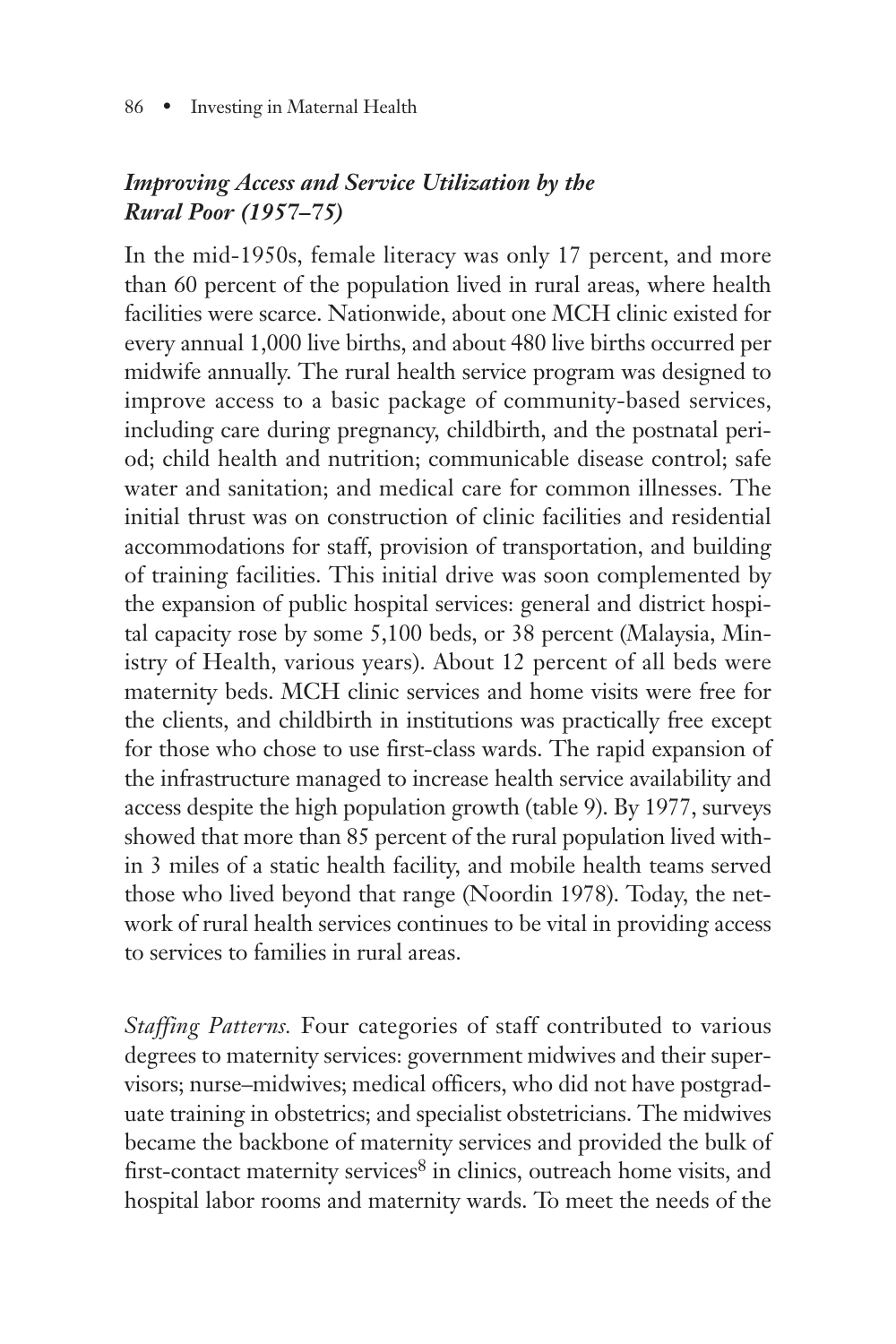rapidly growing population and expanding rural health services, the licensing of midwives and nurses doubled in 1971 and further increased during the subsequent 10 years. Access to skilled midwives improved as the ratio of government midwives to live births fell from more than 1:300 in 1960 to about 1:120 in 1975. Trained midwives became one of the cornerstones in the development of the highly successful rural health services of modern Malaysia. After the 1978 Alma Ata Declaration, the responsibilities of midwives were expanded to those of a community nurse, and the range of their activities widened to include child health (immunization and growth monitoring) and basic treatment of a few common conditions. However, their midwifery functions did not diminish. The prestige they had gained in the community as midwives enabled them to rapidly grow into their expanded role (Malaysia, Ministry of Health 1991, 1992).

Nurse–midwives were key figures. In hospitals, they managed the labor ward and supervised trained midwives, who managed normal deliveries, to ensure compliance with clinical management protocols. They dealt with the emergencies that arose during childbirth in hospitals that had no doctors with training in obstetrics (box 2). In the rural health services, supervisory nurses were nurse–midwives or PHNs. Not only did they provide hands-on support for midwives when complications arose during childbirth, but they also were effective and respected communicators at the village level. Nurse– midwives intensified community awareness of the dangers during pregnancy and childbirth and facilitated emergency transportation planning for remote communities.

Doctors did not provide first-contact maternity care, but they were the first line of referral for nurse–midwives. Doctors who did not have postgraduate training in obstetrics provided backup for nurse–midwives in recognizing complications in pregnancy and childbirth, provided emergency resuscitation, and performed a limited number of nonsurgical interventions. The number of doctors in the public sector was limited, however, and they served mostly in larger cities. About 600 nurses and midwives existed for every 100 doctors. Few private sector doctors provided maternity care.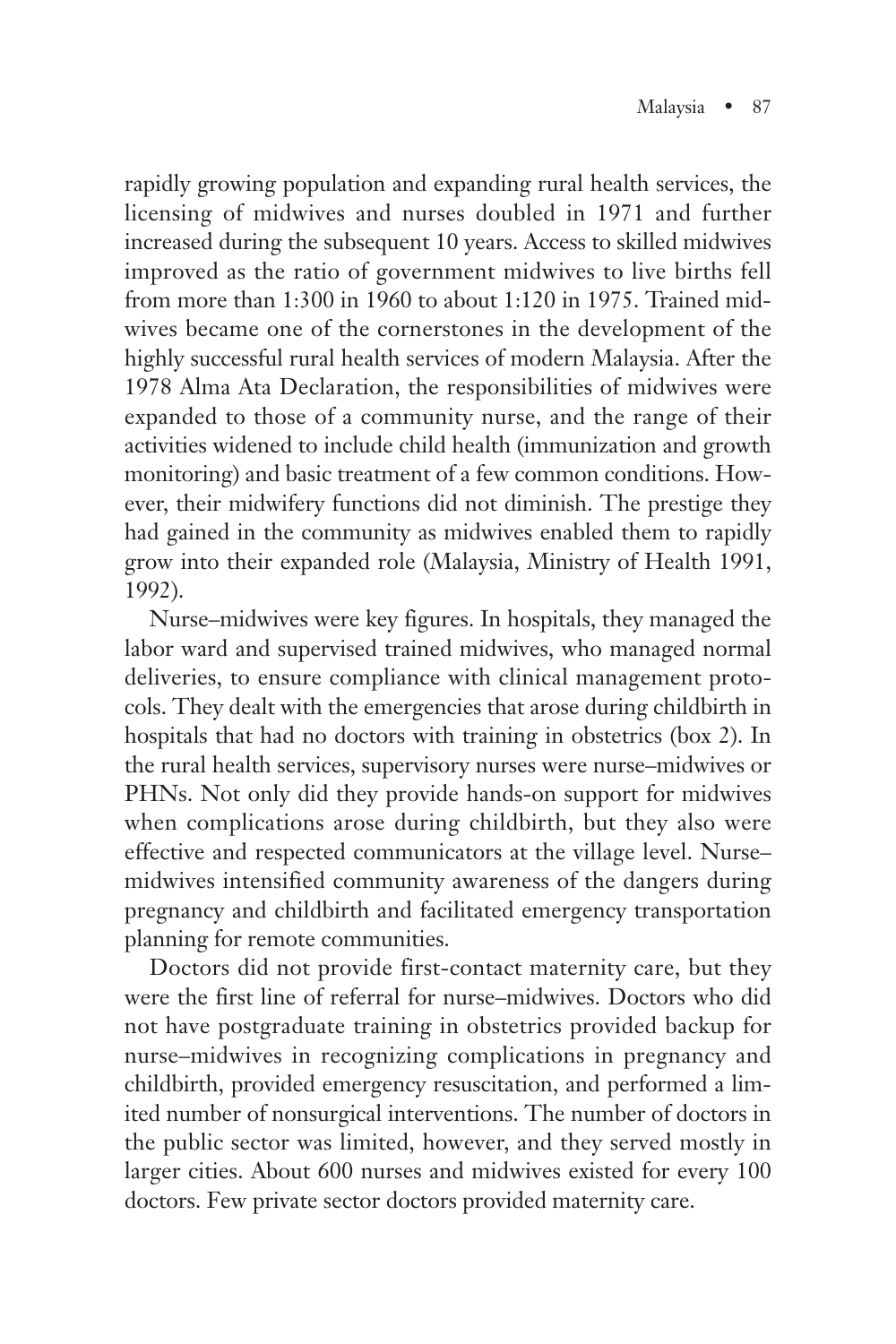#### 88 • Investing in Maternal Health

In 1960, only five obstetricians were in the public sector (56,000 live births per obstetrician). By 1974, their number had increased to 25 (12,400 live births per obstetrician). During the 1960s, general surgeons provided emergency obstetric care in hospitals that had no obstetrician. In 1972, there were 2.1 acute hospital beds per 1,000 population. Although all 58 public sector hospitals had maternity wards, only 21 had maternity units with obstetricians.

*Midwifery in Hospitals.* In all hospitals, demand for maternity beds was high, and occupancy rates reached 100 percent in urban hospitals. Women who had an uncomplicated childbirth went home within 12 hours. Women who experienced complications during childbirth at home were brought to the nearest hospital, which could be a small hospital with no obstetrician. All such hospitals maintained a stock of emergency blood that was given prior to transport to the nearest large hospital. The shortage of doctors was a major problem that was aggravated by the continuing outflow of doctors, who were attracted by higher incomes and social amenities in urban areas, from the public to the private sector. Hospitals that had no doctors with specialist qualifications were underutilized because they provided only basic laboratory investigations and did not perform surgical interventions.

## *Partnership with Traditional Birth Attendants*

In 1960 unskilled birth attendants handled about 60 percent of births; most of them were TBAs in rural areas. The need to overcome cultural barriers to the use of modern midwifery was recognized, and a partnership mode developed between government midwives and the local TBAs who had been the mainstay of village obstetrics. TBA practices were studied, documented, and classified into three categories: (a) harmful, and to be discouraged, (b) beneficial and to be encouraged, and (c) neutral, to be left undisturbed. It also became apparent that the introduction of free midwifery services by government midwives would generate hostility from the TBAs. Consequently, government staff was encouraged to work in partnership with TBAs. The latter were persuaded to provide harmless and much valued childbirth-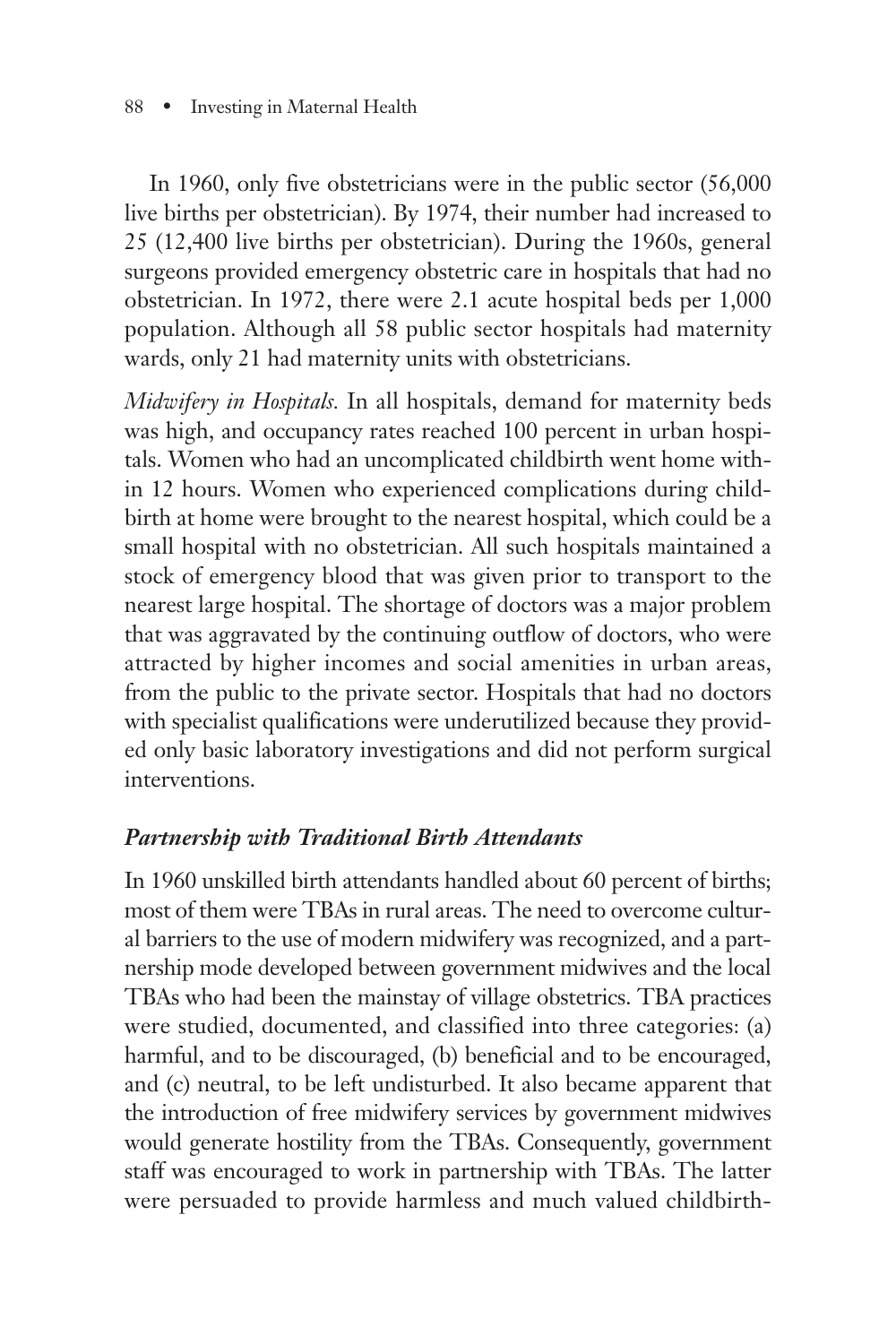## **Box 1. Midwives and Nurse–Midwives in the 1960s and 1970s**

"Those were the heady days of nation building. I worked in one of the most remote districts in Peninsular Malaysia and look back on those days with pride and affection. It was a privilege to have served our people and brought progress to our rural sisters. We nurses worked as a team and had a strong sense of ownership in the service that we provided. There were few doctors in the rural areas. It was up to us midwives and nurses. Midwives followed rigid clinical protocols that spelt the 'Do's and Don'ts' and were the backbone of their training. Each of us was held accountable. Everyone regarded a maternal death as a major tragic event."

*Ajima Hassan, public health nurse–midwife*

"Undaunted by physical hardships and lack of social amenities, nurses are found in the most remote parts of our country. This grit, this courage. All of you as a group should be proud of it. It is my earnest hope that this commitment shall continue to be a part of your profession and to burn as an eternal flame."

> *Abdul Khalid Sahan, former director general of health, Malaysia, addressing nurses in 1984*

"In the 1970s, I was in charge of a district hospital when the local leaders of a rural Malay community came to me in protest saying, "How can this young Chinese midwife help our women in childbirth? She does not know our customs

related services, such as postnatal massage, while the government midwife dealt with the childbirth process. TBAs were registered in a separate section of the Midwives' Register. They were trained in the avoidance of harmful practices and given an allowance of RM10 for each delivery they conducted. They were also provided with a kit for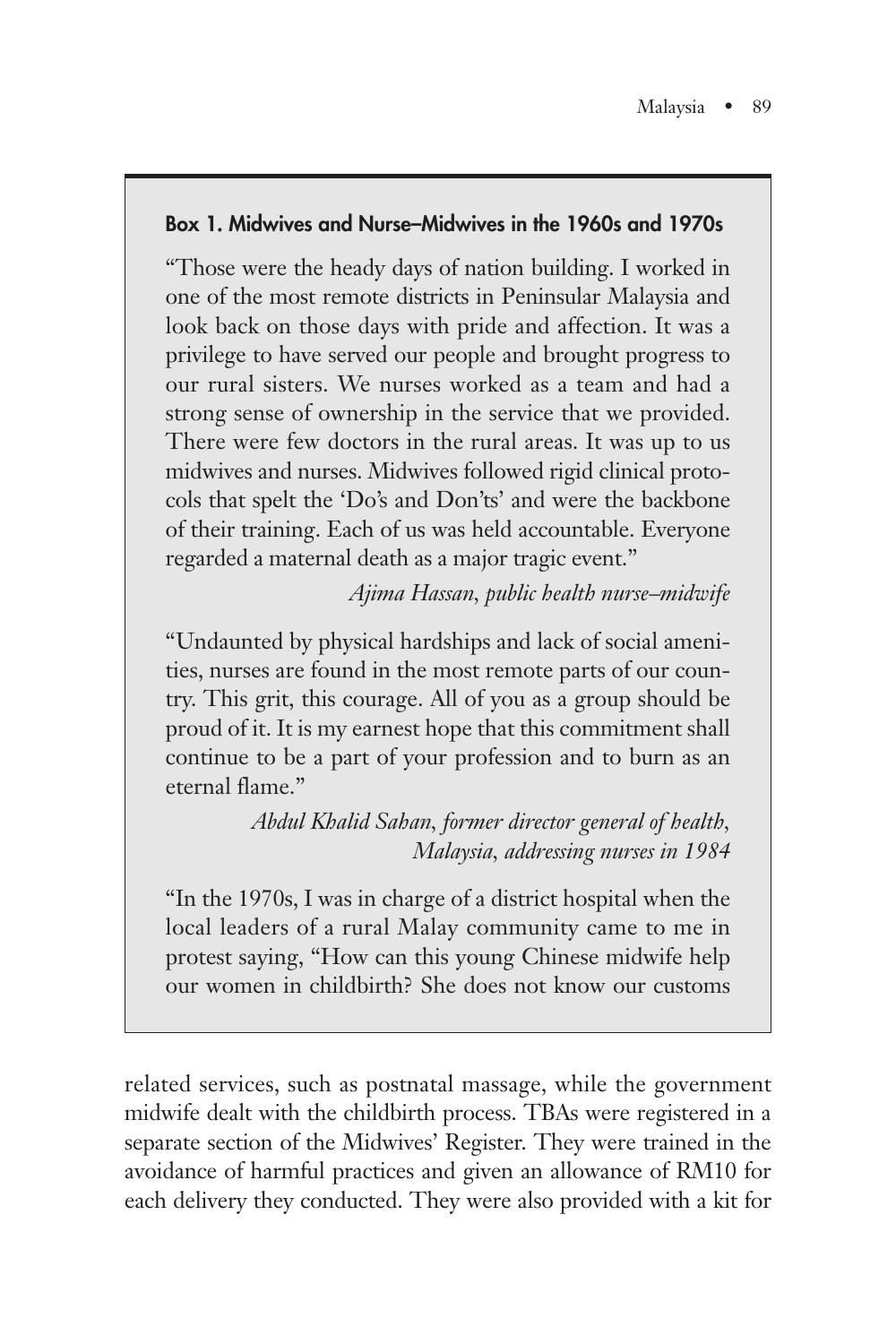## **Box 1. (continued)**

and is not even married." I told them how well trained she was, and persuaded them to give her a try. Within a few months, they were singing praises about her dedication and usefulness to their villages."

> *Abu Bakar Suleiman, medical officer, and former director general, Health Malaysia*

"In those days, government employment was attractive, salaries were relatively high, and there was job security. Rural girls did not have many alternative careers. Midwifery and nursing were highly regarded professions for the educated girl."

*Abdul Khalid Sahan, former director general of health, Malaysia*

"Maternal death monitoring began in the 1950s. The importance of maternal mortality was enhanced by the investigation of each death by senior officials at state level. The physical presence of senior officials impressed the local staff and the involvement of the local community and the TBA in the investigations and discussions on each maternal death highlighted its seriousness."

*Abu Bakar Suleiman and Ajima Hassan*

hygienic care during childbirth. Registered TBAs reported their cases every month to the government midwife and had their supplies renewed. This approach was successful, and home deliveries shifted rapidly from TBAs to government-trained midwives.

*Unsafe Abortion.* As in most countries where abortion is illegal, complications of unsafe abortion have contributed to maternal deaths in Malaysia. A large community survey in 1977 found that 11 percent of women of reproductive age had had one or more induced abortions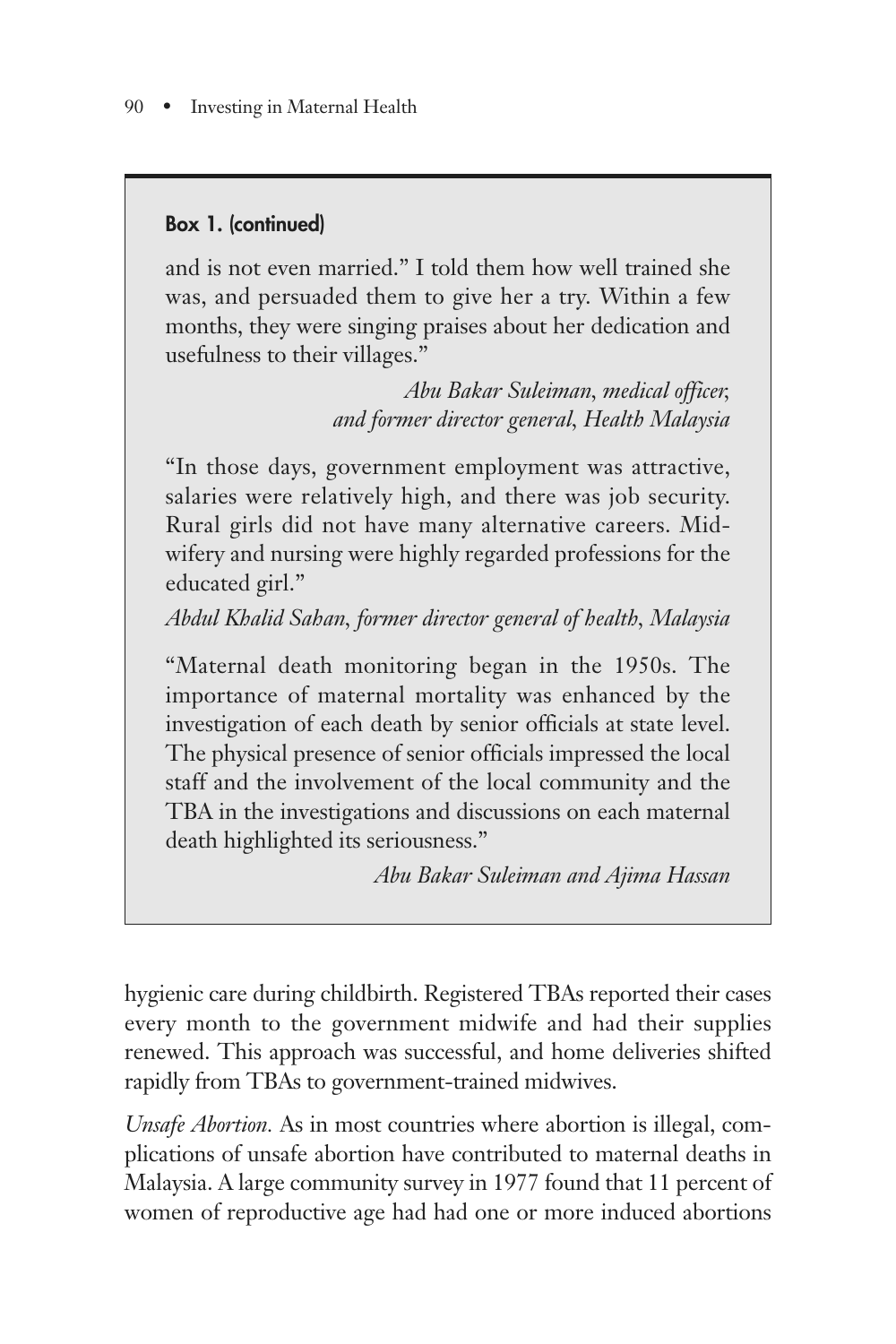## **Box 2: Midwifery Practice in Small Hospitals in the 1960s and 1970s**

"There was no obstetrician, and it was the nurse–midwives who managed the labor room and looked after all obstetric problems. They called me only for a few complications, such as manual removal of the placenta. They knew which complications would require surgical intervention, and sent those promptly to the General Hospital."

> *Prabha, medical officer in Kuala Kangsar district hospital in 1966*

"In the 1960s and early 1970s nurse–midwives were not allowed to give intravenous (IV) transfusion. But I had to transfer a patient to hospital 40 miles away and did not want to take a dead patient. Therefore I requested and obtained permission to let me start the IV drip. In Kelantan and Terengganu, where distances to hospital were long and there were frequent delays in transporting patients, nurse– midwives were allowed to give IV drips."

> *Rebecca John, nurse–midwife in Pontian district hospital in 1968*

"In many places, I was the only obstetrician without even a medical officer to assist me. I had to train the nurse–midwives to give IV fluids and blood transfusion. Nurse–midwives did episiotomy and suturing of first-degree tear. Medical officers with some training in obstetrics did manual removal of placenta in smaller hospitals. Those without any training referred all the cases to the general hospitals. Blood was available at the smaller hospitals for emergencies."

*T. Ng Khoon Fong, obstetrician in Perak, Kedah, and Johor from the 1960s to the mid-1970s*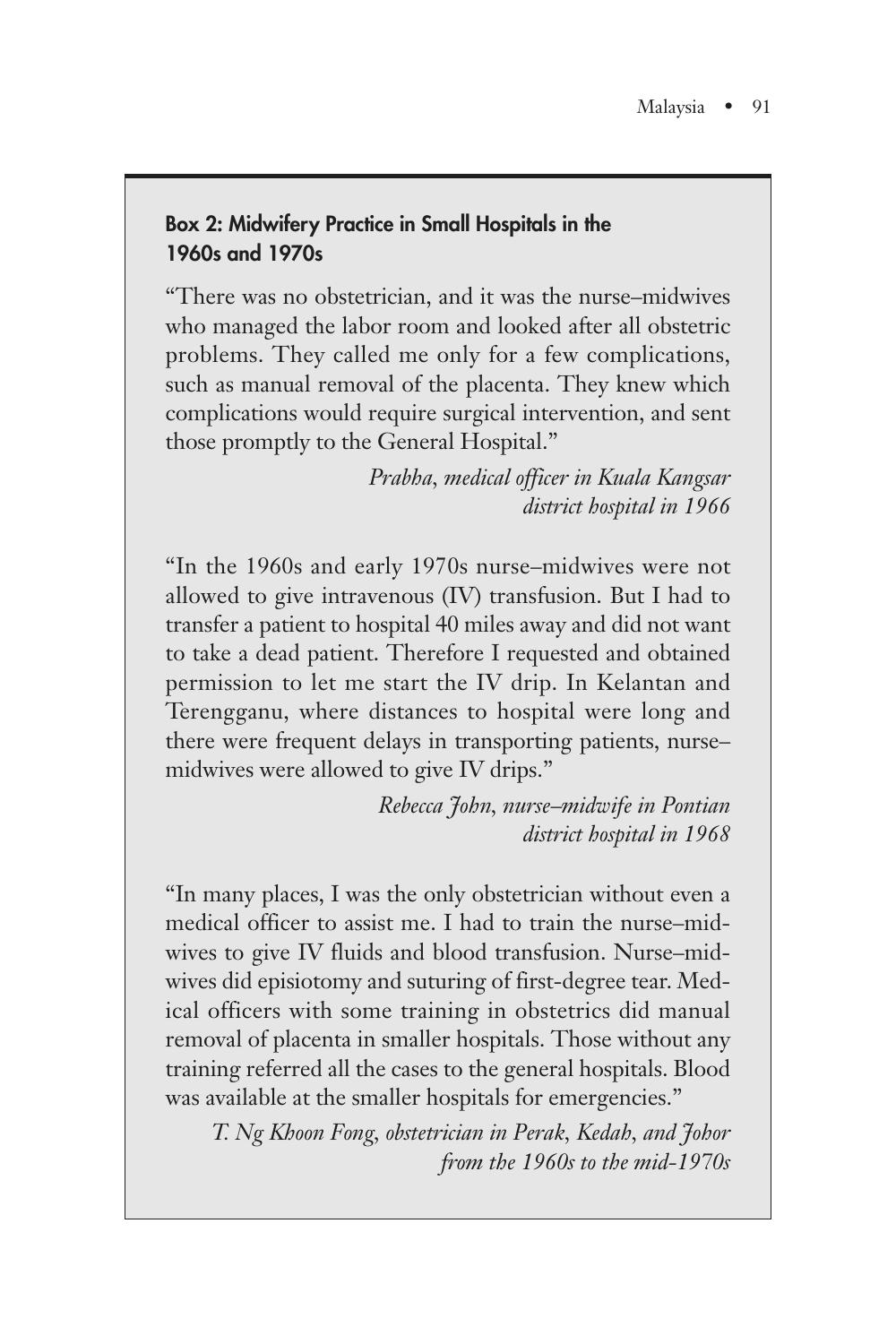#### 92 • Investing in Maternal Health

(Pathmanathan 1977). Review of government hospital records suggests that underreporting of abortion-related deaths was a major problem (Ng and Sinnathuray 1975). As in other countries, the complications of unsafe abortion often may be found under other diagnoses, such as bleeding or severe infection. However, the country adopted the same focused and pragmatic approach as for dealing with maternal deaths in general. Thus, adequate postabortion care was developed early and combined with appropriate contraceptive counseling and provision. In recent decades safe, legal abortion has become available for certain indications (Ravindran and Matthews 1996).

*Expenditures on Maternal Health Care While Improving Access.* Data constraints limit estimates of operating expenditures for maternal health care to the period after 1971. By this time a large network of nurses and midwives was working in rural as well as in urban MCH services; the ratio was about 1 midwife per 122 live births compared with 1 per 463 live births in 1955. Total public sector capital and operating expenditures on maternal health care constituted about 0.32 percent of GDP during the 5-year period, 1971–75. Operating expenditures amounted to 0.26 percent, and capital expenditures to 0.06 percent of GDP.

From 1966 to 1975, capital expenditures on rural health facilities related to maternal health care were 0.04 percent to 0.05 percent of GDP and supported a 32 percent increase in midwife clinics and rural health facilities in general along with a significant increase in training facilities. Capital expenditures on facilities for maternal health care in public hospitals were significant but modest, at about 0.01 percent of GDP between 1971 and 1975 (table 13).

Utilization of these services was high. MCH operating expenditures amounted to 0.17 percent of GDP during 1971–75; urban MCH services accounted for only 3 percent of the total. Operating expenditures for maternal health care in public hospitals amounted to the equivalent of about half of the expenditures on communitybased MCH services (0.09 percent of GDP).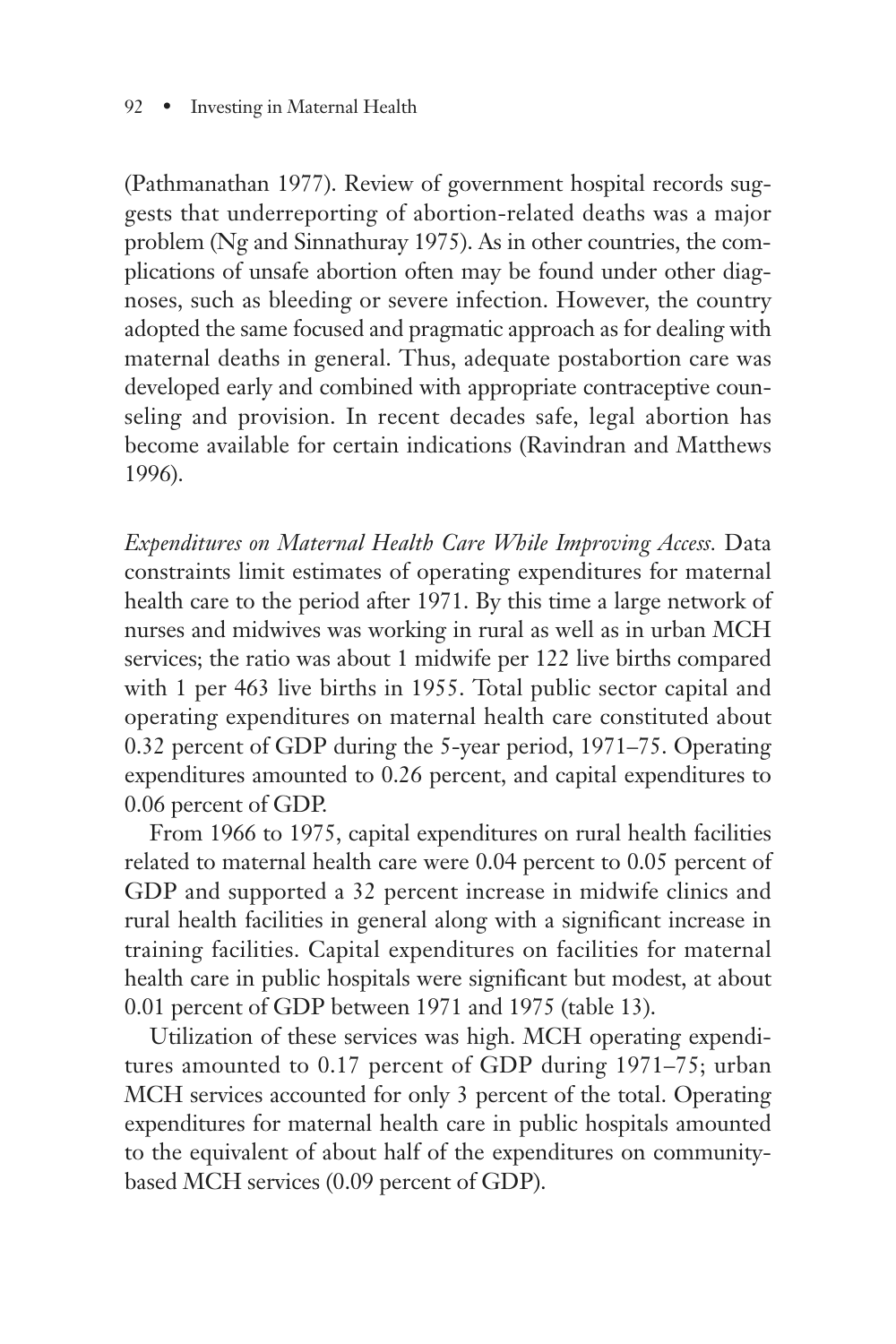|                                       |         |         |             | % OF GDP |         |         |         |
|---------------------------------------|---------|---------|-------------|----------|---------|---------|---------|
| <b>TYPE OF EXPENDITURE</b>            | 1946-65 | 1966-70 | $1971 - 75$ | 1976-80  | 1981-85 | 1986-90 | 1991-95 |
| Operating (total)                     |         |         | 0.26        | 0.31     | 0.33    | 0.34    | 0.32    |
| <b>MCH</b>                            |         |         | 0.17        | 0.22     | 0.21    | 0.20    | 0.18    |
| Hospital deliveries and complications |         |         | 0.09        | 0.09     | 0.12    | 0.14    | 0.14    |
| Capital (total)                       |         |         | 0.06        | 0.05     | 0.08    | 0.06    | 0.05    |
| <b>MCH</b>                            |         | 0.04    | 0.05        | 0.04     | 0.06    | 0.04    | 0.02    |
| Hospital deliveries and complications |         |         | 0.01        | 0.01     | 0.02    | 0.02    | 0.03    |
| All (total)                           |         |         | 0.32        | 0.36     | 0.41    | 0.40    | 0.37    |
| <b>MCH</b>                            |         |         | 0.22        | 0.26     | 0.27    | 0.24    | 0.20    |
| Hospital deliveries and complications |         |         | 0.10        | 0.10     | 0.14    | 0.16    | 0.17    |

#### **Table 13.** Trends in Expenditures for Maternal Health Care, Malaysia, 1946–95

— Not available.

GDP = Gross domestic product.

MCH = Maternal and child health.

*Sources:* Authors' compilation of data from various sources.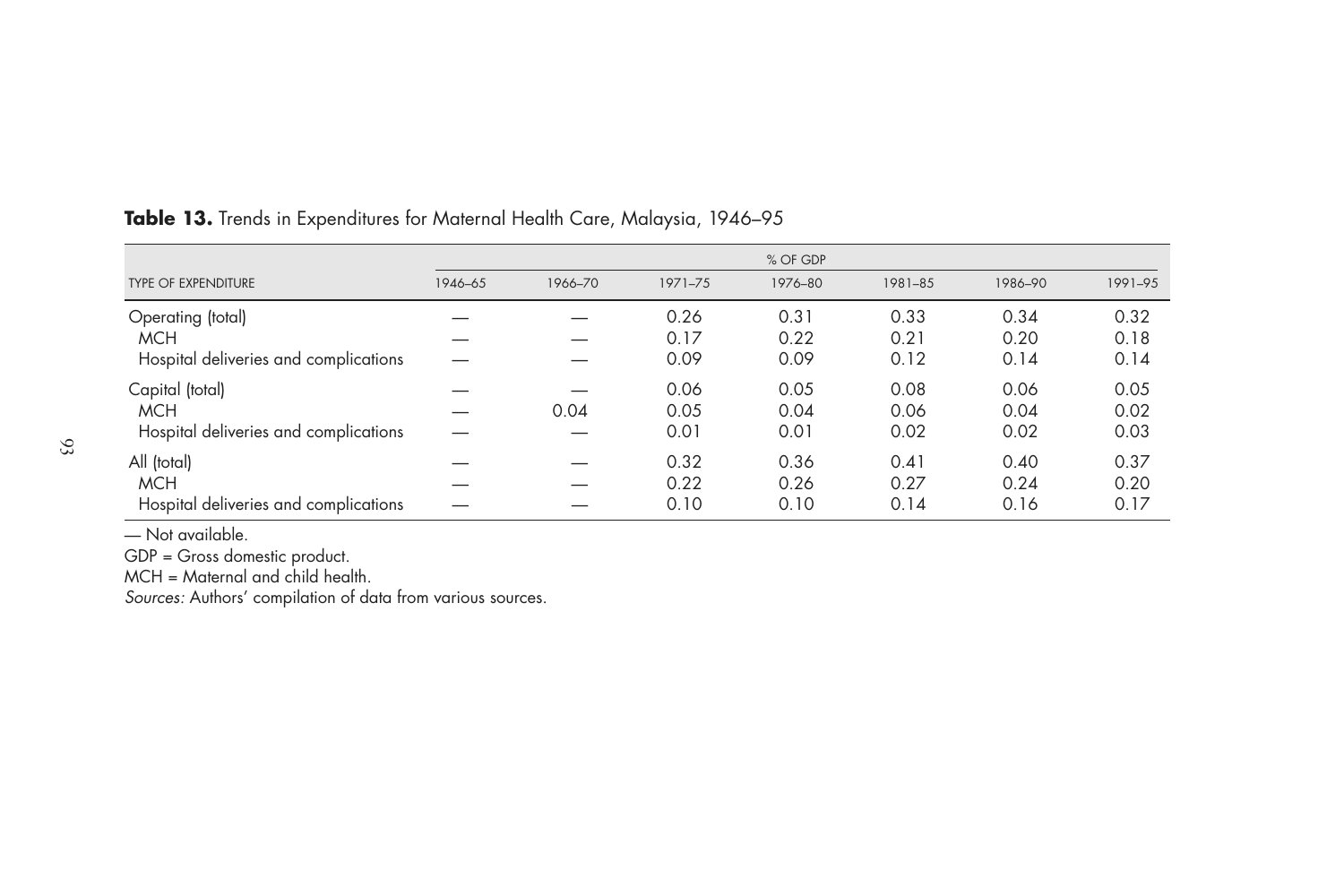94 • Investing in Maternal Health

### *Improving Utilization Through Better Management (1976–89)*

By 1976 significant changes in women's empowerment had occurred. Female literacy had increased from 17 percent in 1957 to 49 percent in 1970, and the female–male literacy ratio had improved from to 0.32 in 1952 to 0.47 in 1961 (table 4). Contraceptive prevalence had increased to 35 percent in 1975 (Nor, Ann, and Chee 1977). A wide network of rural health services had been established. The training of midwives increased, and the number of midwives annually licensed doubled by 1971, and the ratio of government midwives to live births had improved from more than 1:300 in 1960 to about 1:120. The main thrust of health systems development had shifted to improving quality through better organizational and clinical management. Implementation features are summarized in the next few sections. The aim was further improvement in health and appropriate utilization of available services.

MMR continued its steep descent from 78 to 20 maternal deaths per 100,000 live births during this phase. By 1990, MMR had reached 25 for ethnic Malays, 15 for Indians, and 9 for Chinese (table 8). The use of skilled attendance during childbirth increased from about 80 percent in 1975 to almost 90 percent in 1990. Home deliveries by government midwives climbed rapidly during the first 10 years of this phase to reach a peak in 1986 (figure 19). At that time, about 75 percent of live births had skilled attendance, and 1 in 4 births with skilled attendance was a home delivery by a government midwife. During the next 10 years a rapid shift occurred toward childbirth in a hospital. Pregnancy complications managed in government hospitals increased rapidly from an average of 83 admissions per 1,000 live births during the period 1971–75 to 330 admissions by the period 1986–90 (figure 21).

*Capacity Upgrading in the Health Sector.* During this third phase, particularly in the early years, increasing attention was given in rural health services to the upgrading of existing physical facilities and retraining of rural midwives to become community nurses capable of providing basic child health, nutrition, and medical care. Hospitals were upgraded, and the clinical competence of nurses and midwives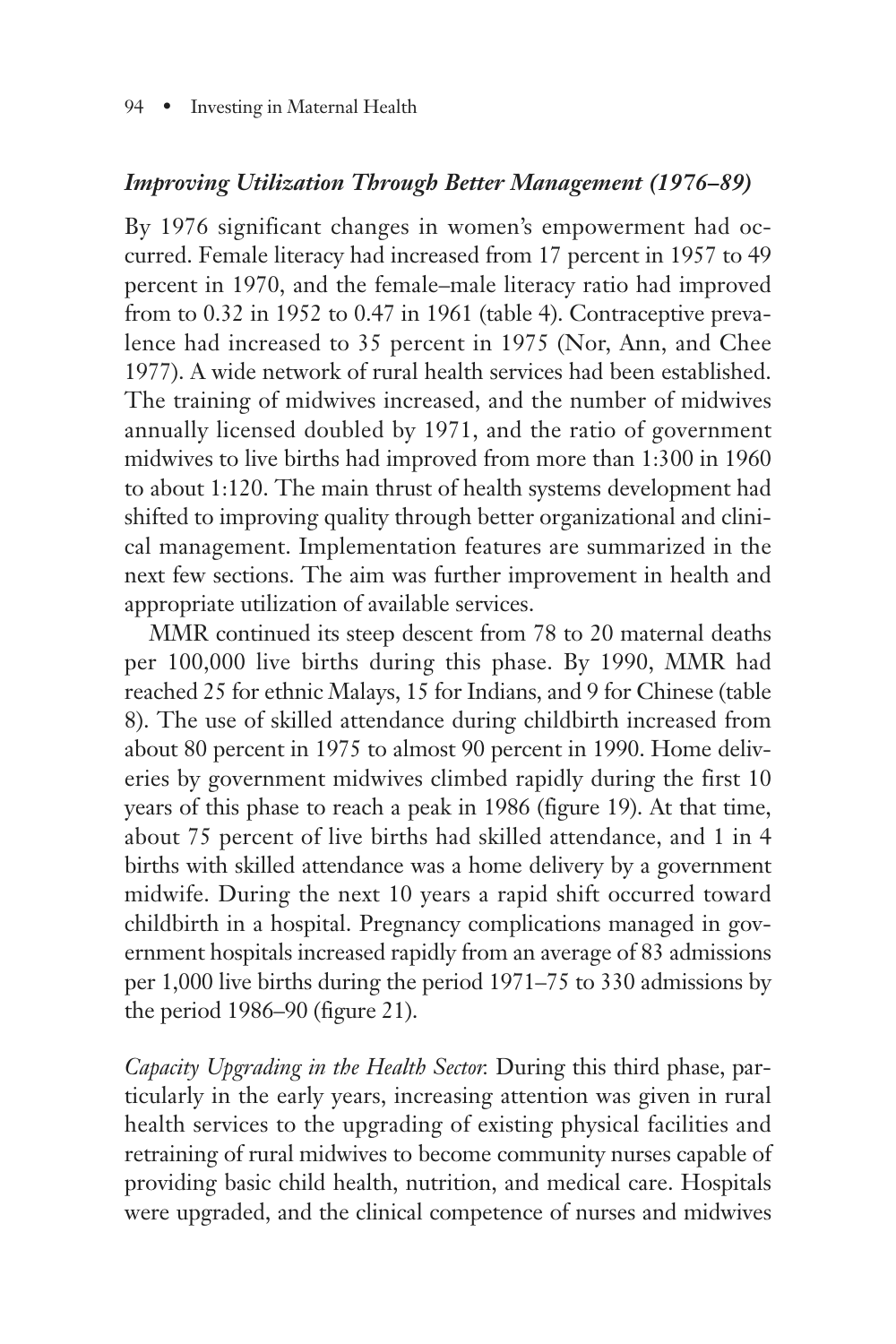## **Box 3. The Referral Chain**

"It was the rural health service expansion and the government midwives and nurses in the rural health services that were the critical factors in MMR reduction during the 1960s and 1970s. Also, the vehicles placed in rural health centers and smaller hospitals were very important in timely transport of patients. Government midwives were good at early recognition of complications of pregnancy and labor, and midwives and nurse–midwives were very effective in persuading patients who had complications to come to hospital. When a complication was detected, they would bring the patient to the nearest health center, where government transport was available to bring the patient to hospital. Small hospitals that did not have facilities for surgical interventions did have a stock of emergency blood (group O), which nurses and doctors administered to emergency cases prior to transport to a larger hospital. In larger hospitals that had no obstetrician, the general surgeon would perform emergency caesarian sections."

> *A. Tharmaratnam, obstetrician in Melaka, Perak, and Penang during the 1960s*

"The setting up of rural health infrastructure nearer to the community facilitated antenatal care whereby early detection especially of anemia could be corrected. Referral of complicated cases to hospitals was a crucial factor in saving women's lives. Although there were no proper roads to the interior areas, patients used to be carried across paddy fields in Kedah and were transported by the waiting ambulance to the hospital. Availability of transport and blood in the hospital was also important."

*S. Maheswaran, obstetrician in Kedah, Negeri Sembilan, and Perak in the 1960s and 1970s*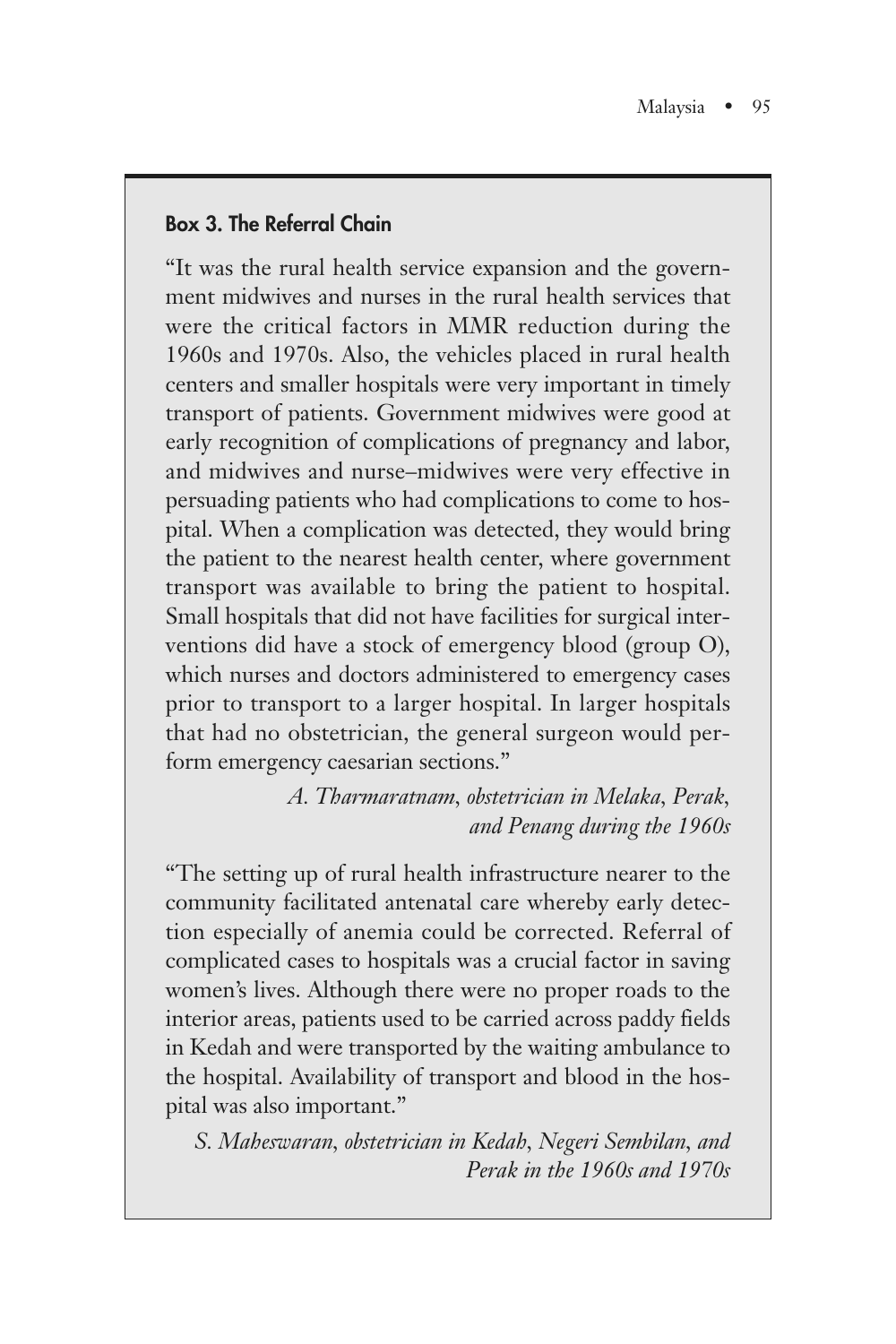

in hospitals was raised through inservice training. Moreover, increasing numbers of doctors qualified in obstetrics and were placed in several smaller hospitals (Abu Bakar and Jegathesan 2000). The number of doctors employed in the public sector increased sharply, from 1,400 in 1975 to 4,000 in 1995, and the population per doctor (both public and private) declined from 4,084 to 1,960 (table 9).

*Reducing Delays That Led to Maternal Death.* During the 1980s and 1990s, the key feature of maternity-related services was improved patient management that had a phased focus on reducing delays that lead to maternal death. The initial emphasis during the early 1980s was on preventing delays in recognizing pregnancy complications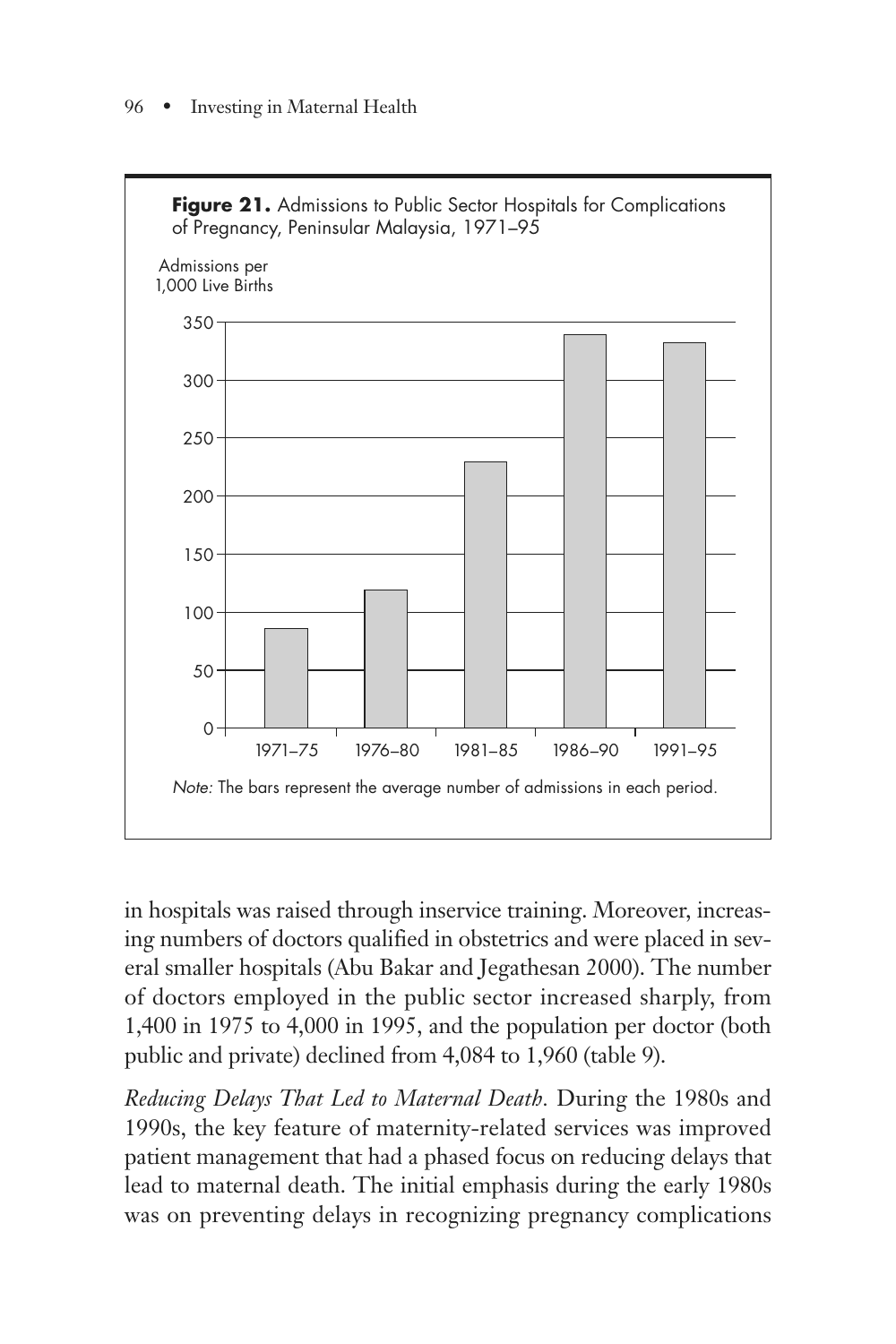and seeking help. During the second half of this period, the effort focused on delays in getting patients to the appropriate level of care and delays in providing appropriate clinical management at the institutional level. Thus, in the early years of the period, much attention was given to the community level, whereas in the later years, focus shifted to improving the coordination between rural health services and hospitals and to intrahospital measures.

*Rural Health Service Management.* Strengthening the management of MCH services began with the establishment of a small MCH unit in the MOH in 1971. During the 1980s management capacity was expanded through establishment of MCH management teams, including a medical officer trained in public health and senior nursing personnel, in every state. Monitoring of the MCH program was improved through standardization of reporting systems from rural health and hospital services. Regular performance reviews were undertaken to monitor progress in providing skilled attendance and antenatal and postnatal coverage. Districts and subdistricts that had below-average performance were subject to intensified management attention (Malaysia, Ministry of Health 1992). By this time, maternal death investigations had been systematized with standard formats and procedures that mandated involvement of supervisory nursing and medical personnel from the hospitals and rural health as well as community leaders. Subsequently, the system evolved into a full-fledged system of confidential inquiry into maternal deaths, with review of the compiled findings of all investigations. In 1991, a national committee was established to conduct this assessment (see below); it analyzed the collated findings of all inquiries on an annual basis.

A manual of procedures and clinical protocols for rural midwives was produced in 1988. The intensive inservice training of midwives and nurses in the rural health services included clinical as well as community mobilization aspects (Public Health Institute 1985, 1987). In response to international initiatives on the "Risk Approach," a study was undertaken in 1979 that resulted in the implementation in 1983 of a color-coding scheme intended to facilitate the referral of pregnant women by rural staff to appropriate levels of the health care system. Inservice management training courses used team problem-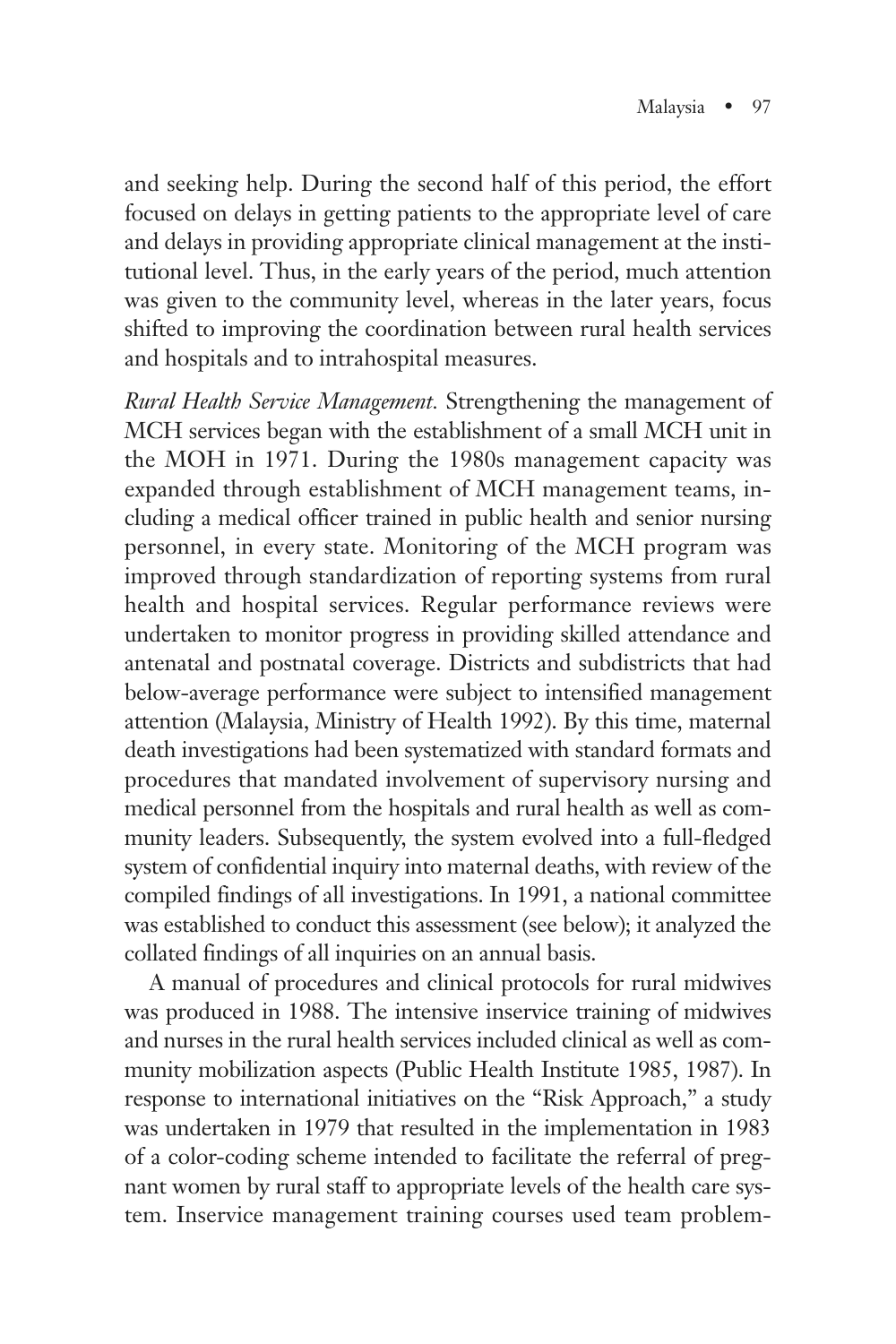#### 98 • Investing in Maternal Health

solving approaches to overcome communication and attitudinal barriers between hospital and rural health staff. They also built capacity to resolve local problems at that level (Public Health Institute 1983b). Although isolated evaluative studies of some of these initiatives (such as the Risk Approach) have not been able to demonstrate any significant impact on referral of complications of pregnancy, the increase in admissions for pregnancy complications attests to the effectiveness of the package of interventions implemented in Malaysia.

*Improved Hospital and Clinical Management.* Hospital management was also addressed. In 1986 a quality assurance program was initiated in hospitals; it included the systematic monitoring of specific aspects of quality of care and continuous quality improvement efforts. For example, eclampsia was used as a sentinel-event, or "marker–tracer condition," indicator that merited detailed investigation of why it had not been prevented. This approach encouraged the hospital-based obstetrician to take responsibility for quality of care in the entire health district and promoted coordination with the rural health services (Abu Bakar and Jegathesan 2000). Management training in problem solving for hospital teams included clinicians, nurses, and managers. Substantial attention was given to pregnancy complications missed in busy hospital prenatal clinics, and review of routine management procedures was encouraged. Clinical procedures, such as the routine use of partograms (graphic presentation of evolution of labor), were upgraded.

*Confidential Inquiry into Maternal Deaths.* By 1980, rural health services had been well established, skilled attendance had reached 70 percent, government midwives were actively looking for possible maternal deaths in the villages, and the MOH was recording the causes of death. Deaths with known causes were about equal in number to those reported to the registrar. Postpartum hemorrhage had declined dramatically, and associated medical conditions were becoming an important cause of death.

By 1990, skilled attendance had reached almost 90 percent. The efforts of MOH field personnel resulted in the identification of twice as many maternal deaths as those reported to the RG, and skilled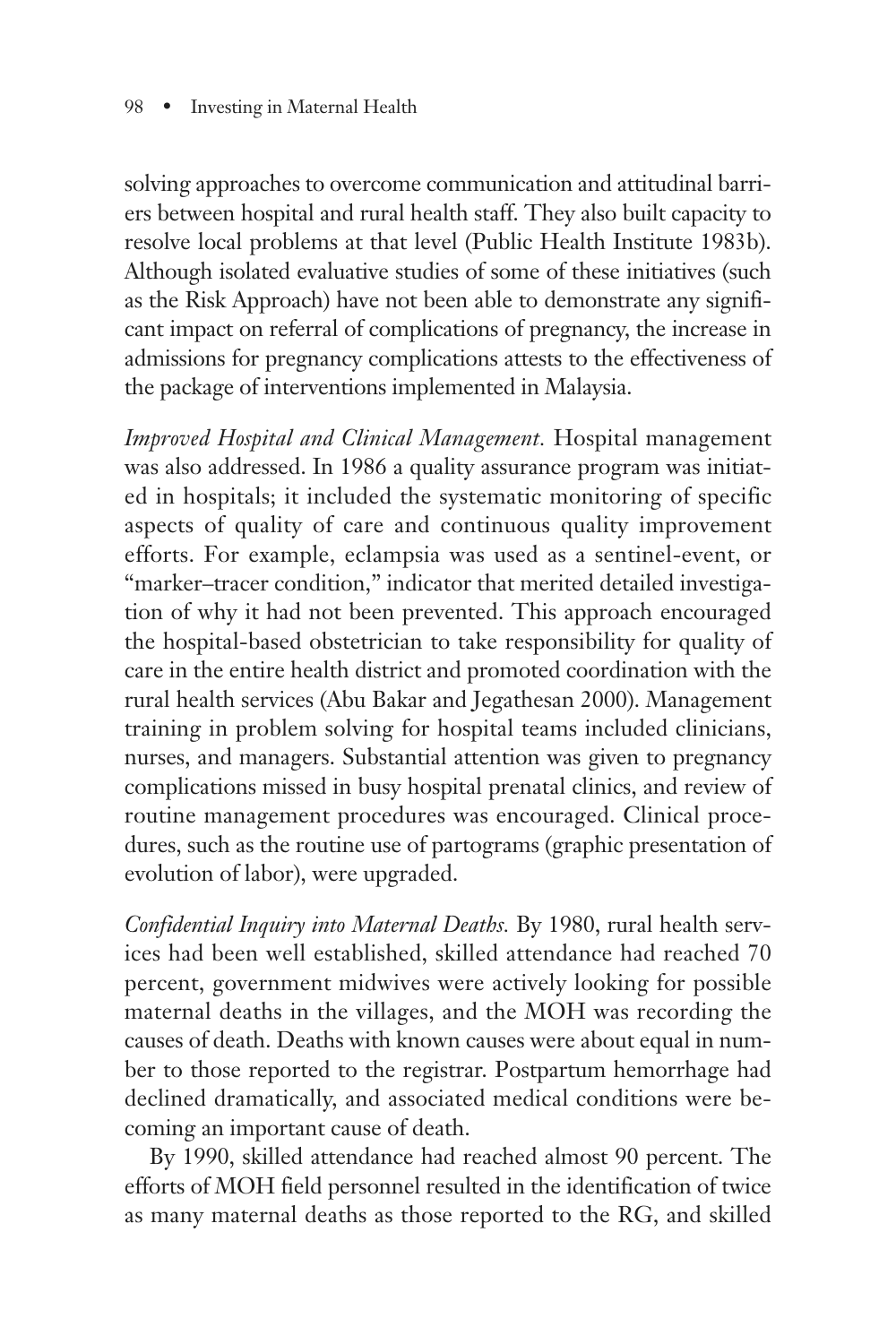attendance had reached 90 percent. In 1991, for the first time, a fullscale confidential inquiry into maternal death reviewed and analyzed all investigation reports in the MOH and found that 81 percent were due to obstetric complications. The leading causes of death were postpartum hemorrhage, hypertensive disorders of pregnancy, and pulmonary embolism. Most women had died after childbirth. The maternal death rate was 41 per 100,000 hospital deliveries and 52 per 100,000 home deliveries. Substandard care was noted in 46 percent of deaths. The report served as the basis for several remedial measures. Examples of some intrahospital measures include a "red alert" system to provide timely and adequate response to emergencies; revised clinical management protocols (for example, stabilization of critically ill patients prior to transport); and improved referral and feedback between hospitals and health centers (Malaysia, Ministry of Health 1998). The findings of the inquiry were used to formulate and revise clinical procedures for public sector hospitals (Malaysia, Ministry of Health 1991, 1994, 1997).

*Expenditures on Maternal Health Care.* During this consolidation phase, estimated total public expenditures for maternal health care hovered below 0.41 percent of GDP when it reached its peak in 1981–85. Two compensatory factors contributed to the relative stability of the estimate: a fall in the proportion of expenditures on community-based MCH services from a peak of 70 percent of maternal health care operating expenses to about 57 percent, and an increase in hospital maternal health services to about 43 percent. An initial increase in operating expenses of community-based MCH services occurred during 1976–80, when home deliveries reached their peak, followed by a steady decline during the next three 5-year periods, when childbirth shifted to hospitals. The initial increase was also partly due to a large increase in public servant salaries. However, greater use of hospitals for childbirth and complications of pregnancy brought the maternal health care share of capital expenditures in hospitals to about 0.02 percent of GDP during 1981–90.

The increased use of hospitals for childbirth resulted in increased operating expenditures for maternal health services in hospitals, from 0.09 percent in 1976–80 to 0.14 percent of GDP in 1991–95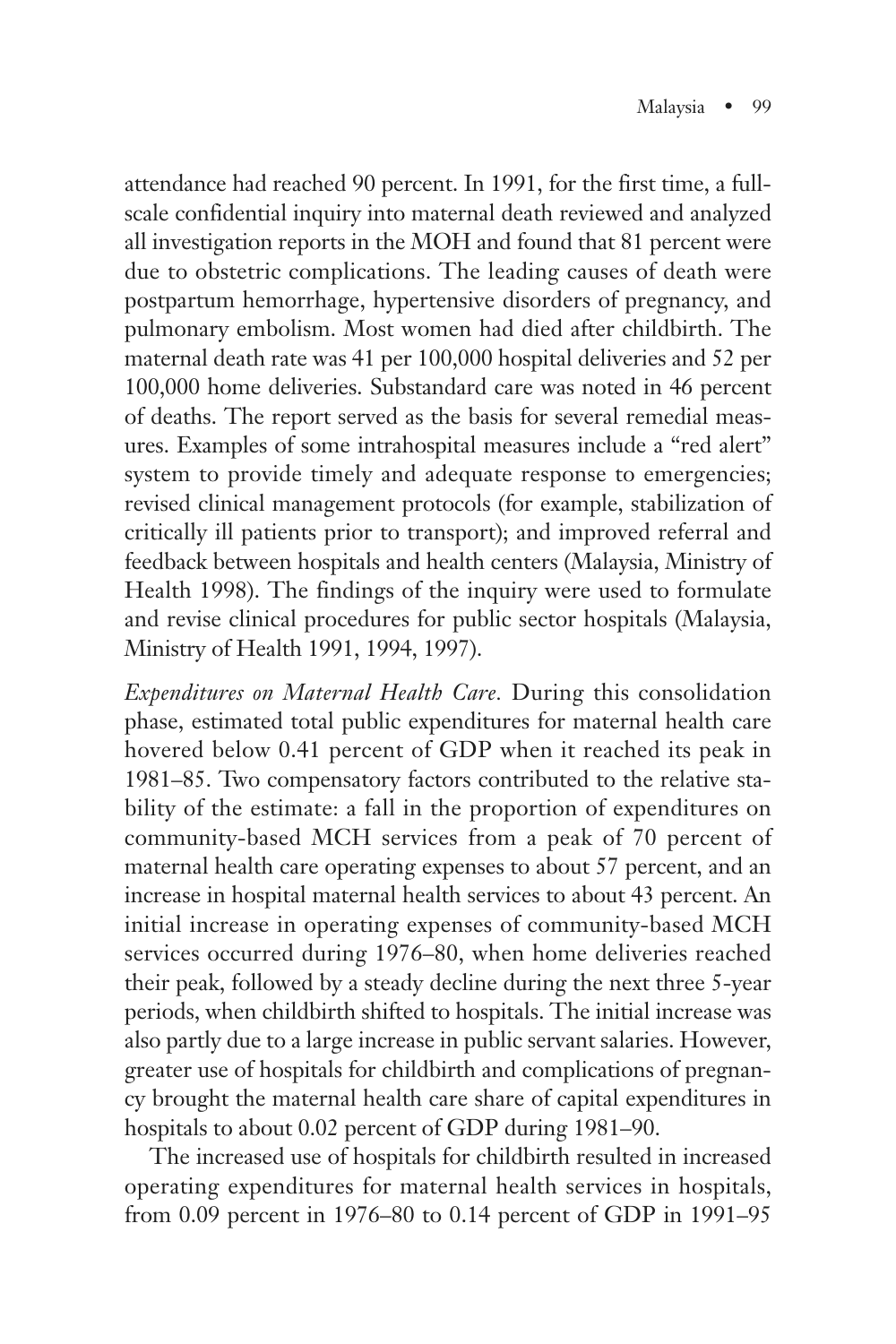#### 100 • Investing in Maternal Health

(figure 22). As expected, salaries and other personnel expenses constituted the largest proportion of the operating expenditures of MOH-funded services. Salaries constituted about 74 percent of the operating expenditures of MCH services in 1985 but fell considerably, to only 64 percent of the total in 1995. Similarly, personnel expenses made up about 66 percent of hospital operating expenditures in 1985. Capital investment in rural health services fell during this period, and capital expenditures on upgrading of hospitals increased (figure 23).

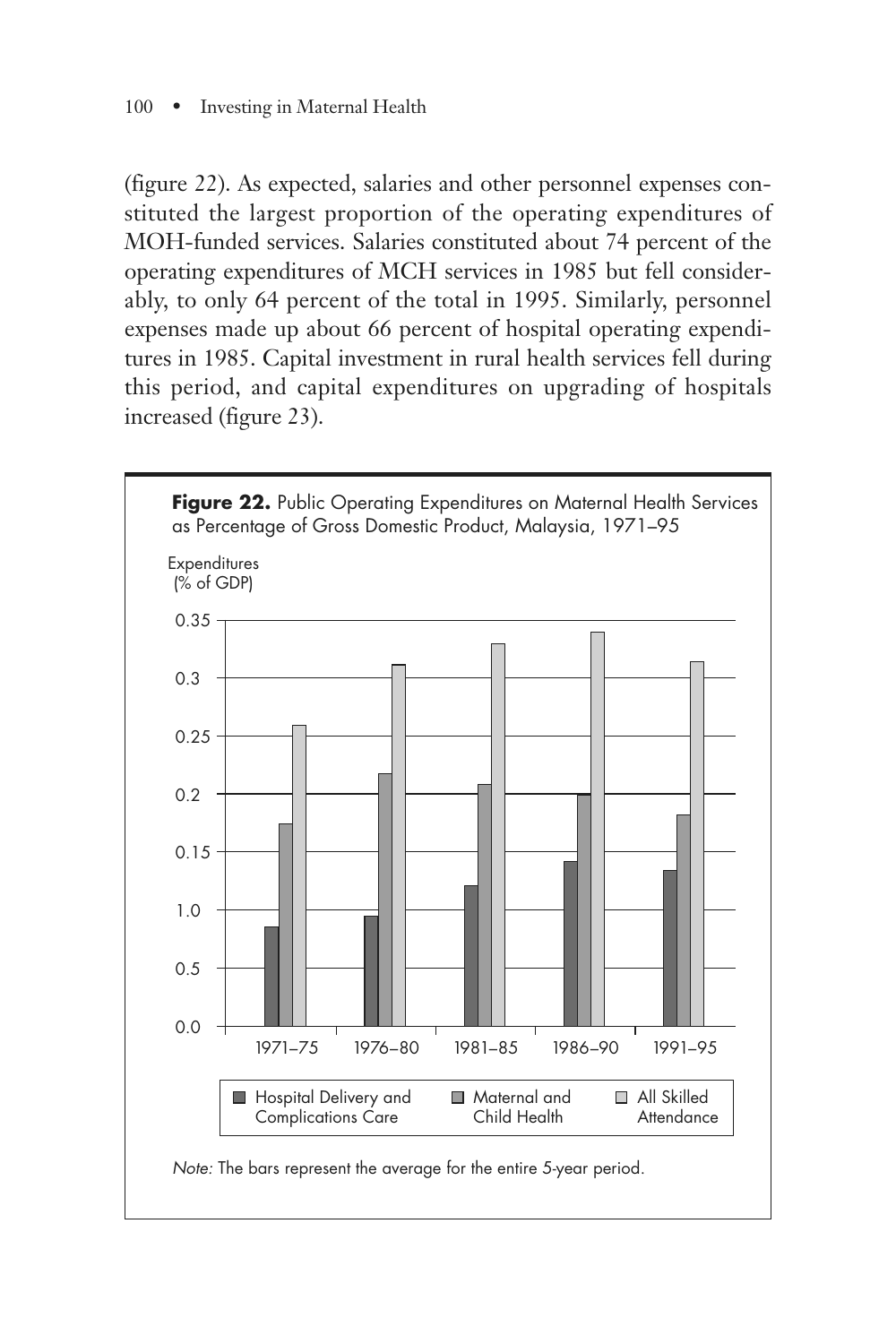# *Coping with Increasing Demand (1990–97)*

MMR fluctuated between 17 and 22 per 100,000 live births in the period after 1990. The reasons for this plateau are beyond the scope of this study; however, as stated in the section on confidential inquiry into maternal deaths, reporting of maternal deaths improved greatly after 1991. Therefore, estimates of actual levels of MMR during ear-

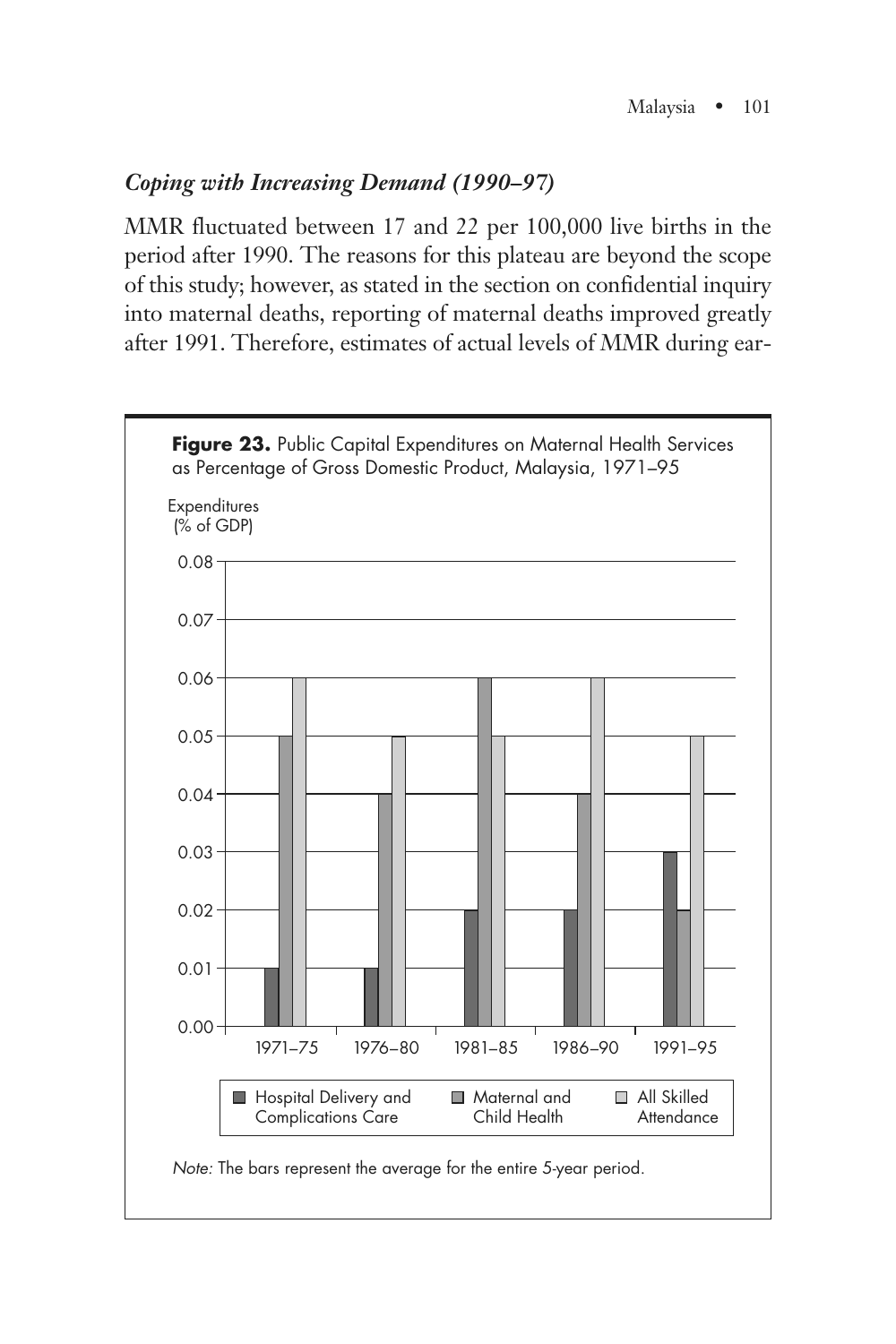lier years are probably too low, although the MMR trends prior to the changed reporting process are probably fairly accurate. About 91 percent of live births had skilled attendance, and 87 percent were in hospitals. The proportion of childbirth in private hospitals increased during the 1980s to about 15 percent during the 1990s. The following sections describe some key features of this period.

*Private Sector Growth.* The late 1980s and the period from 1990 to 1996 were times of buoyant economic conditions that created additional demand for health care facilities. The number of private hospitals increased considerably, from 50 hospitals totaling 1,171 beds in 1980 to 203 hospitals totaling 7,471 beds in 1996. By 1996, the public sector provided 78 percent of the hospital bed capacity in Malaysia (including Sabah and Sarawak); private, for-profit hospitals supplied 17 percent of hospital beds; and not-for-profit hospitals provided 5 percent. A large proportion of the private hospitals were small (less than 20 beds), and most provided only maternity services.

*Public Sector Expenditures on Skilled Attendance.* By 1991–95, the proportion of total expenditures attributable to maternal health services was about 0.37 percent of GDP. This was a relatively small increase from expenditures in 1971–75 and was due entirely to the growth in expenditures related to maternal health services in public hospitals, which almost doubled in terms of percentage of GDP from 1971–75 to 1991–95. Over the same period, expenditures on communitybased MCH services experienced a small reduction, from 0.22 percent of GDP in 1971–75 to 0.20 percent of GDP in 1991–95.

# **Conclusion**

The Malaysian experience illustrates one model for reducing maternal mortality in a developing country using mainly public financing and provision of maternal health services. MMR reduction has been rapid and sustained. Health policies and programs evolved through successive phases of health systems development and were facilitated and supported by related policies in education, rural development,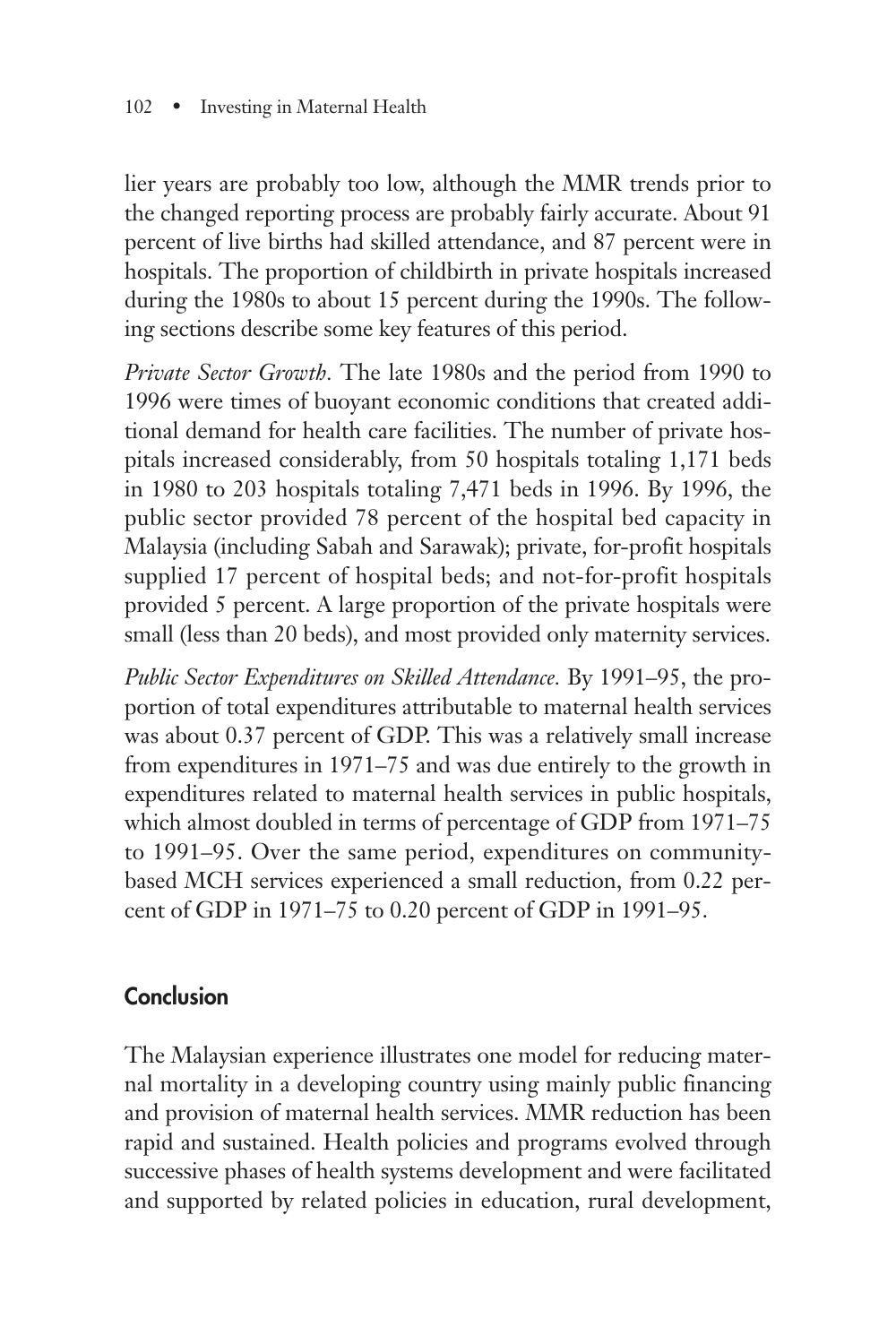and poverty reduction. Success has been achieved with modest public expenditures on health and on maternal health care, and maternal health services have been largely free to clients who wanted them. An outstanding feature has been the success in making critical services accessible to the poor.

## **Notes**

1. Skilled attendance refers to deliveries by clinically trained midwives and nurse–midwives, registered under the Midwives Act and by doctors. The actual services provided included antenatal as well as postnatal care.

2. The Gini coefficient is an indicator of income distribution; the higher the coefficient, the greater the inequality in income distribution. The lowering of the coefficient in Malaysia means that income inequality was reduced during that period.

3. TFR is the average number of children that a woman age 15 can expect to bear if she lives until at least age 50.

4. Midwife clinics had outpatient facilities for prenatal and child health care, but no maternity beds. Residential housing for the midwife was attached to each clinic.

5. Health centers and subcenters had outpatient facilities managed by doctors, nurses, and midwives and were the subdistrict facility responsible for outreach and public health services. They had no inpatient beds.

6. In Malaysia, acute hospitals provide skilled attendance of both complications of pregnancy and normal deliveries.

7. Maternal health services include both normal and complicated deliveries as well as episodes of care for complications of pregnancy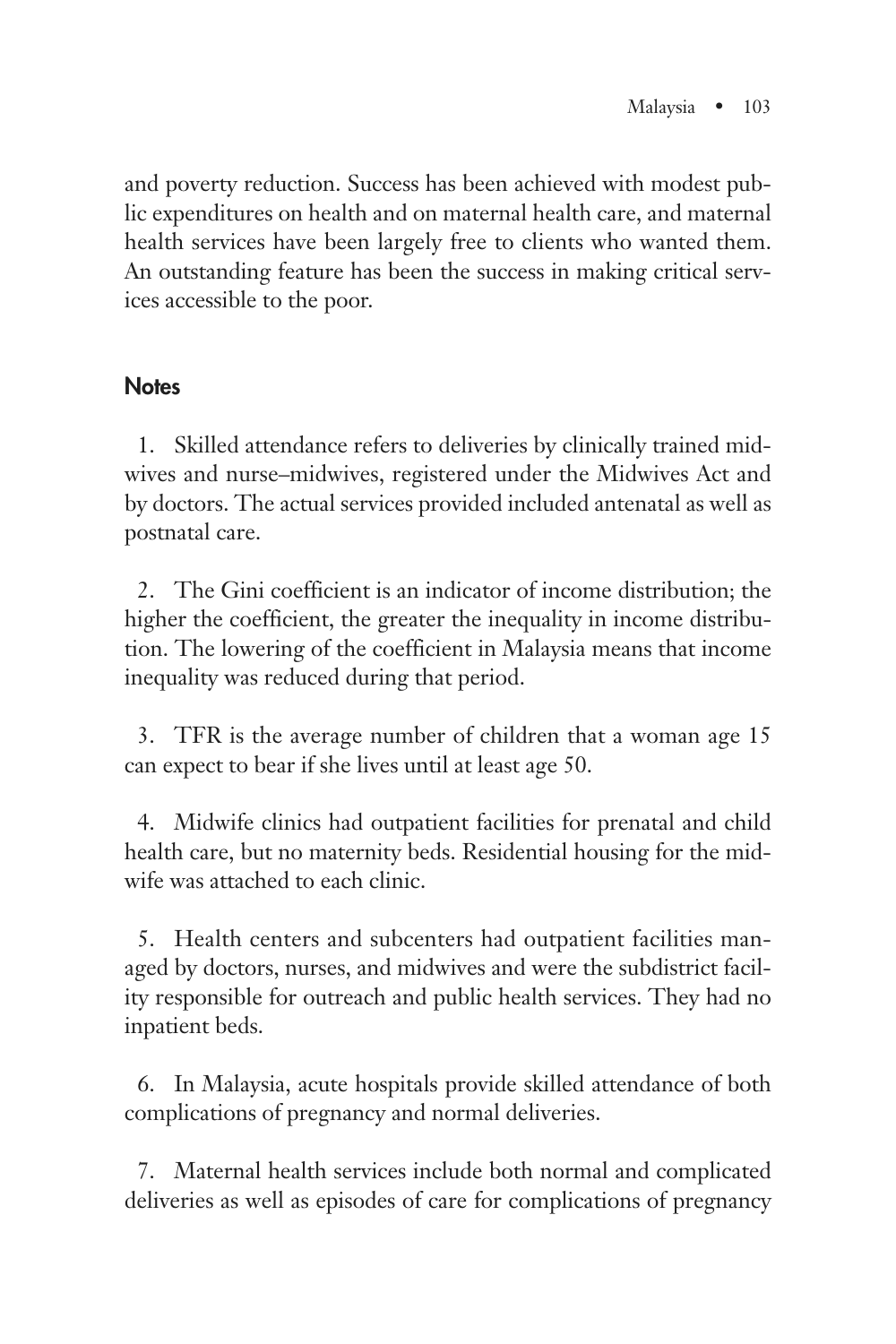in public hospitals. Maternal health services also provide a whole range of maternal and child health services in community-based facilities during the antenatal and postnatal periods, including wellbaby clinics, child immunization, and growth monitoring.

8. The term "first contact" refers to the first contact between the pregnant woman and the maternal health service.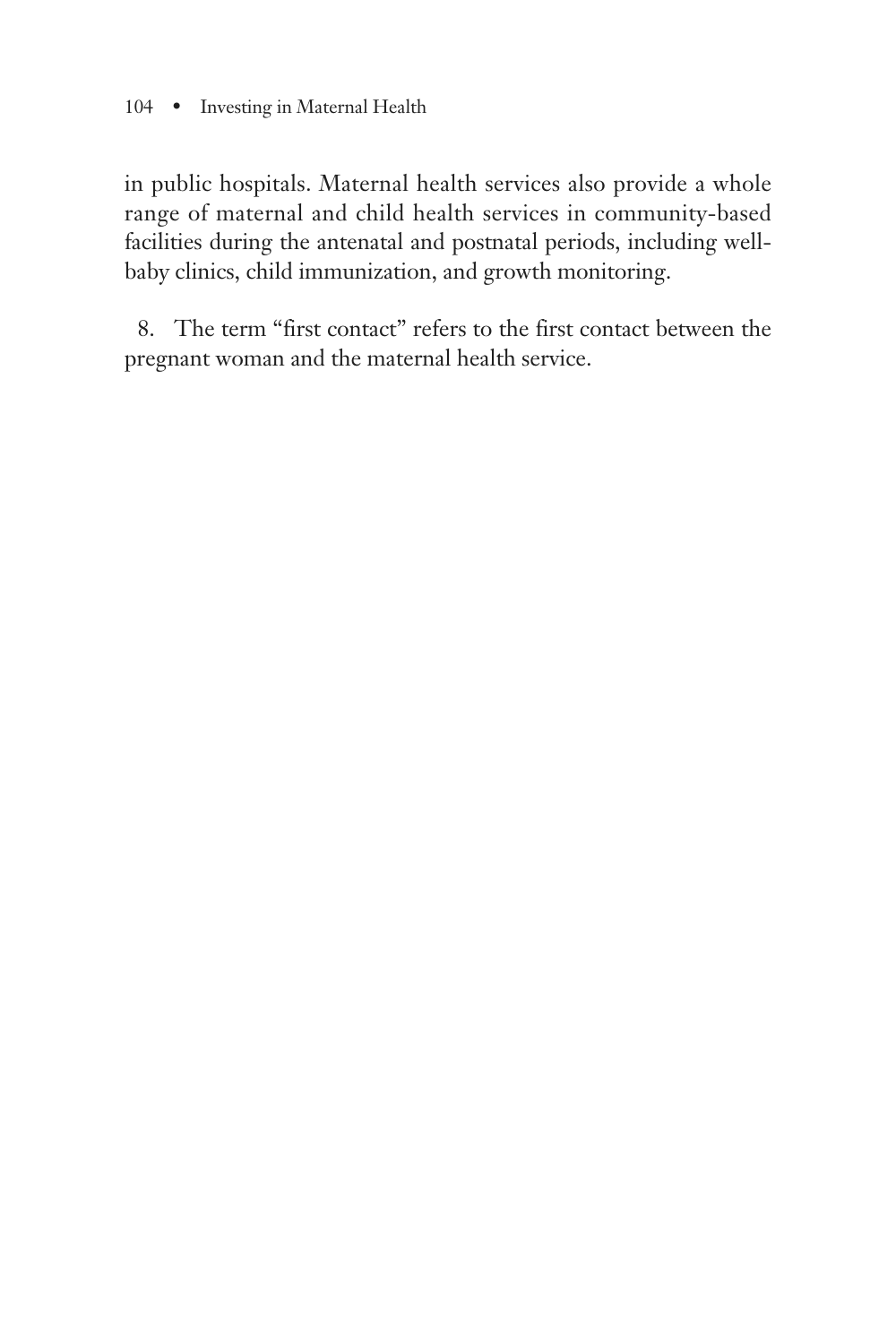CHAPTER 3



# Sri Lanka

# **Background: Sri Lanka Today**

Sri Lanka is a densely populated island situated at the southern tip of the Indian subcontinent. It has a multiethnic society of Sinhala (74 percent), who are predominantly Buddhists; Sri Lankan Tamils (12.6 percent) and Estate Tamils (5.6 percent), who are predominantly Hindu; Moors and Malays (7 percent); and Burghers (0.8 percent) (Sri Lanka Department of Census and Statistics 1996). The country has a parliament and an executive president, who is assisted by a cabinet of ministers, all of whom are elected by the people. Classified as a low-income developing country, Sri Lanka's human development outcomes are on par with countries that have a much higher economic status (table 14).

# **Political and Social Context**

Sri Lanka, formerly known as Ceylon, became an independent state in 1948 and has remained a parliamentary democracy since then. However, the country's history of more than 24 centuries has greatly influenced its culture, educational development, and ethnic composition as well as its current political situation. Early incursions from North India established the Sinhala kingdom in 543 B.C., which was followed by almost 20 centuries of Sinhala Buddhist rule. The Sri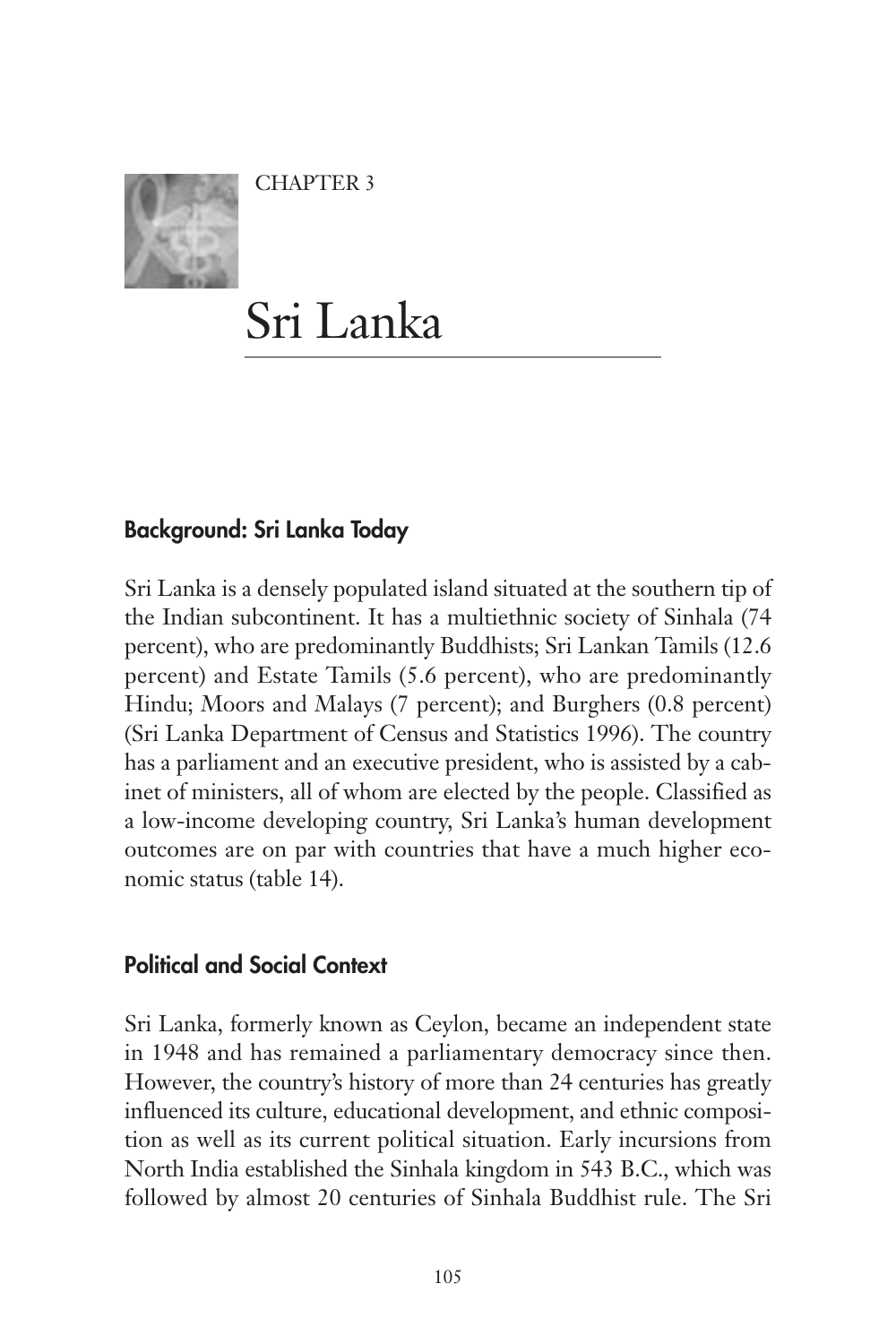| Table 14. Sri Lanka at a Glance |  |  |  |
|---------------------------------|--|--|--|
|---------------------------------|--|--|--|

|                                                                                                                                                                                                                                                                                                                                                                                                                                                                                                                                                                                                                                                                                                                                  | AT INDEPENDENCE (1950)       | <b>MOST RECENT</b>                                                                           |
|----------------------------------------------------------------------------------------------------------------------------------------------------------------------------------------------------------------------------------------------------------------------------------------------------------------------------------------------------------------------------------------------------------------------------------------------------------------------------------------------------------------------------------------------------------------------------------------------------------------------------------------------------------------------------------------------------------------------------------|------------------------------|----------------------------------------------------------------------------------------------|
| Infant mortality per 1,000 live births<br>Life expectancy (years) (males)<br>Life expectancy (years) (females)<br>Maternal mortality per 100,000 live births<br>Total fertility rate                                                                                                                                                                                                                                                                                                                                                                                                                                                                                                                                             | 82<br>56<br>55<br>555<br>5.0 | 23 <sup>°</sup><br>71b<br>76 <sup>b</sup><br>15 <sup>c</sup><br>2.1<br>$(1995 - 2000)$       |
|                                                                                                                                                                                                                                                                                                                                                                                                                                                                                                                                                                                                                                                                                                                                  |                              | <b>RECENT DATA</b>                                                                           |
| Female literacy rate (%) <sup>d</sup><br>Female-to-male literacy ratiod<br>GNP per capita <sup>e</sup><br>GNP per capita growth rate (%) (1998-99)<br>Households below the poverty line (%) <sup>d</sup><br>Population (millions) <sup>b</sup><br>Population growth rate per annum (%) <sup>b</sup><br>Population in urban areas (%) <sup>b</sup><br>Population less than age 20 (%) <sup>f</sup><br>Population living within 1 hour of a health<br>facility (%)<br>Population with access to safe drinking water $\lbrack % \rbrack^e$<br>Population with access to sanitation (%) <sup>e</sup><br>Skilled attendance at childbirth (%) <sup>e</sup><br>Total health expenditures (% of gross domestic<br>product) <sup>b</sup> |                              | 88<br>0.94<br>US\$802<br>2.7<br>35<br>18.5<br>1.0<br>23<br>39<br>93<br>75<br>73<br>97<br>3.4 |
| GNP = Gross national product.<br>$q$ ] 997<br>bHsiao 2000.<br>c1996<br>$d$ 1991 data.<br>e2000 estimates from DHS, excluding North and East.                                                                                                                                                                                                                                                                                                                                                                                                                                                                                                                                                                                     |                              |                                                                                              |

f Estimates from the Demographic and Health Survey (DHS) 1993, excluding North and East.

*Sources:* UNDP (2000) and authors' compilation of data from various sources.

Lankan Tamil population originated with the repeated South Indian invasions during this period. Both Buddhist and Sri Lankan Tamil cultures place a high value on education. Buddhist culture and ideology have provided fertile ground for the welfare ideology that pervades the social sector of modern Sri Lanka and have supported the significant contribution women have made to social and human development in Sri Lanka (Gunatilleke 2000).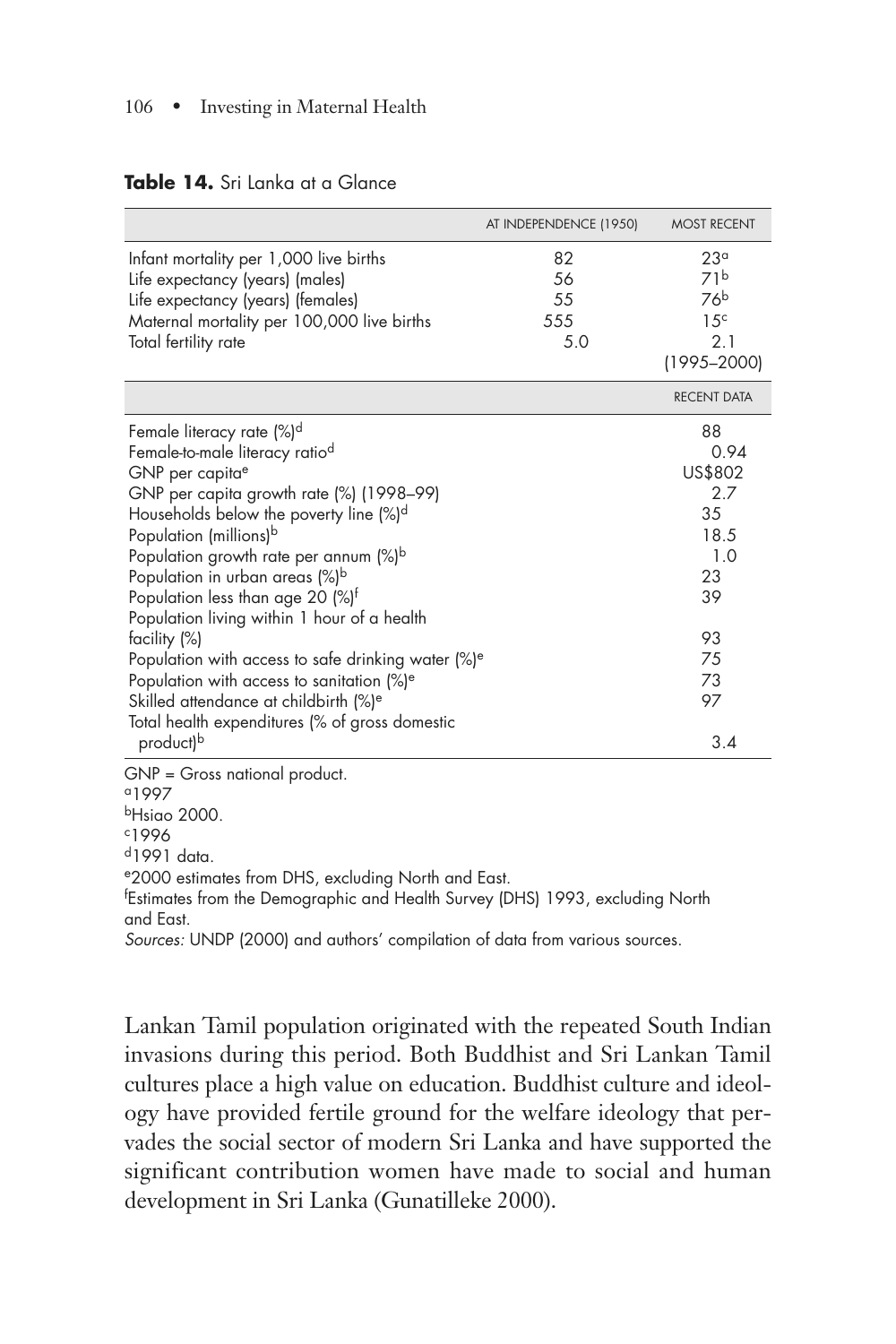The colonial era began in 1505 and lasted almost 450 years; it consisted of successive rule by the Portuguese, Dutch, and finally, the British. This colonial heritage greatly influenced the modern-day political, legal, administrative, and health systems in Sri Lanka. The British era witnessed the development of the plantation industry: coffee at first, then tea and rubber. An important new element was added to the population through contracted south Indian labor that was brought to the island to work on the plantations. The subsequent development of the "Estate Tamils," as this group came to be known, was influenced by the fact that the employer, rather than the state, was mainly responsible for their welfare. Communication systems, an extensive network of roads and rail, Western medical services, and education in English were developed to support the plantation economy. A system of registration of vital events became operational in 1867 and drew attention to the common causes of death at that time. From as early as 1902, the Registrar General (RG) introduced a section in his annual reports highlighting the maternal mortality problem.

The development of specific services for mothers in Sri Lanka can be traced back to ancient and medieval times. A detailed town plan of Anuradhapura, the ancient capital of Sri Lanka, from the 4th century B.C., refers to a hospital and a "house of delivery" in this hospital complex (Fernando 1996). Kings built specialized hospitals, and the first maternity home was probably established between 522 and 524 A.D. (Uragoda 1987). It appears that Sri Lanka was among the pioneers in the provision of communal maternity homes. Medieval literature from the eighth and ninth centuries describes methods used in the treatment of abnormal parturition (Fernando 1996).

An important landmark in the socioeconomic development of Sri Lanka was the introduction of the elective principle as early as 1912, when "educated Ceylonese"<sup>1</sup> were given the vote; universal franchise was granted in 1931, long before national independence in 1948. It is said that the reason for women in Ceylon to be enfranchised was that "women's services would be of special value in coping with the high infant mortality rate in the island and with the need for better housing and improved midwifery and prenatal services" (Myrdal 1968, p. 344). The elected representatives were able to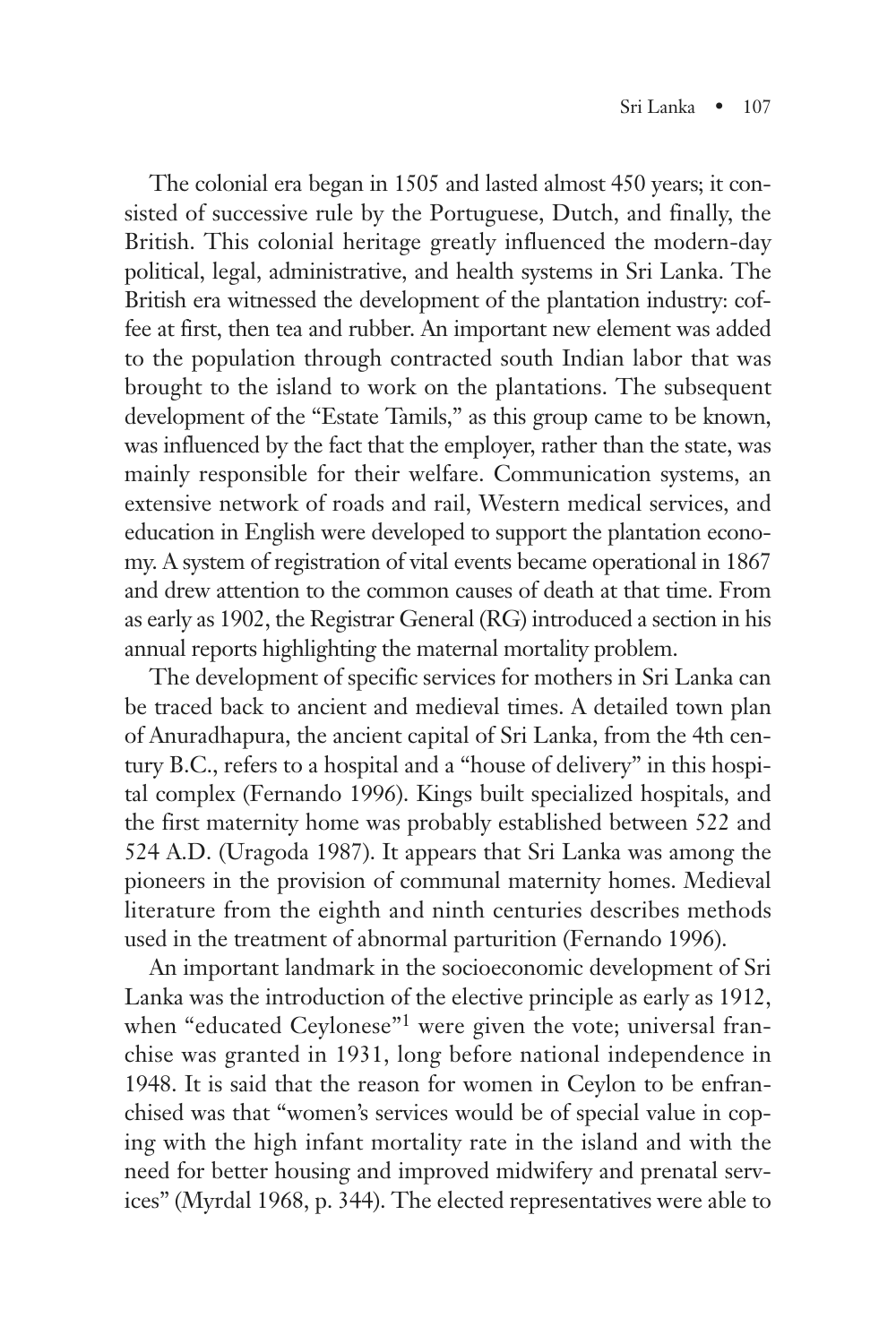bring pressure on the executive for a larger allocation of resources for the provision of social services to the constituencies they represented. "Schools, rural hospitals, roads, and sub-post offices were the most common items in the list of demands" (Marga Institute 1984, p. 28). This effort led to an expanded program of construction of maternity homes, central dispensaries, rural hospitals, and cottage hospitals in areas that had been neglected. Direct taxation on income was introduced in 1932 and provided finances needed for the various welfare schemes (Meegama 1969). During this early phase, the government allocated substantial resources for expanding the state health system, including preventive and curative care. In 1928, 8 percent of government spending was for the health sector. Medical care was provided by the public sector free of charge, and a steady expansion of the system into rural areas—particularly in the 1930s and early 1940s—ensured access for the rural poor. The health sector focused attention on preventive care, particularly the control of major communicable diseases, although attention to maternal and child health (MCH) care increased during this period. Utilization of services was high, and it is believed that the use of health care services resulted in the rapid progress of social indicators during the subsequent post-independence era (Gunatilleke 2000).

The importance of education was acknowledged early and led to the rapid expansion of schools, especially in the first half of the 20th century, resulting in increasing levels of literacy (table 15). In 1945 education from school entry to university was declared free, stimulating unprecedented interest in education throughout the country.

Education spread widely and contributed to health improvement. Expansion of education enhanced the health consciousness of the people and increased utilization of health services that were provided free.

## **Study Approach**

Sri Lanka's success in reducing maternal mortality has been widely discussed. Most studies have focused on specific aspects, such as trends in maternal mortality and causes of death (De Silva 2001),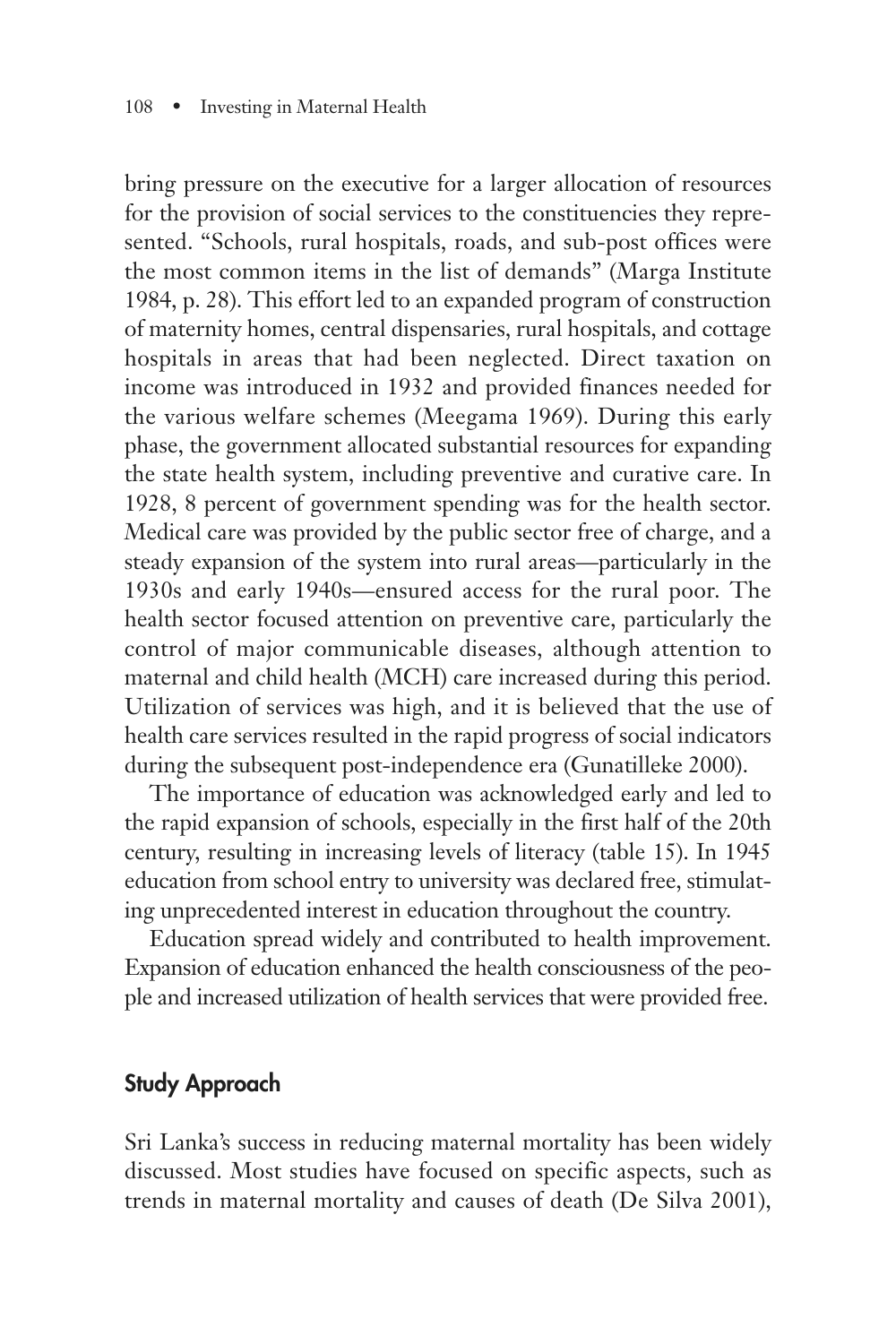| <b>LITERACY</b>                                               | 1901 | 1910 | 1921                                                                       | 1946 | 1953 | 1963 | 1971 | 1981      | 1991      |
|---------------------------------------------------------------|------|------|----------------------------------------------------------------------------|------|------|------|------|-----------|-----------|
| Males (%)<br>Females (%)                                      |      |      | 42 47.2 56.4 70.1 75.9 79.3<br>8.5 12.5 21.2 43.8 53.6 63.2 70.9 83.2 83.1 |      |      |      | 85.6 |           | 91.1 90.2 |
| Literacy ratio<br>(Female:male) 0.20 0.26 0.38 0.62 0.71 0.80 |      |      |                                                                            |      |      |      | 0.83 | 0.91 0.92 |           |

**Table 15.** Trends in Adult Literacy, Sri Lanka, 1901–91

*Source:* Authors' calculations based on data from the Department of Census and Statistics.

development of maternal health services (Fernando 1996), female literacy and empowerment (Gunatilleke 2000), malaria control (Abeyesundere 1976), and the relationship of maternity mortality ratio (MMR) and fertility (Seniveratne and Rajapaksa 2000; Dissanayake 1999). Some studies have reviewed maternal mortality within the context of intersectoral linkages to health (Gunatilleke 1984). Borghi (2000) compiled an extensive unpublished report exploring the relationship between health system development and reproductive health in Sri Lanka.

This study builds on previous work. It fills gaps in information, particularly with regard to use of skilled attendance and maternity care in institutions during different phases of health system development. It adds an in-depth dimension to the analysis of maternal health care development through information from key officials who had firsthand experience of the problems and the implementation strategies during critical earlier phases of development. This study compiles and analyzes public expenditures on maternal health care in conjunction with key features of health system development.

This chapter first examines temporal associations between trends in MMR and the use of skilled attendance and institutional childbirth, describes how the profile of maternal deaths changed as more women used skilled attendance and institutional facilities, and analyzes the relationship between fertility and MMR. Next, the chapter describes the development of maternal health services, namely, health infrastructure, human resource development, and management of MCH care. This material is followed by an analysis of the stepwise implementation of critical health policies and interventions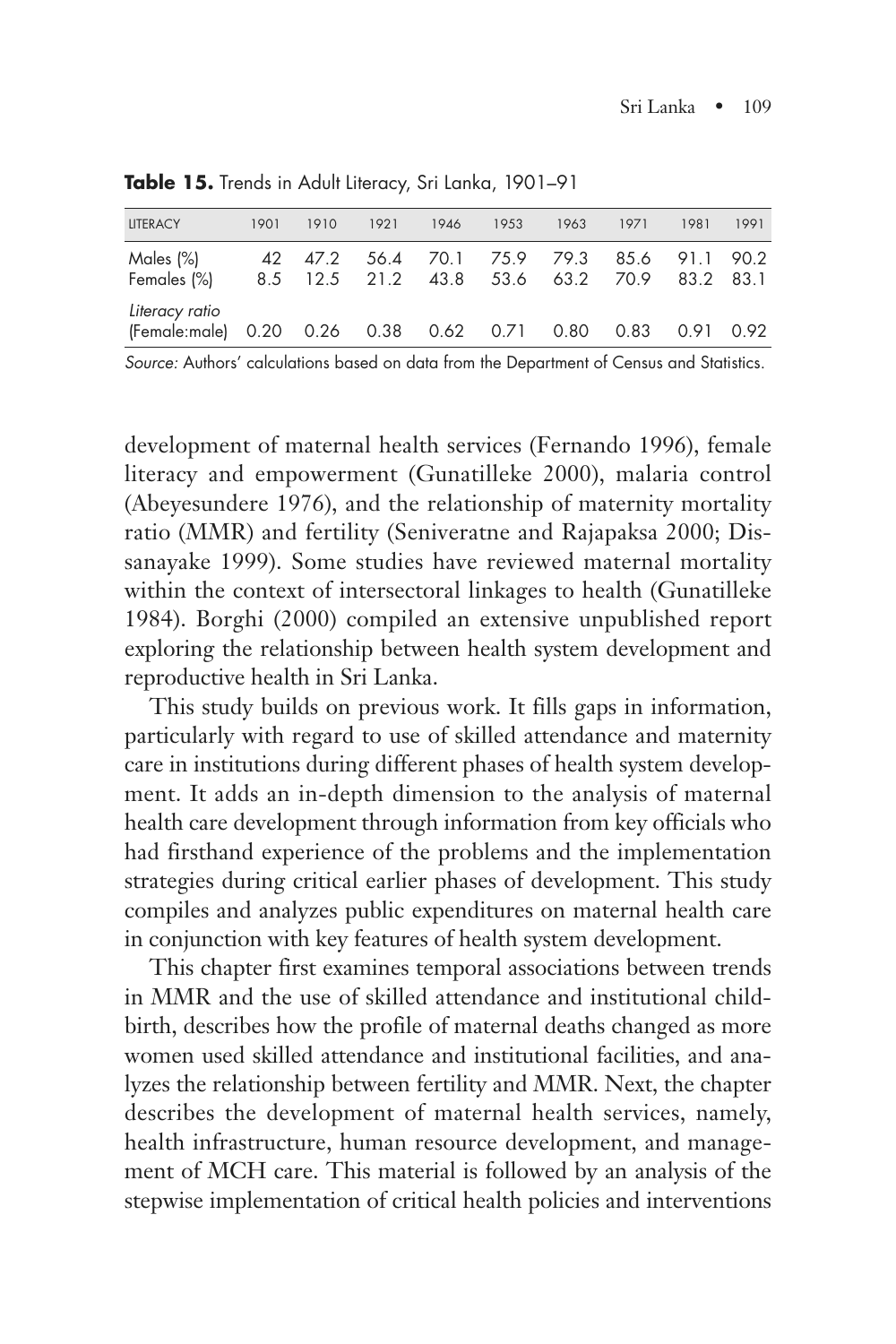to address key problems at different stages of health system development. Finally, the chapter provides an analysis of public expenditures on maternal health care and discusses the issue of affordability.

## *Maternal Mortality Data Availability and Quality*

Intensive review of data sources used in previous studies revealed that some of the data required correction. The data used in this study are from the reports published by the RG. Completeness of birth and death registration data were studied for 1953, 1967, and 1980 and were found to be 89 percent, 95 percent, and 93 percent complete, respectively (Sri Lanka Ministry of Health 1993). Recently, however, the quality of data has deteriorated because of the civil war situation in the north and east, and studies have revealed a degree of underregistration of deaths.

A study carried out in 1994 and 1995 found 24 percent underreporting of maternal deaths in the Western Province (Bandhutilaka 1996). It has been suggested that the discrepancy between numbers reported at maternal death reviews and those reported by the registration system has increased in recent years (De Silva 2001). The increasing discrepancy may be a result of rising numbers of indirect causes of maternal death being reported through the field and hospital systems, following refresher education of health personnel on definition and reporting of maternal mortality.

# *Quality of Health Services Data*

Health service data for the period 1900–57 are available from the reports of the director of Health Services (DHS); they have been available from the *Annual Health Bulletin* since 1980. Gaps in health service data exist for 1968–79, when health data were included in a brief manner in the general *Administration Reports;* the details given are inadequate for the present study. Unpublished data available from the Medical Statistics Unit have been used to supplement the above sources. Health service data do not include any information from the private sector. Institutional deliveries reported in health statistics are only those occurring in government institutions; here,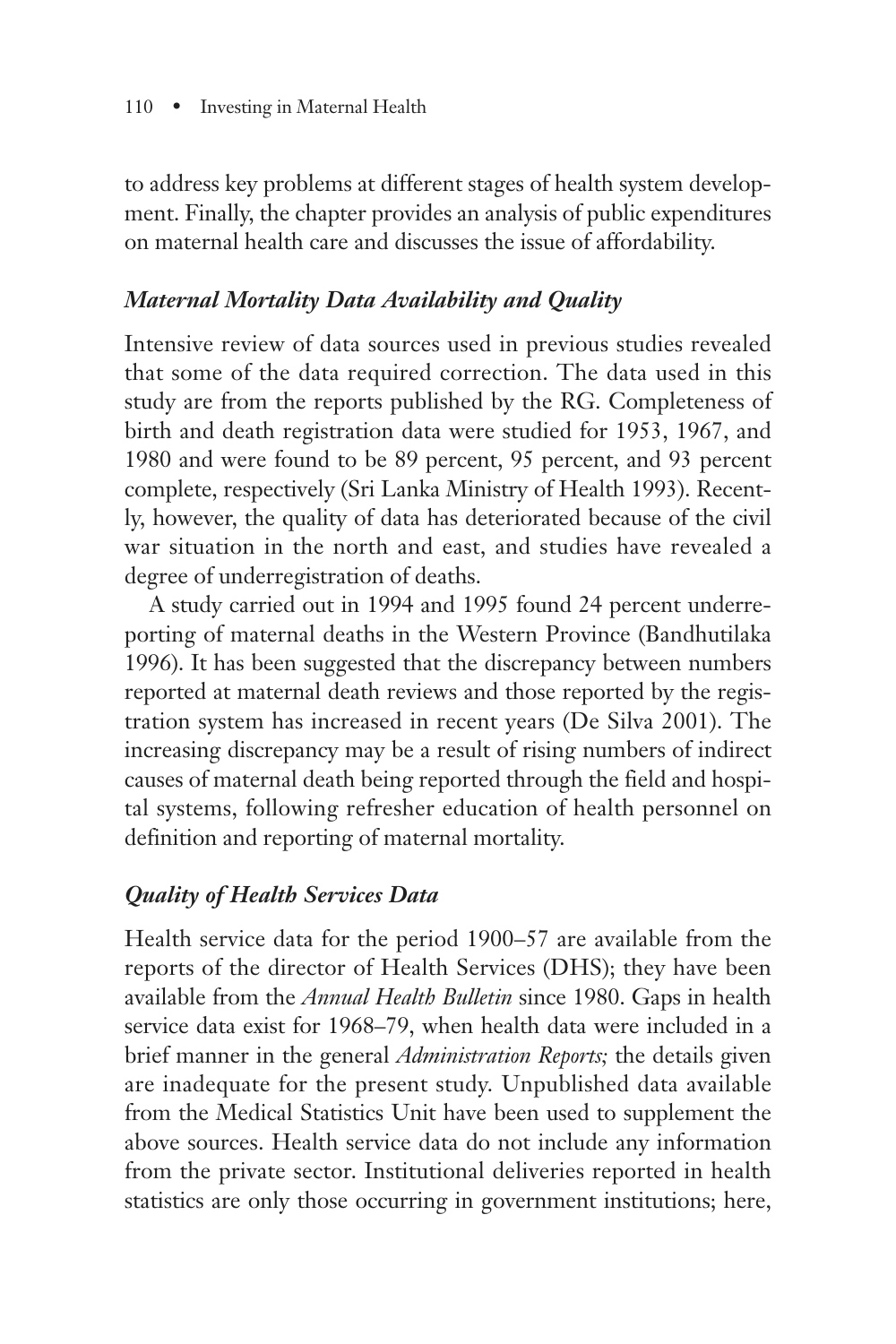too, the coverage may be incomplete because data from the northern and eastern provinces are not available for certain years.

The number of registered doctors, nurses, and midwives are available from the Sri Lanka Medical Council commencing from 1907, 1930, and 1949 respectively. Nurses with midwifery qualifications are entered in the register both as nurses and as midwives.

Information was also obtained from 15 key informants, including doctors, nurses, and midwives who had worked in health services at the district level and later became senior managers. The interviews covered issues such as perceptions regarding MCH services and obstetric practices from the late 1950s to the 1970s, the acceptance of midwives, the backup services available, and training during the early periods.

## *Expenditures and Affordability*

The data used to estimate expenditures on skilled attendance are mainly from the annual reports of the DHS and are complemented by data from other published reports. For the period 1932–54, the annual administrative reports issued by the DHS provided comprehensive data on expenditures and admissions. The reports issued by the director general of Health Services (DGHS) provided aggregate recurrent expenditure figures for 1955–62. The 1960s and 1970s proved to be the most difficult period to examine; because detailed annual reports were not available for this period, health expenditure data were calculated using the ratios of health expenditures to gross domestic product (GDP) (1963–72) and government health expenditures to GDP (1973–79), as published by the Central Bank. For 1980–99, the *Annual Health Bulletin* proved to be a most valuable source of health expenditure and admissions data.

For each year under study, total expenditures were calculated on the basis of payroll data<sup>2</sup> and other expenditure data<sup>3</sup> available in the annual reports. Whenever possible, expenditures unrelated to maternal care<sup>4</sup> were excluded. Despite attempts to disaggregate payroll cost by staffing category [that is, midwives, public health midwives (PHMs), and so on], the lack of detailed data in all but the most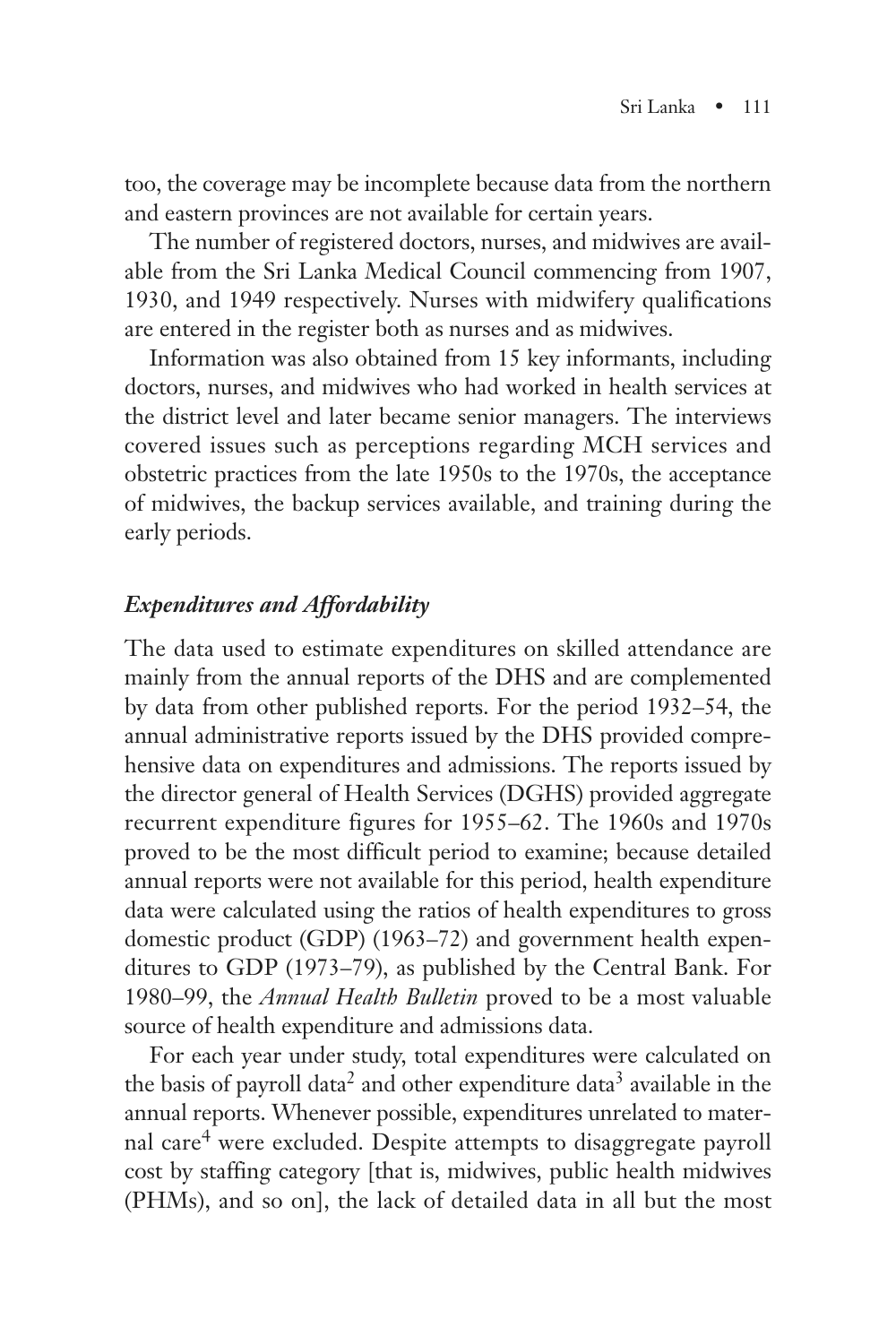#### 112 • Investing in Maternal Health

recent years dictated that the expenditures on skilled attendance would be calculated by allocating total expenditures to maternity and nonmaternity functions by the ratio of maternity to nonmaternity admissions.

In assessing affordability to clients and households, information on policy was found in the *Annual Administration Report* and other published sources, which were complemented by information gathered in key informant interviews carried out in Colombo in June 2001.

#### **Decline in Maternal Mortality Ratio**

Sri Lanka's achievements in reducing the maternal mortality ratio have been one of the spectacular aspects of its success story in human development. Review of the time taken to reduce the MMR (maternal deaths per 100,000 live births) by 50 percent demonstrates an interesting pattern. It took 17 years (1930–47) for MMR to decline from more than 2,000 to about 1,000. In the next 3 years (1947–50), the MMR diminished a further 50 percent. Subsequent 50 percent reductions have been achieved during periods of 8 to 13 years (table 16).

Previous studies have discussed some of the temporal associations between MMR decline during various periods of time and other factors believed to have contributed to the decline. The steep decline in

| <b>YEAR</b> | <b>MMR</b> | <b>INTERVAL (YEARS)</b> |
|-------------|------------|-------------------------|
| 1930        | 2,136      | n.a.                    |
| 1947        | 1,056      | 17                      |
| 1950        | 486        | 3                       |
| 1963        | 245        | 13                      |
| 1973        | 121        | 10                      |
| 1981        | 58         | 8                       |
| 1992        | 27         | 11                      |
| 1996        | 24         |                         |

Table 16. Time to Halve the Maternal Mortality Ratio, Sri Lanka, 1930-96

n.a. Not applicable.

*Source:* Authors' compilation of data from various sources.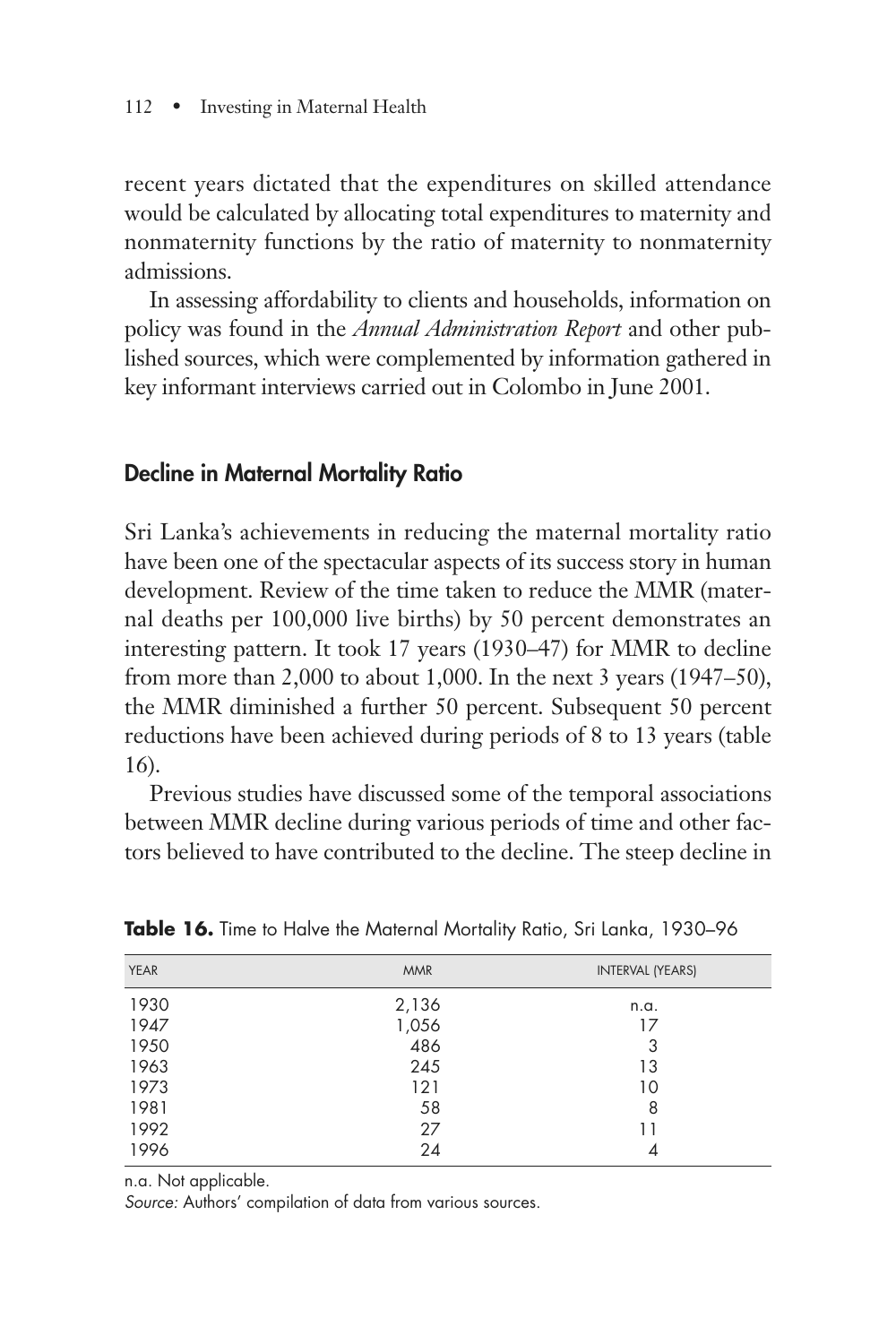MMR that was observed from the 1930s to the early 1950s (see also figure 1, page 2) has been attributed largely to the all-out war against malaria (Abeyesundere 1976). DDT spraying commenced in 1945 and led to a rapid decline in malaria incidence within a few years. In addition to the highly successful malaria control program, it has also been suggested that control of hookworm infection and general improvements in sanitation contributed to the improvements in maternal health prior to 1950 (Wickramasuriya 1939). Moreover, it has been suggested that the rapid decline in MMR during the early 1950s could be attributed to the introduction of modern medical advances, such as antibiotics, through a health service network established in the pre-1950s era and having considerable reach in rural areas (Gunatilleke 2000).

## **Trends in Maternal Mortality Ratio and Female Death Rates**

Figure 24 illustrates the relative change in the female death rate and MMR from 1950–96. In 1950, 8,933 female and 1,692 maternal deaths occurred among women ages 15 to 49; thus, the maternal deaths constituted 19 percent of female deaths. Forty-six years later, in 1996, the corresponding figures were 6,850, 81, and 1.2 percent. The relative changes in MMR and the female death rate were similar during the first 10-year period in that both showed a sharp decrease. Between 1960 and 1974 the decrease in the maternal death rate was much more pronounced; thereafter, the reduction in the relative change was similar. This trend indicates that factors affecting female deaths in general, such as improvements in the health infrastructure and general health status, had a greater impact during the first 10-year period. Specific factors may have acted to improve MMR thereafter. Records indicate that antenatal care was provided from as early as 1921 and that the number of mothers registered for antenatal care has shown a steady increase over time. In addition, food supplementation programs, in the form of milk-feeding centers for mothers and children, were established in the 1940s. Improvements in food supplies and in the general standard of living occurred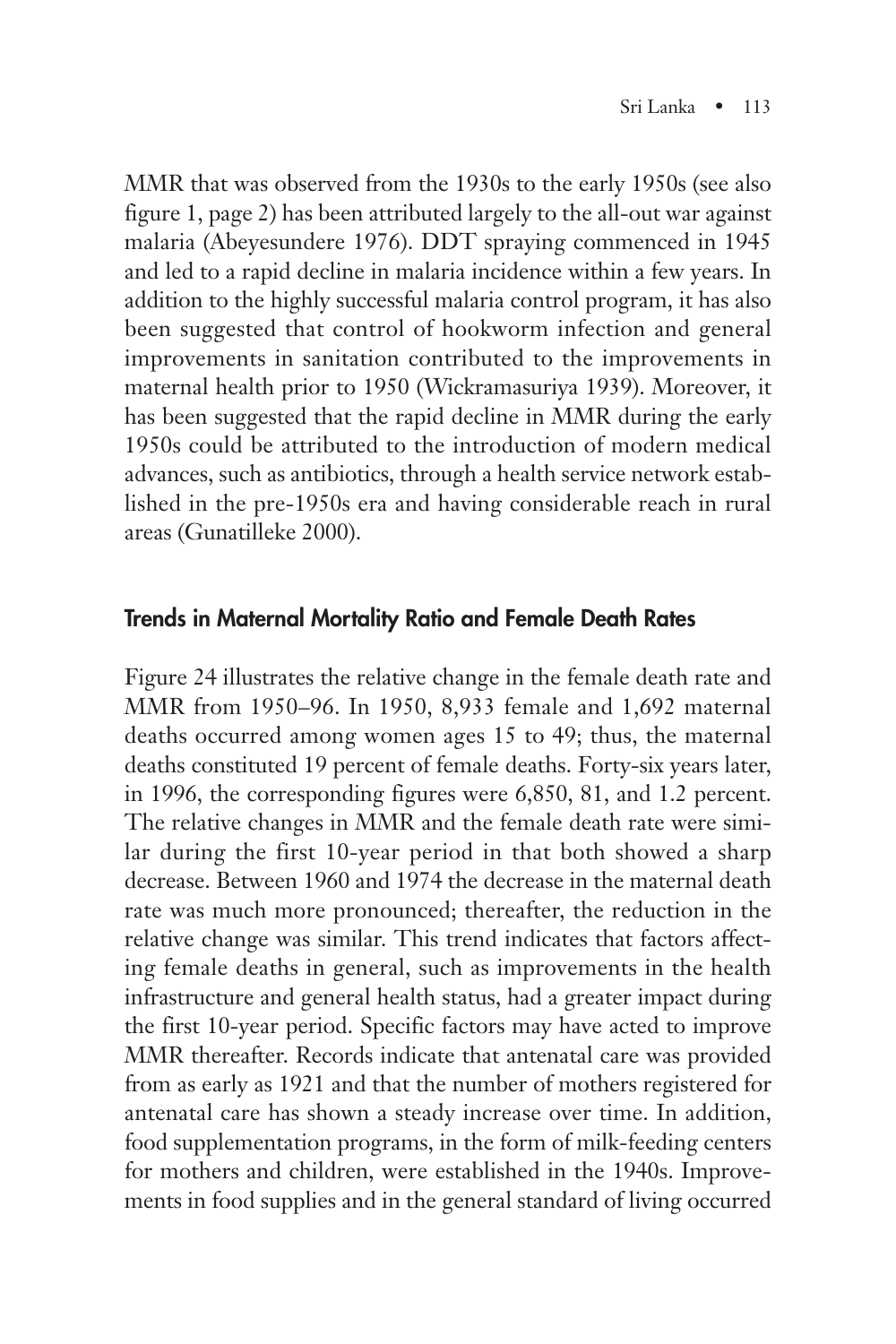

during the postwar period. The food rationing scheme introduced during the war was continued in the postwar period, ensuring a basket of goods at subsidized rates that was sufficient in quantity to ensure the minimum calorie requirement of an average family.

The food subsidy policies could not be maintained with the rapid expansion of the population and declining external earnings. Furthermore, the period 1973–75 brought circumstances that resulted in high food prices, the effects of which could not be ameliorated through the food ration scheme, resulting in an acute shortage of food. The adverse effects were reflected in the mortality and morbidity rates. The crude death rate and deaths among women of reproductive age increased during 1974–76. The infant mortality rate increased in 1974. A national nutrition survey in 1976 showed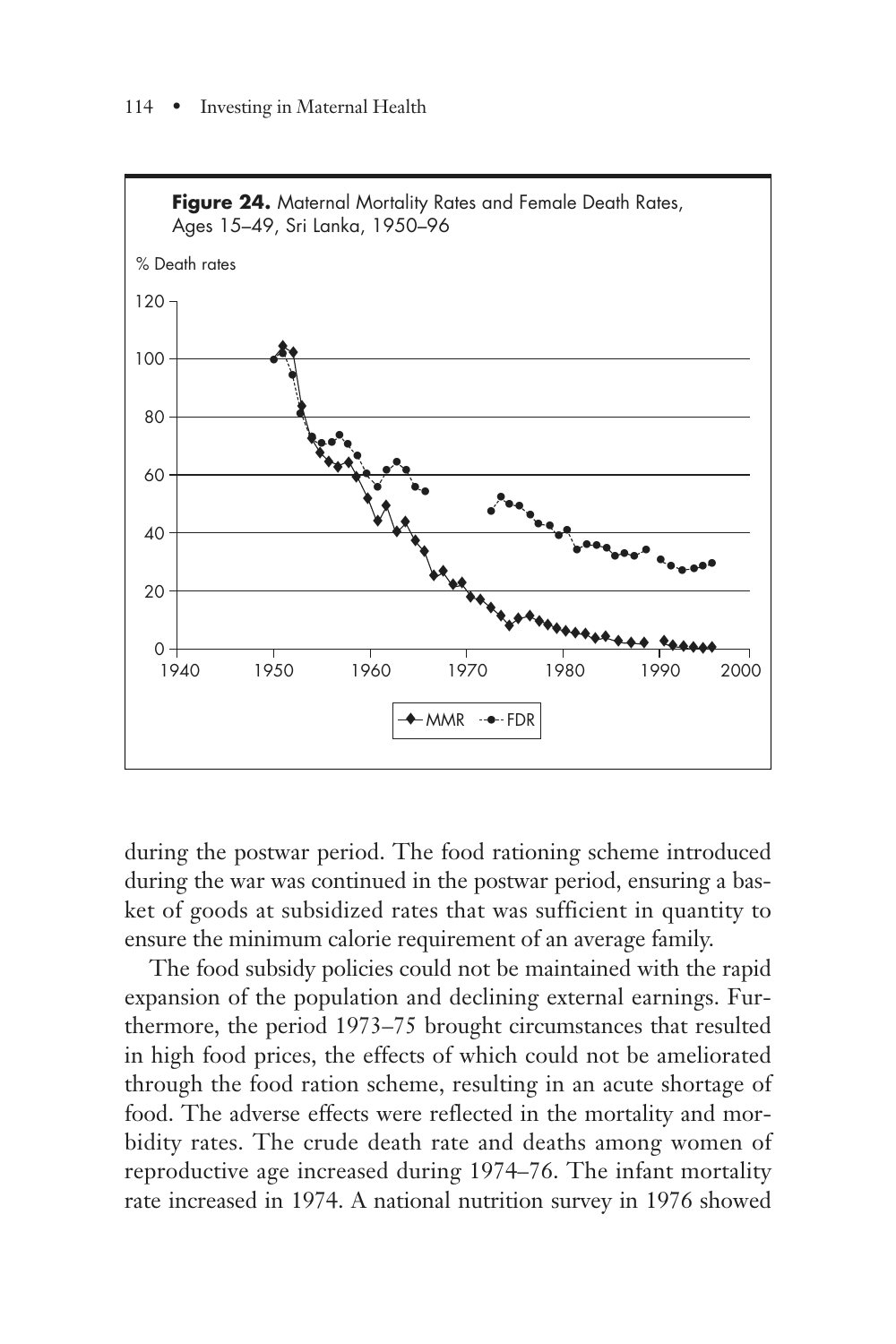that 35 percent of children under 72 months were stunted and 6.6 percent were wasted (U.S. Centers for Disease Control and Prevention and others 1978). However, maternal mortality continued to decline.

## *Skilled Attendance during Childbirth*

The trends in skilled attendance during childbirth and MMR are presented in table 17. Prior to 1940, less than 30 percent of live births had skilled attendance, and most such births took place in the client's home under the care of the public health midwife. During the 1940s, skilled attendance doubled. While skilled attendance in the client's home remained high, more women began to use institutional childbirth. A World Bank mission to Sri Lanka in 1952 noted the growing demand for institutional childbirth and the popularity of smaller rural institutions managed by midwives: "There are 113 maternity homes in the rural areas, sometimes located in out-of-theway places. Practically everywhere one goes, be it a provincial, district, or rural hospital or maternity home, there are a large number

| <b>YEAR</b> | % ASSISTED DELIVERIES<br>IN THE HOME | % DELIVERIES IN<br><b>GOVERNMENT INSTITUTIONS</b> | <b>MMR</b> |
|-------------|--------------------------------------|---------------------------------------------------|------------|
| 1939        | 19                                   | 8                                                 | 1,824      |
| 1940        | 21                                   | 6                                                 | 1,607      |
| 1945        | 27                                   | 22                                                | 1,694      |
| 1950        | 25                                   | 33                                                | 555        |
| 1955        | 25                                   | 41                                                | 405        |
| 1960        | 19                                   | 55                                                | 302        |
| 1965        | 15                                   | 62                                                | 239        |
| 1970        | 9                                    | 66                                                | 145        |
| 1975        |                                      | 67                                                | 102        |
| 1980        |                                      | 76                                                | 65         |
| 1985        |                                      | 75                                                | 51         |
| 1990        | 4                                    | 71                                                |            |
| 1995        | $\overline{2}$                       | 87                                                | 24         |

**Table 17.** Deliveries with Skilled Attendance and Maternal Mortality Ratio, 1939–95

— Not available.

*Source:* Authors' compilation of data from various sources.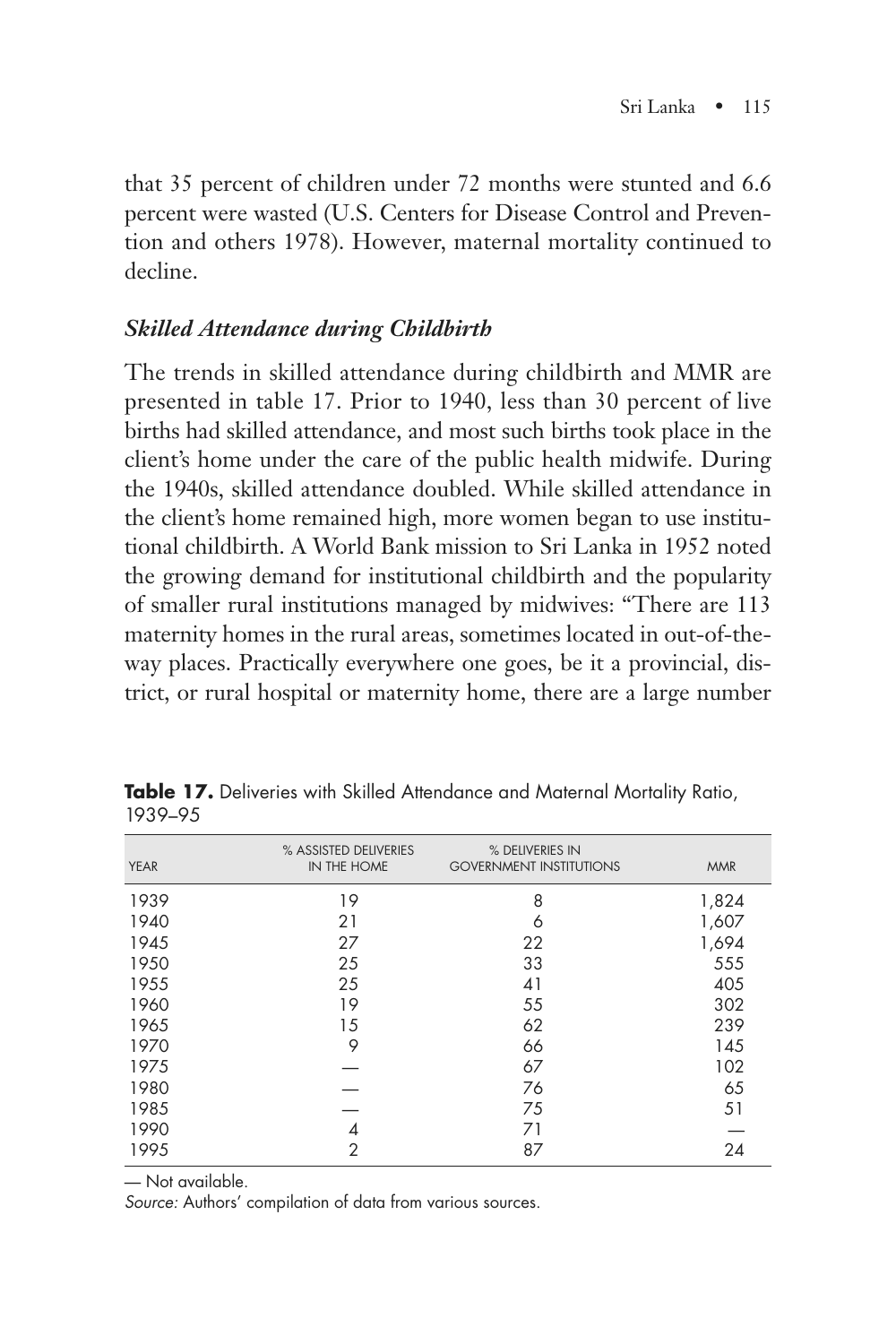of waiting maternity patients and like other hospital cases they are fed and treated free of charge" (IBRD 1952, p. 397). The mission noted that women "came to hospital days and even weeks before the actual time of childbirth" (IBRD 1952, p. 398), probably because of difficulties villagers encountered in transporting women in labor, especially at night.

The 1950s brought significant changes in the place of childbirth. Home deliveries began to decline as women increasingly sought delivery in institutions.<sup>5</sup> The role of the PHM in the community gradually changed from attending to births in the home to managing or assisting childbirth in institutions and using clinics and home visits for providing prenatal and child health care and information and communication. In addition, women increasingly selected institutions where doctors were available to intervene when complications arose, although delivery continued to be managed largely by midwives. Deliveries in maternity homes and rural and cottage hospitals declined to 10 percent by 1957, and in 1960 only 5 percent of deliveries occurred in maternity homes.

During the 1960s and 1970s, 60 to 70 percent of live births had skilled attendance. Unfortunately, data on the types of institutions where childbirth took place are inadequate; therefore, it is not possible to analyze the pattern. However, in 1962 specialized obstetric services were available in 21 government institutions, and 16 percent of the deliveries took place in those institutions (Amarasinghe 1962).

During the 1980s and 1990s, the proportion of childbirth occurring in high-level institutions, where services of a consultant obstetri-

|               |                                         | % DELIVERIES IN PRIVATE INSTITUTIONS |  |  |  |  |  |  |
|---------------|-----------------------------------------|--------------------------------------|--|--|--|--|--|--|
| <b>SECTOR</b> | <b>FAMILY HEALTH IMPACT SURVEY 1981</b> | DEMOGRAPHIC AND HEALTH SURVEY 1993   |  |  |  |  |  |  |
| Estate        |                                         | 0.3                                  |  |  |  |  |  |  |
| Rural         | 2.0                                     | 2.8                                  |  |  |  |  |  |  |
| Urban         | 8.7                                     | 23.0                                 |  |  |  |  |  |  |
|               | 29                                      | 6.5                                  |  |  |  |  |  |  |

**Table 18.** Deliveries in the Private Sector, Sri Lanka, 1981–93

*Note:* "All" is the weighted average of the different sectors.

*Sources:* Vidyasagara 1983; Sri Lanka, Department of Census and Statistics 1995.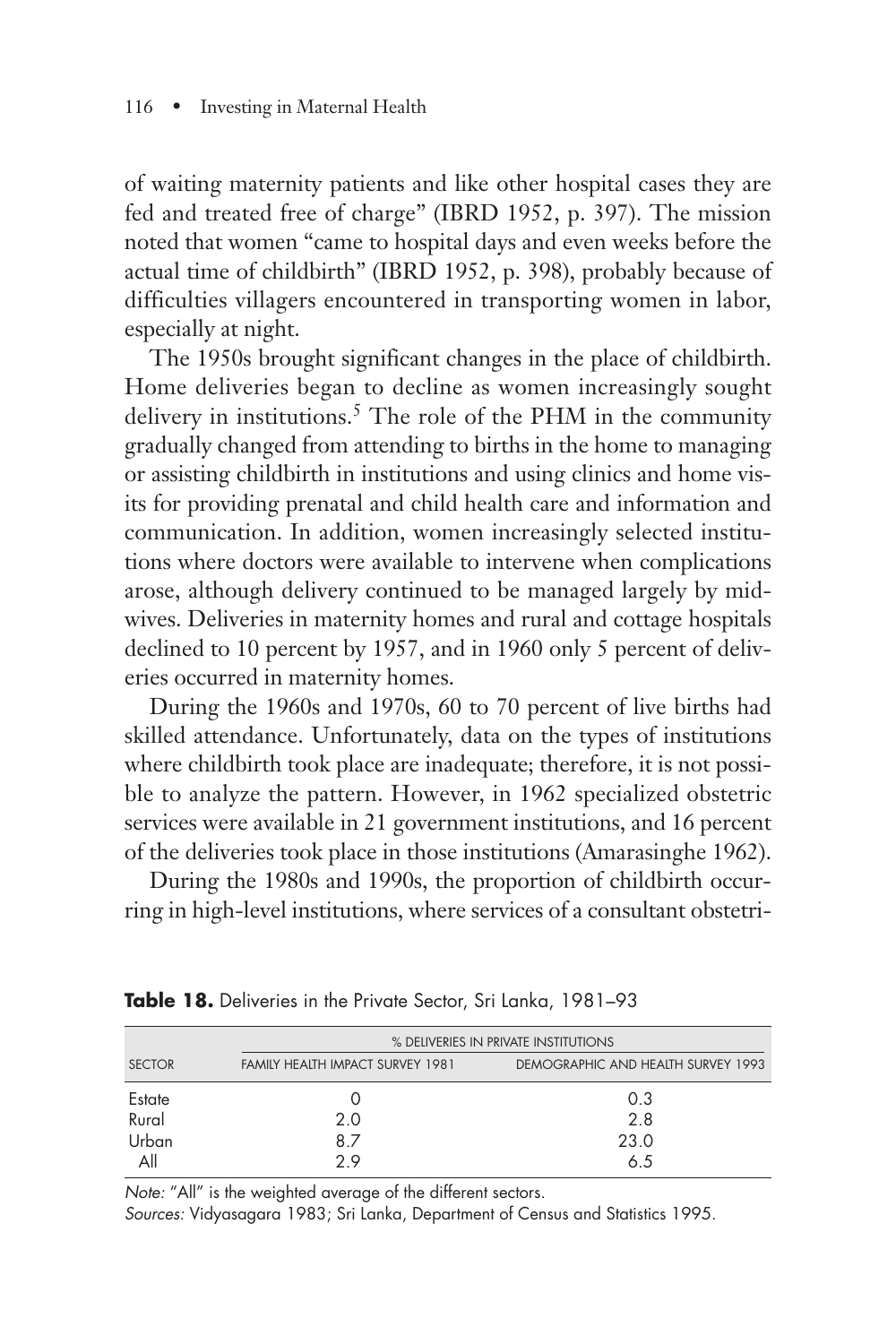

cian were available, increased from 36 percent in 1984 to 66 percent in 1999. In contrast, childbirth in institutions that had only a medical officer without further qualifications in obstetrics decreased from 46 to 22 percent, and those in primary care institutions decreased from 18 to 12 percent (figure 25). Delivery at home attended by a midwife declined from 9 percent in 1970 to 2 percent in 1995. With the increase in the number of private hospital beds, particularly in the urban areas, the percentage of deliveries in these institutions also increased (table 18).

# *Causes of Maternal Death*

The relative contribution of different factors and interventions in reducing the MMR has been a topic of much interest. The design of this study and the types of data available do not support any conclusions about the contribution of different factors in the Sri Lankan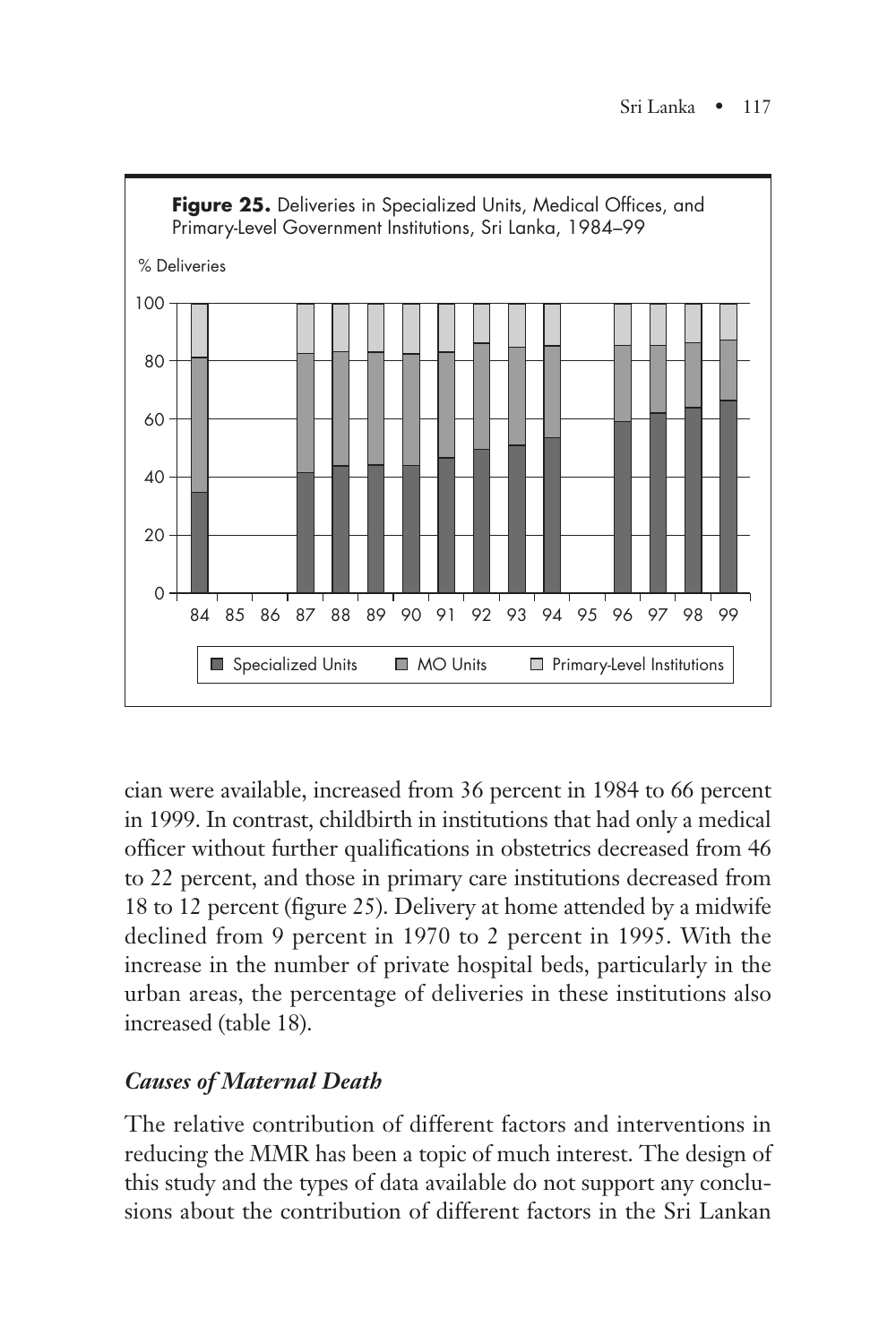context. However, given the current knowledge of the causal pathways of the major clinical causes of maternal death, a review of trends in causes of maternal deaths in Sri Lanka, in conjunction with the changing pattern of childbirth, provides valuable insights.

Nationwide data on causes of maternal death are not available for the 1930s, when rates of skilled attendance were below 30 percent. However, an analysis of the causes of maternal deaths that occurred at the De Soysa maternity home in Colombo between 1933 and 1938 showed that "associated or inter-current diseases" caused 54 percent of all fatalities (Wickramasuriya 1939, p. 87). Wickramasuriya (1939) commented that these data constitute "definite evidence of the poor standards of health of the women in the country" (p. 88). The important associated diseases were identified as ankylostomiasis (hookworm), malaria, nontuberculosis respiratory diseases, chronic enteritis, and dysentery. Ankylostomiasis was perceived as the "most important single factor in maternal and fetal mortality" (Wickramasuriya 1939, p. 91). Age- and sex-specific mortality due to ankylostomiasis and malaria both indicated a greater vulnerability of women, especially for those ages 15 to 49. Fernando (1994) concluded that control of these infections was therefore more favorable to women.

Maternal deaths due to hypertensive disease and sepsis show a marked decrease during the 1940s (figure 26). The decline in deaths due to these two causes match the fall in MMR and accounted for a greater proportion of the decline (table 19). During the 10-year period to 1950, skilled attendance increased substantially to 58 percent of births, with about 40 percent of the skilled attendance being at the home of the client (table 17). Attendance at antenatal clinics was high. Midwives became more abundant and accessible. The number of midwives in relation to the number of births improved considerably, for an average of one midwife for every 163 births in 1950 (table 20). As described earlier, malaria control also was successful during this period, and sanitation and nutrition are believed to have improved greatly.

Deaths due to hemorrhage did not show a significant decline during this period. Blood transfusion facilities were available in the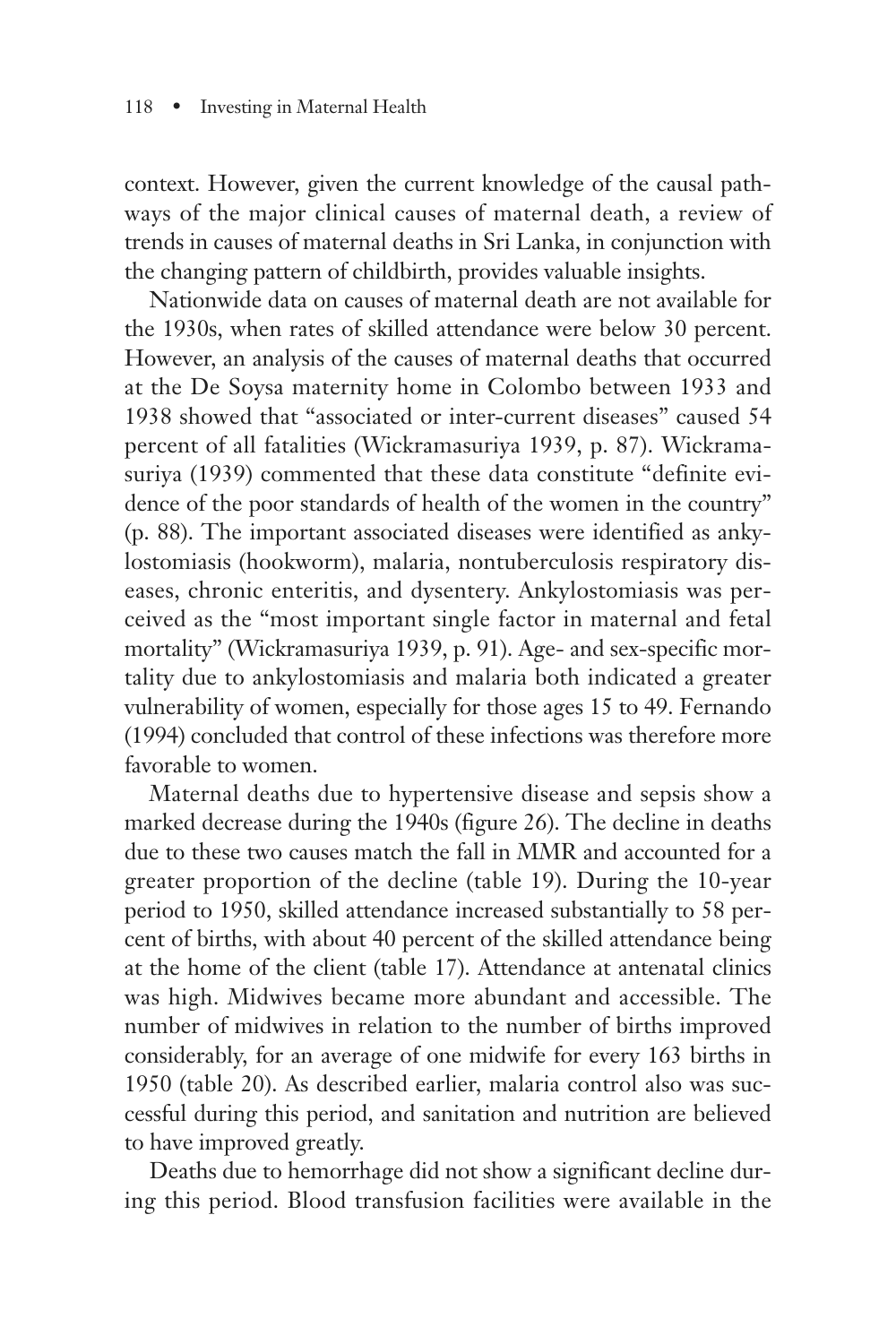General Hospital Colombo and a few hospitals close to Colombo beginning in 1948. In the 1950s, O-positive blood was available in the provincial hospitals. During the 1940–50 period, most institutional deliveries took place in the smaller hospitals, and access to blood transfusion during emergencies was probably limited.

The major decline in the proportion of deaths due to hemorrhage occurred from the 1950s to the 1970s (table 19 and figure 27). Although the pattern of place of delivery continued to change, new measures and interventions were also introduced. In addition to the increase in births with skilled attendants in institutional settings, access to specialized services in most secondary and tertiary care hospitals increased. This shift was accompanied by the development and spread of blood transfusion services, and field midwives were allowed

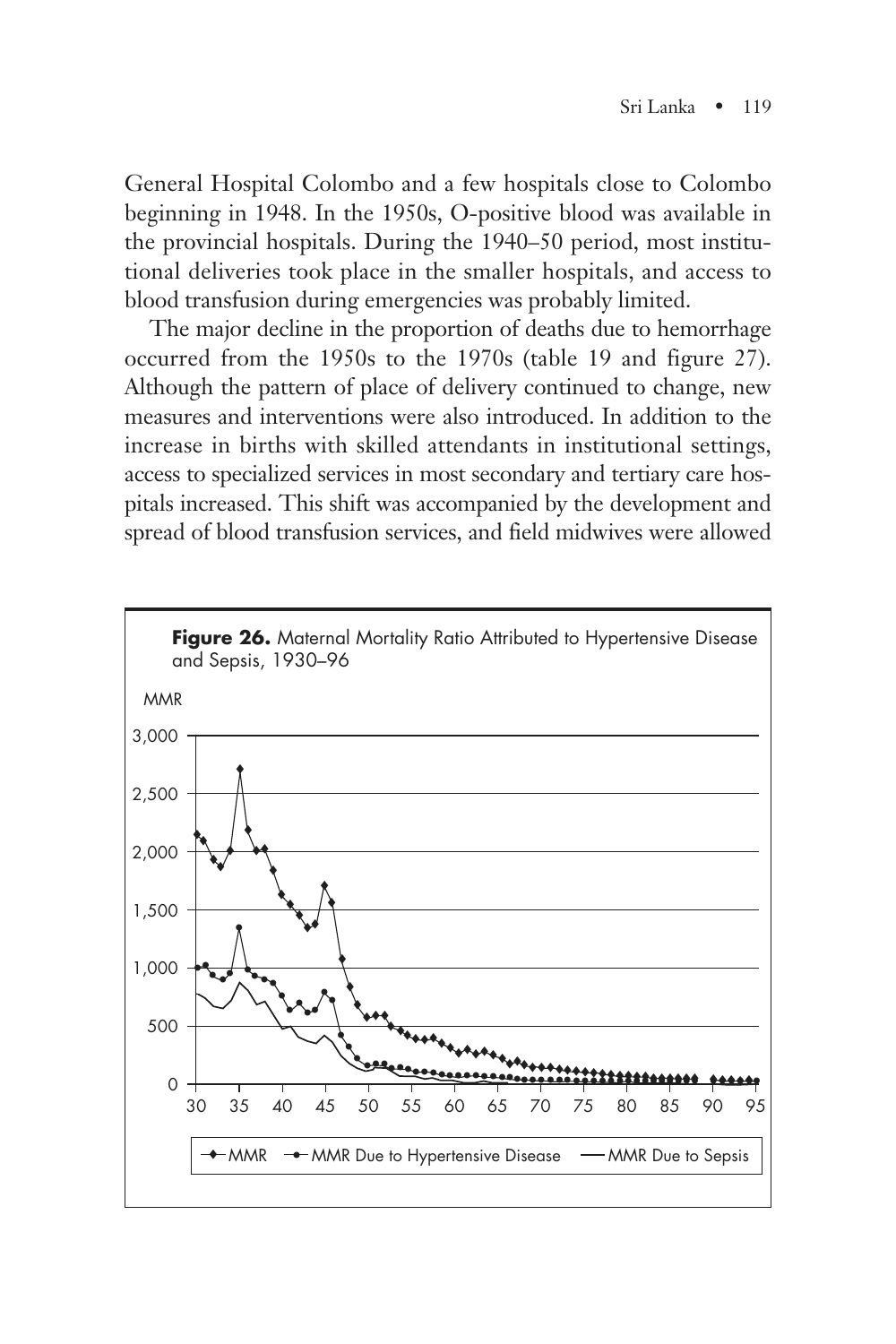#### 120 • Investing in Maternal Health

to use oral ergometrine without direct supervision starting in 1978. Public health nursing sisters (PHNS) and nursing sisters<sup>6</sup> working in the smaller institutions that had no medical officers, were permitted

|             | <b>MMR</b>        |               |                             |                   |  |  |  |
|-------------|-------------------|---------------|-----------------------------|-------------------|--|--|--|
| <b>YEAR</b> | <b>ALL CAUSES</b> | <b>SEPSIS</b> | <b>HYPERTENSIVE DISEASE</b> | <b>HEMORRHAGE</b> |  |  |  |
| 1942        | 1,445             | 408           | 696                         | 129               |  |  |  |
| 1952        | 580               | 143           | 161                         | 113               |  |  |  |
| 1955        | 405               | 72            | 123                         | 91                |  |  |  |
| 1970        | 145               | 20            | 37                          | 45                |  |  |  |
| 1980        | 65                | 3             | 23                          | 12                |  |  |  |
| 1996        | 24                | 0.3           | 0.6                         | 8                 |  |  |  |
|             |                   |               | PERCENTAGE DECLINE          |                   |  |  |  |
| 1942-52     | 60                | 65            | 77                          | 12                |  |  |  |
| 1955-70     | 64                | 72            | 70                          | 51                |  |  |  |
| 1980-96     | 64                | 91            | 97                          | 32                |  |  |  |

**Table 19.** Decline in Cause-Specific Maternal Mortality Ratio, Sri Lanka, 1942–52, 1955–70, and 1980–96

*Source:* Authors' calculations based on data from the Registrar General's Department.

| <b>YEAR</b> | LIVE BIRTHS PER<br><b>GOVERNMENT</b><br><b>MIDWIFE</b> | <b>POPULATION</b><br>PER 1,000<br><b>GOVERNMENT</b><br><b>DOCTORS</b> | <b>GOVERNMENT</b><br><b>NURSES PER</b><br><b>GOVERNMENT</b><br><b>DOCTOR</b> | <b>SPECIALIST</b><br><b>OBSTETRICIANS IN</b><br><b>GOVERNMENT</b><br><b>HOSPITALS PER</b><br>100,000 LIVE BIRTHS |
|-------------|--------------------------------------------------------|-----------------------------------------------------------------------|------------------------------------------------------------------------------|------------------------------------------------------------------------------------------------------------------|
| 1930        | 405                                                    | 15.4                                                                  |                                                                              |                                                                                                                  |
| 1935        | 219                                                    |                                                                       |                                                                              |                                                                                                                  |
| 1940        |                                                        | 14.8                                                                  |                                                                              |                                                                                                                  |
| 1945        | 186                                                    |                                                                       |                                                                              |                                                                                                                  |
| 1950        | 163                                                    | 11.4                                                                  | 1.7                                                                          |                                                                                                                  |
| 1955        | 157                                                    | 9.2                                                                   | 2.3                                                                          |                                                                                                                  |
| 1960        | 143                                                    | 8.4                                                                   | 2.8                                                                          | 6.6                                                                                                              |
| 1965        |                                                        | 7.5                                                                   | 2.4                                                                          |                                                                                                                  |
| 1970        |                                                        | 6.5                                                                   | 2.9                                                                          |                                                                                                                  |
| 1975        |                                                        | 6.4                                                                   | 2.7                                                                          |                                                                                                                  |
| 1980        | 125                                                    | 7.2                                                                   | 3.3                                                                          | 14.0                                                                                                             |
| 1985        | 85                                                     | 7.4                                                                   | 3.8                                                                          | 15.0                                                                                                             |
| 1990        | 68                                                     | 7.0                                                                   | 3.7                                                                          | 20.0                                                                                                             |
| 1995        | 51                                                     | 4.0                                                                   | 2.9                                                                          | 23.0                                                                                                             |
|             |                                                        |                                                                       |                                                                              |                                                                                                                  |

**Table 20.** Development of Government-Employed Birth Attendants, Sri Lanka, 1930–95

— Not available.

*Source:* Authors' compilation of data from various sources.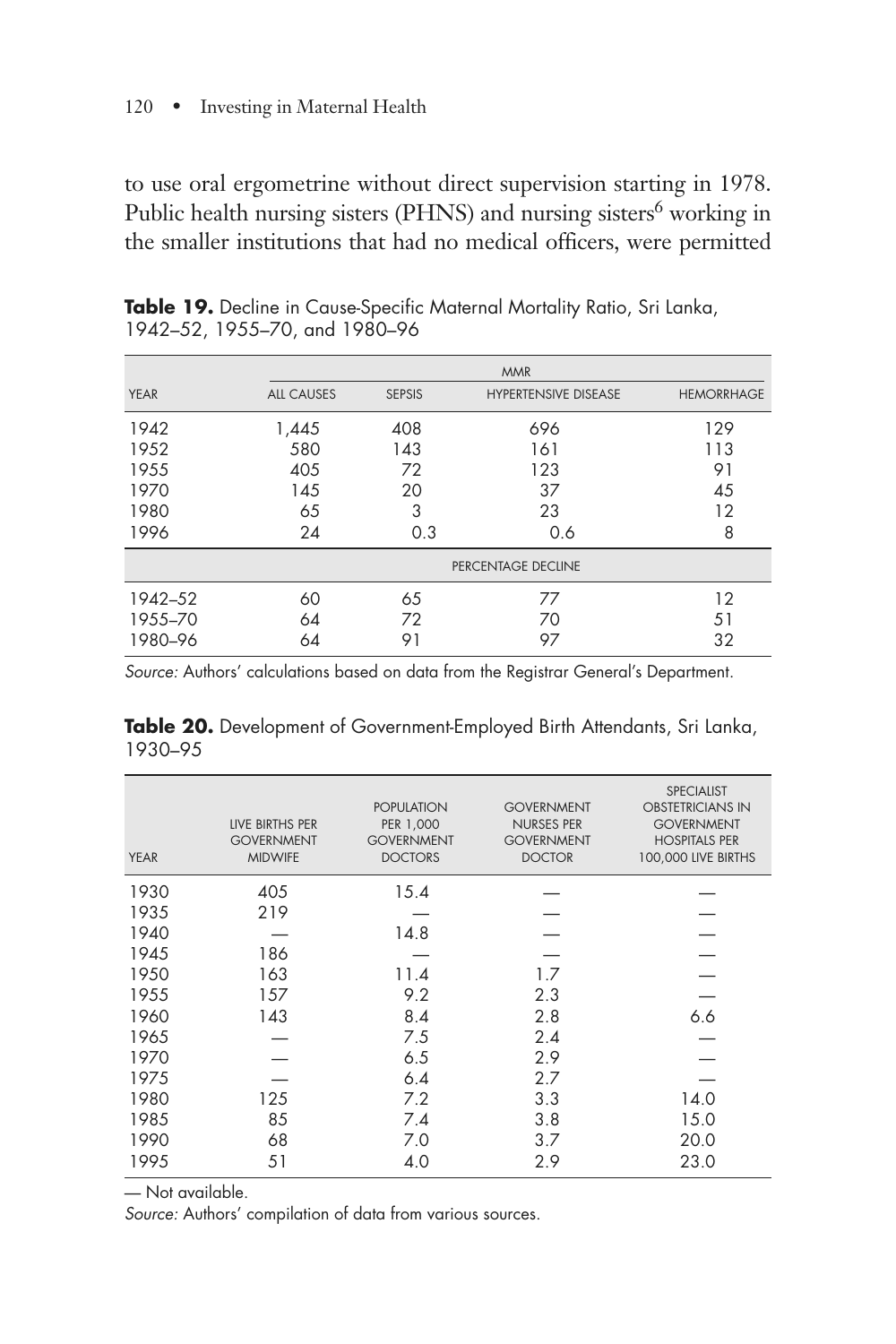to use intramuscular ergometrine. The Ministry of Health (MOH) circulated detailed guidelines on when to use ergometrine. In 1962, the National Blood Transfusion Service was formed and a hospitalbased regional blood banking service commenced; by 1994 there were 50 regional blood banks. Fresh-frozen plasma was available at the district level beginning in 1983, and all districts were covered by 1993. Between 1983 and 1995, blood components became available in all provincial and base hospitals (De Zoysa, informant interview).

Maternal deaths due to abortion have steadily declined, from 22.9 per 100,000 live births in 1936 to 1.5 per 100,000 live births in 1996. Maternal mortality figures over the years indicate that abortion contributes to approximately 10 percent of the reported deaths (Senevi-

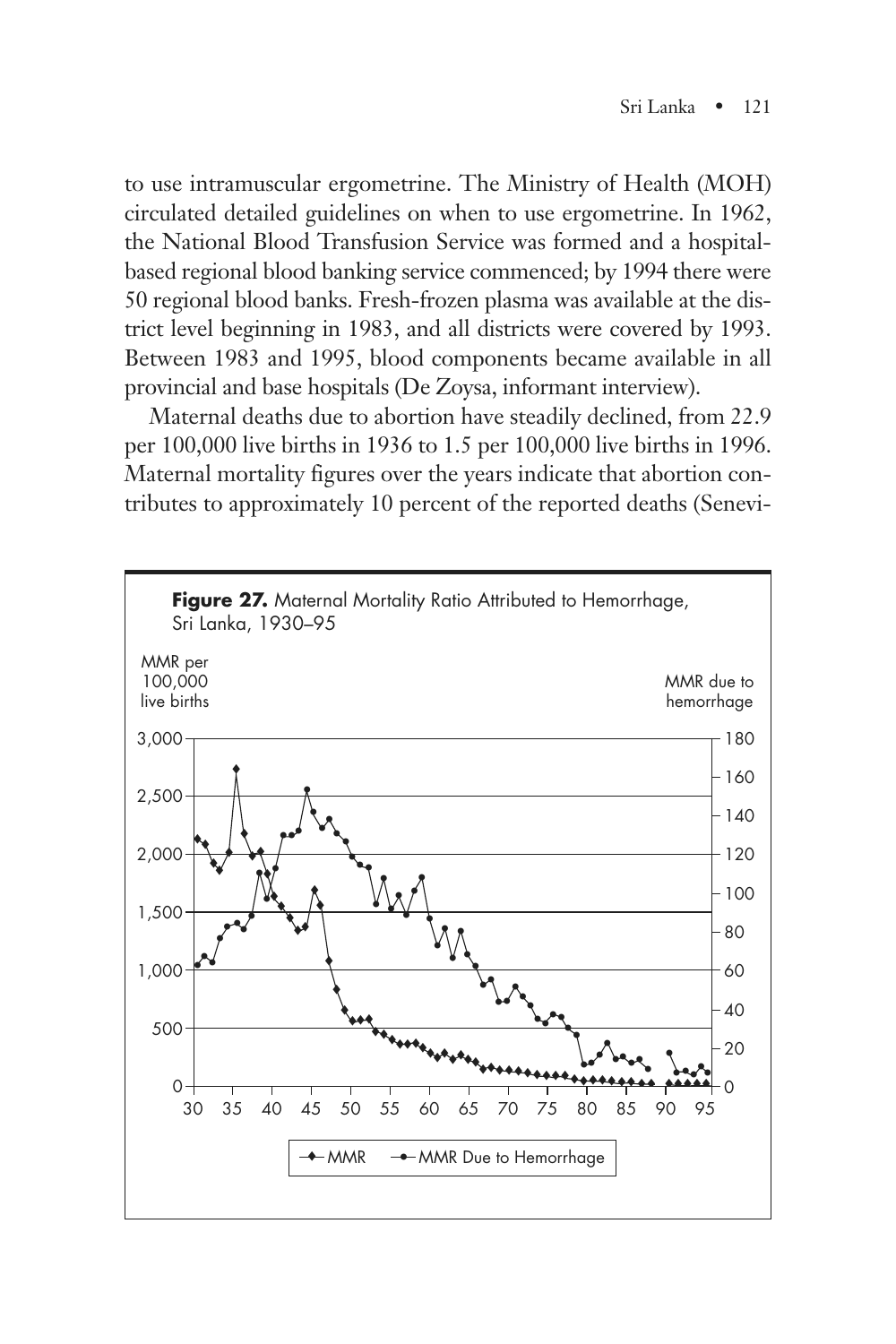ratne and Rajapaksa 2000). Rodrigo and others (n.d.) used multiple sources to identify causes of maternal death and found that induced abortions and puerperal sepsis each contributed 8 percent to maternal deaths.

## *Fertility and Maternal Mortality*

The relationship of fertility to MMR is a topic of ongoing interest among policymakers and others. In Sri Lanka, initiation of family planning activities commenced in 1953, when a group of social workers supported by the government formed the Family Planning Association. In 1965 the government initiated islandwide family planning services. These services were incorporated into the MOH's field MCH services and reached the community through the PHM, whose role was well accepted in the community. The fact that family planning was introduced through the MCH package as a means of improving maternal and infant health contributed much to the acceptance of family planning in the country. The changes in contraceptive prevalence are shown in table 21.

It took 20 years—from 1952 to 1972—for the total fertility rate (TFR) to decline from 5.2 to 4.1. The next 10 years, however, it fell to 3.2, and in the next 14 years it fell to 2.1 (figure 28).

No major fall in TFR occurred during the 1950s and early 1960s. The limited decline in fertility from 1953 to 1963 has been attrib-

|               | <b>YEAR</b>       |       |                   |       |                   |  |  |
|---------------|-------------------|-------|-------------------|-------|-------------------|--|--|
| <b>METHOD</b> | 1975 <sup>a</sup> | 1982b | 1987 <sup>c</sup> | 1993c | 2000 <sup>d</sup> |  |  |
| Modern        | 18.8              | 30.4  | 40.6              | 43.7  | 49.5              |  |  |
| Traditional   | 13.2              | 24.5  | 21.1              | 22.4  | 21.3              |  |  |
| Any           | 32.0              | 54.9  | 61.7              | 66.1  | 70.8              |  |  |

**Table 21.** Contraceptive Prevalence Rate, Sri Lanka, 1975–2000

*Note:* Modern methods of family planning consist of oral contraceptives, intrauterine devices, injectables such as Depo-Provera (depo medoxy progesterone acetate), condom, Norplant, and male and female sterilization. Traditional methods include safe period, withdrawal, and other practices.

*Sources:* <sup>a</sup> Alam and Cleland 1981; <sup>b</sup> Sri Lanka, Department of Census and Statistics 1983; CSri Lanka, Department of Census and Statistics 1995; <sup>d</sup> Sri Lanka, Department of Census and Statistics 2001.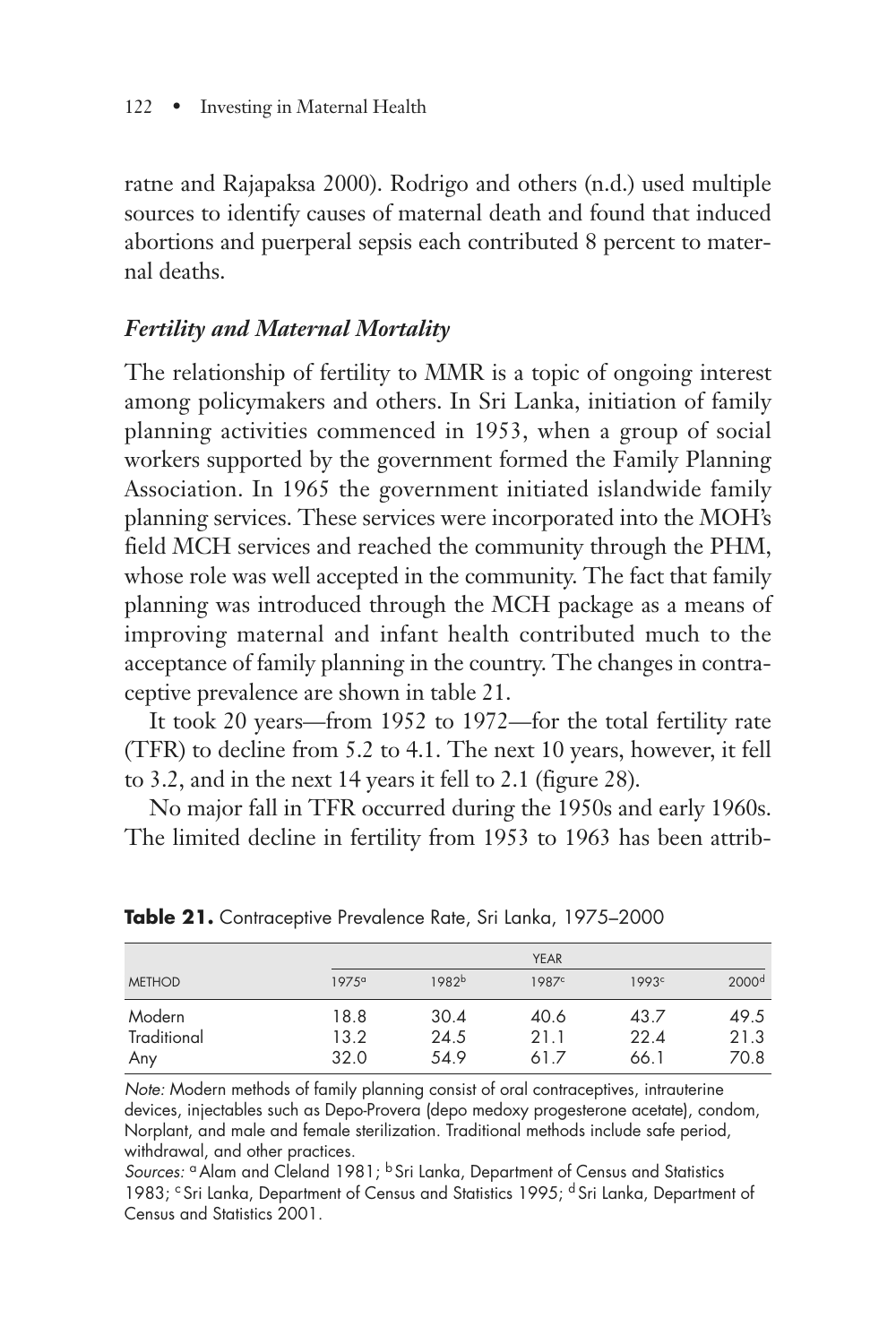

uted mainly to increasing age at marriage and to changes in the age structure of the female population (Jayawardene and Selvaratnam 1967). Increasing participation of women in education led to increased age at marriage; the singulate mean age at marriage for women in education increased from 22.1 in 1963 to 25.1 in 1975, an increase of 3 years during a 12-year period (Perera and others 1999). The percentage of never-married 20- to 24-year-olds also rose steadily, from 30 percent in 1946 to 60 percent in 1975—a doubling in one generation (Dissanayake 1999).

From 1962–75, the greatest decline in fertility occurred among women ages 25 to 29, but in the late 1970s and early 1980s, fertility for women ages 25 and older decreased rapidly, resulting in a reduction in the high-risk pregnancies found in older age groups and highparity pregnancies (figure 29). From 1962 onward, a continuous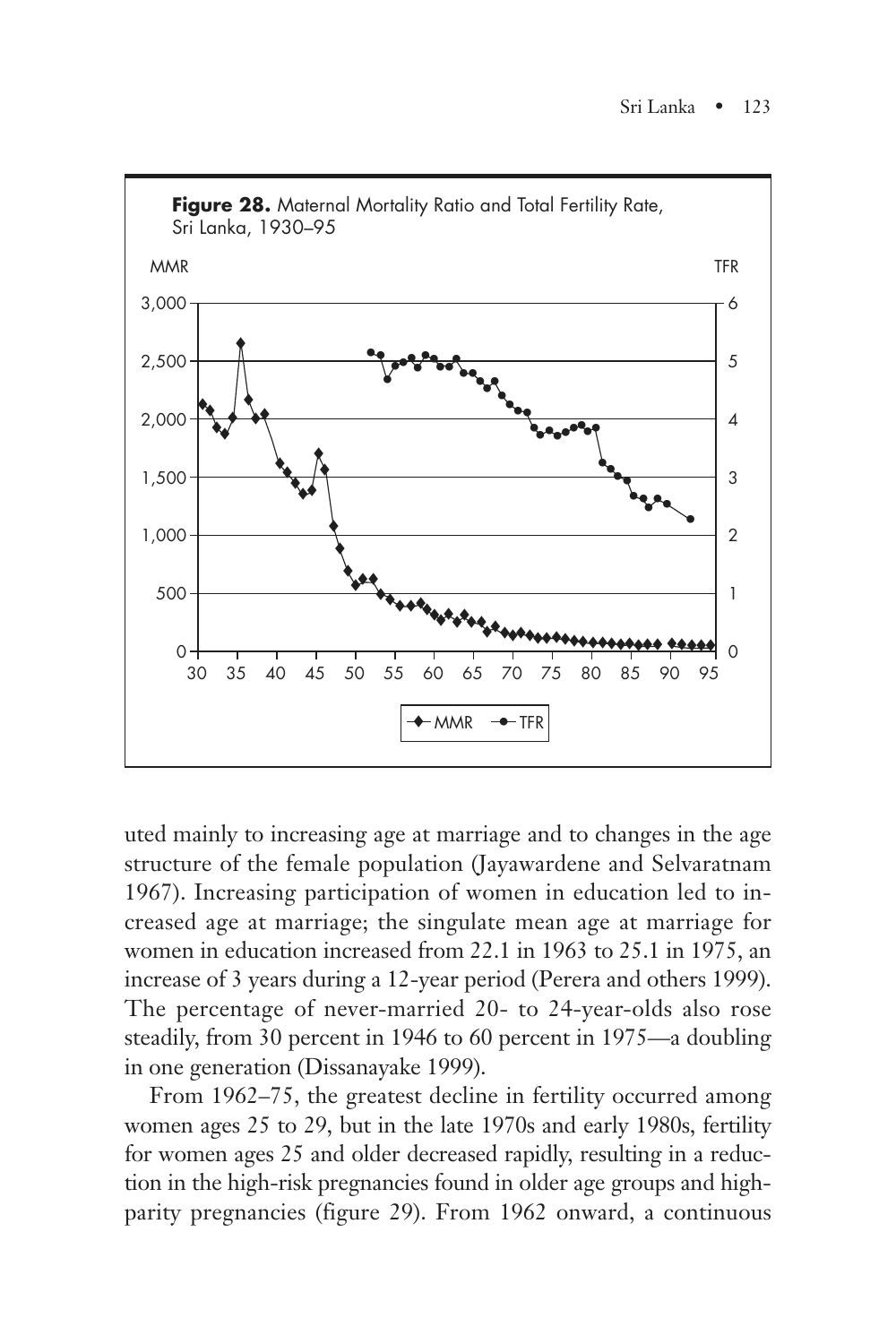

decline in fertility has occurred in all age groups. This reduction has been attributed to the proportion of females who get married and to changes in marital fertility. The proportion of the decline attributed to the latter cause increased from 41 percent in 1963–71 (Alam and Cleland 1981) to 54 percent in 1971–75. Retherford and Rele (1989) attributed 60 percent of the decline in TFR from 1960–84 to reduction in marital fertility. Although the marital fertility decline in Sri Lanka preceded the family planning program (Caldwell and others 1987), diffusion of modern methods of contraception undoubtedly resulted in the fertility decline since the 1970s.

The effects of the fertility decline among older women are reflected in the steeper decline in maternal mortality in the older age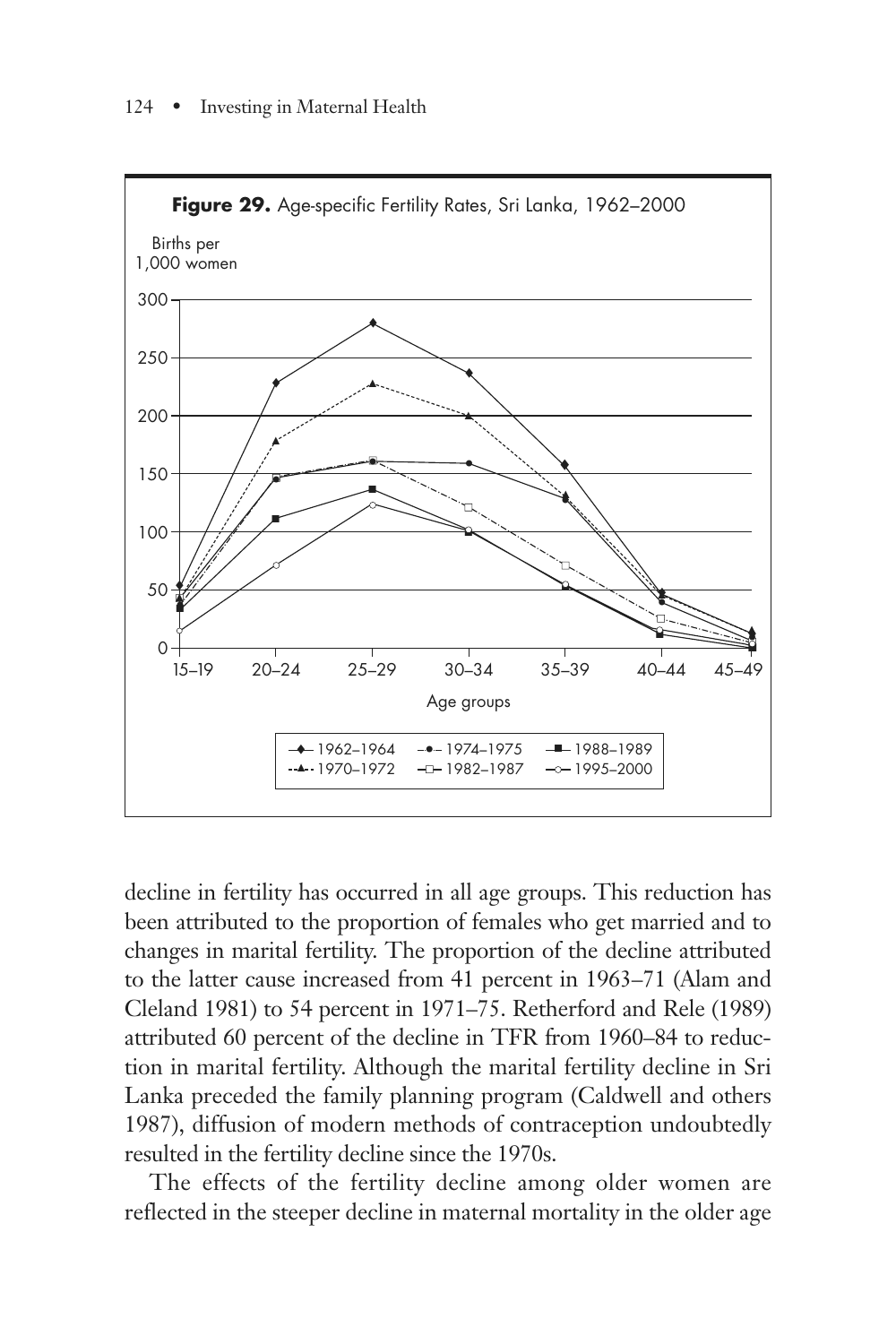

groups (figure 30). It was estimated that if all births to women older than age 35 had been prevented, a 27 percent reduction in maternal deaths in the period 1962–63 would have occurred (Wright 1969).

## **Development of Maternal and Child Health Services**

The present day allopathic health services of Sri Lanka evolved from the Military and Estate Medical Services introduced by the British. A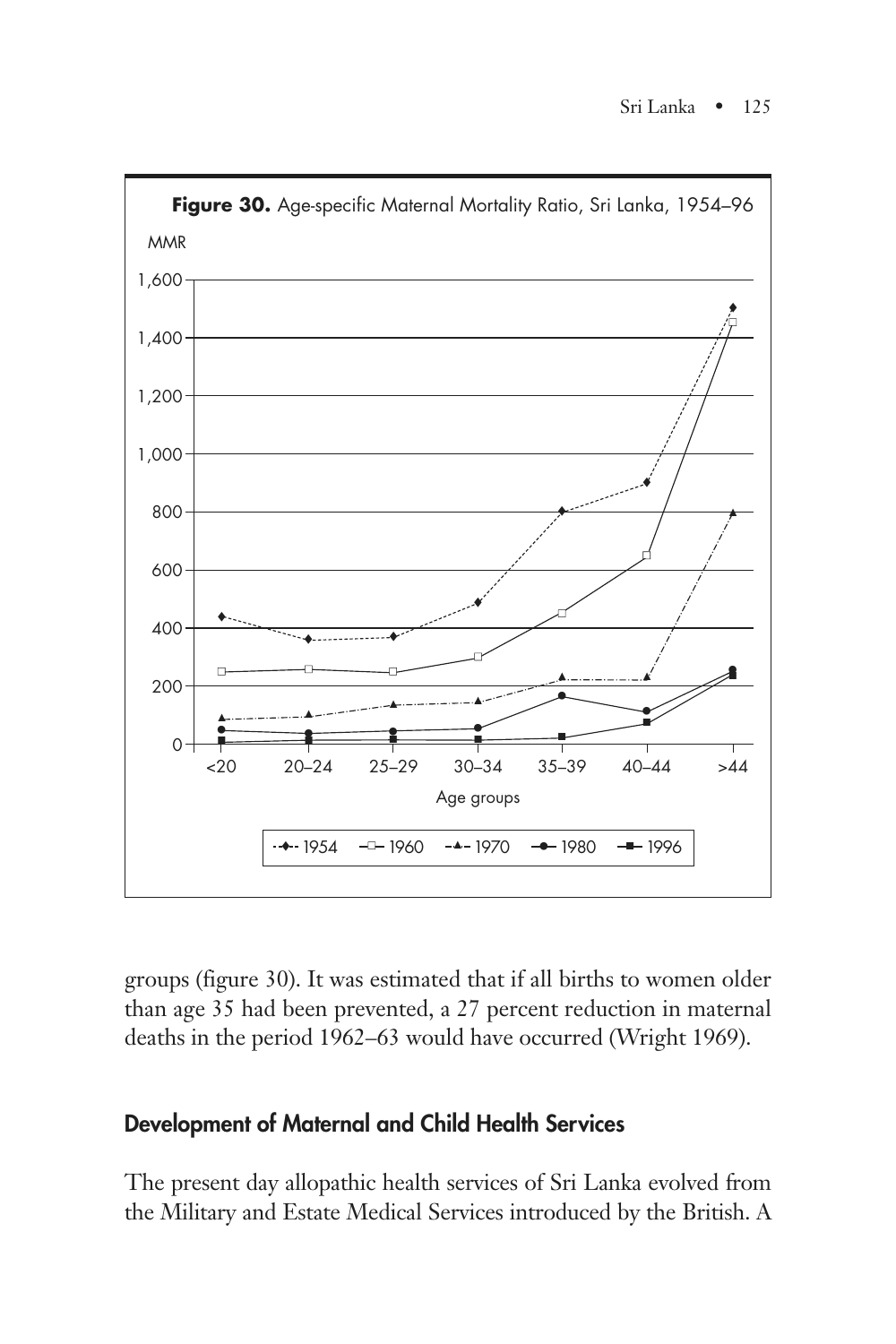Civil Medical Department was established in 1857 (Wickramasinghe 1949), and in the decades preceding independence the government laid the foundation for a national health service. Many policy decisions made during this period had far-reaching consequences.

## *Early Steps*

From the inception of a national health service, the government assumed responsibility for providing health care. Policymakers recognized that preventive and curative care and health promotion needed to be integrated. As early as 1926, curative and preventive services were brought under one office, that of the director of Medical and Sanitary Services. This policy predated by several decades the international recognition of the importance of close linkages between preventive and curative services, particularly in the field of maternal health (Chellappah 1949).

The development of MCH services under the Western allopathic system of medicine can be traced back to the establishment of the De Soysa Lying in Home (in Colombo, the capital of Sri Lanka) in 1879. An important function of the institution from its inception was providing training in midwifery. Registration of midwives was made compulsory in 1887. In 1902 a maternal and child health department was created within the municipality of Colombo; an organized effort to provide field maternal health services commenced in 1906, when the services of trainee midwives were used for maternal care within the municipality. The first antenatal clinic was held at the De Soysa Lying in Home in 1921 (Fernando 1996).

## *Health Infrastructure*

The establishment of the first Health Unit in 1926 was an important landmark in the development of the health care system of the country. This system remains the cornerstone of the field health services even today.

*Health Units.* The Health Unit system resulted in the expansion of delivery of MCH services to a broader population. The system provided both institutional and domiciliary care for the mother and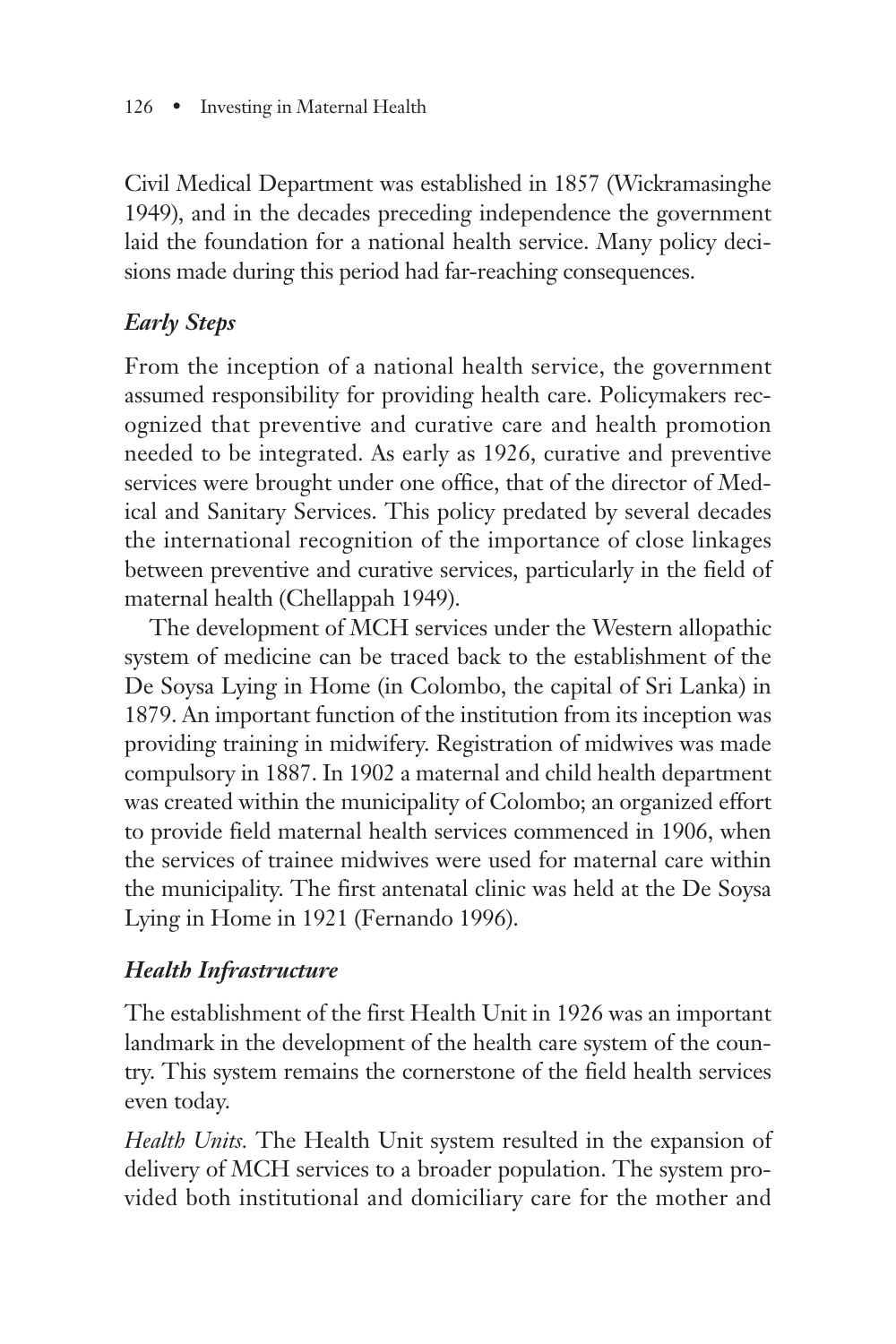child. Clinic services were provided through health centers or field antenatal clinics located within the community in proximity to the people. PHMs were responsible for the care of all pregnant women in their area. Their responsibilities included early identification and registration of all pregnant mothers, provision of regular antenatal care, domiciliary and clinic care, identification and intervention for women at risk, planning a place of confinement to ensure safe delivery, assistance at home delivery when needed, and care of mothers and newborn babies during the postnatal period.

Initially, the expansion of the Health Unit system was slow because it was perceived to be too expensive. However, evaluation of the impact of the disastrous malaria epidemic in the mid-1930s showed that areas that had Health Units fared better than those without them. Subsequently, expansion of the system accelerated, and by 1948 the entire island was covered. Simultaneously, the training of government midwives was stepped up, and despite high fertility rates, the number of births per midwife decreased from 400 in 1930 to 163 by 1950. Thus, the 1930s and 1940s can be viewed as a germinal period in the expansion of maternal care.

A Health Unit headed by a medical officer of health serves the population of a defined geographic area. Each Health Unit is further subdivided into PHM areas, which are the smallest working units in the field health care system and serve a population of 3,000 to 5,000. This system emphasizes preventive and health promotion services at the community level delivered by a medical officer and a team of field health workers. With the increase in the number of Health Units came rapid growth in the number of health centers that provided antenatal and child health activities (table 22).

*Islandwide Diffusion of Services.* A dominant feature of the health services in Sri Lanka from an early stage has been the diffusion of services throughout the country. The National Health Manpower Study reported that "a health care delivery unit can be found, on the average, not further than 0.8 miles from any home in the country and free of charge western type health care services are available within 3 miles of a patient's home" (Simeonov 1975, p. 163).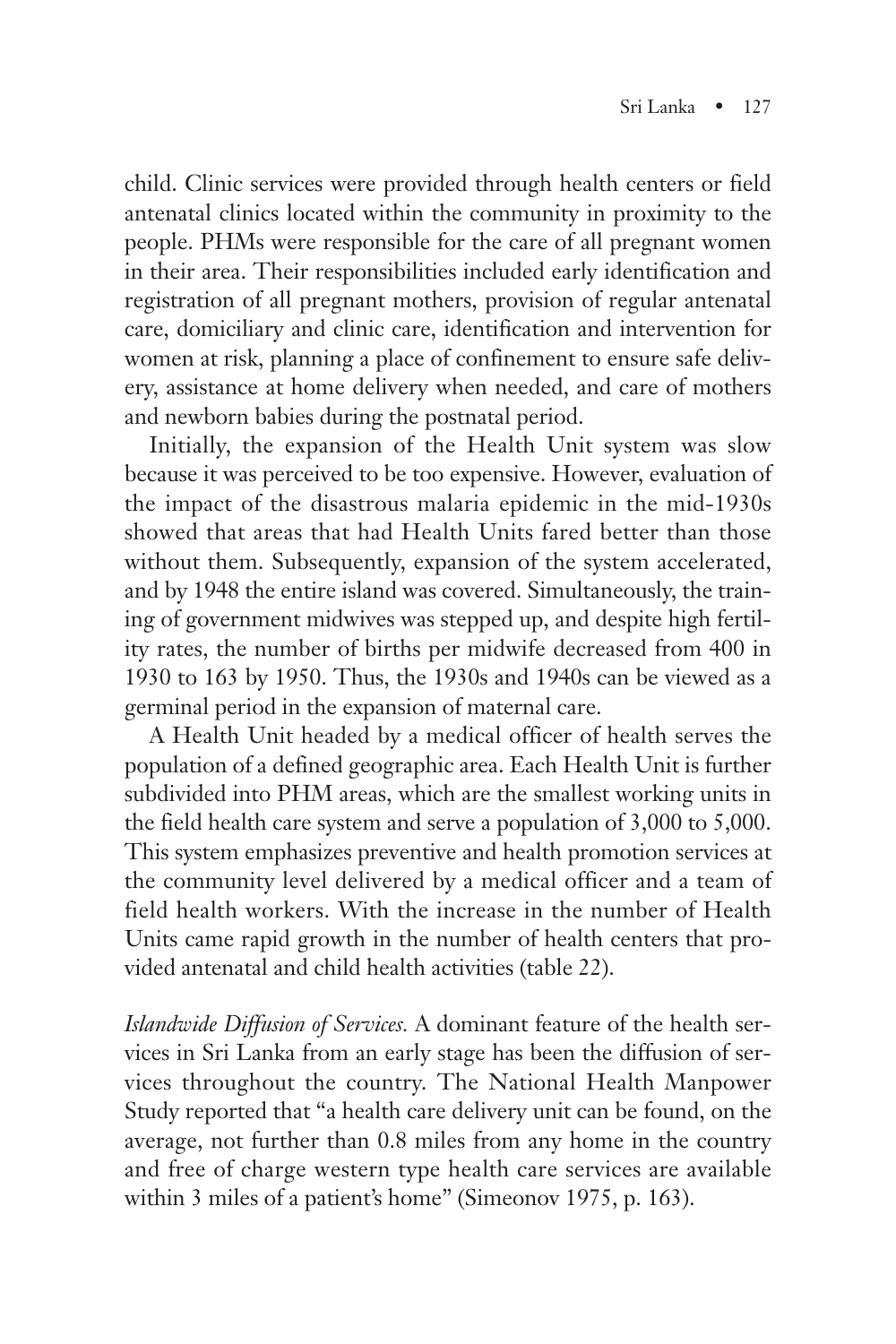| <b>YEAR</b> | <b>HOSPITALS PER</b><br>100,000 POPULATION | <b>BEDS PER</b><br>100,000 POPULATION | <b>HEALTH CENTERS PER</b><br>100,000 LIVE BIRTHS |
|-------------|--------------------------------------------|---------------------------------------|--------------------------------------------------|
| 1931        | 2.9                                        | 182 <sup>a</sup>                      | 30                                               |
| 1937        | 2.0                                        | 204                                   | 45                                               |
| 1940        |                                            |                                       | 195                                              |
| 1947        | 2.7                                        | 243                                   | 211                                              |
| 1950        | 3.4                                        | 260                                   | 230                                              |
| 1955        | 3.1                                        | 281                                   | 236                                              |
| 1960        | 2.9                                        | 301                                   | 247                                              |
| 1965        | 2.6                                        | 300                                   | 271                                              |
| 1970        | 2.6                                        | 302                                   |                                                  |
| 1975        | 2.6                                        | 293                                   |                                                  |
| 1980        | 2.6                                        | 287                                   |                                                  |
| 1985        | 2.5                                        | 245                                   |                                                  |
| 1990        | 2.1                                        | 248                                   |                                                  |
| 1995        | 2.4                                        | 263                                   |                                                  |

**Table 22.** Development of Maternal-Health-Care-Related Infrastructure, Sri Lanka, 1931–95

— Not available.

 $a1932$  data

*Source:* Authors' compilation of data from various sources.

*Network of Institutions.* The field health services are well supported by a strong institutional network throughout the country. The institutional network within each province is structured to form a threetiered system. At the apex, there are a number of tertiary teaching and specialist institutions, as well as the provincial or general hospitals, which have a range of specialist services, and a few base hospitals that offer, at a minimum, the four major specialties: medicine, surgery, pediatrics and obstetrics and gynecology. The next or secondary level comprises a number of district hospitals and peripheral units, where the services of doctors are available. The peripheral units remain the lowest level of institution in the health care network where services of doctors are available. They are equipped to provide general inpatient services in addition to maternity care. At the third or primary level are rural hospitals, cottage hospitals, and maternity homes, some of which are associated with central dispensaries, which also provide maternity services and are served by registered and assistant medical practitioners (table 23). All the primarylevel institutions in a given area are under the supervision of the medical officer of health for the area.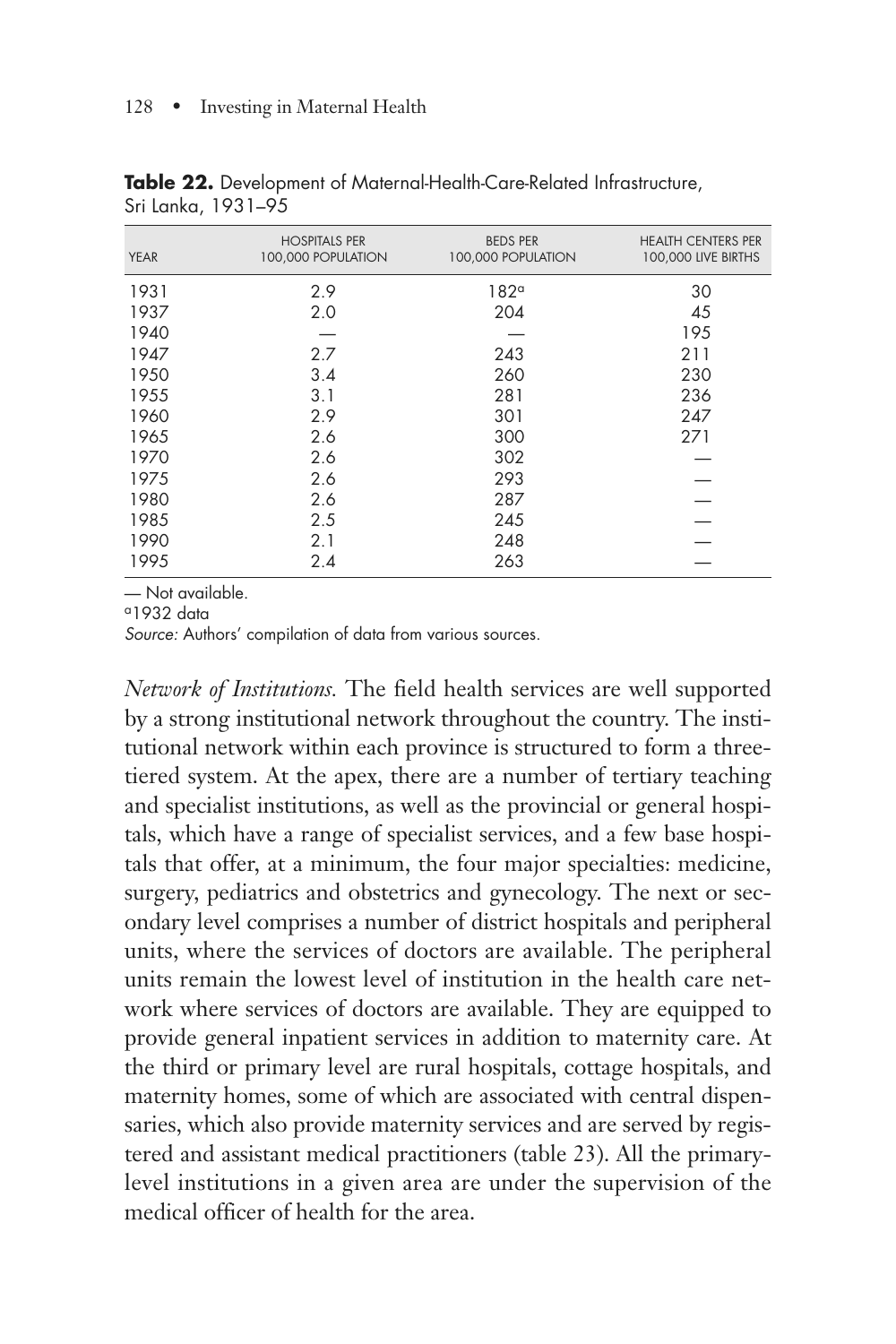| <b>LEVEL</b> | <b>TYPES OF INSTITUTION</b>                                                                                                                                      | <b>SERVICES AVAILABLE</b>                                                                   |                                                                                                                              |  |
|--------------|------------------------------------------------------------------------------------------------------------------------------------------------------------------|---------------------------------------------------------------------------------------------|------------------------------------------------------------------------------------------------------------------------------|--|
| Tertiary     | Teaching hospitals<br>Specialist maternity<br>hospitals                                                                                                          | Range of specialist<br>services<br>Specialist obstetric<br>and gynecological<br>services    | Laboratory, radiological<br>facilities, blood trans-<br>fusion services, operating<br>theaters, and anesthetic<br>facilities |  |
|              | Provincial or general<br>hospitals<br>Base hospitals                                                                                                             | Range of specialist<br>services<br>Four basic specialties<br>at a minimum                   |                                                                                                                              |  |
| Secondary    | District hospitals<br>Peripheral units                                                                                                                           | Nonspecialist medical<br>officers                                                           | Indoor and outdoor<br>facilities<br>General inpatient as well<br>as maternity care<br>Blood (in large district<br>hospitals) |  |
| Primary      | Cottage hospitals,<br>rural hospitals,<br>maternity homes (may<br>be associated with a<br>central dispensary,<br>where outpatient fa-<br>cilities are available) | Registered/assistant<br>medical practitioners<br>Midwifery-qualified<br>sisters<br>Midwives | General inpatient as well<br>as maternity care<br>IV fluids, plasma<br>expanders                                             |  |

**Table 23.** Categories of Institution, Sri Lanka

*Note:* An assistant medical practitioner (AMP) is a category of health professional that is trained for 3 years, in contrast to a 5-year MBBS curriculum. Entry criteria are also lower: After a specified number of years of service and examination, AMPs get promoted to registered medical practitioners (RMP).

*Source:* Authors.

In 1930, a total of 112 government hospitals were functioning in all nine provinces of the country. There were two provincial hospitals in Kandy and Galle in addition to the general hospital in Colombo. The postwar years brought a rapid expansion of government health institutions, which was facilitated by the external resources accumulated during the war years. By 1948 the number of hospitals had increased to 247, including five provincial hospitals; in 2 years, 4 more provincial hospitals were added, and the total number of institutions increased to 263.

Secondary- and tertiary-level institutions for maternity care expanded during the 1950s. A second tertiary-level maternity hospital opened in 1950, and by 1954, 9 provincial and 11 base hospitals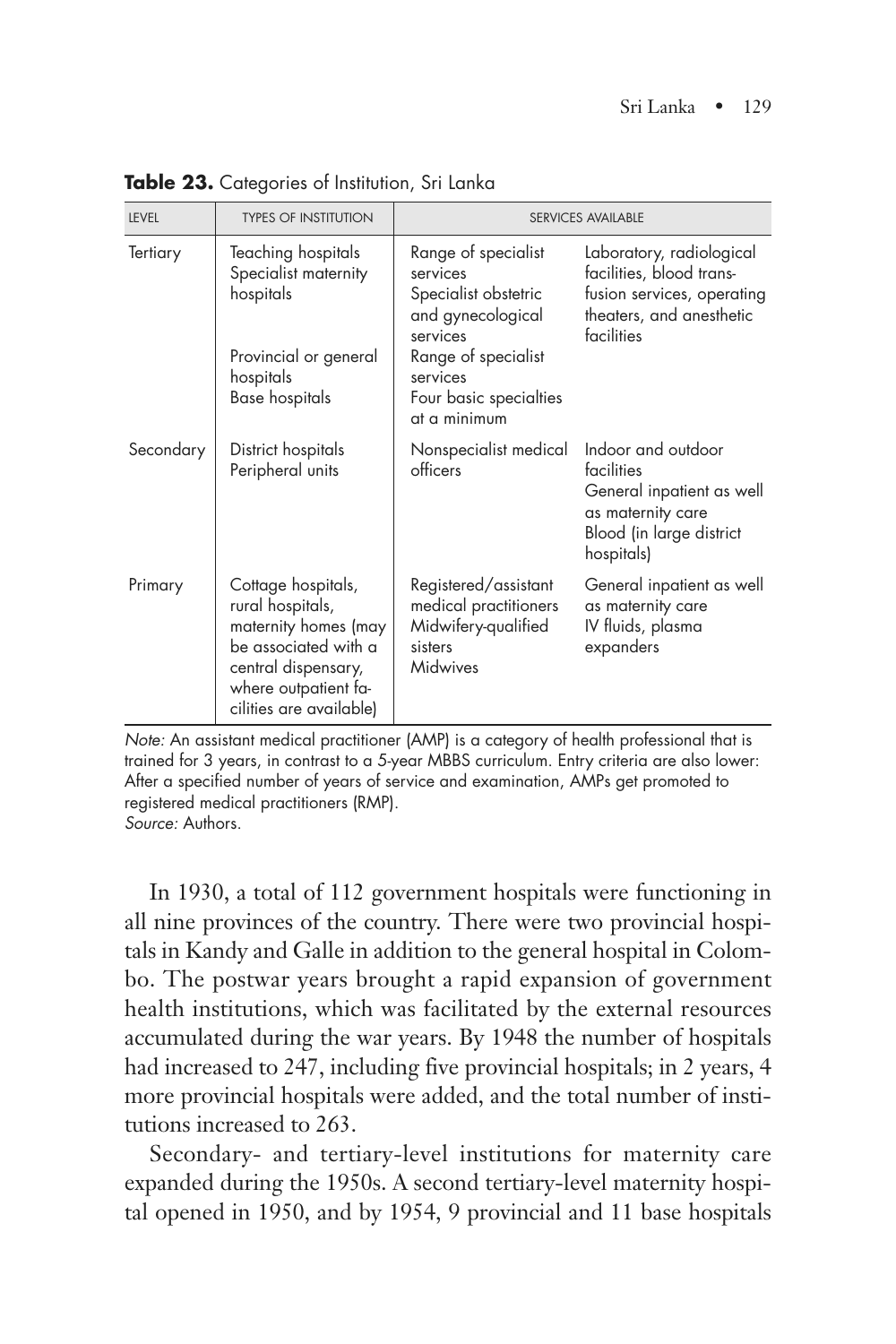all provided specialized obstetric care in addition to the two maternity hospitals in Colombo (De Silva 1956). The concept of a "peripheral unit" with a doctor in charge was introduced during this period, and women gained greater access to facilities served by a doctor.

The number of hospitals continued to increase in the 1960s. A characteristic of this increase was the expansion of the number of secondary and tertiary institutions where specialist or nonspecialist doctors were available. The number of provincial and base hospitals where specialist obstetric services were available increased by 30 percent between 1964 and 1983, and the number of district hospitals and peripheral units where services of nonspecialist doctors were available increased by 41 percent. Cottage hospitals, rural hospitals, and maternity homes increased by only 9 percent during the same period.

The number of government institutions with maternity services increased to 490 by the end of 1996, and the countrywide network comprised 2 special maternity hospitals, 45 institutions where services of specialist obstetricians were available, 266 district hospitals and peripheral units where doctors were available, and 177 units where registered medical practitioners or midwifery-qualified sisters were in charge (Sri Lanka Ministry of Health 1997).

Although the total number of institutions increased, this growth did not keep pace with the increase in population, and the number of institutions per head of population decreased from 1950 onward. The bed strength per population increased up to 1970, and then it, too, started to decline (table 22).

*Transport of Mothers with Complications and Emergencies.* The ambulance service, which was started in 1926 with 2 ambulances, had only 12 ambulances in 1948 but rapidly expanded to a fleet of 67 ambulances by 1950. More important, all provincial hospitals were provided with three to five ambulances each, as were all major district hospitals and "less important hospitals situated in the more remote parts where other means of transportation are not easily available" (Wickramasinghe 1952, p. 272).

In the absence of an ambulance or other form of official transportation, and in situations in which it is not possible or feasible to call for an ambulance, field health staff are authorized to hire private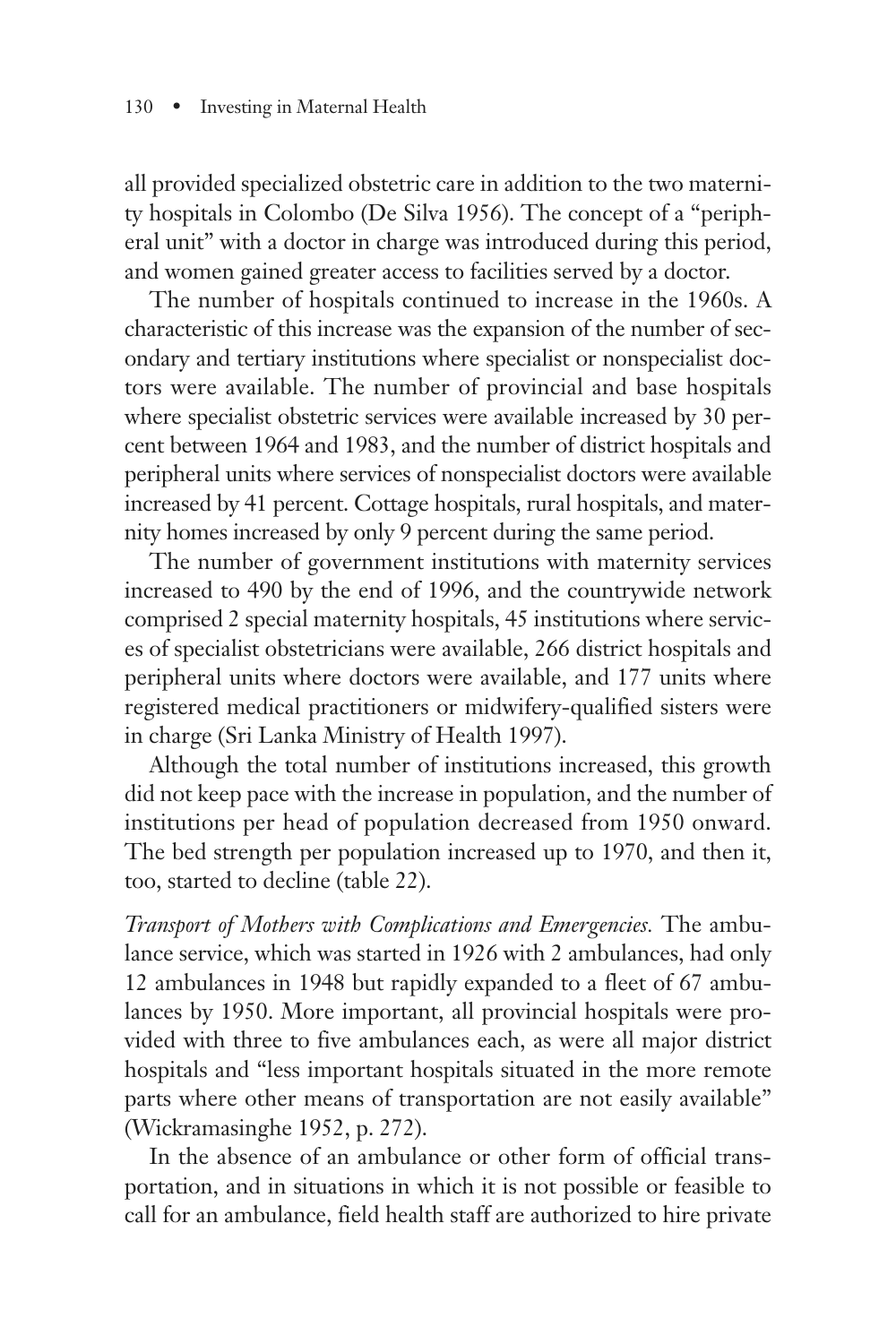transportation for emergency referral. In the 1930s–50s, this transportation might take the form of a bullock cart or a buggy in remote rural areas. In recent years, it might be a taxi or a private vehicle. In such cases, the money paid for the transport is reimbursed by the MOH. According to the key informants, the system functions well, and any expenses incurred are normally reimbursed within a reasonable length of time (Fernando, informant interview).

One situation that may be a barrier to access is the case of clients with obstetric complications who have not yet made contact with a PHM or any other part of the health system. Although they noted this barrier, the key informants felt that in light of the relatively short distances involved in Sri Lanka, even in the most remote parts of the country, women who needed and sought help with referral would normally be able to identify a means of transportation from within her community.

## *Development of Health Personnel*

Health planners recognized that a mixture of health personnel was necessary to improve access to care, and the training of different categories of health staff was addressed systematically.

*Training of Midwives.* Formal training in midwifery began in 1879 and was limited to trained nurses. Legislation enacted in 1897 required persons who practiced midwifery to be trained in accordance with a prescribed curriculum and their names placed on a midwives' register maintained by the Sri Lanka Medical Council. Registration of midwives was made mandatory and enhanced the quality of midwifery early on. This professionalization of midwifery is considered an important development. Entry for training as a midwife required at least 8 years of school education; the requirement later increased to 11 years and is currently 13 years. The training is carried out in accordance with a curriculum that emphasizes hands-on clinical training, including strict adherence to defined procedures. Until 1926 midwives functioned only in hospitals, and the training was entirely hospital based and conducted by nursing tutors and by consultant obstetricians.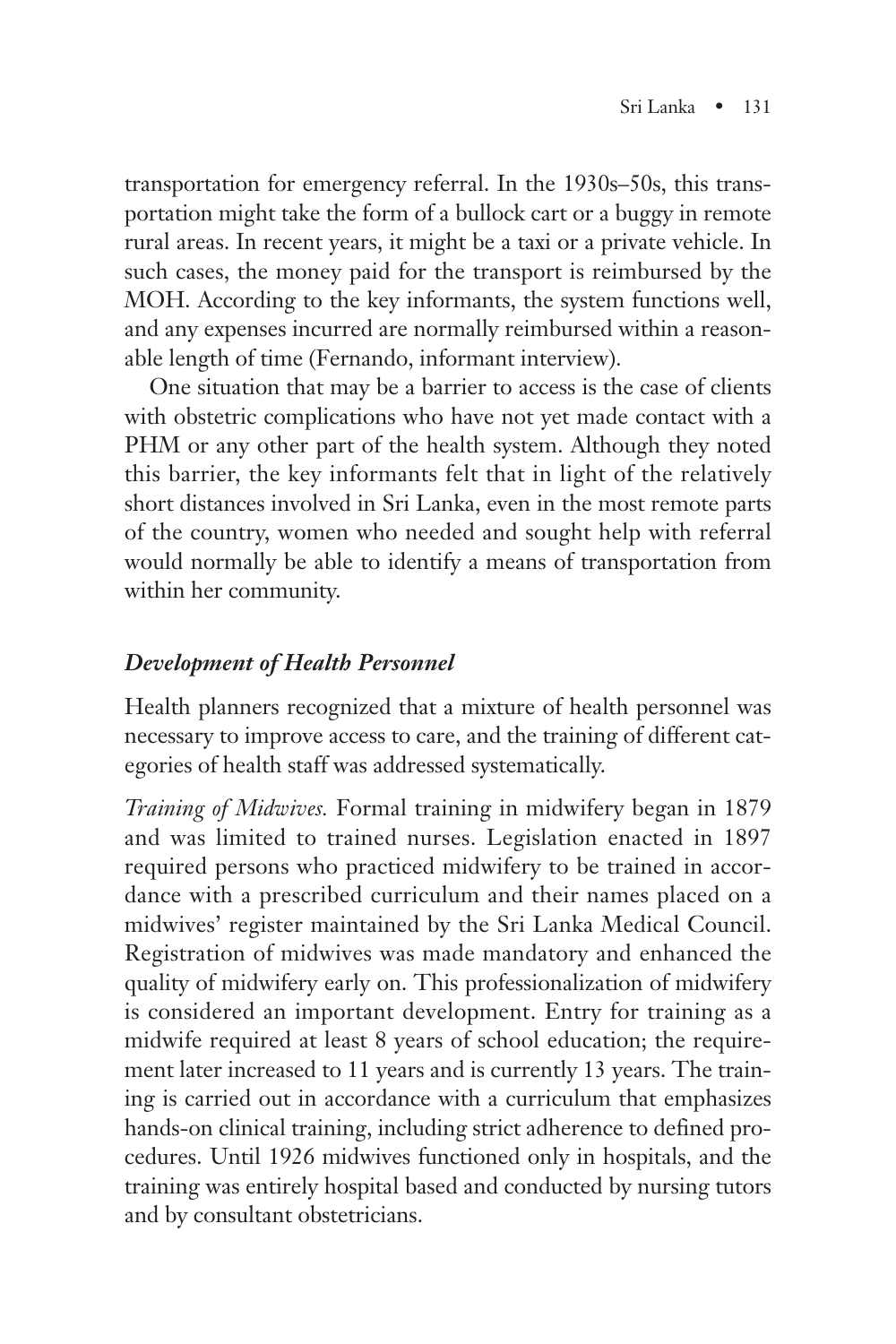The present system of 18 months of training commenced in 1936. At the inception of this system the trainees spent their first 12 months at the De Soysa Lying in Home and the next 6 months at the Health Unit in Kalutara (Gunesekara 1938). Currently, the first year is spent in a school of nursing; the next 6 months of training takes place in a field training area. To qualify for the final examination, students must observe 10 normal deliveries, conduct 20 normal deliveries under supervision, and assist in 5 abnormal deliveries as well as look after 25 normal babies and 10 sick babies. Students maintain logbooks that must be signed by the supervisor attesting to satisfactory completion of the required tasks. The importance accorded to the training is evidenced by documentary evidence of participation of the deputy director of Public Health Services and consultant obstetricians as examiners and their recommendations regarding curriculum and teaching approaches. On successful completion of training, a PHM-trainee is awarded a certificate, is registered with the Medical Council, and is appointed to either a hospital or Health Unit as a PHM. On graduation, PHMs are awarded a badge, which is highly prestigious. During earlier decades, midwifery was a highly sought-after profession because "there were few alternatives for educated girls" (de Silva, de Costa, and others, informant interviews). Midwifery training for nurses (see below) has similar clinical requirements for completing practical clinical tasks.

*The Public Health Midwife.* PHMs have become the cornerstone of the Health Unit system. They serve a population of 3,000 to 5,000 within a clearly defined area and live in the village, usually in rented rooms. The Ministry of Health has built living quarters for midwives in a few locations. Families who have space to rent are those who are well known in the village; their status helps the PHM gain acceptance and respectability within the village (Nimal Vidyasagara, informant interview). PHMs visit the homes of pregnant women, register them for care, persuade them to attend antenatal clinics, and work beside the doctor who conducts the antenatal clinics. The clinics (referred to as field health centers) are often in premises rented on a part-time basis from a resident in the community or in a peripheral institution, such as a maternity home. Thus, PHMs not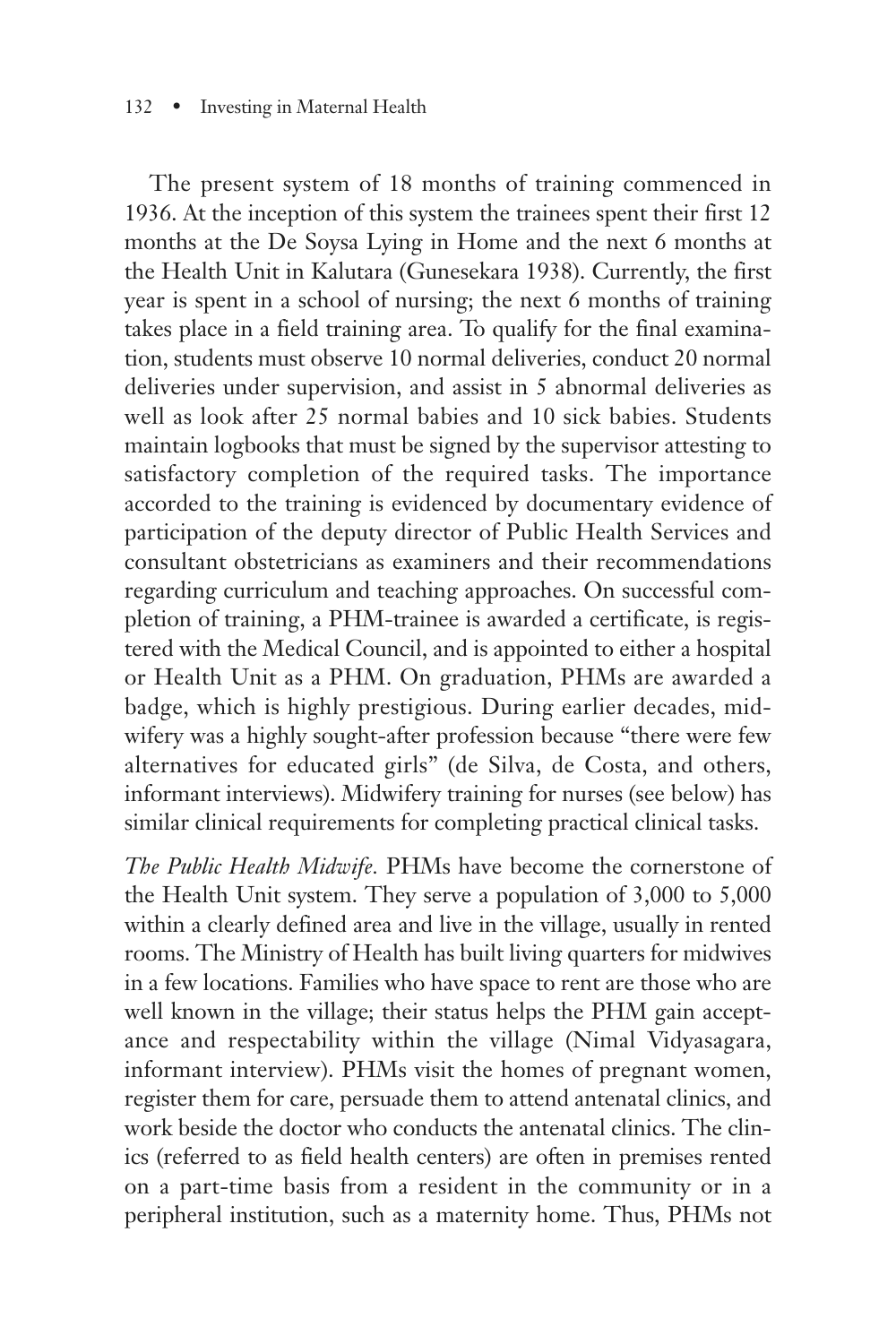only provide services at the community level but also link the mother and child to the next level of care, the health center. During childbirth, the PHM provides skilled attendance at home. The PHM has come to be accepted by the community not only as a government functionary but also as a health professional in her own right (box 4).

*The Nurse–Midwife.* Formal training in nursing commenced in Sri Lanka with the establishment of a nurses' training school at the General Hospital Colombo in 1878, and regulations regarding duties of nurses were framed the following year. These early attempts experienced difficulty in attracting "suitable pupils" for training and resulted in the recruitment of nursing nuns. In 1881 a school to train nurses in midwifery was established in the De Soysa Lying in Home under the supervision of the matron. The training initially lasted 3 months and was later extended to 6 months. In 1905, another nursing school was established in Kandy, and by 1957 Sri Lanka had a total of eight schools of nursing. Gradually, the nursing services were extended to all hospitals to become an integral part of the health care system. During the early period the duration of training varied from 1 year in Colombo to 2 years in Kandy. Currently, nurses undergo a basic training of 3 years. To be registered as a midwife, a further 6 months of midwifery training is required. Promotion to ward sister requires successful completion of 1 year of training in a postbasic school of nursing. A PHNS has a further 6 months of field training in addition to midwifery and postbasic training.

*Supervision and Support.* Midwife training equips trainees with skills for self-assessment that are supported by a system of record keeping. The supervisory officers in the field are the Supervising PHMs, who answer to the PHNS; both positions report to the medical officer of health. Procedures for such supervision are specified and are supportive, rather than punitive, although punitive measures are taken if the need arises. The midwife sends standardized monthly and quarterly reports, or "returns," to the MOH of the different services she has provided. Returns from all midwives falling within a PHNS area are collated by the respective PHNS. This step provides an opportunity to assess the work of the midwives. The monthly conference of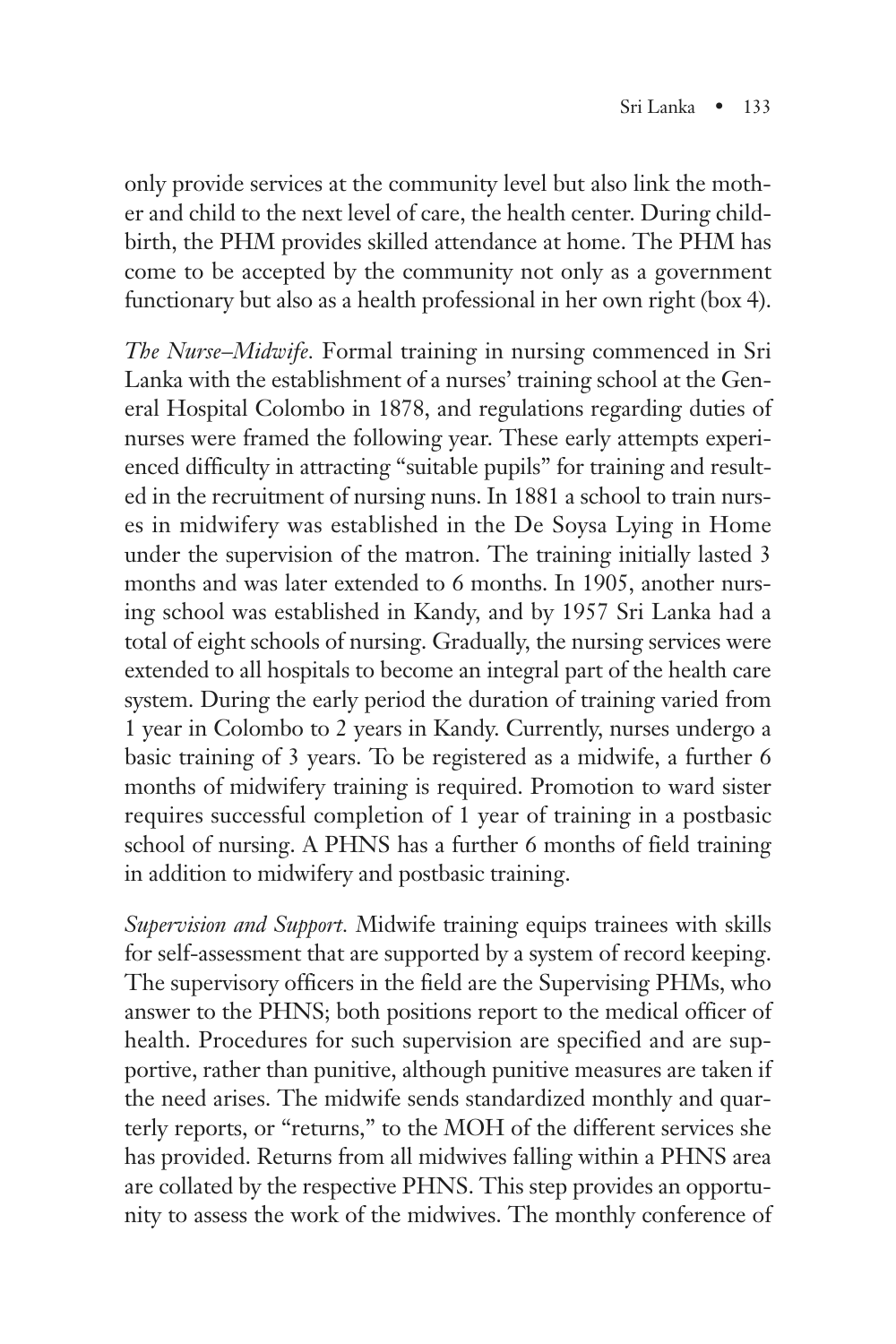all staff under each medical officer of health is an opportunity to discuss problems and provide refresher education as well as to expose midwives to current knowledge. This system of supervision has been in existence from the inception of the Health Unit system.

#### **Box 4. We Are Proud of Our Public Health Midwives**

"During 1960–65 I participated in village health programs which gave me good insight into the problems of rural people. Maternal health services were very popular. PHMs were highly respected. Dressed in their white sarees with blue borders they looked like angels as they moved around the villages. I realized that one of their problems was transport and I managed to get them bicycles. This greatly improved the coverage of the services they provided."

*Obeyesekere, minister of health during the 1970s*

"Supervisory PHMs provided excellent grassroots level support and encouragement. Discipline was very good, and PHMs were very dedicated to their work. Monthly meetings at the office of the medical officer of health were a regular feature during which problems were reviewed and supplies given to PHMs. PHMs were well respected and their advice sought by the women in the area. They would secretively ask for contraceptives from the PHMs although family planning was not openly accepted at that time."

*Fernando, district medical officer in the 1960s*

"Fifty percent to 70 percent of PHMs are absolutely fantastic. Surveys show that the PHM is one of the happiest groups of workers we have studied. The PHM is well trained, placed in a nice system that is highly supportive, and has a little universe where her work is well defined. She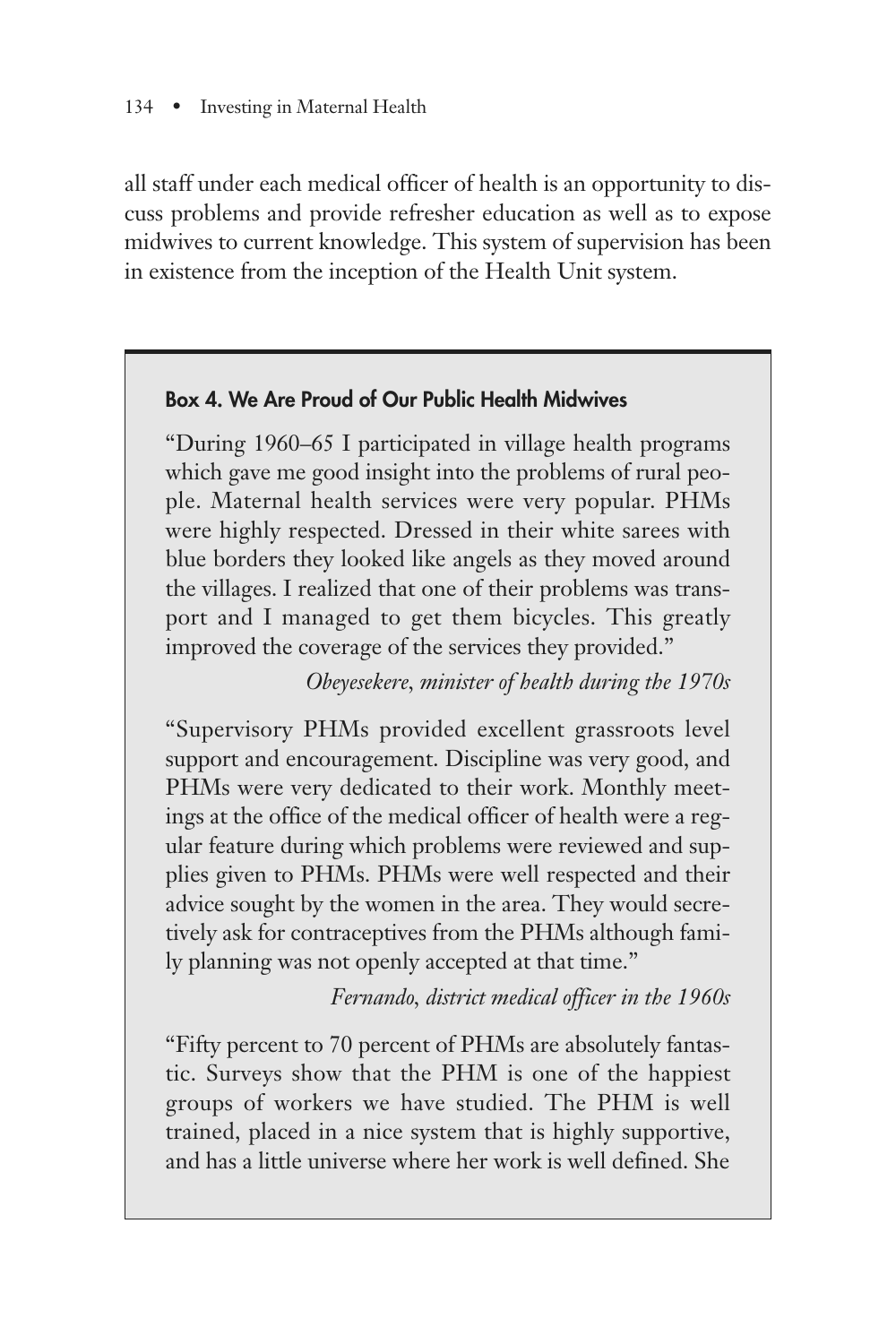#### **Box 4. (continued)**

knows her clientele very well and has avenues (monthly meetings) to ventilate her problems."

*Wijemanne, UNICEF program officer, 1970–2001*

"The PHM is a category of staff that has done excellent work and should receive major credit for the low MMR in our country. Even today when most women deliver in hospital, she continues to visit the mothers in their homes. Her advice is sound and well respected, as I know from the personal experience of my own daughter-in-law."

*Dr. Akkarakkuruppu Mudiyanselage Lokubardara Beligaswatte, director general of health, 1998–2002*

Midwives working in hospital settings are supervised by the nurse–midwife and sisters or matrons in charge of the institution and the medical officers. In an emergency the midwives working in the field can directly call on either the PHNS or the medical officer of health. All small institutions with no qualified doctor falling within a Health Unit area are supervised by the medical officer of health. In an emergency midwives and nurses working in such institutions can call the medical officer of health or directly transfer the patient to a higher-level institution.

The number of midwives has steadily increased over time, and the number of mothers in each midwife's caseload has steadily decreased (table 20).

*Training of Doctors.* A medical school had been established in Colombo by 1870, and midwifery training was introduced to the medical curriculum in 1915. With the opening of a second medical school in 1961, the number of doctors registered with the Sri Lanka Medical Council increased from 29 per 100,000 population in 1961 to 48 per 100,000 population in 1979, but the proportion of doctors employed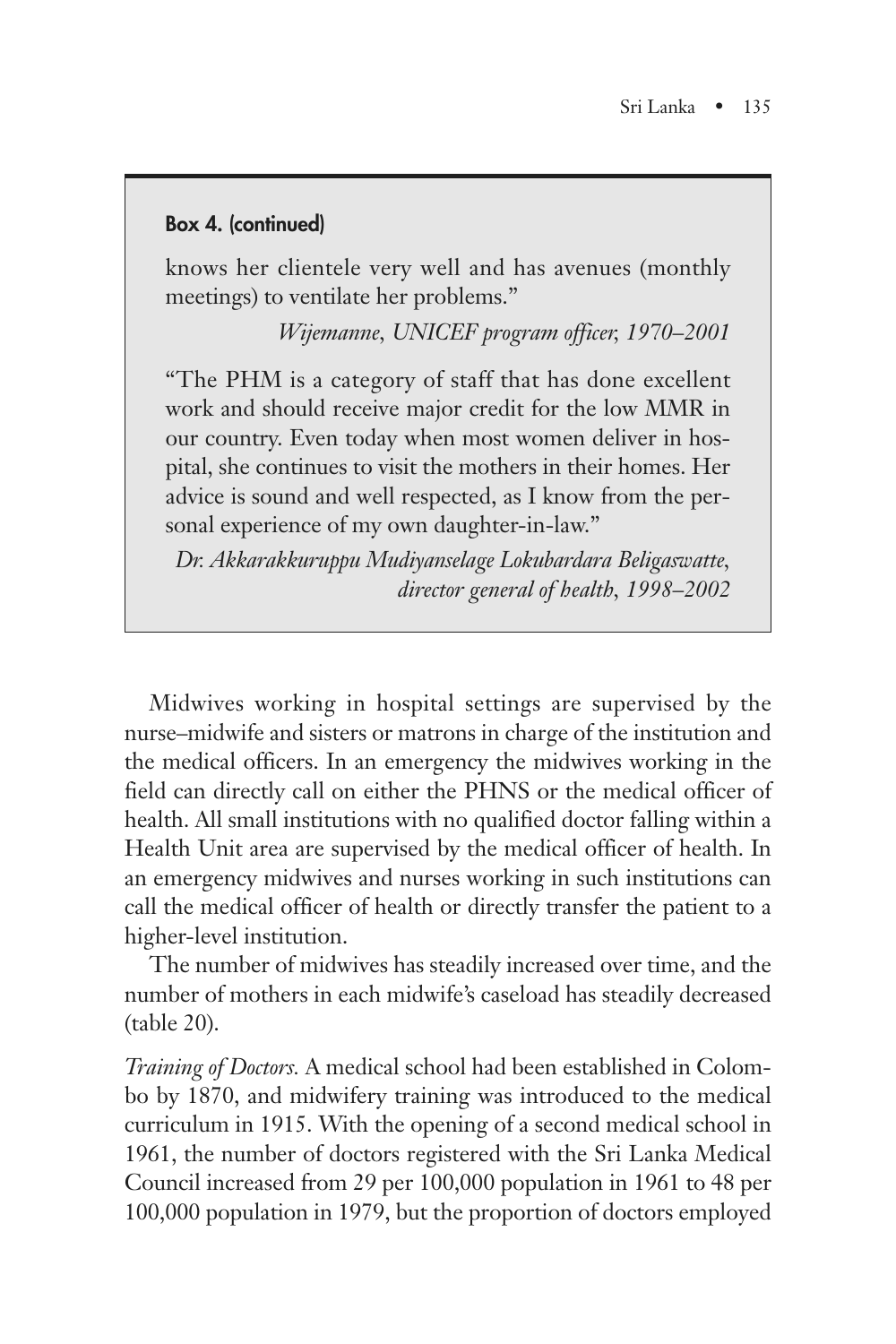136 • Investing in Maternal Health

by the government did not reflect this increase. In 1960 the ratio in government service was 12 per 100,000 population, which increased slowly to 15 per 100,000 in 1970 and jumped to 30 per 100,000 by 1996.

*Specialist Obstetricians.* As early as 1930, the De Soysa Lying in Home had the services of an assistant obstetrician. By 1953 the number of specialist obstetricians had increased to 23. In 1962 specialized obstetric services were available in 21 government institutions, and 24 obstetricians were in government service (Amarasinghe 1962). By 1967 the number of obstetricians had doubled to 50. The ratio of obstetricians to 100,000 live births increased from 6.6 in 1962 to 13.5 in 1967 and rose to 24 in 1996. The number of specialists has rapidly increased in recent times.

# *Management of Maternal and Child Health Programs*

Many infrastructure developments within the MOH in the 1950s had an impact on maternal health. In the mid-1950s, a health education division was formed and the post of medical officer of maternal and child health (MOMCH) was created; this person was responsible for coordinating all MCH services in a district. Another important development in MCH services was the formation of the Maternal and Child Health Bureau in 1968, which had a director in charge of all MCH work on the island.

*Management Strategies for Improved Maternal Care.* In the first phase of maternal mortality decline, the emphasis was on making services accessible to the majority of the population, a goal that was achieved through distributing a large number of small institutions in all parts of the island. The goal was to improve antenatal coverage and detection and early referral of complications. The importance accorded to maternal health services is reflected in the detailed reports on field and institutional services provided in the reports of the DHS at the time.

For example, difficulties in transporting patients were recognized early by the government. The report of the DHS in 1951 stated that the "aim of the department has been to establish throughout the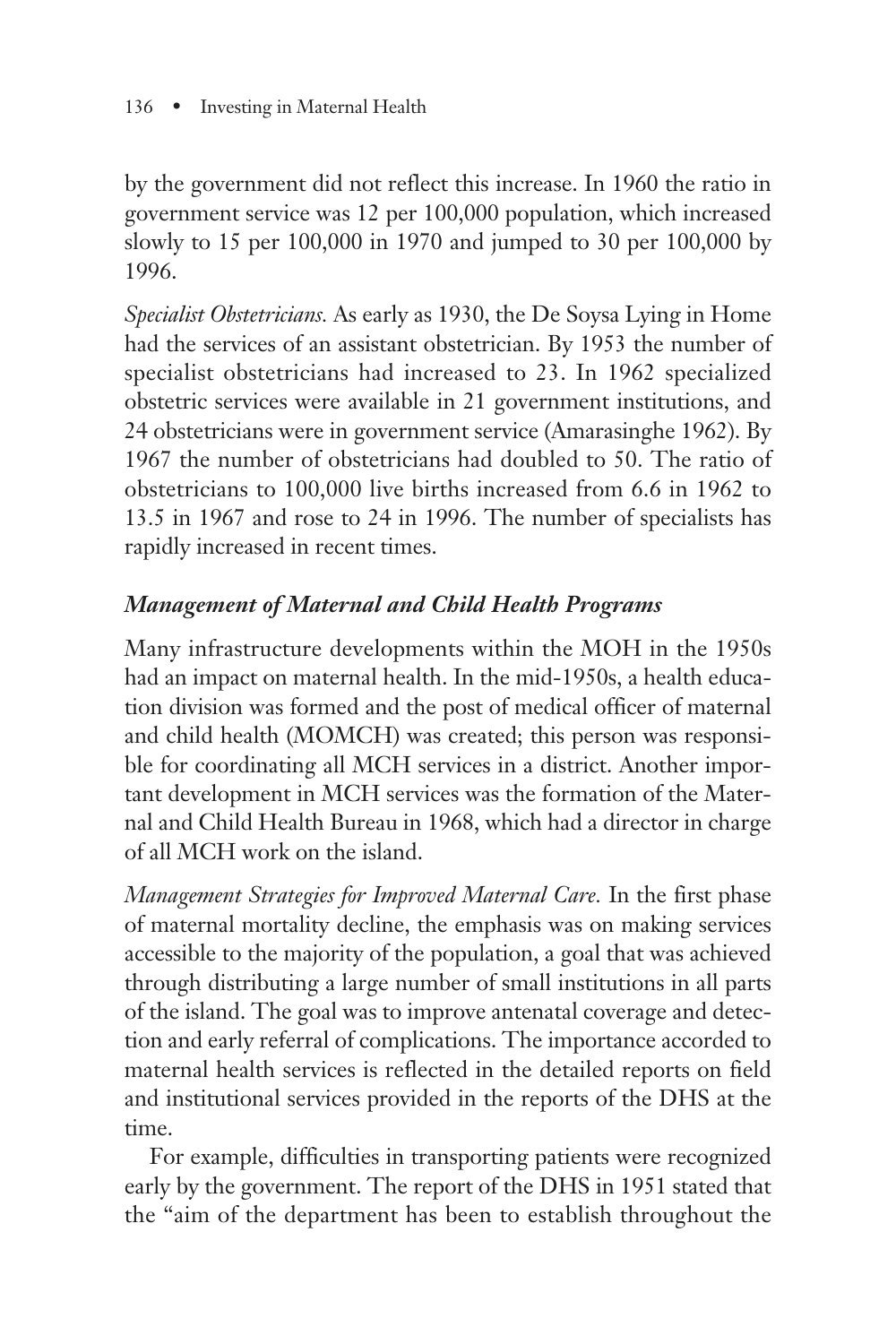island an ambulance service which with the aid of telephone facilities, will provide quick and safe transport for the sick, from their homes to the smaller hospitals or from the latter to the larger hospitals" (Wickramasinghe 1952, p. 272).

The second phase involved intensive monitoring of the field MCH program and included the appointment of a MOMCH for each district in 1961. The Maternal and Child Health Bureau formed in 1968 was renamed the Family Health Bureau (FHB) in 1973. Field reporting systems were reorganized, and the director of maternal and child health (D/MCH) collated all data on MCH and family planning services. This approach resulted in intensive and regular program review and supervision along with inservice training programs to address deficiencies. In the late 1970s the FHB produced a manual for midwives, which was printed in Sinhala, Tamil, and English. The effective reporting system and regular monitoring and evaluation no doubt contributed to the maintenance of high standards in MCH services.

With government acceptance of family planning as national policy in 1965, the MCH Bureau (later the FHB) was made the central organization responsible for family planning activities. Evaluation of MCH programs was also an important function of the MCH Bureau.

The third phase emphasized quality-of-care issues. The findings of maternal death inquiries were used to identify deficiencies in the system. The MOH developed essential drug and equipment lists for small hospitals as well as instruction circulars that were based on deficiencies identified at maternal death reviews. Clinical protocols have recently been developed and circulated to all institutions. Innovative approaches to linking consultant obstetricians in provincial or base hospitals with the peripheral services have been tried as measures for reducing the problem of overcrowded specialist units. Management decisions, such as appointing two obstetricians to an institution, ensuring 24-hour ambulance access, and making blood more widely available for transfusion, are other recent initiatives.

*Maternal Death Monitoring.* The DHS reports provide evidence that a maternal death investigation procedure was in existence during the late 1950s. During this period, the medical officer of health of the area, using a prescribed form, investigated all maternal deaths. Rela-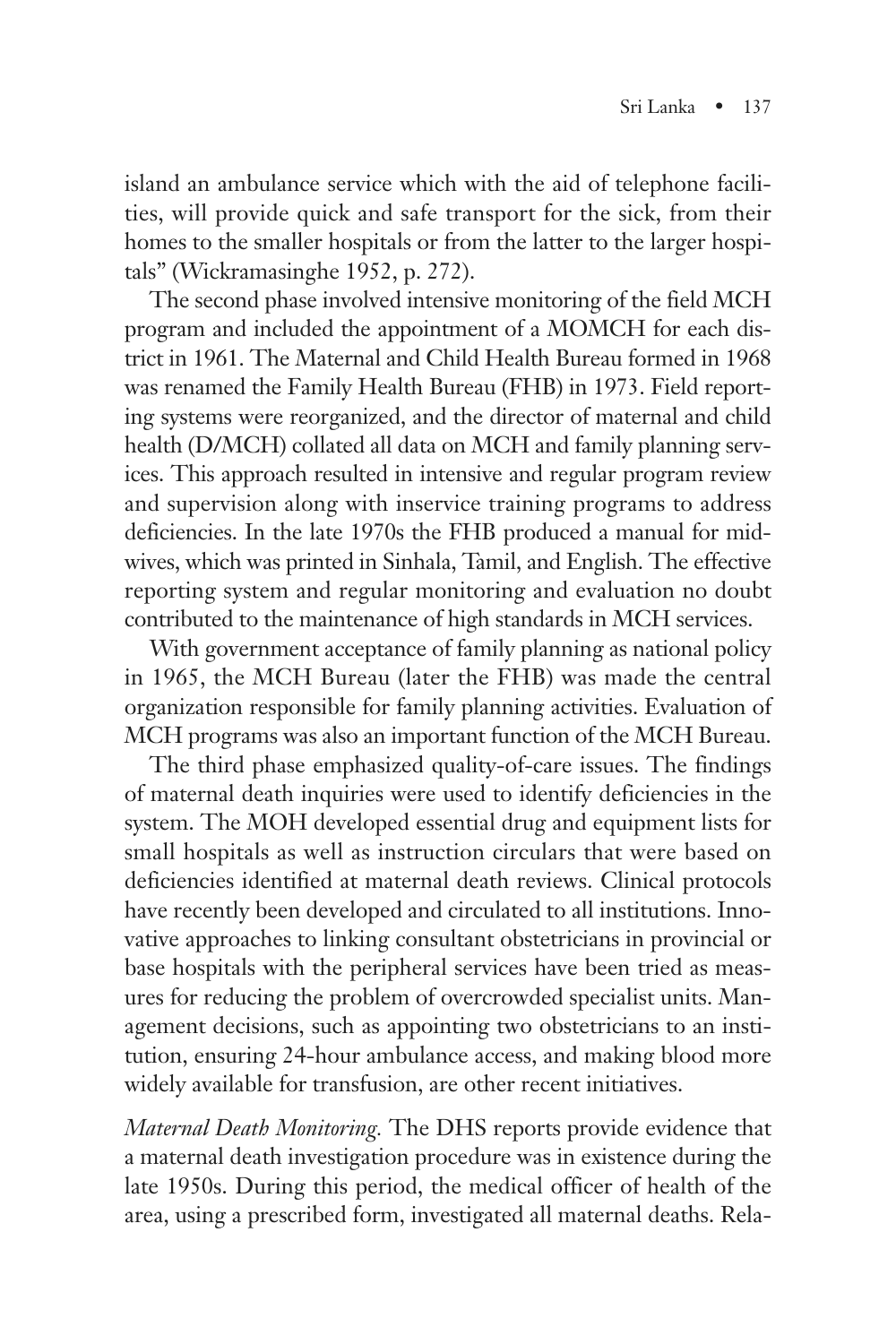tives of the deceased, the PHM of the area, and hospital staff were interviewed, and relevant records were examined. Follow-up action was left to the local medical officer of health and the head of the relevant institution. In 1959 a committee was established to investigate maternal mortality, and an amended investigation form was developed, field tested, and used beginning in 1962 (Herath-Guneratne 1965).

In August 1968 the Association of Obstetricians and Gynaecologists of Ceylon held a seminar on maternal mortality and submitted to the MOH a memorandum with recommendations for the reduction of maternal mortality. They suggested that an "advisory committee" of the association study all maternal deaths on the island, that the data should be considered confidential, and that a quarterly or biannual report should be submitted to the DHS. They further suggested that a committee including officers of the MOH and the association should study these reports (Association of Obstetricians and Gynaecologists of Ceylon 1969).

During the early 1970s a circular instructed hospitals to implement a standard procedure to look for avoidable causes of death; it was not implemented in all hospitals or districts, however. In some districts, the process involved only the institution concerned, whereas in others, the district health staff also participated. By 1977, implementation became more stringent; follow up was systematic and included management at the district and central levels.

Maternal death investigation in the present form commenced in 1989. All maternal deaths are reported to the D/FHB, the provincial director of health services (PDHS), and the deputy provincial director of health services (DPDHS). If a death occurs in an institution, the head of the institution is responsible for reporting the death; if it occurs in the field, the medical officer of health has this responsibility.

All maternal deaths are investigated and reported on in a specified format within 7 days. Investigation of a maternal death is the responsibility of the head of the institution. Participants comprise the head of the institution, the consultant obstetrician, the medical officer who attended to the deceased, the nurse or sister in charge of the labor room, the MOMCH, and the medical officer of health of the area of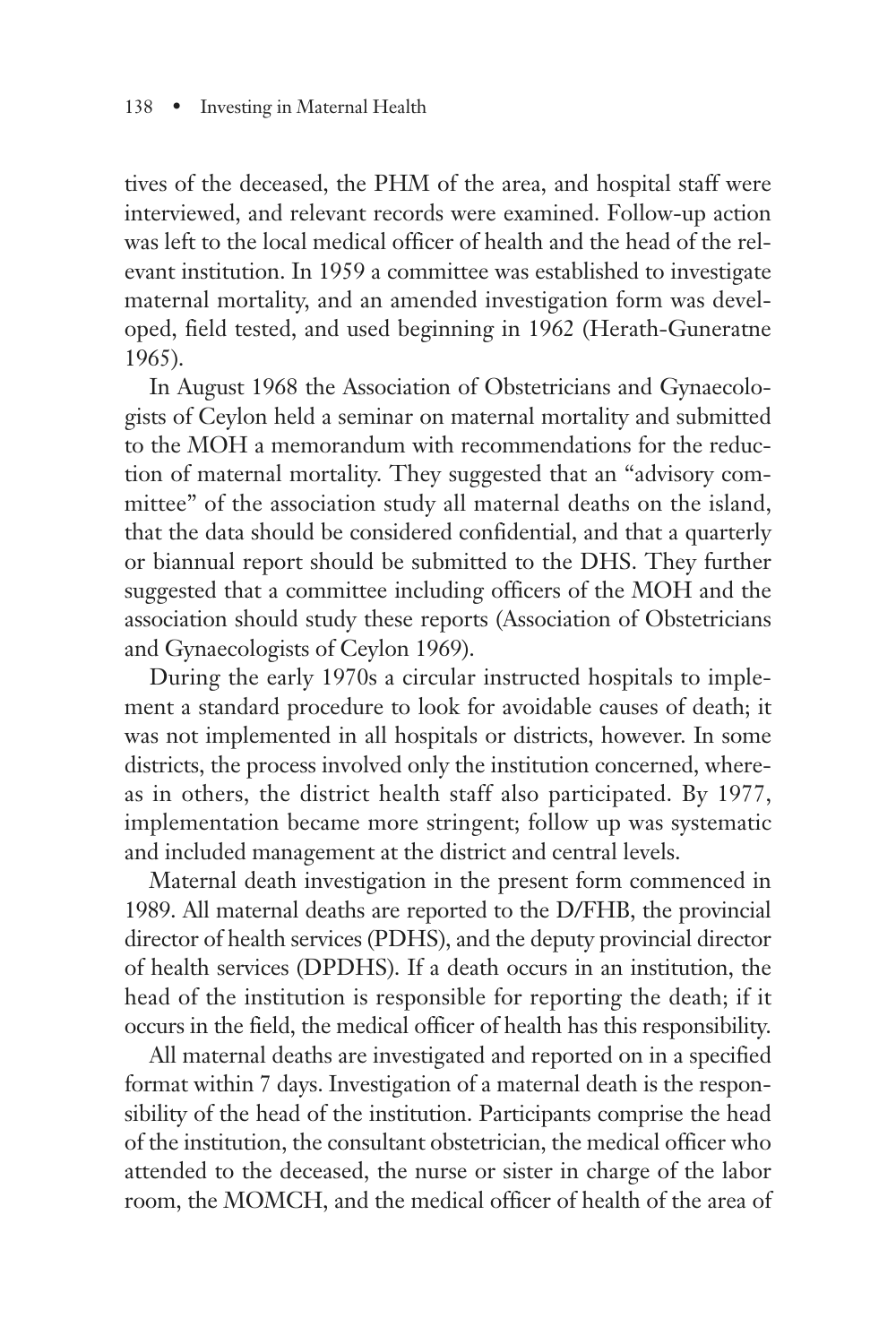residence of the mother. A report of the investigation is sent to the D/FHB and DPDHS. In addition to the institutional inquiry, a separate field investigation is carried out by the medical officer of health, the PHNS, and the PHM to examine care prior to admission. This is reported independently to the DPDHS as well as to the FHB. Deaths occurring in the field are investigated by the MOMCH and reported to the PDHS, DPDHS, and D/FHB.

In 1985, a formal system of maternal death review (audit) was introduced, which was inspired by the successful Extended Programme of Immunization (EPI) review programs. At their inception, the reviews occurred annually at the central level; these reviews were given high priority, as evidenced by the fact that the DGHS chaired the meetings. Currently, the reviews take place quarterly at the district level and annually at the national level. Participants in these reviews include the DGHS, provincial health administrators, the D/FHB, representatives of the College of Obstetricians and Gynecologists, community physicians, university academics, and heads of relevant institutions. At the reviews, each death is discussed not merely to find the cause of death but to analyze the circumstances of death. The "three delays" model is used to identify shortcomings: delay in deciding to seek medical care, delay in reaching a medical facility with adequate care, and delay in receiving quality care at the facility.

Participants have gradually accepted that the reviews are not a "fault-finding exercise" but a means of correcting quality-of-care issues. At the end of the review, specific corrective actions to be taken are identified, some of which the regional authorities can implement immediately. Issues identified include the need for training in obstetrics for medical officers before they are posted to hospitals where consultant services are not available, availability of plasma expanders (in smaller hospitals) and of blood (in the larger district hospitals), 24-hour coverage in specialist units, delays within the hospital, and vacancy of PHM posts in the area in which the death occurred.

Other key quality-of-care issues that have been identified as contributory factors in maternal deaths include bypassing of small hospitals and overcrowding of wards with specialist services, resulting in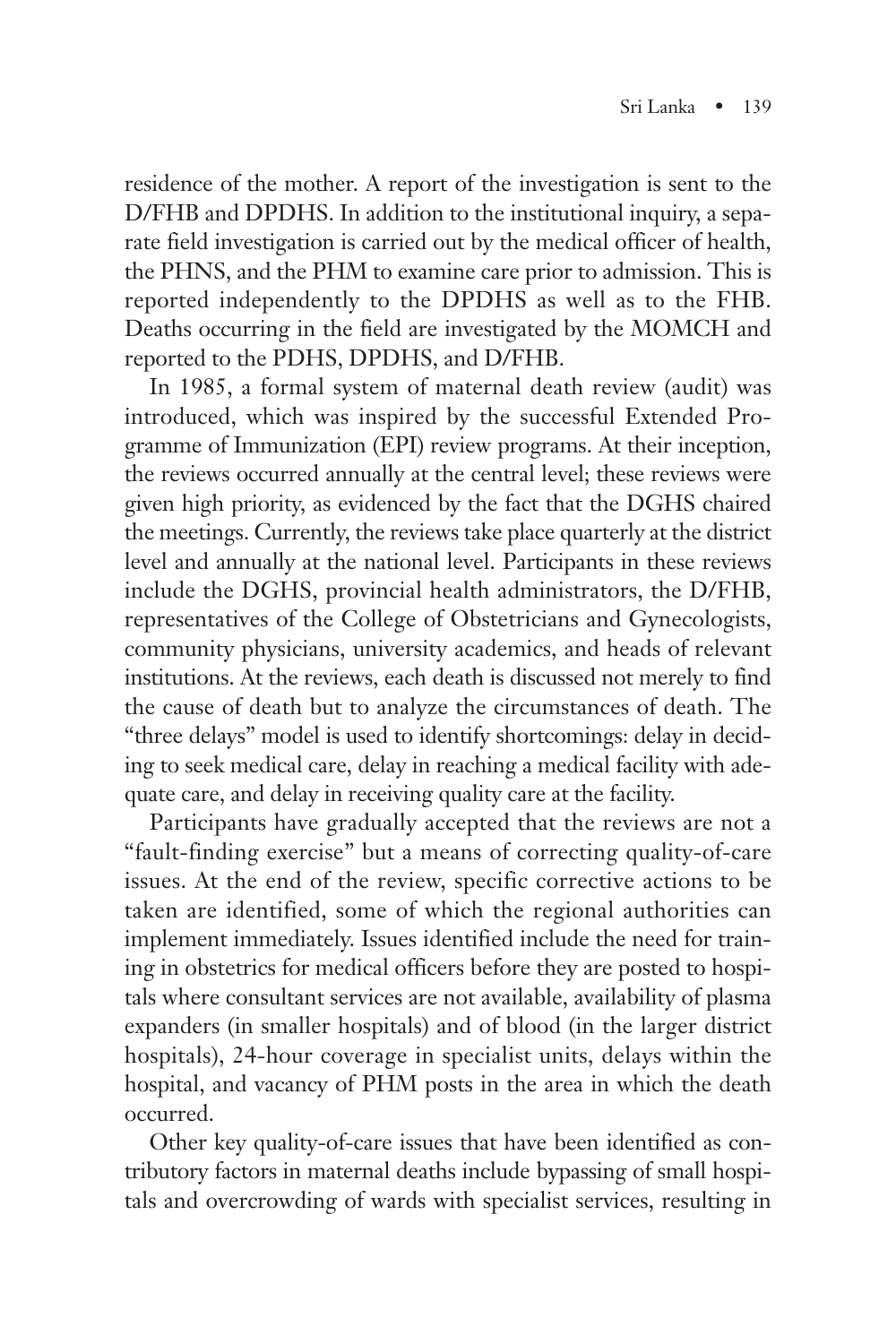#### 140 • Investing in Maternal Health

heavy workloads for obstetricians in specialist hospitals. As a result, clinical management protocols have been developed and circulated to all hospitals offering maternity services. The MOH and the College of Obstetricians and Gynecologists are planning and coordinating remedial measures, demonstrating another example of the close collaboration between health managers and clinical staff in Sri Lanka (Beligaswatte, Fernando, Jayathilake, and Senanayaka, informant interviews).

## **Implementation of Critical Health Policies**

Review of the Sri Lankan experience suggests an evolutionary process that has several similarities with the Malaysian experience summarized in the previous chapter.

## *Foundations for Effective Maternal Health Care*

Policies initiated during the latter half of the 19th century and the early 20th century laid the foundations for professional midwifery. Legislation governing the practice was enacted, training curricula and standards were established, and certification and registration of midwives began. Civil registration of births and deaths was governed by legislation, and maternal deaths were viewed with sufficient concern to warrant special reporting by the RG. Models for service delivery providing an integrated package of MCH care through clinics near the communities they served were developed and found to be feasible and popular. Most important, the PHM was established and accepted as the principal provider of maternity care at the community level.

## *Political and Policy Environment*

The early gains in female education and the empowerment of women through the electoral process provided an environment that sustained political and managerial commitment to improving maternal health. Moreover, the political philosophies provided the frame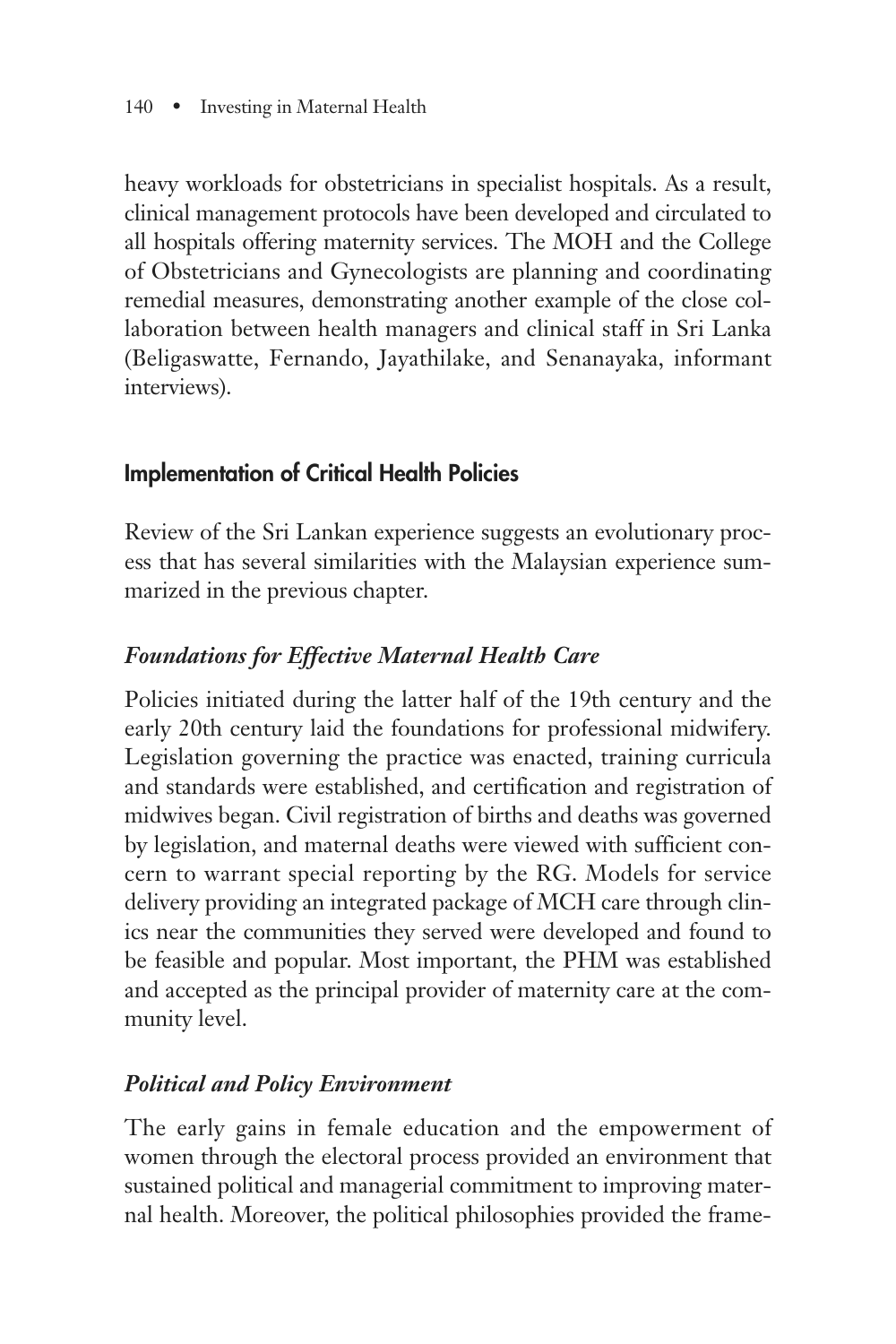work for reaching out to remote and disadvantaged communities. Political commitment to and societal expectations of health and education services to be provided free of charge to the entire population served to remove financial barriers to maternity care.

## *Improved Access*

The decades of the 1930s through the 1950s could be characterized as focused on improving geographic access to health care. The health service infrastructure was expanded, and human resources were developed pragmatically and rapidly. High-level management attention ensured that strict training standards were maintained during the period of rapid expansion. A strong supervisory structure ensured attention to quality during the expansion phase.

## *Narrowing of Interdistrict Differentials in the Maternal Mortality Ratio*

The impact of the efforts to improve access is evident. Rodrigo (1987) analyzed the district MMRs for the periods 1962–64, 1970– 72, and 1980–82 and reported that every district achieved considerable reduction in MMR during the period and that interdistrict variation was considerably narrowed. The magnitude of the reduction was observed to be greater in the areas that had higher mortality in 1962–64. This finding suggests accelerated improvements in health services and socioeconomic conditions in the less developed districts of the country.

## *Similar Utilization of Maternity Services by All Income Groups*

Another critical feature of the childbirth pattern was that similar proportions of women from low- and high-income groups gave birth in institutions. Vidyasagara (1983) and Wickramasuriya (1939) analyzed data from the Family Health Impact Survey (table 24) and noted that "forty three percent of all births in government institutions were from the lower income group suggesting that government expenditure on health does reach the segment of population most in need" (p. 102).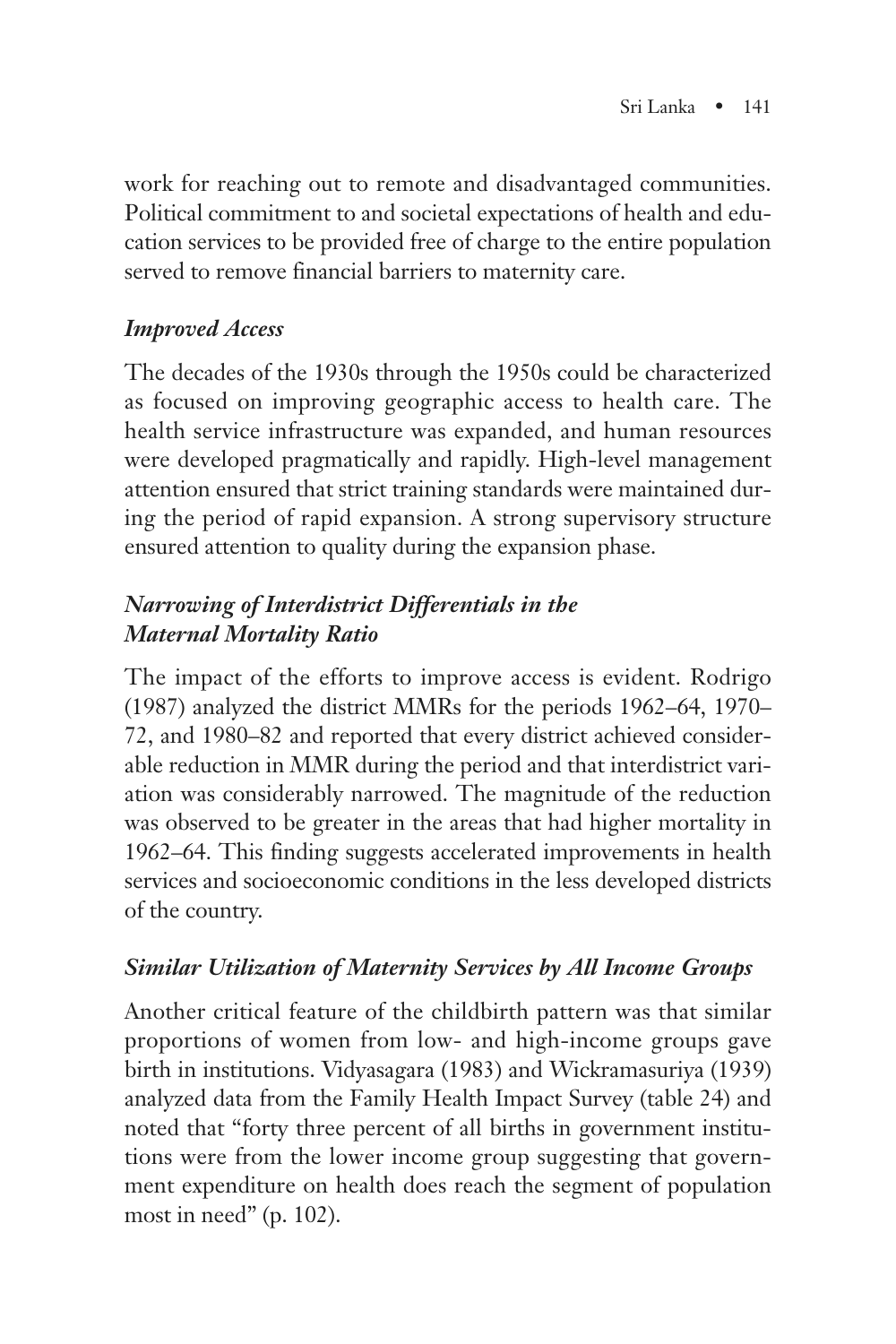#### 142 • Investing in Maternal Health

|                          |       | <b>MONTHLY INCOME IN RUPEES</b> |         |          |  |
|--------------------------|-------|---------------------------------|---------|----------|--|
| <b>PLACE OF DELIVERY</b> | < 300 | 300-599                         | 600-999 | $1,000+$ |  |
| Home                     | 25.5  | 22.4                            | 8.6     | 6.6      |  |
| Government institution   | 70.2  | 73.2                            | 83.8    | 77.0     |  |
| Private nursing home     | 1.4   | 1.7                             | 5.7     | 16.4     |  |
| Unknown                  | 29    | 2.7                             | 19      | 0.0      |  |
| Total                    | 100.0 | 100.0                           | 100.0   | 100.0    |  |

**Table 24.** Place of Delivery by Monthly Family Income, Sri Lanka, 1982

*Source:* Vidyasagara 1983.

#### *Special Efforts for Disadvantaged Groups*

The "estate population" illustrates the pragmatic approach to identifying and addressing issues. The Family Health Impact Survey (Vidyasagara 1983 and Wickramasuriya 1939) showed that the place selected for childbirth was similar in urban and rural populations. However, the estate population differed in that more than 50 percent of deliveries took place in unsuitable rooms for safe childbirth. The government noted with concern that this pattern existed even in areas that had easy access to hospitals and maternity homes, and it began instituting measures to address the issue (table 25).

Policymakers recognized that the Indian Tamils living and working on the estates, who constituted about 6 percent of Sri Lanka's population, were less literate than the general population (81 versus 61 percent) and other disadvantaged populations. Political development after independence left them disenfranchised. Because this population was isolated within privately or foreign-owned estates, social change, including education and health, tended to bypass them. Hygiene was poor, and malnutrition was widespread. Often estate women delivered in line rooms that were unhygienic and unsuited for delivery and were attended to by untrained midwives. The employers were responsible for the provision of health services. Although government hospitals were located within estate areas, the cost of services provided by the state institutions had to be borne by the management in the plantation sector, and the estate population had limited access to the national system. Utilization of health ser-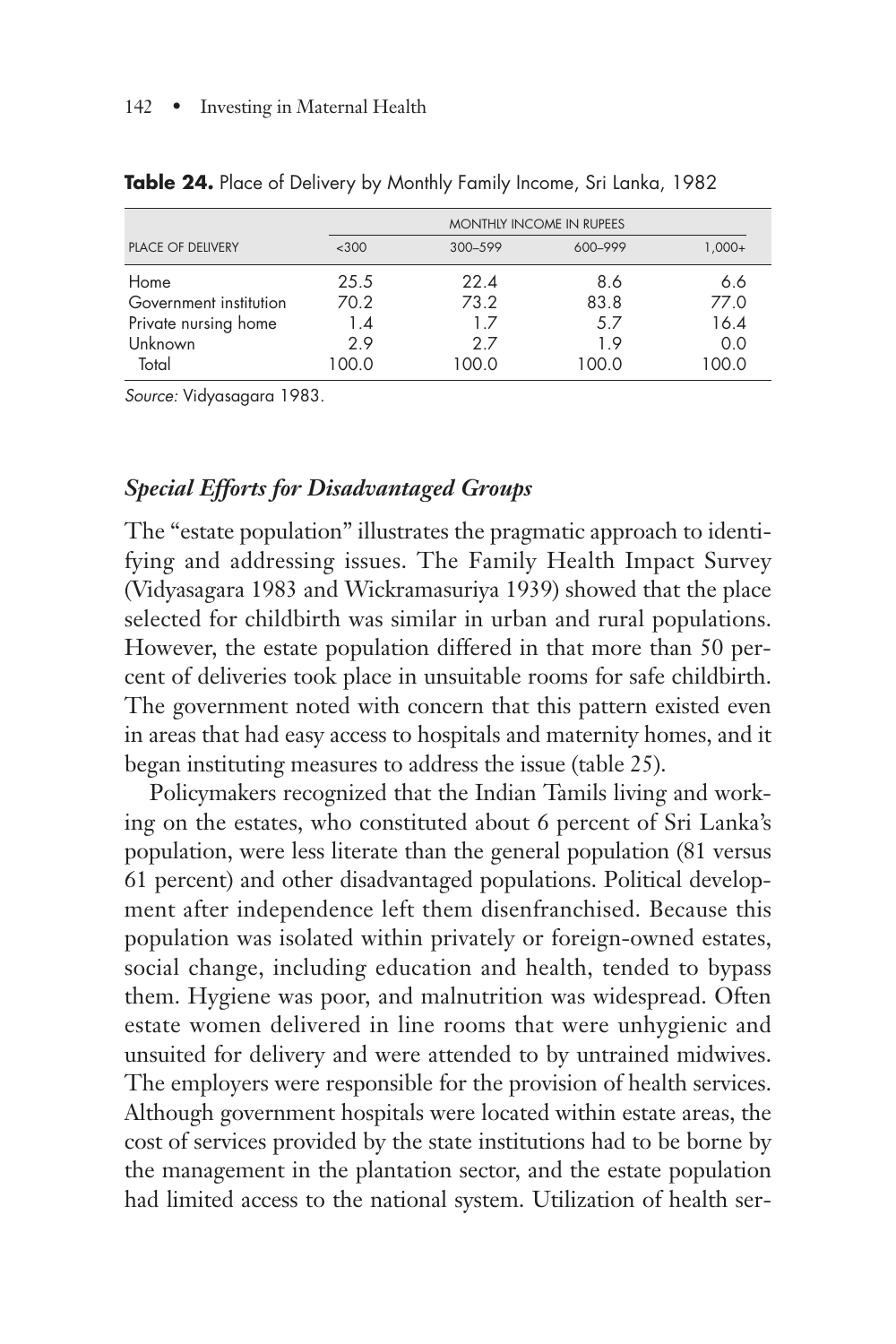|                          | <b>SECTOR</b> |       |               |                    |
|--------------------------|---------------|-------|---------------|--------------------|
| <b>PLACE OF DELIVERY</b> | <b>URBAN</b>  | RURAL | <b>ESTATE</b> | <b>ALL SECTORS</b> |
| Home                     | 11.1          | 19.7  | 51.1          | 21.2               |
| Government institution   | 78.0          | 75.9  | 43.8          | 73.2               |
| Private nursing home     | 8.7           | 2.0   |               | 2.9                |
| Unknown                  | 2.2           | 2.4   | 5.1           | 2.6                |
| All places               | 100.0         | 100.0 | 100.0         | 100.0              |

| Table 25. Place of Delivery by Sector, Sri Lanka, 1982 |  |  |
|--------------------------------------------------------|--|--|
|--------------------------------------------------------|--|--|

*Note:* Columns may not add to 100 due to rounding. *Source:* Vidyasagara 1983.

vices was further limited due to low levels of education, cultural beliefs, and the low status accorded to women in this community. Socioeconomic surveys, however, indicate that household incomes and calorie intake in the estate sector were marginally higher than in some of the poor areas in the nonestate sector (Gunatilleke 2000).

Following nationalization of the estates in 1972, the accumulated burden of providing services became the government's responsibility. Medical officers with transport facilities and supported by PHNSs were appointed to establish a network of estate polyclinics that would provide integrated MCH and family planning services to meet the needs of the estate population. Through this program, knowledge and skills of estate health staff were upgraded, and women were given paid leave by the management to attend the polyclinics, which were held on a fixed day each month. This initiative and its acceptance by the estate management set the stage for introducing additional preventive health care activities on estates. In 1980, the two government estate management agencies developed their own social development divisions and initiated a series of interventions to improve water and sanitation on the estates and to improve conditions during childbirth through training of midwives, improved referral, and transportation. In addition, labor rooms were upgraded (Vidyasagara 2001).

The impact of the changes on skilled attendance is evident. Between 1986 and 1997, the pattern of childbirth among estate women changed from 20 to 63 percent of deliveries in government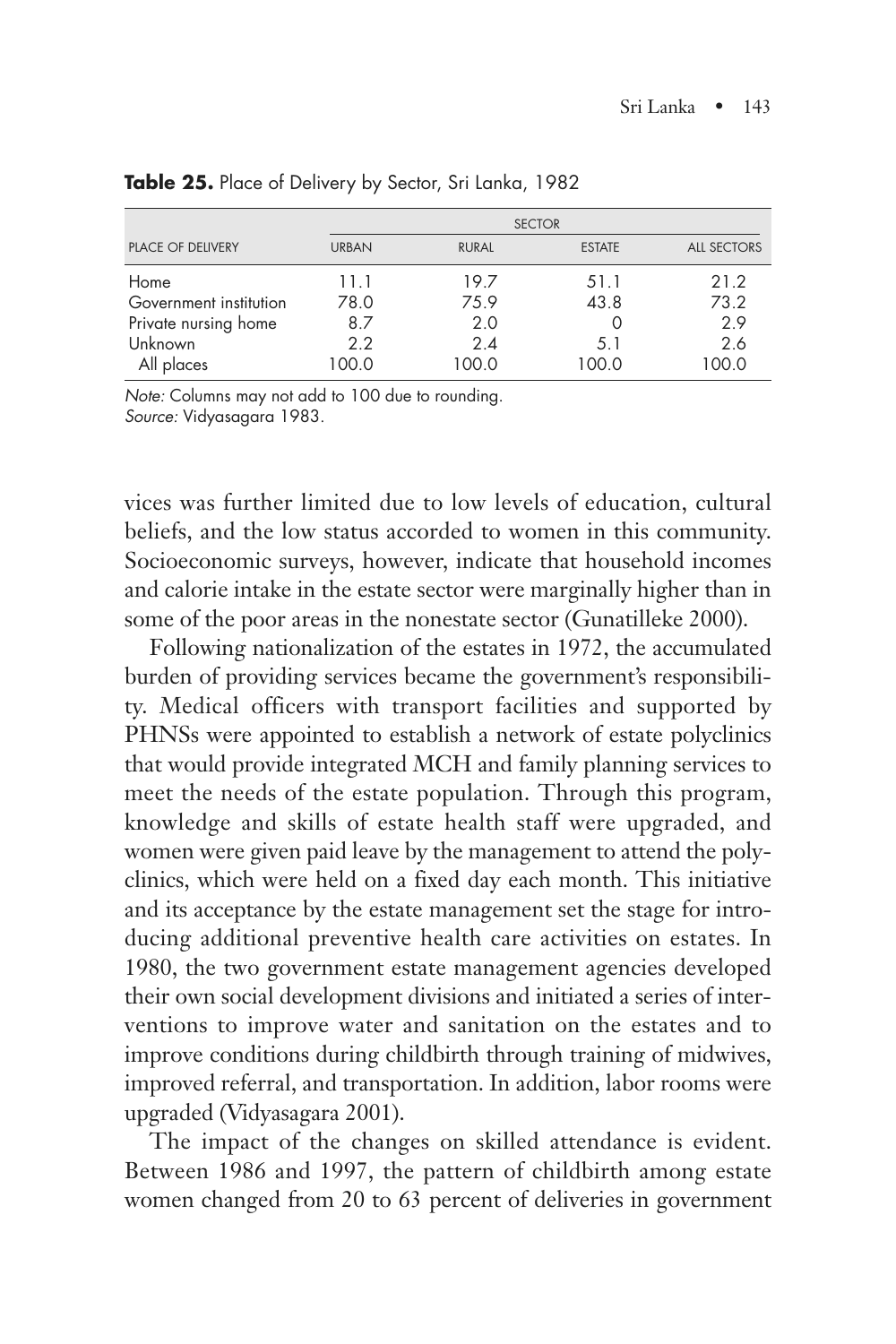hospitals, 42 to 29 percent in estate maternity units, and from 37 to 8 percent in the home. Seventy percent of the births in the 5 years preceding the 1993 Demographic and Health Survey received skilled attendance, and 17 percent of estate women are reported to have been attended by a traditional birth attendant; a further 13 percent were attended by a relative or neighbor, whereas in 1997 only 5.4 percent received untrained assistance at delivery. In the 1980s and 1990s a "remarkable improvement in social indicators" occurred in the estate sector (Gunatilleke 2000, p. 161). The crude death rate dropped from 15 per 1,000 population in 1980 to 6.5 in 1997, close to the level of the rest of the country. Infant mortality declined from about 82 per 1,000 live births to 24 per 1,000 during the same period. The MMR declined from 120 per 100,000 live births in 1985 to 90 per 100,000 in 1997.

#### *Improved Quality of Care*

During the 1960s and 1970s, good access to basic health care had been established, and the focus of attention was on the introduction of family planning, improving the quality of care, and introducing advances in obstetric management. Monitoring systems were continually strengthened, and maternal death investigations were used to fuel improved clinical and organizational management.

After 1977 government health policies changed. Although the government commitment to providing free health services to the public was maintained, it promoted growth of the private sector. Government doctors were allowed private practice, which stimulated expansion of the private sector. Furthermore, a degree of decentralization of health management and administration occurred in 1990. The demand for health services expanded with increasing awareness of their availability among the population.

A high ratio of human resources to population had been achieved, leading to much higher proportions of midwives and doctors in Sri Lanka than in Malaysia. Simultaneously, a shift of childbirth to higher level institutions occurred during the 1980s and 1990s. The Simeonov study (1975) demonstrated that a midwife in a hospital setting managed a much higher number of deliveries than her counterpart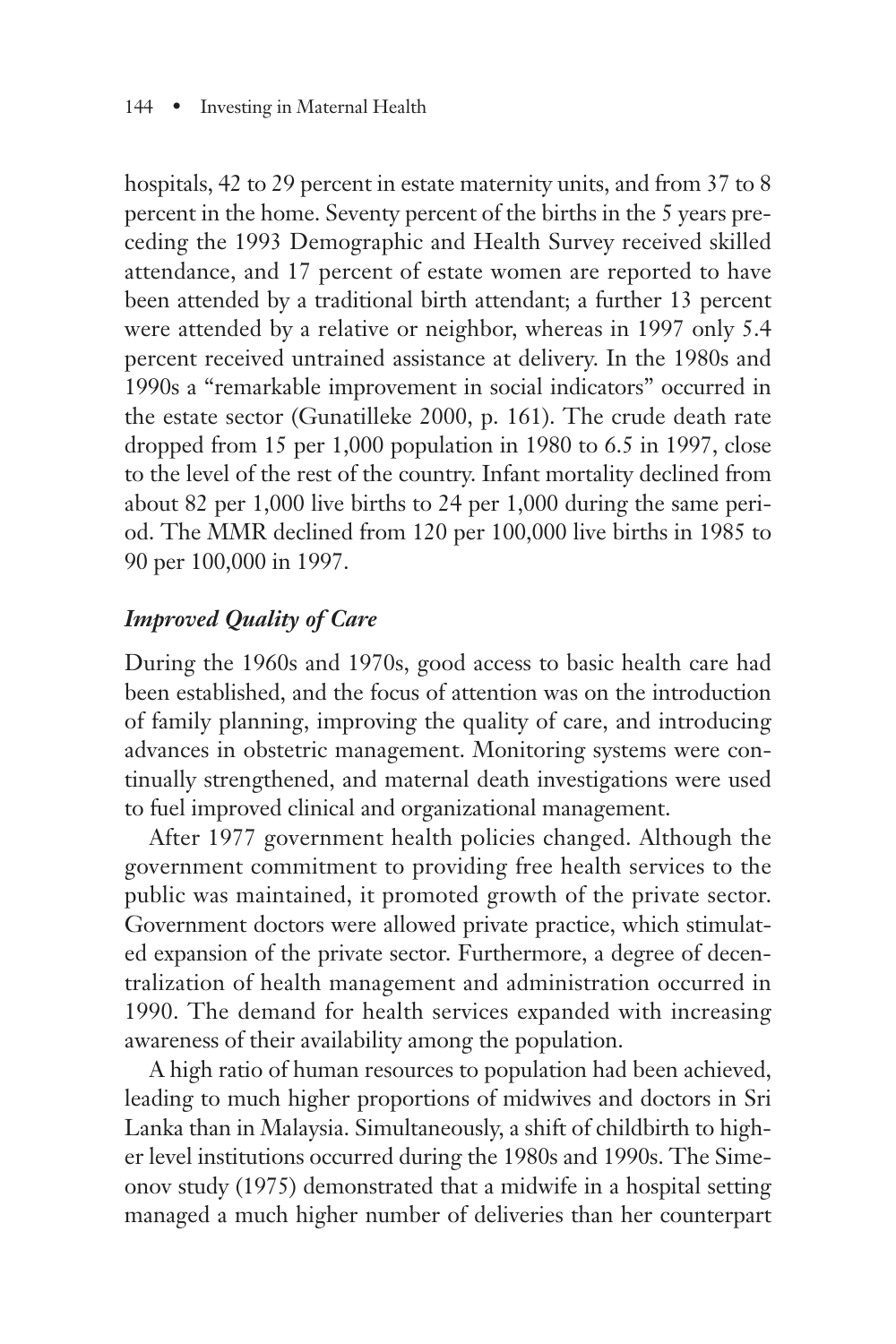who managed deliveries in the community. However, key informants shared a remarkable consensus about the pivotal role of PHMs working in the community in Sri Lanka today. They asserted that they are largely responsible for sustaining community confidence and satisfaction in the health care system and for the continued improvement in maternal health status despite any perceived shortcomings in the health care delivery system.

## **Health System Expenditures, Affordability, and Sustainability**

#### *Expenditures on Maternal Health*

In the past 50 years, the health system in Sri Lanka has been transformed from a primarily government-funded health system to one that relies on a combination of government and direct household expenditures. The system can be characterized as remarkably efficient, considering the maternal health outputs achieved with relatively modest financial inputs.

As shown in figure 31, from 1950–99 expenditures on maternal health services consistently declined, from an average of 0.28 percent of GDP in the 1950s to 0.16 percent of GDP in the 1990s, averaging 0.23 percent for the whole period over the five decades. In this context, the steady decline in maternal mortality during the same period is most remarkable. Table 26 illustrates the trend in the recurrent, capital, and total cost components of maternal health expenditures for the decades from 1950 through 1999.

Although it was not possible to disaggregate expenditures by health service location (that is, hospital, maternity home, or PHM outreach services), the trends in health services utilization make it clear that an ever-increasing share of expenditures is directed at the hospital level, which in the 1960s accounted for 64 percent of total expenditures (Jones and Selvaratnam 1972).

One important explanation of the ability of the system to achieve decreasing levels of maternal mortality was the efficiency gains realized in the 1950s and 1960s. During this period, utilization rose and government funding declined, but the health system was neverthe-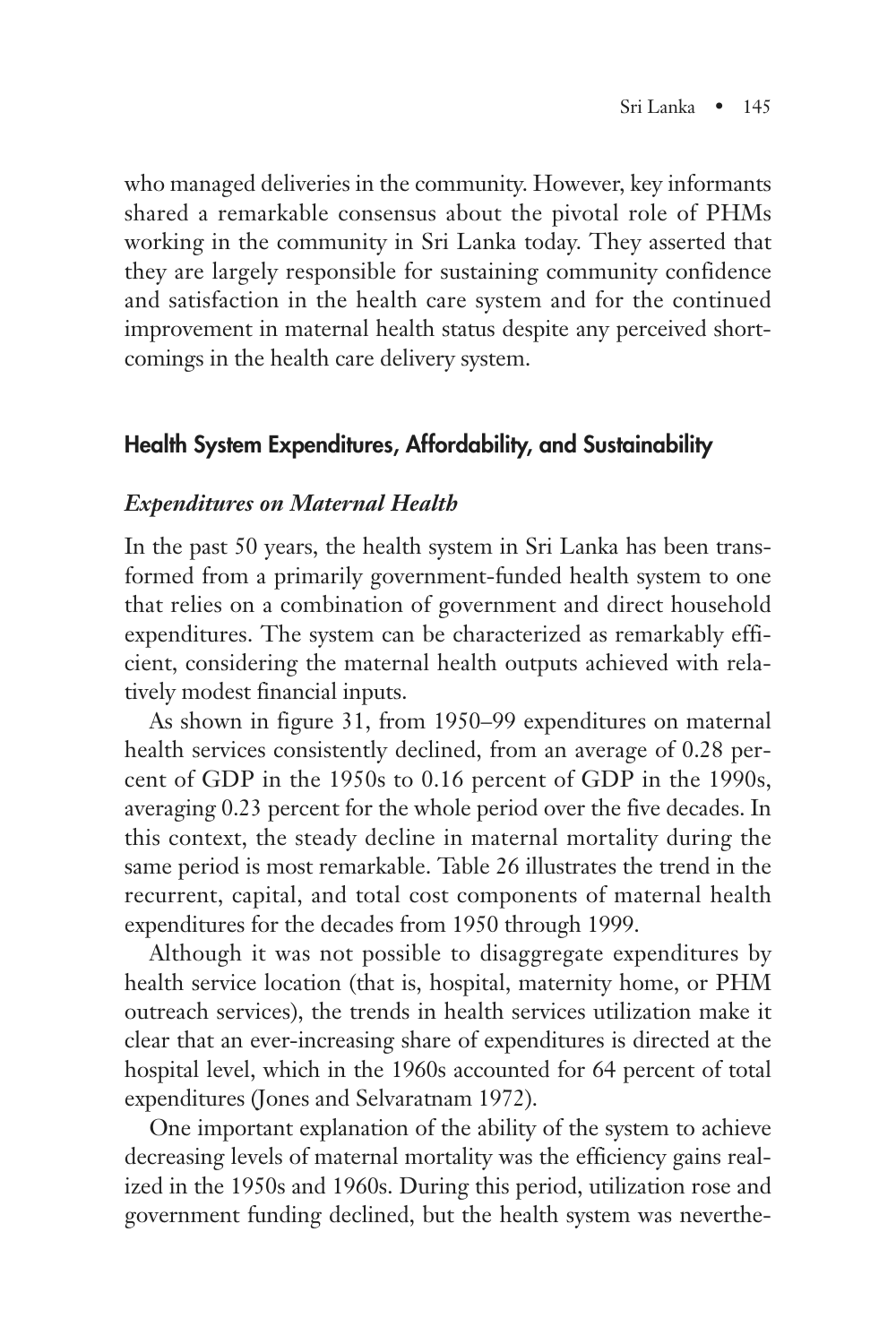

less able to sustain declines in maternal mortality by using inputs even more efficiently. "Public services delivered an increasing volume of services by halving unit costs during the 1950s to 1970s through using personnel and infrastructure more intensively" (Hsiao 2000, p. 61).

The effects of small entitlements on the morale of the midwife teams was certainly significant. They became recognized and respected in the communities (Beligaswatte, informant interview), an out-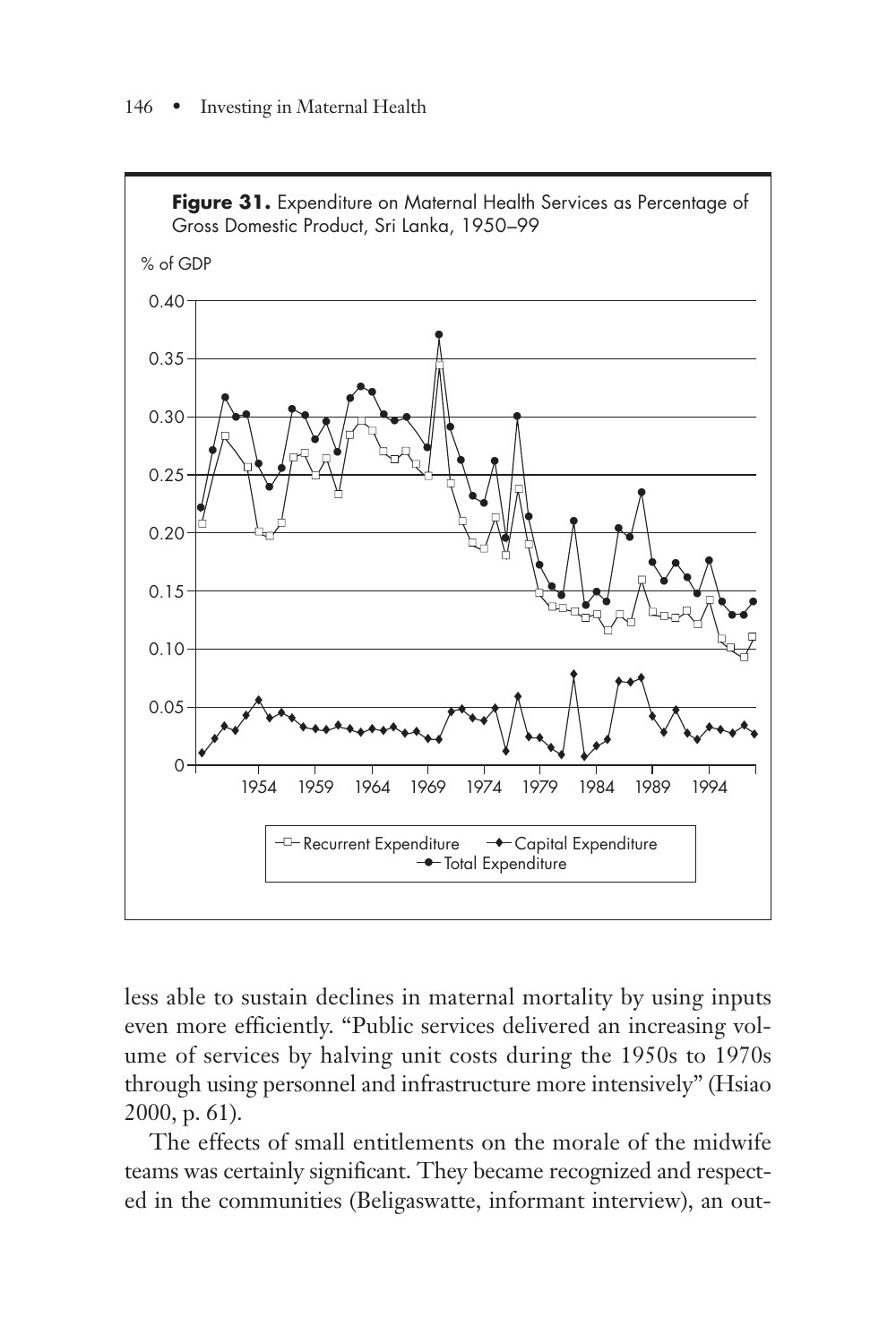|               | % GDP            |                                      |                   |                                |
|---------------|------------------|--------------------------------------|-------------------|--------------------------------|
|               |                  | EXPENDITURES ON MATERNAL HEALTH CARE |                   | <b>TOTAL GOVERNMENT HEALTH</b> |
| <b>DECADE</b> | <b>RECURRENT</b> | <b>CAPITAL</b>                       | <b>TOTAL</b>      | <b>EXPENDITURES</b>            |
| 1950s         | 0.24             | 0.04                                 | 0.28              | 1.95                           |
| 1960s         | 0.27             | 0.03                                 | 0.30              | 2.12                           |
| 1970s         | 0.22             | 0.04                                 | 0.26              | 1.81                           |
| 1980s         | 0.13             | 0.04                                 | 0.18              | 1.47                           |
| 1990s         | 0.12             | 0.03                                 | 0.16              | 1.53                           |
| 1950-99       | 0.20             | 0.04                                 | 0.23 <sup>a</sup> | 1.79                           |

**Table 26.** Maternal Health Care Expenditures, Sri Lanka, 1950–99

*Note:* Data may not sum to totals because of rounding.

aData does not sum to total due to differences in the number of observations for recurrent and capital expenditures.

*Source:* Authors' compilation of data from various sources.

come that was important and motivated them to work hard. A number of the key informants repeated the theme: "The midwife of the bygone era was very dedicated" (Fernando, informant interview).

Underlying the reduction in government expenditures was the gradual reduction, in real terms, of the salaries of the health workers providing and supporting maternal health care. During the 50 years of this study, the salary of the staff providing maternal health services accounted for more than half of the total recurrent expenditures; the total expenditures on maternal health services are therefore sensitive to changes in salary rates and related expenses. Salaries expressed in terms of GDP per capita have declined significantly. This trend was confirmed in discussions with the key informants of the study. Although the negative impact of the reduction in real salaries on the motivation of the health workers is undeniable, the trend has led to an increased economic efficiency of the health system, which certainly contributed to its ability to provide care to an ever-increasing number of people.

Another factor that might have contributed to the ability of the system to achieve the decreases in maternal mortality despite falling public expenditures was the emerging role of the private sector. Between 1930 and 1950, primary health care services, including PHM outreach services, were gradually introduced throughout the country, funded entirely by government funds. This growth was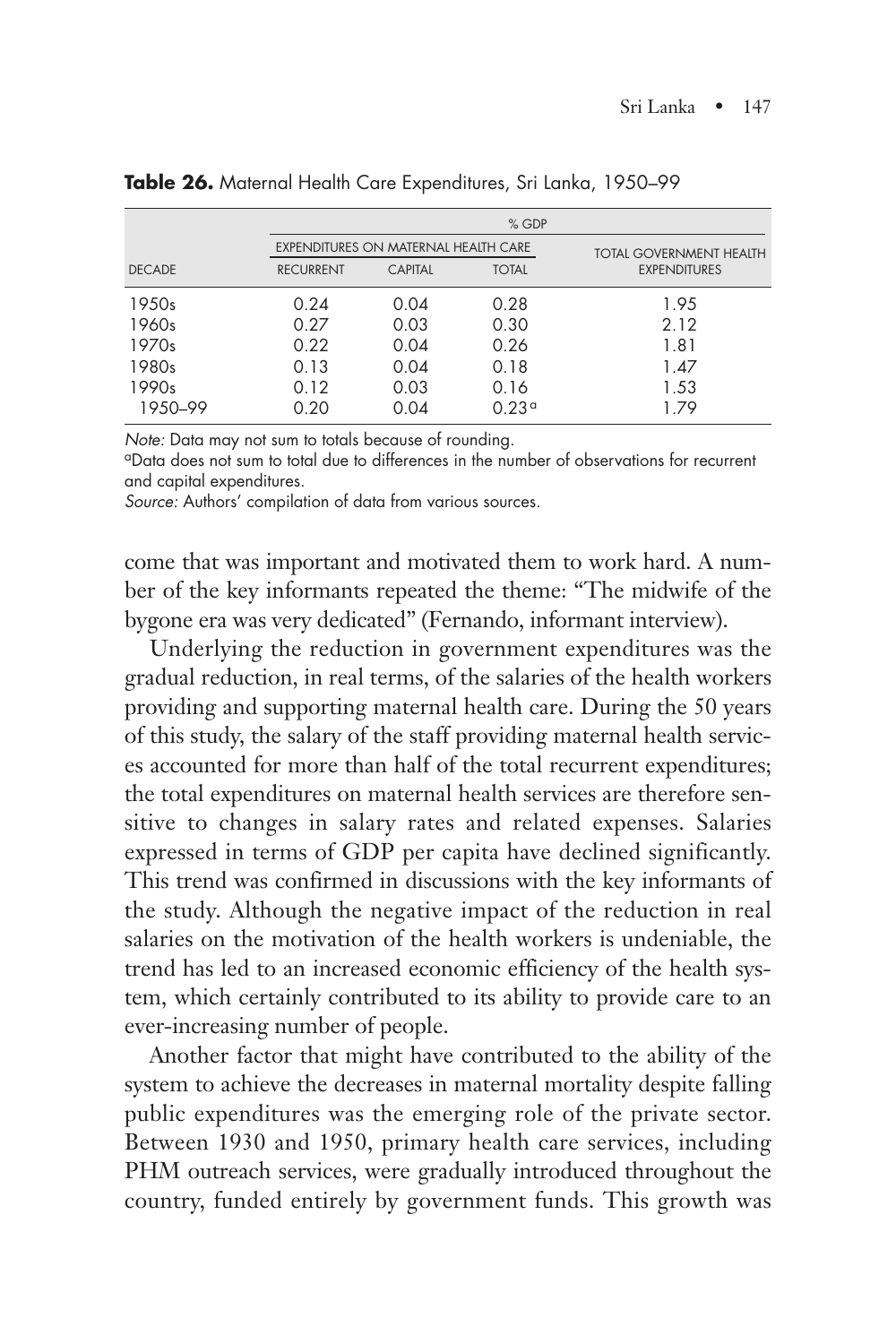#### 148 • Investing in Maternal Health

|             | SOURCE OF NATIONAL<br><b>HEALTH EXPENDITURES (%)</b> |                |  |
|-------------|------------------------------------------------------|----------------|--|
| <b>YEAR</b> | <b>PUBLIC</b>                                        | <b>PRIVATE</b> |  |
| 1953        | 62                                                   | 38             |  |
| 1980        | 57                                                   | 43             |  |
| 1990        | 46                                                   | 54             |  |
| 1996        | 50                                                   | 50             |  |

**Table 27.** Public and Private Health Services, Sri Lanka, 1953–96

*Source:* Hsiao 2000.

accompanied by a gradual increase in the demand for these primary health care services as households learned about their nature and availability. The ability of the system to cope with the increasing demand in recent years was aided by the growth in utilization of private sector services, which provided care to an increasing share of the population that was able and willing to pay for them, as shown in table 27. The declining real wages of government health workers certainly had an impact on the availability of private care, because the government workers sought to maintain or increase their real incomes by working in the private sector after hours. The demand for services by a proportion of clients was transferred from the public to the private sector, thus reducing the demand for publicly provided outpatient care. Inpatient care remains predominantly public.

## *Affordability*

Throughout the history of Sri Lanka, the health of its people has been a major concern to governments; services were therefore provided to ensure the well-being of vulnerable groups, such as mothers, children, and the aged, even during the reign of ancient kings (Seneviratne and Rajapaksa 2000). This policy has continued to the present day, and Sri Lanka has an extraordinarily high level of government commitment to and popular support for the welfare state, including support for universal free access to health care. So strong is the support and so politically sensitive is the topic that user fees will not be officially debated in a public forum (Hsiao 2000).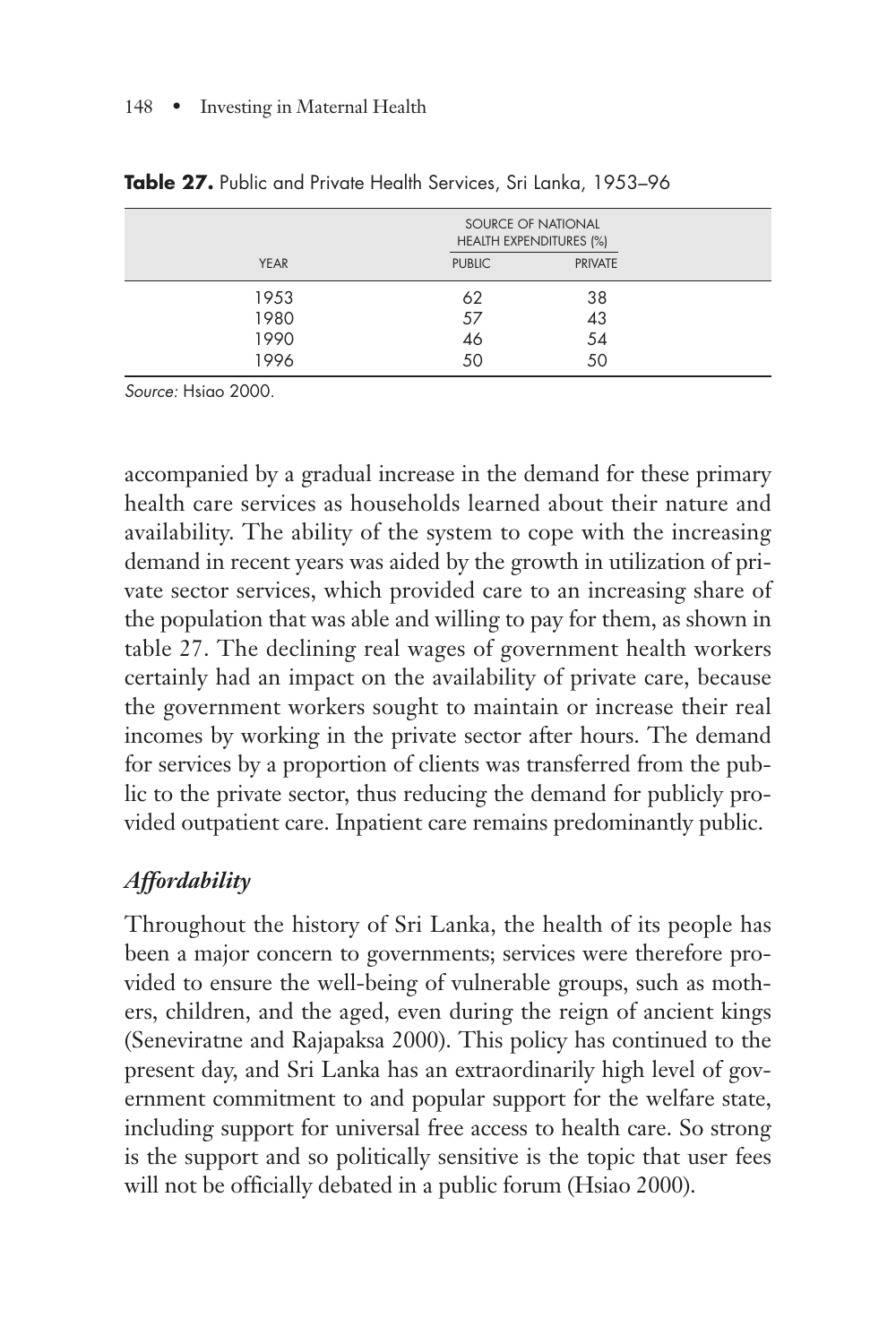To assess the affordability of health services from a client perspective, this study examined client charges associated with maternal care, including antenatal care, normal delivery care, emergency obstetric care, and postpartum care. In evaluating charges, consideration was given to any fees related to health services and the purchase of drugs and supplies as well as to other associated expenditures, such as transportation, including transport involved in emergency referral.

#### *User Fees*

As early as 1903, the MOH had instituted a policy of implementing progressive user fees for health services, which were based on client income (De Silva and others 1997). According to the *Administration Report* of the director of Medical and Sanitary Services for 1948,

[T]he institution of medical care is a responsibility of the Central Government. A national medical service offers free outdoor medical treatment to the people. With regard to indoor treatment it is free to the poorer classes but a small charge is made in the case of certain income groups. A charge of 30 cents per diem is made from those patients with incomes between Rs.50 and Rs.83 per mensem for accommodation in a non-paying ward. Where the income exceeds Rs.83 per mensem a charge of 50 cents is made. (Wickramasinghe 1949, p. C7)

Rannan-Eliya and de Mel (1997), using data from the 1953 Consumer Finance Survey, found that 90 percent of the population was at a consumption level of less than Rs.600 per year. On this basis, they argued that in the 1940s, when this fee structure was in existence, more than 97 percent of the rural population would have been exempt.

The information from the *Administration Report* was complemented by interviews with key informants, which were carried out with past and present staff of the MOH, including providers, managers, and policymakers up to the ministerial level. The key informants uniformly reported that user fees would in no instance have served as a barrier to access to care: clients unable to pay for services would have received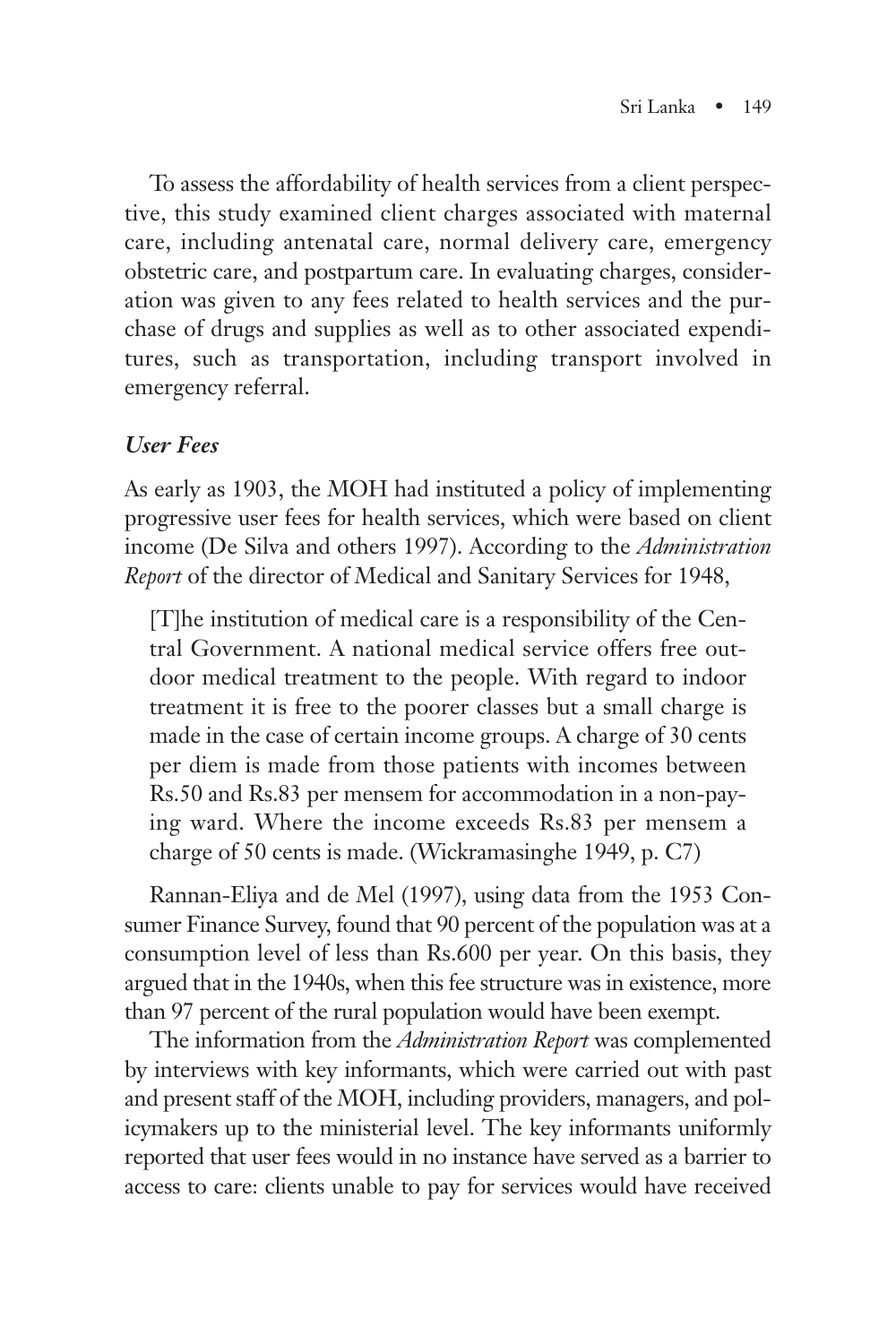care in the general, "non-paying" wards, which offered a similar level of care but a lower level of comfort than the paying wards.

The absence of user fees was corroborated by an analysis of the health service revenue data reported in *Administration Reports* for several years during the 1950s. In this analysis it was found that revenue collected represented less than the equivalent of 1 percent of total expenditures, implying that the policy of charging clients was applied only occasionally.

*Fees for Drugs and Supplies and Other Informal Payments.* The government policy of universal free access to health care included all costs, including drugs and supplies. The key informants indicated that since at least the 1950s, this policy has been implemented as intended at all levels of the system: clients would never be charged for drugs or supplies, nor would they be expected to make any other payment. The veracity of this claim was supported by the key informants' repeated reports of the high levels of motivation and job satisfaction experienced by the PHM teams, despite their low wages and extremely difficult working conditions.

*Paying for Emergency Referral within the Health System.* Ambulances and other vehicles linked to hospitals were called upon to handle emergency referral from maternity homes or primary Health Units to referral hospitals. According to the key informants, in situations in which no ambulance or other vehicle was available, health personnel were normally able to locate and pay for alternate means of transportation, such as taxis or private vehicles, for which the MOH would pay.

## **Conclusion**

Sri Lanka has achieved a remarkably high maternal health status despite its weak economic status. The purpose of this study was to derive lessons from the past for other developing countries that are at earlier phases of health systems development. Several issues in Sri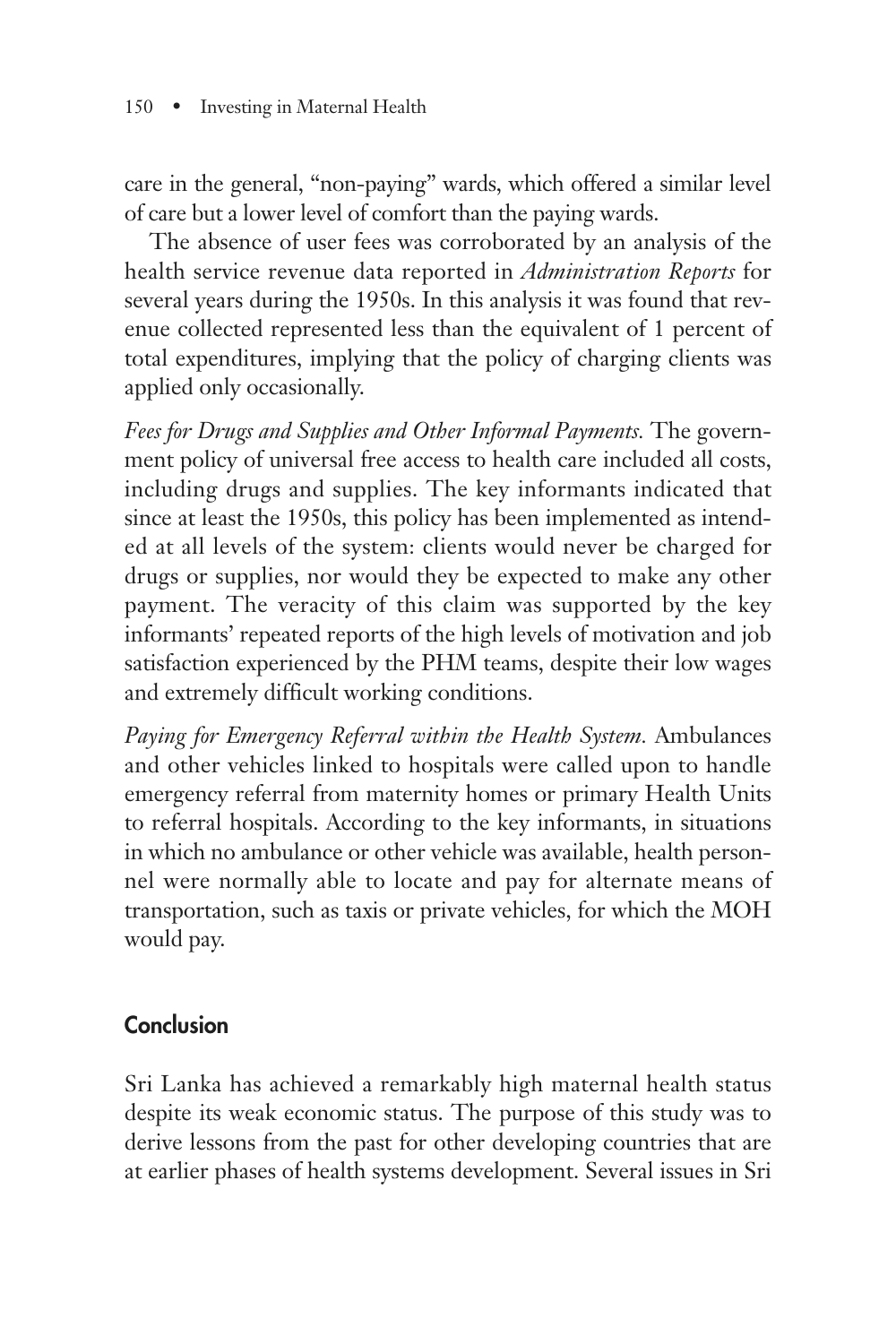Lanka today point to the need for health sector reform. Despite those issues, maternal mortality has continued to decline during the past several decades. The challenge today is to ensure that future development does not undermine past achievements.

## **Notes**

1. "Ceylonese" is the previous nomenclature for Sri Lankans.

2. Payroll costs include salaries, cost-of-living allowances, contributions to retirement funds, holiday pay, and railway warrants (vouchers or written authorization for use of railway services).

3. Nonpayroll costs include client diets, drugs, dressings, disinfectants, instruments, equipment, travel costs, laundry, electricity, rent, stationery, office furniture, office requisites, honoraria to blood transfusion donors, propaganda (that is, propagation of information and practices), information, incidental expenses, maintenance costs, uniforms, training expenses, and scholarships.

4. Unrelated expenditures include prevention of malaria and other infectious diseases, grants and rebates payable under the Medical Wants Ordinance, and occupational therapy.

5. Government institutions include small maternity homes and cottage hospitals where deliveries are managed by PHMs and nurse– midwives, secondary-level institutions are hospitals where doctors are available to provide nonsurgical interventions when complications arise, and tertiary-level institutions have obstetricians and surgeons capable of providing comprehensive obstetric care. In all institutions, midwives and nurses manage most uncomplicated births.

6. "Sisters" are nurses who have additional qualifications and training.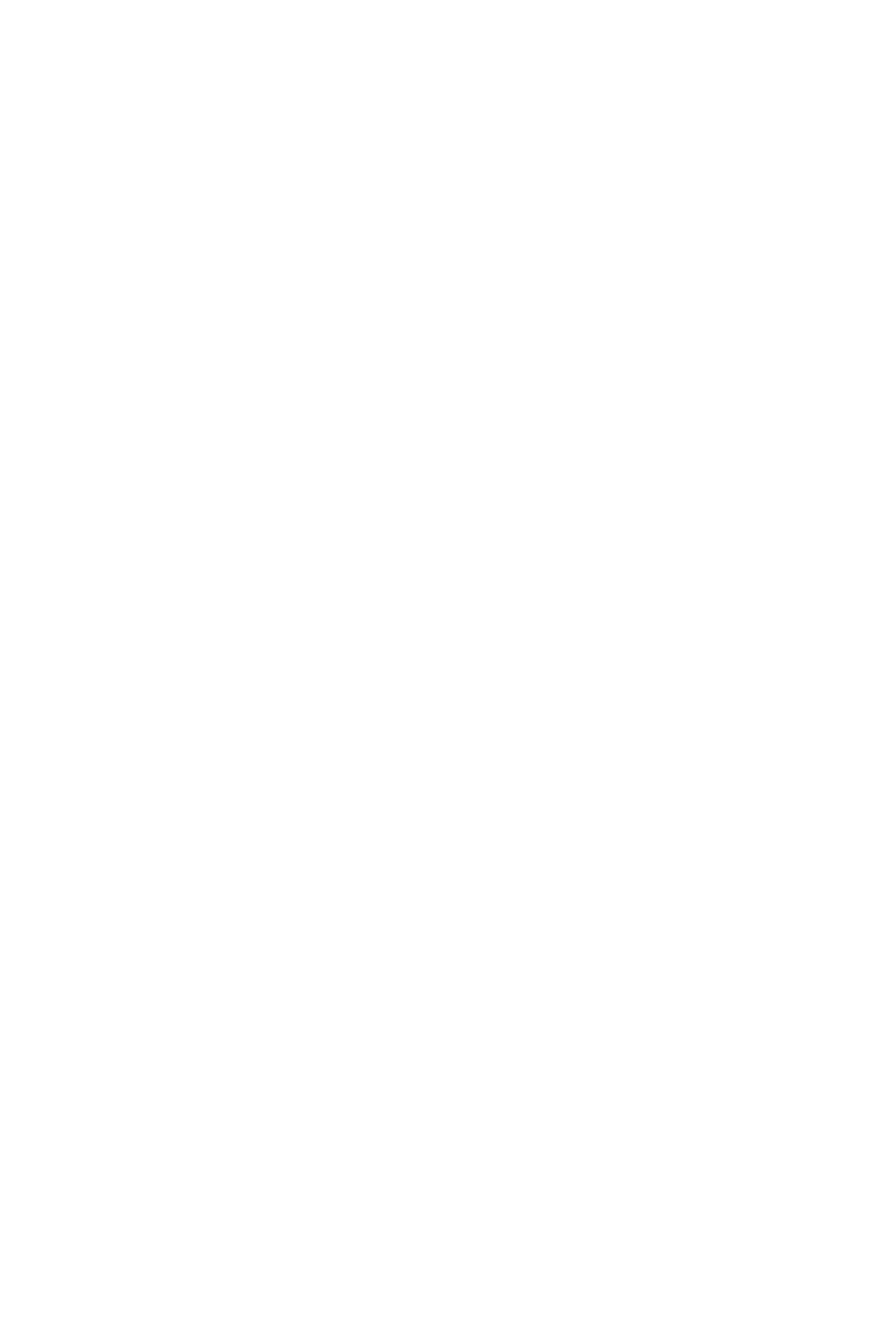APPENDIX 1



# Data Availability and Quality in Malaysia

## **Maternal Mortality Data**

During the 1950s and 1960s, causes of maternal death were recorded only for those deaths that occurred after the woman went to the hospital. At that time, only about 30 percent of births had skilled attendance, and the cause of death was known for about one in every two reported maternal deaths. Even in 1998 only 44 percent of all deaths were medically certified. Maternal deaths accounted for about 10 percent of reported deaths in women in the reproductive age group during 1957–70. The reported maternal death rate continued to fall to about 6 percent in the 1970s, and it reached 2 percent by 1991. During the 1970s, government midwives working in rural areas instituted a practice of visiting those families that had reported a female death to the local Registrar General (RG), to assess whether it was a maternal death, and to determine the factors that contributed to the death. During the next two decades, the system was expanded and strengthened, and by the early 1980s the Ministry of Health (MOH) was aware of more deaths associated with pregnancy and childbirth than the RG's count. However, the RG continued to be the official source of data on maternal deaths, and all official records use the RG data. It was only in the early 1990s that the RG's system was revised to take into account the deaths known to the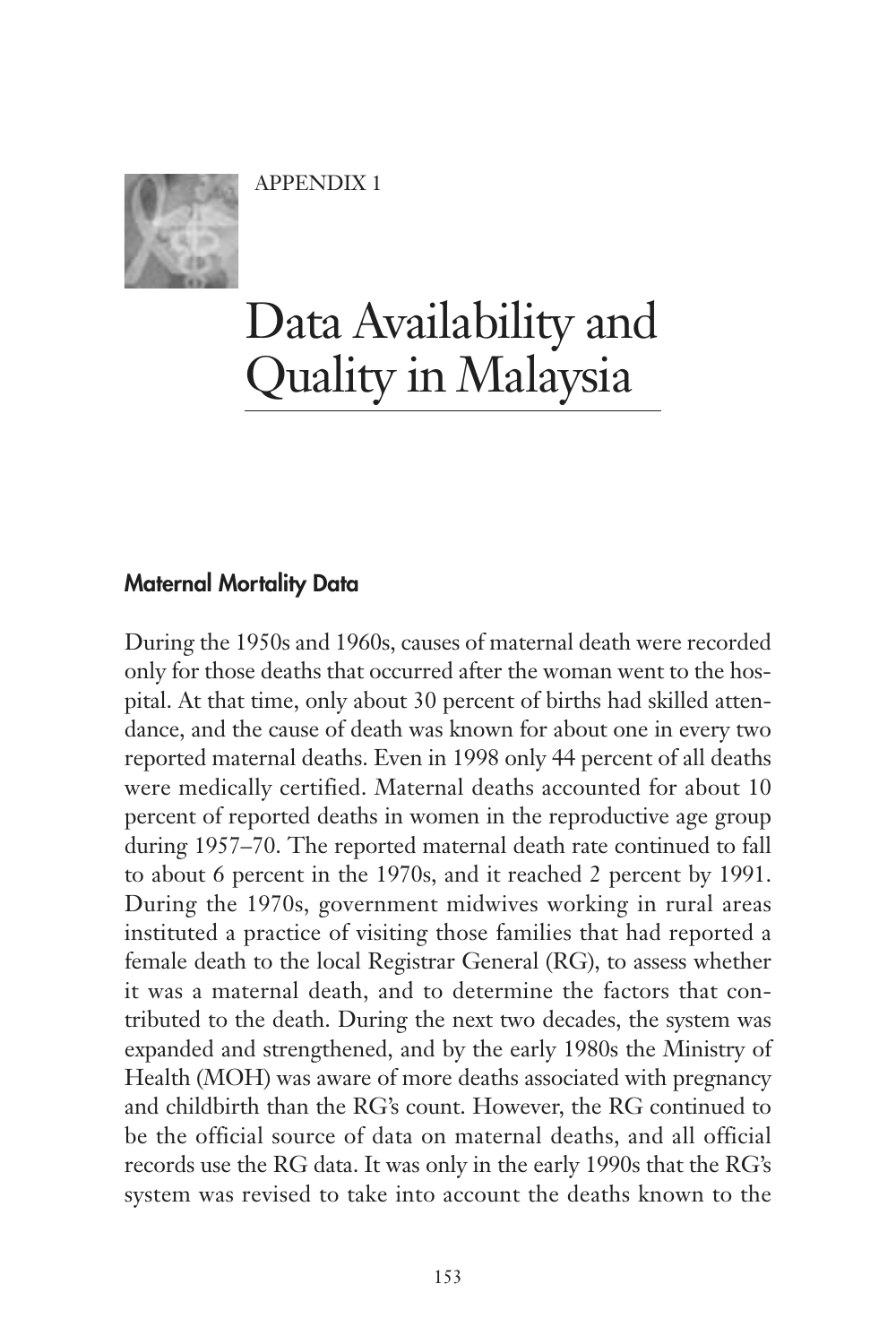MOH, and this could partially explain the recorded slowing of the maternal mortality rate decline in the 1990s.

#### **Health Services and Utilization Data**

Prior to Independence in 1957, each of the component states in Malaysia had its own health management system, and health system information was not standardized or collated to cover the thirteen states that eventually became Malaysia. Urban local authorities provided most community-based services related to maternal health and kept their own records. State governments maintained hospital data; private sector data was not collected. Although information systems improved during 1957–79, there are some major data gaps in health services and their utilization during the 1970s, and information from urban local authorities and the private sector was not standardized with that of the MOH. After 1980, the federal MOH standardized the monitoring system nationwide, including the public and private sectors, and information generated by the system compares very well with data obtained through nationwide household sample surveys. (It should be noted that this study does not include the two states on the island of Borneo—Sarawak and Sabah—which joined Malaysia at a later stage, and had information systems that lagged.)

## **Health Expenditure Data and Affordability**

## *Materials*

The estimation process used published sources; therefore, there is no question of confidentiality regarding the data and information used. Information was gleaned from many sources: including the published five-year plans of Malaya and Malaysia; *Annual Reports* of the Ministry of Health Malaysia and its predecessor the Medical Department of the Federation of Malay; *Annual Reports* of the Auditor General; annual reports of relevant municipalities; annual reports of university hospital services; *Indicators for Monitoring and*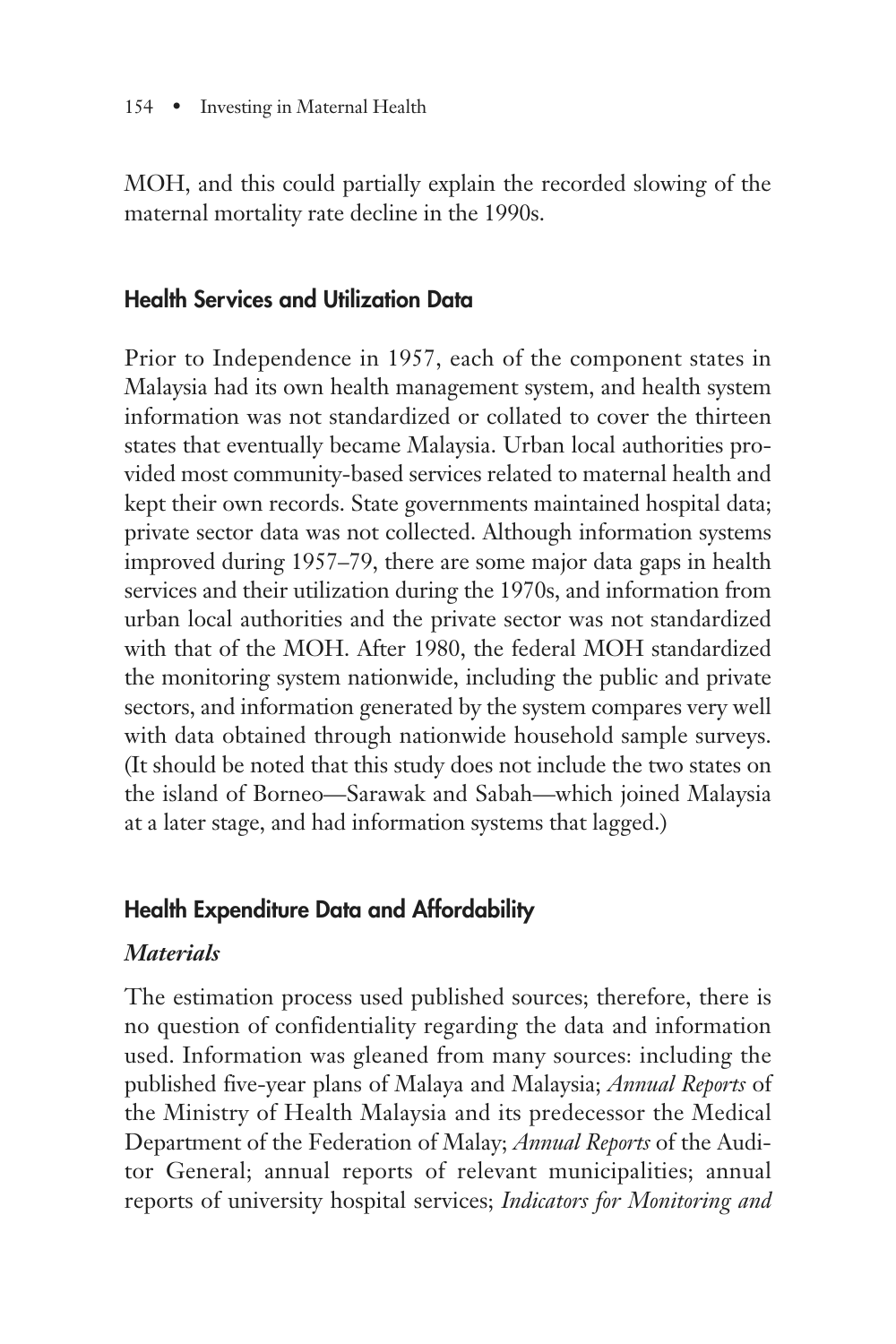*Evaluation of Strategy of Health for All by the Year 2000* of the Ministry of Health Malaysia; *Malaysia Economic Statistics - Time Series - 1999* of the Department of Statistics Malaysia; *Vital Statistics* of the Department of Statistics Malaysia; schemes of service of the Federation of Malaya; other schedules of salaries of the government employees of Malaysia; *Annual Reports* of the Federation of Malaya; *Official Year Books* of Malaysia of the Government of Malaysia; *Year Books of Statistics* of the Department of Statistics, Malaysia; and several World Bank reports.

#### *Expression of Expenditures in Proportion of GDP*

A study of this nature that deals with long periods of time and aims to provide a measure of the affordability of the expenditures involved must deal with two issues: price inflation and the different purchasing power of currencies in relation to their domestic market. The use of GDP as the standard has the merit of relating expenditures to the total resources available in the country at that point in time, and therefore provides a good measure of resource allocation. Using GDP as the standard also overcomes the problem of inflationary forces over time. In addition, unlike foreign exchange rates, which reflect the relative value of the national currency in foreign trade, GDP is concerned with domestic resources and allows for comparisons in efforts of different countries in terms of their available resources. Another device for international comparison would be the use of purchasing power parities; however, these data are available for only some of the years covered by this study.

#### *Estimation of Capital Expenditures*

The estimation process took 5-year estimates of actual capital expenditures for public health services contained in the various fiveyear plans for Malaya and Malaysia. The figures provided aggregates for the whole public health sector and also for specific programs such as rural health services, hospitals, and training. Apportionment based on relative weights was made for training and hospital services. For earlier periods, estimates of aggregates for capital expendi-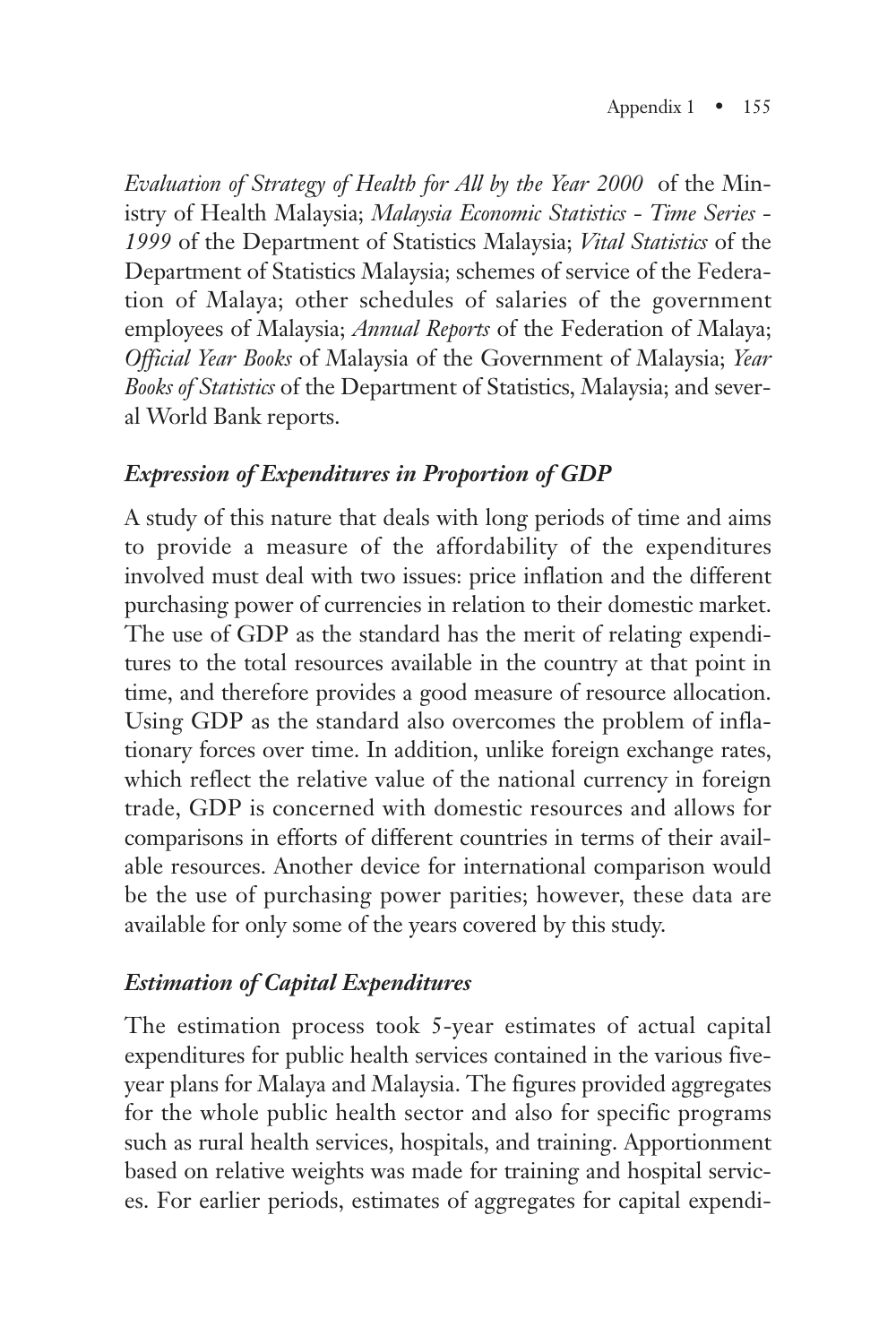tures for the whole public health sector in the annual reports of the Medical Department were used, as they included more complete data on capital expenditures by both central and state governments.

#### *Operating Expenditures*

The estimation process of operating expenditures focused on three major components: (a) health services provided by the MOH Malaysia, (b) services supplied by municipalities, and (c) hospital services rendered by the Ministry of Education. There were two major parts to the estimation process: the first was concerned with the aggregate operating expenditure of the public sector as a whole, and the second with the estimation of operating expenditures related to skilled attendance. In turn, the latter had two elements, (1) MCH services by MOH and municipalities and (2) hospital services for skilled attendance in MOH and university hospitals.

In order to provide a clearer picture of trends, five-year aggregates were used that were built up from yearly information. In the estimation of the public health sector expenditure as a whole, interpolation was used in some instances where there was missing data for given years. In other cases, data for representative years in given 5-year periods were used. However, no useful data was available from MOH for the 5-year period of 1966–70, and this led to a gap in the time-series.

The estimation of expenditures for MCH services for the municipalities used data in annual reports related to maternal and child welfare units. Interpolation was used to fill in the information gaps. In the estimation of MCH operating expenditures by MOH, reports on actual expenditures by program and activities were used. There was no information regarding the specific staff employed by the different programs and activities; therefore, it was not possible to follow an estimation path that would use staff as a major component. The reported expenditure was specific for MCH and other activities. Apportionment to MCH was made for training (there were specific figures for this), pharmacy, research and planning, as well as for District Health and central administration.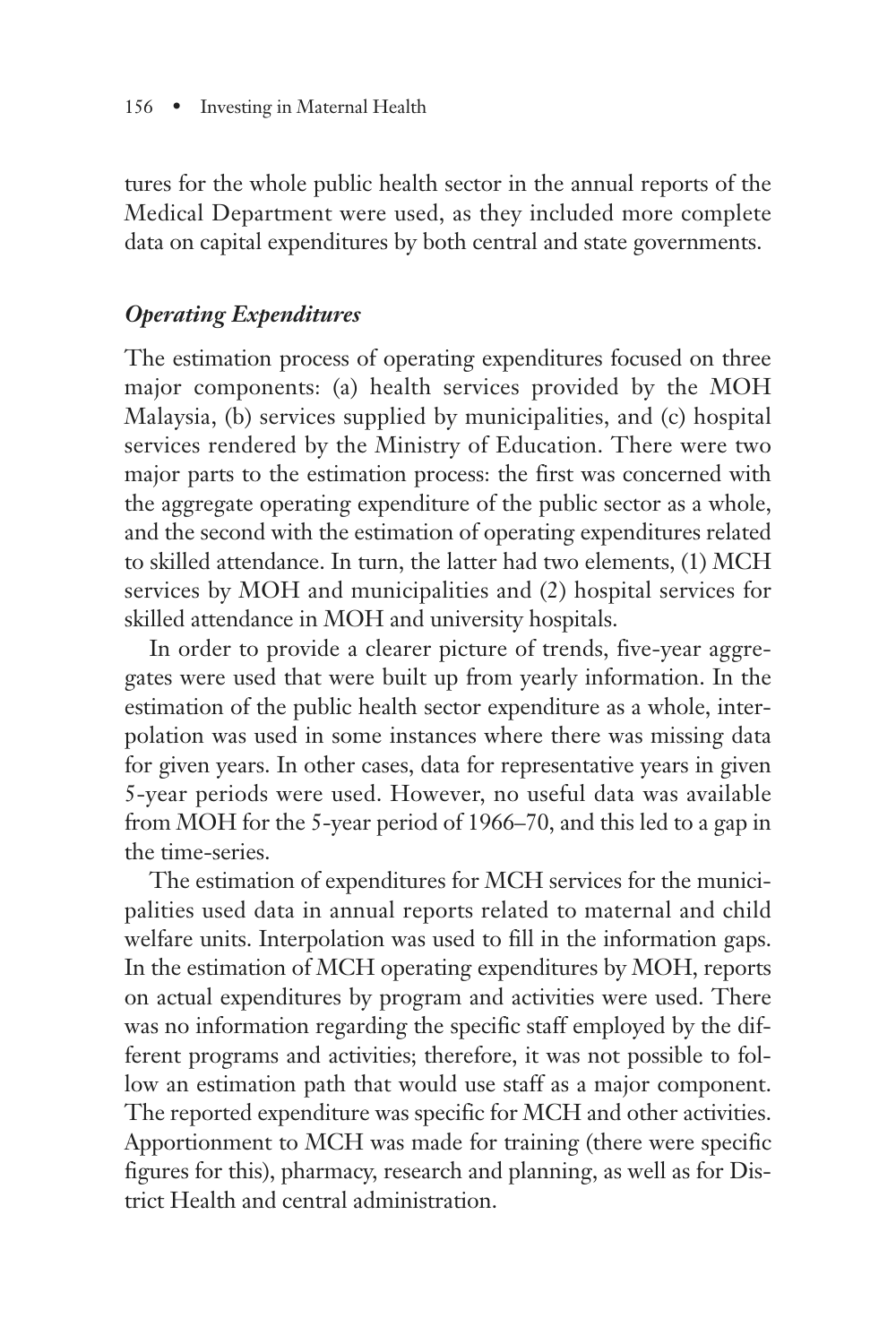As in the case of MCH, an apportionment was added to MOH acute hospital expenditures for ancillary functions provided by central units and administration. The estimation of MOH hospital expenditures for skilled attendance at deliveries and the complications of pregnancy relied on aggregated data from acute care hospitals and their admissions for normal and complicated deliveries, and complications of pregnancy. An assumption was made that a normal delivery would involve 1.5 days stay and that a complication would reflect what the hospital allocated for that given period. A study carried out in Malaysia concerned with average lengths of stay for different causes of admission to public hospitals shows that the lengths of stay used in this estimation are substantially higher than those in that study. Therefore, the estimates made are an upper limit of the actual situation. The aggregate of the patient days for these two admission scenarios was used to estimate the proportion of patient days related to skilled assistance of the total number of patient days in MOH acute hospitals. This proportion was then applied to the aggregate total MOH acute hospital expenditure, to arrive at the expenditure attributable to normal and complicated deliveries, and complications of pregnancy. The estimation related to university hospital services used figures from annual reports that included average length of stay for obstetric patients and the number admitted for this service. An additional estimate was made for some complications of pregnancy not admitted to obstetric wards. Again, the proportion of the number of days involved for these admissions was used to estimate the expenditure related to normal and complicated deliveries, and complications of pregnancy.

In the estimation of skilled attendance services for MOH, there were no useful figures available for the years prior to the 1970s. Data for the years 1973–75 and 1976–77 were used to represent the relevant five-year periods. There was another gap to 1985; Auditor General reports provided specific information for the years from 1985–95. The data for 1985 was used to represent the five-year period 1980–85, and aggregates for the following years were used for the following two five-year periods. The estimated expenditures were then related to GDP at current prices for the relevant years, so that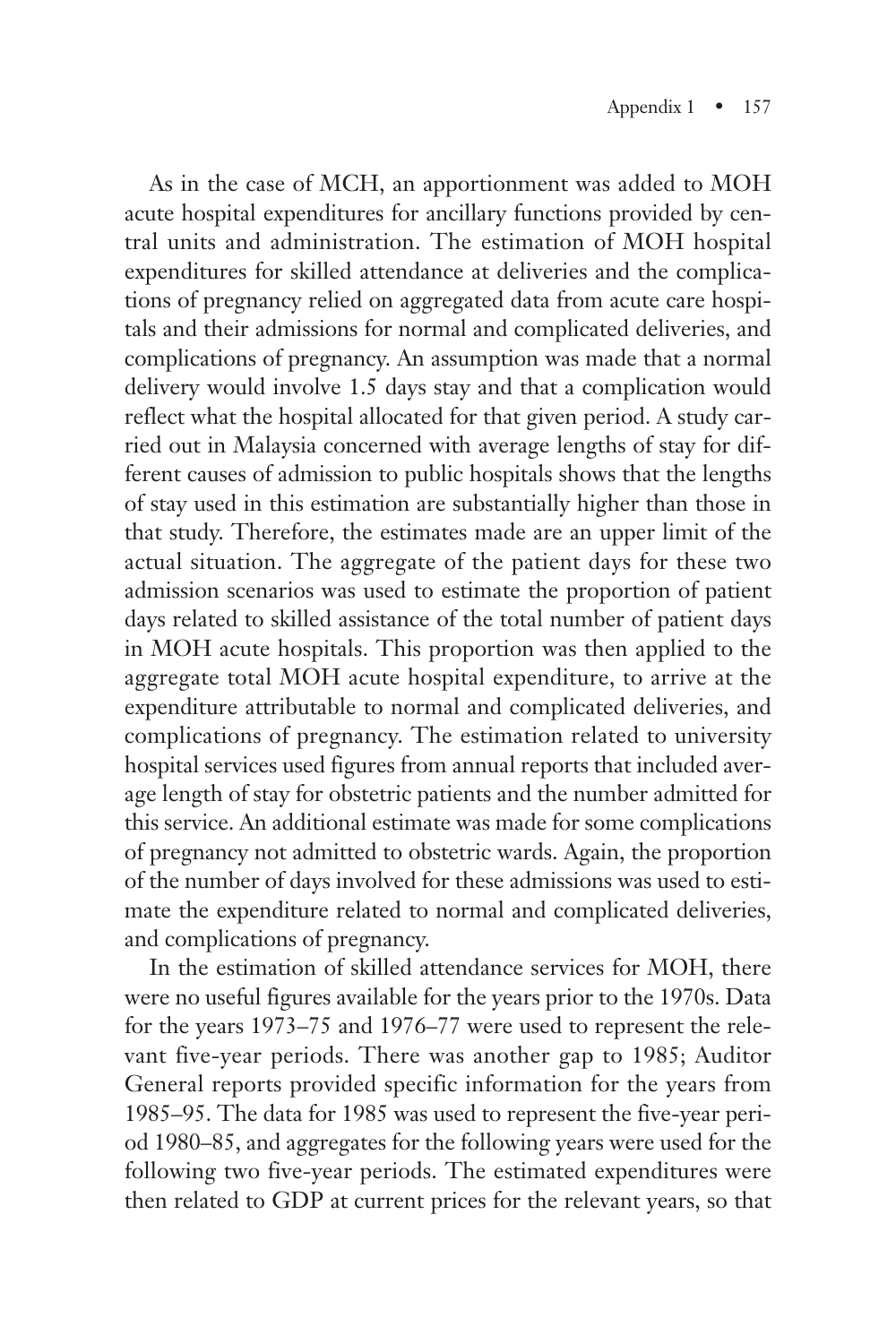#### 158 • Investing in Maternal Health

expenditures in terms of their proportion of GDP could be estimated. The same system was used to estimate university hospital services and MCH supplied by the municipalities.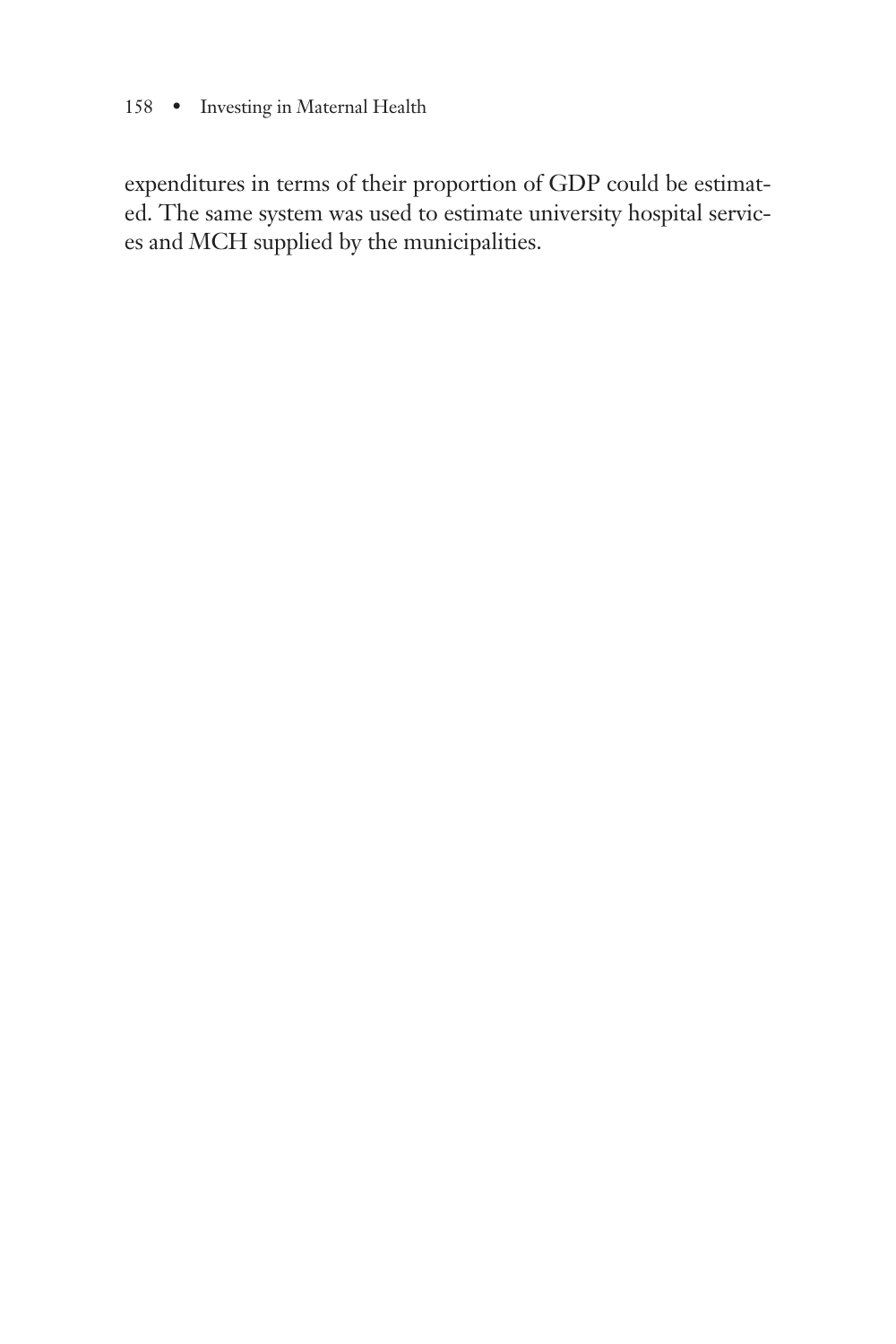APPENDIX 2



# Data Availability and Quality in Sri Lanka

### **Maternal Mortality Data Availability and Quality**

Intensive review of data sources used in previous studies showed that some of the previously quoted data required correction. The data used in this study are from the reports published by the Registrar General (RG). Birth and death registration has been studied for 1953, 1967, and in 1980 and has been found to be 89 percent, 95 percent, and 93 percent complete, respectively (Sri Lanka, Ministry of Health, 1993). However, in recent years, the quality of data has deteriorated because of the civil war in the north and east; studies have revealed a degree of underregistration of deaths.

A study carried out in 1994–95 showed that maternal deaths in the Western Province were 24 percent underreported (Bandhutilaka, 1996). It has been suggested that the discrepancy between the maternal death reviews and those officially registered has increased in recent years (De Silva, 2001). The increasing discrepancy may be a result of more indirect causes of maternal death being reported in recently through the field and hospital systems, following the refresher education of health personnel on the definition of maternal mortality and the importance of reporting it.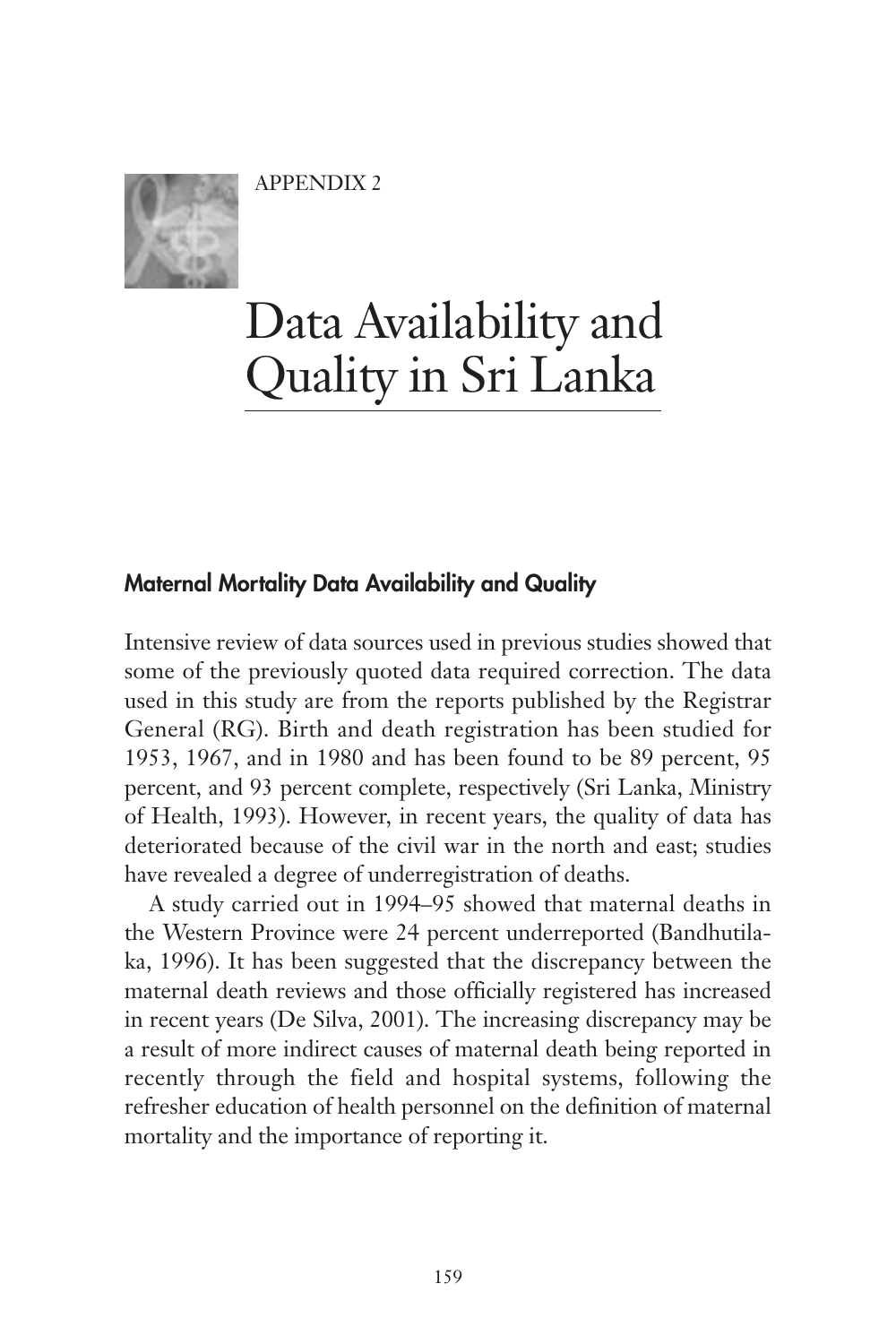160 • Investing in Maternal Health

#### **Health Service Data Quality**

Health service data for the period 1900–57 are available from the reports of the Director of Health Services, and since 1980, from the *Annual Health Bulletin.* There are gaps in health service data during the period 1968–79, when health data were included in the general administrative reports, which did not give adequate details for the present study. Unpublished data available from the Medical Statistics Unit have been used to supplement the above sources. Health service data do not include any information from the private sector. The births reported are only those occurring in government institutions; this too may be incomplete because data from the northeastern province are not available.

The numbers of registered doctors, nurses, and midwives are available from the Sri Lanka Medical Council for 1907, 1949, and 1930 respectively. Nurses with midwifery qualifications are entered in the register both under nurses and under midwives.

Information was also obtained from 15 key informants. These informants included doctors, nurses, and midwives who had worked in health services at the district level and had become senior managers subsequently; one had become a minister of health. The interviews covered issues such as perceptions regarding maternal and child health services and obstetric practices in the late 1950s to the 1970s, the acceptance of midwives, the back-up services they had, and training during the early periods.

#### **Expenditure and Affordability**

The data used to estimate the expenditure on skilled attendance are mainly from the *Annual Reports* of the director general of Health Services, complemented by data from other published reports. For the period 1932–54, the annual *Administration Reports* issued by the Director General of Health Services provided comprehensive data on expenditure and admissions. For 1955–62, the reports issued by the Director General of Health Services provided aggregate recur-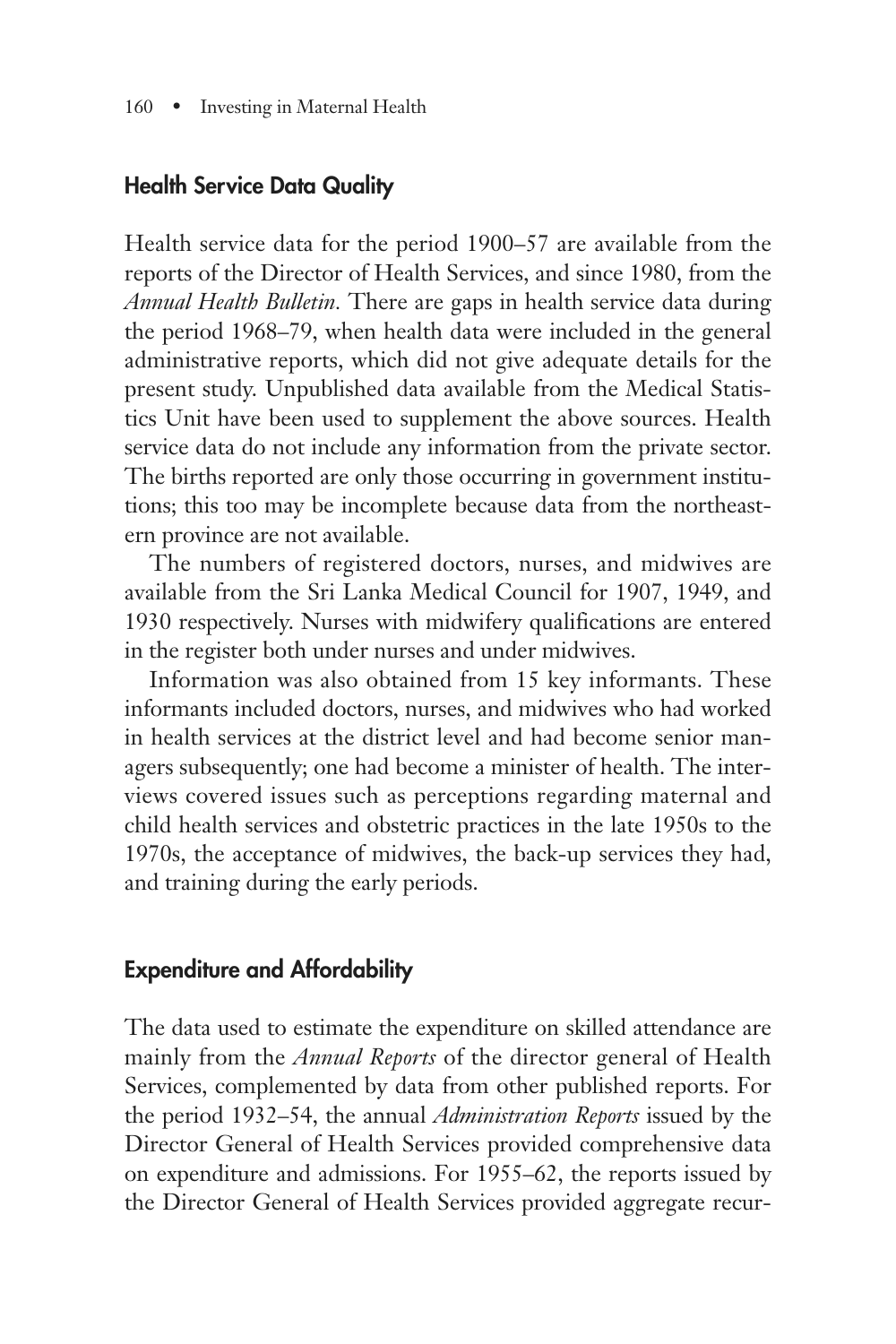rent expenditure figures. The decades of the 1960s and 1970s proved to be the most difficult in terms of expenditure data, since detailed annual administration reports were not issued; for this period health expenditure data was calculated using the ratio health expenditureto-GDP (1963–72) and government health expenditure-to-GDP (1973–79) as published by the Central Bank. During the period 1980–99, the *Annual Health Bulletin* proved to be a most valuable source of health expenditure and admissions data.

For each year under study, total expenditure was calculated on the basis of payroll data<sup>1</sup> and other expenditure data<sup>2</sup> available in the annual reports. Whenever possible, expenditures unrelated to maternal care<sup>3</sup> were excluded. Despite attempts to disaggregate payroll cost by staffing category (e.g., midwives, public health midwives, etc.), the lack of detailed data in all but the most recent years dictated that the expenditure on skilled attendance would be calculated by allocating total expenditure to maternity and non-maternity functions by the ratio of maternity to nonmaternity admissions.

In assessing the affordability to clients and households, information on policy was found in the annual administration reports and other published sources, which was complemented by information gathered in key informant interviews carried out in Colombo in June 2001.

#### **Notes**

1. Payroll cost includes personal emoluments, cost of living allowances, "provident fund" contributions, holiday pay, and railway warrants.

2. Non-payroll cost includes client diets, drugs, dressings, disinfectants, instruments, equipment, travelling and transport cost, laundry, electricity, rent, stationery, office furniture, office requisites, honoraria to blood transfusion donors, propaganda, information, incidental expenses, maintenance cost, uniforms, and training expenses and scholarships.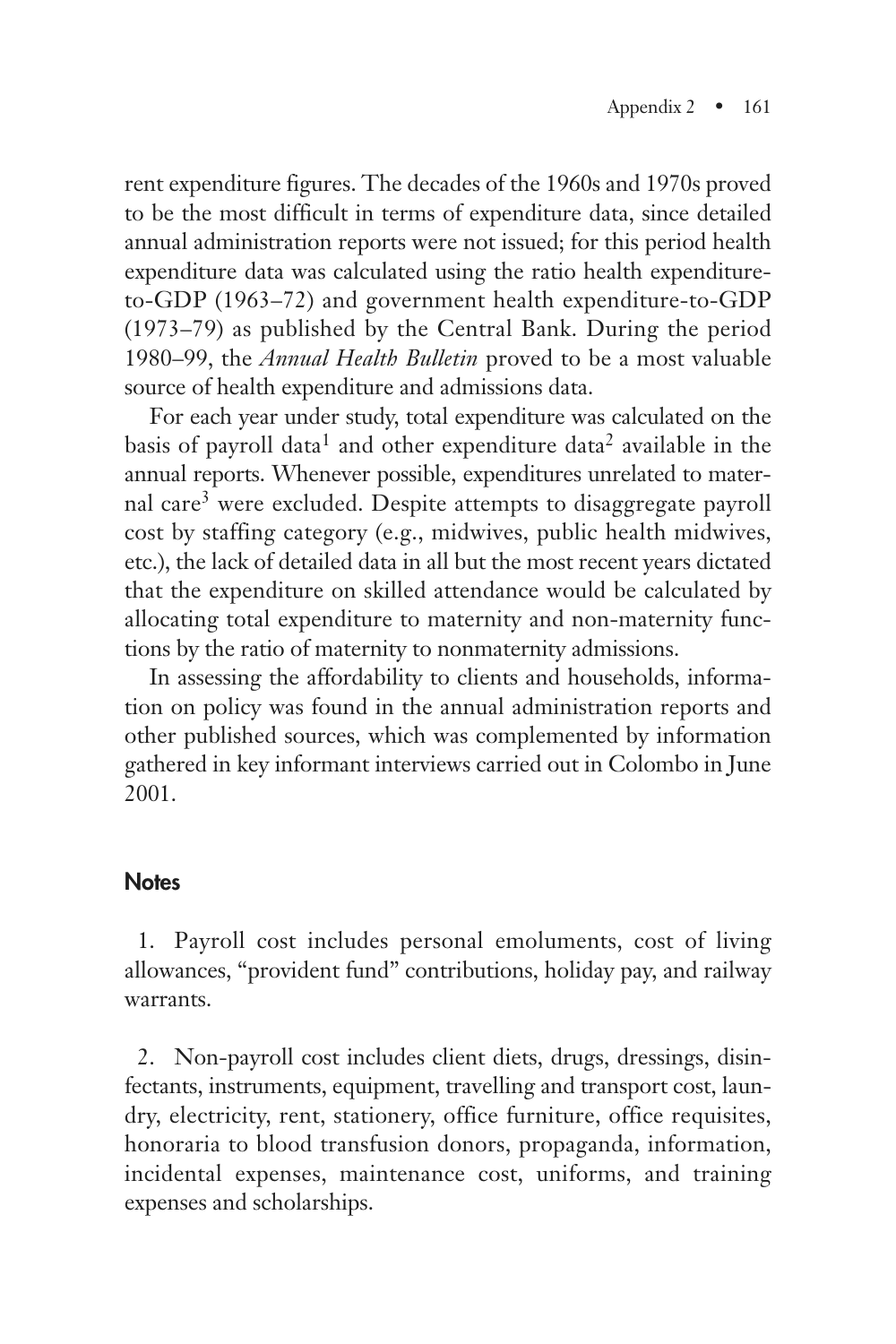162 • Investing in Maternal Health

3. Prevention of malaria and other infectious diseases, grants and rebates payable under the Medical Wants Ordinance, Occupational therapy.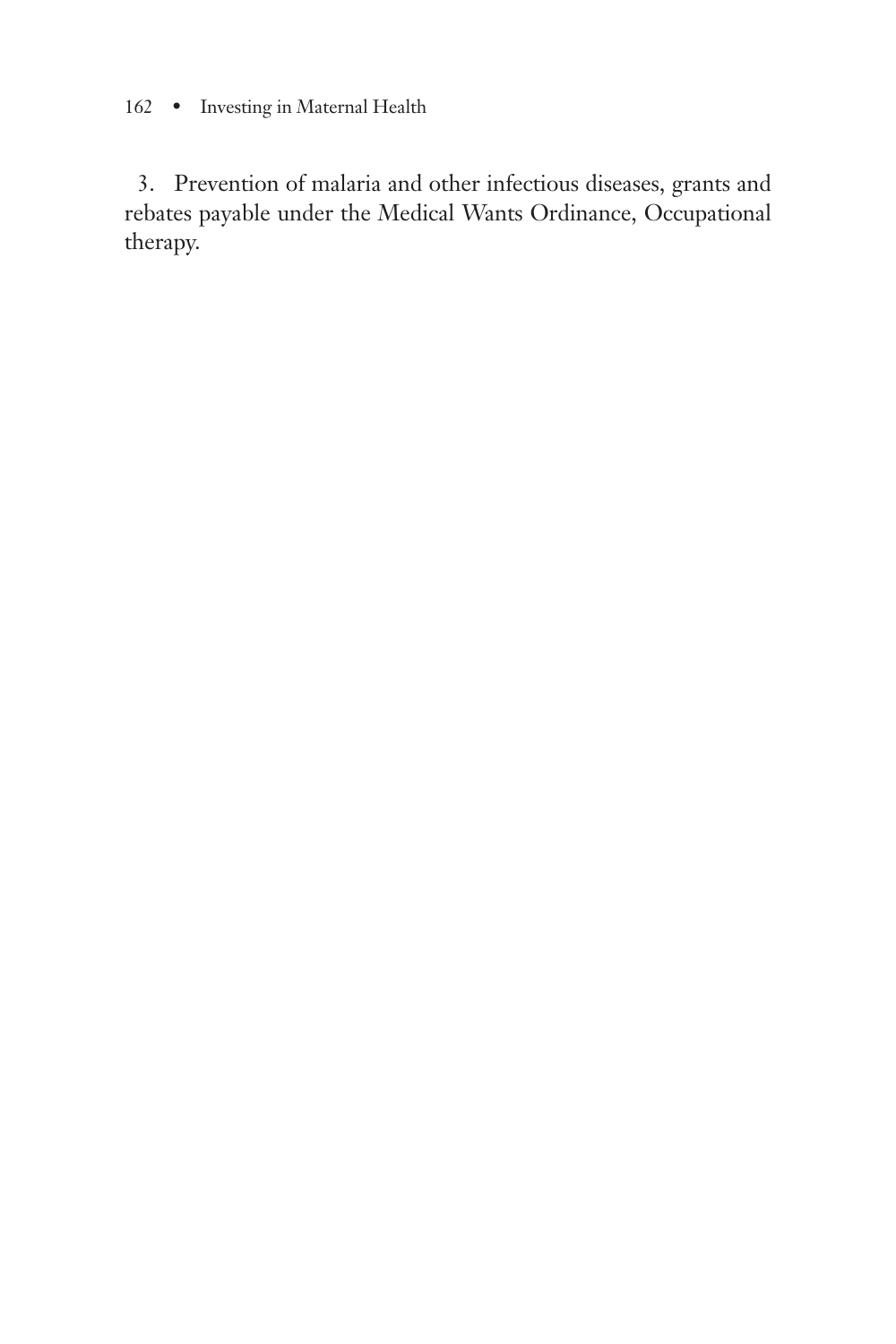

APPENDIX 3

# Assessment of Affordability

## **Methodological Approach**

### *Estimation of Expenditures versus Costing*

This study has used the estimation of expenditures rather than the estimation of costs. There are both conceptual and practical reasons for this decision: first, countries that need to embark on similar efforts should have the financial resources to undertake the task; for instance, a costing approach would have apportioned capital costs over the future life of assets acquired. However, countries will need to make the disbursement up front. Therefore, the costing approach would underestimate the dimensions of the initial financial resources required, especially in an expanding system, and then overestimate capital outlays as the system matures. It is important to consider that it is not possible to go back in time and conduct a costing study of the services involved in the 1970s and 1980s because of the lack of relevant information.

#### *Estimation and Uncertainty*

This study has taken the approach that if there was to be a misstatement of the value of the estimates, it would be preferable to be on the high side rather than on the low side. Therefore, the estimates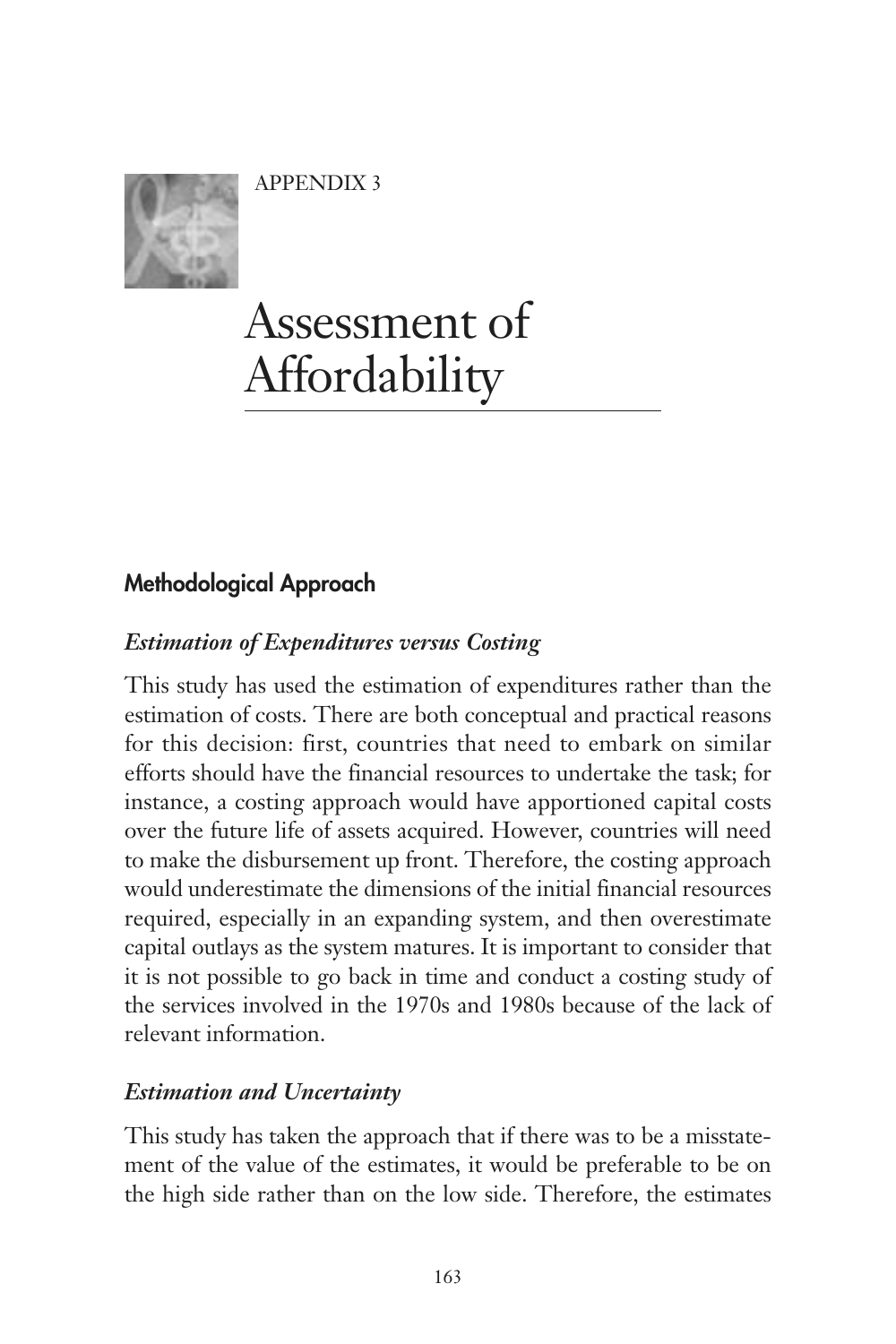produced have attempted to include significant expenditures incurred throughout the MOH to ensure that the services were provided. When there was some uncertainty regarding the basis of estimation, an attempt was made to take the high side. Consequently, the estimates could be considered as an upper limit of the expenditures actually incurred.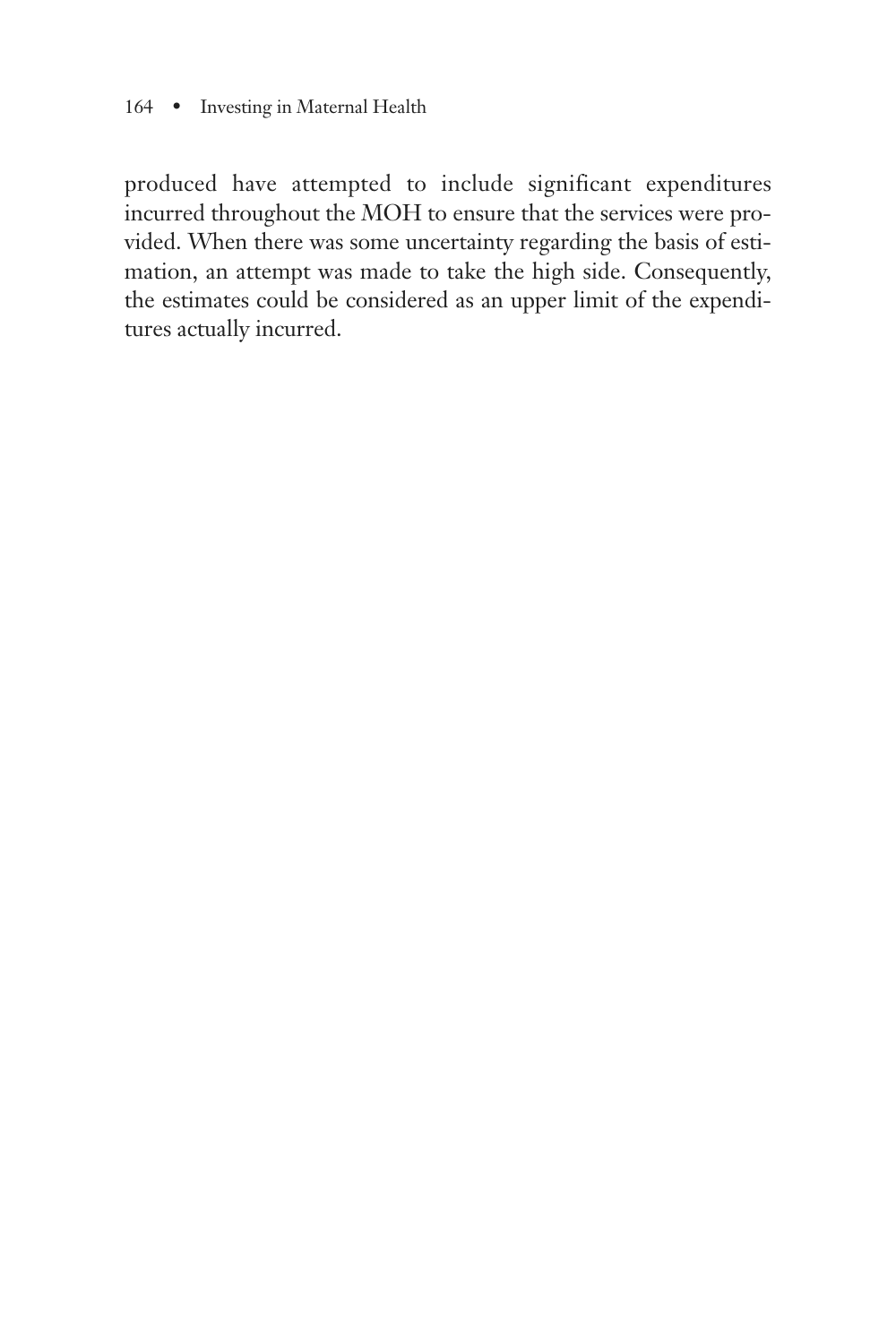APPENDIX 4



# Key Informants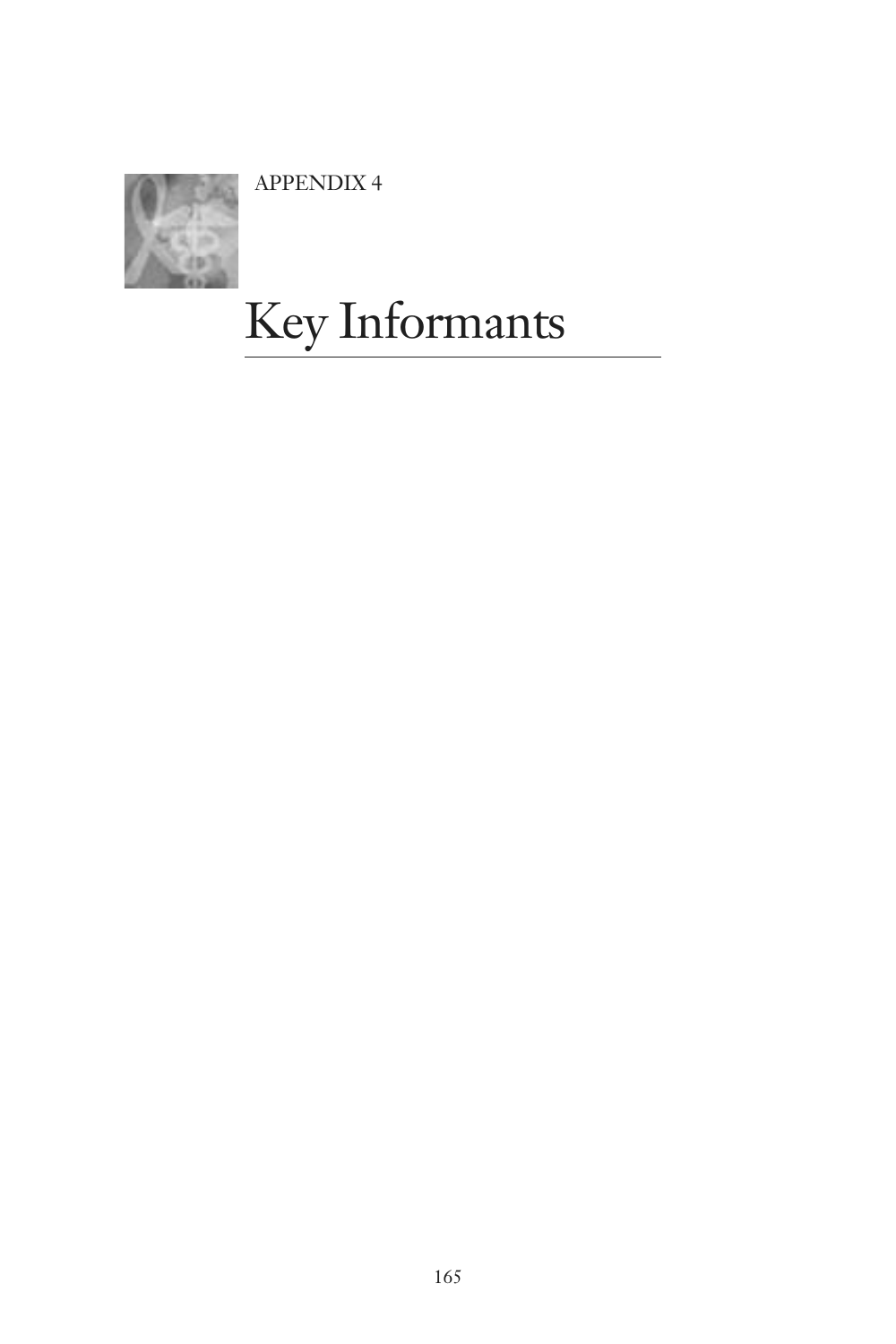#### **Key Informants in Malaysia**

| <b>NAME</b>         | <b>KEY PROFESSIONAL POSITIONS</b>                                                                                                                                            | <b>PERIOD</b> | <b>INSTITUTION(S)</b> |
|---------------------|------------------------------------------------------------------------------------------------------------------------------------------------------------------------------|---------------|-----------------------|
| Abu Bakar Suleiman  | • Medical officer at district and general hospitals<br>• Consultant physician<br>• Director general, Health                                                                  | 1975-2001     | Ministry of Health    |
| Abdul Khalid Sahan  | • Medical officer of health at district level<br>• Director of health services at state level<br>• Director of several national level programs<br>• Director general, Health | 1961-1989     | Ministry of Health    |
| Raja Ahmad Nordin   | • Medical officer of health at district level<br>• Director, Public Health Institute<br>• Director, Health Services<br>• Director general, Health                            | 1950s-1980s   | Ministry of Health    |
| Raj Karim           | • Medical officer<br>• Director, Maternal and Child Health (national level)                                                                                                  | 1971-2000     | Ministry of Health    |
| M. S. Murthy        | • Nurse tutor<br>• Senior nursing manager (national level)                                                                                                                   | 1956-1983     | Ministry of Health    |
| Rebecca John        | • Nurse-midwife at health centers<br>• Nursing trainer<br>• Successive promotional positions at state, hospital, and national levels                                         | 1968-1994     | Ministry of Health    |
| Ajima Hassan        | • Nurse-midwife at health centers<br>• Various promotional positions at district, state, and national levels                                                                 | 1968-2000     | Ministry of Health    |
| S. Maheswaran       | • Consultant obstetrician in hospitals in several states                                                                                                                     | 1960s-2000    | Ministry of Health    |
| T. Ng Khoon Fong    | · Consultant obstetrician in hospitals in several states                                                                                                                     | 1961-1978     | Ministry of Health    |
| Alex Mathews        | • Consultant obstetrician in hospitals in several states                                                                                                                     | 1970s-2001    | Ministry of Health    |
| Jegasothy Ravindran | • Consultant obstetrician in hospitals in several states                                                                                                                     | 1980s to date | Ministry of Health    |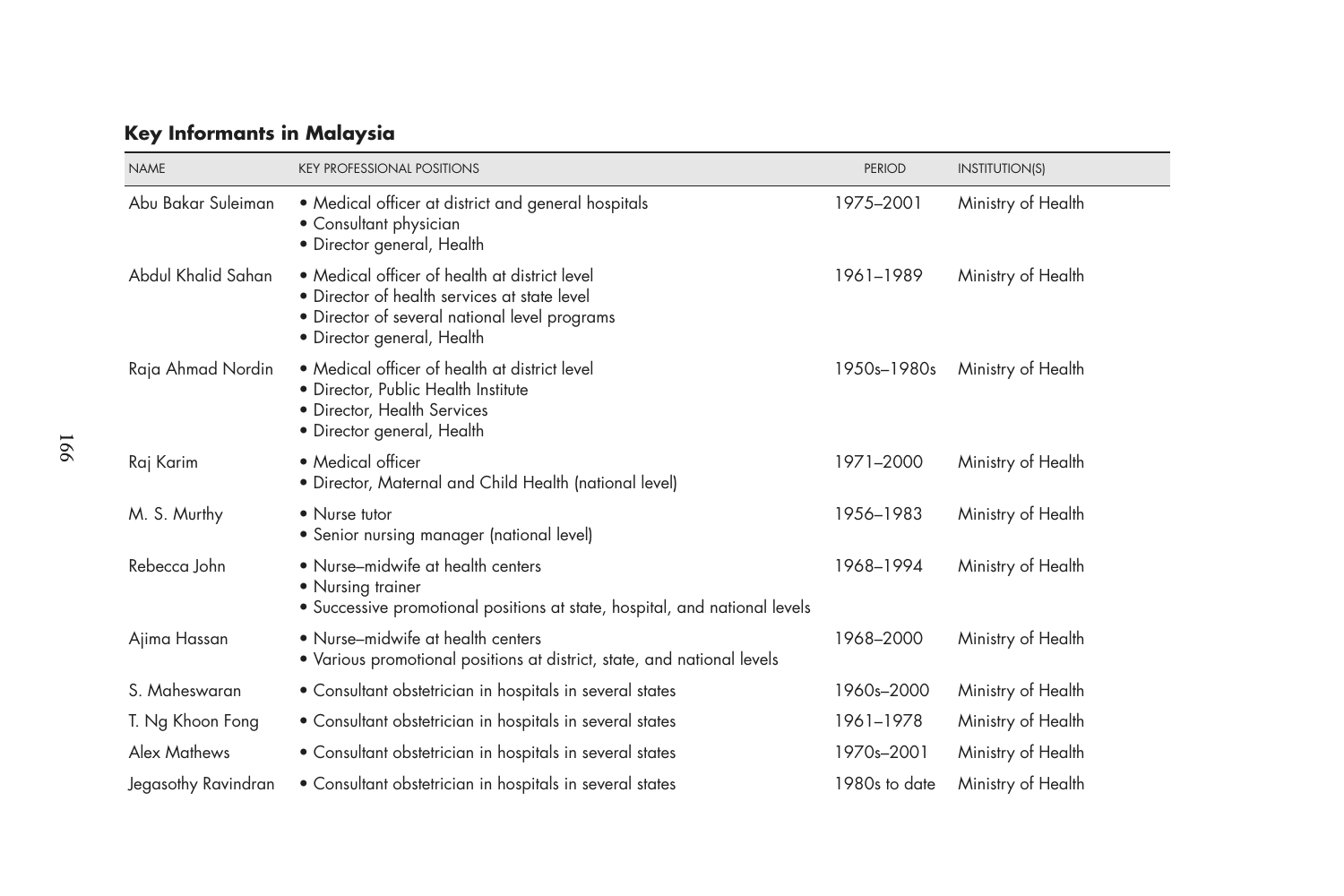| A.Tharmaratnam | • Consultant obstetrician in hospitals in several states | 1958–1974 | Ministry of Health                                                 |
|----------------|----------------------------------------------------------|-----------|--------------------------------------------------------------------|
| Ali Hamzah     | • Administrative officer, Social Sector                  |           | 1980s-1990s Economic Planning Unit,<br>Prime Minister's Department |
| K. Kananatu    | • Administrative officer, Social Sector                  |           | 1970s-1990s Economic Planning Unit,<br>Prime Minister's Department |

#### **Key Informants in Sri Lanka**

| <b>NAME</b>                                                    | <b>KEY PROFESSIONAL POSITIONS</b>                                                                                                                                                                                                                                                                                                            | <b>PERIOD</b> | <b>INSTITUTION(S)</b>                                                                                                                                     |
|----------------------------------------------------------------|----------------------------------------------------------------------------------------------------------------------------------------------------------------------------------------------------------------------------------------------------------------------------------------------------------------------------------------------|---------------|-----------------------------------------------------------------------------------------------------------------------------------------------------------|
| Akkarakkuruppu<br>Mudiyanselage<br>Lokubandara<br>Beligaswatte | • Director general of health                                                                                                                                                                                                                                                                                                                 | 1998-2002     | • Ministry of Health                                                                                                                                      |
| Siva Obeyesekere                                               | • Deputy minister of health<br>• Minister of health                                                                                                                                                                                                                                                                                          | 1970-1977     | Ministry of Health                                                                                                                                        |
| Godfrey<br>Gunathilleke                                        | • Ceylon Civil Service<br>• Ministry of Planning and Economic Affairs<br>. WHO Taskforce on Health and Development<br>• Founder member and head of Marga Institute<br>• Has researched and published extensively on health and<br>socioeconomic development in Sri Lanka                                                                     | 1950-1998     | • Ministry of Local<br>Government<br>• Ministry of Planning<br>$\bullet$ WHO<br>· Marga Institute, Sri Lanka<br>(an independent research<br>organization) |
| Joe Fernando                                                   | • District medical officer<br>• Medical officer of health<br>• Medical superintendent, provincial hospital<br>• Superintendent, Health Services in two provinces (equivalent to current<br>provincial director of Health)<br>• Deputy director general, Public Health Services<br>• Director general, Health Services<br>• Secretary, Health | 1956-1994     | Ministry of Health<br>(continued on next page)                                                                                                            |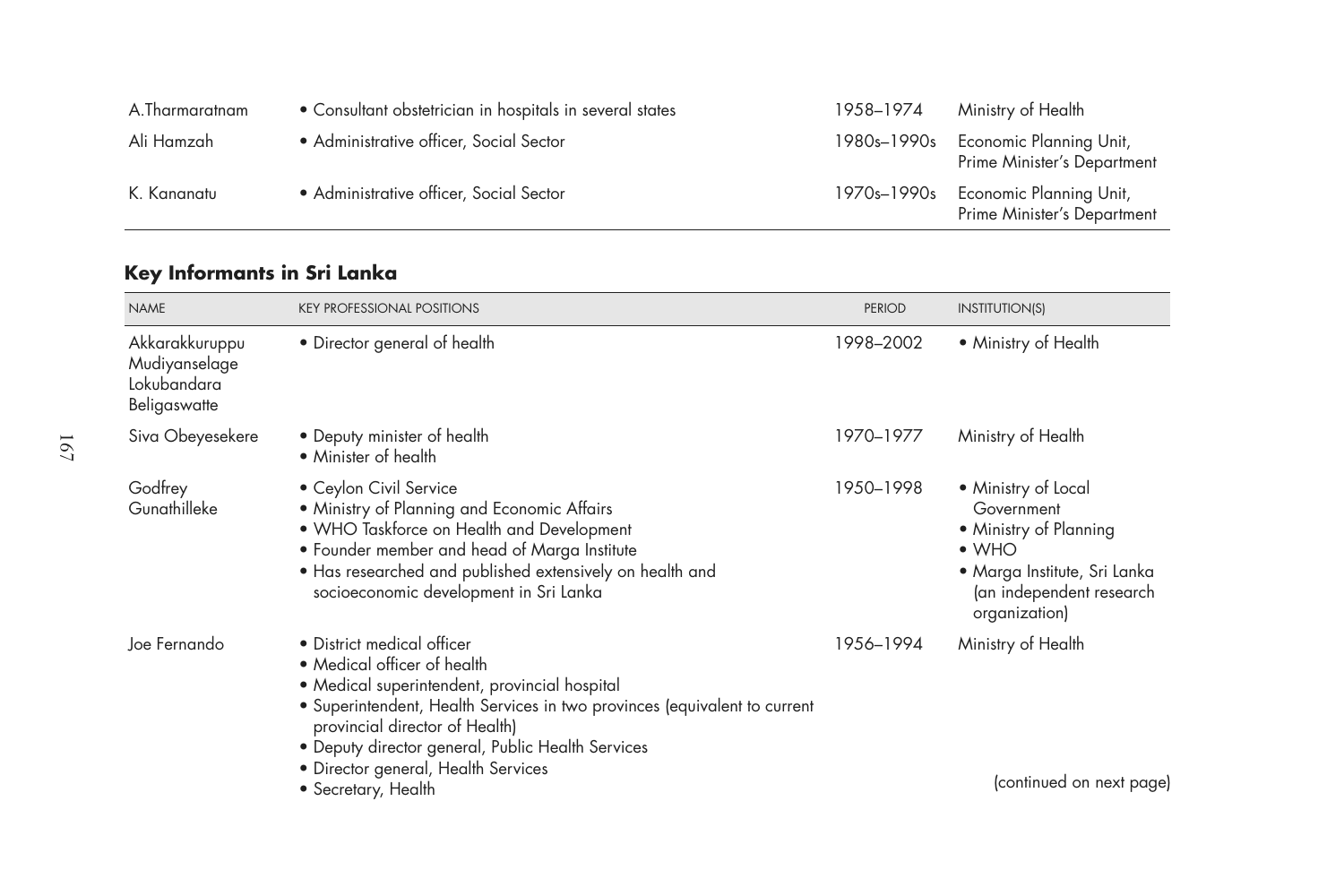| <b>NAME</b>                                                                                                         | <b>KEY PROFESSIONAL POSITIONS</b>                                                                                                                                                                                                                                                                                                              | <b>PERIOD</b> | <b>INSTITUTION(S)</b>                                        |
|---------------------------------------------------------------------------------------------------------------------|------------------------------------------------------------------------------------------------------------------------------------------------------------------------------------------------------------------------------------------------------------------------------------------------------------------------------------------------|---------------|--------------------------------------------------------------|
| Nimal W.<br>Vidyasagara                                                                                             | • Medical officer<br>• Assistant medical officer of health<br>• Medical officer, Maternal and Child Health<br>• Medical officer, Family Health Bureau<br>· Director, Maternal and Child Health<br>· Head, Family Health Bureau<br>. Regional advisor, Maternal and Child Health SEARO<br>• National programme coordinator, WHO office, Colombo | 1961-1995     | Ministry of Health WHO,<br>Southeast Asia Regional<br>Office |
| Hiranthi Wijemanne                                                                                                  | • Programme officer; worked in the field of maternal and child health                                                                                                                                                                                                                                                                          | 1970-2001     | <b>UNICEF</b>                                                |
| Kusum<br>Wickramasuriya                                                                                             | • Medical officer, Health<br>• Medical officer, Maternal and Child Health<br>· Medical officer, Family Health Bureau<br>• Director, Maternal and Child Health                                                                                                                                                                                  | 1967-1998     | Ministry of Health                                           |
| Sybil Wijesinghe                                                                                                    | · Medical officer, Health<br>· Medical officer, Maternal and Child Health<br>• Medical officer, Family Health Bureau<br>• UNICEF consultant, Family Health Bureau                                                                                                                                                                              | 1968-2002     | Ministry of Health                                           |
| Gamalath                                                                                                            | $\bullet$ Nurse<br>• Public health nursing sister<br>• Public health nursing tutor, Family Health Bureau                                                                                                                                                                                                                                       | 1950-1992     | Ministry of Health                                           |
| Team from the<br>National Institute of<br>Health Science <sup>a</sup> :<br>Dulcie de Silva<br>H.M.S.K.<br>Amunugama | • Director<br>. Deputy director, Training, Public Health Midwives, Public Health<br>Nursing Sisters and Tutors                                                                                                                                                                                                                                 | 1970s-2002    | Ministry of Health                                           |

### **Key Informants in Sri Lanka (Continued)**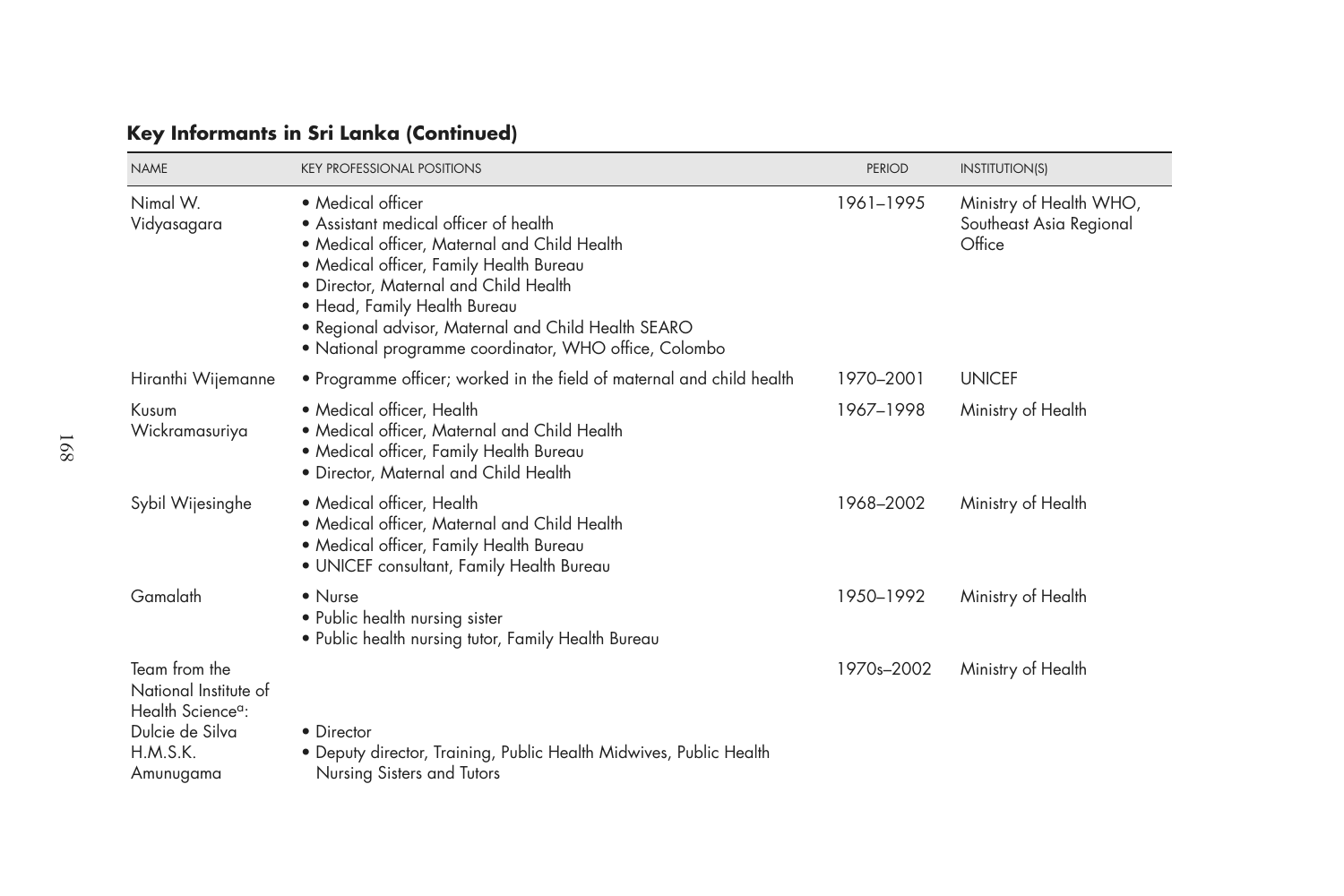| N. C. de Costa         | • Staff nurse<br>• Sister tutor<br>• Senior tutor<br>• Principal, School of Nursing<br>• Director, Nursing Education                                                                                                                                                                                                                 | 1960-1999    | Ministry of Health |
|------------------------|--------------------------------------------------------------------------------------------------------------------------------------------------------------------------------------------------------------------------------------------------------------------------------------------------------------------------------------|--------------|--------------------|
| Lakshman<br>Senanayaka | · Medical officer, peripheral and district hospitals<br>• Senior house officer, Obstetrics and Gynaecology<br>• Registrar, Obstetrics and Gynaecology<br>• Consultant obstetrician and gynecologist at base hospitals and<br>provincial hospitals<br>• Consultant obstetrician and gynecologist at teaching hospitals                | 1969–2002    | Ministry of Health |
| Anoma Jayathilake      | · Medical officer, district hospital<br>• Medical officer of health<br>• Medical officer, Maternal and Child Health<br>• Medical officer, National Institute of Health Science<br>• Medical officer, Family Health Bureau<br>• Specialist medical officer, Family Health Bureau<br>• In charge of maternal mortality review and data | 1984-to date | Ministry of Health |
| Nandrani<br>de Zoysa   | • Medical officer<br>• Medical officer, National Blood Bank<br>· Director, National Blood Transfusion Services                                                                                                                                                                                                                       | 1961–1994    | Ministry of Health |

aThe National Institute of Health Science is the premier center of the Department of Health Services for training personnel required for the Primary Health Care programme. The institution is located in the first Health Unit (established in 1926) and has taken on and expanded the training functions undertaken by that Health Unit.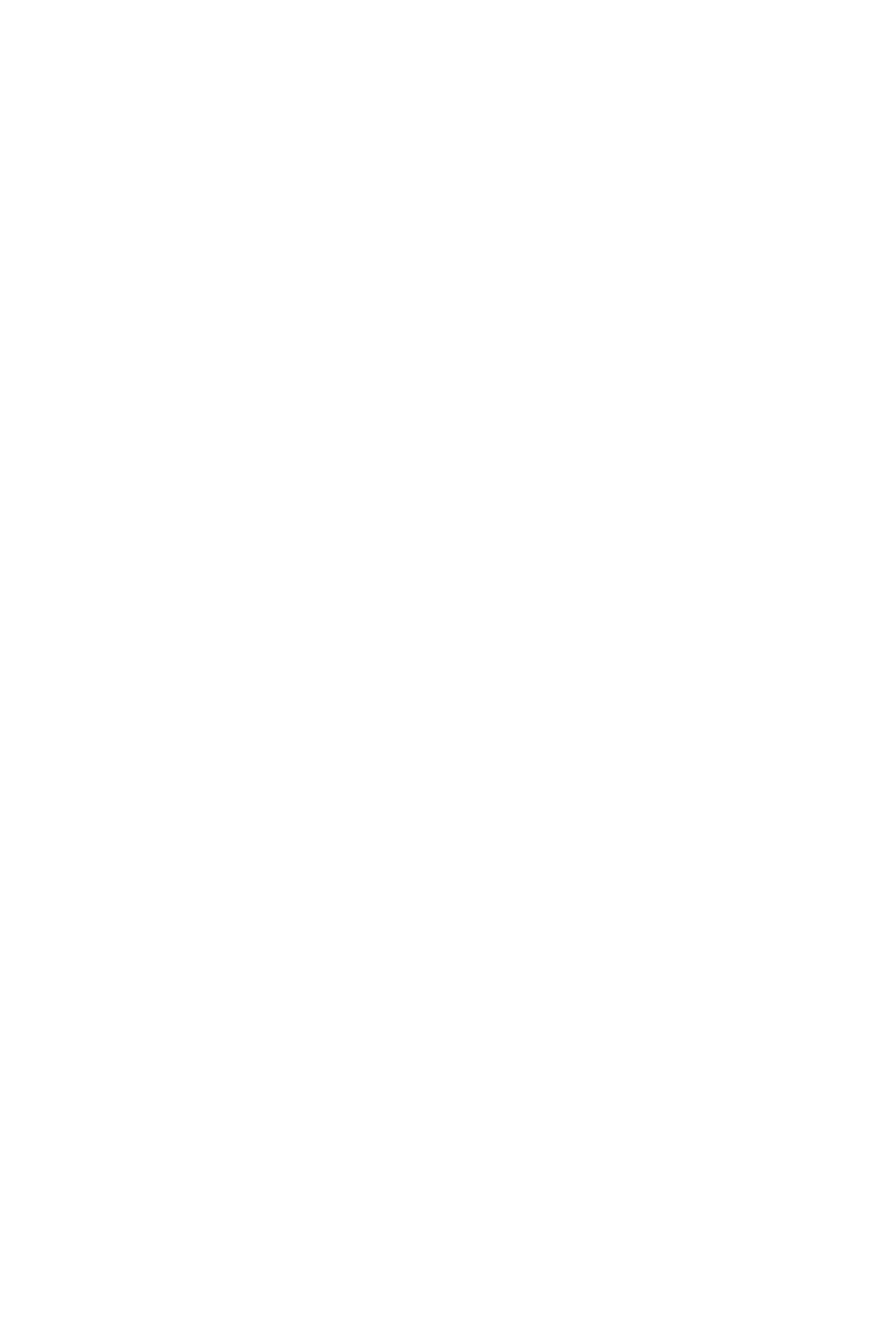

# References

Abdul, Majid. 1971. *Rural Health.* Kuala Lumpur: Ministry of Health Malaysia.

- Abdul, Wahab, Gurmukh Singh, Martinez. 1974. *Regionalisation of Patient Care Services in Malaysia.* Kuala Lumpur: Government Printers.
- Abeyesundere, A.N.A. 1976. *Recent Trends in Malaria Morbidity and Mortality in Sri Lanka. Population Problems of Sri Lanka.* Colombo: Demographic Training and Research Unit, University of Colombo.
- AbouZahr, C., and T. Wardlaw. 2001. "Maternal Mortality at the End of a Decade: Signs of Progress?" *Bulletin of the World Health Organization* 79: 32–34.
- Abu Bakar, S., A. Mathews, R. Jegasothy, R. Ali, and N. Kandiah. 1999. "Strategy for Reducing Maternal Mortality." *Bulletin of the World Health Organization* 77(2): 190–93.
- Abu Bakar, S., and M. Jegathesan. 2000. *Health in Malaysia. Achievements and Challenges.* Kuala Lumpur: Planning and Development Division, Ministry of Health Malaysia.
- *Administration Report of the Director of Medical and Sanitary Services 1951.* 1952. Colombo: Ceylon Government Press.
- *Administration Report of the Director of Medical and Sanitary Service 1962.* 1963. Colombo: Ceylon Government Press.
- Alailima, P. 1997. "Social Policy in SriLanka." In Lakshman (ed.), *Dilemmas of Development: Fifty Years of Economic Change in Sri Lanka.* Colombo: Sri Lanka Association of Economists, pp. 127–70.
- Alam, I., and J. Cleland. 1981. "Illustrative Analysis: Recent Fertility Trends in Sri Lanka." In *World Fertility Survey* 15. London: Scientific Reports.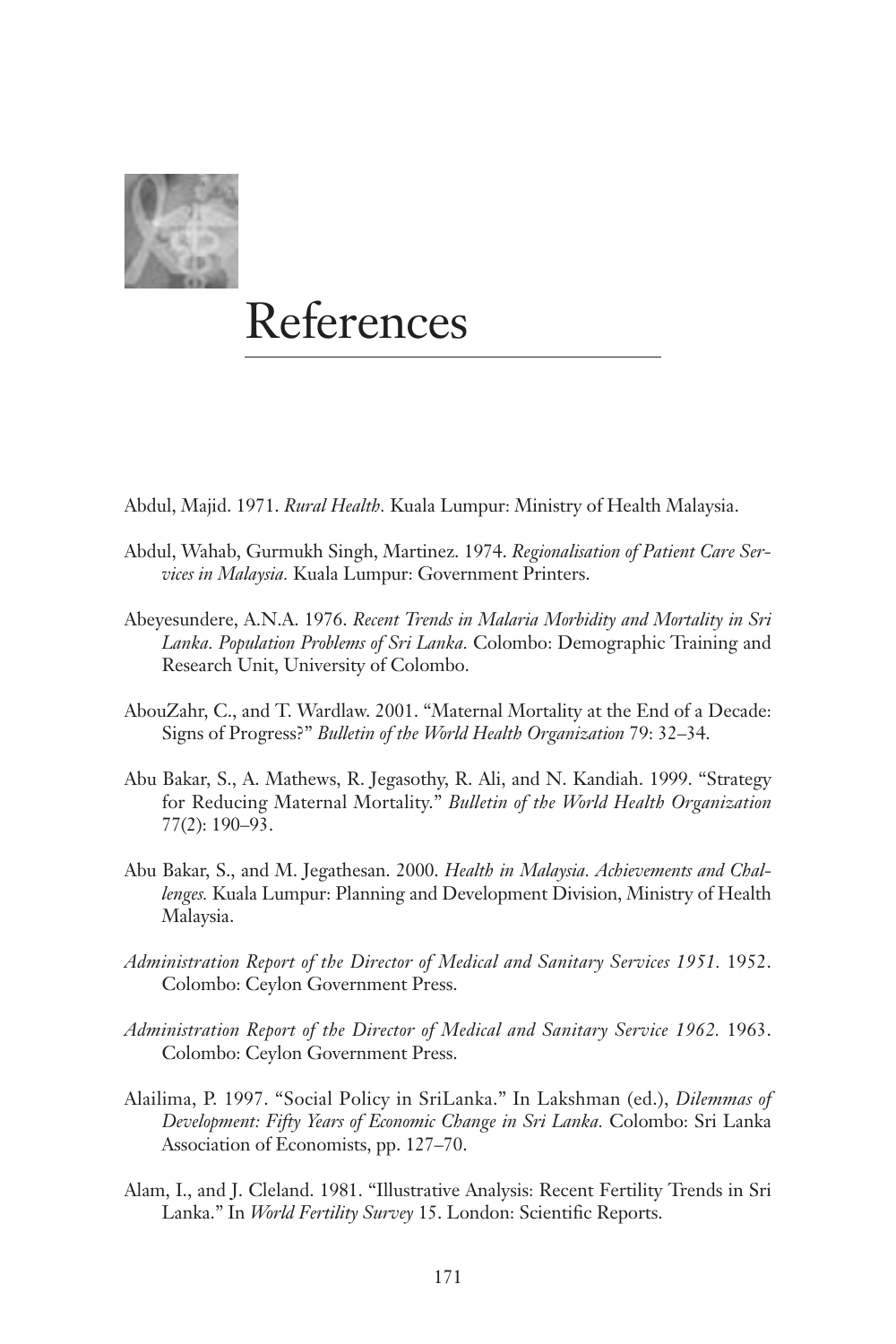- 172 Investing in Maternal Health
- Amarasinghe, P.H. 1962. "Measures to Reduce Maternal Mortality in Ceylon." *Ceylon Medical Journal* 7(3–4): 153–174.
- Association of Obstetricians and Gynaecologists of Ceylon. 1969. "Recommendations for the Reduction of Maternal Mortality in Ceylon: Memorandum on the Reduction of Maternal Deaths in Ceylon Submitted by the Association of Obstetricians and Gynaecologists of Ceylon to the Hon'able Minister of Health." *Journal of the Association of Obstetricians and Gynaecologists of Ceylon*: 45–49.
- Auditor General. 1985–1995. *Akaun Awam Lengkap Malaysia.* Kuala Lumpur.
- Bandhutilaka, T.H.C. 1996. "Epidemiology of Maternal Mortality in Sri Lanka." M.D. thesis. Colombo: Post Graduate Institute of Medicine, University of Colombo.
- Bindusara, T.H.C. 2000. "Voluntary Blood Donation—Country Scenario in Sri Lanka." Proceedings of the International Conference on Safe Blood Transfusion Practices. Colombo: Ministry of Health.
- Borghi, J. 2000. "A Case Study of the Relationship between Health Sector Development and Reproductive Health: Sri Lanka." Unpublished paper prepared for the World Bank, Washington, D.C.
- Caldwell, J., K.H.W. Gaminirathne, P. Caldwell, S. De Silva, B. Caldwell, N. Weeraratne, and P. Silva. 1987. "The Role of Traditional Fertility Regulations in Sri Lanka." *Studies in Family Planning* 18: 1–20.
- Campbell, O. 2001. "What Are Maternal Health Policies in Developing Countries and Who Drives Them? A Review of the Last Half-Century." *Studies in Health Services Organisation and Policy* 17: 415–48.
- Central Bank of Ceylon. 1968–1984. *Annual Reports.* Colombo.
- Central Bank of Sri Lanka. 1986–1999. *Annual Reports.* Colombo.
- Chellappah, S.F. 1949. *Administration Report of the Director of Medical and Sanitary Services for 1948.* Colombo: Ceylon Government Press.
- Chong, Ah Foo. 1971. *The Development of Nursing Programmes in West Malaysia 1963–1970.* Nursing Division, Ministry of Health Malaysia.
- City Council of George Town. 1946–1960, 1984. *Annual Reports of the City Council of George Town.* Penang.
- ———. 1963, 1974. *Budget.* Penang.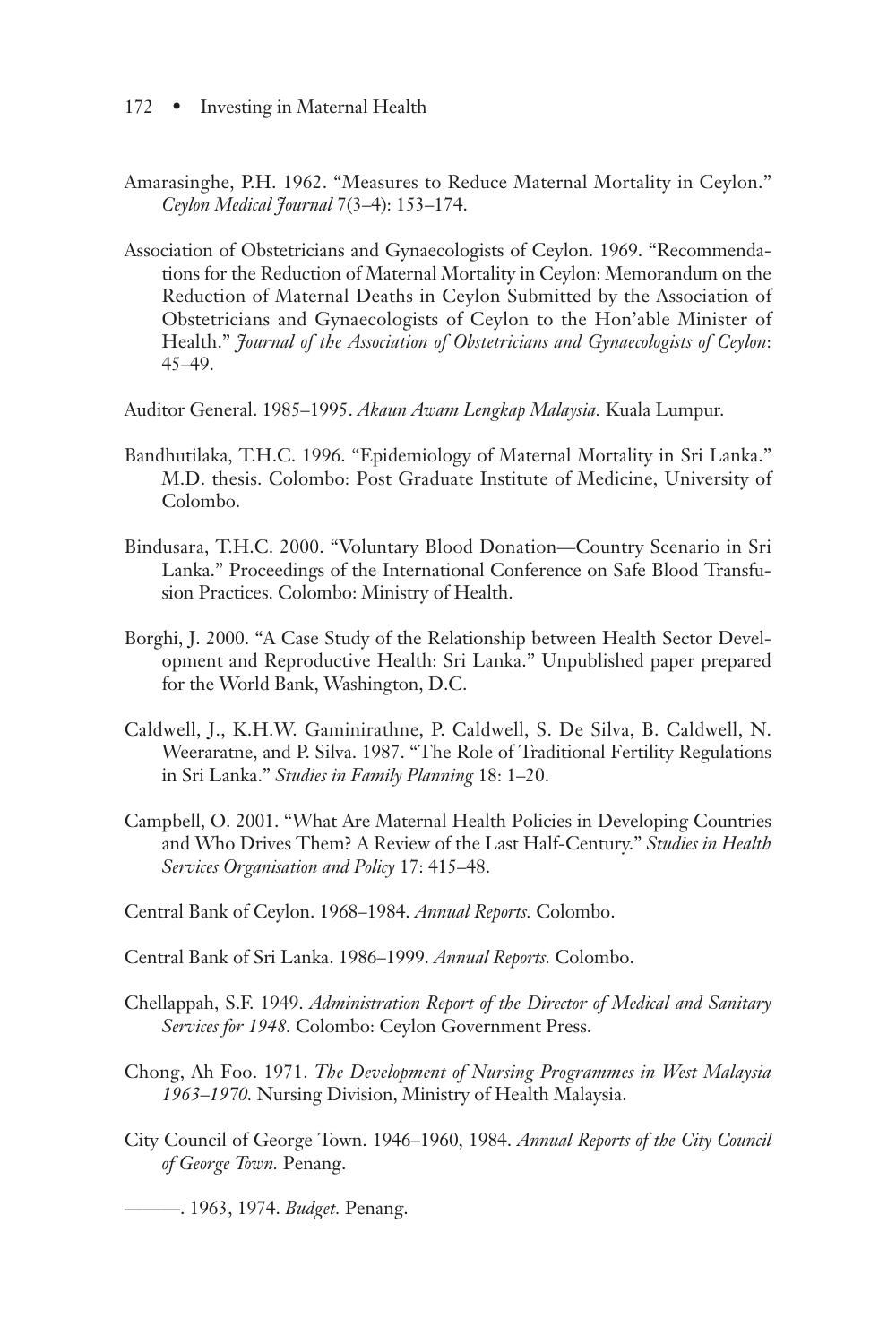- Claeson, M., C.C. Griffin, T.A. Johnston, M. McLachlan, A.B. Soucat, A. Wagstaff, and A.S. Yazbeck. 2001. *Poverty Reduction and the Health Sector.* Washington, D.C.: World Bank.
- Daga, A.S., and S.R. Daga. 1993. "Epidemiology of Perinatal Loss in Rural Maharashtra." *Journal of Tropical Paediatrics* 39 (April): 83–85.
- De Brouwere, V., R. Tonglet, and W. Van Lerberghe. 1998. "Strategies for Reducing Maternal Mortality in Developing Countries: What Can We Learn from the History of the Industrialized West?" *Tropical Medicine and International Health* 3(10): 771–82.
- De Brouwere, V., and W. Van Lerberghe (eds.). 2001. "Safe Motherhood Strategies: A Review of Evidence." *Studies in Health Services Organisation and Policy* 17: 1–448.
- De Silva, A., K.C.S. Dalpatadu, S.M. Samarage, and A.M. Das. 1997. *Assessment of the Prospects of Paying Wards in Government Hospitals as Complementary Financing for Hospitals.* Colombo: World Health Organization.
- De Silva, D.M. 1956. *Health Progress in Ceylon.* Colombo: Ministry of Health.
- De Silva, S. 2001. "Maternal Mortality in Sri Lanka: Estimation, Levels, Trends and Causes." *Sri Lanka Journal of Population Studies* 4: 49–63.
- Dissanayake, L. 1999. "Factors Influencing Stabilisation of Women's Age at Marriage in Sri Lanka." *Demography of Sri Lanka: Issues and Challenges.* Colombo: Department of Demography, University of Colombo.
- Donnay, F. 2000. "Maternal Survival in Developing Countries: What Can be Done in the Next Decade." *International Journal of Gynecology and Obstetrics* 70: 89–97.
- Fadil, A. 1997. *Poverty Reduction in Malaysia, 1970–1995: Major Features.* Paper presented to the Regional Steering Committee on the Economic Advancement of Rural and Island Women in Asia Pacific Region.
- Federation of Malaya. Various years. *Annual Reports of the Medical Department.* Kuala Lumpur: Government Press.
- ———. 1951, 1952, 1955. *Annual Report.* Kuala Lumpur.
- ———. 1961, 1964, 1967, 1970, 1975. *Official Year Book.* Kuala Lumpur: Government Printers.
- Fernando, L. 1996. "Development of Maternity Services in Sri Lanka." *Sri Lanka Journal of Obstetrics and Gynaecology* 18: 3–8.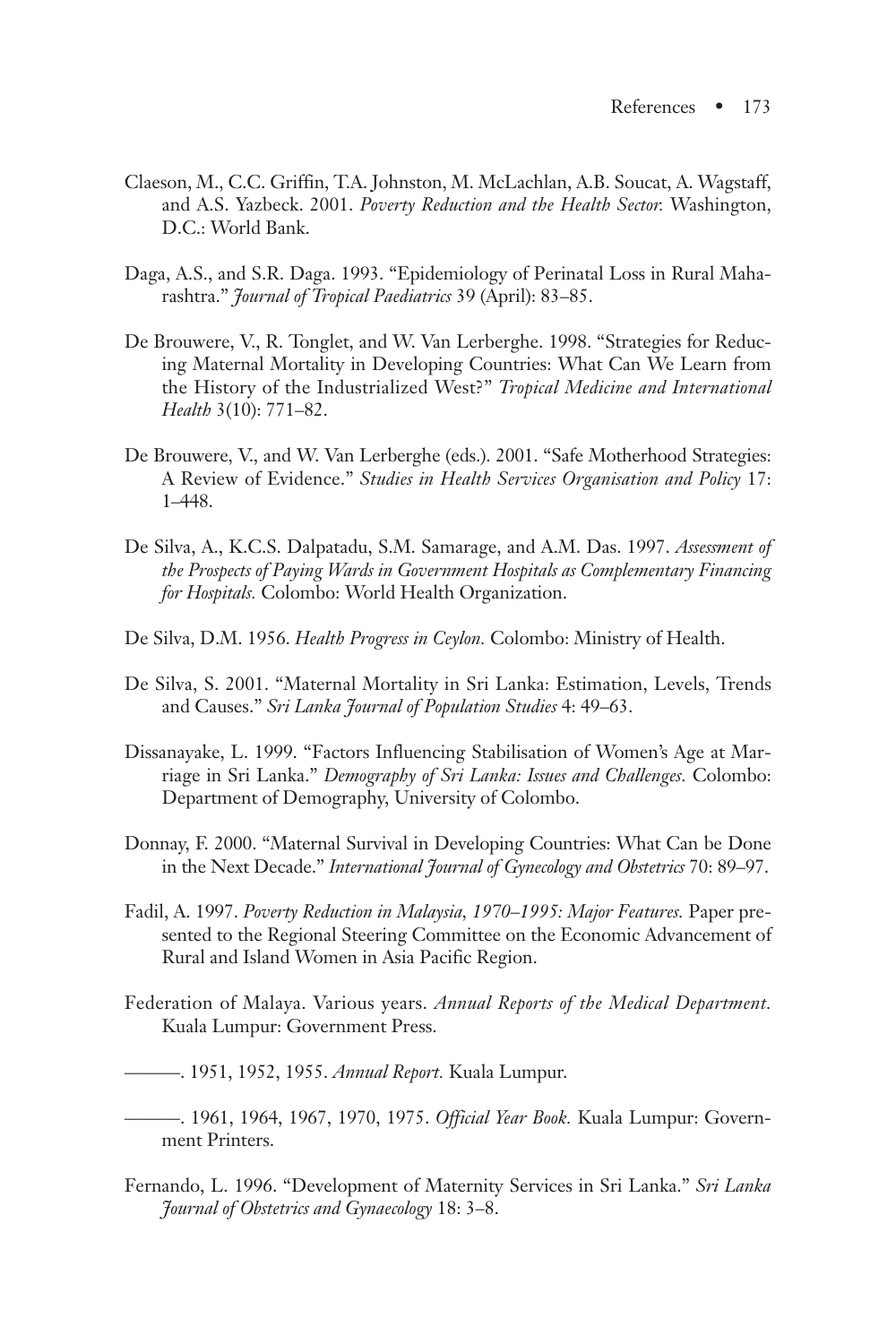- Fernando, M.A. 1994. *Sex Differentials in Mortality in Sri Lanka.* Peradeniya: University of Peradeniya.
- Frankenberg, E., and D. Thomas. 2001. "Women's Health and Pregnancy Outcomes: Do Services Make a Difference?" *Demography* 38(2): 53–65.
- Fullerton, J., and A. Thompson (eds.). Forthcoming. *Skilled during Childbirth. A Review of the Evidence.* New York: Family Care International.
- Goodburn, E., and O. Campbell. 2001. "Reducing Maternal Mortality in the Developing Countries: Sector-Wide Approaches May be the Key." *British Medical Journal* 322(April): 917–20.
- Government of Malaysia. 1936, 1939. *Malayan Year Book.* Singapore: Government Printers.

———. 1991. *Second Outline Perspective Plan 1991–2000.* Kuala Lumpur: National Printing Department.

- ———. 2000. *Third Outline Perspective Plan 2000–2010.* Kuala Lumpur: National Printing Press.
- ———. Various years. *Five Year Malaysia Plan (1966–1970, 1971–1975, 1976–1980, 1981–1985, 1986–1990, 1991–1995, 1996–2000, 2001–2005).* Kuala Lumpur: Government Printers.
- Graham, W.J., J.S. Bell, and C.H. Bullough. 2001. "Can Skilled Attendance at Delivery Reduce Maternal Mortality in Developing Countries?" *Studies in Health Organisation and Policy* 17: 97–130.
- Gunatilleke, G. 1984. "Intersectoral Linkages in Health Development." Geneva: World Health Organization. Processed.
	- ———. 2000. "Sri Lanka's Social Achievements and Challenges in Social Development and Public Policy." In Dharam Ghar (ed.), *Social Development and Public Policy: A Study of Some Successful Experiences.* London: U.N. Research Institute for Social Development. Handmills and London: Macmillan Press Ltd.
- Gunesekara, S.T. 1938. *Administration Report of the Director of Medical and Sanitary Services 1937.* Colombo: Ceylon Government Press.
- Hammer, J.S., I. Nabi, and J.A. Cerone. 1995. "Distributional Effects of Social Sector Expenditures in Malaysia, 1974–89." In D. van de Walle and K. Nead (eds.), *Public Spending and the Poor.* Baltimore: The Johns Hopkins University Press.
- Herath-Guneratne, V.T. 1965. *Administration Report of the Director of Medical and Sanitary Services 1962–63.* Colombo: Ceylon Government Press.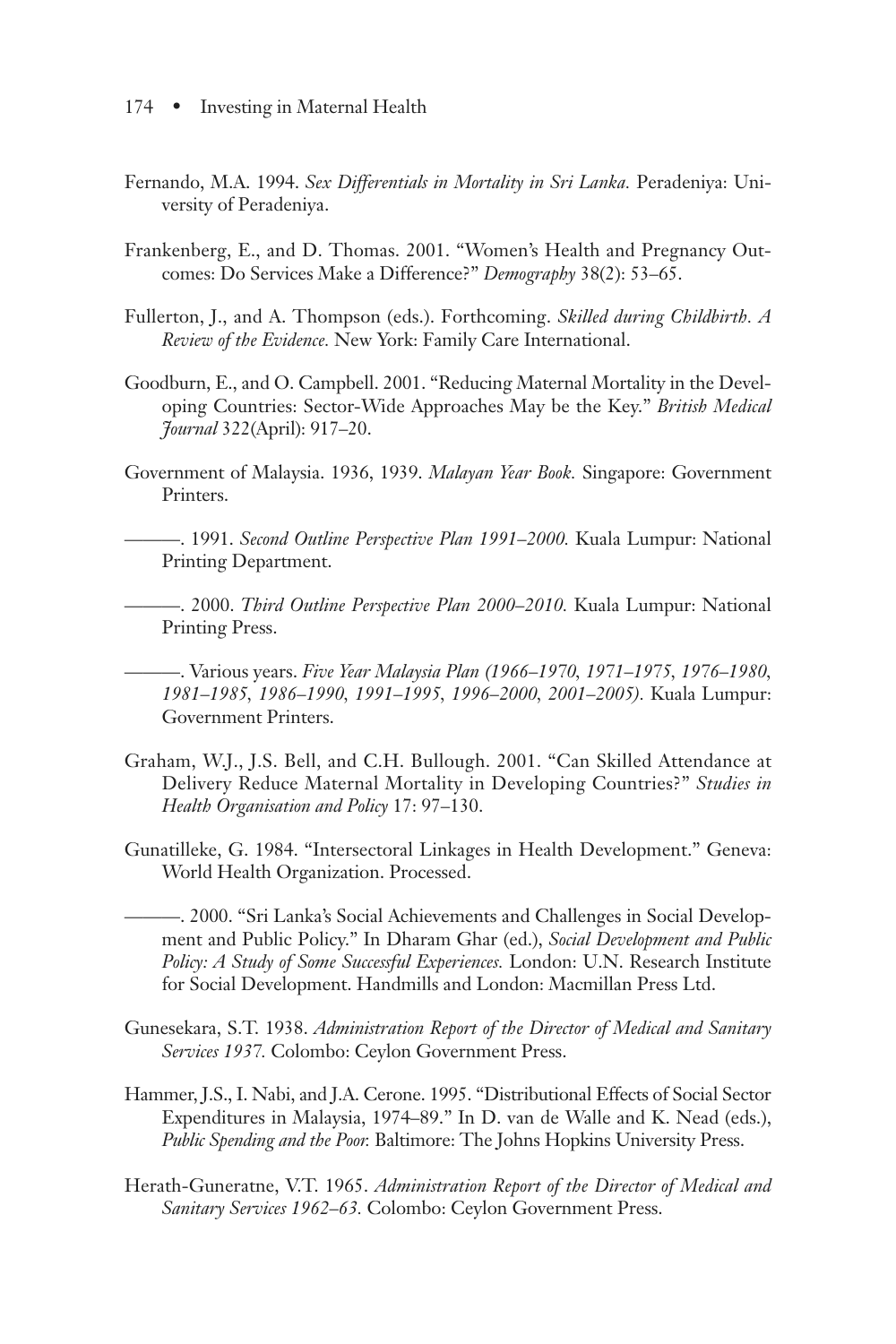- Hill, K., C. AbouZahr, and T. Wardlaw. 2001. "Estimates of Maternal Mortality for 1995." *Bulletin of the World Health Organization* 79(3): 182–93.
- Hogberg, U., and S. Wall. 1986. "Secular Trends in Maternal Mortality in Sweden from 1750 to 1980." *Bulletin of the World Health Organization* 64(1): 79–84.
- Hoj, L., J. Stensballe, and P. Aaby. 1999. "Maternal Mortality in Guinea-Bissau the Use of Verbal Autopsy in a Multi-Ethnic Population." *International Journal of Epidemiology* 28(1): 70–76.
- Hospital Universiti. 1981–95. *Annual Reports.* Kuala Lumpur: University of Malaya.
- Hsiao, W. 2000. *A Preliminary Assessment of Sri Lanka's Health Sector and Steps Forward.* Cambridge, Mass.: Harvard University and Institute of Policy Studies.
- IBRD (International Bank for Reconstruction and Development). 1952. "Economic Development of Ceylon." Part 2 of Selected Fields of Development: Report of a mission organized by IBRD at the request of the Government of Ceylon. Colombo: Ceylon Government Press.

———. 1955. *The Economic Development of Malaya.* Baltimore: The Johns Hopkins University Press.

- Jayawardene, C.H.S., and S. Selvaratnam. 1967. "Fertility Level and Trends in Ceylon." Contributed paper. Sydney: International Union for Scientific Study of Population Conference.
- Jones, G.W., and S. Selvaratnam. 1972. *Population Growth and Economic Development in Ceylon.* Colombo: Hansa Publishers in association with Marga Institute.
- Jowett, M. 2000. "Cost-Effective Safe Motherhood Interventions in Low-Income Countries: a Review." Discussion Paper 181. Centre for Health Economics: The University of York.
- Kaunitz, A.M., C. Spence, T.S. Danielson, R.W. Rochat, and D.A. Grimes. 1984. "Perinatal and Maternal Mortality in a Religious Group Avoiding Obstetric Care." *American Journal of Obstetrics and Gynecology* 150(7): 26–31.
- Kennedy, J. 1993. *A History of Malaysia,* 3rd ed. Kuala Lumpur: Abdul Majeed & Co.
- Koblinski, M.A., O. Campbell, and J. Heichelheim. 1999. "Organizing Delivery Care: What Works for Safe Motherhood?" *Bulletin of the World Health Organization* 77(5): 399–406.
- Kuala Lumpur City Council. 1954, 1960–1985. *Annual Reports of the Municipality of Kuala Lumpur.*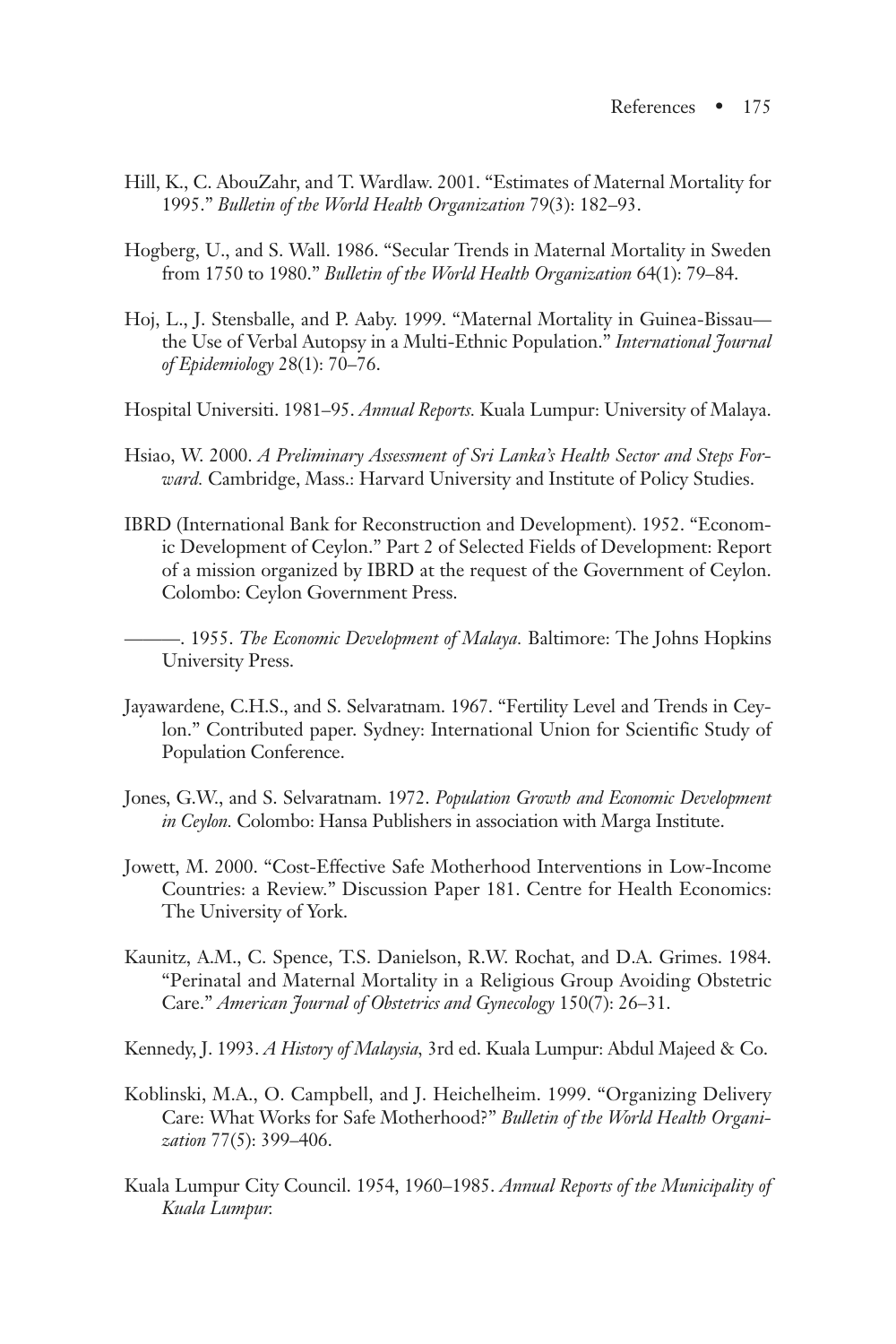———. 1985–1995. *Annual Reports, Department of Health.* 

Kuala Lumpur City Hall. 1991–1993. *Budget.* 

- Liljestrand, J. 2000. "Strategies to Reduce Maternal Mortality Worldwide." Current opinion in *Obstetrics and Gynecology* 12(6): 513–17.
- Malaya. 1955. "The Midwives Ordinance 1954." In *Federal Ordinances and State and Settlements Enactments Passed During the Year 1954.* Kuala Lumpur: Government Printers.
- Malayan Union. 1946–1960. *Reports of the Medical Department for the Year.* Kuala Lumpur: Government Printers.
- Malaysia. 1968. "The Midwives Act 1966." In *Acts of Parliament Passed During the Year 1966.* Kuala Lumpur: Government Printers.
	- ———. 1971. "The Midwives (Registration) Regulations 1971." In *His Majesty's Government Gazette* 15. Kuala Lumpur: Government Printers.
	- ———. 1972. *Laws of Malaysia, Act A 109, Midwives Amendment Act.* Kuala Lumpur: Government Printers.
- ———. 1985. "Nurses Act 1950. Nurses Regulations 1985." In *His Majesty's Government Gazette* 22. Kuala Lumpur: Government Printers.
- ———. 1990. "The Midwives Act 1966. Midwives Regulations 1990." In *His Majesty's Government Gazette* 15. Kuala Lumpur: Government Printers.
- Malaysia, Department of Statistics. 1970. *Annual Statistics Bulletin: Peninsular Malaysia 1970.* Kuala Lumpur: Government Printers.
- ———. Various years. *Social Statistics Bulletin.* Kuala Lumpur: Government Printers.
- ———. Various years. *Vital Statistics Report.* Kuala Lumpur.
- ———. 1991. *Vital Statistics Time Series: Peninsular Malaysia 1911–1985.* Kuala Lumpur: Government Printers.
- ———. 1999. *Malaysia Economic Statistics—Time Series—1999.* Kuala Lumpur.
- ———. 2001. *Compilations 1966–2001.* Kuala Lumpur.
	- ———. 2001. *Maternal Mortality by States in Malaysia 1955–1999.* Kuala Lumpur (Compilation by Department of Statistics).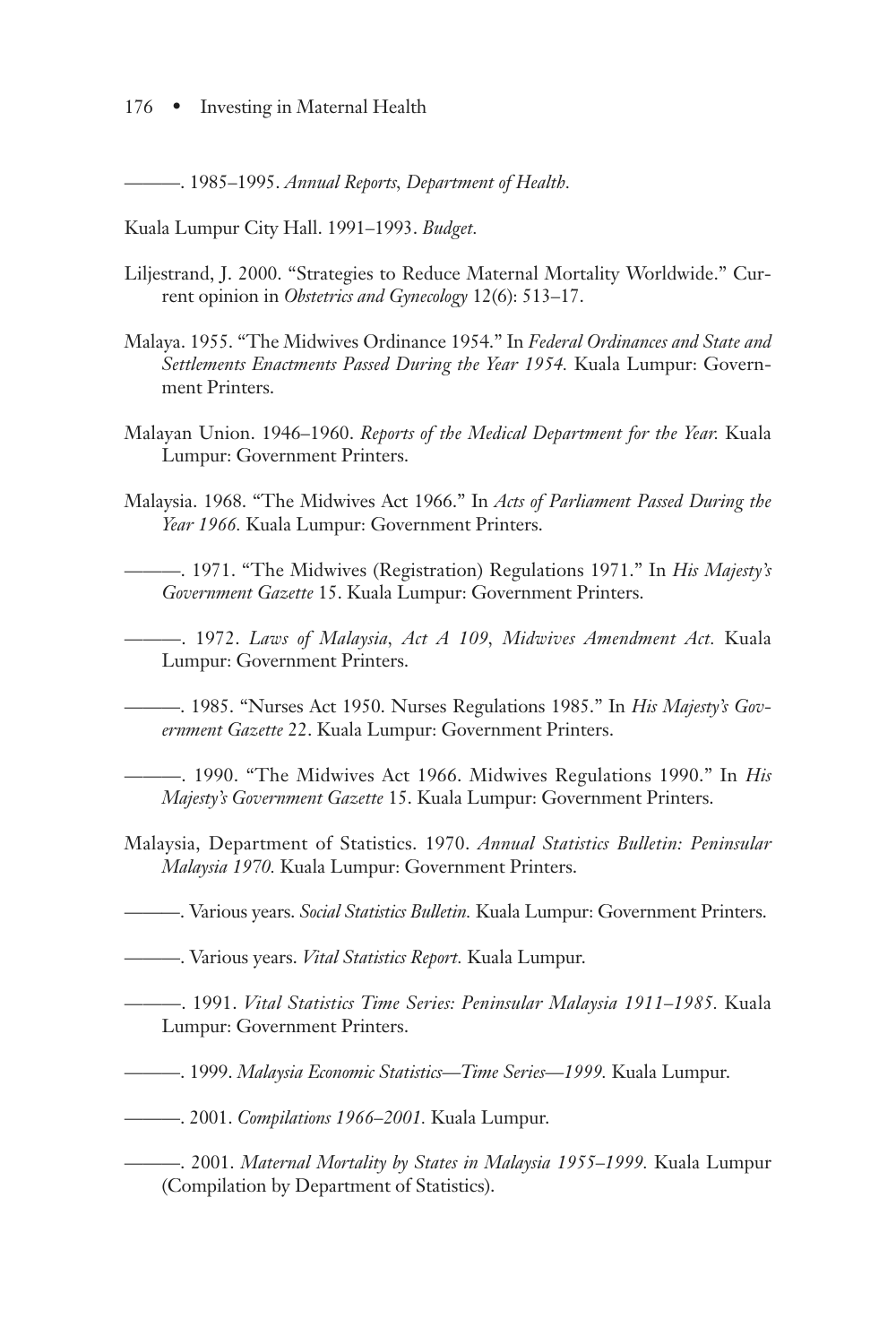Malaysia, Ministry of Health. 1987–1997. *Indicators for Monitoring and Evaluation of Strategy for Health for All by the Year 2000.* Kuala Lumpur: Health Information and Documentation Unit.

———. 1991. "Report of National Meeting on Maternal Mortality." Kuala Lumpur.

———. 1992. "Report on National Review Meeting, Maternal and Child Health Programme." Genting Highlands.

———. 1994, 1997. "Report on the Confidential Enquiries into Maternal Deaths in Malaysia for the Year 1992." Kuala Lumpur.

———. 1998. "Evaluation of Implementation of the Confidential Enquiries into Maternal Deaths in the Improvement of Maternal Health Services." Kuala Lumpur.

———. Various years. *Annual Report of Ministry of Health Malaysia.* Kuala Lumpur.

——— and UNICEF. 1994. *Report of National Maternal Mortality Conference.* Port Dickson.

- Malaysia. Ministry of National Unity and Social Development. 1999. *Population Profile Malaysia.* Kuala Lumpur: National Population and Family Development Board.
- Malaysia. National Population and Family Development Board. 1986. *District Level Differences in Maternal Mortality Rates, Peninsular Malaysia.* Population Research Series No. 2.
- Manderson, L. 1996. *Sickness and the State, Health and Illness in Colonial Malaya, 1870–1940.* Cambridge, UK: Cambridge University Press.

Marga Institute. 1984. *Intersectoral Action for Health: Sri Lanka Study.* Colombo.

- Mbaruku, G., and S. Bergstrom. 1995. "Reducing Maternal Mortality in Kigoma, Tanzania." *Health Policy and Planning* 10(1): 71–8.
- Meegama, S.A. 1969. "Decline in Maternal and Infant Mortality in Relation to Malaria Eradication." *Population Studies* 23(2): 289–302.
- Ministry of Health Sri Lanka. 1997. *Annual Health Bulletin 1996.* Colombo.

Myrdal, G. 1968. *Asian Drama, Vol. 1.* New York: Pantheon Books.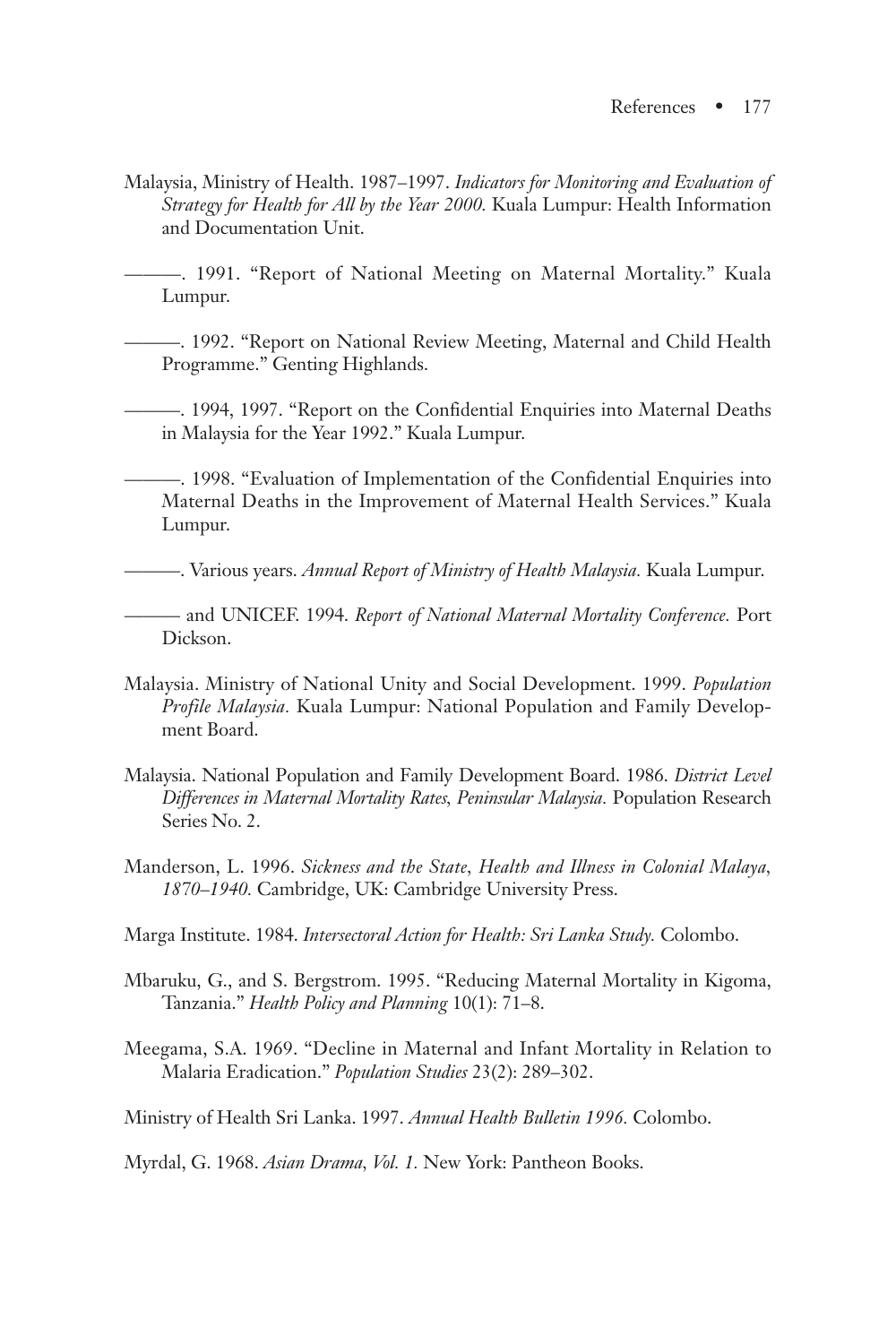- 178 Investing in Maternal Health
- Nadarajah, T. 1976. "Trends and Differentials in Mortality." In *Population of Sri Lanka, 1976.* Country Monograph Series No. 4. Bangkok: Economic and Social Commission for Asia and the Pacific.
- Nahar, S., and A. Costello. 1998. "The Hidden Cost of 'Free' Maternity Care in Dhaka, Bangladesh." *Health Policy and Planning* 13(4): 417–22.
- Newman, P. 1965. *Malaria Eradication and Population Growth.* Ann Arbor, Michigan: School of Public Health.
- Noordin, Raja A. 1978. "Primary Health Care in the Underserved Areas with Special Reference to Malaysia." Proceedings of Intercountry Workshop on Primary Health Care in Malaysia and Republic of Korea. Kuala Lumpur: Ministry of Health Malaysia and WHO, November 13–18.
- Nor, Laily Aziz, Tan Boon Ann, and Kuan Liu Chee. 1977. *The Malaysian National Family Planning Programme: Some Facts and Figures.* Kuala Lumpur: National Family Planning Board Malaysia.
- Nursing Division. 1988. "Historical Perspective in Nursing Service and Nursing Education in Malaysia." Kuala Lumpur: Ministry of Health. Processed.
- Pathmanathan, I., (ed.). 1977. *Report of Maternal Health and Early Pregnancy Wastage.* Kuala Lumpur: Federation of Family Planning Associations.
- Pathmanathan, I., and S. Dhairiam. 1990. "Malaysia: Moving from Infectious to Chronic Diseases." In E. Tarimo and A. Creese (eds.), *Achieving Health for All by the Year 2000. Midway Reports of Country Experiences.* Geneva: World Health Organization.
- Peebles, P. 1982. *Sri Lanka: Handbook of Historical Statistics.* Boston: G.K. Hall & Co.
- Perera, N., D. Lellupitiya, and S. Priyanthie. 1999. "A Demographic Profile of Sri Lanka." In *Demography of Sri Lanka: Issues and Challenges.* Colombo: Department of Demography, University of Colombo.
- Phua, Kai Hong. 1987. "The Development of Health Services in Malaysia and Singapore 1867–1960." Thesis presented to the London School of Economics and Political Science, University of London.
- Public Health Institute. 1983a. *Study of Hospital Utilization in Peninsular Malaysia.* Kuala Lumpur: Ministry of Health Malaysia.

———. 1983b. *Annual Report 1982* and *Development and Achievements from 1966– 1981.* Kuala Lumpur: Ministry of Health Malaysia.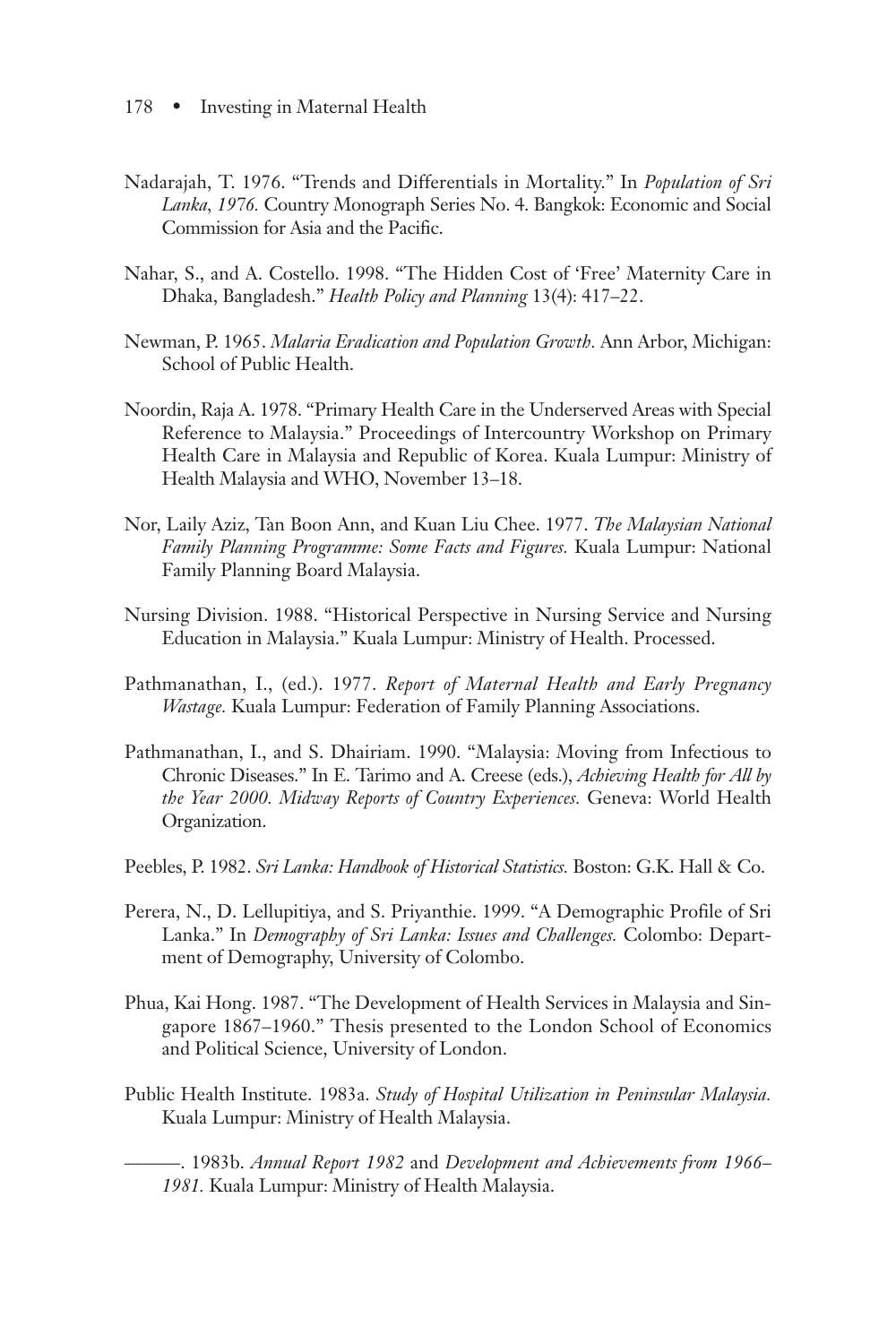———. 1985. *Evaluation of Training for Family Health Services in Peninsular Malaysia.* Kuala Lumpur: Ministry of Health Malaysia.

———. 1987. *Project Completion Report UNFPA Grant MAL/79/PO5. Strengthening of Staff Development and Training for Family Health, Family Planning, Health Education.* Kuala Lumpur: Ministry of Health Malaysia.

———. 1988. *National Health and Morbidity Survey, 1986–1987.* Kuala Lumpur: Ministry of Health Malaysia.

- ———. 1997. *Report of the Second National Health and Morbidity Survey Conference.* Kuala Lumpur: Ministry of Health Malaysia.
- Rahmah, Kassim. 1998. "Malaysia: Continuing Rural Development into the Next Millennium." Paper presented at a workshop on Appropriate Strategies for Poverty Alleviation and Sustainable Development, Institute for Rural Advancement, Ministry of Rural Development, Malaysia, December 7–19.
- Raj Karim. 2000. "Malaysia's Experience." Paper presented at the RETA Strengthening Safe Motherhood Programs Projects, Kuala Lumpur.
- Raj Karim, J. Ravindran, and Y. Mahani. 2000. "Low Maternal Mortality Country Report on Malaysia." Paper presented at the International Conference on Safe Motherhood, Tunisia, November 13–15.
- Ravindran J. and A. Matthews. 1996. "Maternal Mortality in Malaysia 1991–1992: The Paradox of Increased Rates." *Journal of Obstetrics and Gynecology* 16(2): 86–88.
- Rannan-Eliya, R.P., and N. de Mel. 1997. *Resource Mobilisation for the Health Sector in Sri Lanka.* Boston: Harvard School of Public Health.
- Retherford, R.D., and J.R. Rele. 1989. "A Decomposition of Recent Fertility Changes in South Asia." *Population and Development Review* 15(4): 739–747.
- Rodrigo J.N. 1987. "The Changing Pattern of Maternal Mortality in Sri Lanka." *Journal of the Sri Lanka College of Obstetricians and Gynaecologists* 13: 11–40.
- Rodrigo J.N., L. Fernando, L. Senanayaka, P. Gunasekara, and S. De Silva. n.d. *Maternal Deaths in Sri Lanka: A Review of Estimates and Causes.* Colombo: Sri Lanka College of Obstetricians and Gynaecologists and UNICEF.
- Rohana, Ahmadun. 1986. "Pelaksanaan Projek Pendidikan Kesajahteraan Keluarga Melalui Program Pembangunan Keluarga." Paper presented at the workshop on Kebangsaan Pendidikan Kesahteraan Keluarga, Ministry of National and Rural Development. April.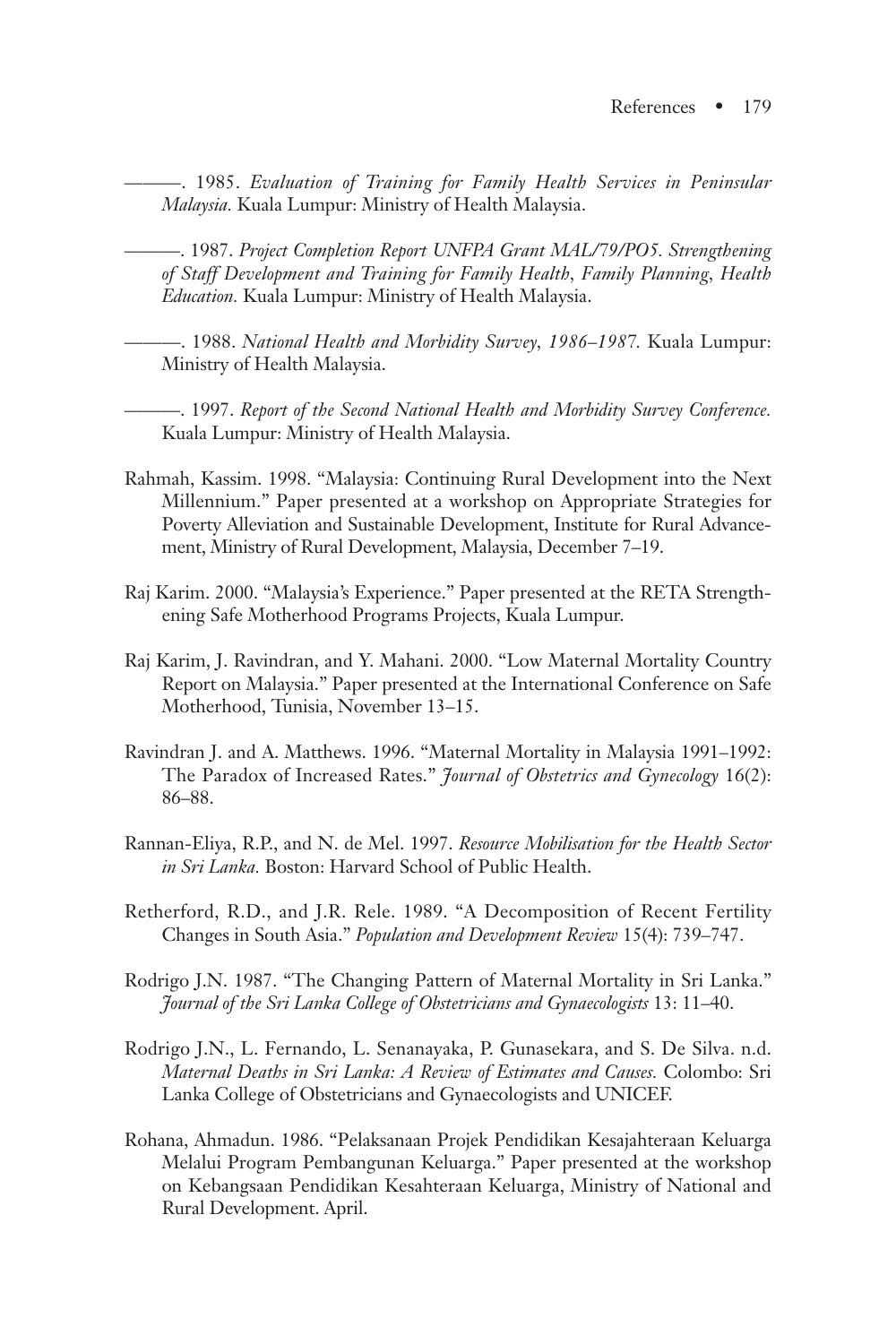- Ronsmans, C. 2001. "What Is the Evidence of the Role of Audits to Improve the Quality of Obstetric Care?" *Studies in Health Services Organisation and Policy* 17: 207–27.
- Sanderatne, N. 2000. "Social Development Since Independence: Early Gains and Later Strains." *Economic Growth and Social Transformations: Five Lectures on Sri Lanka.* Colombo: Tamarind Publications.
- Sandosham, A. 1965. *Malariology with Special Reference to Malaya.* Kuala Lumpur: University of Malay Press.
- Save the Children USA. 2001. *Save the Children: State of the World's Newborn.* Washington, D.C.
- Sen, A. 1999. *Development as Freedom.* New York: Anchor Books.
- Seneviratne, H.R., and L.C. Rajapaksa. 2000. "Safe Motherhood in Sri Lanka: A 100 year March." *International Journal of Gynecology and Obstetrics* 70(1): 113–24.
- Shiffman, J. 2000. "Can Poor Countries Surmount High Maternal Mortality?" *Studies in Family Planning* 31(4): 274–89.
- Simeonov, L.A. 1975. *Better Health for Sri Lanka: Report on a Health Manpower Study.* New Delhi: World Health Organization, Regional Office for South East Asia.
- Sri Lanka. Department of Census and Statistics. 1961–1964. *Statistical Abstract of Ceylon.* Colombo: Government Press.
	- ———. 1975. *Statistical Abstract of Sri Lanka 1973.* Colombo: Department of Government Printing.
- ———. 1977–1999. *Statistical Abstract of the Democratic Socialist Republic of Sri Lanka.* Colombo.
- ———. 1983. *Sri Lanka Contraceptive Prevalence Survey 1982.* Colombo.
- ———. 1995. *Demographic and Health Survey Sri Lanka 1993.* Colombo: Ministry of Plan Implementation.
- ———. 1996. *Statistical Pocket Book of the Democratic Socialist Republic of Sri Lanka.* Colombo.
- ———. 1998. *Population and Housing Estimates from the Demographic and Health Surveys 1993.* Colombo: Ministry of Finance, Planning, Ethnic Affairs and National Integration.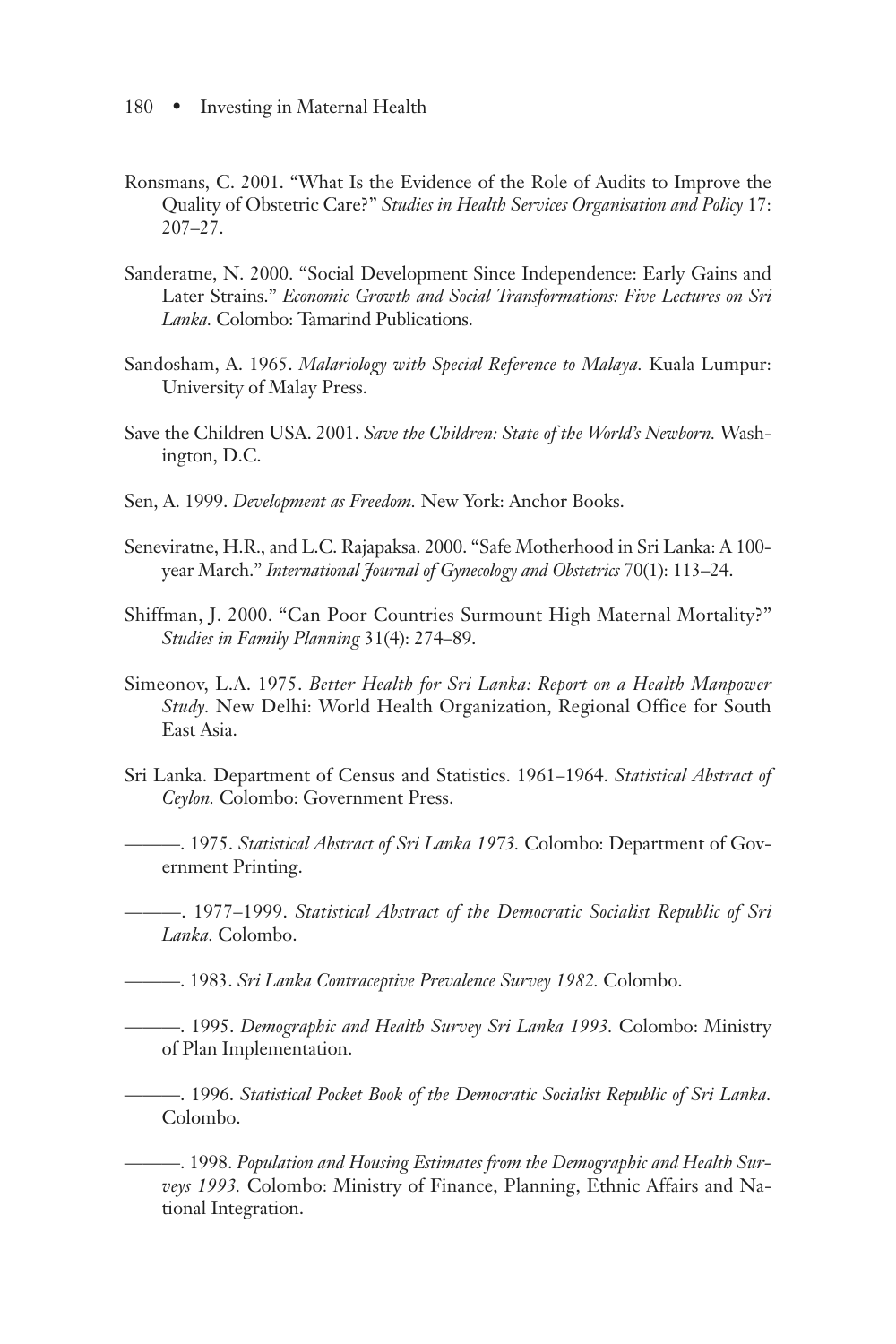- ———. 2001. *Demographic and Health Survey Sri Lanka 2000, Preliminary Report.* Colombo: Ministry of Finance and Planning.
- ———. 1993. *Annual Health Bulletin 1992.* Colombo: Ministry of Health.
- ———. 1997. *Annual Health Bulletin 1996.* Colombo: Ministry of Health.
- Starrs, A. 1998. *The Safe Motherhood Action Agenda: Priorities for the Next Decade.* New York: Family Care International.
- Suffian. 1967. *Report of the Royal Commission on the Revision of Salaries and Conditions of Service in the Public Services.* Kuala Lumpur.
- Treffers, P.E., A.A. Olukoya, B.J. Ferguson, and J. Liljestrand. 2001. "Care of Adolescent Pregnancy and Childbirth." *International Journal of Obstetrics and Gynaecology* (75)2: 111–21.
- UNDP (United Nations Development Programme). 2000. *Human Development Report 2000.* New York.
- UNICEF (United Nations Children's Fund). 1996. *The State of the World's Children 1996.* New York.
- UNICEF, WHO (World Health Organization), and UNFPA (United Nations Population Fund). 1997. *Guidelines for Monitoring the Availability and Use of Obstetric Services.* New York: UNFPA.
- Uragoda, C.G. 1987. *A History of Medicine in Sri Lanka.* Colombo: Sri Lanka Medical Association.
- U.S. Centers for Disease Control and Prevention, U.S. Agency for International Development, Ministry of Health Sri Lanka, and CARE. 1978. *Sri Lanka Nutrition Survey 1975-76.* Atlanta.
- Vidyasagara, N.W. 1983. *Family Health Impact Survey 1982.* Colombo: Family Health Bureau, Ministry of Health.
	- ———. 2001. "Health Care in the Plantation Sector." *The Journal of the College of Community Physicians of Sri Lanka* (Millennium supplement): 29–41.
- WHO. 1999. "Reduction of Maternal Mortality." A UNFPA/UNICEF/WHO/ World Bank Joint Statement. Geneva.
- Wickramasinghe W.G. 1949. *Administration Report of the Director of Medical and Sanitary Services for 1948.* Colombo: Ceylon Government Press.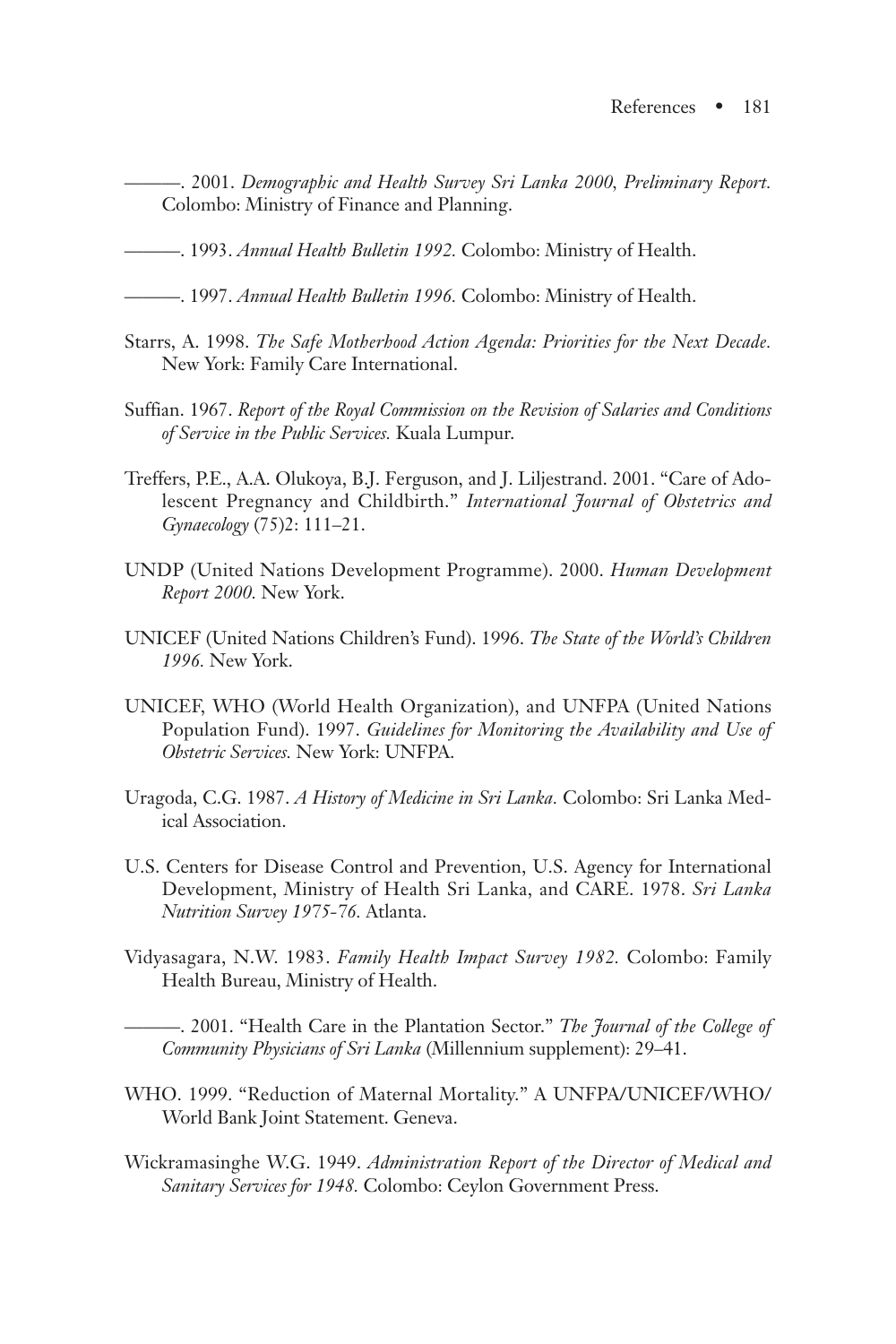182 • Investing in Maternal Health

———. 1952. *Administration Report of the Director of Medical and Sanitary Services for 1951.* Colombo: Ceylon Government Press.

Wickramasuriya, G.A.W. 1939. "Maternal Mortality and Morbidity in Ceylon." *Journal of the Ceylon Branch of the British Medical Association* 36(2): 79–106.

World Bank. 1978. *World Development Report 1978.* Washington, D.C.

- ———. 1981. *World Development Report 1981.* New York: Oxford University Press.
- ———. 1983. *World Development Report 1983.* New York: Oxford University Press.
- ———. 1997. *World Development Report 1997.* New York: Oxford University Press.
	- ———. 1999. *Safe Motherhood and the World Bank: Lessons from 10 Years of Experience.* Washington, D.C.
- ———. 2000. *Attacking Poverty. World Development Report 2000/2001.* Washington, D.C.
- ———. 2001. *World Development Indicators 2001.* Washington, D.C.
- Wright, N.H. 1969. "Maternal Mortality in Ceylon: Trend, Causes and Potential Reduction by Family Planning." *Journal of Obstetrics and Gynaecology of the Association of Obstetricians and Gynaecologists of Ceylon* 42–54.
- Young, K., W.C.F. Bussink, and P. Hasan. 1980. *Malaysia Growth and Equity in a Multiracial Society.* Baltimore: The Johns Hopkins University Press.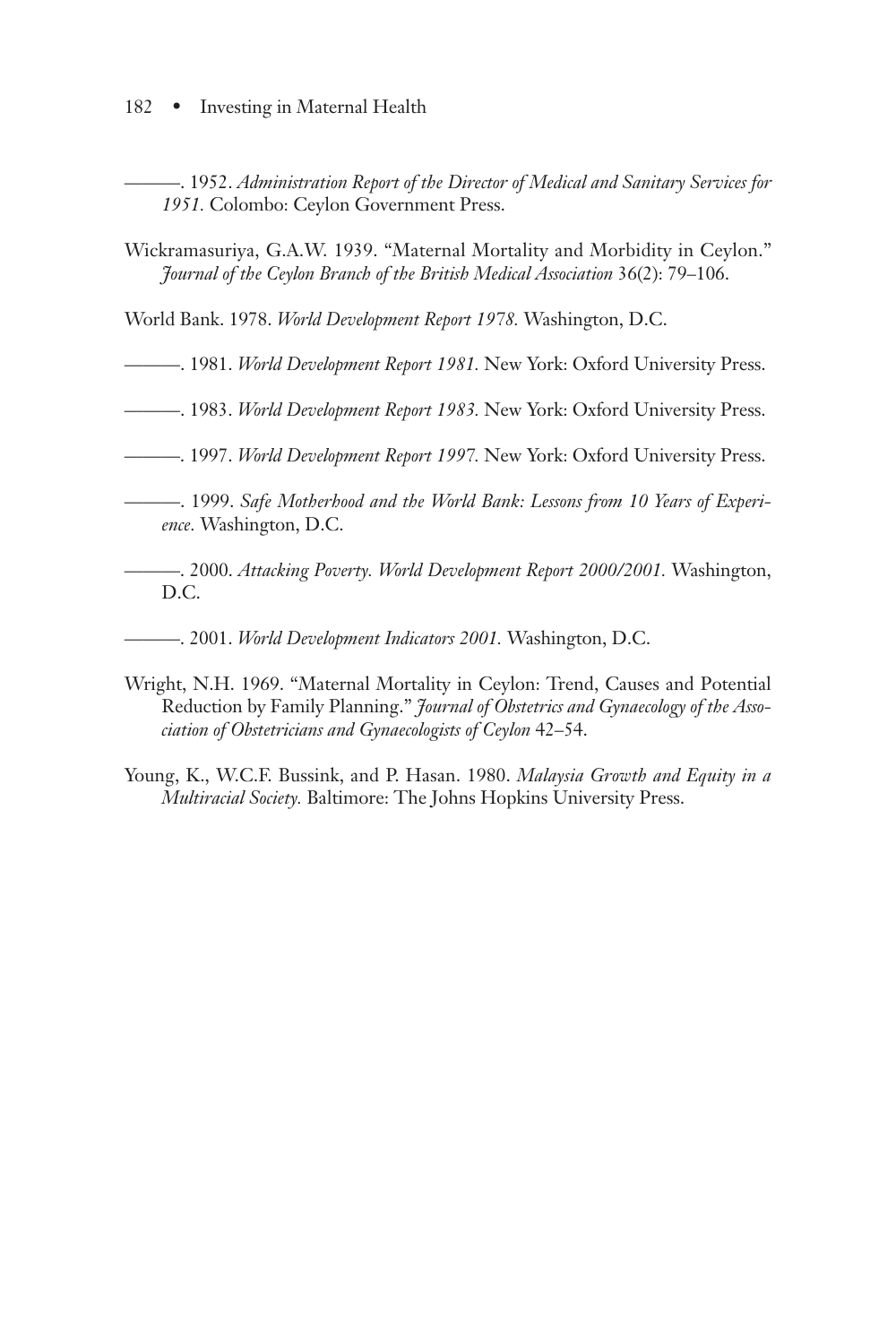#### **Selected titles from the World Bank's Health, Nutrition, and Population Series:**

Better Health Systems for India's Poor: Findings, Analysis, and Options. 2002 (D. H. Peters, A. S. Yazbeck, R. R. Sharma, G. N. V. Ramana, L. H. Pritchett, and A. Wagstaff)

The Burden of Disease among the Global Poor: Current Situation, Future Trends, and Implications for Strategy. 1999 (D. R. Gwatkin and M. Guillot)

Health Expenditures, Services, and Outcomes in Africa: Basic Data and Cross-National Comparisons, 1990-1996. 1999 (D. H. Peters, K. Kandola, A. E. Elmendorf, and G. Chellaraj)

Health, Nutrition, and Population Indicators: A Statistical Handbook. 1998 (E. Bos, V. Hon, A. Maeda, G. Chellaraj, and A. S. Preker)

Improving Women's Health in Pakistan. 1998 (A. G. Tinker)

Innovations in Health Service Delivery: The Corporatization of Public Hospitals. 2003 (Alexander S. Preker and April Harding)

Measuring Country Performance on Health: Selected Indicators for 115 Countries. 1999 (J. Wang, D. T. Jamison, E. Bos, A. S. Preker, and J. Peabody)

Private Participation in Health Services. 2003 (A. Harding and A. S. Preker, editors)

Prospects for Improving Nutrition in Eastern Europe and Central Asia. 2002 (C. Rokx, R. Galloway, and L. Brown)

Reproductive Health in the Middle East and North America: Well-Being for All. 2001 (A. Aoyama)

Social Re-Insurance: A New Approach to Sustainable Community Health Financing. 2002 (D. Dror and A.S. Preker, editors)

Toward a Virtuous Circle: A Nutrition Review of the Middle East and North Africa. 1999 (A. Aoyama)